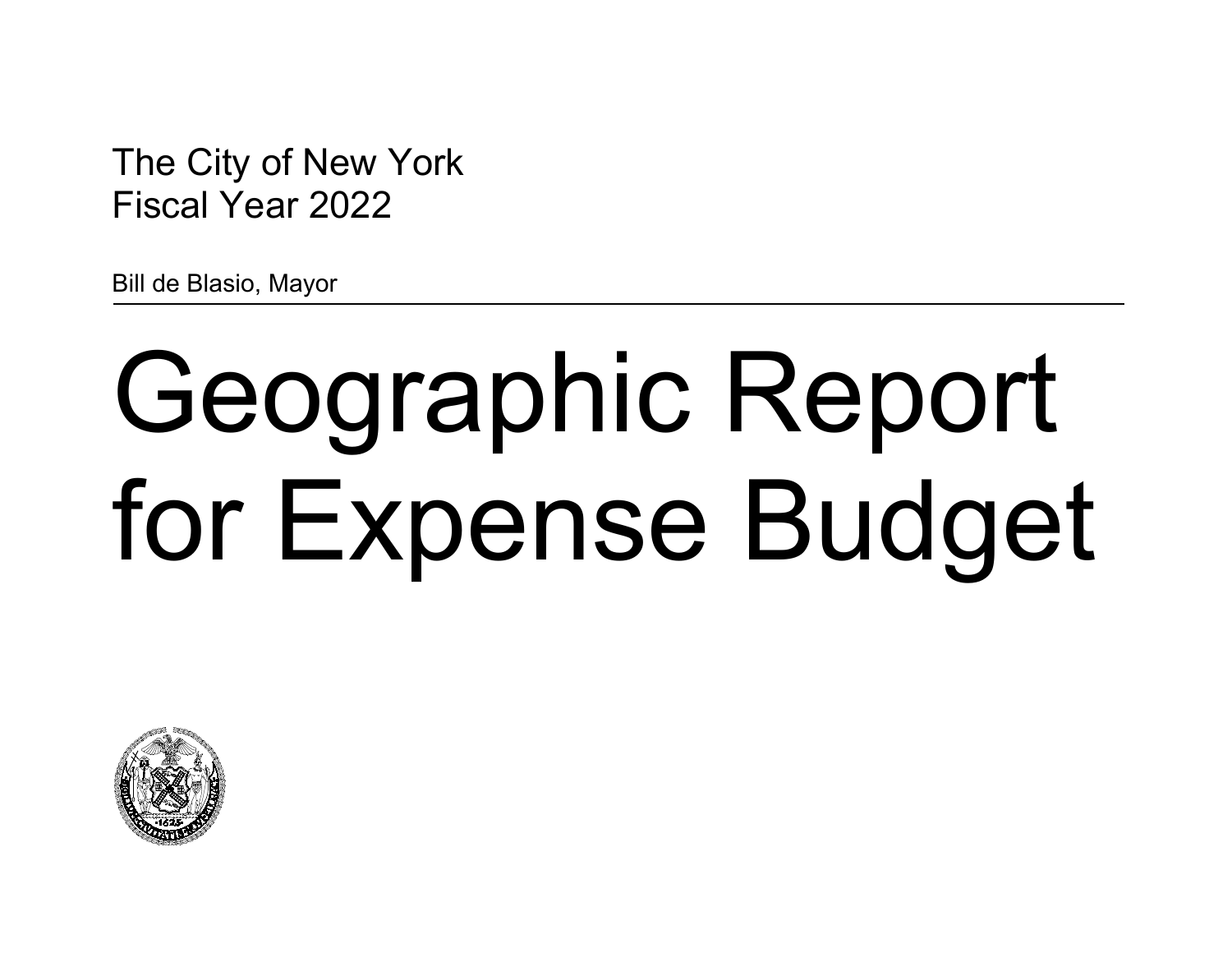# **INTRODUCTION**

# *GEOGRAPHIC EXPENSE REPORT*

*"For each city agency that has local or borough service districts within community districts and boroughs, the Departmental Estimates and Executive Budget, where practicable shall contain a statement of proposed direct expenditures in each such service district for each requested unit of appropriation." (Charter section 100g)*

The Geographic Report for the Expense Budget is issued with the Executive Budget. For each agency it breaks down the agency's Executive Budget for the next fiscal year by local service district and borough. Provided are budget and headcount information for agencies that provide local services.

Local service districts are the agency's service delivery districts which are coterminous with community districts or aggregates of community districts up to the borough level. This document shows how local service districts correspond to community districts.

# *ORGANIZATION OF THE GEOGRAPHIC REPORT*

Budget and headcount information for services delivered at the local level is presented first. This is followed by a page summarizing the total reported geographically of all the local districts.

The next pages show the agency's units of appropriation and indicate what portion of each unit of appropriation is budgeted geographically and what portion is non-geographic.

The final page for each agency summarizes the total Personal Service (PS) and Other Than Personal Service (OTPS) appropriations for the Executive Budget and any financial plan savings.

# *FISCAL INFORMATION*

Shown are the FY 2021 Current Modified Budget and the FY 2022 Executive Budget. The increase/decrease column highlights comparisons between the FY 2021 Current Modified Budget and the FY 2022 Executive Budget.

# *HEADCOUNT INFORMATION*

Also shown by service district and borough are budgeted headcounts for FY 2021 and FY 2022 as of the Executive Budget. Please note that agencies with projected staffing increases in FY 2022 may not have yet assigned these positions to specific budget codes. These assignments will be made based on factors such as attrition and service need and will be made after any specialized training is complete.

Conversely, agencies required to achieve staff reductions during the year through attrition may not have reduced positions in specific budget codes at this time.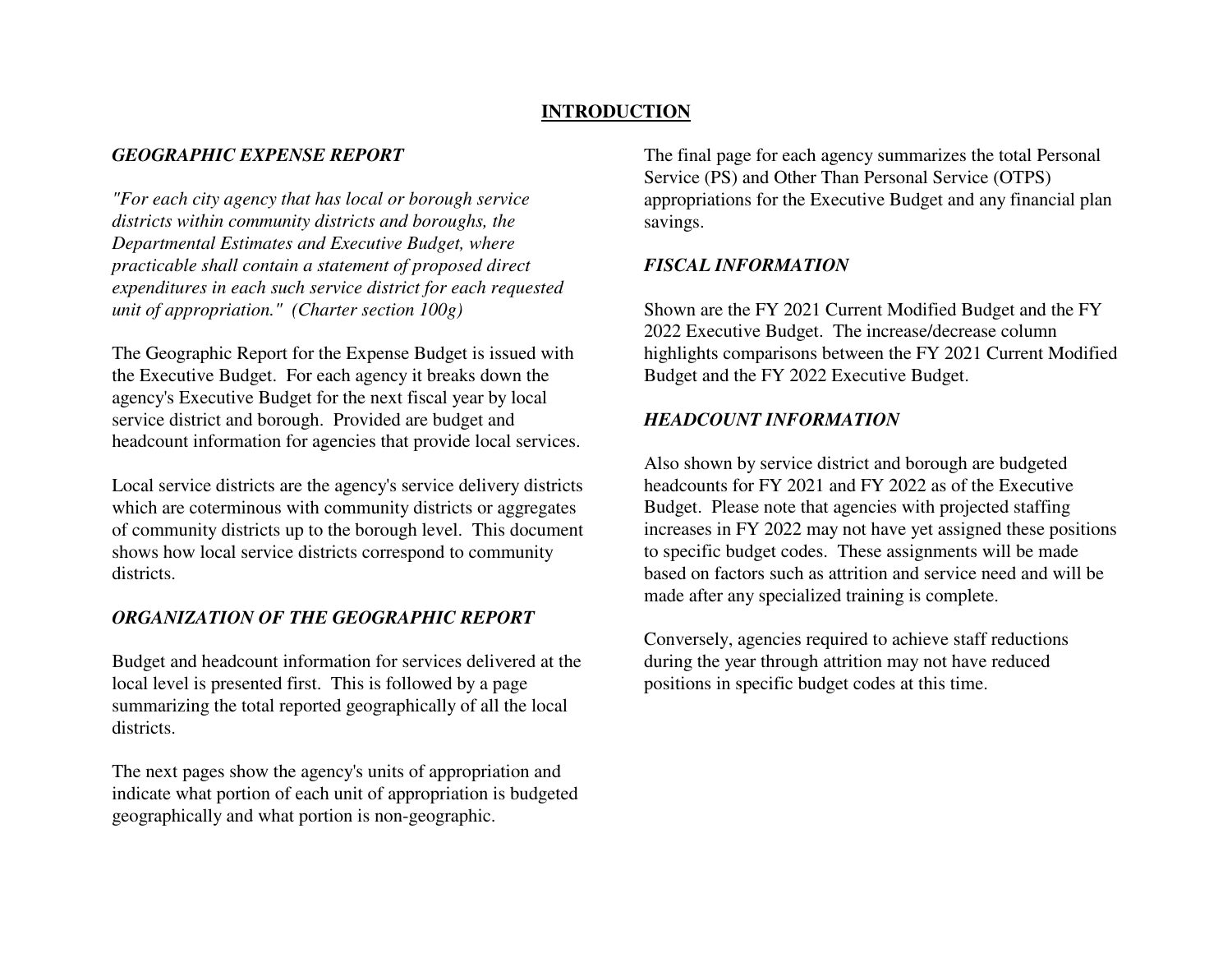# *USES FOR THE GEOGRAPHIC REPORT*

During the budget preparation cycle, community boards, operating agencies, district service cabinets, Borough Presidents, City Council members and civic groups can use the Geographic Report for the Executive Budget to:

- evaluate the level of budget allocations for FY 2021 and FY 2022;
- $\bullet$ assess the equity of local service resource allocations;
- •reassess district/borough budget strategies for FY 2022;
- $\bullet$  prepare testimony on the Executive Budget to present at public hearings held by the City Council.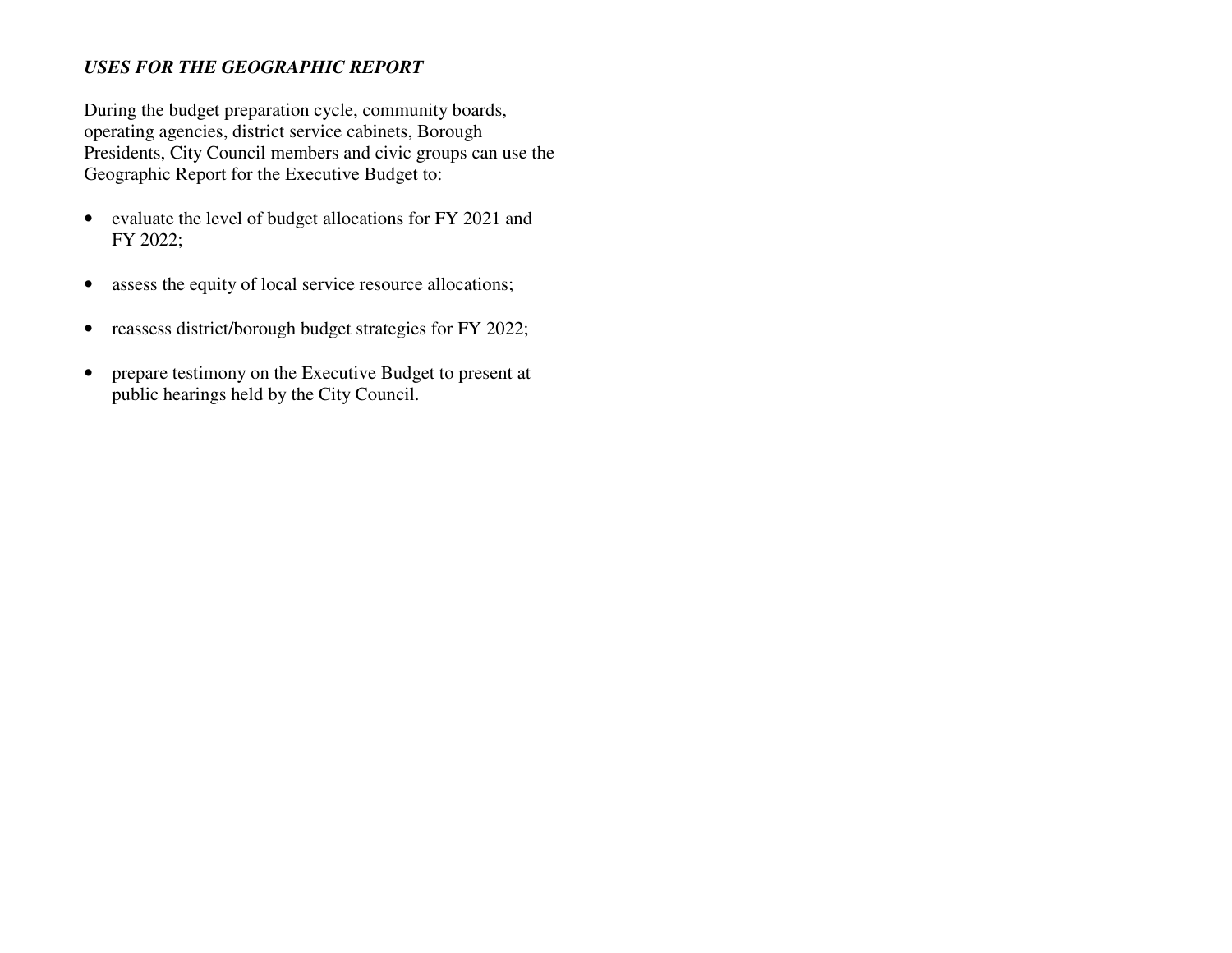# **GEOGRAPHIC REPORT FOR THE EXPENSE BUDGET** FISCAL YEAR 2022 EXECUTIVE BUDGET

# **TABLE OF CONTENTS**

| DEPT. NO. | <b>DEPARTMENT NAME</b> | PAGE NO. |
|-----------|------------------------|----------|
| 002       |                        |          |
| 056       |                        |          |
| 057       |                        |          |
| 125       |                        |          |
| 126       |                        |          |
| 260       |                        |          |
| 801       |                        |          |
| 806       |                        |          |
| 810       |                        |          |
| 816       |                        |          |
| 826       |                        |          |
| 827       |                        |          |
| 841       |                        |          |
| 846       |                        |          |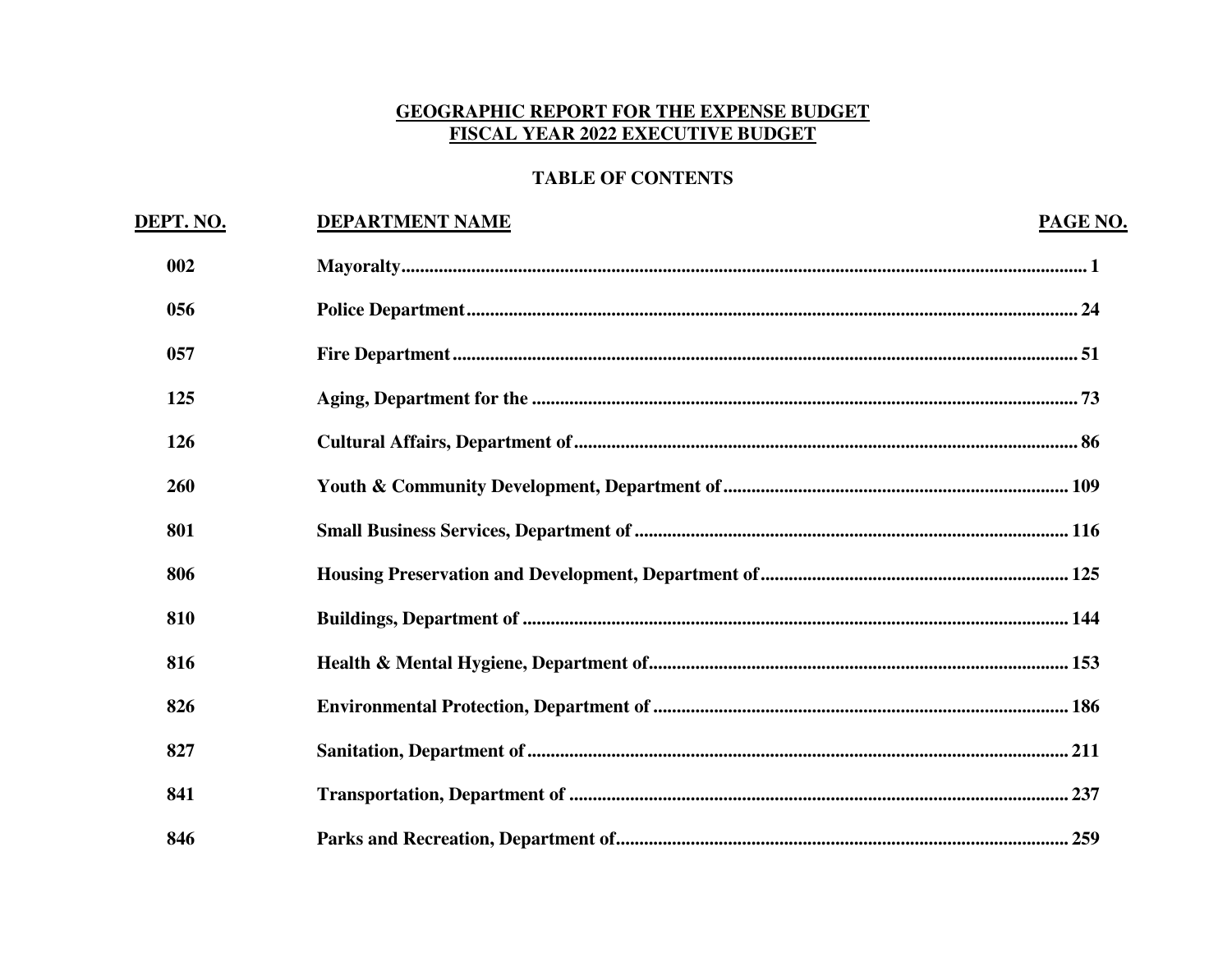#### EXECUTIVE BUDGET FISCAL YEAR 2022

|                                                                                                   | FISCAL YEAR 2021<br>CURRENT MODIFIED BUDGET                                  | FISCAL YEAR 2022<br>EXECUTIVE BUDGET     |                                     |
|---------------------------------------------------------------------------------------------------|------------------------------------------------------------------------------|------------------------------------------|-------------------------------------|
| UNIT OF APPROPRIATION                                                                             | AS OF 04/20/21                                                               | AMOUNT                                   | INCREASE<br>$DECREASE$ (-)          |
| OFFICE OF THE MAYOR-PS<br>020                                                                     |                                                                              |                                          |                                     |
| REGULAR GROSS<br>OTHER                                                                            |                                                                              |                                          |                                     |
| TOTAL REPORTED GEOGRAPHICALLY                                                                     |                                                                              |                                          |                                     |
| NOT REPORTED GEOGRAPHICALLY                                                                       | 33, 322, 535                                                                 | 37,639,097                               | 4,316,562                           |
| FINANCIAL PLAN SAVINGS                                                                            | 1,270,099-                                                                   |                                          | 1,270,099                           |
| APPROPRIATION                                                                                     | 32,052,436                                                                   | 37,639,097                               | 5,586,661                           |
| FUNDING                                                                                           |                                                                              |                                          |                                     |
| CITY<br>OTHER CATEGORICAL<br>CAPITAL FUNDS - I.F.A.<br>STATE<br>FEDERAL - C.D.<br>FEDERAL - OTHER | 27,859,531<br>$\mathcal{L}$<br>334,177<br>2,508,844<br>$\ddot{\cdot}$<br>712 | 33,692,272<br>21,927<br>2,552,806<br>712 | 5,832,741<br>$312, 250 -$<br>43,962 |
| INTRA-CITY SALES                                                                                  | 1,349,172                                                                    | 1,371,380                                | 22,208                              |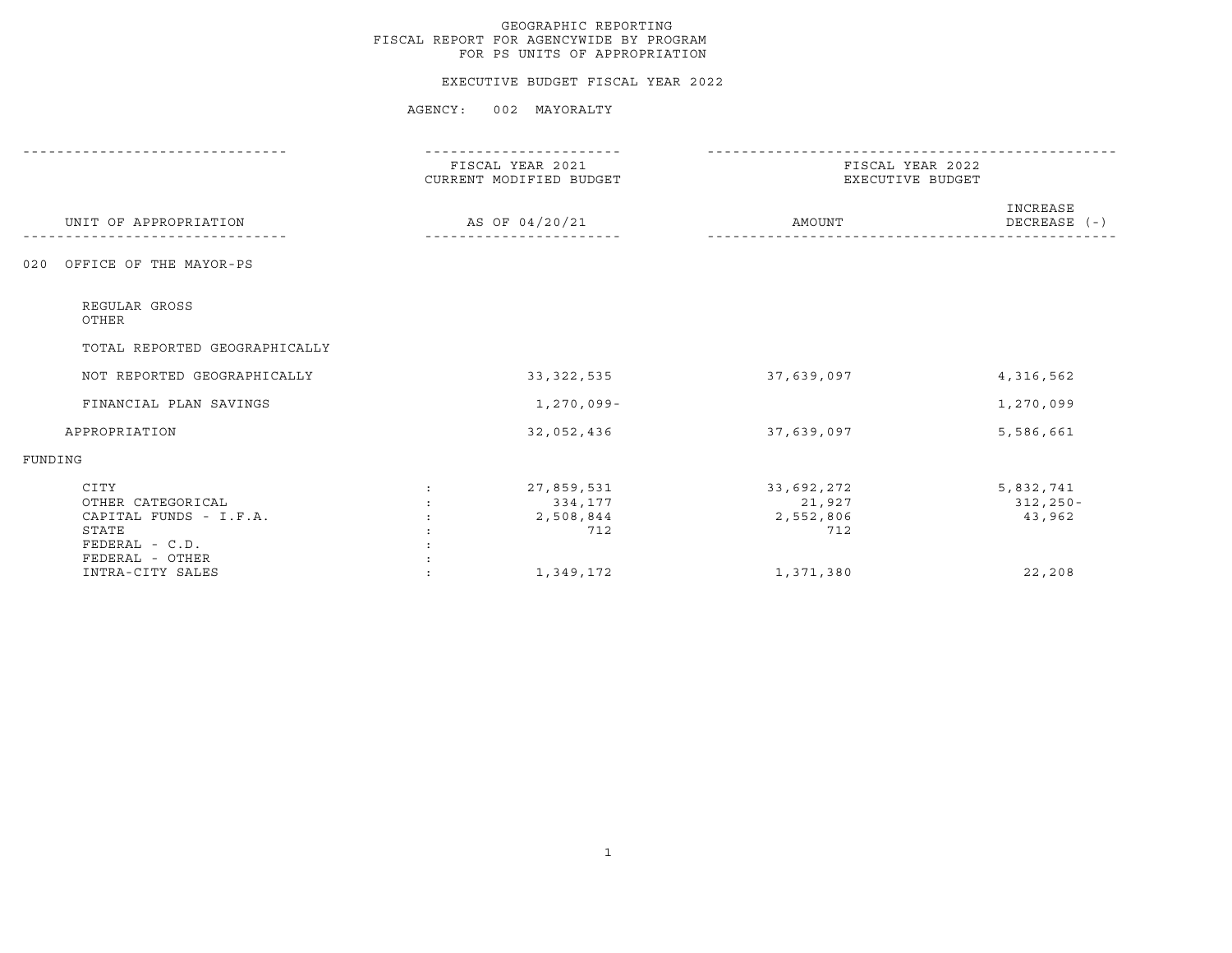#### EXECUTIVE BUDGET FISCAL YEAR 2022

|                                     | FISCAL YEAR 2021<br>CURRENT MODIFIED BUDGET | FISCAL YEAR 2022<br>EXECUTIVE BUDGET |                            |
|-------------------------------------|---------------------------------------------|--------------------------------------|----------------------------|
| UNIT OF APPROPRIATION               | AS OF 04/20/21                              | AMOUNT                               | INCREASE<br>DECREASE $(-)$ |
| OFFICE OF MGMT AND BUDGET-PS<br>040 |                                             |                                      |                            |
| REGULAR GROSS<br>OTHER              |                                             |                                      |                            |
| TOTAL REPORTED GEOGRAPHICALLY       |                                             |                                      |                            |
| NOT REPORTED GEOGRAPHICALLY         | 40,026,919                                  | 39,995,529                           | $31,390-$                  |
| FINANCIAL PLAN SAVINGS              | $816,000 -$                                 | $335,000 -$                          | 481,000                    |
| APPROPRIATION                       | 39,210,919                                  | 39,660,529                           | 449,610                    |
| FUNDING                             |                                             |                                      |                            |
| CITY<br>OTHER CATEGORICAL           | 23,944,523<br>$\ddot{\cdot}$<br>2,099,178   | 25,727,268<br>2,099,178              | 1,782,745                  |
| CAPITAL FUNDS - I.F.A.              | 6,533,680                                   | 6,657,376                            | 123,696                    |
| STATE                               |                                             |                                      |                            |
| FEDERAL - C.D.<br>FEDERAL - OTHER   | 4,077,210<br>2,556,328                      | 2,920,379<br>2,256,328               | 1,156,831-<br>$300,000 -$  |
| INTRA-CITY SALES                    |                                             |                                      |                            |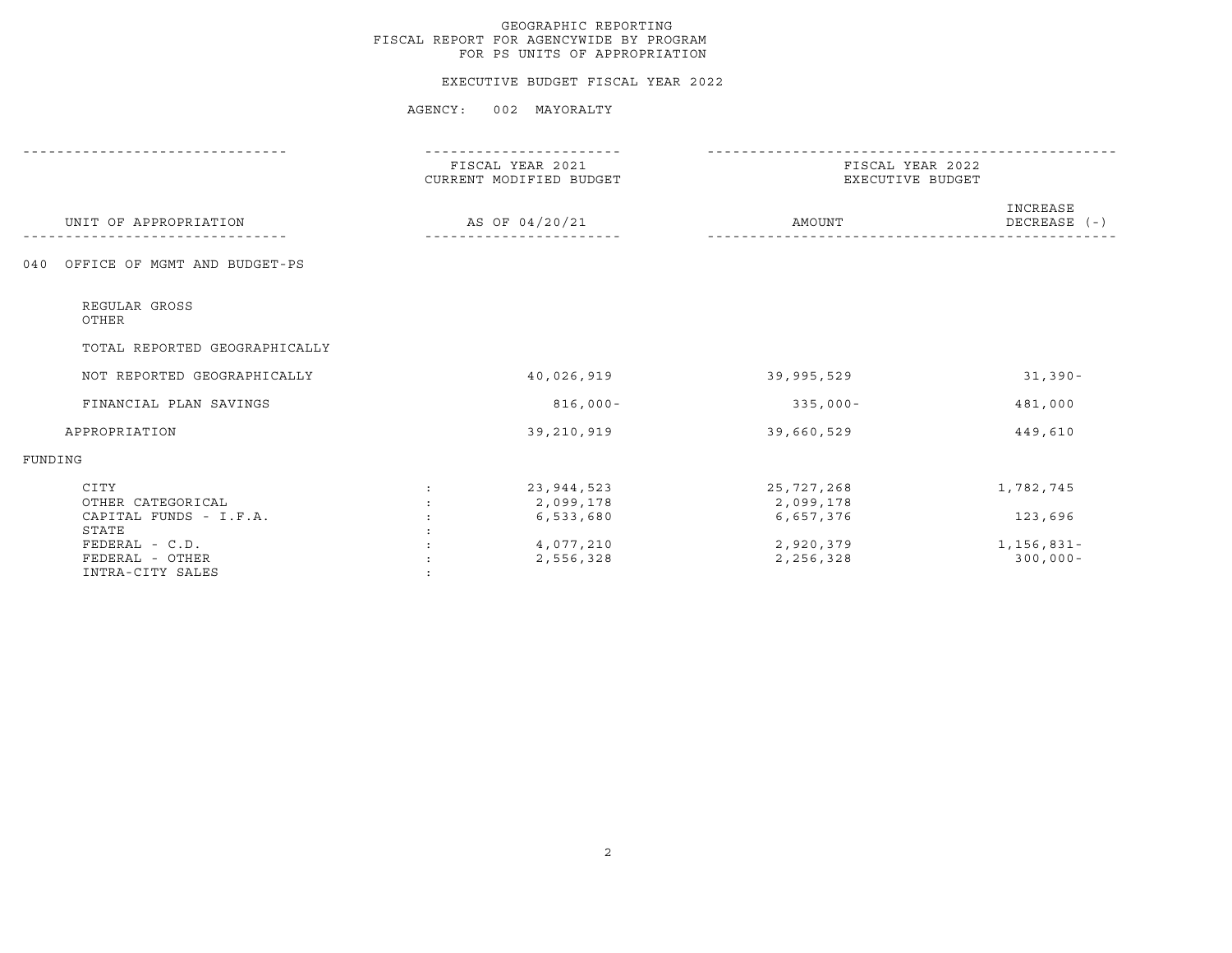#### EXECUTIVE BUDGET FISCAL YEAR 2022

|                                                       | FISCAL YEAR 2021<br>CURRENT MODIFIED BUDGET | FISCAL YEAR 2022<br>EXECUTIVE BUDGET |                            |
|-------------------------------------------------------|---------------------------------------------|--------------------------------------|----------------------------|
| UNIT OF APPROPRIATION                                 | AS OF 04/20/21                              | AMOUNT                               | INCREASE<br>$DECREASE$ (-) |
| CRIMINAL JUSTICE PROGRAMS PS<br>0.50                  |                                             |                                      |                            |
| REGULAR GROSS<br>OTHER                                |                                             |                                      |                            |
| TOTAL REPORTED GEOGRAPHICALLY                         |                                             |                                      |                            |
| NOT REPORTED GEOGRAPHICALLY                           | 7,221,278                                   | 6,269,144                            | $952, 134 -$               |
| FINANCIAL PLAN SAVINGS                                | $900,000 -$                                 |                                      | 900,000                    |
| APPROPRIATION                                         | 6,321,278                                   | 6,269,144                            | $52, 134 -$                |
| FUNDING                                               |                                             |                                      |                            |
| CITY<br>OTHER CATEGORICAL                             | 4, 424, 323<br>$\ddot{\cdot}$               | 5,412,140                            | 987,817                    |
| CAPITAL FUNDS - I.F.A.<br>STATE                       | 355,950<br>292,266                          | 360,680<br>292,266                   | 4,730                      |
| FEDERAL - C.D.<br>FEDERAL - OTHER<br>INTRA-CITY SALES | 1,248,739                                   | 204,058                              | $1,044,681-$               |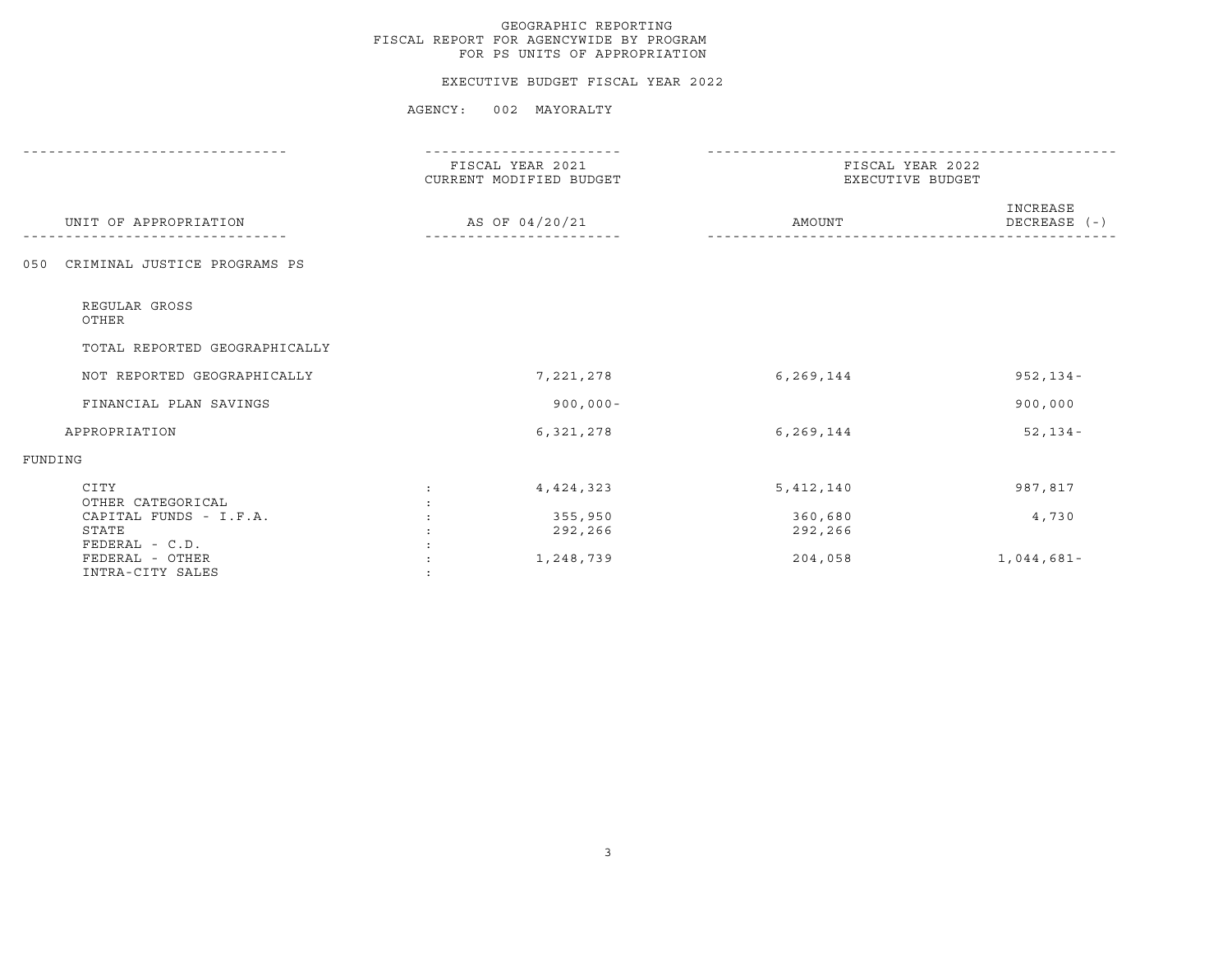#### EXECUTIVE BUDGET FISCAL YEAR 2022

|                                                                                                   | FISCAL YEAR 2021<br>CURRENT MODIFIED BUDGET |                         | FISCAL YEAR 2022<br>EXECUTIVE BUDGET |                          |
|---------------------------------------------------------------------------------------------------|---------------------------------------------|-------------------------|--------------------------------------|--------------------------|
| UNIT OF APPROPRIATION                                                                             |                                             | AS OF 04/20/21          | AMOUNT                               | INCREASE<br>DECREASE (-) |
| 061 OFF OF LABOR RELATIONS-PS                                                                     |                                             |                         |                                      |                          |
| REGULAR GROSS<br>OTHER                                                                            |                                             |                         |                                      |                          |
| TOTAL REPORTED GEOGRAPHICALLY                                                                     |                                             |                         |                                      |                          |
| NOT REPORTED GEOGRAPHICALLY                                                                       |                                             | 15, 163, 336            | 15,266,154                           | 102,818                  |
| FINANCIAL PLAN SAVINGS                                                                            |                                             | 1,869,969-              | $1,684,657-$                         | 185,312                  |
| APPROPRIATION                                                                                     |                                             | 13,293,367              | 13,581,497                           | 288,130                  |
| FUNDING                                                                                           |                                             |                         |                                      |                          |
| CITY<br>OTHER CATEGORICAL<br>CAPITAL FUNDS - I.F.A.<br>STATE<br>FEDERAL - C.D.<br>FEDERAL - OTHER | $\mathcal{L}$                               | 10,231,351<br>2,986,267 | 10,517,576<br>2,988,172              | 286,225<br>1,905         |
| INTRA-CITY SALES                                                                                  |                                             | 75,749                  | 75,749                               |                          |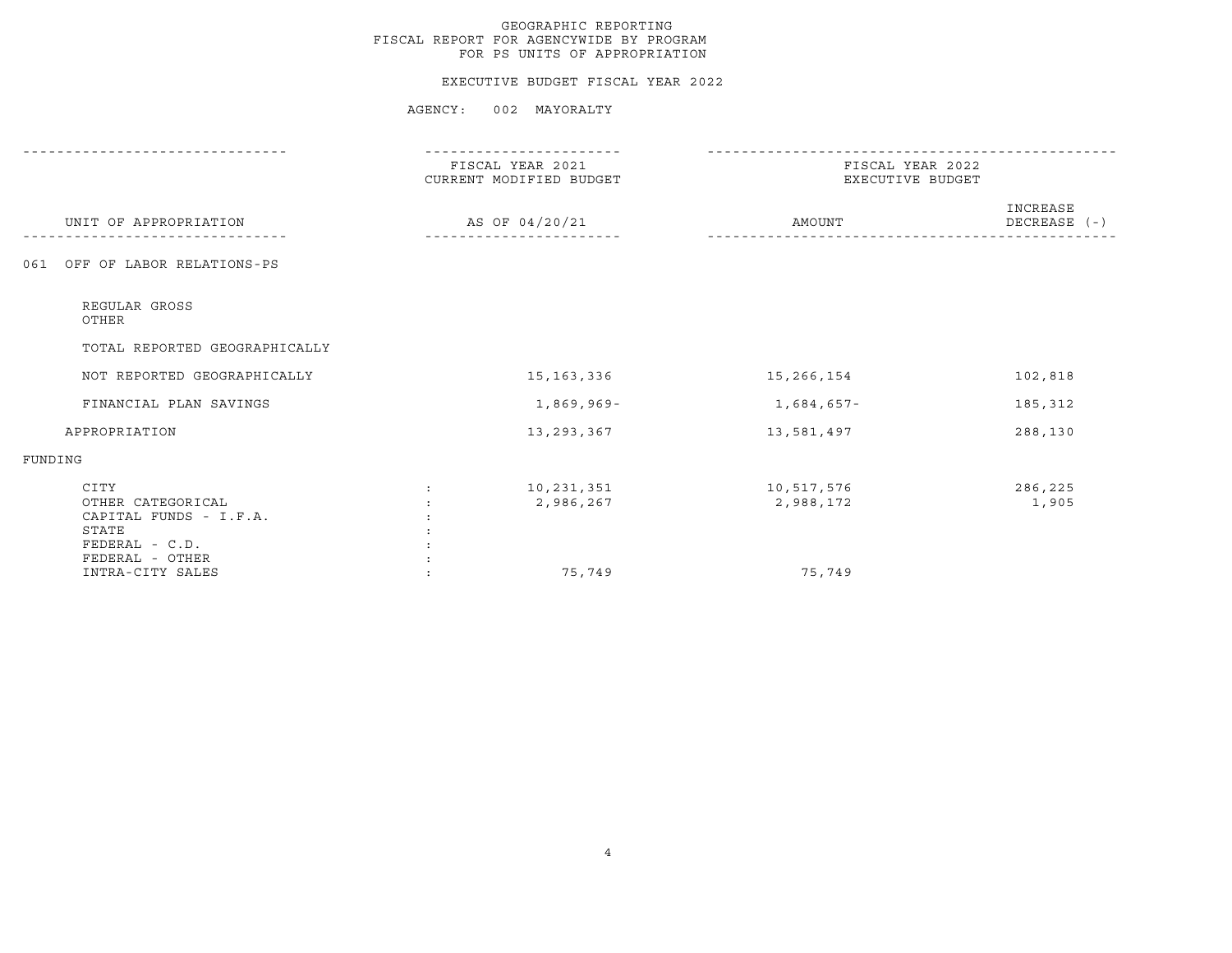#### EXECUTIVE BUDGET FISCAL YEAR 2022

|                                                                                                                       | FISCAL YEAR 2021<br>CURRENT MODIFIED BUDGET | FISCAL YEAR 2022<br>EXECUTIVE BUDGET |                          |
|-----------------------------------------------------------------------------------------------------------------------|---------------------------------------------|--------------------------------------|--------------------------|
| UNIT OF APPROPRIATION                                                                                                 | AS OF 04/20/21                              | AMOUNT                               | INCREASE<br>DECREASE (-) |
| NYC COMM TO THE UN-PS<br>070                                                                                          |                                             |                                      |                          |
| REGULAR GROSS<br>OTHER                                                                                                |                                             |                                      |                          |
| TOTAL REPORTED GEOGRAPHICALLY                                                                                         |                                             |                                      |                          |
| NOT REPORTED GEOGRAPHICALLY                                                                                           | 1,021,988                                   | 1,263,096                            | 241,108                  |
| FINANCIAL PLAN SAVINGS                                                                                                |                                             |                                      |                          |
| APPROPRIATION                                                                                                         | 1,021,988                                   | 1,263,096                            | 241,108                  |
| FUNDING                                                                                                               |                                             |                                      |                          |
| CITY<br>OTHER CATEGORICAL<br>CAPITAL FUNDS - I.F.A.<br>STATE<br>FEDERAL - C.D.<br>FEDERAL - OTHER<br>INTRA-CITY SALES | 1,021,988                                   | 1,263,096                            | 241,108                  |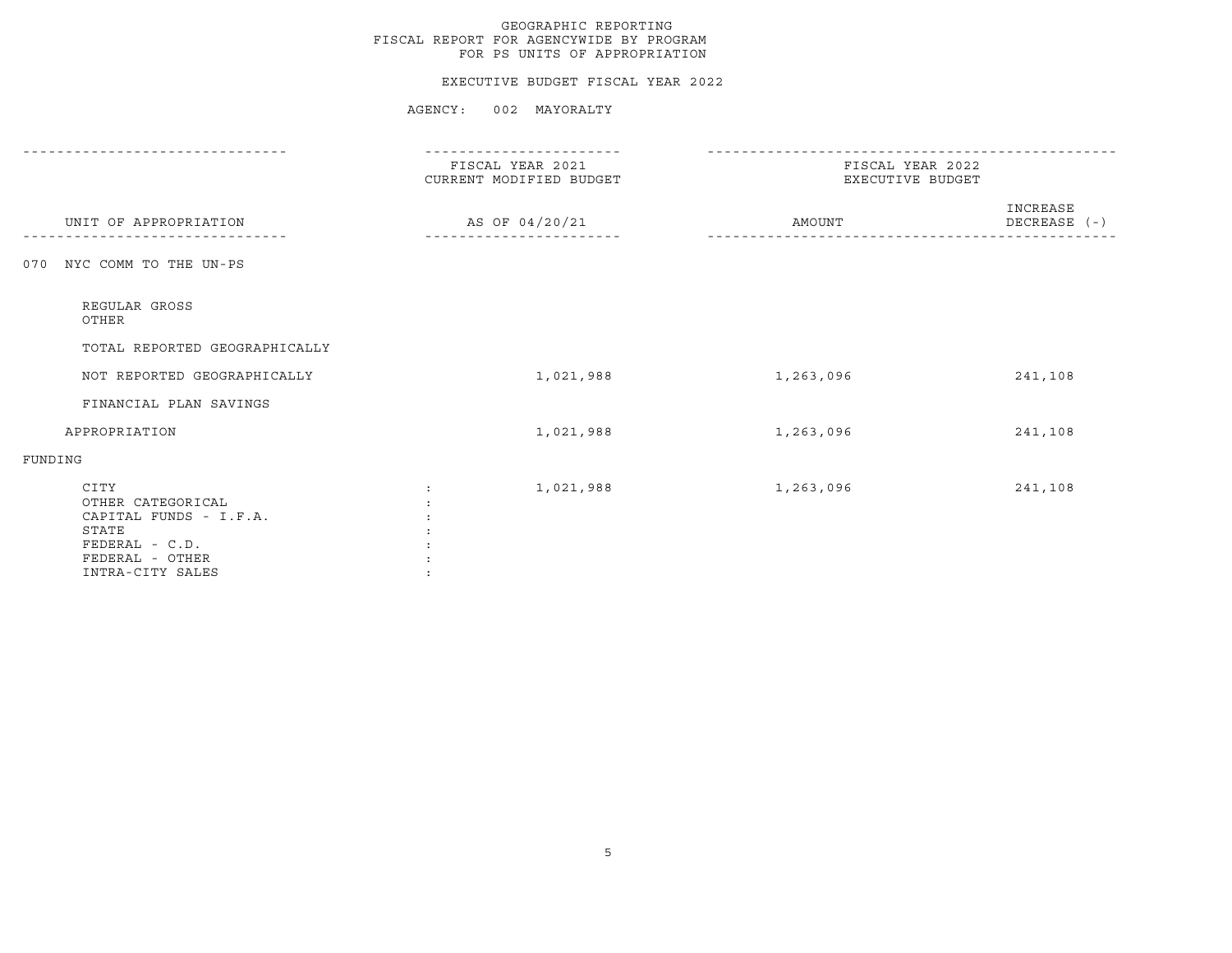#### EXECUTIVE BUDGET FISCAL YEAR 2022

|                                                 |               | FISCAL YEAR 2021<br>CURRENT MODIFIED BUDGET | FISCAL YEAR 2022<br>EXECUTIVE BUDGET |                          |
|-------------------------------------------------|---------------|---------------------------------------------|--------------------------------------|--------------------------|
| UNIT OF APPROPRIATION                           |               | AS OF 04/20/21                              | AMOUNT                               | INCREASE<br>DECREASE (-) |
| MAYOR'S OFFICE OF CONTRACT SERVICES - PS<br>090 |               |                                             |                                      |                          |
| REGULAR GROSS<br>OTHER                          |               |                                             |                                      |                          |
| TOTAL REPORTED GEOGRAPHICALLY                   |               |                                             |                                      |                          |
| NOT REPORTED GEOGRAPHICALLY                     |               | 18,925,417                                  | 18,369,123                           | $556, 294 -$             |
| FINANCIAL PLAN SAVINGS                          |               | $2,649,810-$                                | 1,839,248-                           | 810,562                  |
| APPROPRIATION                                   |               | 16,275,607                                  | 16,529,875                           | 254,268                  |
| FUNDING                                         |               |                                             |                                      |                          |
| CITY<br>OTHER CATEGORICAL                       | $\mathcal{L}$ | 8,804,522                                   | 9,615,075                            | 810,553                  |
| CAPITAL FUNDS - I.F.A.                          |               | 2,481,288                                   | 2,523,576                            | 42,288                   |
| STATE<br>FEDERAL - C.D.                         |               |                                             |                                      |                          |
| FEDERAL - OTHER                                 |               | 398,518                                     |                                      | $398,518-$               |
| INTRA-CITY SALES                                |               | 4,591,279                                   | 4,391,224                            | $200,055 -$              |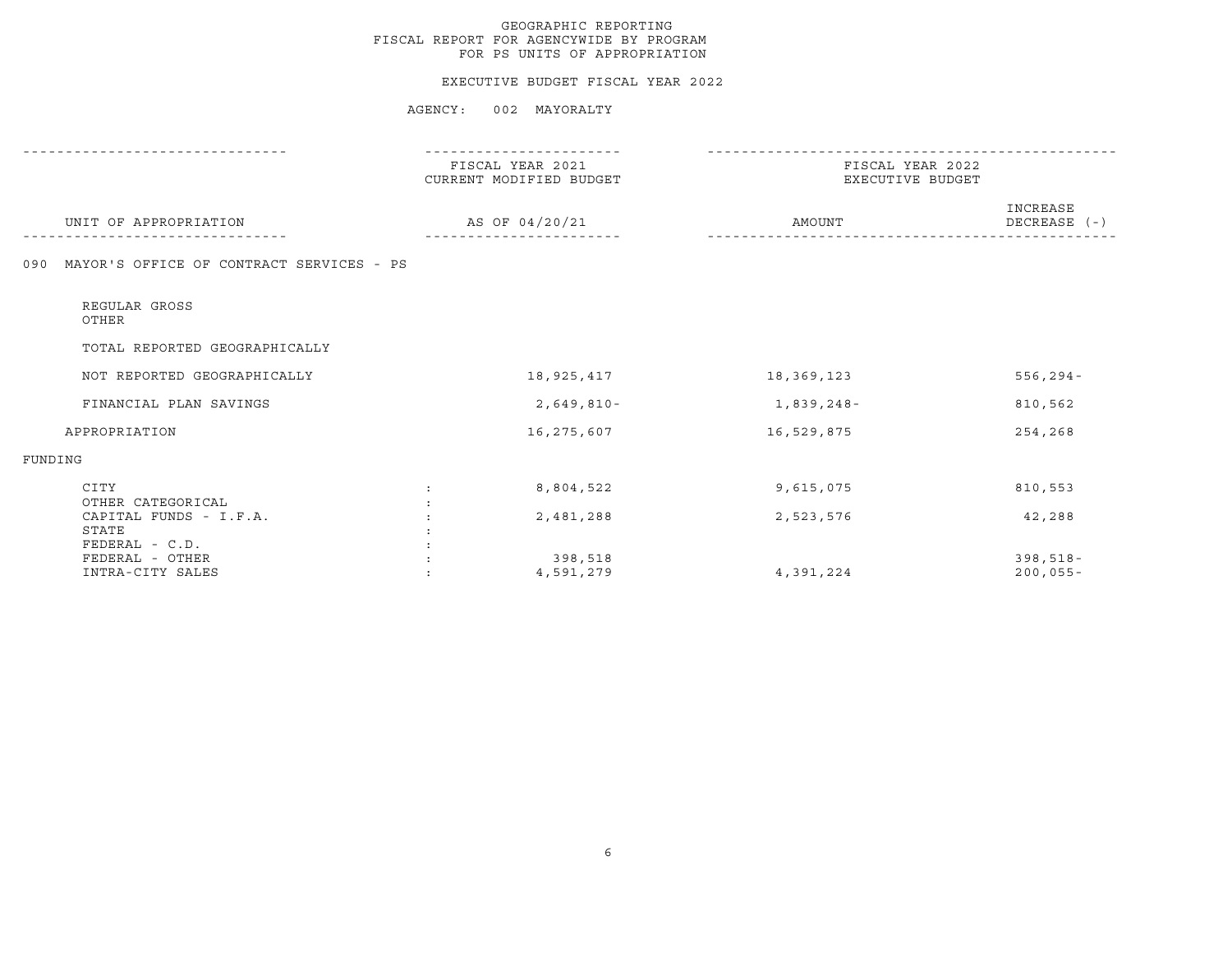#### EXECUTIVE BUDGET FISCAL YEAR 2022

|                                                                | FISCAL YEAR 2021<br>CURRENT MODIFIED BUDGET | FISCAL YEAR 2022<br>EXECUTIVE BUDGET |                          |
|----------------------------------------------------------------|---------------------------------------------|--------------------------------------|--------------------------|
| UNIT OF APPROPRIATION                                          | AS OF 04/20/21                              | AMOUNT                               | INCREASE<br>DECREASE (-) |
| OFF FOR PEOPLE WITH DISAB-PS<br>260                            |                                             |                                      |                          |
| REGULAR GROSS<br>OTHER                                         |                                             |                                      |                          |
| TOTAL REPORTED GEOGRAPHICALLY                                  |                                             |                                      |                          |
| NOT REPORTED GEOGRAPHICALLY                                    | 724,837                                     | 738,170                              | 13,333                   |
| FINANCIAL PLAN SAVINGS                                         |                                             |                                      |                          |
| APPROPRIATION                                                  | 724,837                                     | 738,170                              | 13,333                   |
| FUNDING                                                        |                                             |                                      |                          |
| CITY<br>OTHER CATEGORICAL                                      | 380,743<br>$\ddot{\cdot}$<br>4,918          | 388,179<br>4,918                     | 7,436                    |
| CAPITAL FUNDS - I.F.A.                                         | 136,087                                     | 138,086                              | 1,999                    |
| STATE<br>FEDERAL - C.D.<br>FEDERAL - OTHER<br>INTRA-CITY SALES | 203,089                                     | 206,987                              | 3,898                    |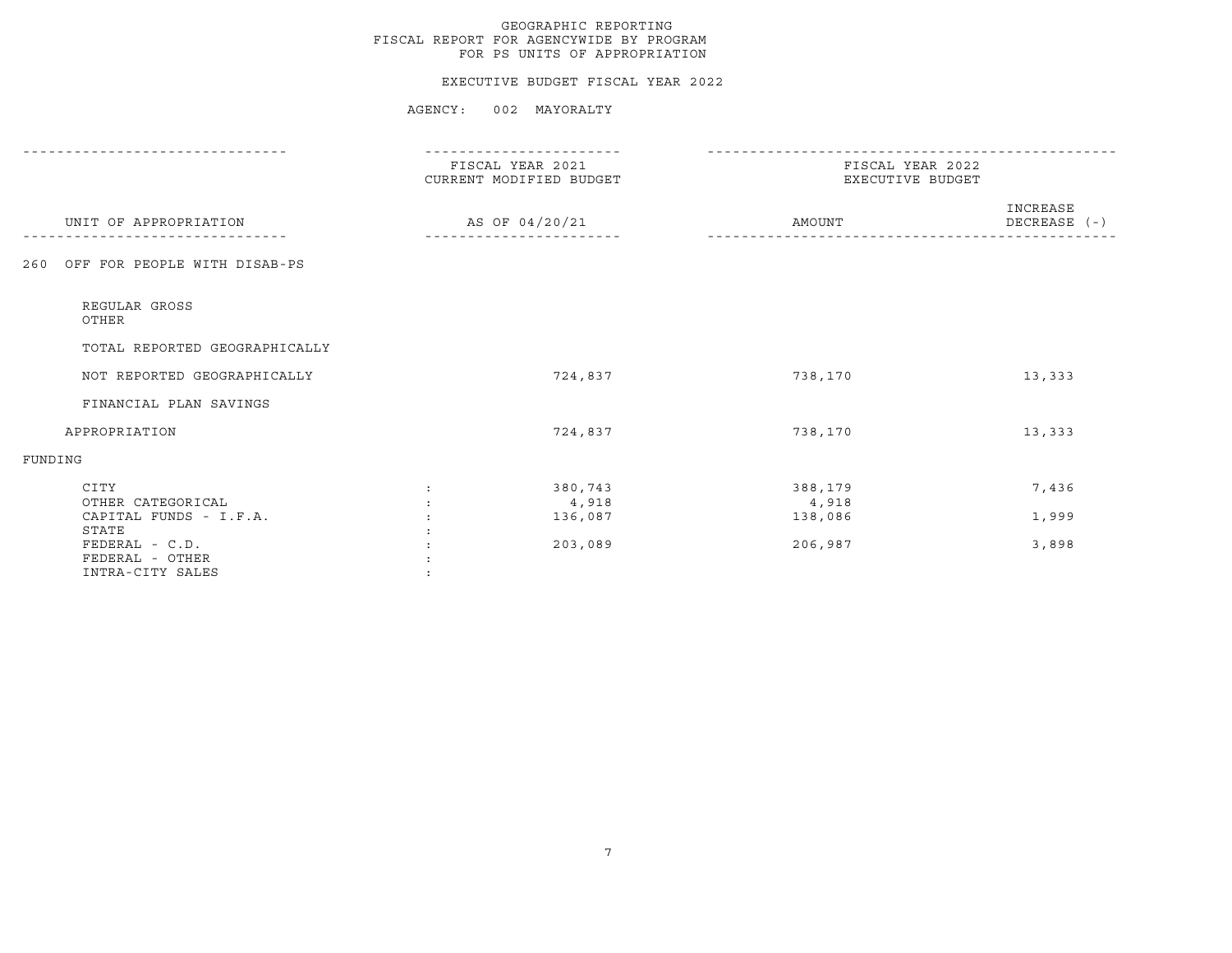#### EXECUTIVE BUDGET FISCAL YEAR 2022

|                                                                                                                         | FISCAL YEAR 2021<br>CURRENT MODIFIED BUDGET | FISCAL YEAR 2022<br>EXECUTIVE BUDGET |                          |
|-------------------------------------------------------------------------------------------------------------------------|---------------------------------------------|--------------------------------------|--------------------------|
| UNIT OF APPROPRIATION                                                                                                   | AS OF 04/20/21                              | AMOUNT                               | INCREASE<br>DECREASE (-) |
| COMMUNITY AFFAIRS UNIT-PS<br>340                                                                                        |                                             |                                      |                          |
| REGULAR GROSS<br>OTHER                                                                                                  |                                             |                                      |                          |
| TOTAL REPORTED GEOGRAPHICALLY                                                                                           |                                             |                                      |                          |
| NOT REPORTED GEOGRAPHICALLY                                                                                             | 1,843,835                                   | 2,018,888                            | 175,053                  |
| FINANCIAL PLAN SAVINGS                                                                                                  |                                             |                                      |                          |
| APPROPRIATION                                                                                                           | 1,843,835                                   | 2,018,888                            | 175,053                  |
| FUNDING                                                                                                                 |                                             |                                      |                          |
| CITY<br>OTHER CATEGORICAL<br>CAPITAL FUNDS - I.F.A.<br>STATE<br>$FEDERAL - C.D.$<br>FEDERAL - OTHER<br>INTRA-CITY SALES | 1,843,835                                   | 2,018,888                            | 175,053                  |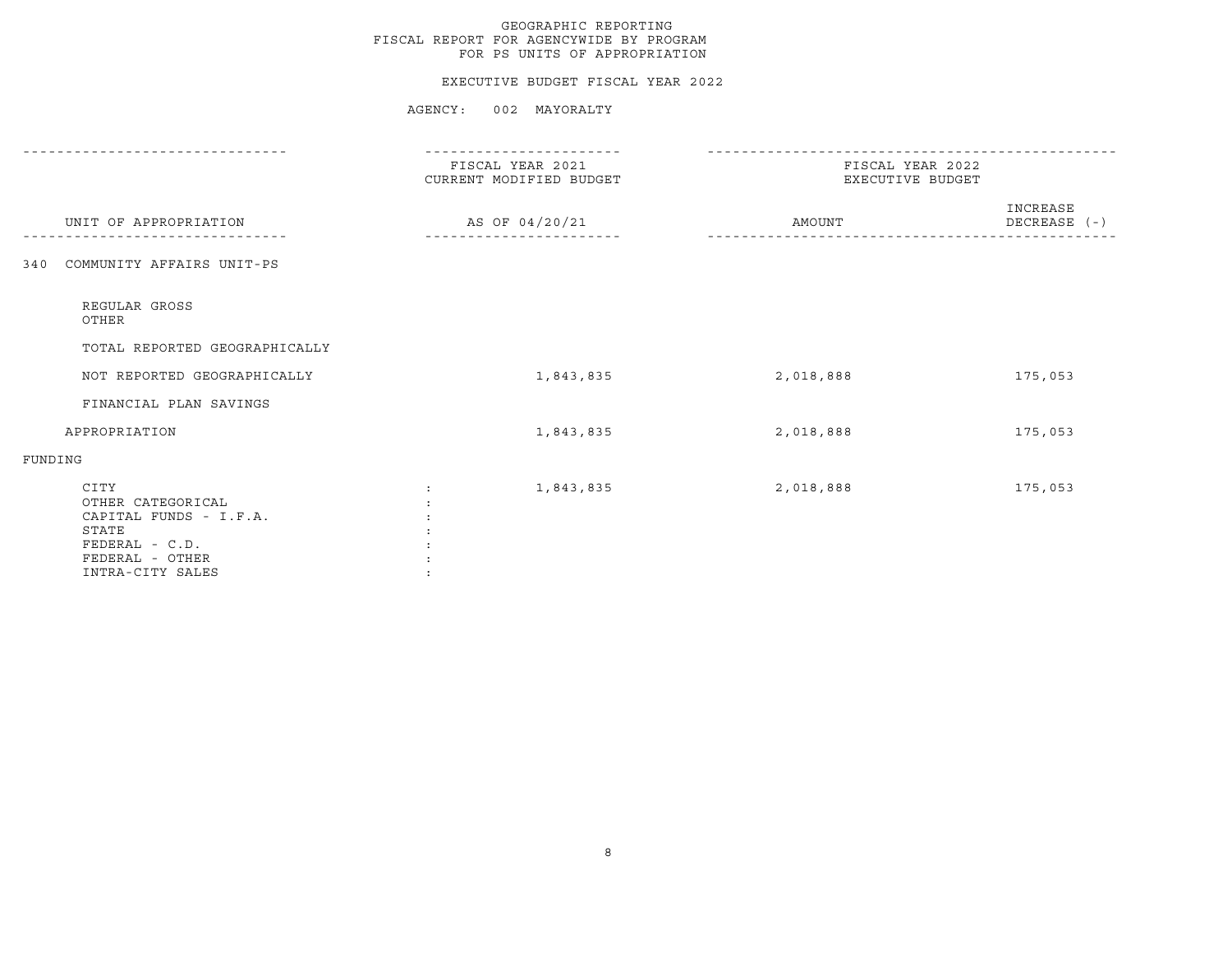#### EXECUTIVE BUDGET FISCAL YEAR 2022

|                                                                                                                       | FISCAL YEAR 2021<br>CURRENT MODIFIED BUDGET | FISCAL YEAR 2022<br>EXECUTIVE BUDGET |                          |
|-----------------------------------------------------------------------------------------------------------------------|---------------------------------------------|--------------------------------------|--------------------------|
| UNIT OF APPROPRIATION                                                                                                 | AS OF 04/20/21                              | AMOUNT                               | INCREASE<br>DECREASE (-) |
| 350 COMMISSION ON GENDER EQUITY-PS                                                                                    |                                             |                                      |                          |
| REGULAR GROSS<br>OTHER                                                                                                |                                             |                                      |                          |
| TOTAL REPORTED GEOGRAPHICALLY                                                                                         |                                             |                                      |                          |
| NOT REPORTED GEOGRAPHICALLY                                                                                           | 437,111                                     | 624,695                              | 187,584                  |
| FINANCIAL PLAN SAVINGS                                                                                                |                                             |                                      |                          |
| APPROPRIATION                                                                                                         | 437,111                                     | 624,695                              | 187,584                  |
| FUNDING                                                                                                               |                                             |                                      |                          |
| CITY<br>OTHER CATEGORICAL<br>CAPITAL FUNDS - I.F.A.<br>STATE<br>FEDERAL - C.D.<br>FEDERAL - OTHER<br>INTRA-CITY SALES | 437,111<br>$\ddot{\cdot}$                   | 624,695                              | 187,584                  |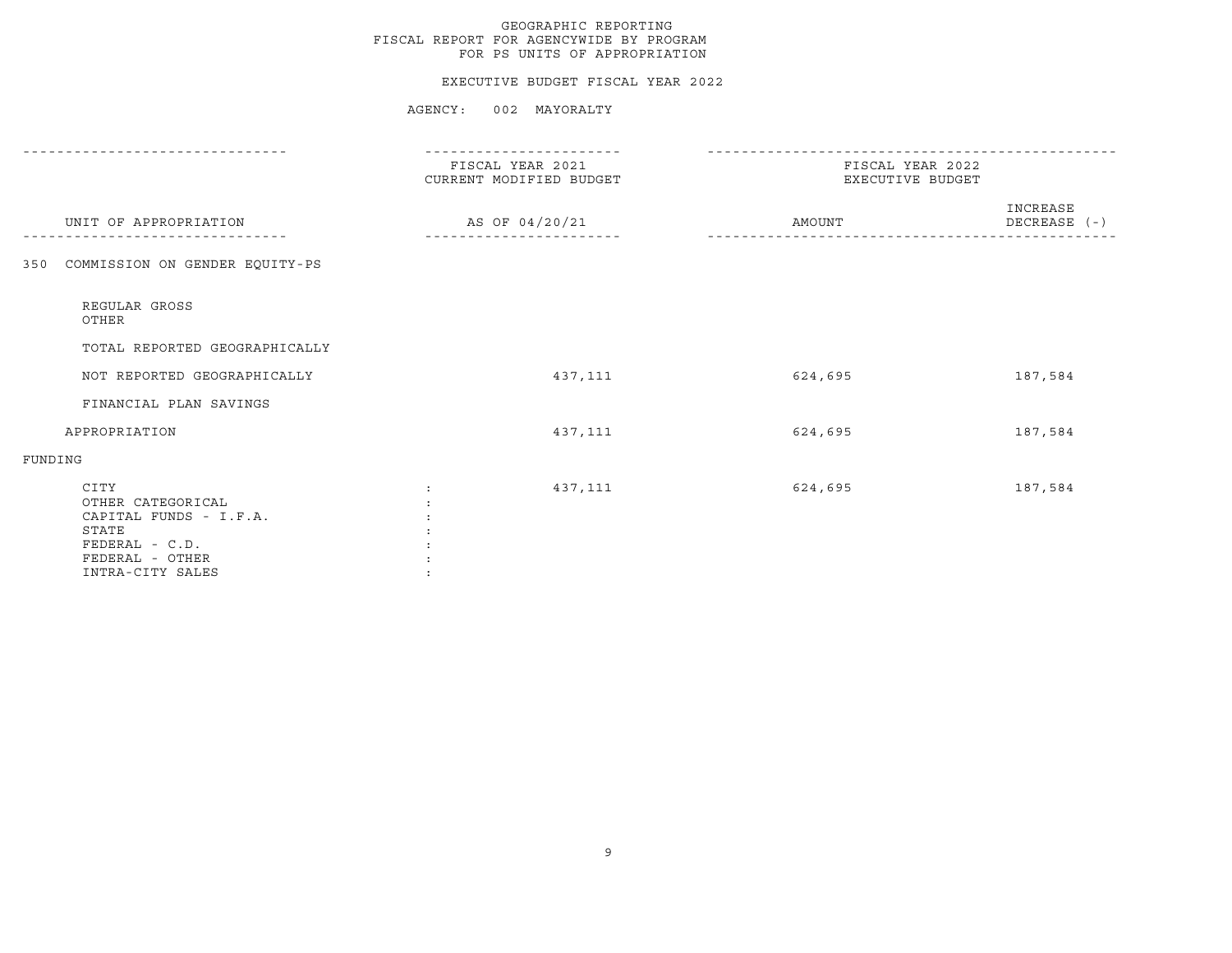#### EXECUTIVE BUDGET FISCAL YEAR 2022

|                                                                | FISCAL YEAR 2021<br>CURRENT MODIFIED BUDGET | FISCAL YEAR 2022<br>EXECUTIVE BUDGET |                          |
|----------------------------------------------------------------|---------------------------------------------|--------------------------------------|--------------------------|
| UNIT OF APPROPRIATION                                          | AS OF 04/20/21                              | AMOUNT                               | INCREASE<br>DECREASE (-) |
| OFFICE OF OPERATIONS-PS<br>380                                 |                                             |                                      |                          |
| REGULAR GROSS<br>OTHER                                         |                                             |                                      |                          |
| TOTAL REPORTED GEOGRAPHICALLY                                  |                                             |                                      |                          |
| NOT REPORTED GEOGRAPHICALLY                                    | 8,366,636                                   | 8,634,209                            | 267,573                  |
| FINANCIAL PLAN SAVINGS                                         |                                             |                                      |                          |
| APPROPRIATION                                                  | 8,366,636                                   | 8,634,209                            | 267,573                  |
| FUNDING                                                        |                                             |                                      |                          |
| CITY<br>OTHER CATEGORICAL                                      | 4,469,556<br>$\ddot{\phantom{a}}$           | 4,673,651                            | 204,095                  |
| CAPITAL FUNDS - I.F.A.                                         | 877,887                                     | 887,535                              | 9,648                    |
| STATE<br>FEDERAL - C.D.<br>FEDERAL - OTHER<br>INTRA-CITY SALES | 3,019,193                                   | 3,073,023                            | 53,830                   |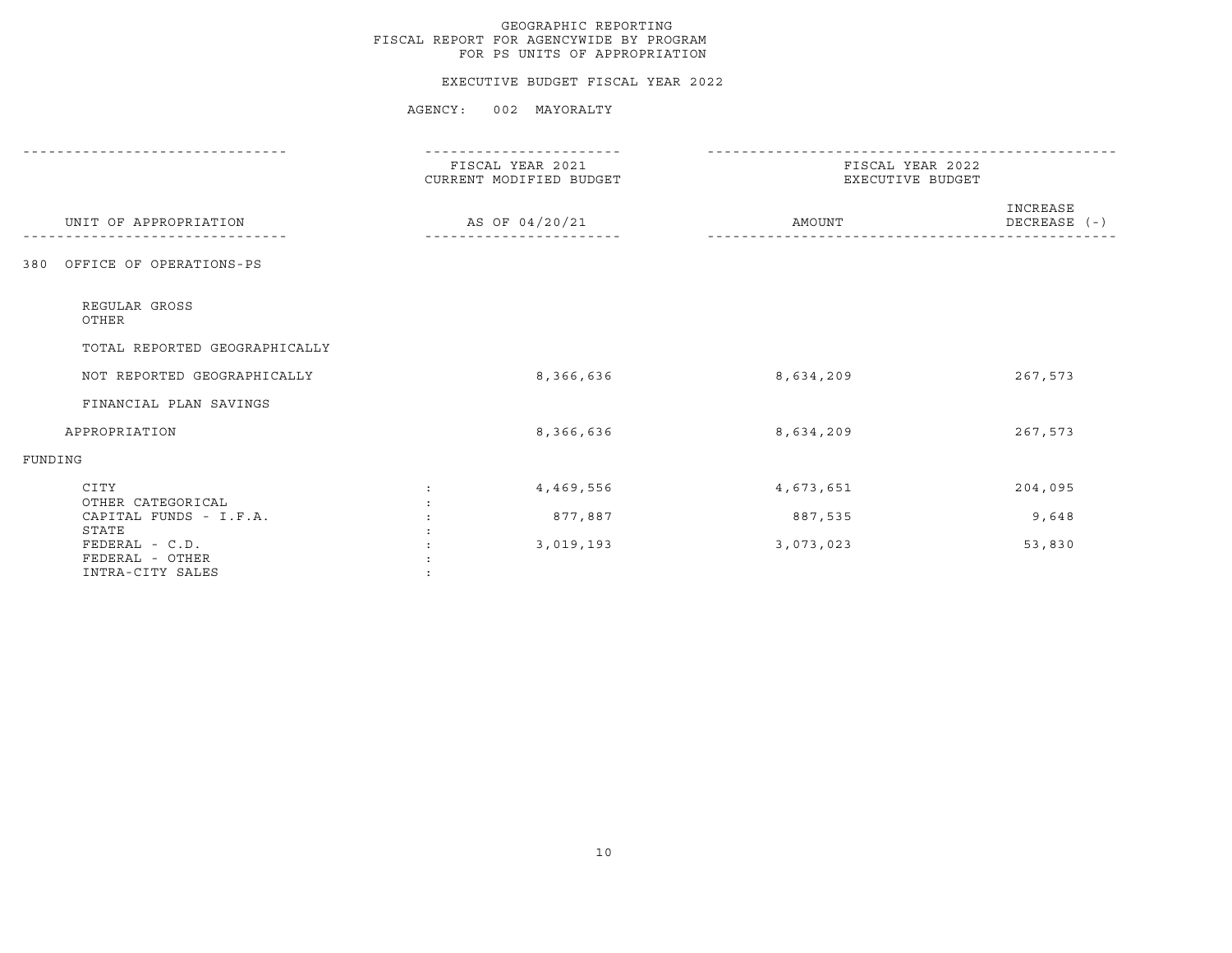#### EXECUTIVE BUDGET FISCAL YEAR 2022

|                                                                                                                         | FISCAL YEAR 2021<br>CURRENT MODIFIED BUDGET | FISCAL YEAR 2022<br>EXECUTIVE BUDGET |                          |
|-------------------------------------------------------------------------------------------------------------------------|---------------------------------------------|--------------------------------------|--------------------------|
| UNIT OF APPROPRIATION                                                                                                   | AS OF 04/20/21                              | AMOUNT                               | INCREASE<br>DECREASE (-) |
| SPECIAL ENFORCEMENT-PS<br>560                                                                                           |                                             |                                      |                          |
| REGULAR GROSS<br>OTHER                                                                                                  |                                             |                                      |                          |
| TOTAL REPORTED GEOGRAPHICALLY                                                                                           |                                             |                                      |                          |
| NOT REPORTED GEOGRAPHICALLY                                                                                             | 740,270                                     | 865,687                              | 125,417                  |
| FINANCIAL PLAN SAVINGS                                                                                                  |                                             |                                      |                          |
| APPROPRIATION                                                                                                           | 740,270                                     | 865,687                              | 125,417                  |
| FUNDING                                                                                                                 |                                             |                                      |                          |
| CITY<br>OTHER CATEGORICAL<br>CAPITAL FUNDS - I.F.A.<br>STATE<br>$FEDERAL - C.D.$<br>FEDERAL - OTHER<br>INTRA-CITY SALES | 740,270<br>$\ddot{\cdot}$                   | 865,687                              | 125,417                  |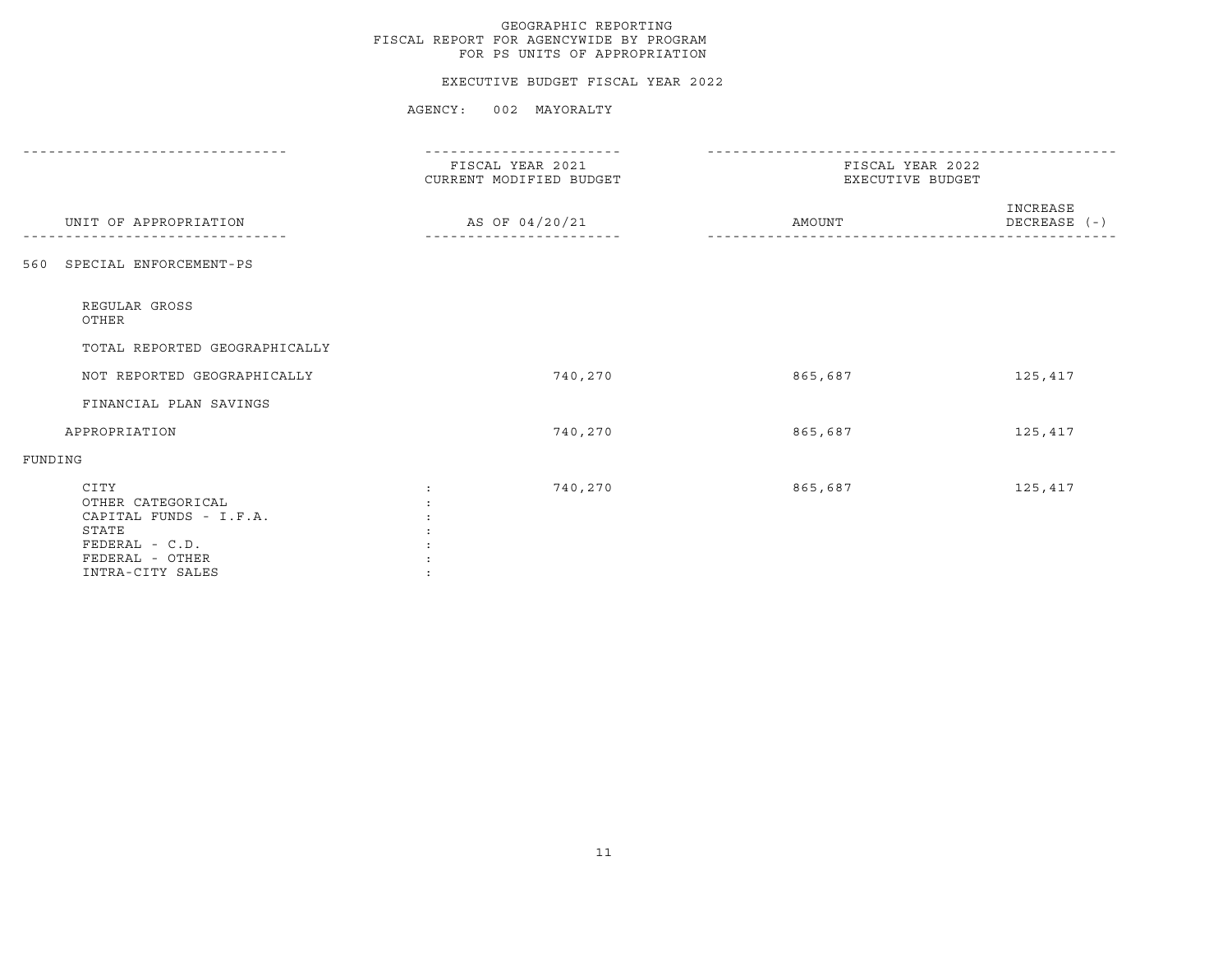#### EXECUTIVE BUDGET FISCAL YEAR 2022

|                                                              | FISCAL YEAR 2021<br>CURRENT MODIFIED BUDGET | FISCAL YEAR 2022<br>EXECUTIVE BUDGET |                          |  |
|--------------------------------------------------------------|---------------------------------------------|--------------------------------------|--------------------------|--|
| UNIT OF APPROPRIATION                                        | AS OF 04/20/21                              | AMOUNT                               | INCREASE<br>DECREASE (-) |  |
| OFFICE OF THE MAYOR-OTPS<br>021                              |                                             |                                      |                          |  |
| TOTAL REPORTED GEOGRAPHICALLY                                |                                             |                                      |                          |  |
| NOT REPORTED GEOGRAPHICALLY                                  | 4,991,804                                   | 4,707,661                            | $284, 143 -$             |  |
| FINANCIAL PLAN SAVINGS                                       | 74,371-                                     | 74,371-                              |                          |  |
| APPROPRIATION                                                | 4,917,433                                   | 4,633,290                            | $284, 143 -$             |  |
| FUNDING                                                      |                                             |                                      |                          |  |
| CITY<br>OTHER CATEGORICAL<br>CAPITAL FUNDS - I.F.A.<br>STATE | 4,808,433                                   | 4,633,290                            | $175, 143 -$             |  |
| FEDERAL - C.D.<br>FEDERAL - OTHER<br>INTRA-CITY SALES        | 109,000                                     |                                      | $109,000 -$              |  |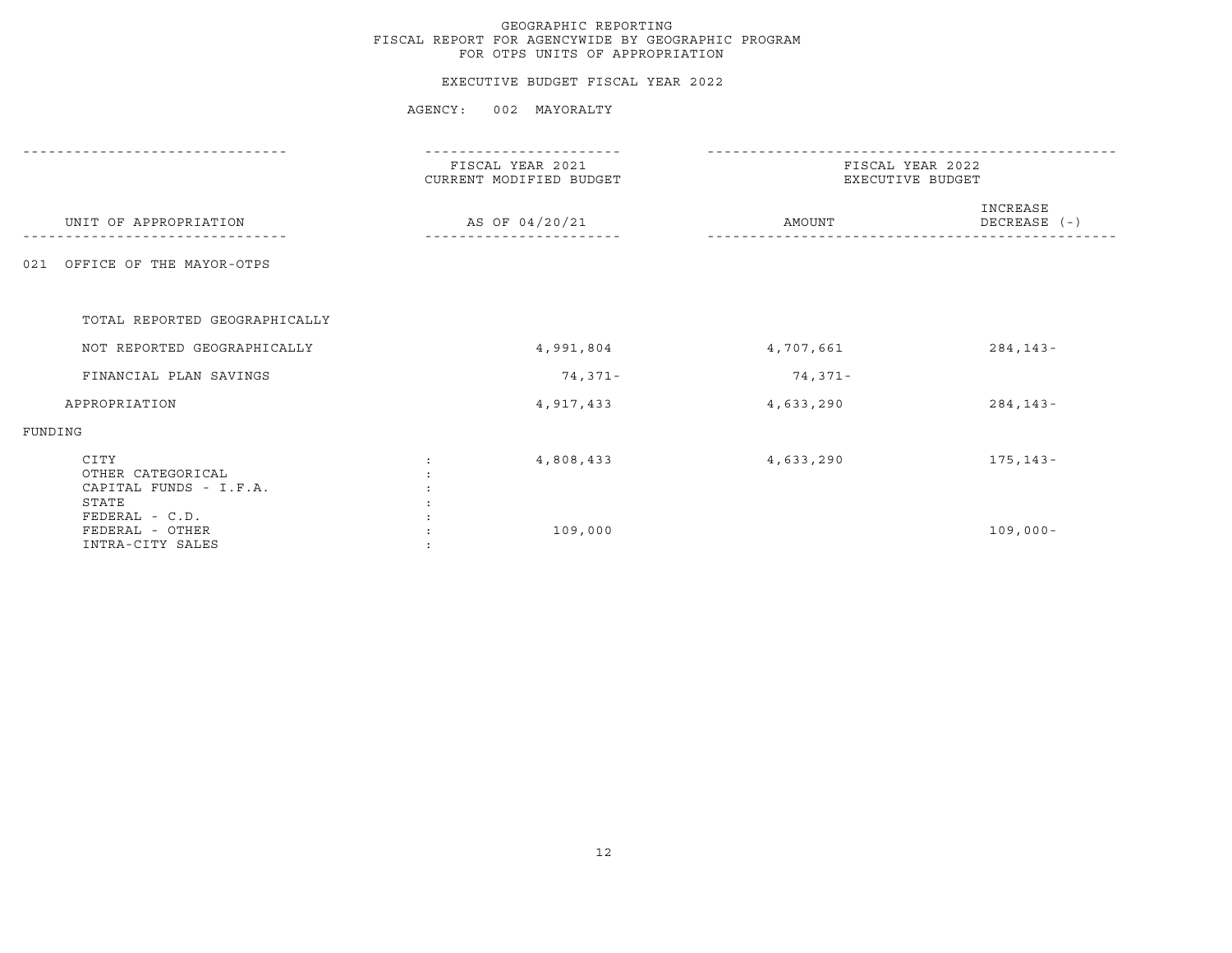#### EXECUTIVE BUDGET FISCAL YEAR 2022

|                                                                                |                | FISCAL YEAR 2021<br>CURRENT MODIFIED BUDGET  | FISCAL YEAR 2022<br>EXECUTIVE BUDGET         |                                            |  |
|--------------------------------------------------------------------------------|----------------|----------------------------------------------|----------------------------------------------|--------------------------------------------|--|
| UNIT OF APPROPRIATION                                                          | AS OF 04/20/21 |                                              | AMOUNT                                       | INCREASE<br>DECREASE (-)                   |  |
| OFFICE OF MGMT AND BUDGET-OTPS<br>041                                          |                |                                              |                                              |                                            |  |
| TOTAL REPORTED GEOGRAPHICALLY                                                  |                |                                              |                                              |                                            |  |
| NOT REPORTED GEOGRAPHICALLY                                                    |                | 9,512,319                                    | 9,783,395                                    | 271,076                                    |  |
| FINANCIAL PLAN SAVINGS                                                         |                | 834,967-                                     | $902 -$                                      | 834,065                                    |  |
| APPROPRIATION                                                                  |                | 8,677,352                                    | 9,782,493                                    | 1,105,141                                  |  |
| FUNDING                                                                        |                |                                              |                                              |                                            |  |
| CITY<br>OTHER CATEGORICAL<br>CAPITAL FUNDS - I.F.A.<br>STATE<br>FEDERAL - C.D. |                | 5,638,992<br>500,698<br>1,238,610<br>682,342 | 7,198,947<br>524,308<br>1,219,768<br>560,490 | 1,559,955<br>23,610<br>18,842-<br>121,852- |  |
| FEDERAL - OTHER<br>INTRA-CITY SALES                                            |                | 616,710                                      | 278,980                                      | $337,730 -$                                |  |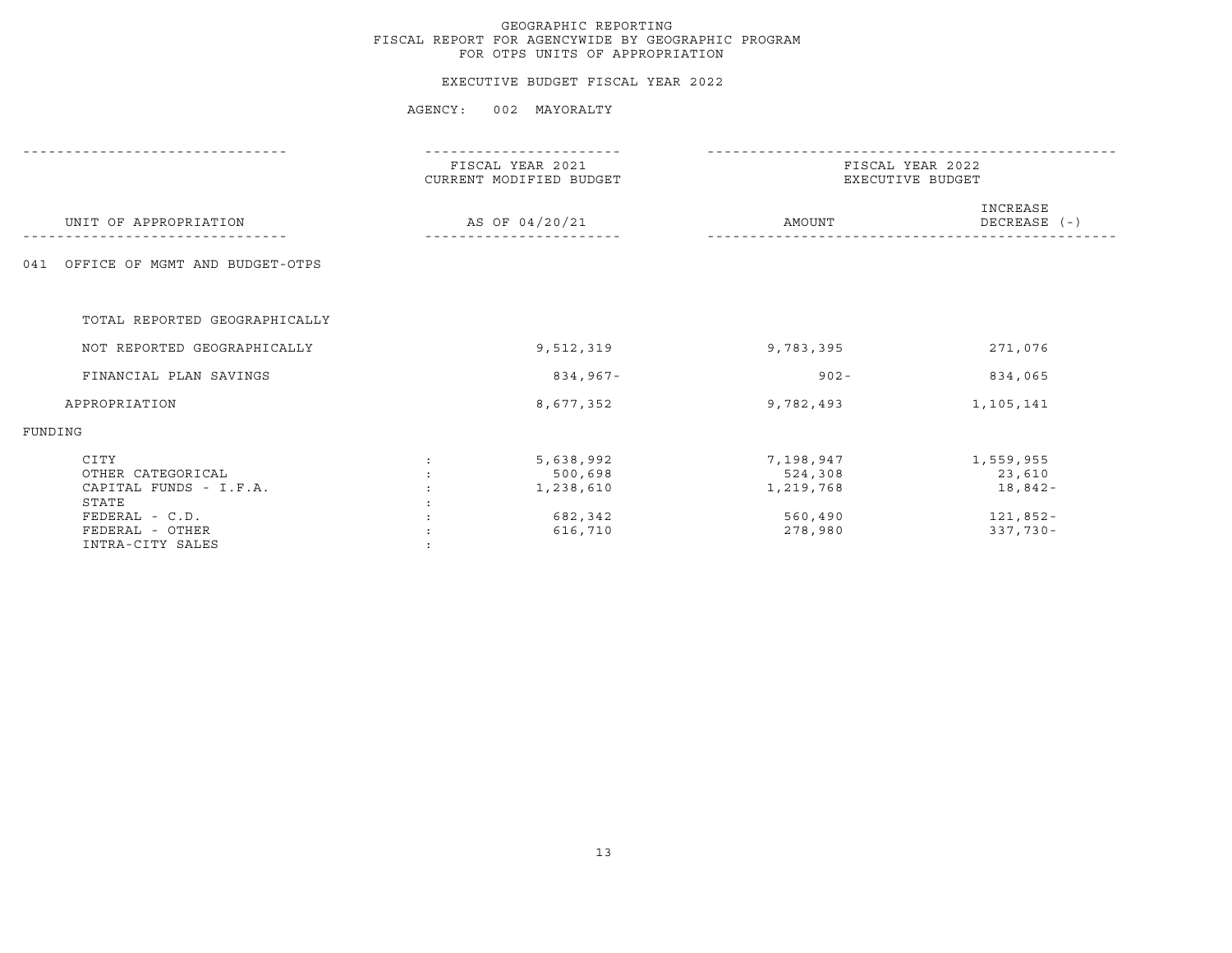#### EXECUTIVE BUDGET FISCAL YEAR 2022

|                                                              | FISCAL YEAR 2021<br>CURRENT MODIFIED BUDGET | FISCAL YEAR 2022<br>EXECUTIVE BUDGET |                          |  |
|--------------------------------------------------------------|---------------------------------------------|--------------------------------------|--------------------------|--|
| UNIT OF APPROPRIATION                                        | AS OF 04/20/21                              | AMOUNT                               | INCREASE<br>DECREASE (-) |  |
| CRIMINAL JUSTICE PROGRAMS OTPS<br>051                        |                                             |                                      |                          |  |
| TOTAL REPORTED GEOGRAPHICALLY                                |                                             |                                      |                          |  |
| NOT REPORTED GEOGRAPHICALLY                                  | 3, 371, 315                                 | 3, 371, 315                          |                          |  |
| FINANCIAL PLAN SAVINGS                                       |                                             |                                      |                          |  |
| APPROPRIATION                                                | 3, 371, 315                                 | 3, 371, 315                          |                          |  |
| FUNDING                                                      |                                             |                                      |                          |  |
| CITY<br>OTHER CATEGORICAL<br>CAPITAL FUNDS - I.F.A.<br>STATE | 125,300                                     | 125,300                              |                          |  |
| FEDERAL - C.D.<br>FEDERAL - OTHER<br>INTRA-CITY SALES        | 3,246,015                                   | 3,246,015                            |                          |  |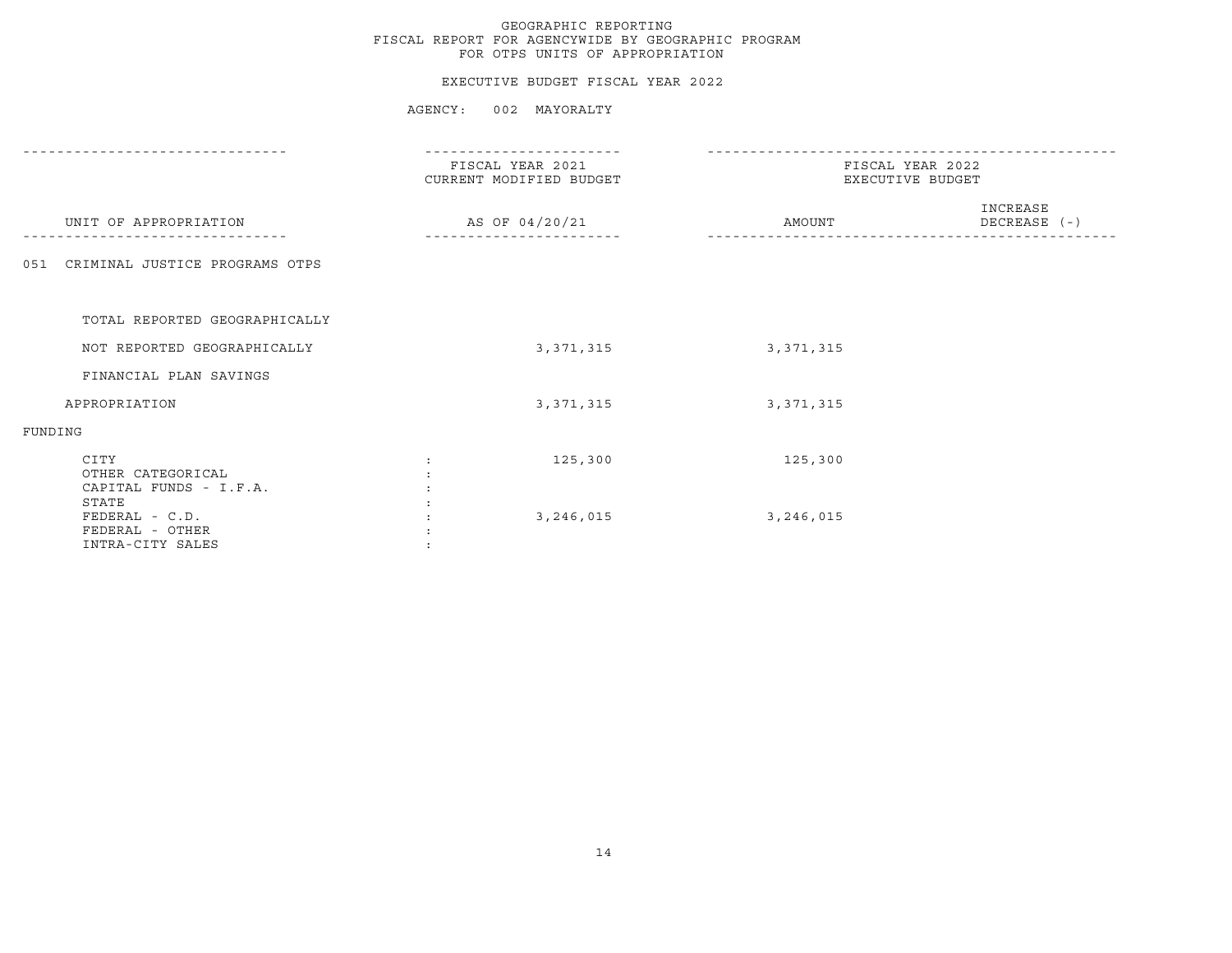#### EXECUTIVE BUDGET FISCAL YEAR 2022

|                                                                                                                         | FISCAL YEAR 2021<br>CURRENT MODIFIED BUDGET<br>AS OF 04/20/21 |                      | FISCAL YEAR 2022<br>EXECUTIVE BUDGET |  |                          |
|-------------------------------------------------------------------------------------------------------------------------|---------------------------------------------------------------|----------------------|--------------------------------------|--|--------------------------|
| UNIT OF APPROPRIATION                                                                                                   |                                                               |                      | AMOUNT                               |  | INCREASE<br>DECREASE (-) |
| OFF OF LABOR RELATIONS-OTPS<br>062                                                                                      |                                                               |                      |                                      |  |                          |
| TOTAL REPORTED GEOGRAPHICALLY                                                                                           |                                                               |                      |                                      |  |                          |
| NOT REPORTED GEOGRAPHICALLY                                                                                             |                                                               | 5,965,867            | 6,102,437                            |  | 136,570                  |
| FINANCIAL PLAN SAVINGS                                                                                                  |                                                               | 66,485-              | 464,078                              |  | 530,563                  |
| APPROPRIATION                                                                                                           |                                                               | 5,899,382            | 6,566,515                            |  | 667,133                  |
| FUNDING                                                                                                                 |                                                               |                      |                                      |  |                          |
| CITY<br>OTHER CATEGORICAL<br>CAPITAL FUNDS - I.F.A.<br>STATE<br>$FEDERAL - C.D.$<br>FEDERAL - OTHER<br>INTRA-CITY SALES |                                                               | 5,575,382<br>324,000 | 6, 242, 515<br>324,000               |  | 667,133                  |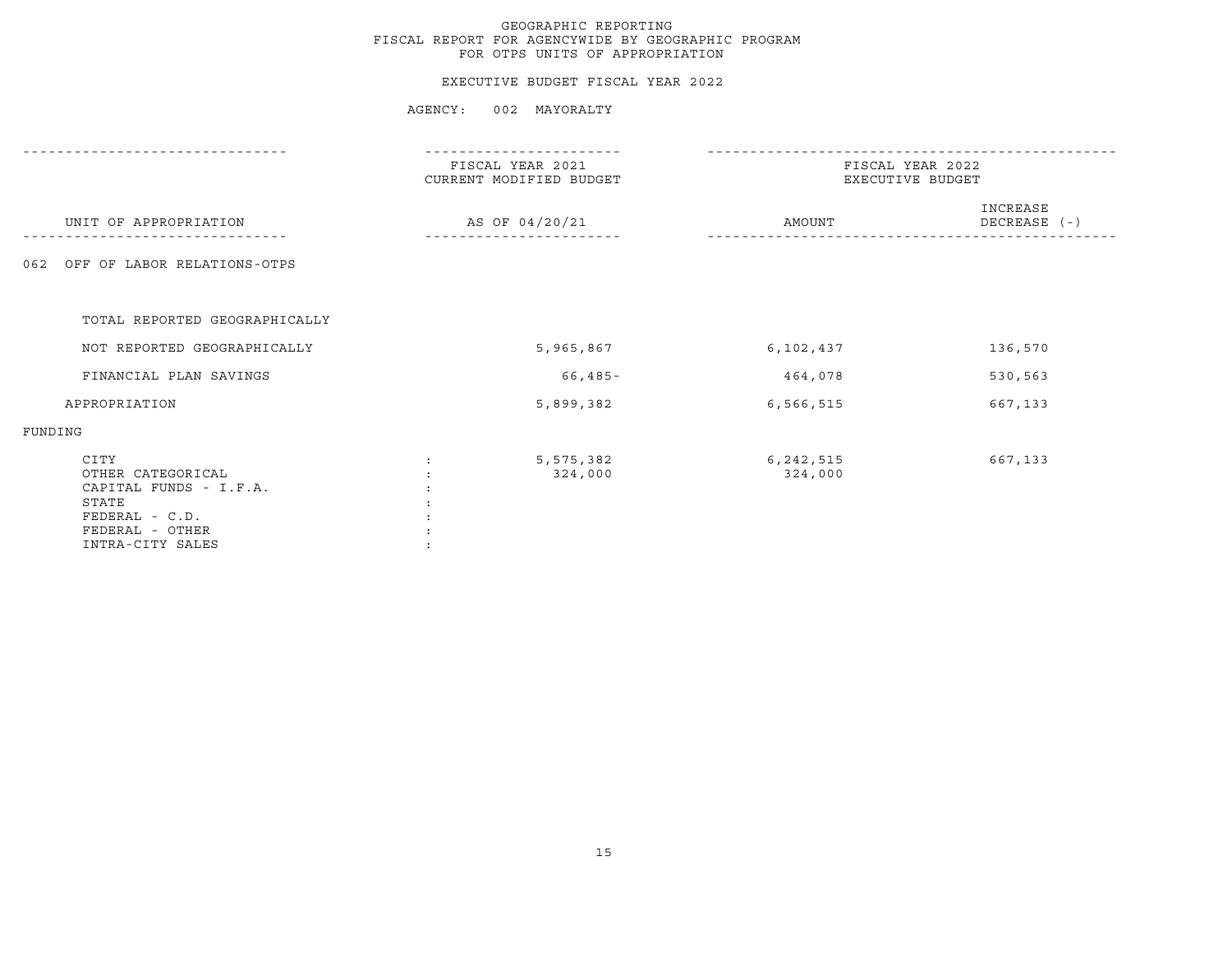#### EXECUTIVE BUDGET FISCAL YEAR 2022

|                                                                                                                         | FISCAL YEAR 2021<br>CURRENT MODIFIED BUDGET |                | FISCAL YEAR 2022<br>EXECUTIVE BUDGET |                          |  |
|-------------------------------------------------------------------------------------------------------------------------|---------------------------------------------|----------------|--------------------------------------|--------------------------|--|
| UNIT OF APPROPRIATION                                                                                                   |                                             | AS OF 04/20/21 | AMOUNT                               | INCREASE<br>DECREASE (-) |  |
| 071 NYC COMM TO THE UN-OTPS                                                                                             |                                             |                |                                      |                          |  |
| TOTAL REPORTED GEOGRAPHICALLY                                                                                           |                                             |                |                                      |                          |  |
| NOT REPORTED GEOGRAPHICALLY                                                                                             |                                             | 239,921        | 240,975                              | 1,054                    |  |
| FINANCIAL PLAN SAVINGS                                                                                                  |                                             |                |                                      |                          |  |
| APPROPRIATION                                                                                                           |                                             | 239,921        | 240,975                              | 1,054                    |  |
| FUNDING                                                                                                                 |                                             |                |                                      |                          |  |
| CITY<br>OTHER CATEGORICAL<br>CAPITAL FUNDS - I.F.A.<br>STATE<br>$FEDERAL - C.D.$<br>FEDERAL - OTHER<br>INTRA-CITY SALES |                                             | 239,921        | 240,975                              | 1,054                    |  |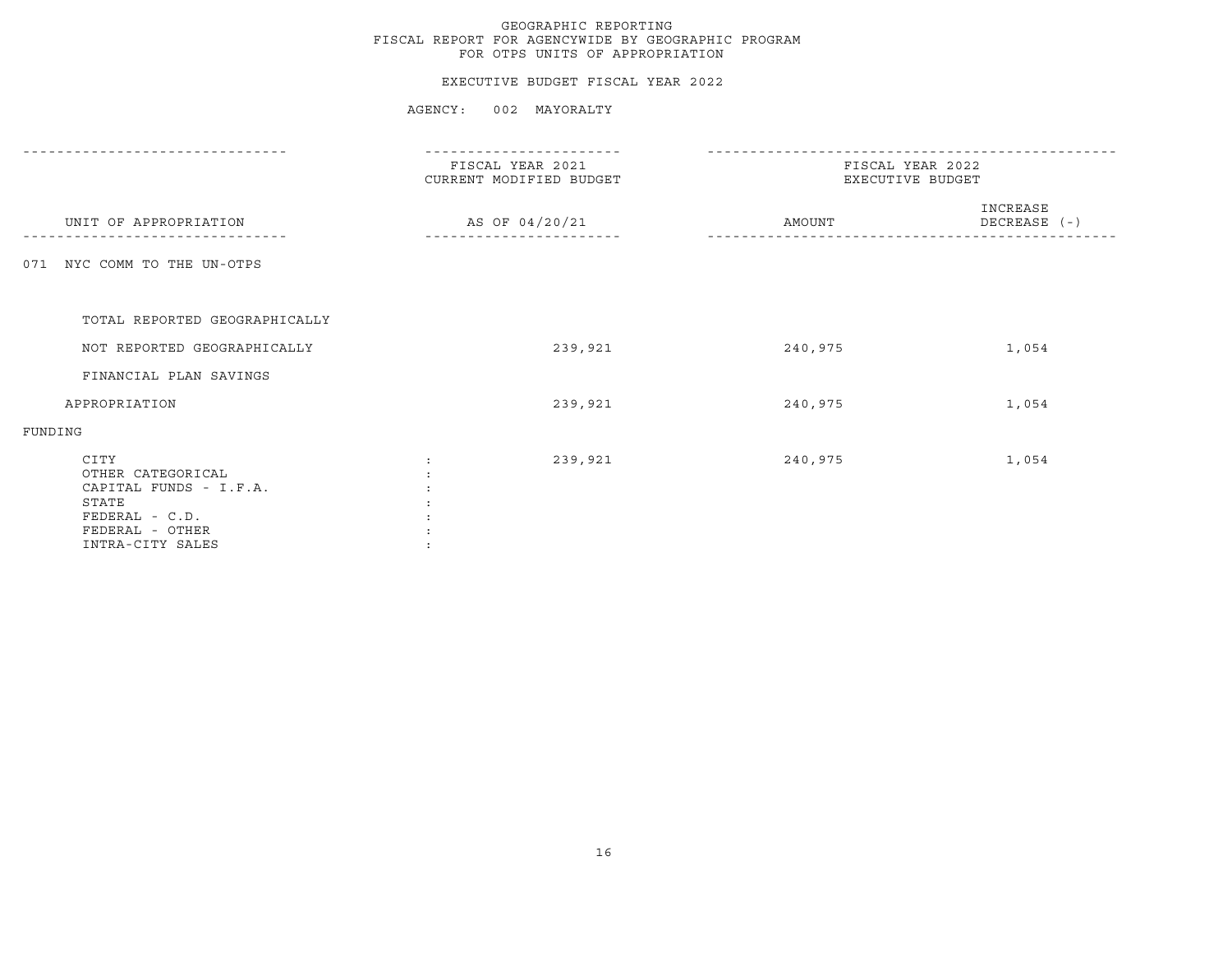#### EXECUTIVE BUDGET FISCAL YEAR 2022

|                                                              | FISCAL YEAR 2021<br>CURRENT MODIFIED BUDGET | FISCAL YEAR 2022<br>EXECUTIVE BUDGET |                          |  |
|--------------------------------------------------------------|---------------------------------------------|--------------------------------------|--------------------------|--|
| UNIT OF APPROPRIATION                                        | AS OF 04/20/21                              | AMOUNT                               | INCREASE<br>DECREASE (-) |  |
| MAYOR'S OFFICE OF CONTRACT SERVICES-OTPS<br>091              |                                             |                                      |                          |  |
| TOTAL REPORTED GEOGRAPHICALLY                                |                                             |                                      |                          |  |
| NOT REPORTED GEOGRAPHICALLY                                  | 13, 123, 945                                | 8,149,726                            | $4,974,219-$             |  |
| FINANCIAL PLAN SAVINGS                                       |                                             | 537,342                              | 537,342                  |  |
| APPROPRIATION                                                | 13, 123, 945                                | 8,687,068                            | $4,436,877-$             |  |
| FUNDING                                                      |                                             |                                      |                          |  |
| CITY<br>OTHER CATEGORICAL<br>CAPITAL FUNDS - I.F.A.<br>STATE | 11,277,061                                  | 8,679,568                            | $2,597,493-$             |  |
| $FEDERAL - C.D.$<br>FEDERAL - OTHER<br>INTRA-CITY SALES      | 1,839,384<br>7,500                          | 7,500                                | $1,839,384-$             |  |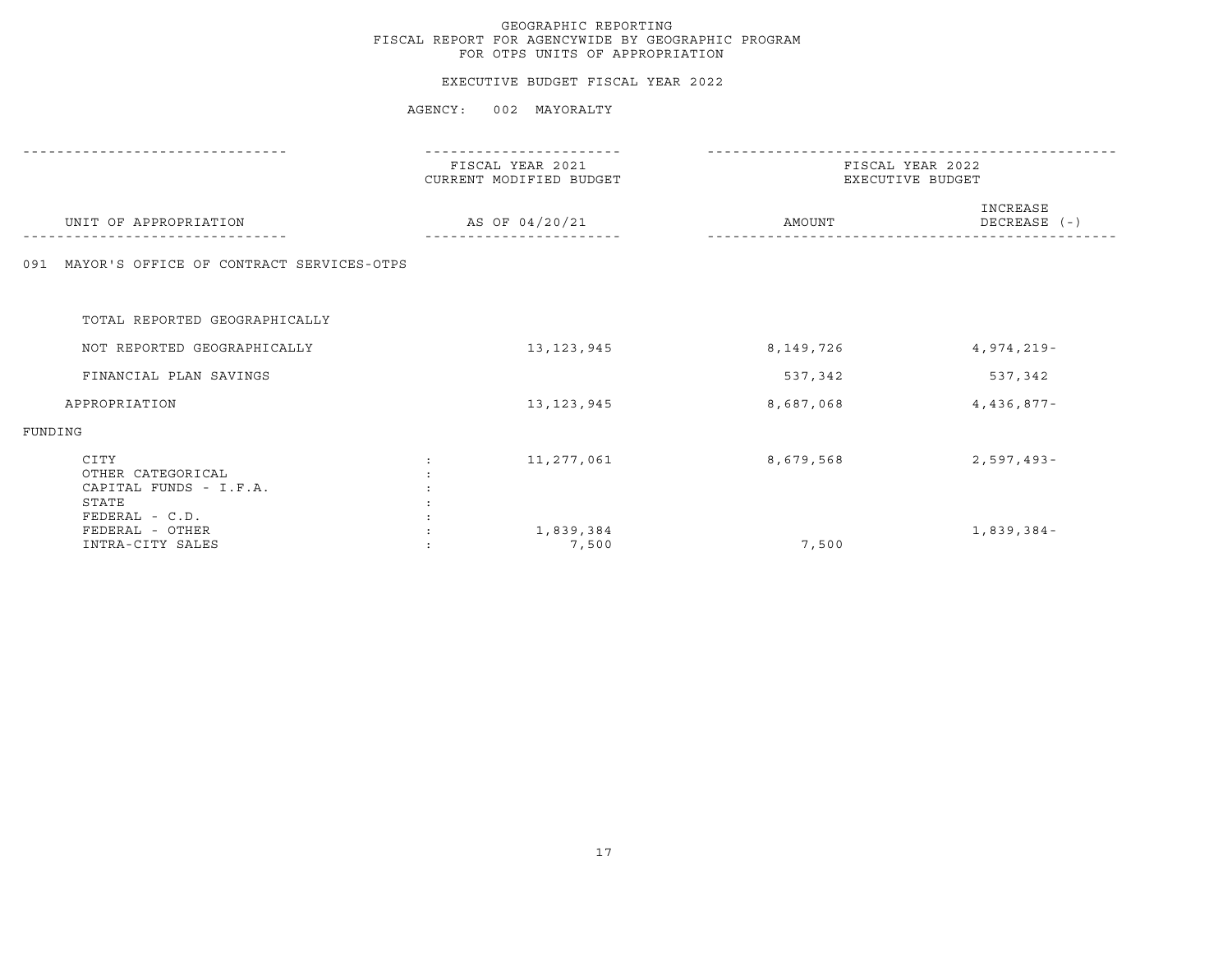#### EXECUTIVE BUDGET FISCAL YEAR 2022

|                                                              | FISCAL YEAR 2021<br>CURRENT MODIFIED BUDGET<br>AS OF 04/20/21 |        | FISCAL YEAR 2022<br>EXECUTIVE BUDGET |                          |  |
|--------------------------------------------------------------|---------------------------------------------------------------|--------|--------------------------------------|--------------------------|--|
| UNIT OF APPROPRIATION                                        |                                                               |        | AMOUNT                               | INCREASE<br>DECREASE (-) |  |
| OFF FOR PEOPLE WITH DISAB-OTPS<br>261                        |                                                               |        |                                      |                          |  |
| TOTAL REPORTED GEOGRAPHICALLY                                |                                                               |        |                                      |                          |  |
| NOT REPORTED GEOGRAPHICALLY                                  |                                                               | 55,693 | 114,125                              | 58,432                   |  |
| FINANCIAL PLAN SAVINGS                                       |                                                               |        |                                      |                          |  |
| APPROPRIATION                                                |                                                               | 55,693 | 114,125                              | 58,432                   |  |
| FUNDING                                                      |                                                               |        |                                      |                          |  |
| CITY<br>OTHER CATEGORICAL<br>CAPITAL FUNDS - I.F.A.<br>STATE |                                                               | 13,500 | 13,500                               |                          |  |
| FEDERAL - C.D.<br>FEDERAL - OTHER<br>INTRA-CITY SALES        |                                                               | 42,193 | 100,625                              | 58,432                   |  |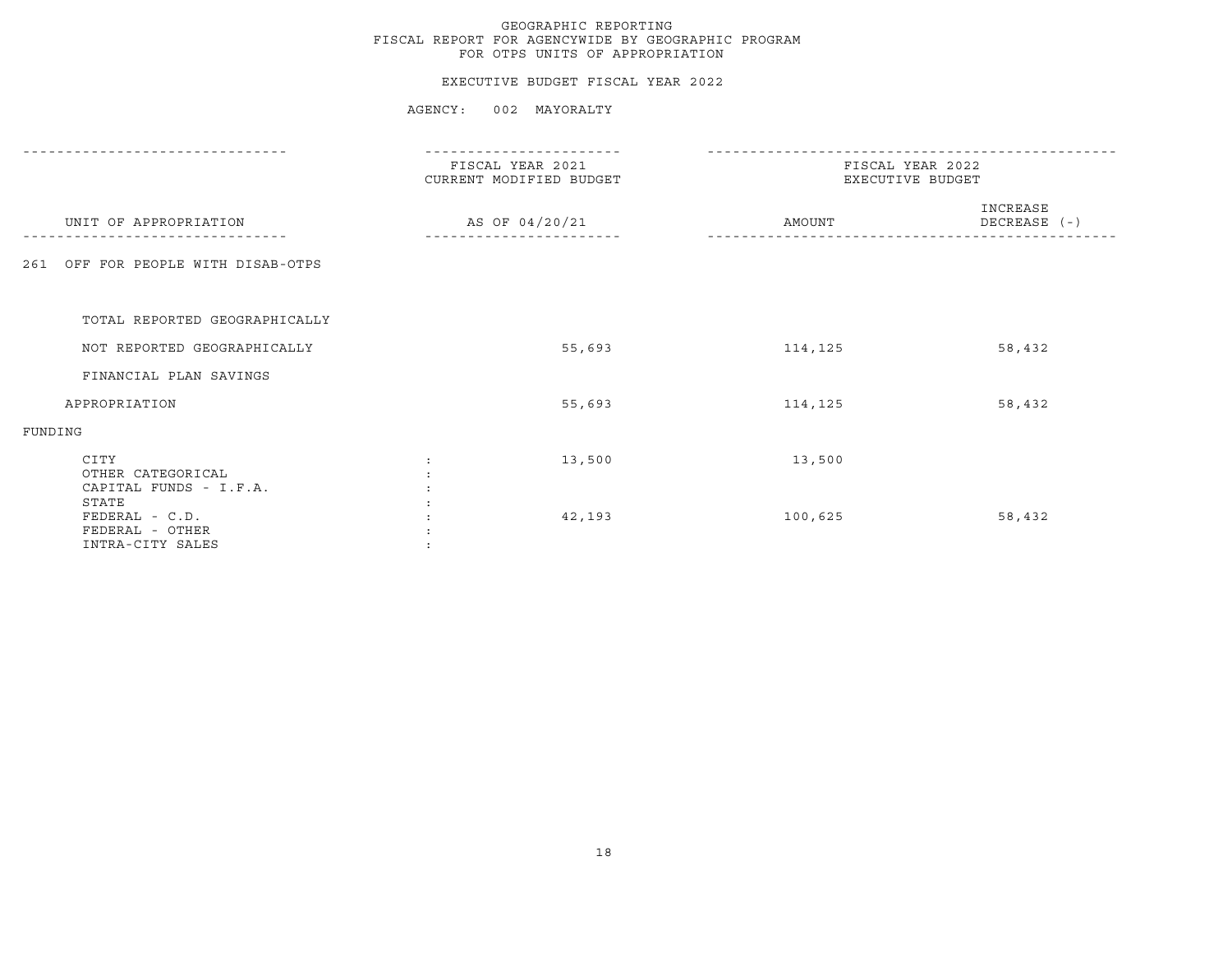#### EXECUTIVE BUDGET FISCAL YEAR 2022

|                                    | FISCAL YEAR 2021<br>CURRENT MODIFIED BUDGET | FISCAL YEAR 2022<br>EXECUTIVE BUDGET |  |  |
|------------------------------------|---------------------------------------------|--------------------------------------|--|--|
| UNIT OF APPROPRIATION              | AS OF 04/20/21                              | INCREASE<br>DECREASE (-)<br>AMOUNT   |  |  |
| COMMUNITY AFFAIRS UNIT-OTPS<br>341 |                                             |                                      |  |  |
|                                    |                                             |                                      |  |  |
| TOTAL REPORTED GEOGRAPHICALLY      |                                             |                                      |  |  |
| NOT REPORTED GEOGRAPHICALLY        | 30,000                                      | 30,000                               |  |  |
| FINANCIAL PLAN SAVINGS             |                                             |                                      |  |  |
| APPROPRIATION                      | 30,000                                      | 30,000                               |  |  |
| FUNDING                            |                                             |                                      |  |  |
| CITY                               | 30,000<br>$\ddot{\cdot}$                    | 30,000                               |  |  |
| OTHER CATEGORICAL                  |                                             |                                      |  |  |
| CAPITAL FUNDS - I.F.A.             |                                             |                                      |  |  |
| STATE                              |                                             |                                      |  |  |
| FEDERAL - C.D.<br>FEDERAL - OTHER  |                                             |                                      |  |  |
| INTRA-CITY SALES                   |                                             |                                      |  |  |
|                                    |                                             |                                      |  |  |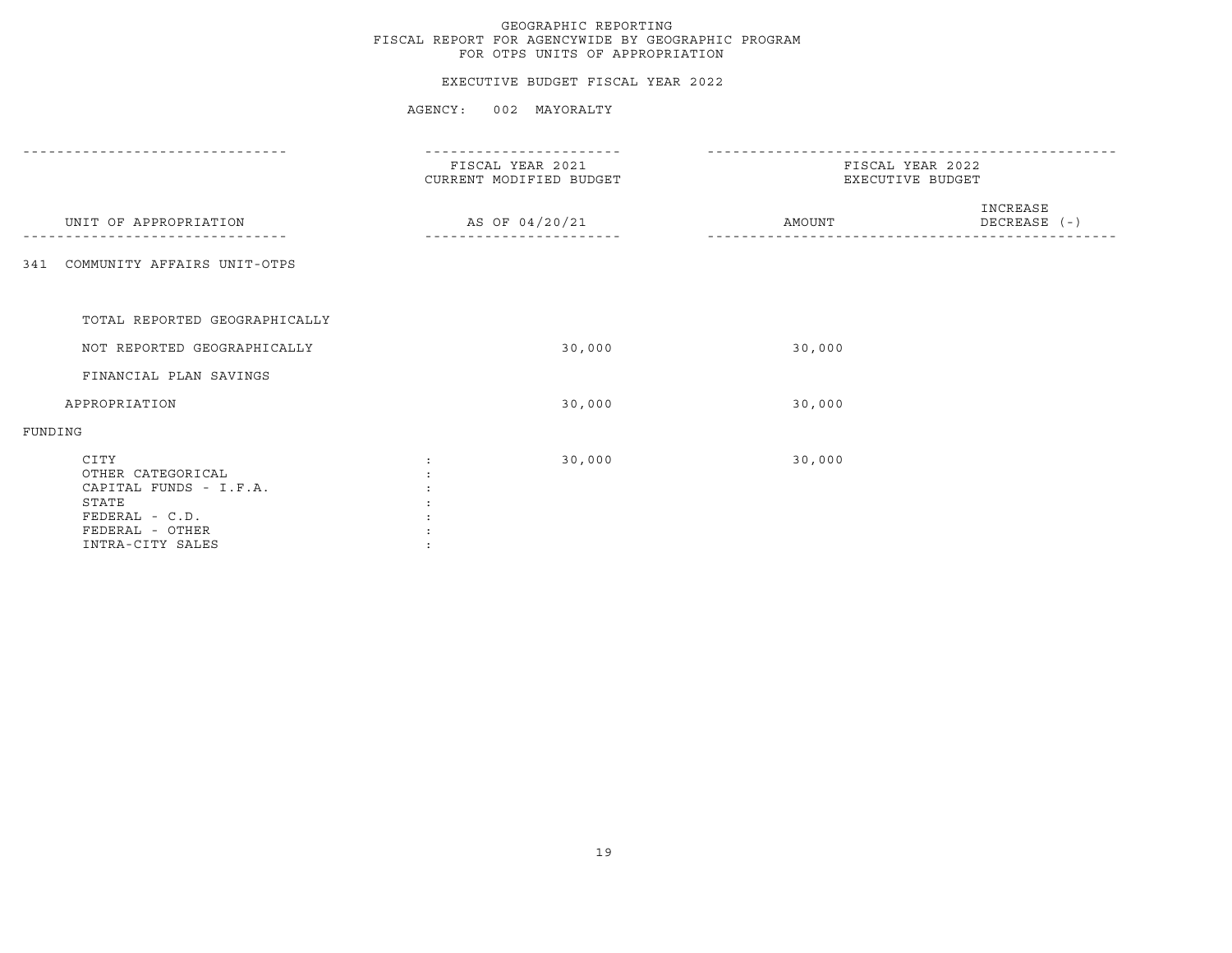#### EXECUTIVE BUDGET FISCAL YEAR 2022

|                                                                                                                       | FISCAL YEAR 2021<br>CURRENT MODIFIED BUDGET |                | FISCAL YEAR 2022<br>EXECUTIVE BUDGET |                          |  |
|-----------------------------------------------------------------------------------------------------------------------|---------------------------------------------|----------------|--------------------------------------|--------------------------|--|
| UNIT OF APPROPRIATION                                                                                                 |                                             | AS OF 04/20/21 | AMOUNT                               | INCREASE<br>DECREASE (-) |  |
| COMMISSION ON GENDER EQUITY-OTPS<br>351                                                                               |                                             |                |                                      |                          |  |
| TOTAL REPORTED GEOGRAPHICALLY                                                                                         |                                             |                |                                      |                          |  |
| NOT REPORTED GEOGRAPHICALLY                                                                                           |                                             | 20,000         | 5,000                                | $15,000-$                |  |
| FINANCIAL PLAN SAVINGS                                                                                                |                                             |                |                                      |                          |  |
| APPROPRIATION                                                                                                         |                                             | 20,000         | 5,000                                | $15,000-$                |  |
| FUNDING                                                                                                               |                                             |                |                                      |                          |  |
| CITY<br>OTHER CATEGORICAL<br>CAPITAL FUNDS - I.F.A.<br>STATE<br>FEDERAL - C.D.<br>FEDERAL - OTHER<br>INTRA-CITY SALES |                                             | 20,000         | 5,000                                | $15,000-$                |  |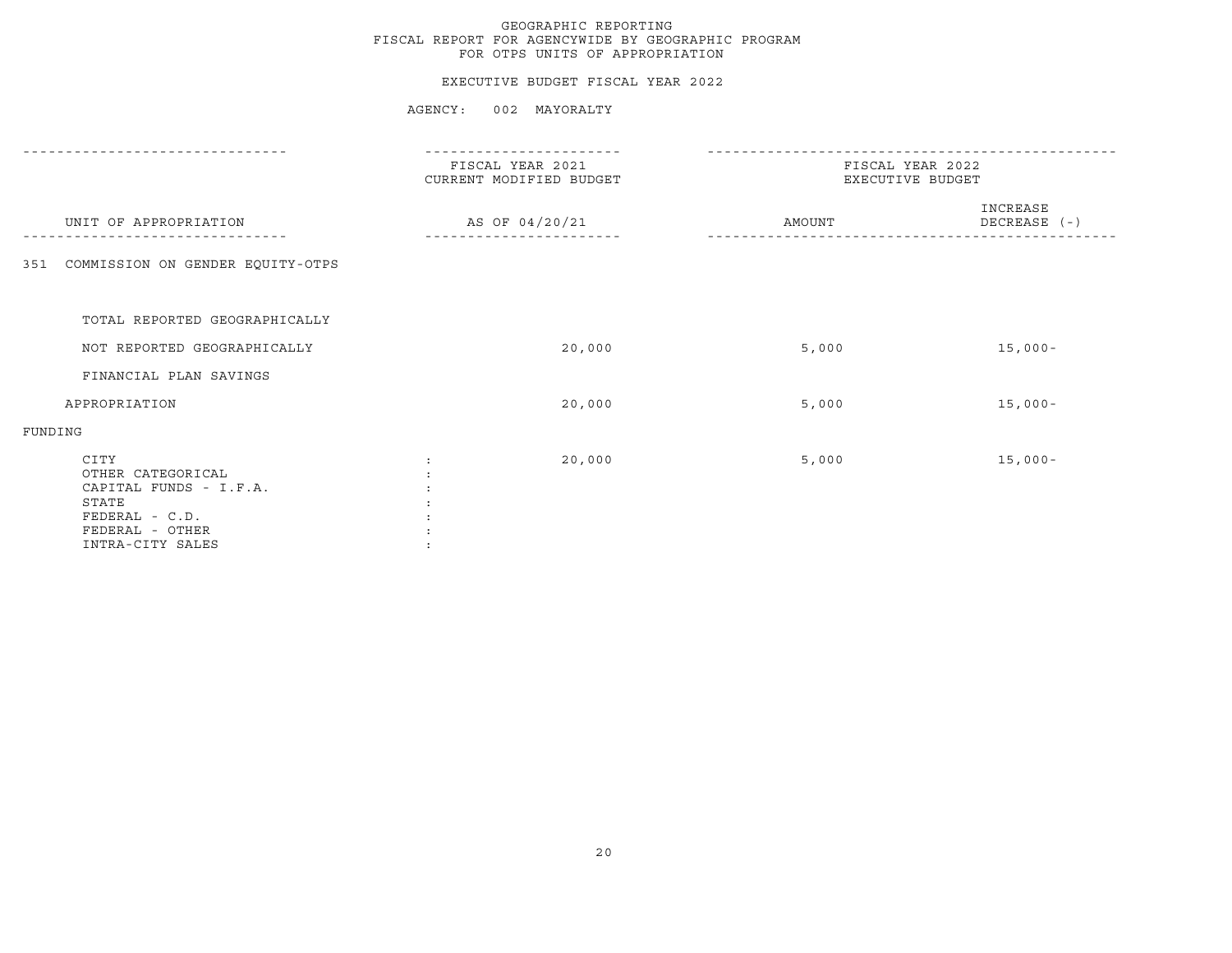#### EXECUTIVE BUDGET FISCAL YEAR 2022

|                                                                | FISCAL YEAR 2021<br>CURRENT MODIFIED BUDGET | FISCAL YEAR 2022<br>EXECUTIVE BUDGET |                          |  |
|----------------------------------------------------------------|---------------------------------------------|--------------------------------------|--------------------------|--|
| UNIT OF APPROPRIATION                                          | AS OF 04/20/21                              | AMOUNT                               | INCREASE<br>DECREASE (-) |  |
| OFFICE OF OPERATIONS-OTPS<br>381                               |                                             |                                      |                          |  |
| TOTAL REPORTED GEOGRAPHICALLY                                  |                                             |                                      |                          |  |
| NOT REPORTED GEOGRAPHICALLY                                    | 146,200                                     | 140,000                              | $6, 200 -$               |  |
| FINANCIAL PLAN SAVINGS                                         |                                             |                                      |                          |  |
| APPROPRIATION                                                  | 146,200                                     | 140,000                              | $6, 200 -$               |  |
| FUNDING                                                        |                                             |                                      |                          |  |
| CITY<br>OTHER CATEGORICAL<br>CAPITAL FUNDS - I.F.A.            | 110,000                                     | 110,000                              |                          |  |
| STATE<br>FEDERAL - C.D.<br>FEDERAL - OTHER<br>INTRA-CITY SALES | 36,200                                      | 30,000                               | $6, 200 -$               |  |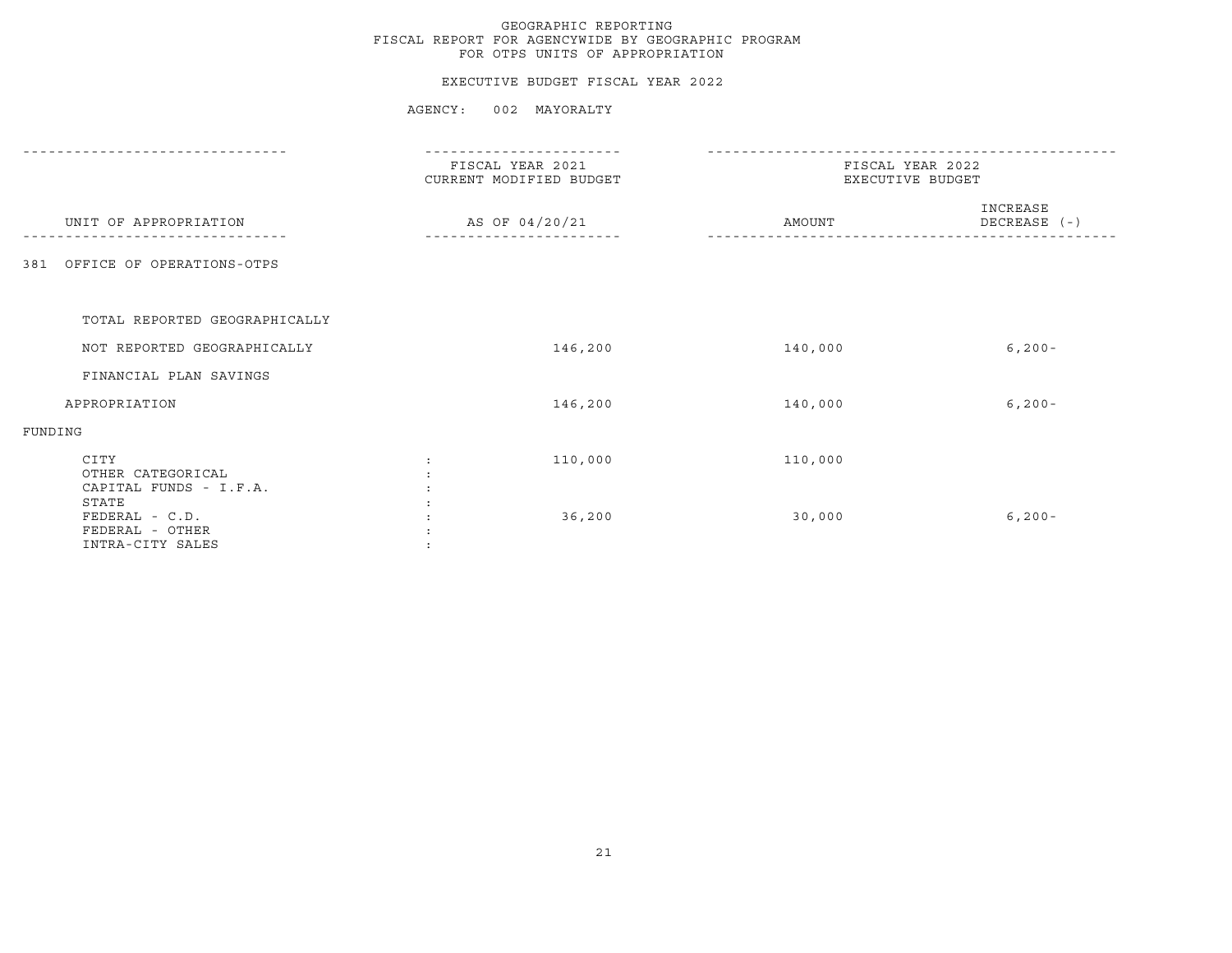#### EXECUTIVE BUDGET FISCAL YEAR 2022

| FISCAL YEAR 2021<br>CURRENT MODIFIED BUDGET | FISCAL YEAR 2022<br>EXECUTIVE BUDGET |                          |  |
|---------------------------------------------|--------------------------------------|--------------------------|--|
| AS OF 04/20/21                              | AMOUNT                               | INCREASE<br>DECREASE (-) |  |
|                                             |                                      |                          |  |
|                                             |                                      |                          |  |
|                                             |                                      |                          |  |
| 28,002                                      | 28,002                               |                          |  |
|                                             |                                      |                          |  |
| 28,002                                      | 28,002                               |                          |  |
|                                             |                                      |                          |  |
| 28,002<br>:                                 | 28,002                               |                          |  |
|                                             |                                      |                          |  |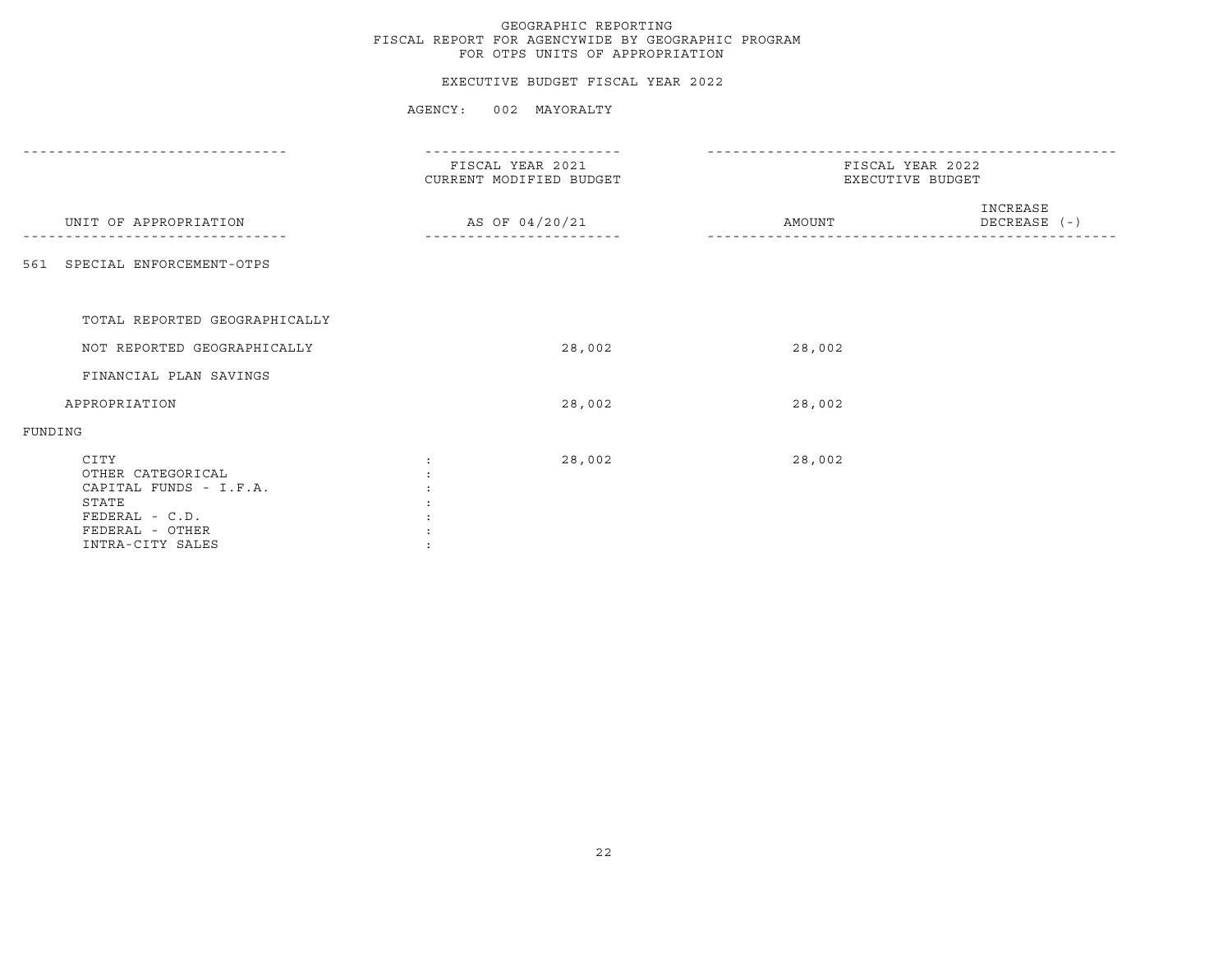#### GEOGRAPHIC REPORTING FISCAL REPORT AGENCYWIDE SUMMARY

EXECUTIVE BUDGET FISCAL YEAR 2022

|                                                                              | FISCAL YEAR 2022<br>EXECUTIVE BUDGET                                         |                                                                                |  |
|------------------------------------------------------------------------------|------------------------------------------------------------------------------|--------------------------------------------------------------------------------|--|
|                                                                              | AMOUNT                                                                       | INCREASE<br>DECREASE (-)                                                       |  |
|                                                                              |                                                                              |                                                                                |  |
| 127,794,162                                                                  | 131,683,792                                                                  | 3,889,630                                                                      |  |
| 37,485,066                                                                   | 32,672,636                                                                   | $4,812,430-$                                                                   |  |
| 8,481,701-<br>156,797,527                                                    | 161,423,670                                                                  | 5,548,943<br>4,626,143                                                         |  |
| 112,024,344<br>6,249,238<br>14,132,346<br>292,978<br>11,306,242<br>6,768,679 | 122,105,624<br>5,962,503<br>14,339,827<br>292,978<br>10,137,519<br>2,739,366 | 10,081,280<br>$286,735 -$<br>207,481<br>1,168,723-<br>$4,029,313-$<br>177,847- |  |
|                                                                              | FISCAL YEAR 2021<br>CURRENT MODIFIED BUDGET<br>AS OF 04/20/21<br>6,023,700   | 2,932,758-<br>5,845,853                                                        |  |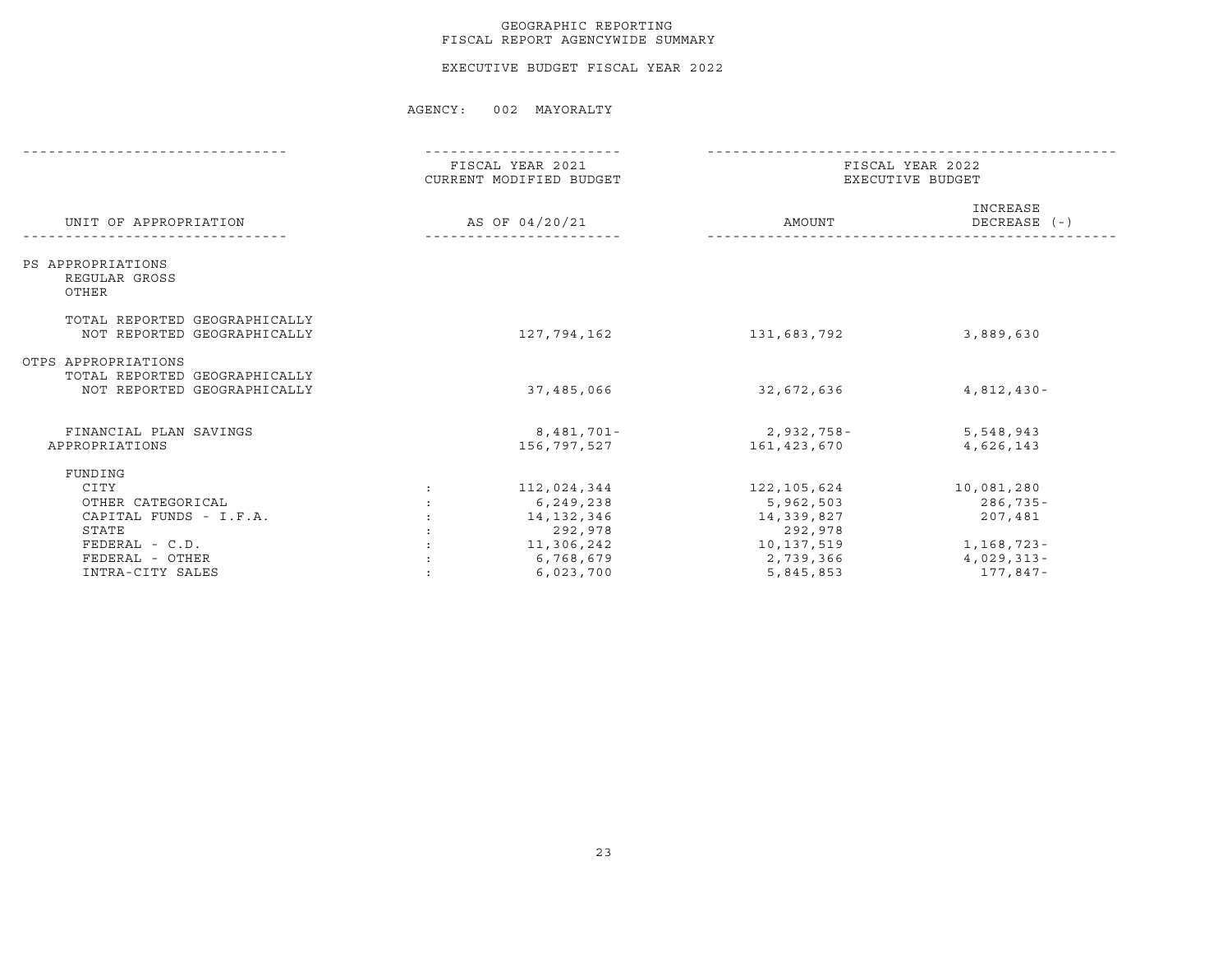AGENCY 056 POLICE DEPARTMENT

BOROUGH BRONX

PROGRAM PRECINCTS, BORO COMMAND & DET

|                           | FISCAL YEAR 2021<br>CURRENT MODIFIED BUDGET |       |             | FISCAL YEAR 2022<br>EXECUTIVE BUDGET |                         |  |  |
|---------------------------|---------------------------------------------|-------|-------------|--------------------------------------|-------------------------|--|--|
|                           | AS OF 04/20/21                              |       |             |                                      |                         |  |  |
| LOCAL SERVICE DISTRICT    | FULL TIME<br>AMOUNT POSITIONS               |       | AMOUNT      | FULL TIME<br>POSITIONS               | INCREASE<br>DECREASE(-) |  |  |
|                           |                                             |       |             |                                      |                         |  |  |
| BRONX DETECTIVE SERVICES  | 43,289,701                                  | 421   | 40,634,701  | 421                                  | 2,655,000-              |  |  |
| 40 PRECINCT BX BOARD 1    | 22,145,663                                  | 327   | 19,375,663  | 327                                  | $2,770,000 -$           |  |  |
| 41 PRECINCT BX BOARD 2    | 15,021,558                                  | 231   | 15,021,558  | 231                                  |                         |  |  |
| 42 PRECINCT BX BOARD 3    | 17,144,397                                  | 238   | 15,822,897  | 238                                  | 1,321,500-              |  |  |
| 44 PRECINCT BRONX BOARD 4 | 27, 126, 549                                | 401   | 23,905,551  | 401                                  | $3,220,998 -$           |  |  |
| 46 PRECINCT BX BOARD 5    | 22,500,211                                  | 379   | 21,511,981  | 379                                  | 988,230-                |  |  |
| 48 PRECINCT BX BOARD 6    | 18,325,761                                  | 268   | 18,525,761  | 268                                  | 200,000                 |  |  |
| 52 PRECINCT BX BOARD 7    | 20,648,925                                  | 342   | 20,648,925  | 342                                  |                         |  |  |
| 50 PRECINCT BX BOARD 8    | 13,378,527                                  | 194   | 13,379,297  | 194                                  | 770                     |  |  |
| 45 PRECINCT BX BOARD 10   | 14,538,613                                  | 208   | 14,539,385  | 208                                  | 772                     |  |  |
| 49 PRECINCT BX BOARD 11   | 16,735,683                                  | 223   | 16,696,183  | 223                                  | $39,500-$               |  |  |
| 43 PRECINCT BX BOARD 9    | 23,043,498                                  | 341   | 20,893,883  | 341                                  | 2,149,615-              |  |  |
| 47 PRECINCT BX BOARD 12   | 20,883,992                                  | 277   | 17,453,992  | 277                                  | $3,430,000 -$           |  |  |
| BRONX BOROUGH COMMAND     | 24,903,108                                  | 327   | 37,828,215  | 327                                  | 12,925,107              |  |  |
| PROGRAM TOTAL:            | 299,686,186                                 | 4,177 | 296,237,992 | 4,177                                | $3,448,194-$            |  |  |
| SUB BOROUGH TOTAL:        | 299,686,186                                 | 4,177 | 296,237,992 | 4,177                                | $3,448,194-$            |  |  |
| BOROUGH TOTAL:            | 299,686,186                                 | 4,177 | 296,237,992 | 4,177                                | $3,448,194-$            |  |  |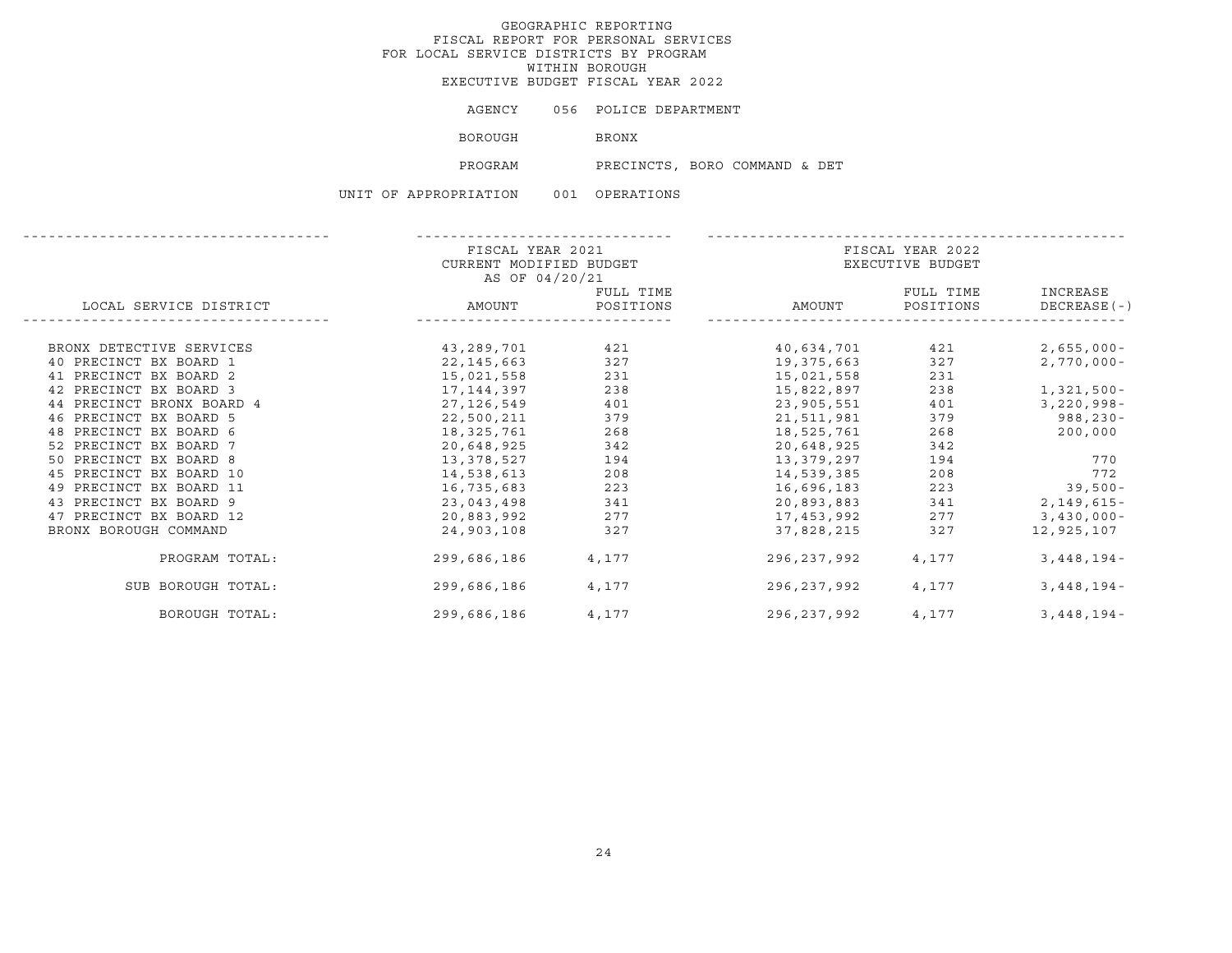AGENCY 056 POLICE DEPARTMENT

BOROUGH BROOKLYN

PROGRAM PRECINCTS, BORO COMMAND & DET

|                             | FISCAL YEAR 2021<br>CURRENT MODIFIED BUDGET<br>AS OF 04/20/21 |                        | FISCAL YEAR 2022<br>EXECUTIVE BUDGET |                        |                           |
|-----------------------------|---------------------------------------------------------------|------------------------|--------------------------------------|------------------------|---------------------------|
| LOCAL SERVICE DISTRICT      | AMOUNT                                                        | FULL TIME<br>POSITIONS | AMOUNT                               | FULL TIME<br>POSITIONS | INCREASE<br>$DECREASE(-)$ |
| BROOKLYN DETECTIVE SERVICES |                                                               | 725                    |                                      | 725                    |                           |
| PROGRAM TOTAL:              |                                                               | 725                    |                                      | 725                    |                           |
| SUB BOROUGH TOTAL:          |                                                               | 725                    |                                      | 725                    |                           |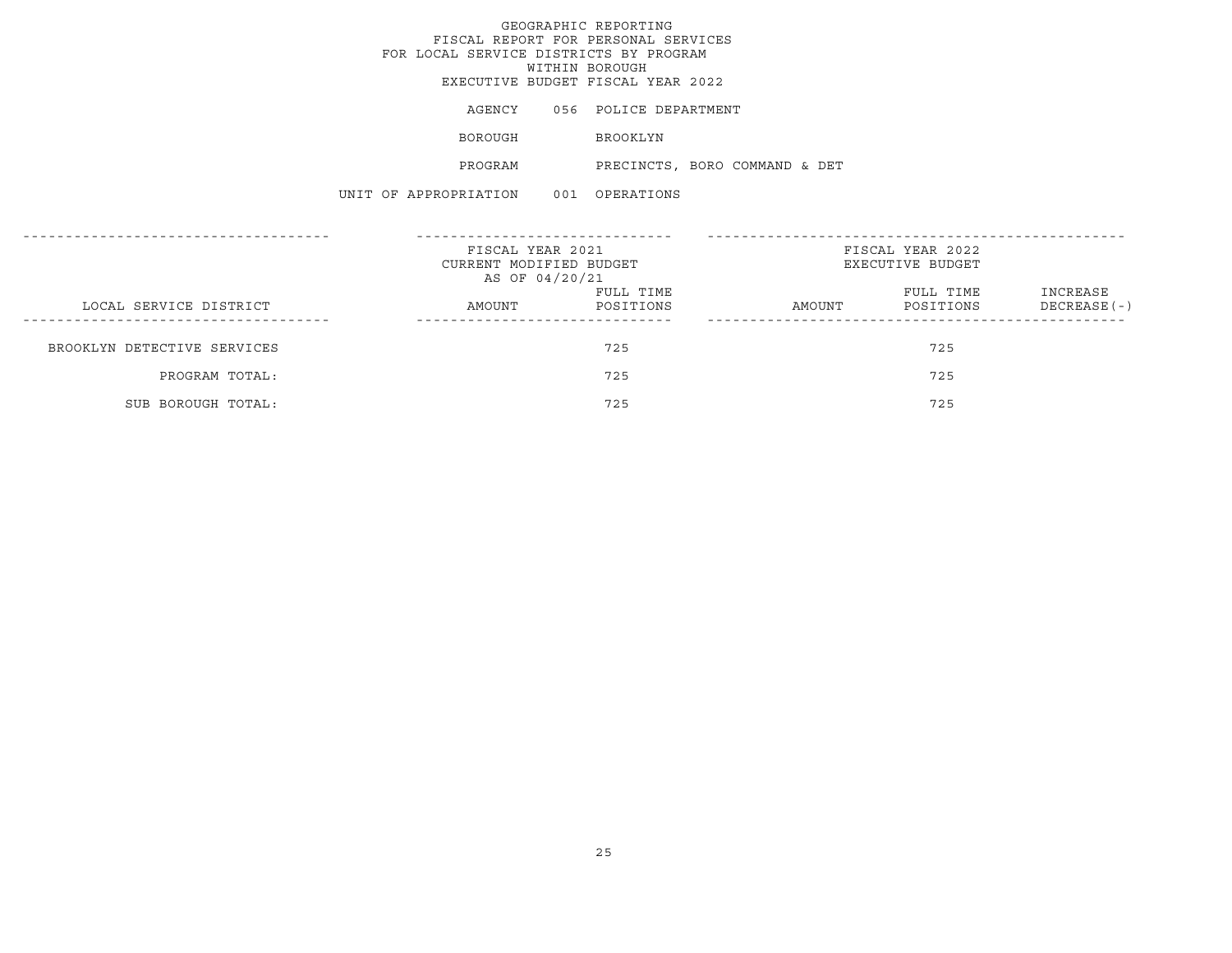| AGENCY         | 056 POLICE DEPARTMENT         |  |  |
|----------------|-------------------------------|--|--|
| <b>BOROUGH</b> | BROOKLYN NORTH                |  |  |
| PROGRAM        | PRECINCTS, BORO COMMAND & DET |  |  |

|                                | FISCAL YEAR 2021        |           |             | FISCAL YEAR 2022 |               |
|--------------------------------|-------------------------|-----------|-------------|------------------|---------------|
|                                | CURRENT MODIFIED BUDGET |           |             | EXECUTIVE BUDGET |               |
|                                | AS OF 04/20/21          |           |             |                  |               |
|                                |                         | FULL TIME |             | FULL TIME        | INCREASE      |
| LOCAL SERVICE DISTRICT         | AMOUNT                  | POSITIONS | AMOUNT      | POSITIONS        | DECREASE (-)  |
|                                |                         |           |             |                  |               |
| 90 PRECINCT BKLYN BOARD 1      | 15,596,611              | 236       | 15,562,630  | 236              | 33,981-       |
| 84 PRECINCT BKLYN BOARD 2      | 17,889,757              | 268       | 17,880,757  | 268              | $9,000-$      |
| 79 PRECINCT BKLYN BOARD 3      | 20,524,770              | 308       | 18,194,541  | 308              | $2,330,229 -$ |
| 83 PRECINCT BKLYN BOARD 4      | 17,924,881              | 280       | 17,925,575  | 280              | 694           |
| 75 PRECINCT BKLYN BOARD 5      | 31,920,803              | 471       | 28,414,303  | 471              | $3,506,500 -$ |
| 77 PRECINCT BKLYN BOARD 8      | 19,558,310              | 273       | 19,559,081  | 273              | 771           |
| 73 PRECINCT BKLYN BOARD 16     | 22,977,778              | 336       | 20,294,894  | 336              | $2,682,884-$  |
| BROOKLYN NORTH BOROUGH COMMAND | 18,136,332              | 277       | 39,140,939  | 277              | 21,004,607    |
| 94 PRECINCT BKLYN BOARD 1      | 13,026,755              | 159       | 13,027,218  | 159              | 463           |
| 88 PRECINCT BKLYN BOARD 2      | 13,142,665              | 200       | 13,142,665  | 200              |               |
| 81 PRECINCT BKLYN BOARD 3      | 17,071,403              | 233       | 16,810,519  | 233              | $260,884-$    |
| PROGRAM TOTAL:                 | 207,770,065             | 3,041     | 219,953,122 | 3,041            | 12, 183, 057  |
| SUB BOROUGH TOTAL:             | 207,770,065             | 3,041     | 219,953,122 | 3,041            | 12,183,057    |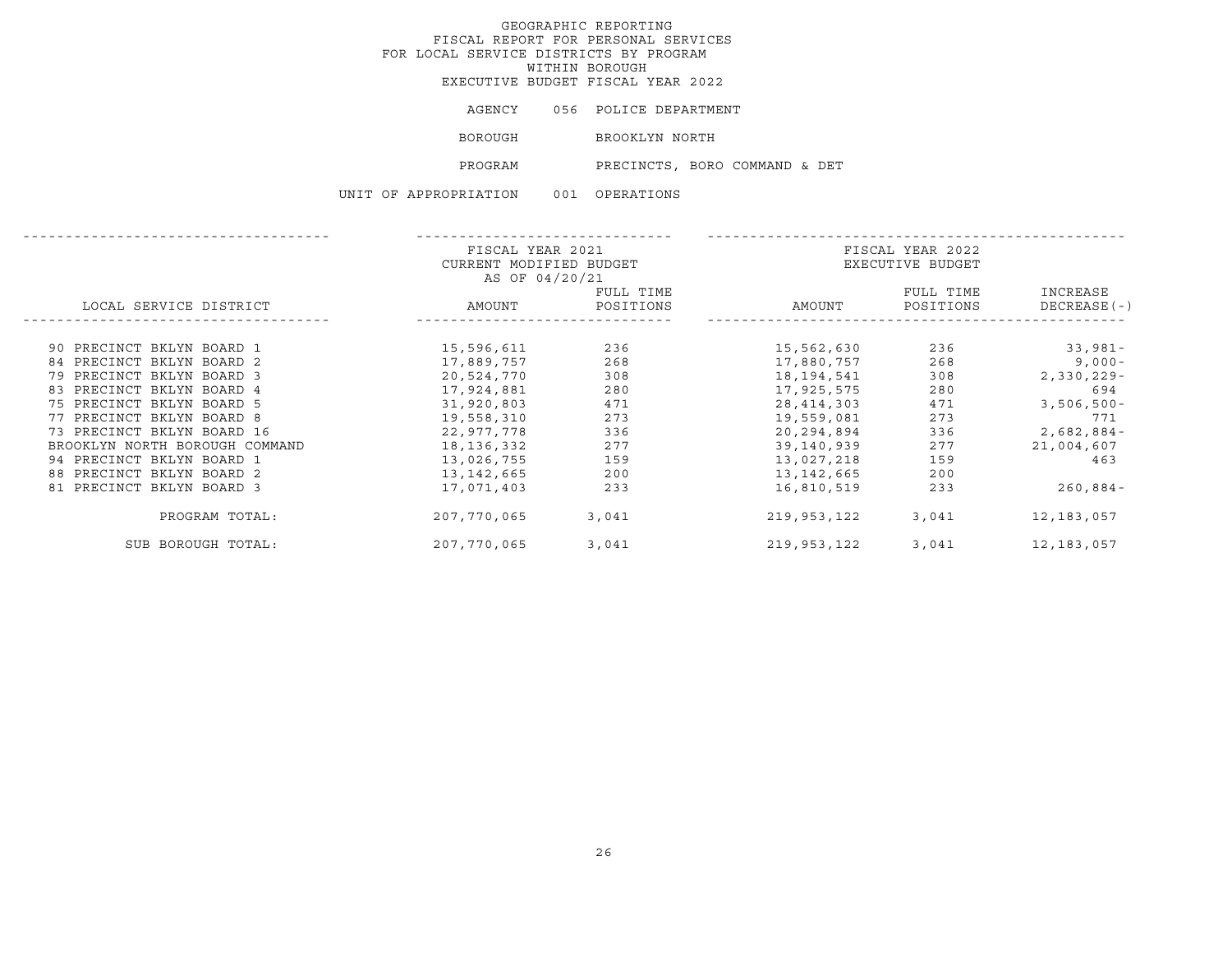| AGENCY         | 056 POLICE DEPARTMENT         |
|----------------|-------------------------------|
| <b>BOROUGH</b> | BROOKLYN SOUTH                |
| PROGRAM        | PRECINCTS, BORO COMMAND & DET |

|                                | FISCAL YEAR 2021        |           |             | FISCAL YEAR 2022 |              |  |  |
|--------------------------------|-------------------------|-----------|-------------|------------------|--------------|--|--|
|                                | CURRENT MODIFIED BUDGET |           |             | EXECUTIVE BUDGET |              |  |  |
|                                | AS OF 04/20/21          |           |             |                  |              |  |  |
|                                |                         | FULL TIME |             | FULL TIME        | INCREASE     |  |  |
| LOCAL SERVICE DISTRICT         | AMOUNT                  | POSITIONS | AMOUNT      | POSITIONS        | DECREASE (-) |  |  |
|                                |                         |           |             |                  |              |  |  |
| 76 PRECINCT BKLYN BOARD 6      | 12,209,354              | 152       | 11,619,548  | 152              | 589,806-     |  |  |
| 71 PRECINCT BKLYN BOARD 9      | 18,583,685              | 276       | 15,818,301  | 276              | $2,765,384-$ |  |  |
| 62 PRECINCT BKLYN BOARD 11     | 13,206,345              | 194       | 12,599,615  | 194              | $606,730 -$  |  |  |
| 61 PRECINCT BKLYN BOARD 15     | 14, 235, 042            | 209       | 13,368,082  | 209              | $866,960 -$  |  |  |
| 67 PRECINCT BKLYN BOARD 17     | 25,469,952              | 332       | 18,619,991  | 332              | $6,849,961-$ |  |  |
| 63 PRECINCT BKLYN BOARD 18     | 12,831,246              | 181       | 12,657,208  | 181              | 174,038-     |  |  |
| 60 PRECINCT BKLYN BOARD 13     | 18,000,204              | 229       | 14,999,629  | 229              | $3,000,575-$ |  |  |
| 66 PRECINCT BKLYN BOARD 12     | 13,690,645              | 195       | 13,691,261  | 195              | 616          |  |  |
| 68 PRECINCT BKLYN BOARD 10     | 12, 241, 394            | 172       | 11,591,589  | 172              | $649,805 -$  |  |  |
| 69 PRECINCT BKLYN BOARD 18     | 13,037,229              | 186       | 13,037,922  | 186              | 693          |  |  |
| 70 PRECINCT BKLYN BOARD 14     | 22,149,889              | 386       | 21,299,889  | 386              | $850,000 -$  |  |  |
| 72 PRECINCT BKLYN BOARD 7      | 14,829,558              | 217       | 14,422,674  | 217              | $406,884-$   |  |  |
| 78 PRECINCT BKLYN BOARD 6      | 13,417,911              | 187       | 13,569,719  | 187              | 151,808      |  |  |
| BROOKLYN SOUTH BOROUGH COMMAND | 13,895,087              | 177       | 22,835,294  | 177              | 8,940,207    |  |  |
| PROGRAM TOTAL:                 | 217,797,541             | 3,093     | 210,130,722 | 3,093            | 7,666,819-   |  |  |
| SUB BOROUGH TOTAL:             | 217,797,541             | 3,093     | 210,130,722 | 3,093            | 7,666,819-   |  |  |
| BOROUGH TOTAL:                 | 425,567,606             | 6,859     | 430,083,844 | 6,859            | 4,516,238    |  |  |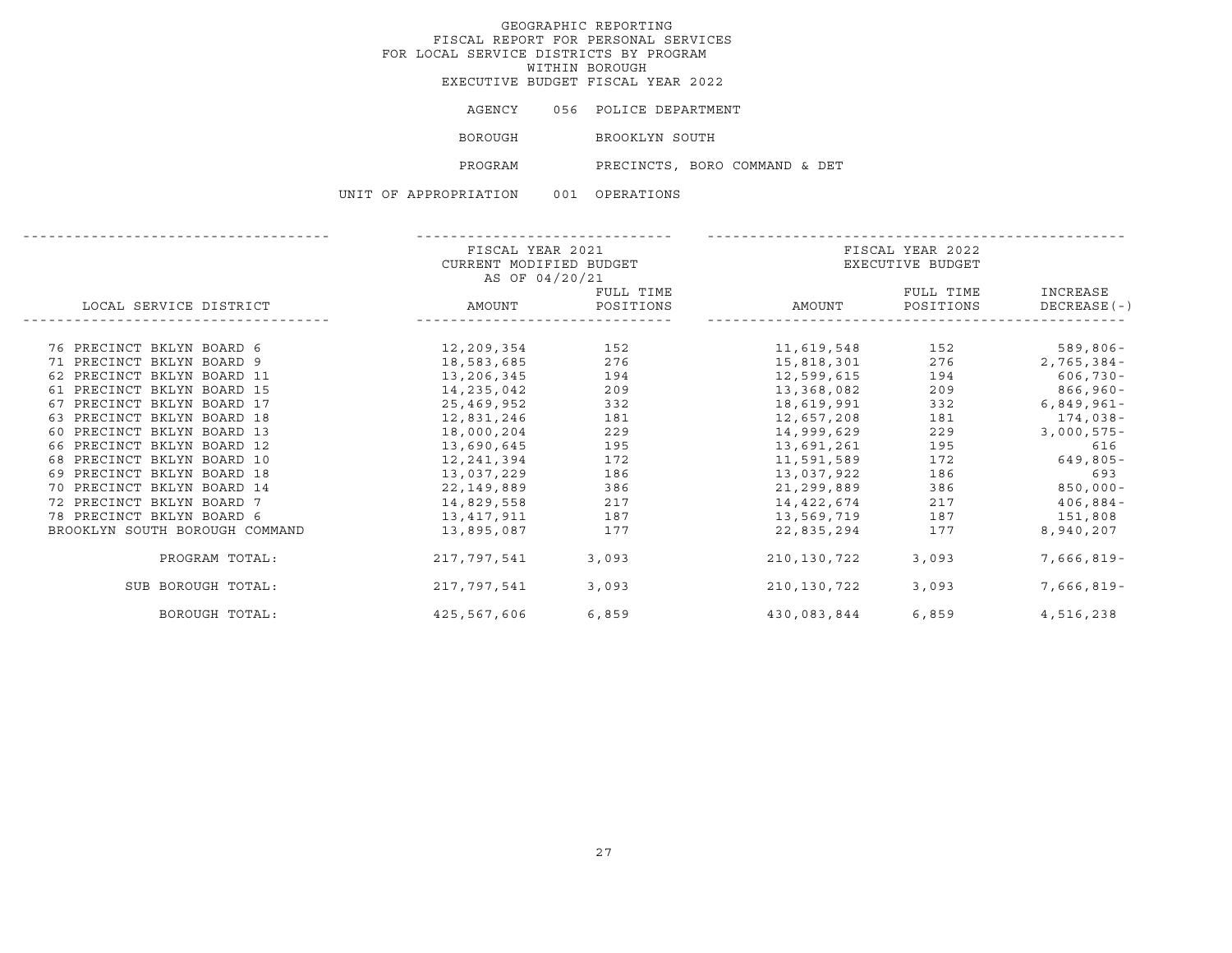AGENCY 056 POLICE DEPARTMENT

BOROUGH MANHATTAN

PROGRAM PRECINCTS, BORO COMMAND & DET

|                             | FISCAL YEAR 2021<br>CURRENT MODIFIED BUDGET<br>AS OF 04/20/21 |                        | FISCAL YEAR 2022<br>EXECUTIVE BUDGET |                        |                           |
|-----------------------------|---------------------------------------------------------------|------------------------|--------------------------------------|------------------------|---------------------------|
| LOCAL SERVICE DISTRICT      | AMOUNT                                                        | FULL TIME<br>POSITIONS | AMOUNT                               | FULL TIME<br>POSITIONS | INCREASE<br>$DECREASE(-)$ |
| MANHATTAN DETECTIVE SERVICE |                                                               | 622                    | 2,895                                | 622                    | 2,895                     |
| PROGRAM TOTAL:              |                                                               | 622                    | 2,895                                | 622                    | 2,895                     |
| SUB BOROUGH TOTAL:          |                                                               | 622                    | 2,895                                | 622                    | 2,895                     |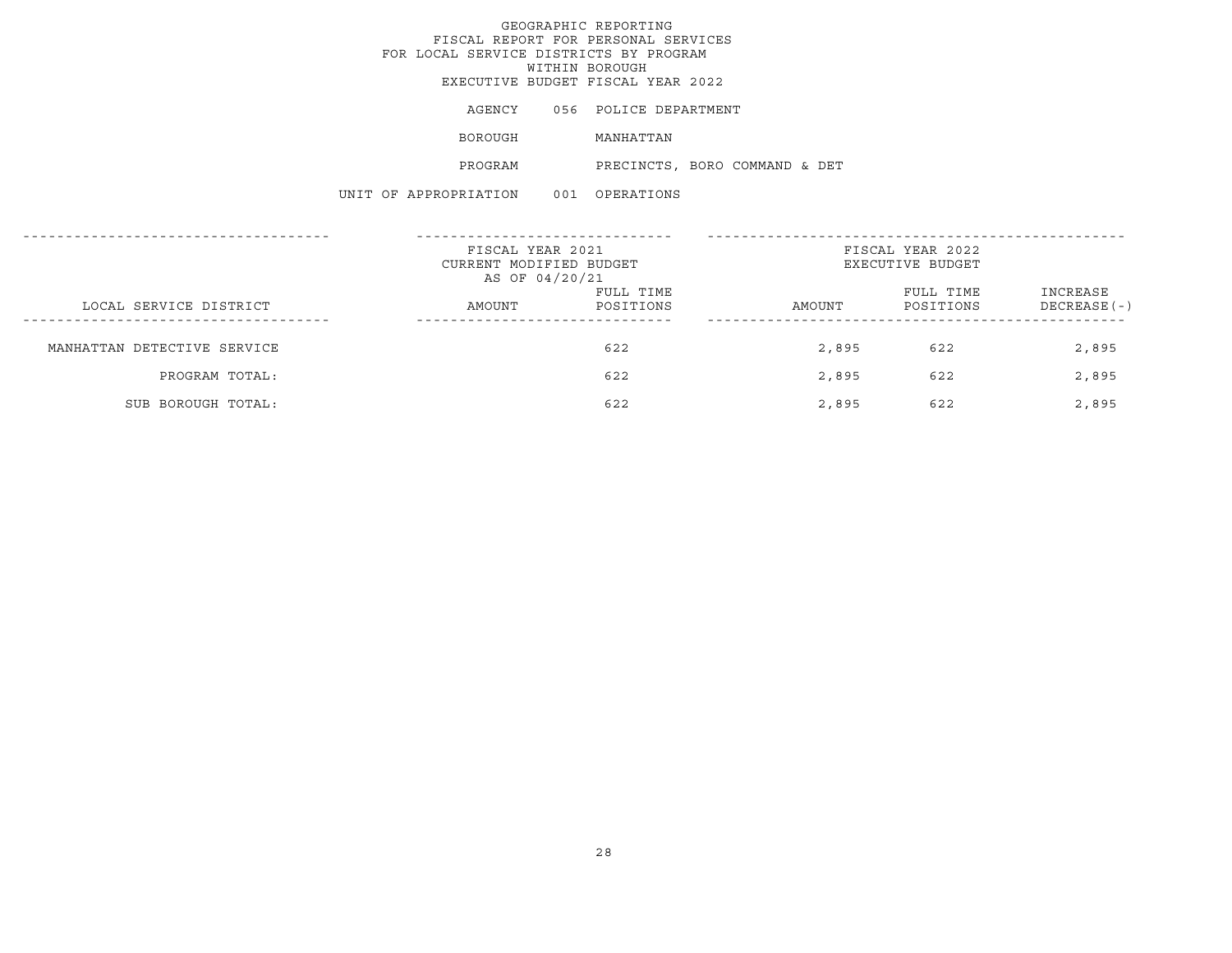AGENCY 056 POLICE DEPARTMENT BOROUGH MANHATTAN NORTH

PROGRAM PRECINCTS, BORO COMMAND & DET

|                              | FISCAL YEAR 2021        |           |             | FISCAL YEAR 2022 |             |  |  |
|------------------------------|-------------------------|-----------|-------------|------------------|-------------|--|--|
|                              | CURRENT MODIFIED BUDGET |           |             | EXECUTIVE BUDGET |             |  |  |
|                              | AS OF 04/20/21          |           |             |                  |             |  |  |
|                              |                         | FULL TIME |             | FULL TIME        | INCREASE    |  |  |
| LOCAL SERVICE DISTRICT       | AMOUNT                  | POSITIONS | AMOUNT      | POSITIONS        | DECREASE(-) |  |  |
|                              |                         |           |             |                  |             |  |  |
| 33 PRECINCT MANHATTAN 12     | 15,801,183              | 225       | 15,801,799  | 225              | 616         |  |  |
| 28 PRECINCT MANHATTAN BD 10  | 14,679,150              | 209       | 14,679,150  | 209              |             |  |  |
| 20 PRECINCT MANHATTAN BD 7   | 12,672,138              | 191       | 12,772,138  | 191              | 100,000     |  |  |
| 19 PRECINCT MANHATTAN BD 8   | 17,175,062              | 272       | 17,175,062  | 272              |             |  |  |
| 26 PRECINCT MANHATTAN BD 9   | 12,155,130              | 174       | 12,155,669  | 174              | 539         |  |  |
| 32 PRECINCT MANHATTAN BD 10  | 16,899,916              | 270       | 16,900,533  | 270              | 617         |  |  |
| 25 PRECINCT MANHATTAN BD 11  | 15,835,426              | 224       | 14,548,542  | 224              | 1,286,884-  |  |  |
| 34 PRECINCT MANHATTAN BD 12  | 16,259,593              | 251       | 16,259,593  | 251              |             |  |  |
| 23 PRECINCT MANHATTAN BD 11  | 14,483,697              | 242       | 14,633,697  | 242              | 150,000     |  |  |
| 30 PRECINCT MANHATTAN BD 9   | 14,582,800              | 220       | 14,579,185  | 220              | $3,615-$    |  |  |
| CENTRAL PARK PRECINCT        | 10,086,172              | 145       | 9,650,672   | 145              | 435,500-    |  |  |
| MANHATTAN NORTH BORO COMMAND | 16,478,019              | 169       | 24,476,626  | 169              | 7,998,607   |  |  |
| 24 PRECINCT MANHATTAN BD 7   | 12,899,013              | 204       | 12,899,861  | 204              | 848         |  |  |
| PROGRAM TOTAL:               | 190,007,299             | 2,796     | 196,532,527 | 2,796            | 6,525,228   |  |  |
| SUB BOROUGH TOTAL:           | 190,007,299             | 2,796     | 196,532,527 | 2,796            | 6,525,228   |  |  |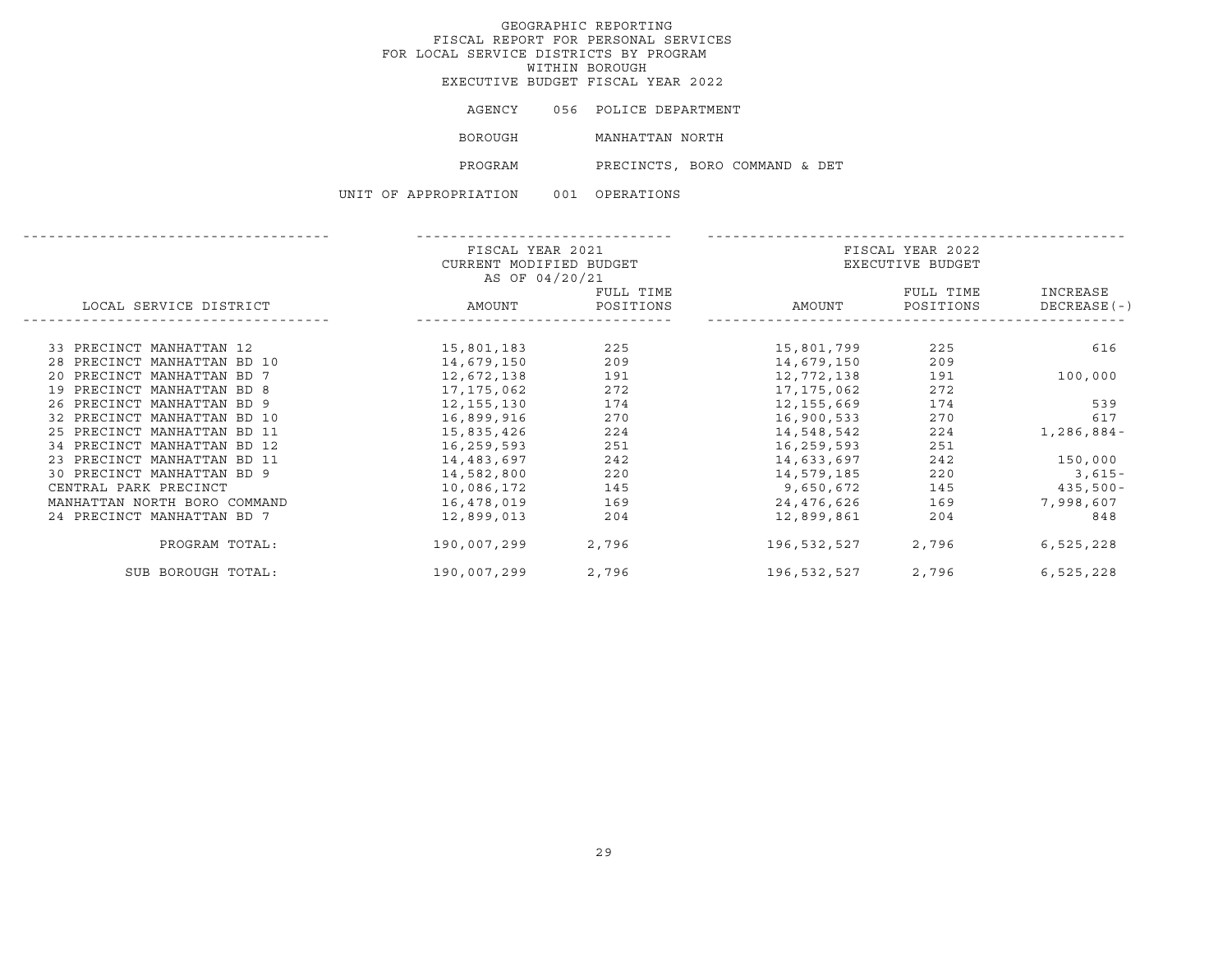AGENCY 056 POLICE DEPARTMENT BOROUGH MANHATTAN SOUTH PROGRAM PRECINCTS, BORO COMMAND & DET

|                                  | FISCAL YEAR 2021        |           |             | FISCAL YEAR 2022 |               |
|----------------------------------|-------------------------|-----------|-------------|------------------|---------------|
|                                  | CURRENT MODIFIED BUDGET |           |             | EXECUTIVE BUDGET |               |
|                                  | AS OF 04/20/21          |           |             |                  |               |
|                                  |                         | FULL TIME |             | FULL TIME        | INCREASE      |
| LOCAL SERVICE DISTRICT           | AMOUNT                  | POSITIONS | AMOUNT      | POSITIONS        | $DECREASE(-)$ |
|                                  |                         |           |             |                  |               |
| 6 PRECINCT MANHATTAN BD 2        | 14,235,060              | 218       | 14,335,676  | 218              | 100,616       |
| 7 PRECINCT MANHATTAN BD 3        | 12,897,450              | 174       | 12,897,930  | 174              | 480           |
| 10 PRECINCT MANHATTAN BD 4       |                         | 195       |             | 195              |               |
|                                  | 13,838,961              |           | 13,396,923  |                  | 442,038-      |
| 17 PRECINCT MANHATTAN BD 6       | 13,291,727              | 207       | 13,441,727  | 207              | 150,000       |
| 1 PRECINCT MANHATTAN BDS 1, 2    | 15,852,856              | 218       | 17,342,856  | 218              | 1,490,000     |
| MIDTOWN SO MANH BDS 4, 5, 6      | 23,808,400              | 418       | 23,809,403  | 418              | 1,003         |
| 5 PRECINCT MANHATTAN BDS 1, 2, 3 | 12,149,493              | 190       | 12,149,493  | 190              |               |
| 13 PRECINCT MANHATTAN BDS 5,6    | 15,994,894              | 239       | 15,443,434  | 239              | $551,460 -$   |
| MANHATTAN SOUTH BORO COMMAND     | 21,509,582              | 296       | 25,594,689  | 296              | 4,085,107     |
| MIDTOWN NO MANHATTAN BDS 4, 5    | 22,923,723              | 357       | 23,124,589  | 357              | 200,866       |
| 9 PRECINCT MANHATTAN BDS 2, 3    | 14,334,032              | 208       | 14,034,149  | 208              | 299,883-      |
| PROGRAM TOTAL:                   | 180,836,178             | 2,720     | 185,570,869 | 2,720            | 4,734,691     |
| SUB BOROUGH TOTAL:               | 180,836,178             | 2,720     | 185,570,869 | 2,720            | 4,734,691     |
| BOROUGH TOTAL:                   | 370,843,477             | 6,138     | 382,106,291 | 6,138            | 11,262,814    |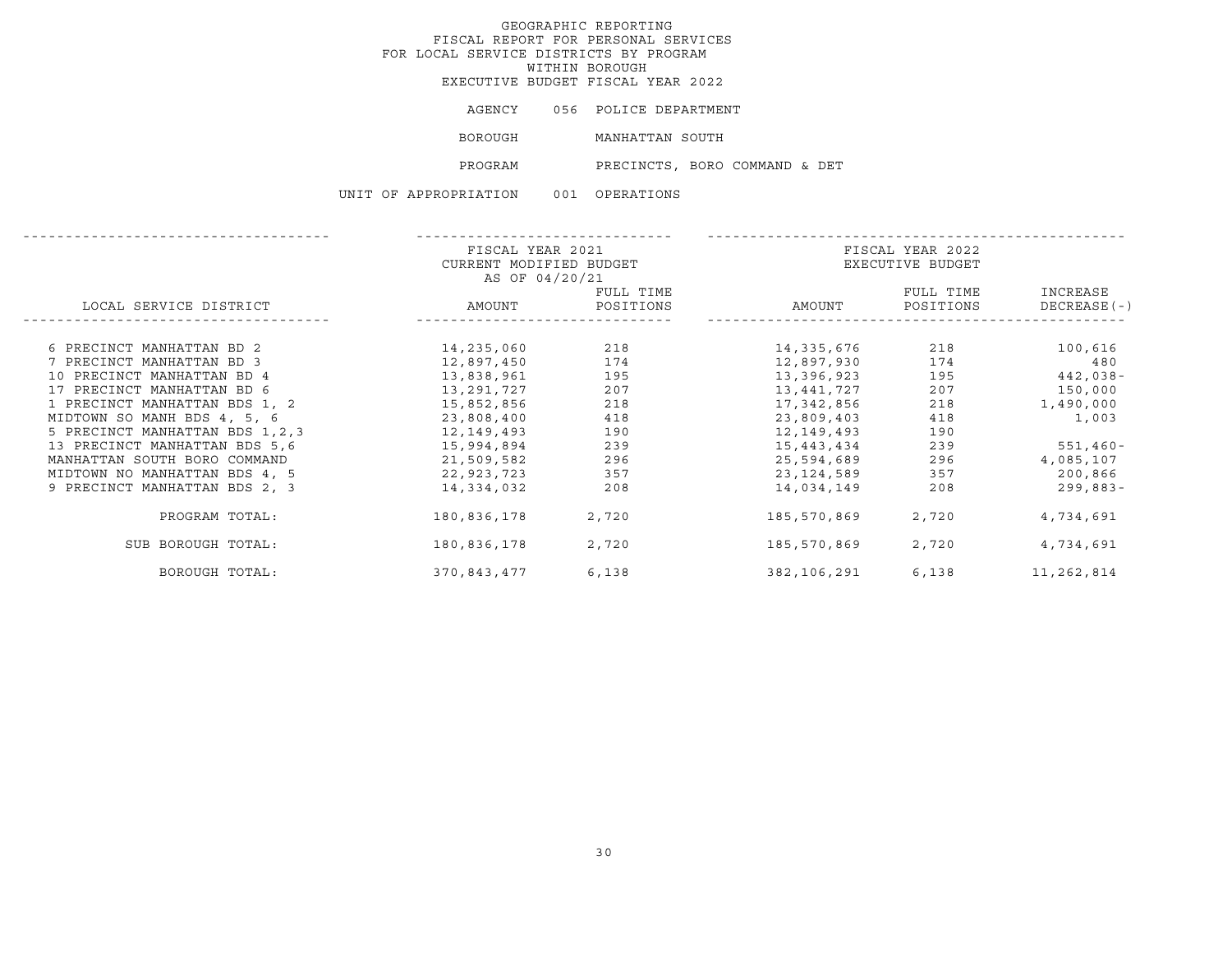AGENCY 056 POLICE DEPARTMENT

BOROUGH QUEENS

PROGRAM PRECINCTS, BORO COMMAND & DET

|                           | FISCAL YEAR 2021<br>CURRENT MODIFIED BUDGET<br>AS OF 04/20/21 |           | FISCAL YEAR 2022<br>EXECUTIVE BUDGET |           |               |  |
|---------------------------|---------------------------------------------------------------|-----------|--------------------------------------|-----------|---------------|--|
|                           |                                                               | FULL TIME |                                      | FULL TIME | INCREASE      |  |
| LOCAL SERVICE DISTRICT    | AMOUNT                                                        | POSITIONS | AMOUNT                               | POSITIONS | $DECREASE(-)$ |  |
| OUEENS DETECTIVE SERVICES |                                                               | 457       |                                      | 457       |               |  |
| OUEENS BOROUGH COMMAND    | 26,029,601                                                    | 303       | 41,045,816                           | 303       | 15,016,215    |  |
| PROGRAM TOTAL:            | 26,029,601                                                    | 760       | 41,045,816                           | 760       | 15,016,215    |  |
| SUB BOROUGH TOTAL:        | 26,029,601                                                    | 760       | 41,045,816                           | 760       | 15,016,215    |  |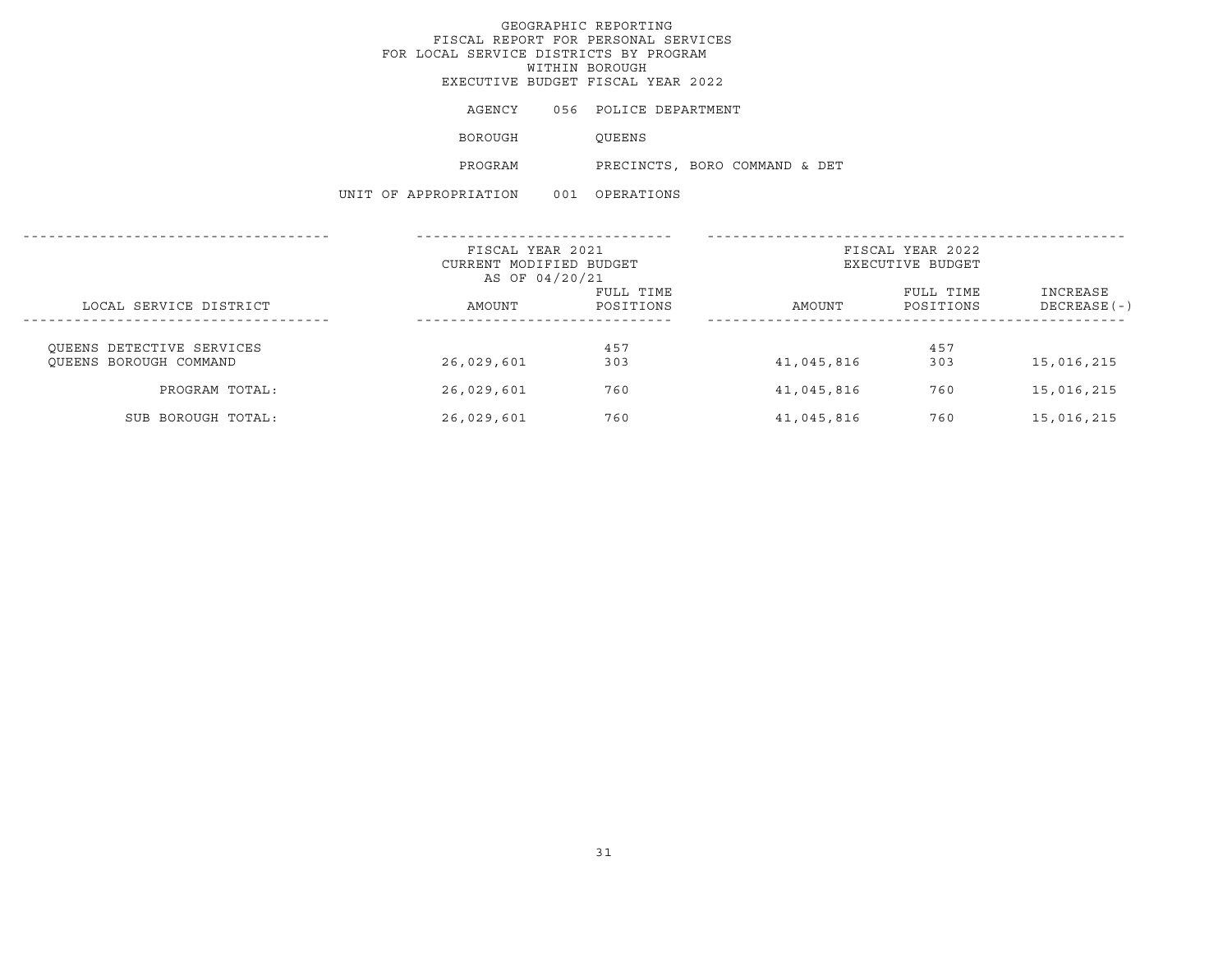AGENCY 056 POLICE DEPARTMENT

BOROUGH QUEENS NORTH

PROGRAM PRECINCTS, BORO COMMAND & DET

|                           |                        |  | FISCAL YEAR 2021        |           |  | FISCAL YEAR 2022 |                  |               |  |
|---------------------------|------------------------|--|-------------------------|-----------|--|------------------|------------------|---------------|--|
|                           |                        |  | CURRENT MODIFIED BUDGET |           |  |                  | EXECUTIVE BUDGET |               |  |
|                           |                        |  | AS OF 04/20/21          |           |  |                  |                  |               |  |
|                           |                        |  |                         | FULL TIME |  |                  | FULL TIME        | INCREASE      |  |
|                           | LOCAL SERVICE DISTRICT |  | AMOUNT                  | POSITIONS |  | AMOUNT           | POSITIONS        | $DECREASE(-)$ |  |
|                           |                        |  |                         |           |  |                  |                  |               |  |
| 108 PRECINCT OUEENS BD 2  |                        |  | 13,177,652              | 202       |  | 11,612,652       | 202              | $1,565,000 -$ |  |
| 104 PRECINCT OUEENS BD 5  |                        |  | 15,615,526              | 216       |  | 14,059,143       | 216              | 1,556,383-    |  |
| 112 PRECINCT OUEENS BD 6  |                        |  | 12,347,482              | 173       |  | 12,347,867       | 173              | 385           |  |
| 109 PRECINCT QUEENS BD 7  |                        |  | 22,417,710              | 252       |  | 20,708,803       | 252              | 1,708,907-    |  |
| 111 PRECINCT OUEENS BD 11 |                        |  | 13,756,889              | 164       |  | 13,719,082       | 164              | $37,807-$     |  |
| 115 PRECINCT OUEENS BD 3  |                        |  | 17,305,581              | 289       |  | 15,822,081       | 289              | $1,483,500-$  |  |
| 110 PRECINCT QUEENS BD 4  |                        |  | 15,604,506              | 220       |  | 15,276,506       | 220              | $328,000 -$   |  |
| 114 PRECINCT OUEENS BD 1  |                        |  | 19,082,217              | 252       |  | 18,461,717       | 252              | $620,500 -$   |  |
|                           | PROGRAM TOTAL:         |  | 129,307,563             | 1,768     |  | 122,007,851      | 1,768            | 7,299,712-    |  |
|                           | SUB BOROUGH TOTAL:     |  | 129,307,563             | 1,768     |  | 122,007,851      | 1,768            | 7,299,712-    |  |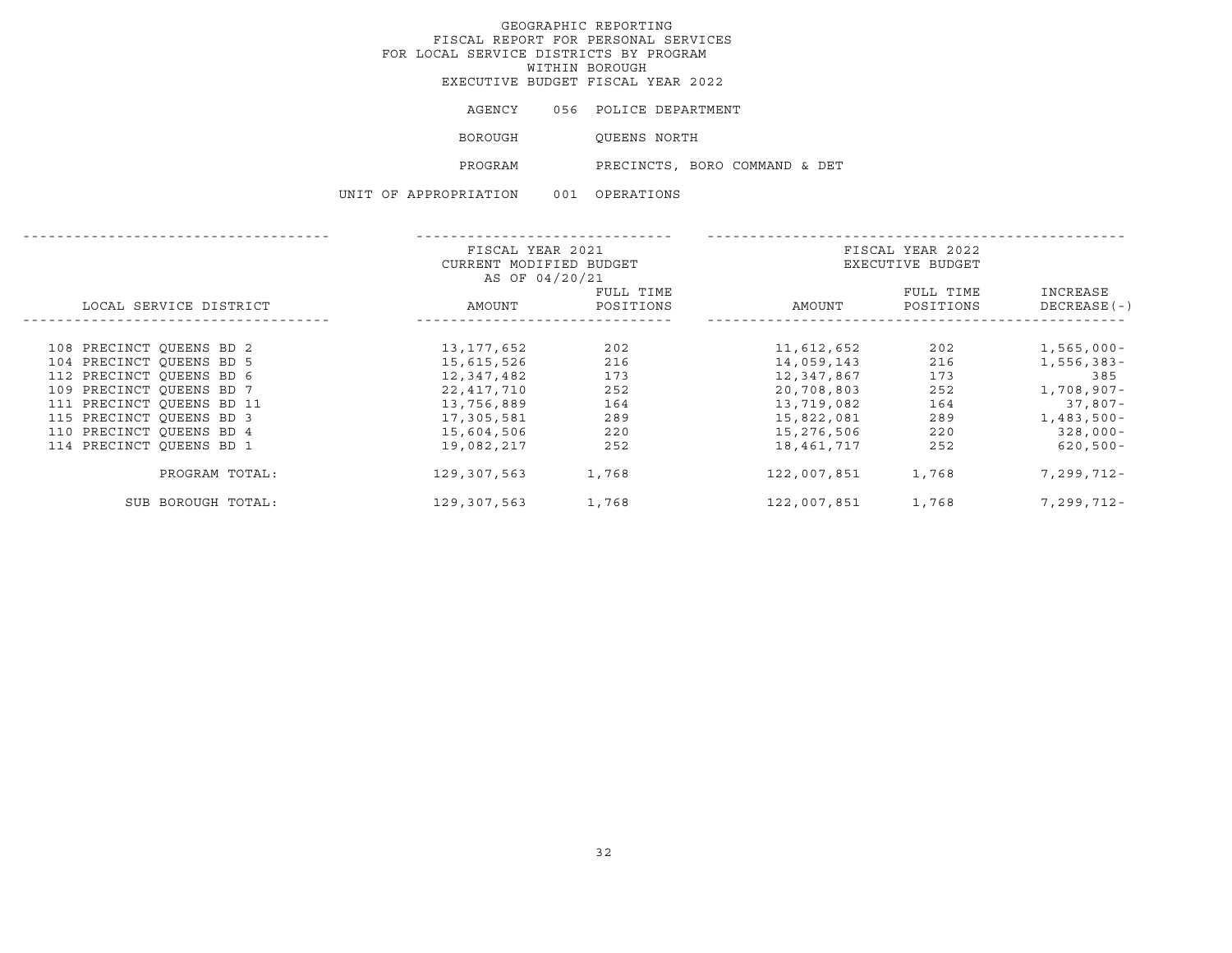# GEOGRAPHIC REPORTING FISCAL REPORT FOR PERSONAL SERVICES FOR LOCAL SERVICE DISTRICTS BY PROGRAM WITHIN BOROUGHEXECUTIVE BUDGET FISCAL YEAR 2022

AGENCY 056 POLICE DEPARTMENT

BOROUGH QUEENS SOUTH

PROGRAM PRECINCTS, BORO COMMAND & DET

UNIT OF APPROPRIATION 001 OPERATIONS

|                           | FISCAL YEAR 2021<br>CURRENT MODIFIED BUDGET<br>AS OF 04/20/21 |                        |             | FISCAL YEAR 2022<br>EXECUTIVE BUDGET |                           |
|---------------------------|---------------------------------------------------------------|------------------------|-------------|--------------------------------------|---------------------------|
| LOCAL SERVICE DISTRICT    | AMOUNT                                                        | FULL TIME<br>POSITIONS | AMOUNT      | FULL TIME<br>POSITIONS               | INCREASE<br>$DECREASE(-)$ |
| 107 PRECINCT OUEENS BD 8  | 15,423,515                                                    | 198                    | 14,176,015  | 198                                  | 1,247,500-                |
| 102 PRECINCT OUEENS BD 9  | 16,599,089                                                    | 223                    | 15,544,589  | 223                                  | 1,054,500-                |
| 106 PRECINCT OUEENS BD 10 | 15,939,848                                                    | 210                    | 14,843,348  | 210                                  | 1,096,500-                |
| 103 PRECINCT OUEENS BD 12 | 20,186,782                                                    | 301                    | 15,580,782  | 301                                  | $4,606,000 -$             |
| 105 PRECINCT OUEENS BD 13 | 24,077,332                                                    | 278                    | 22,435,144  | 278                                  | 1,642,188-                |
| 100 PRECINCT OUEENS BD 14 | 11,820,595                                                    | 149                    | 11,820,595  | 149                                  |                           |
| 113 PRECINCT OUEENS BD 12 | 19,950,823                                                    | 219                    | 16,141,094  | 219                                  | 3,809,729-                |
| 101 PRECINCT QUEENS BD 14 | 17,582,192                                                    | 224                    | 15,979,540  | 224                                  | 1,602,652-                |
| PROGRAM TOTAL:            | 141,580,176                                                   | 1,802                  | 126,521,107 | 1,802                                | $15,059,069-$             |
| SUB BOROUGH TOTAL:        | 141,580,176                                                   | 1,802                  | 126,521,107 | 1,802                                | $15,059,069-$             |
| BOROUGH TOTAL:            | 296,917,340                                                   | 4,330                  | 289,574,774 | 4,330                                | 7,342,566-                |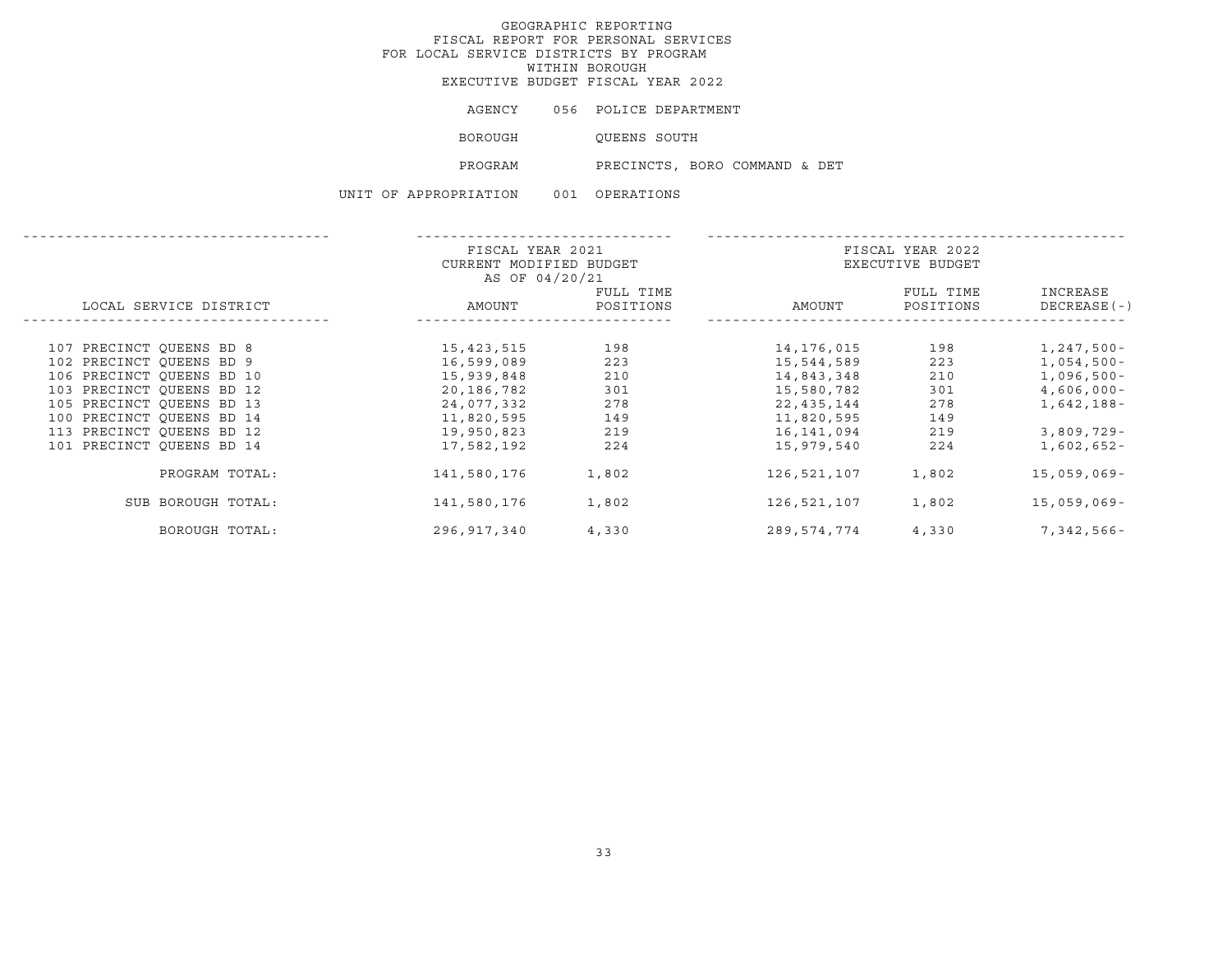# GEOGRAPHIC REPORTING FISCAL REPORT FOR PERSONAL SERVICES FOR LOCAL SERVICE DISTRICTS BY PROGRAM WITHIN BOROUGHEXECUTIVE BUDGET FISCAL YEAR 2022

|  |                       | AGENCY 056 POLICE DEPARTMENT  |
|--|-----------------------|-------------------------------|
|  | BOROUGH               | STATEN ISLAND                 |
|  | PROGRAM               | PRECINCTS, BORO COMMAND & DET |
|  | UNIT OF APPROPRIATION | 001 OPERATIONS                |

|                                | FISCAL YEAR 2021<br>CURRENT MODIFIED BUDGET<br>AS OF 04/20/21 |           | FISCAL YEAR 2022<br>EXECUTIVE BUDGET |           |               |
|--------------------------------|---------------------------------------------------------------|-----------|--------------------------------------|-----------|---------------|
|                                |                                                               | FULL TIME |                                      | FULL TIME | INCREASE      |
| LOCAL SERVICE DISTRICT         | AMOUNT                                                        | POSITIONS | AMOUNT                               | POSITIONS | $DECREASE(-)$ |
|                                |                                                               |           |                                      |           |               |
| STATEN ISLAND DETECTIVE SERVIC | 13,875,753                                                    | 103       | 10,295,753                           | 103       | $3,580,000 -$ |
| 120 PRECINCT STATEN ISLAND BD1 | 28,790,672                                                    | 399       | 28,791,443                           | 399       | 771           |
| 123 PRECINCT STATEN ISLAND BD3 | 13,001,576                                                    | 148       | 12,843,192                           | 148       | $158, 384 -$  |
| 122 PCT ST ISLAND BDS 2,3      | 19,369,546                                                    | 249       | 19,370,626                           | 249       | 1,080         |
| STATEN ISLAND BOROUGH COMMAND  | 17,032,901                                                    | 151       | 17,038,508                           | 151       | 5,607         |
| PROGRAM TOTAL:                 | 92,070,448                                                    | 1,050     | 88, 339, 522                         | 1,050     | $3,730,926 -$ |
| SUB BOROUGH TOTAL:             | 92,070,448                                                    | 1,050     | 88, 339, 522                         | 1,050     | $3,730,926 -$ |
| BOROUGH TOTAL:                 | 92,070,448                                                    | 1,050     | 88,339,522                           | 1,050     | $3,730,926 -$ |
|                                |                                                               |           |                                      |           |               |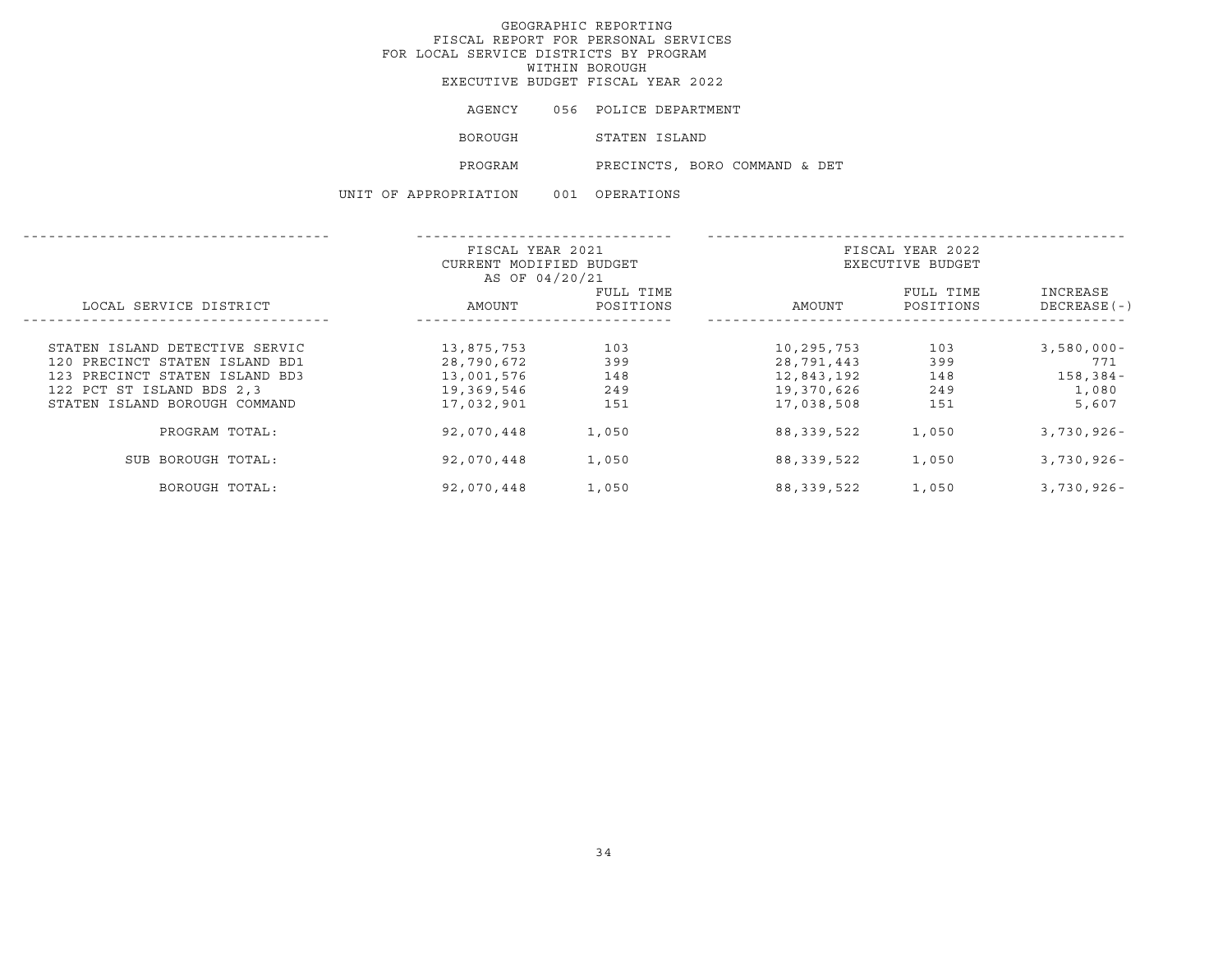# GEOGRAPHIC REPORTING FISCAL REPORT FOR PERSONAL SERVICES FOR LOCAL SERVICE DISTRICTS BY PROGRAM WITHIN BOROUGH

## EXECUTIVE BUDGET FISCAL YEAR 2022

|                                            | FISCAL YEAR 2021<br>CURRENT MODIFIED BUDGET<br>AS OF 04/20/21 |                        |               | FISCAL YEAR 2022<br>EXECUTIVE BUDGET |                           |
|--------------------------------------------|---------------------------------------------------------------|------------------------|---------------|--------------------------------------|---------------------------|
| LOCAL SERVICE DISTRICT                     | AMOUNT                                                        | FULL TIME<br>POSITIONS | AMOUNT        | FULL TIME<br>POSITIONS               | INCREASE<br>$DECREASE(-)$ |
| AGENCY TOTAL:<br>ALL PROGRAMS ALL BOROUGHS | 1,485,085,057                                                 | 22,554                 | 1,486,342,423 | 22,554                               | 1,257,366                 |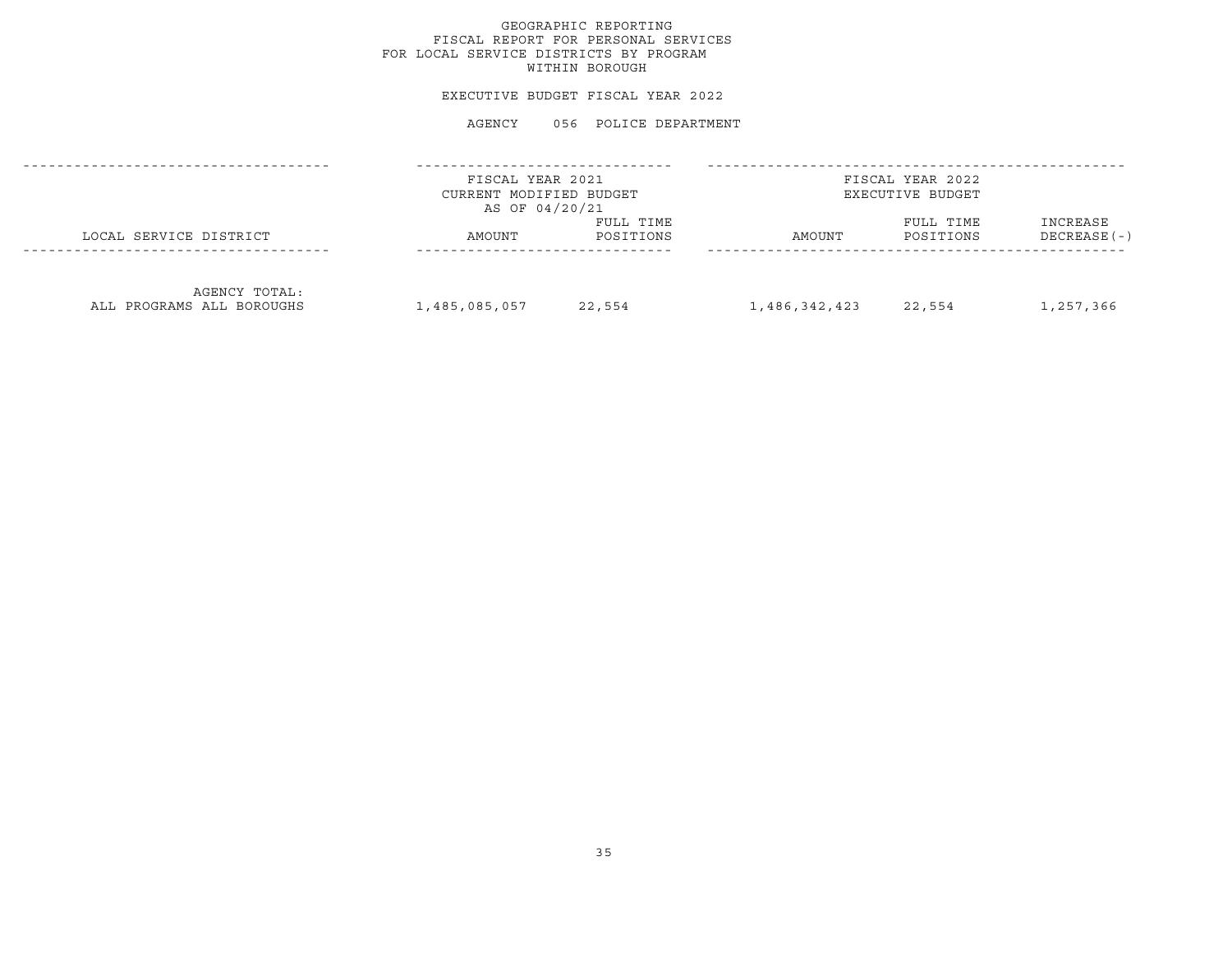#### EXECUTIVE BUDGET FISCAL YEAR 2022

|                                                     | FISCAL YEAR 2021<br>CURRENT MODIFIED BUDGET | FISCAL YEAR 2022<br>EXECUTIVE BUDGET |                               |
|-----------------------------------------------------|---------------------------------------------|--------------------------------------|-------------------------------|
| UNIT OF APPROPRIATION                               | AS OF 04/20/21                              | AMOUNT                               | INCREASE<br>DECREASE $(-)$    |
| OPERATIONS<br>001                                   |                                             |                                      |                               |
| REGULAR GROSS<br>OTHER                              | 1,442,285,915<br>42,799,142                 | 1,443,511,167<br>42,831,256          | 1,225,252<br>32,114           |
| TOTAL REPORTED GEOGRAPHICALLY                       | 1,485,085,057                               | 1,486,342,423                        | 1,257,366                     |
| NOT REPORTED GEOGRAPHICALLY                         | 1,588,703,838                               | 1,740,488,034                        | 151,784,196                   |
| FINANCIAL PLAN SAVINGS                              | 61,857,816-                                 | $16,688,934-$                        | 45,168,882                    |
| APPROPRIATION                                       | 3,011,931,079                               | 3, 210, 141, 523                     | 198,210,444                   |
| FUNDING                                             |                                             |                                      |                               |
| CITY<br>OTHER CATEGORICAL<br>CAPITAL FUNDS - I.F.A. | 2,979,568,246<br>1,303,210                  | 3, 197, 732, 385                     | 218, 164, 139<br>$1,303,210-$ |
| STATE<br>FEDERAL - C.D.                             | 1,394,514                                   | 644,464                              | $750,050-$                    |
| FEDERAL - OTHER<br>INTRA-CITY SALES                 | 29,548,909<br>116,200                       | 11,764,674                           | 17,784,235-<br>$116, 200 -$   |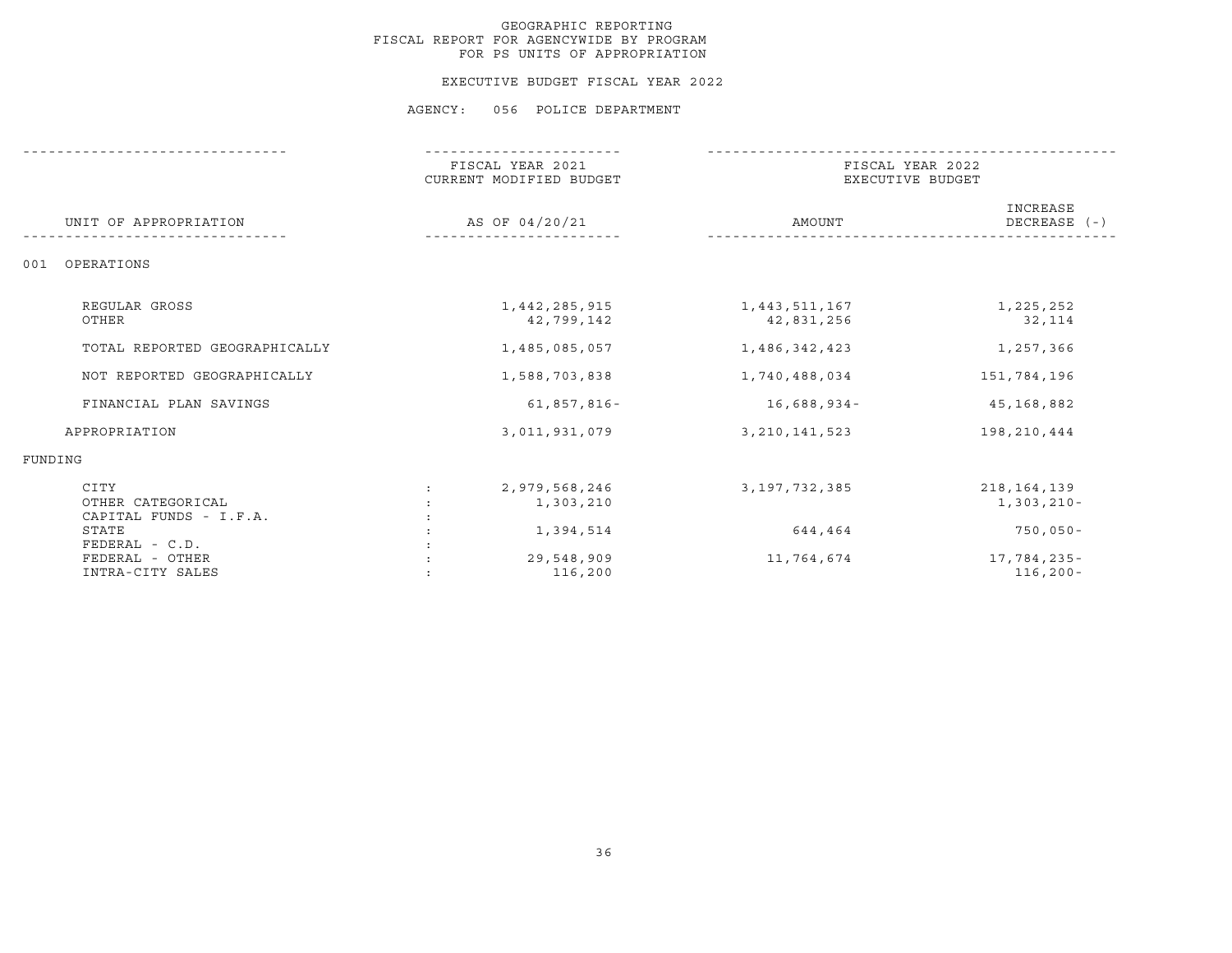## EXECUTIVE BUDGET FISCAL YEAR 2022

|                                                              | - - - - - - - - - - - - - - - -             |                                      |                          |
|--------------------------------------------------------------|---------------------------------------------|--------------------------------------|--------------------------|
|                                                              | FISCAL YEAR 2021<br>CURRENT MODIFIED BUDGET | FISCAL YEAR 2022<br>EXECUTIVE BUDGET |                          |
| UNIT OF APPROPRIATION                                        | AS OF 04/20/21                              | AMOUNT                               | INCREASE<br>DECREASE (-) |
| EXECUTIVE MANAGEMENT<br>002                                  |                                             |                                      |                          |
| REGULAR GROSS<br>OTHER                                       |                                             |                                      |                          |
| TOTAL REPORTED GEOGRAPHICALLY                                |                                             |                                      |                          |
| NOT REPORTED GEOGRAPHICALLY                                  | 500,024,304                                 | 499,211,387                          | 812,917-                 |
| FINANCIAL PLAN SAVINGS                                       |                                             |                                      |                          |
| APPROPRIATION                                                | 500,024,304                                 | 499,211,387                          | 812,917-                 |
| FUNDING                                                      |                                             |                                      |                          |
| CITY<br>OTHER CATEGORICAL<br>CAPITAL FUNDS - I.F.A.<br>STATE | 495,335,034                                 | 499,211,387                          | 3,876,353                |
| FEDERAL - C.D.<br>FEDERAL - OTHER<br>INTRA-CITY SALES        | 4,689,270                                   |                                      | $4,689,270-$             |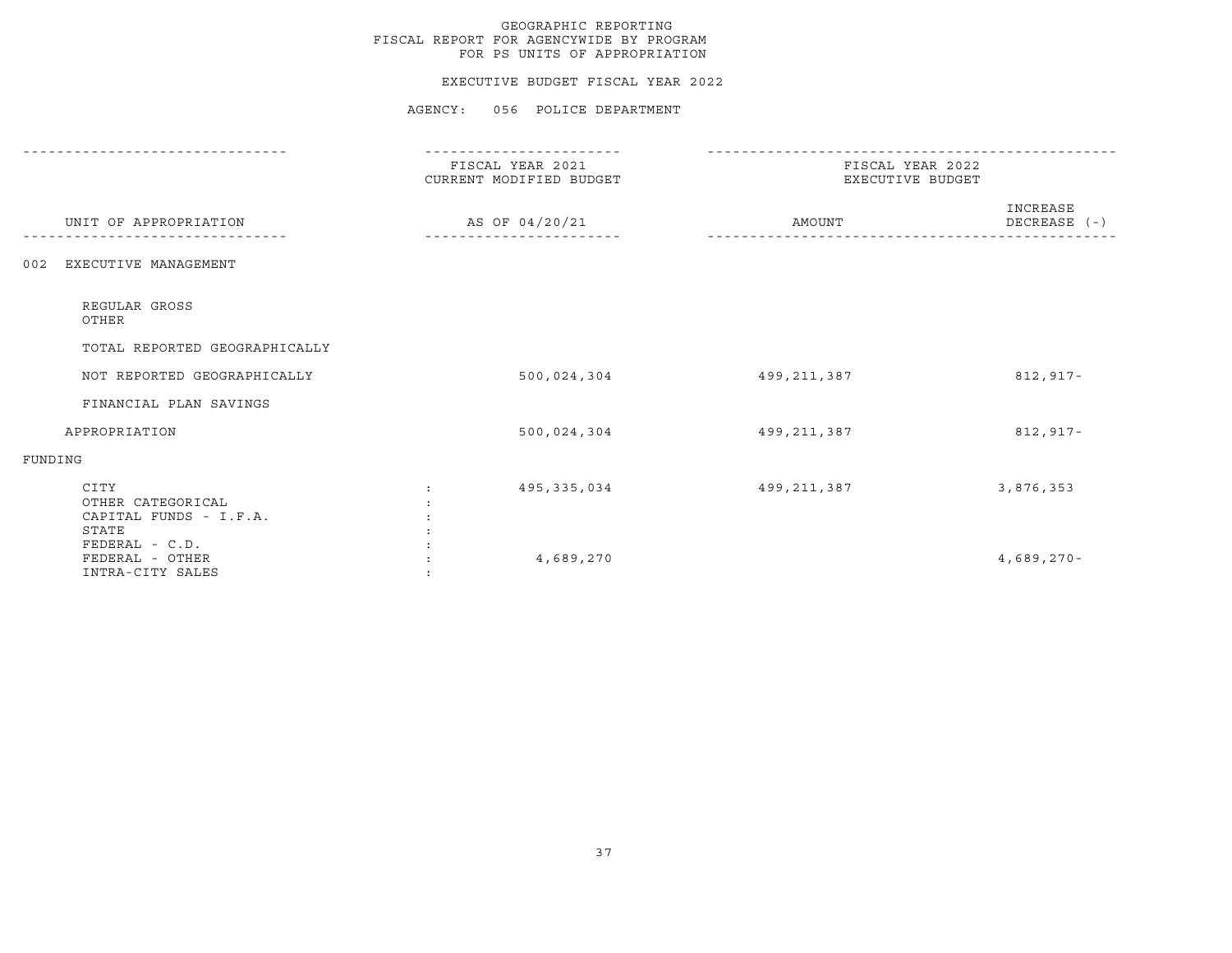#### EXECUTIVE BUDGET FISCAL YEAR 2022

|                                                                                | FISCAL YEAR 2021<br>CURRENT MODIFIED BUDGET |              | FISCAL YEAR 2022<br>EXECUTIVE BUDGET |
|--------------------------------------------------------------------------------|---------------------------------------------|--------------|--------------------------------------|
| UNIT OF APPROPRIATION                                                          | AS OF 04/20/21                              | AMOUNT       | INCREASE<br>DECREASE (-)             |
| SCHOOL SAFETY- P.S.<br>003                                                     |                                             |              |                                      |
| REGULAR GROSS<br>OTHER                                                         |                                             |              |                                      |
| TOTAL REPORTED GEOGRAPHICALLY                                                  |                                             |              |                                      |
| NOT REPORTED GEOGRAPHICALLY                                                    | 309, 154, 214                               | 325,260,841  | 16,106,627                           |
| FINANCIAL PLAN SAVINGS                                                         |                                             |              |                                      |
| APPROPRIATION                                                                  | 309, 154, 214                               | 325,260,841  | 16,106,627                           |
| FUNDING                                                                        |                                             |              |                                      |
| CITY<br>OTHER CATEGORICAL<br>CAPITAL FUNDS - I.F.A.<br>STATE<br>FEDERAL - C.D. | 24,209,659                                  | 24, 273, 857 | 64,198                               |
| FEDERAL - OTHER<br>INTRA-CITY SALES                                            | 2,994,553<br>281,950,002                    | 300,986,984  | $2,994,553-$<br>19,036,982           |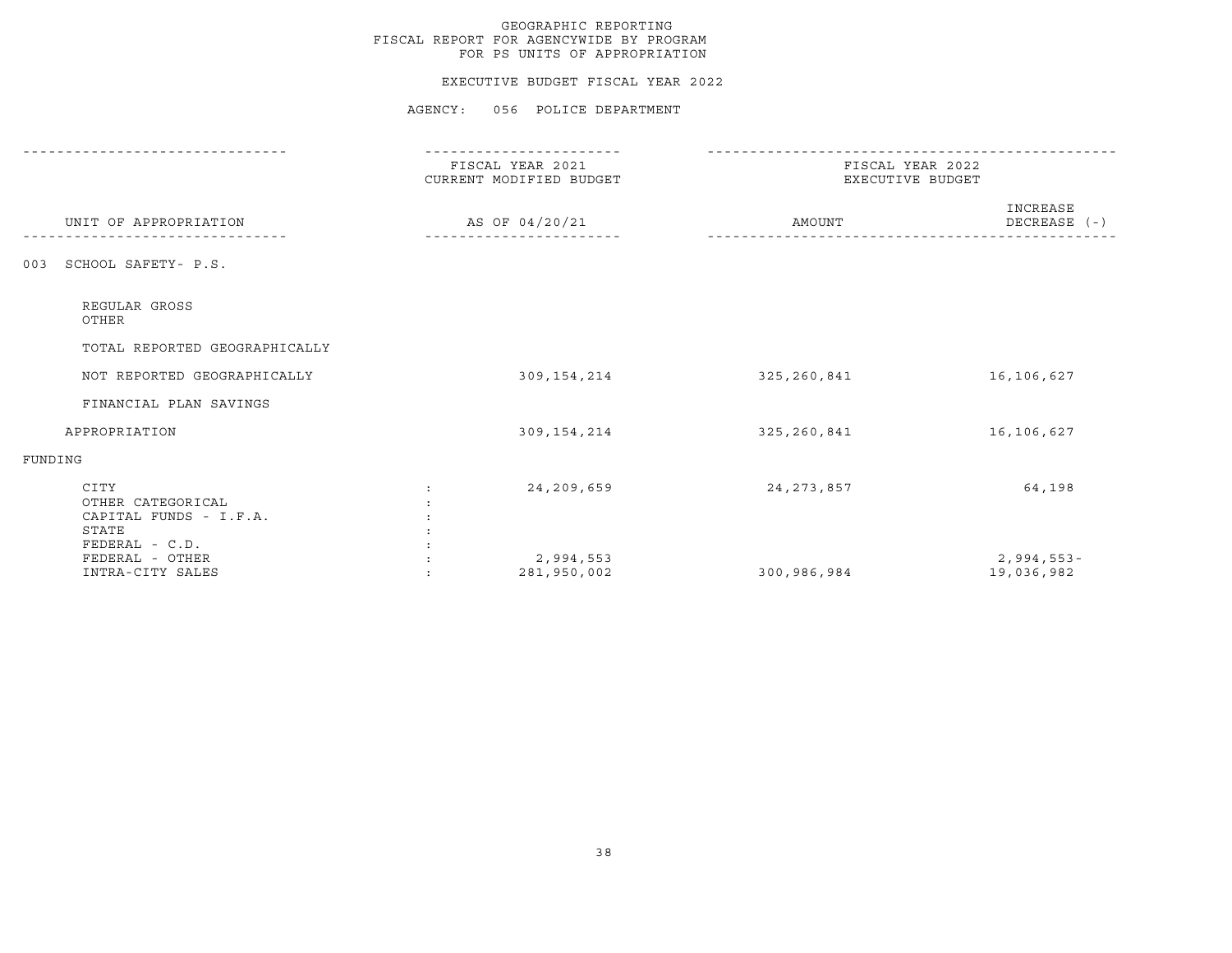## EXECUTIVE BUDGET FISCAL YEAR 2022

|                                                                                  | FISCAL YEAR 2021<br>CURRENT MODIFIED BUDGET | FISCAL YEAR 2022<br>EXECUTIVE BUDGET |                          |
|----------------------------------------------------------------------------------|---------------------------------------------|--------------------------------------|--------------------------|
| UNIT OF APPROPRIATION                                                            | AS OF 04/20/21                              | AMOUNT                               | INCREASE<br>DECREASE (-) |
| 004 ADMINISTRATION-PERSONNEL                                                     |                                             |                                      |                          |
| REGULAR GROSS<br>OTHER                                                           |                                             |                                      |                          |
| TOTAL REPORTED GEOGRAPHICALLY                                                    |                                             |                                      |                          |
| NOT REPORTED GEOGRAPHICALLY                                                      | 283,148,521                                 | 278,034,286                          | $5,114,235-$             |
| FINANCIAL PLAN SAVINGS                                                           | 8,705,552-                                  | $5,414,588-$                         | 3,290,964                |
| APPROPRIATION                                                                    | 274,442,969                                 | 272,619,698                          | 1,823,271-               |
| FUNDING                                                                          |                                             |                                      |                          |
| CITY<br>OTHER CATEGORICAL<br>CAPITAL FUNDS - I.F.A.<br>STATE<br>$FEDERAL - C.D.$ | 273,759,396                                 | 272,619,698                          | 1,139,698-               |
| FEDERAL - OTHER<br>INTRA-CITY SALES                                              | 683,573                                     |                                      | $683, 573 -$             |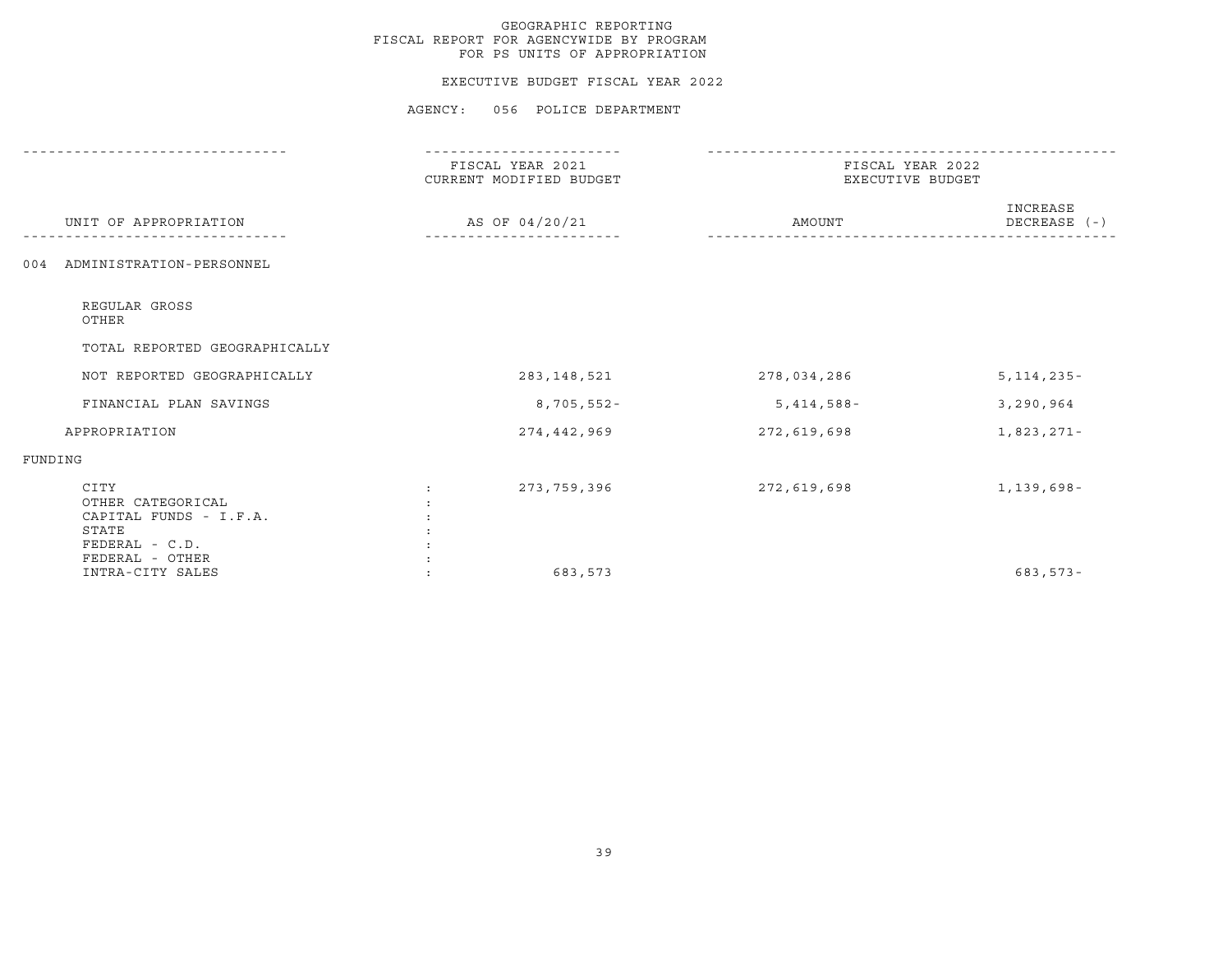## EXECUTIVE BUDGET FISCAL YEAR 2022

|                                                                                                                       | FISCAL YEAR 2021<br>CURRENT MODIFIED BUDGET | FISCAL YEAR 2022<br>EXECUTIVE BUDGET |                          |
|-----------------------------------------------------------------------------------------------------------------------|---------------------------------------------|--------------------------------------|--------------------------|
| UNIT OF APPROPRIATION                                                                                                 | AS OF 04/20/21                              | AMOUNT                               | INCREASE<br>DECREASE (-) |
| CRIMINAL JUSTICE<br>006                                                                                               |                                             |                                      |                          |
| REGULAR GROSS<br>OTHER                                                                                                |                                             |                                      |                          |
| TOTAL REPORTED GEOGRAPHICALLY                                                                                         |                                             |                                      |                          |
| NOT REPORTED GEOGRAPHICALLY                                                                                           | 60,060,510                                  | 60,188,314                           | 127,804                  |
| FINANCIAL PLAN SAVINGS                                                                                                |                                             |                                      |                          |
| APPROPRIATION                                                                                                         | 60,060,510                                  | 60,188,314                           | 127,804                  |
| FUNDING                                                                                                               |                                             |                                      |                          |
| CITY<br>OTHER CATEGORICAL<br>CAPITAL FUNDS - I.F.A.<br>STATE<br>FEDERAL - C.D.<br>FEDERAL - OTHER<br>INTRA-CITY SALES | 60,060,510<br>$\ddot{\phantom{a}}$          | 60,188,314                           | 127,804                  |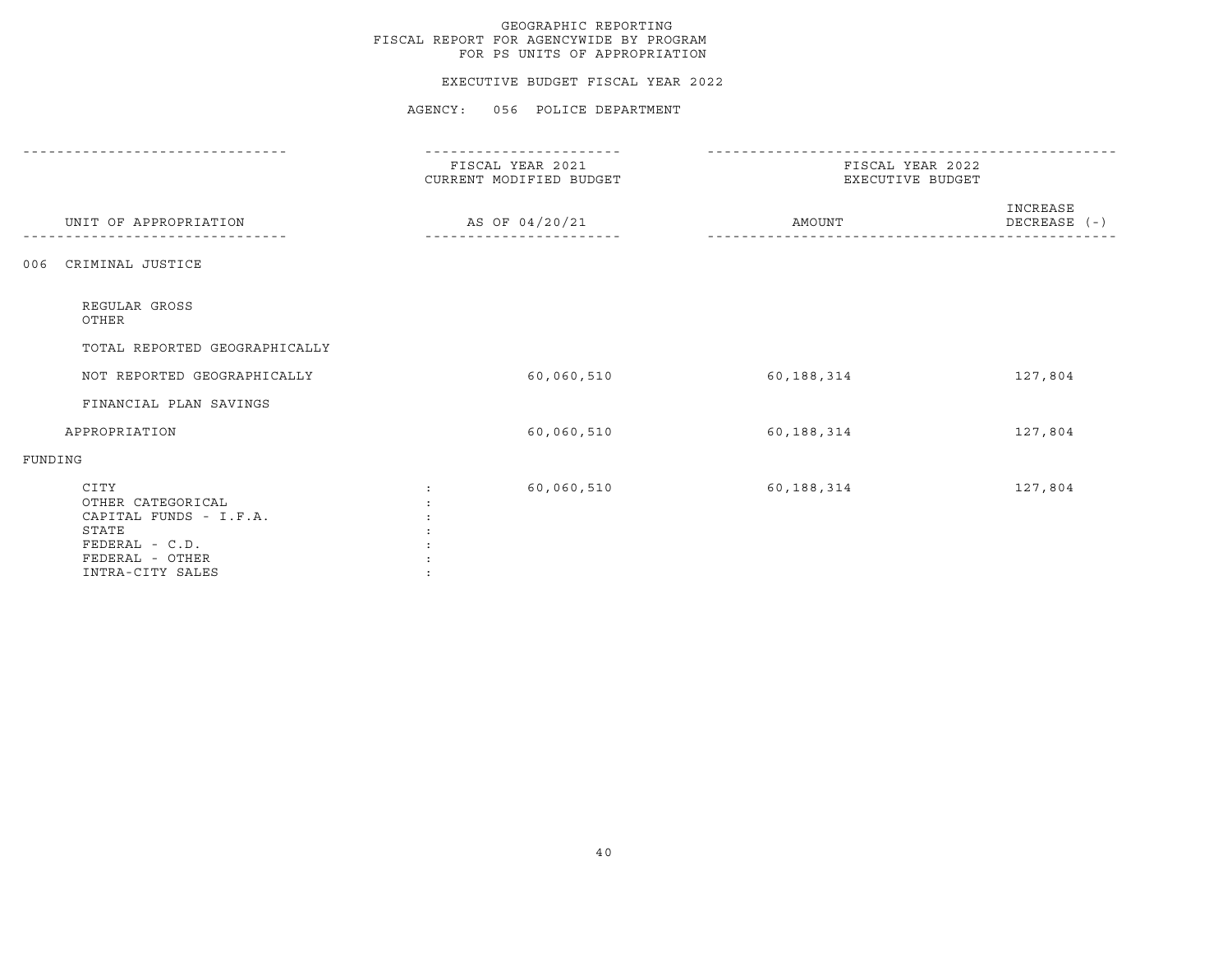## EXECUTIVE BUDGET FISCAL YEAR 2022

|                                                                                                                       | FISCAL YEAR 2021<br>CURRENT MODIFIED BUDGET | FISCAL YEAR 2022<br>EXECUTIVE BUDGET |                                              |  |
|-----------------------------------------------------------------------------------------------------------------------|---------------------------------------------|--------------------------------------|----------------------------------------------|--|
| UNIT OF APPROPRIATION                                                                                                 | AS OF 04/20/21                              | AMOUNT                               | INCREASE<br>DECREASE (-)                     |  |
| TRAFFIC ENFORCEMENT<br>007                                                                                            |                                             |                                      |                                              |  |
| REGULAR GROSS<br>OTHER                                                                                                |                                             |                                      |                                              |  |
| TOTAL REPORTED GEOGRAPHICALLY                                                                                         |                                             |                                      |                                              |  |
| NOT REPORTED GEOGRAPHICALLY                                                                                           | 162,190,969                                 | 167,797,237                          | 5,606,268                                    |  |
| FINANCIAL PLAN SAVINGS                                                                                                | $3,943,300 -$                               |                                      | 3,943,300                                    |  |
| APPROPRIATION                                                                                                         | 158,247,669                                 | 167,797,237                          | 9,549,568                                    |  |
| FUNDING                                                                                                               |                                             |                                      |                                              |  |
| CITY<br>OTHER CATEGORICAL<br>CAPITAL FUNDS - I.F.A.<br>STATE<br>FEDERAL - C.D.<br>FEDERAL - OTHER<br>INTRA-CITY SALES | 155,659,313<br>302,352<br>2,286,004         | 167,797,237                          | 12, 137, 924<br>$302, 352 -$<br>$2,286,004-$ |  |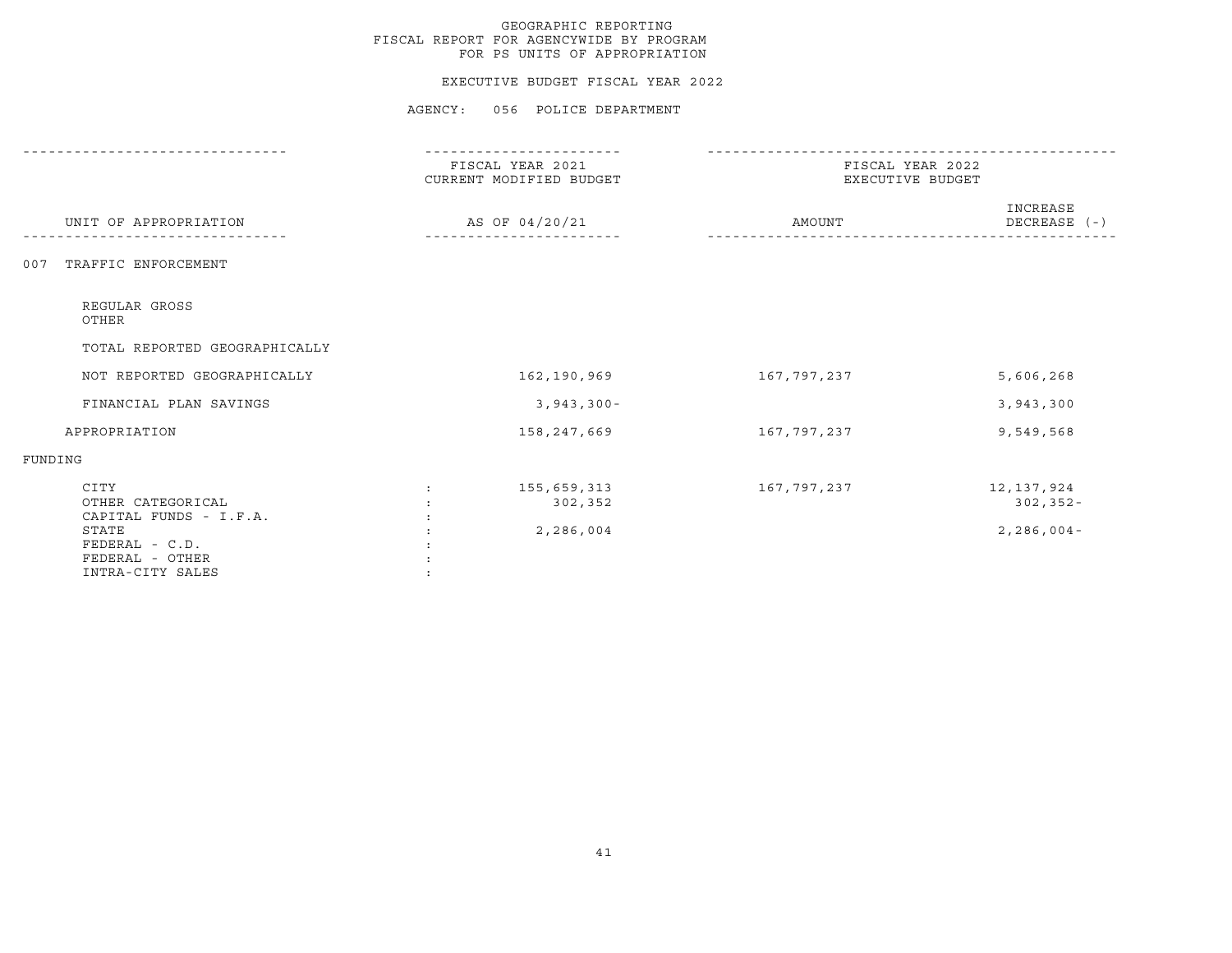## EXECUTIVE BUDGET FISCAL YEAR 2022

|                                                                                                                       | FISCAL YEAR 2021<br>CURRENT MODIFIED BUDGET      | FISCAL YEAR 2022<br>EXECUTIVE BUDGET |                              |  |
|-----------------------------------------------------------------------------------------------------------------------|--------------------------------------------------|--------------------------------------|------------------------------|--|
| UNIT OF APPROPRIATION                                                                                                 | AS OF 04/20/21                                   | AMOUNT                               | INCREASE<br>DECREASE (-)     |  |
| TRANSIT POLICE-PS<br>008                                                                                              |                                                  |                                      |                              |  |
| REGULAR GROSS<br>OTHER                                                                                                |                                                  |                                      |                              |  |
| TOTAL REPORTED GEOGRAPHICALLY                                                                                         |                                                  |                                      |                              |  |
| NOT REPORTED GEOGRAPHICALLY                                                                                           | 245,643,656                                      | 247,017,902                          | 1,374,246                    |  |
| FINANCIAL PLAN SAVINGS                                                                                                |                                                  |                                      |                              |  |
| APPROPRIATION                                                                                                         | 245,643,656                                      | 247,017,902                          | 1,374,246                    |  |
| FUNDING                                                                                                               |                                                  |                                      |                              |  |
| CITY<br>OTHER CATEGORICAL<br>CAPITAL FUNDS - I.F.A.<br>STATE<br>FEDERAL - C.D.<br>FEDERAL - OTHER<br>INTRA-CITY SALES | 243,693,090<br>$\ddot{\phantom{a}}$<br>1,950,566 | 247,017,902                          | 3, 324, 812<br>$1,950,566 -$ |  |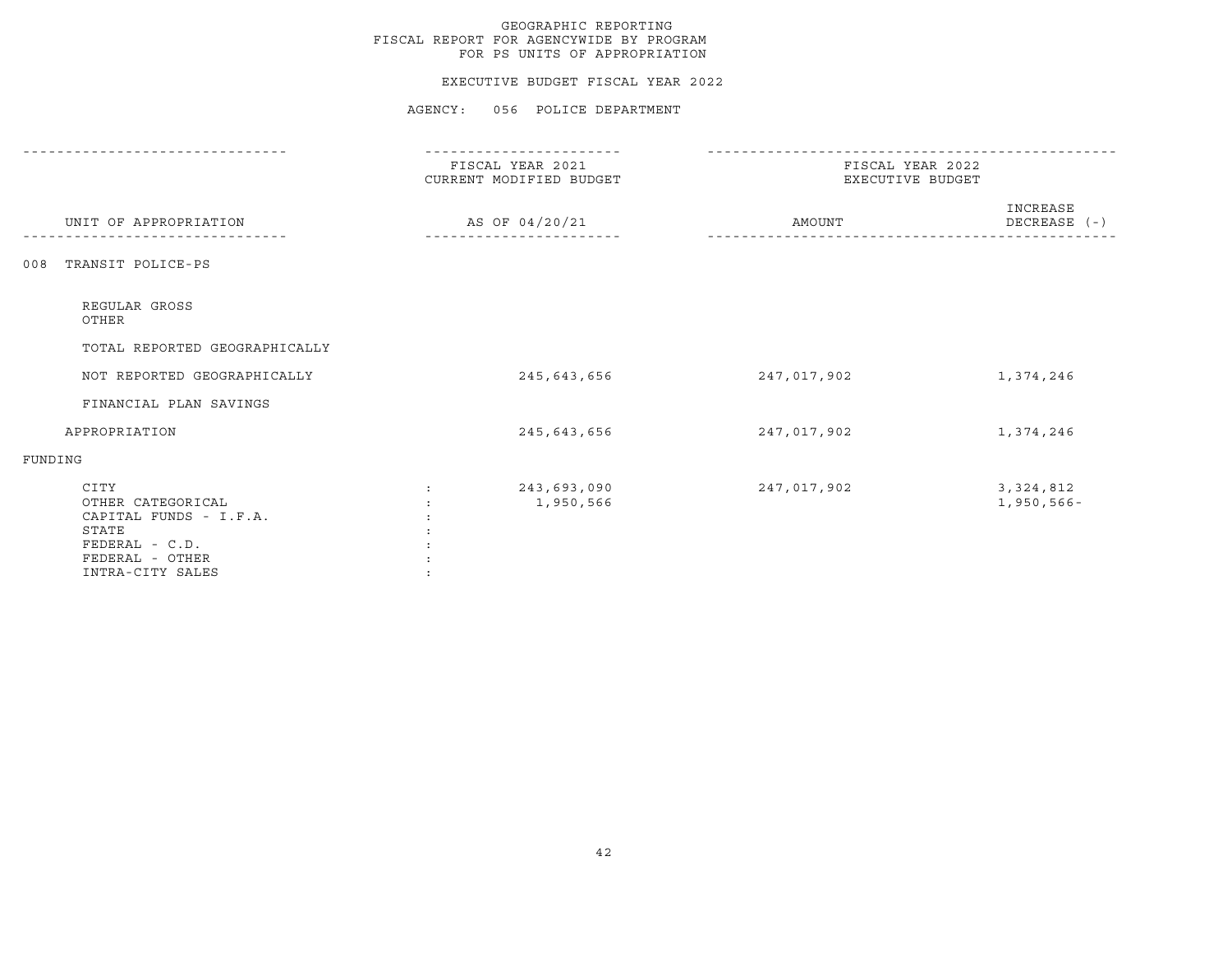## EXECUTIVE BUDGET FISCAL YEAR 2022

|                                                                                                                       | FISCAL YEAR 2021<br>CURRENT MODIFIED BUDGET | FISCAL YEAR 2022<br>EXECUTIVE BUDGET |                          |
|-----------------------------------------------------------------------------------------------------------------------|---------------------------------------------|--------------------------------------|--------------------------|
| UNIT OF APPROPRIATION                                                                                                 | AS OF 04/20/21                              | AMOUNT                               | INCREASE<br>DECREASE (-) |
| HOUSING POLICE-PS<br>009                                                                                              |                                             |                                      |                          |
| REGULAR GROSS<br>OTHER                                                                                                |                                             |                                      |                          |
| TOTAL REPORTED GEOGRAPHICALLY                                                                                         |                                             |                                      |                          |
| NOT REPORTED GEOGRAPHICALLY                                                                                           | 203,142,196                                 | 203,407,879                          | 265,683                  |
| FINANCIAL PLAN SAVINGS                                                                                                |                                             |                                      |                          |
| APPROPRIATION                                                                                                         | 203, 142, 196                               | 203,407,879                          | 265,683                  |
| FUNDING                                                                                                               |                                             |                                      |                          |
| CITY<br>OTHER CATEGORICAL<br>CAPITAL FUNDS - I.F.A.<br>STATE<br>FEDERAL - C.D.<br>FEDERAL - OTHER<br>INTRA-CITY SALES | 203, 142, 196<br>$\ddot{\cdot}$             | 203,407,879                          | 265,683                  |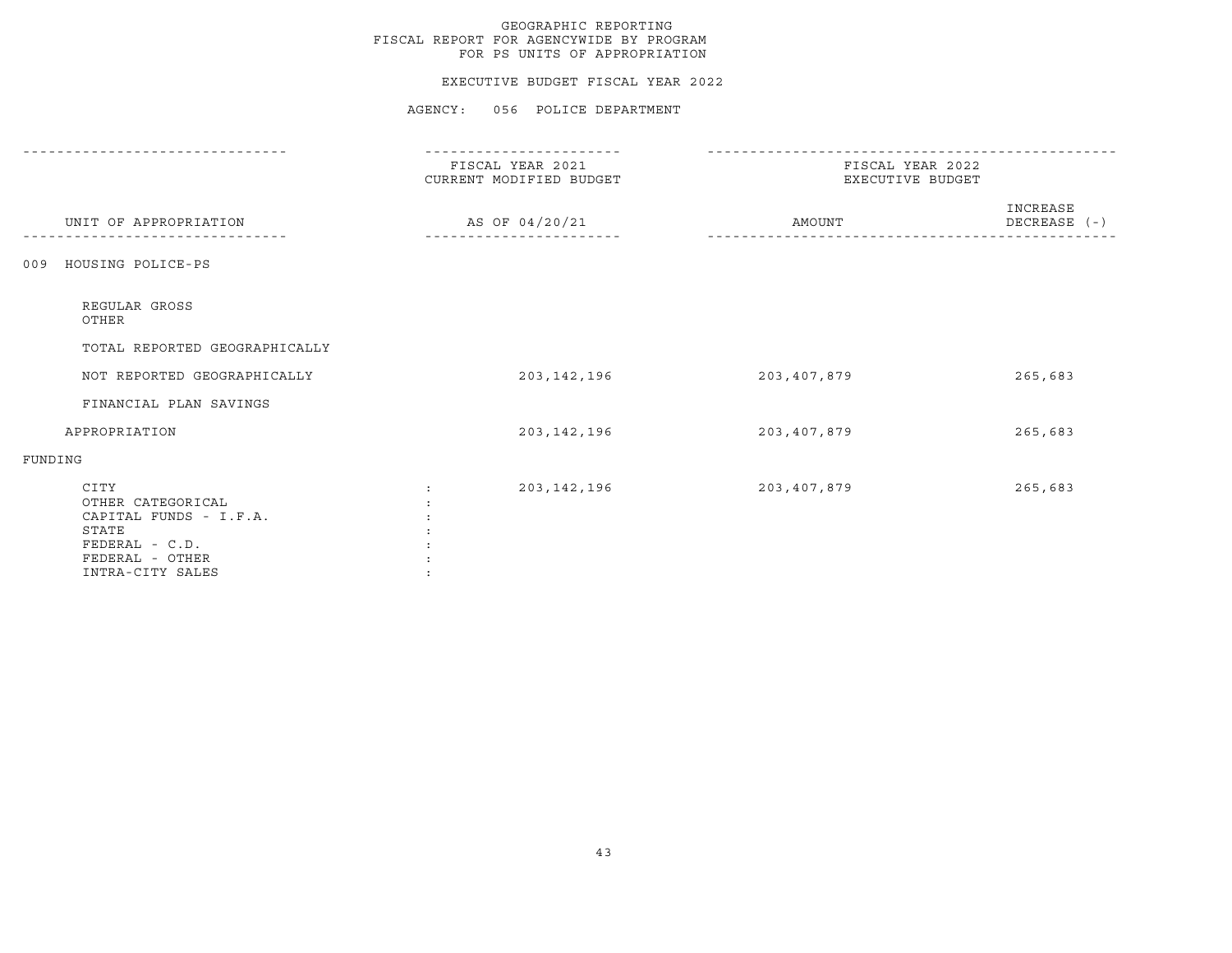## EXECUTIVE BUDGET FISCAL YEAR 2022

|                                                     | FISCAL YEAR 2021<br>CURRENT MODIFIED BUDGET |                         | FISCAL YEAR 2022<br>EXECUTIVE BUDGET |                             |  |
|-----------------------------------------------------|---------------------------------------------|-------------------------|--------------------------------------|-----------------------------|--|
| UNIT OF APPROPRIATION                               | AS OF 04/20/21                              |                         | AMOUNT                               | INCREASE<br>DECREASE (-)    |  |
| OPERATIONS-OTPS<br>100                              |                                             |                         |                                      |                             |  |
| TOTAL REPORTED GEOGRAPHICALLY                       |                                             |                         |                                      |                             |  |
| NOT REPORTED GEOGRAPHICALLY                         |                                             | 141,975,325             | 78,357,013                           | $63,618,312 -$              |  |
| FINANCIAL PLAN SAVINGS                              |                                             | $8,694,664-$            | $4, 113, 344 -$                      | 4,581,320                   |  |
| APPROPRIATION                                       |                                             | 133,280,661             | 74,243,669                           | $59,036,992 -$              |  |
| FUNDING                                             |                                             |                         |                                      |                             |  |
| CITY<br>OTHER CATEGORICAL<br>CAPITAL FUNDS - I.F.A. |                                             | 83,906,772<br>662,029   | 74,049,300                           | $9,857,472-$<br>$662,029-$  |  |
| STATE<br>FEDERAL - C.D.                             |                                             | 10,887,423              | 87,544                               | 10,799,879-                 |  |
| FEDERAL - OTHER<br>INTRA-CITY SALES                 |                                             | 31,738,462<br>6,085,975 | 106,825                              | 31,738,462-<br>$5,979,150-$ |  |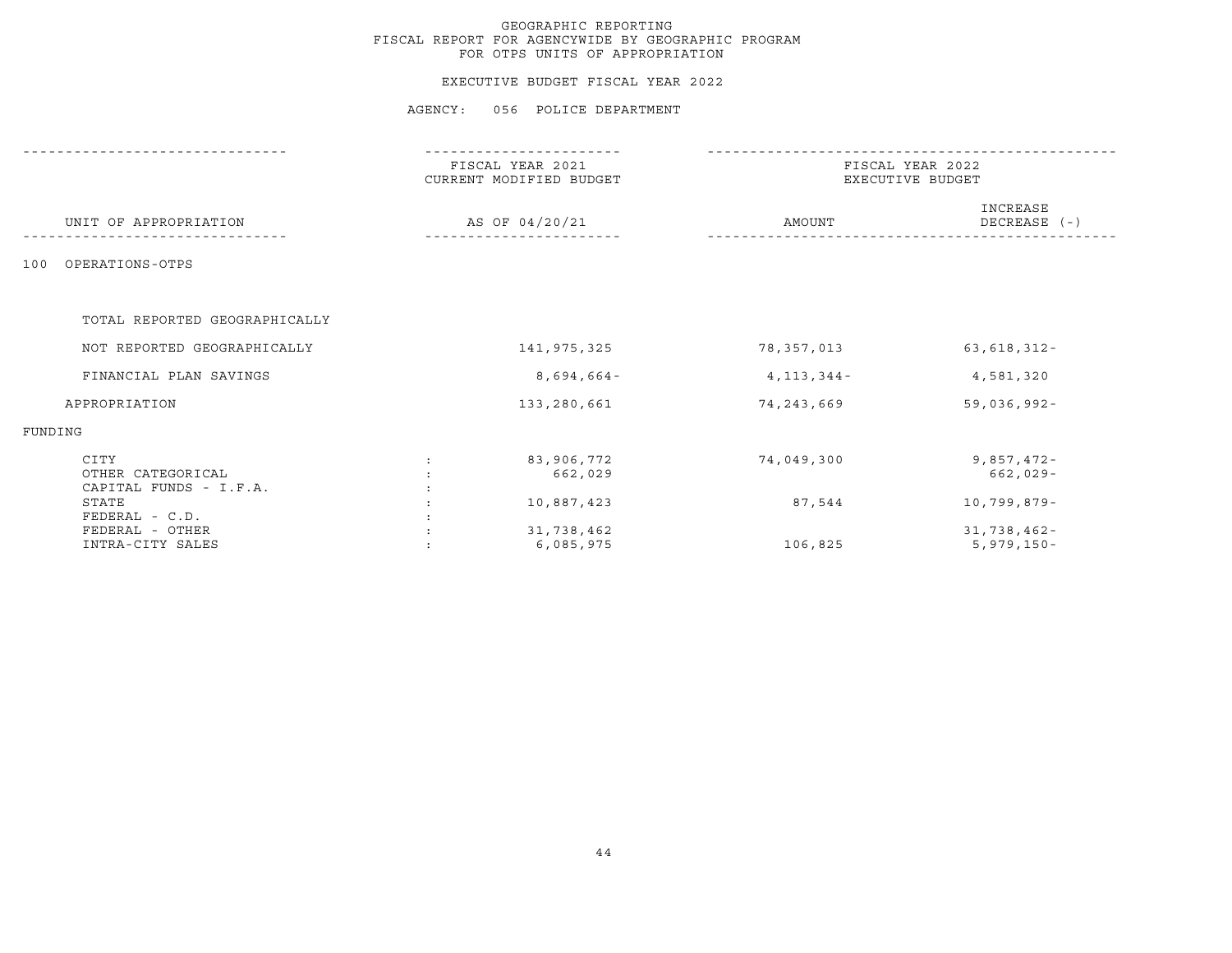## EXECUTIVE BUDGET FISCAL YEAR 2022

|                                                     | FISCAL YEAR 2021<br>CURRENT MODIFIED BUDGET | FISCAL YEAR 2022<br>EXECUTIVE BUDGET |                          |  |
|-----------------------------------------------------|---------------------------------------------|--------------------------------------|--------------------------|--|
| UNIT OF APPROPRIATION                               | AS OF 04/20/21                              | AMOUNT                               | INCREASE<br>DECREASE (-) |  |
| EXECUTIVE MANAGEMENT-OTPS<br>200                    |                                             |                                      |                          |  |
| TOTAL REPORTED GEOGRAPHICALLY                       |                                             |                                      |                          |  |
| NOT REPORTED GEOGRAPHICALLY                         | 122,324,066                                 | 15,888,846                           | $106, 435, 220 -$        |  |
| FINANCIAL PLAN SAVINGS                              | $1 -$                                       | $1 -$                                |                          |  |
| APPROPRIATION                                       | 122,324,065                                 | 15,888,845                           | $106, 435, 220 -$        |  |
| FUNDING                                             |                                             |                                      |                          |  |
| CITY<br>OTHER CATEGORICAL<br>CAPITAL FUNDS - I.F.A. | 15,809,225<br>807,533                       | 15,888,845                           | 79,620<br>$807,533 -$    |  |
| STATE<br>FEDERAL - C.D.                             | 11,361,637                                  |                                      | 11,361,637-              |  |
| FEDERAL - OTHER<br>INTRA-CITY SALES                 | 94, 345, 670                                |                                      | 94, 345, 670-            |  |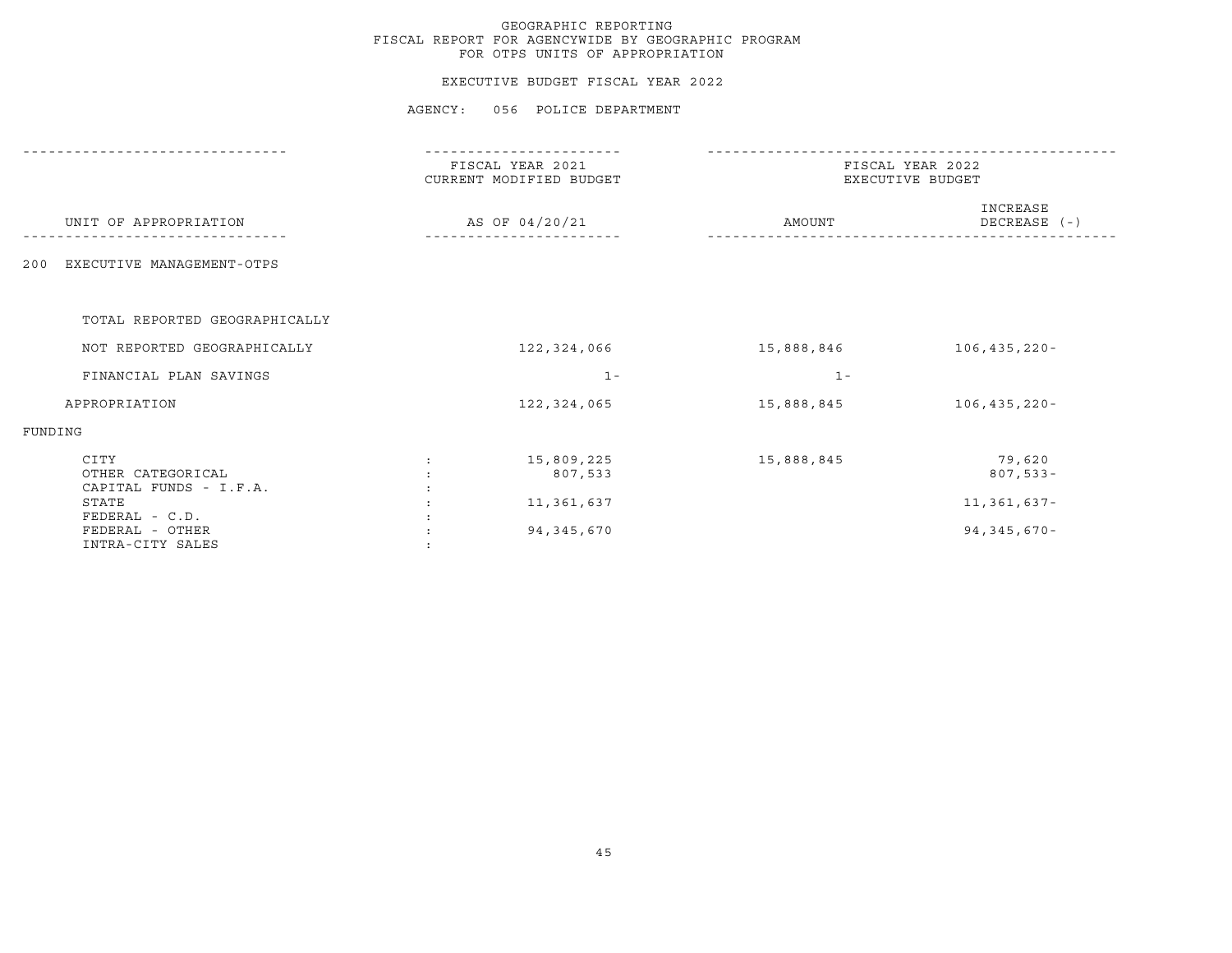|                                                                                                                       |              | GEOGRAPHIC REPORTING<br>FISCAL REPORT FOR AGENCYWIDE BY GEOGRAPHIC PROGRAM<br>FOR OTPS UNITS OF APPROPRIATION |                                      |                          |
|-----------------------------------------------------------------------------------------------------------------------|--------------|---------------------------------------------------------------------------------------------------------------|--------------------------------------|--------------------------|
|                                                                                                                       |              | EXECUTIVE BUDGET FISCAL YEAR 2022                                                                             |                                      |                          |
|                                                                                                                       |              | AGENCY: 056 POLICE DEPARTMENT                                                                                 |                                      |                          |
|                                                                                                                       |              | FISCAL YEAR 2021<br>CURRENT MODIFIED BUDGET                                                                   | FISCAL YEAR 2022<br>EXECUTIVE BUDGET |                          |
| UNIT OF APPROPRIATION                                                                                                 |              | AS OF 04/20/21                                                                                                | AMOUNT                               | INCREASE<br>DECREASE (-) |
| 300 SCHOOL SAFETY- OTPS                                                                                               |              |                                                                                                               |                                      |                          |
| TOTAL REPORTED GEOGRAPHICALLY                                                                                         |              |                                                                                                               |                                      |                          |
| NOT REPORTED GEOGRAPHICALLY                                                                                           |              | 4,453,848                                                                                                     | 4,453,848                            |                          |
| FINANCIAL PLAN SAVINGS                                                                                                |              |                                                                                                               |                                      |                          |
| APPROPRIATION                                                                                                         |              | 4,453,848                                                                                                     | 4,453,848                            |                          |
| FUNDING                                                                                                               |              |                                                                                                               |                                      |                          |
| CITY<br>OTHER CATEGORICAL<br>CAPITAL FUNDS - I.F.A.<br>STATE<br>FEDERAL - C.D.<br>FEDERAL - OTHER<br>INTRA-CITY SALES | $\mathbf{r}$ | 4,453,848                                                                                                     | 4,453,848                            |                          |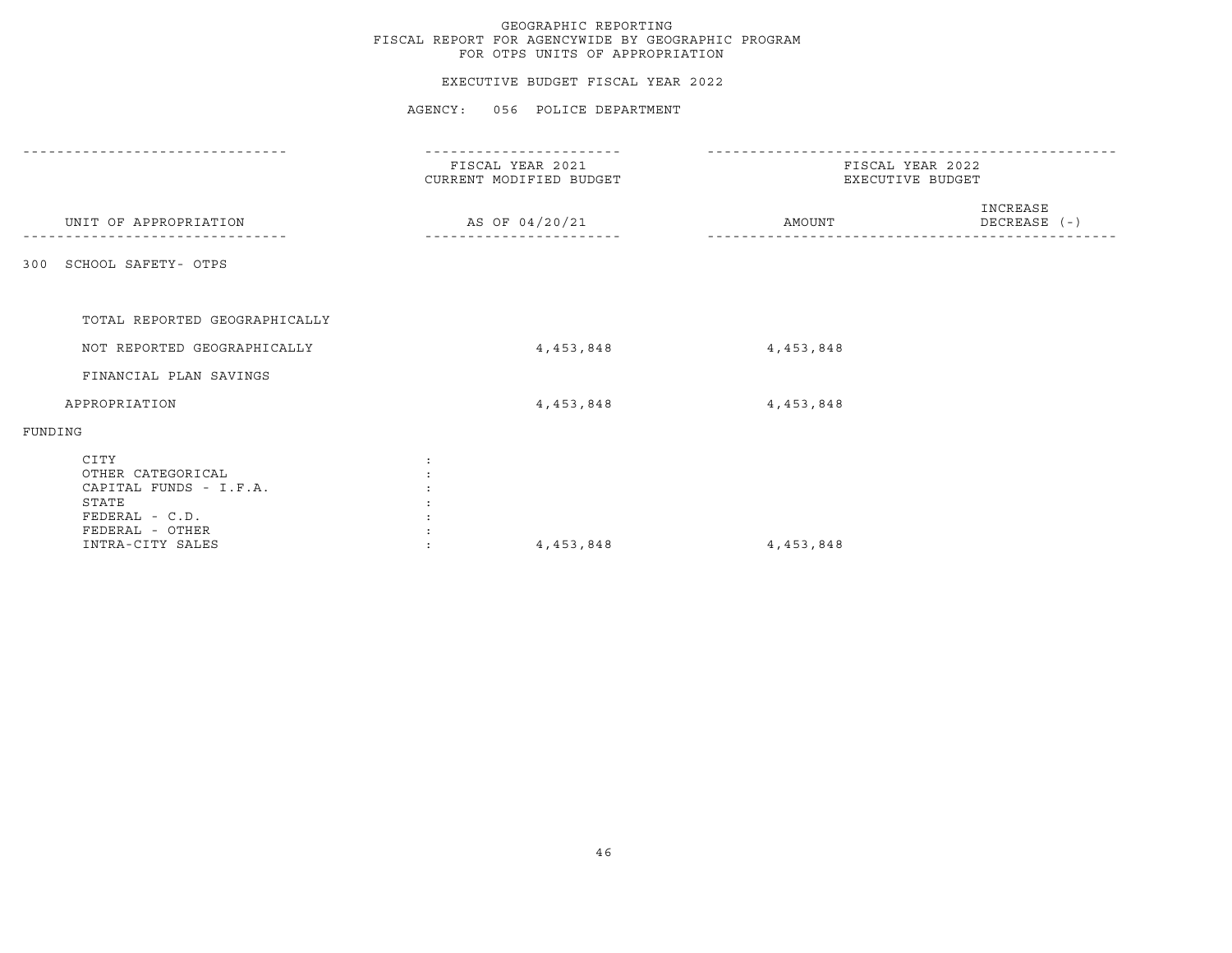## EXECUTIVE BUDGET FISCAL YEAR 2022

|                                                     | FISCAL YEAR 2021<br>CURRENT MODIFIED BUDGET | FISCAL YEAR 2022<br>EXECUTIVE BUDGET |                            |  |
|-----------------------------------------------------|---------------------------------------------|--------------------------------------|----------------------------|--|
| UNIT OF APPROPRIATION                               | AS OF 04/20/21                              | AMOUNT                               | INCREASE<br>DECREASE (-)   |  |
| ADMINISTRATION-OTPS<br>400                          |                                             |                                      |                            |  |
| TOTAL REPORTED GEOGRAPHICALLY                       |                                             |                                      |                            |  |
| NOT REPORTED GEOGRAPHICALLY                         | 390,786,910                                 | 361,201,812                          | $29,585,098 -$             |  |
| FINANCIAL PLAN SAVINGS                              | $42,653,568-$                               | 17,582,479-                          | 25,071,089                 |  |
| APPROPRIATION                                       | 348, 133, 342                               | 343,619,333                          | $4,514,009-$               |  |
| FUNDING                                             |                                             |                                      |                            |  |
| CITY<br>OTHER CATEGORICAL<br>CAPITAL FUNDS - I.F.A. | 310, 114, 416<br>1,152,954                  | 343,607,333                          | 33,492,917<br>$1,152,954-$ |  |
| STATE<br>FEDERAL - C.D.                             | 5,598,093                                   |                                      | $5,598,093 -$              |  |
| FEDERAL - OTHER<br>INTRA-CITY SALES                 | 30,558,431<br>709,448                       | 12,000                               | $30,558,431 -$<br>697,448- |  |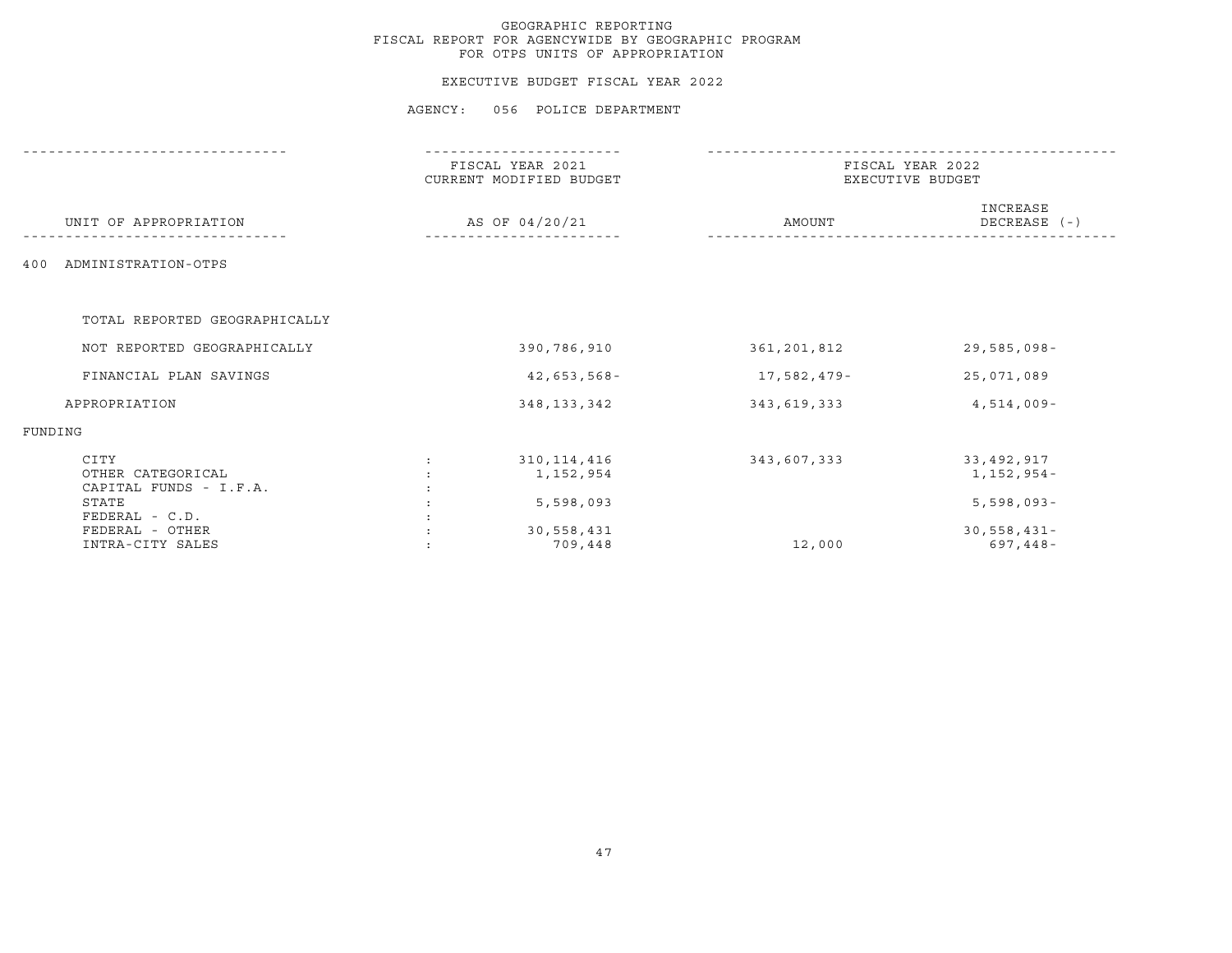## EXECUTIVE BUDGET FISCAL YEAR 2022

|                                                                                                                       | FISCAL YEAR 2021<br>CURRENT MODIFIED BUDGET | FISCAL YEAR 2022<br>EXECUTIVE BUDGET |
|-----------------------------------------------------------------------------------------------------------------------|---------------------------------------------|--------------------------------------|
| UNIT OF APPROPRIATION                                                                                                 | AS OF 04/20/21                              | INCREASE<br>DECREASE (-)<br>AMOUNT   |
| CRIMINAL JUSTICE-OTPS<br>600                                                                                          |                                             |                                      |
| TOTAL REPORTED GEOGRAPHICALLY                                                                                         |                                             |                                      |
| NOT REPORTED GEOGRAPHICALLY                                                                                           | 590,351                                     | 590,351                              |
| FINANCIAL PLAN SAVINGS                                                                                                |                                             |                                      |
| APPROPRIATION                                                                                                         | 590,351                                     | 590,351                              |
| FUNDING                                                                                                               |                                             |                                      |
| CITY<br>OTHER CATEGORICAL<br>CAPITAL FUNDS - I.F.A.<br>STATE<br>FEDERAL - C.D.<br>FEDERAL - OTHER<br>INTRA-CITY SALES | 590,351                                     | 590,351                              |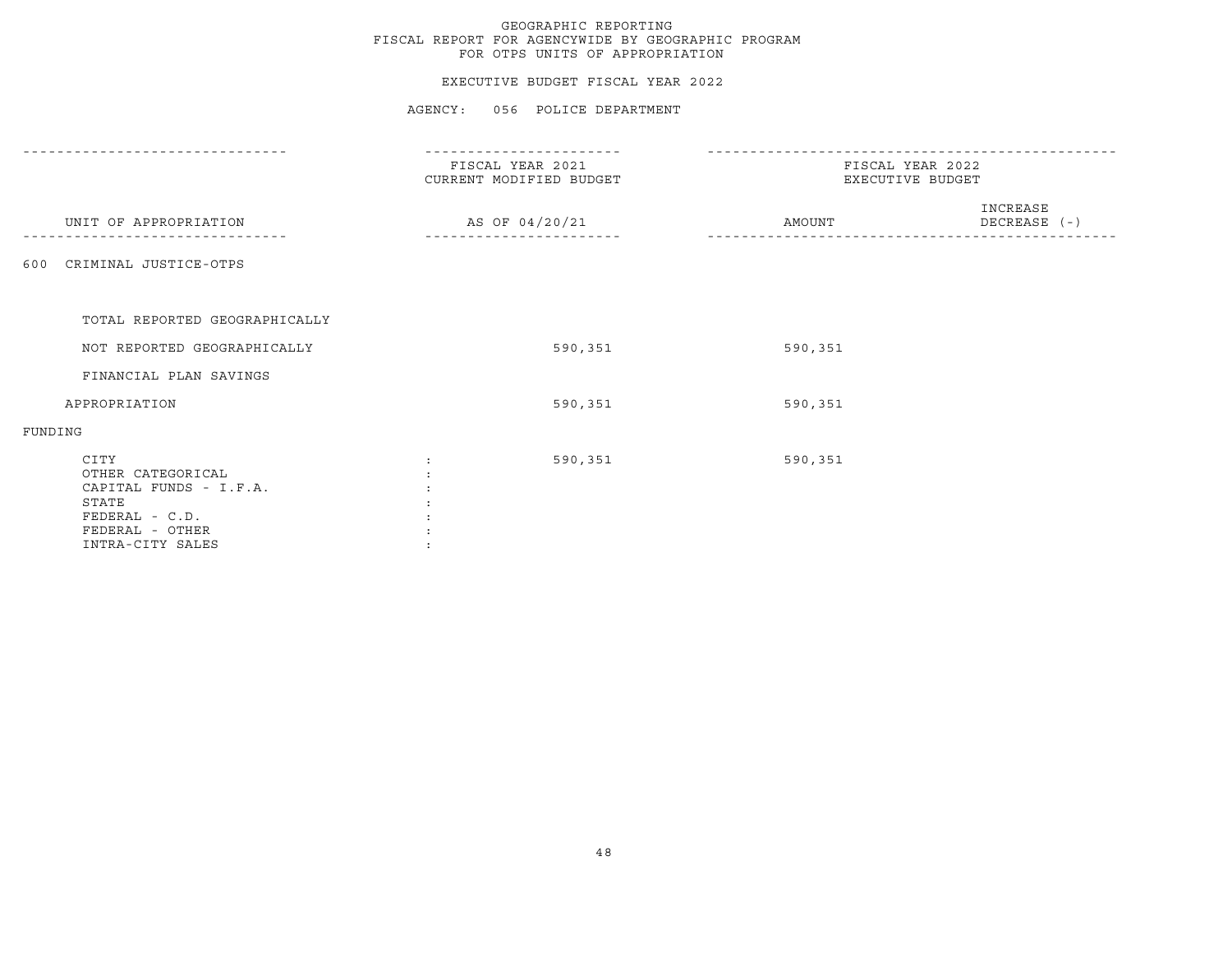## EXECUTIVE BUDGET FISCAL YEAR 2022

|                                                       | --------------                              |                                      |                          |  |
|-------------------------------------------------------|---------------------------------------------|--------------------------------------|--------------------------|--|
|                                                       | FISCAL YEAR 2021<br>CURRENT MODIFIED BUDGET | FISCAL YEAR 2022<br>EXECUTIVE BUDGET |                          |  |
| UNIT OF APPROPRIATION                                 | AS OF 04/20/21                              | AMOUNT                               | INCREASE<br>DECREASE (-) |  |
| TRAFFIC ENFORCEMENT-OTPS<br>700                       |                                             |                                      |                          |  |
| TOTAL REPORTED GEOGRAPHICALLY                         |                                             |                                      |                          |  |
| NOT REPORTED GEOGRAPHICALLY                           | 11,760,404                                  | 10,960,283                           | $800, 121 -$             |  |
| FINANCIAL PLAN SAVINGS                                |                                             |                                      |                          |  |
| APPROPRIATION                                         | 11,760,404                                  | 10,960,283                           | $800, 121 -$             |  |
| FUNDING                                               |                                             |                                      |                          |  |
| CITY<br>OTHER CATEGORICAL<br>CAPITAL FUNDS - I.F.A.   | 11,508,297<br>$\ddot{\phantom{a}}$          | 10,960,283                           | $548,014-$               |  |
| STATE                                                 | 154,107                                     |                                      | $154, 107 -$             |  |
| FEDERAL - C.D.<br>FEDERAL - OTHER<br>INTRA-CITY SALES | 98,000                                      |                                      | $98,000 -$               |  |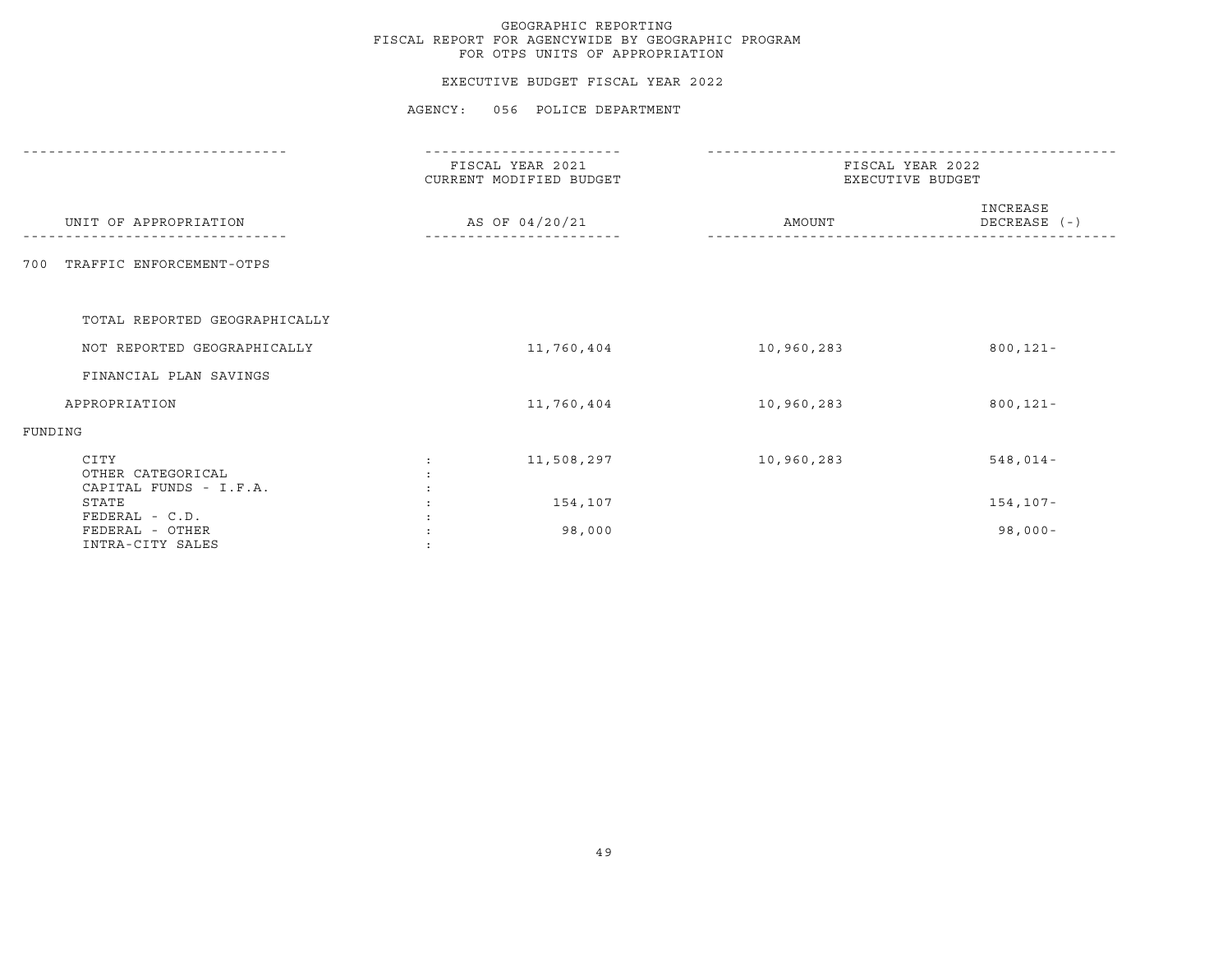## GEOGRAPHIC REPORTING FISCAL REPORT AGENCYWIDE SUMMARY

EXECUTIVE BUDGET FISCAL YEAR 2022

|                               | FISCAL YEAR 2021<br>CURRENT MODIFIED BUDGET |                  | FISCAL YEAR 2022<br>EXECUTIVE BUDGET |  |  |
|-------------------------------|---------------------------------------------|------------------|--------------------------------------|--|--|
| UNIT OF APPROPRIATION         | AS OF 04/20/21                              | AMOUNT           | INCREASE<br>DECREASE (-)             |  |  |
| PS APPROPRIATIONS             |                                             |                  |                                      |  |  |
| REGULAR GROSS                 | 1,442,285,915                               | 1,443,511,167    | 1,225,252                            |  |  |
| OTHER                         | 42,799,142                                  | 42,831,256       | 32,114                               |  |  |
| TOTAL REPORTED GEOGRAPHICALLY | 1,485,085,057                               | 1,486,342,423    | 1,257,366                            |  |  |
| NOT REPORTED GEOGRAPHICALLY   | 3, 352, 068, 208                            | 3,521,405,880    | 169,337,672                          |  |  |
| OTPS APPROPRIATIONS           |                                             |                  |                                      |  |  |
| TOTAL REPORTED GEOGRAPHICALLY |                                             |                  |                                      |  |  |
| NOT REPORTED GEOGRAPHICALLY   | 671,890,904                                 | 471,452,153      | $200, 438, 751 -$                    |  |  |
| FINANCIAL PLAN SAVINGS        | 125,854,901-                                | 43,799,346-      | 82,055,555                           |  |  |
| APPROPRIATIONS                | 5, 383, 189, 268                            | 5, 435, 401, 110 | 52, 211, 842                         |  |  |
| FUNDING                       |                                             |                  |                                      |  |  |
| CITY                          | 4,857,356,505                               | 5, 117, 344, 771 | 259,988,266                          |  |  |
| OTHER CATEGORICAL             | 6,178,644                                   |                  | $6, 178, 644 -$                      |  |  |
| CAPITAL FUNDS - I.F.A.        |                                             |                  |                                      |  |  |
| STATE                         | 31,681,778                                  | 732,008          | $30,949,770 -$                       |  |  |
| $FEDERAL - C.D.$              |                                             |                  |                                      |  |  |
| FEDERAL - OTHER               | 193, 973, 295                               | 11,764,674       | 182,208,621-                         |  |  |
| INTRA-CITY SALES              | 293,999,046                                 | 305,559,657      | 11,560,611                           |  |  |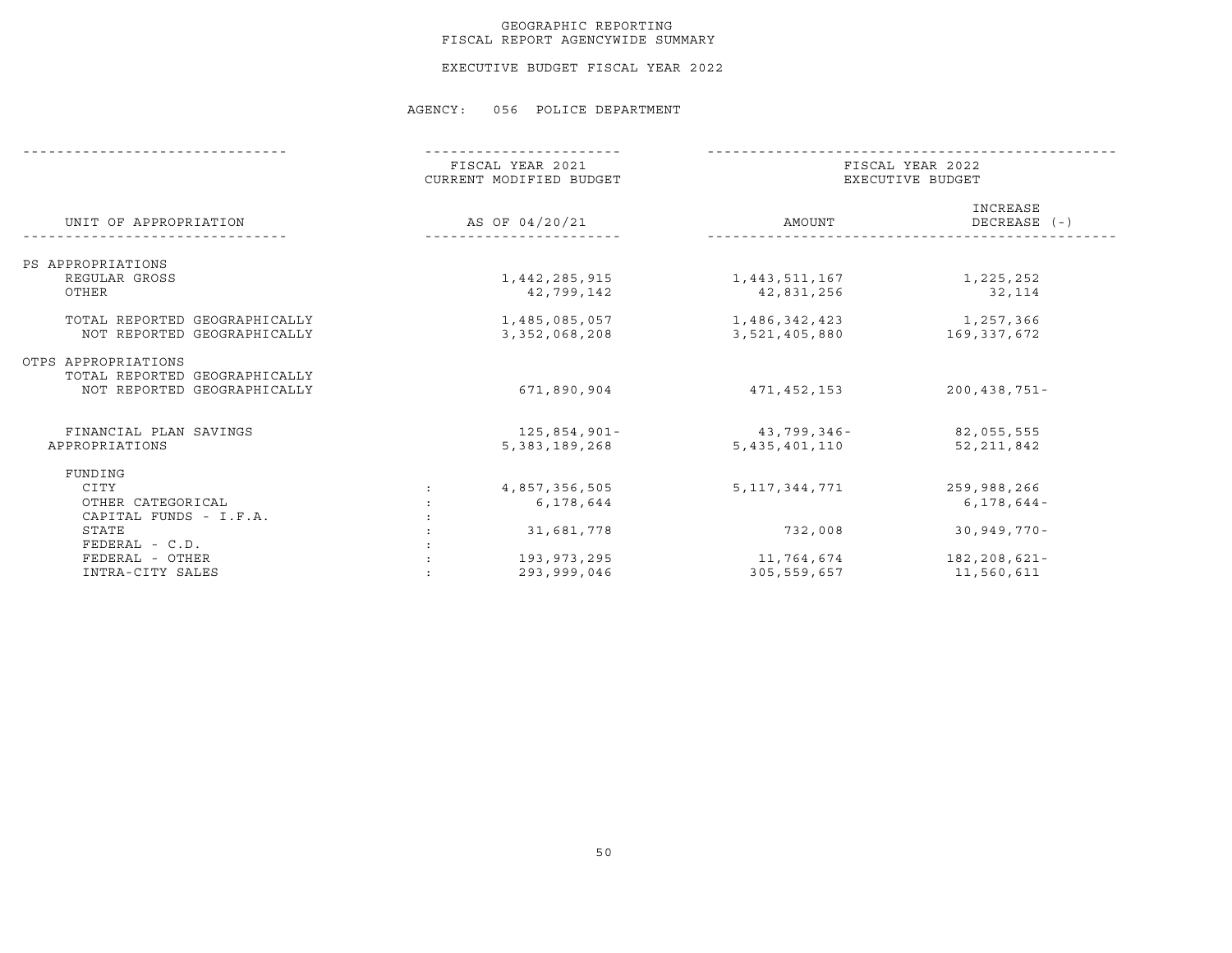|                                | FOR LOCAL SERVICE DISTRICTS BY PROGRAM                        | GEOGRAPHIC REPORTING<br>FISCAL REPORT FOR PERSONAL SERVICES<br>WITHIN BOROUGH<br>EXECUTIVE BUDGET FISCAL YEAR 2022 |                   |                                      |                            |
|--------------------------------|---------------------------------------------------------------|--------------------------------------------------------------------------------------------------------------------|-------------------|--------------------------------------|----------------------------|
|                                | AGENCY                                                        | 057 FIRE DEPARTMENT                                                                                                |                   |                                      |                            |
|                                | BOROUGH                                                       | BRONX                                                                                                              |                   |                                      |                            |
|                                | PROGRAM                                                       | ENG & LAD CO, BATT, DIV, B C                                                                                       |                   |                                      |                            |
|                                | UNIT OF APPROPRIATION 002 FIRE EXTING AND EMERG RESP          |                                                                                                                    |                   |                                      |                            |
|                                | FISCAL YEAR 2021<br>CURRENT MODIFIED BUDGET<br>AS OF 04/20/21 |                                                                                                                    | -------------     | FISCAL YEAR 2022<br>EXECUTIVE BUDGET |                            |
| LOCAL SERVICE DISTRICT         | AMOUNT                                                        | FULL TIME<br>POSITIONS                                                                                             | AMOUNT            | FULL TIME<br>POSITIONS               | INCREASE<br>DECREASE ( - ) |
| BX ENG & LAD CO, BATT, DIV, BC | 214,167,819 1,700                                             |                                                                                                                    | 205,197,984 1,700 |                                      | 8,969,835-                 |

PROGRAM TOTAL: 214,167,819 1,700 205,197,984 1,700 8,969,835-

51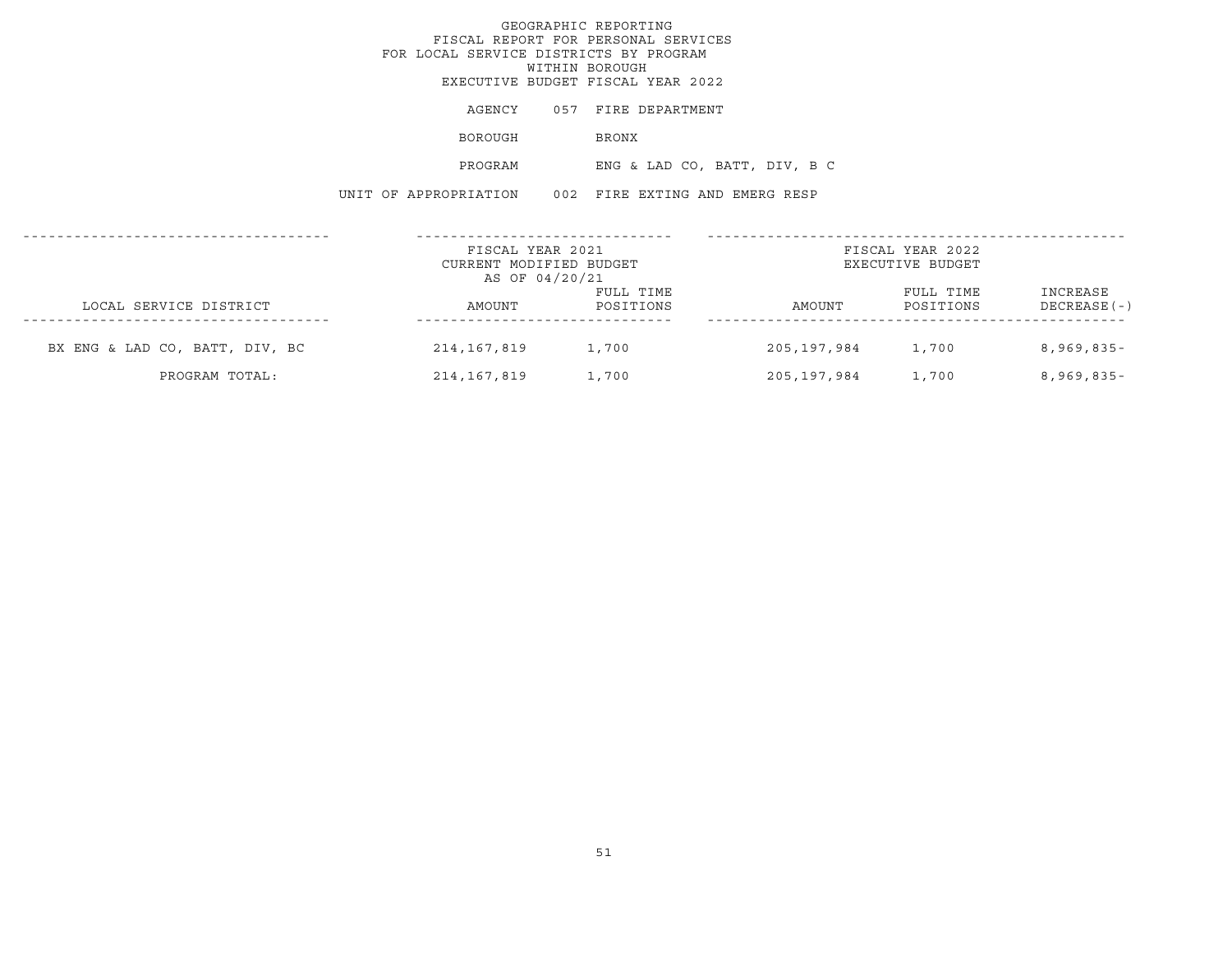# GEOGRAPHIC REPORTING FISCAL REPORT FOR PERSONAL SERVICES FOR LOCAL SERVICE DISTRICTS BY PROGRAM WITHIN BOROUGHEXECUTIVE BUDGET FISCAL YEAR 2022

| AGENCY        | 057 | FIRE DEPARTMENT |
|---------------|-----|-----------------|
| BOROUGH       |     | <b>BRONX</b>    |
| PROGRAM       |     | FIRE PREVENTION |
| APPROPRIATION | 004 | FIRE PREVENTION |

UNIT OF

|                        | FISCAL YEAR 2021<br>CURRENT MODIFIED BUDGET<br>AS OF 04/20/21 |                        |             | FISCAL YEAR 2022<br>EXECUTIVE BUDGET |                          |
|------------------------|---------------------------------------------------------------|------------------------|-------------|--------------------------------------|--------------------------|
| LOCAL SERVICE DISTRICT | AMOUNT                                                        | FULL TIME<br>POSITIONS | AMOUNT      | FULL TIME<br>POSITIONS               | INCREASE<br>DECREASE (-) |
| BRONX FIRE PREVENTION  | 1,602,735                                                     | 16                     | 1,602,812   | 16                                   | 77                       |
| PROGRAM TOTAL:         | 1,602,735                                                     | 16                     | 1,602,812   | 16                                   | 77                       |
| SUB BOROUGH TOTAL:     | 215,770,554                                                   | 1,716                  | 206,800,796 | 1,716                                | $8,969,758-$             |
| BOROUGH TOTAL:         | 215,770,554                                                   | 1,716                  | 206,800,796 | 1,716                                | $8,969,758-$             |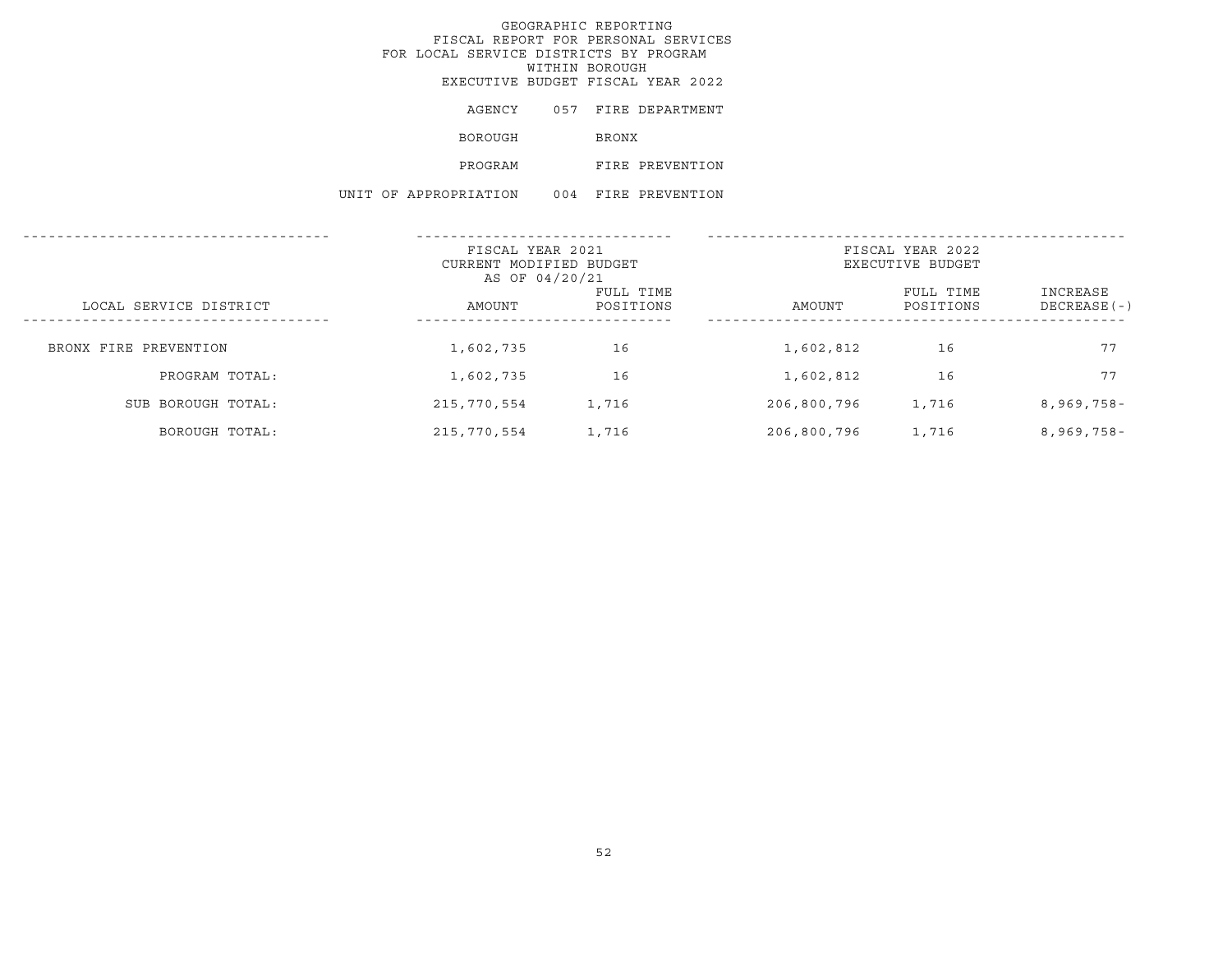|                                | FOR LOCAL SERVICE DISTRICTS BY PROGRAM               | GEOGRAPHIC REPORTING<br>FISCAL REPORT FOR PERSONAL SERVICES<br>WITHIN BOROUGH<br>EXECUTIVE BUDGET FISCAL YEAR 2022 |                              |                              |                         |
|--------------------------------|------------------------------------------------------|--------------------------------------------------------------------------------------------------------------------|------------------------------|------------------------------|-------------------------|
|                                | AGENCY                                               | 057 FIRE DEPARTMENT                                                                                                |                              |                              |                         |
|                                | BOROUGH                                              | BROOKLYN                                                                                                           |                              |                              |                         |
|                                | PROGRAM                                              |                                                                                                                    | ENG & LAD CO, BATT, DIV, B C |                              |                         |
|                                | UNIT OF APPROPRIATION 002 FIRE EXTING AND EMERG RESP |                                                                                                                    |                              |                              |                         |
|                                | FISCAL YEAR 2021                                     |                                                                                                                    |                              | FISCAL YEAR 2022             |                         |
|                                | CURRENT MODIFIED BUDGET<br>AS OF 04/20/21            |                                                                                                                    |                              | EXECUTIVE BUDGET             |                         |
| LOCAL SERVICE DISTRICT         | AMOUNT                                               | FULL TIME<br>POSITIONS                                                                                             | AMOUNT                       | FULL TIME<br>POSITIONS       | INCREASE<br>DECREASE(-) |
| BK ENG & LAD CO, BATT, DIV, BC | 320,740,802                                          | 2,938                                                                                                              |                              | 344,989,072 2,938 24,248,270 |                         |

PROGRAM TOTAL: 320,740,802 2,938 344,989,072 2,938 24,248,270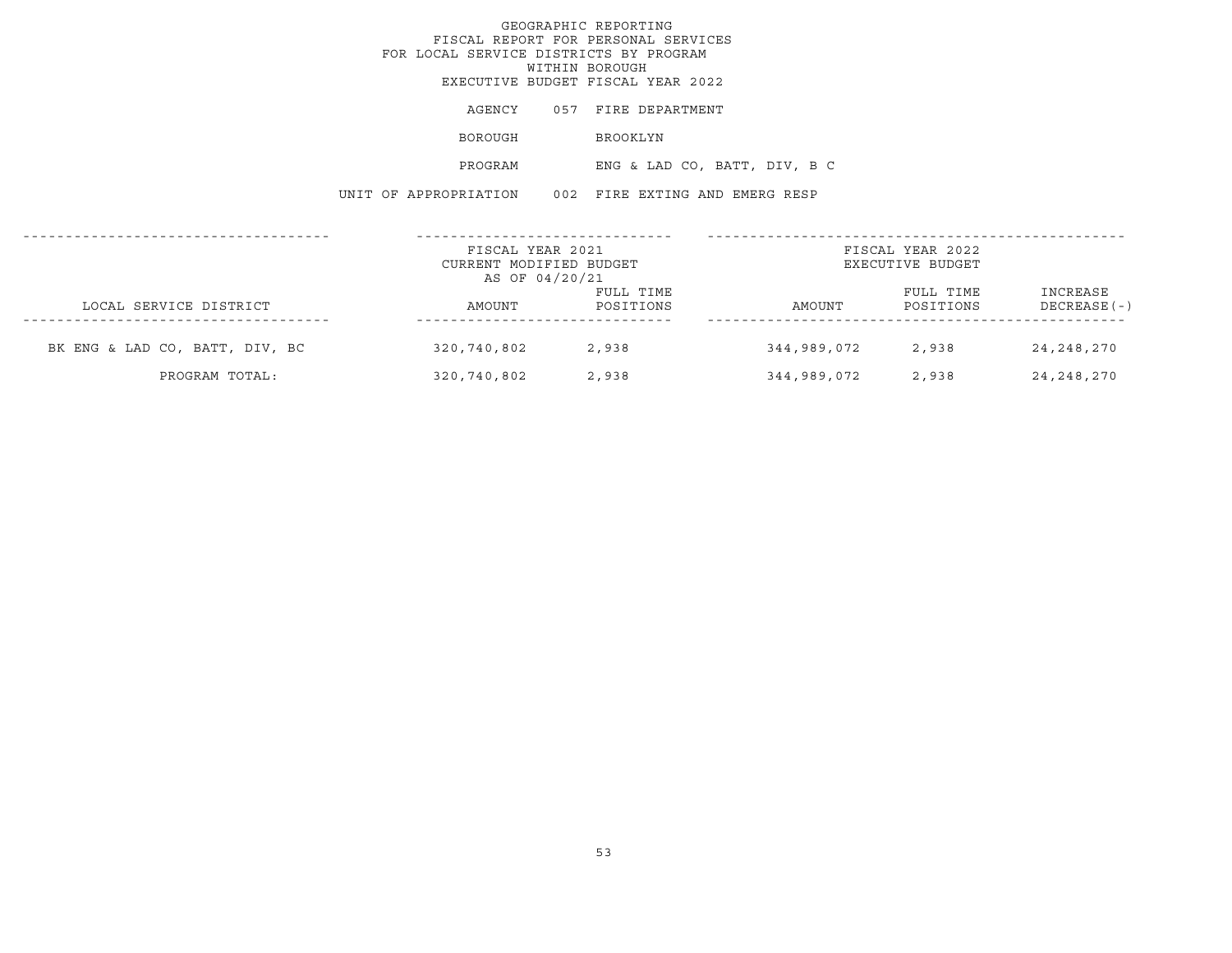# GEOGRAPHIC REPORTING FISCAL REPORT FOR PERSONAL SERVICES FOR LOCAL SERVICE DISTRICTS BY PROGRAM WITHIN BOROUGHEXECUTIVE BUDGET FISCAL YEAR 2022

|  | AGENCY                |     |                 | 057 FIRE DEPARTMENT |
|--|-----------------------|-----|-----------------|---------------------|
|  | <b>BOROUGH</b>        |     | <b>BROOKLYN</b> |                     |
|  | PROGRAM               |     |                 | FIRE PREVENTION     |
|  | UNIT OF APPROPRIATION | 004 |                 | FIRE PREVENTION     |

|                          | FISCAL YEAR 2021<br>CURRENT MODIFIED BUDGET<br>AS OF 04/20/21 |                        | FISCAL YEAR 2022<br>EXECUTIVE BUDGET |                        |                          |  |
|--------------------------|---------------------------------------------------------------|------------------------|--------------------------------------|------------------------|--------------------------|--|
| LOCAL SERVICE DISTRICT   | AMOUNT                                                        | FULL TIME<br>POSITIONS | AMOUNT                               | FULL TIME<br>POSITIONS | INCREASE<br>DECREASE (-) |  |
| BROOKLYN FIRE PREVENTION | 2,803,593                                                     | 41                     | 2,803,978                            | 41                     | 385                      |  |
| PROGRAM TOTAL:           | 2,803,593                                                     | 41                     | 2,803,978                            | 41                     | 385                      |  |
| SUB BOROUGH TOTAL:       | 323,544,395                                                   | 2,979                  | 347,793,050                          | 2,979                  | 24, 248, 655             |  |
| BOROUGH TOTAL:           | 323,544,395                                                   | 2,979                  | 347,793,050                          | 2,979                  | 24, 248, 655             |  |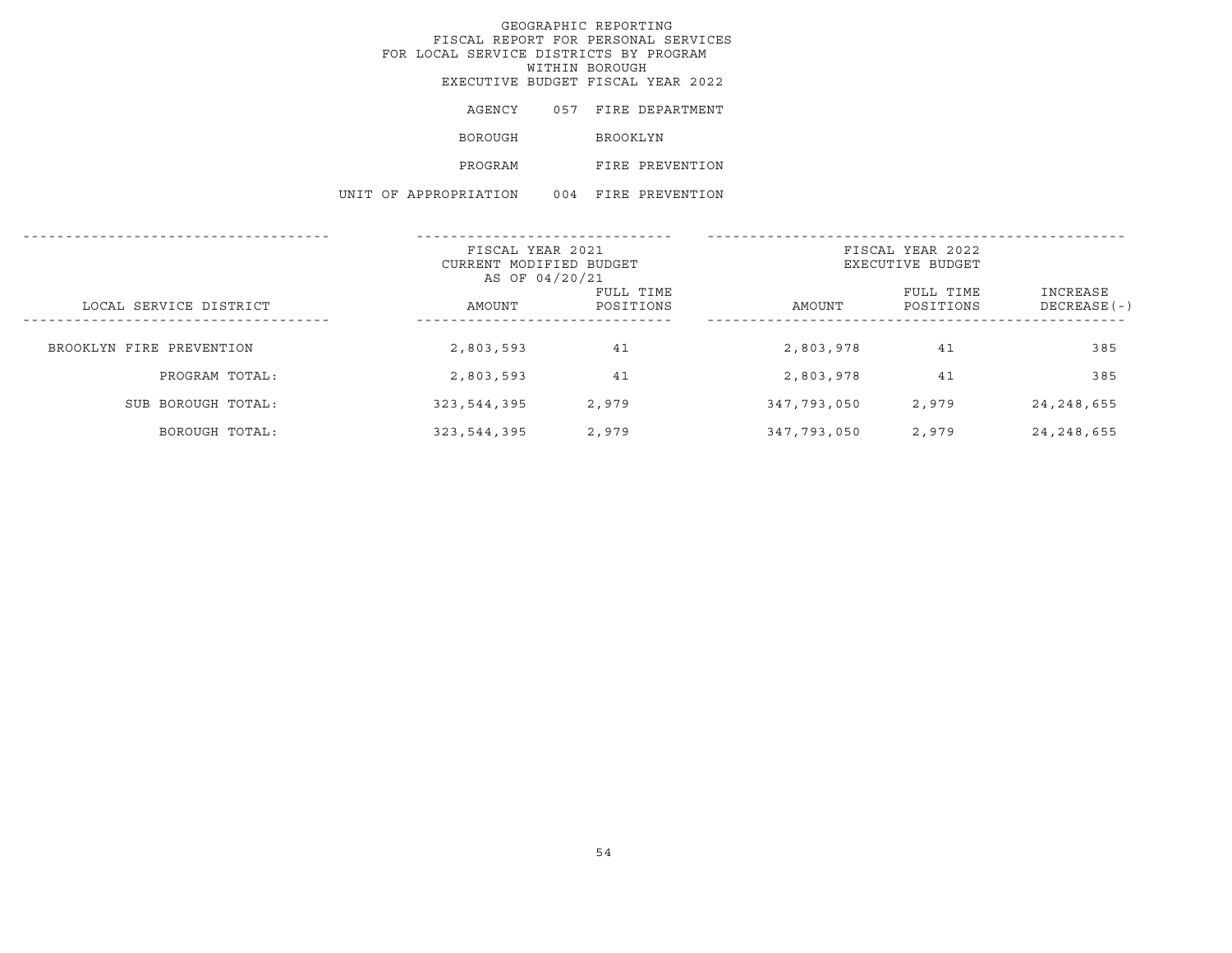|                                | FOR LOCAL SERVICE DISTRICTS BY PROGRAM                        | GEOGRAPHIC REPORTING<br>FISCAL REPORT FOR PERSONAL SERVICES<br>WITHIN BOROUGH<br>EXECUTIVE BUDGET FISCAL YEAR 2022 |             |                                      |                          |
|--------------------------------|---------------------------------------------------------------|--------------------------------------------------------------------------------------------------------------------|-------------|--------------------------------------|--------------------------|
|                                | AGENCY                                                        | 057 FIRE DEPARTMENT                                                                                                |             |                                      |                          |
|                                | BOROUGH                                                       | MANHATTAN                                                                                                          |             |                                      |                          |
|                                | PROGRAM                                                       | ENG & LAD CO, BATT, DIV, B C                                                                                       |             |                                      |                          |
|                                | UNIT OF APPROPRIATION                                         | 002 FIRE EXTING AND EMERG RESP                                                                                     |             |                                      |                          |
|                                | FISCAL YEAR 2021<br>CURRENT MODIFIED BUDGET<br>AS OF 04/20/21 |                                                                                                                    |             | FISCAL YEAR 2022<br>EXECUTIVE BUDGET |                          |
| LOCAL SERVICE DISTRICT         | AMOUNT                                                        | FULL TIME<br>POSITIONS                                                                                             | AMOUNT      | FULL TIME<br>POSITIONS               | INCREASE<br>DECREASE (-) |
| MN ENG & LAD CO, BATT, DIV, BC | 273,503,099                                                   | 2,182                                                                                                              | 261,991,815 | 2,182                                | 11,511,284-              |

PROGRAM TOTAL: 273,503,099 2,182 261,991,815 2,182 11,511,284-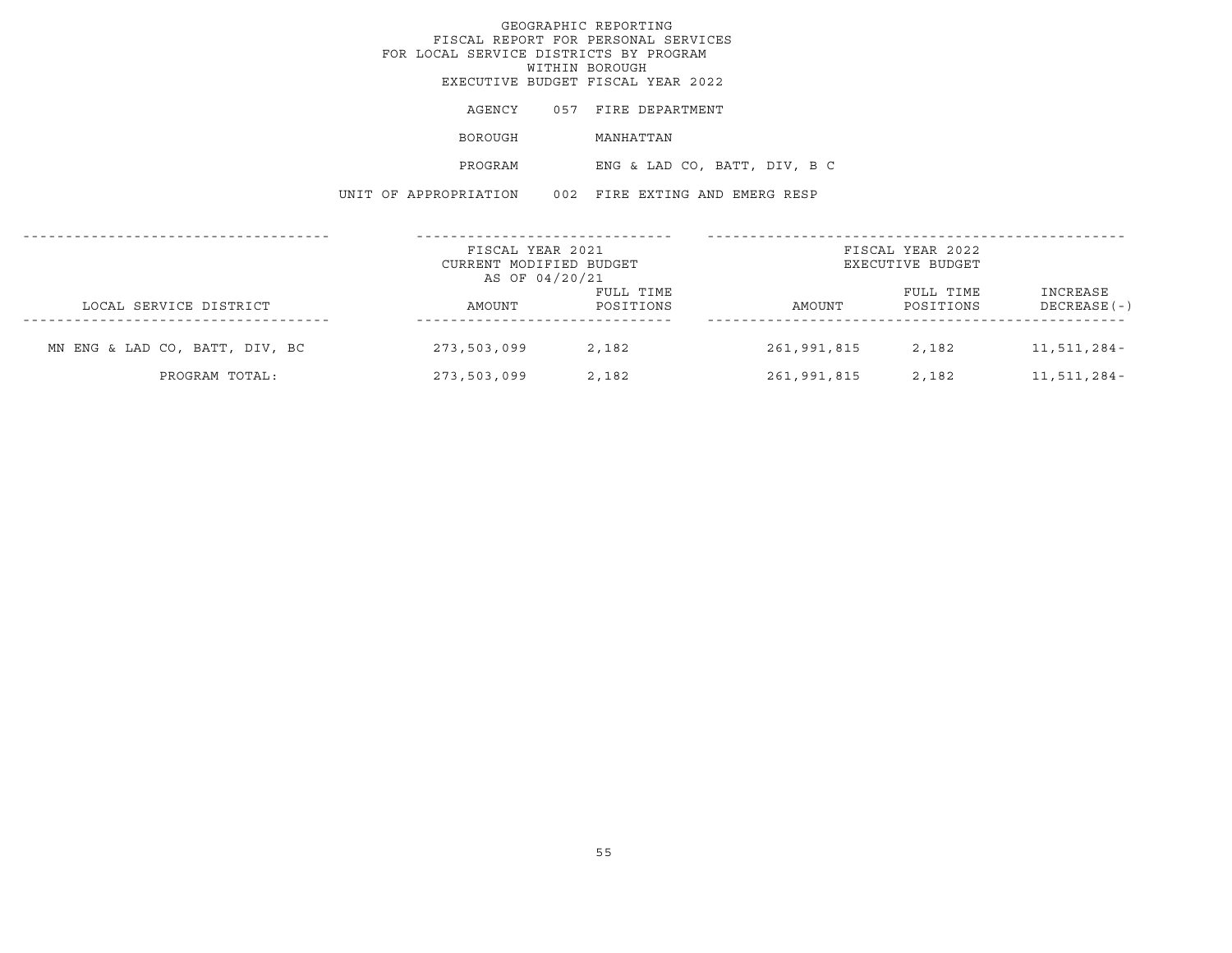# GEOGRAPHIC REPORTING FISCAL REPORT FOR PERSONAL SERVICES FOR LOCAL SERVICE DISTRICTS BY PROGRAM WITHIN BOROUGHEXECUTIVE BUDGET FISCAL YEAR 2022

| AGENCY                |     |           | 057 FIRE DEPARTMENT |
|-----------------------|-----|-----------|---------------------|
| <b>BOROUGH</b>        |     | MANHATTAN |                     |
| PROGRAM               |     |           | FIRE PREVENTION     |
| UNIT OF APPROPRIATION | 004 |           | FIRE PREVENTION     |

| FISCAL YEAR 2021<br>CURRENT MODIFIED BUDGET<br>AS OF 04/20/21 |             |                        |               | FISCAL YEAR 2022<br>EXECUTIVE BUDGET |                           |
|---------------------------------------------------------------|-------------|------------------------|---------------|--------------------------------------|---------------------------|
| LOCAL SERVICE DISTRICT                                        | AMOUNT      | FULL TIME<br>POSITIONS | AMOUNT        | FULL TIME<br>POSITIONS               | INCREASE<br>$DECREASE(-)$ |
| MANHATTAN FIRE PREVENTION                                     | 1,530,263   | 25                     | 1,530,340     | 25                                   | 77                        |
| PROGRAM TOTAL:                                                | 1,530,263   | 25                     | 1,530,340     | 25                                   | 77                        |
| SUB BOROUGH TOTAL:                                            | 275,033,362 | 2,207                  | 263, 522, 155 | 2,207                                | 11,511,207-               |
| BOROUGH TOTAL:                                                | 275,033,362 | 2,207                  | 263,522,155   | 2,207                                | 11,511,207-               |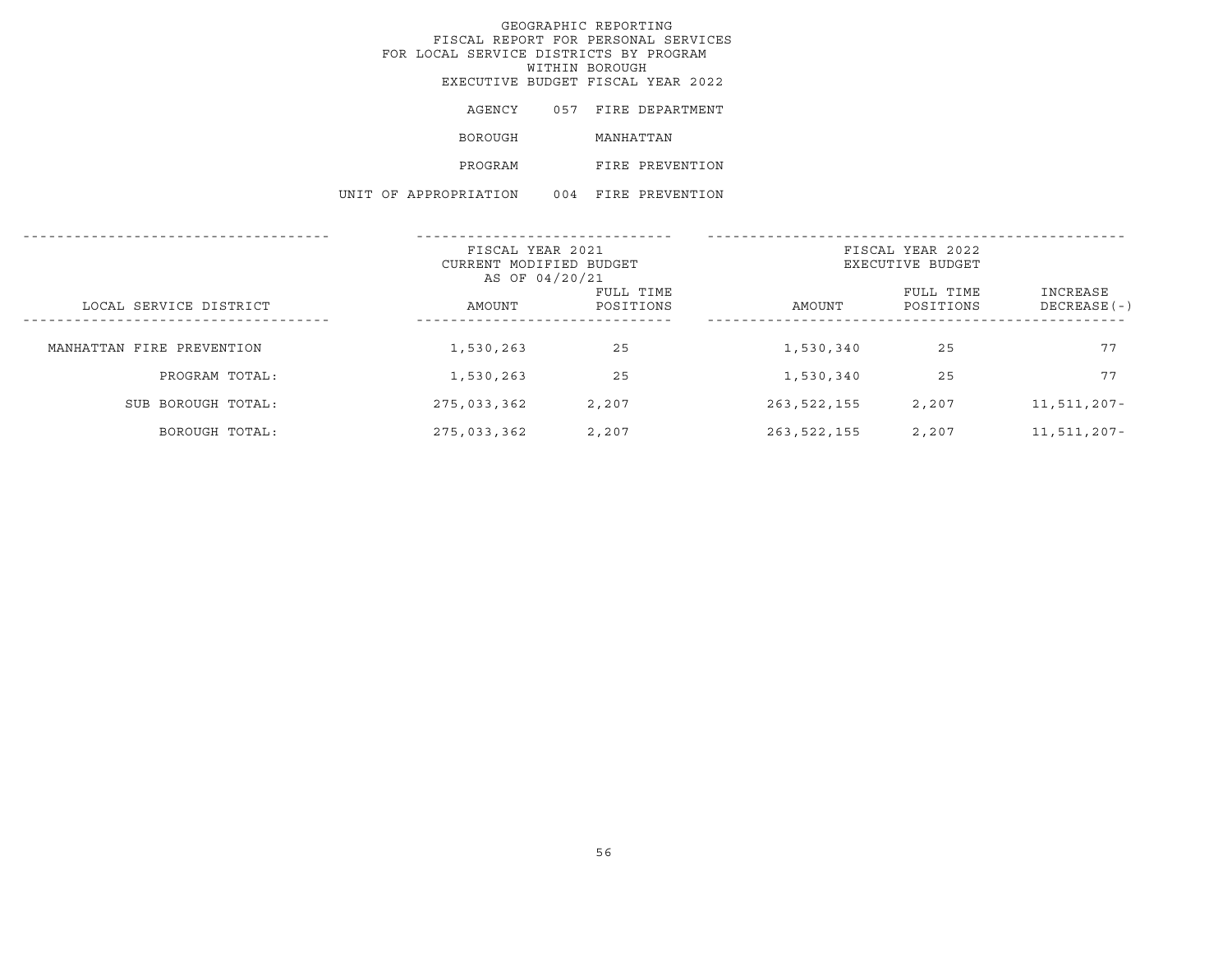|                                | FOR LOCAL SERVICE DISTRICTS BY PROGRAM               | GEOGRAPHIC REPORTING<br>FISCAL REPORT FOR PERSONAL SERVICES<br>WITHIN BOROUGH<br>EXECUTIVE BUDGET FISCAL YEAR 2022 |                              |                                      |                            |
|--------------------------------|------------------------------------------------------|--------------------------------------------------------------------------------------------------------------------|------------------------------|--------------------------------------|----------------------------|
|                                | AGENCY                                               | 057 FIRE DEPARTMENT                                                                                                |                              |                                      |                            |
|                                | BOROUGH                                              | QUEENS                                                                                                             |                              |                                      |                            |
|                                | PROGRAM                                              |                                                                                                                    | ENG & LAD CO, BATT, DIV, B C |                                      |                            |
|                                | UNIT OF APPROPRIATION 002 FIRE EXTING AND EMERG RESP |                                                                                                                    |                              |                                      |                            |
|                                | FISCAL YEAR 2021<br>CURRENT MODIFIED BUDGET          |                                                                                                                    |                              | FISCAL YEAR 2022<br>EXECUTIVE BUDGET |                            |
| LOCAL SERVICE DISTRICT         | AS OF 04/20/21<br>AMOUNT                             | FULL TIME<br>POSITIONS                                                                                             | AMOUNT                       | FULL TIME<br>POSITIONS               | INCREASE<br>DECREASE ( - ) |
| QN ENG & LAD CO, BATT, DIV, BC | 293,666,648 2,343                                    |                                                                                                                    |                              | 281, 125, 011 2, 343 12, 541, 637-   |                            |

PROGRAM TOTAL: 293,666,648 2,343 281,125,011 2,343 12,541,637-

57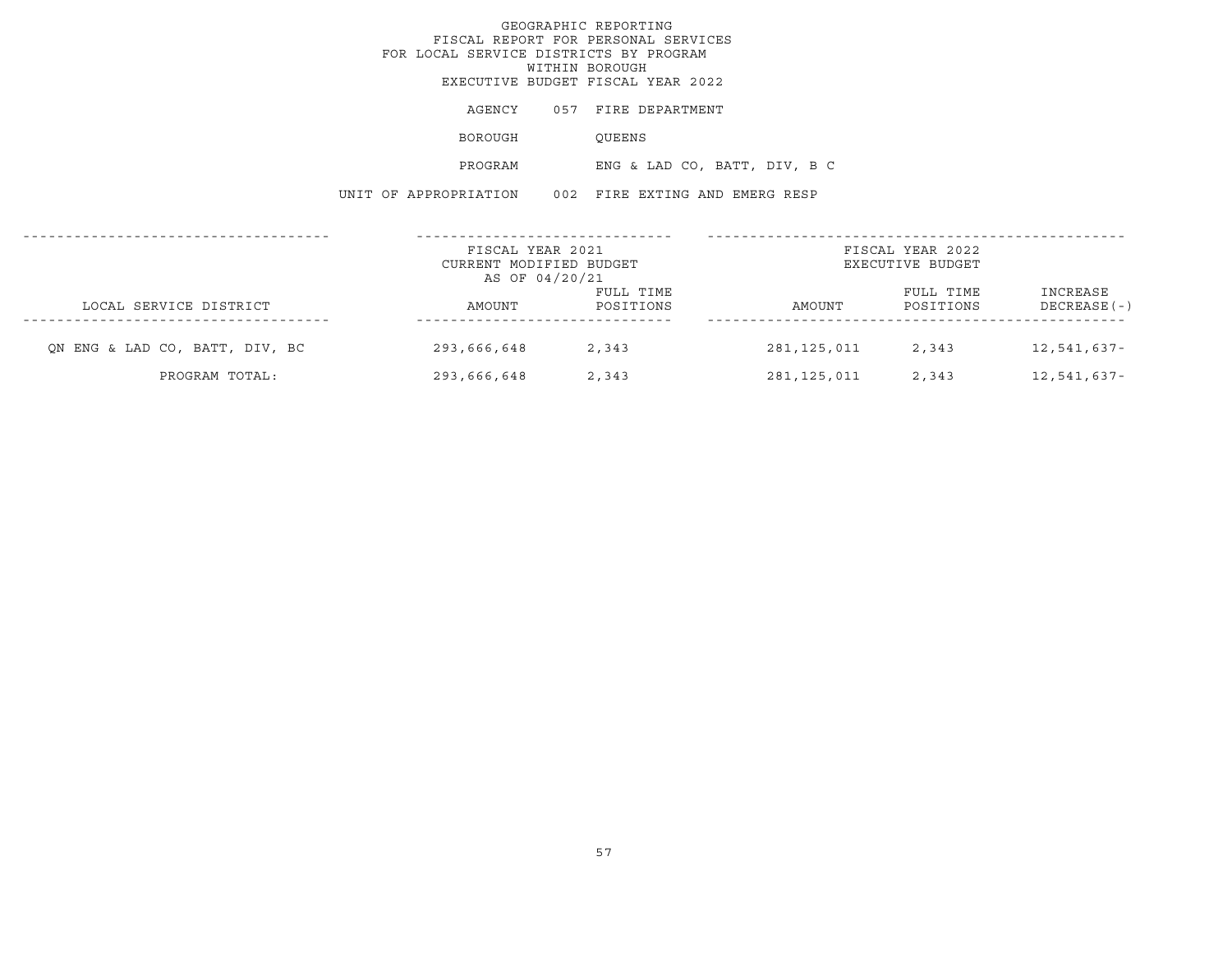# GEOGRAPHIC REPORTING FISCAL REPORT FOR PERSONAL SERVICES FOR LOCAL SERVICE DISTRICTS BY PROGRAM WITHIN BOROUGHEXECUTIVE BUDGET FISCAL YEAR 2022

| AGENCY                |     |        | 057 FIRE DEPARTMENT |
|-----------------------|-----|--------|---------------------|
| BOROUGH               |     | OUEENS |                     |
| PROGRAM               |     |        | FIRE PREVENTION     |
| UNIT OF APPROPRIATION | 004 |        | FIRE PREVENTION     |

|                        | FISCAL YEAR 2021<br>CURRENT MODIFIED BUDGET<br>AS OF 04/20/21 |                        | FISCAL YEAR 2022<br>EXECUTIVE BUDGET |                        |                          |
|------------------------|---------------------------------------------------------------|------------------------|--------------------------------------|------------------------|--------------------------|
| LOCAL SERVICE DISTRICT | AMOUNT                                                        | FULL TIME<br>POSITIONS | AMOUNT                               | FULL TIME<br>POSITIONS | INCREASE<br>DECREASE (-) |
| OUEENS FIRE PREVENTION | 2,073,619                                                     | 31                     | 2,073,850                            | 31                     | 231                      |
| PROGRAM TOTAL:         | 2,073,619                                                     | 31                     | 2,073,850                            | 31                     | 231                      |
| SUB BOROUGH TOTAL:     | 295,740,267                                                   | 2,374                  | 283,198,861                          | 2,374                  | $12,541,406 -$           |
| BOROUGH TOTAL:         | 295,740,267                                                   | 2,374                  | 283,198,861                          | 2,374                  | $12,541,406 -$           |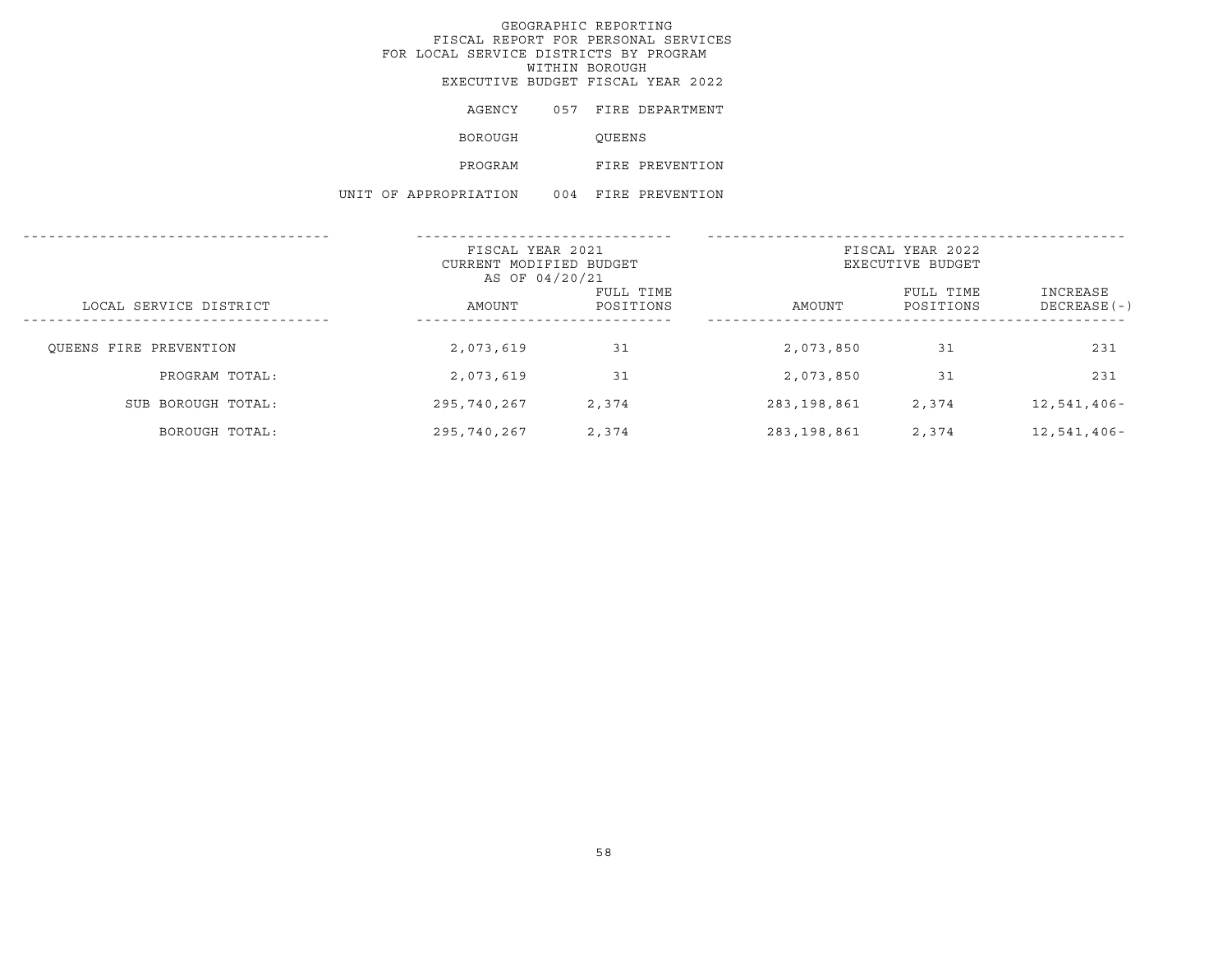|                                | FISCAL REPORT FOR PERSONAL SERVICES<br>FOR LOCAL SERVICE DISTRICTS BY PROGRAM<br>EXECUTIVE BUDGET FISCAL YEAR 2022 | GEOGRAPHIC REPORTING<br>WITHIN BOROUGH |                              |                                      |                            |
|--------------------------------|--------------------------------------------------------------------------------------------------------------------|----------------------------------------|------------------------------|--------------------------------------|----------------------------|
|                                | AGENCY                                                                                                             | 057 FIRE DEPARTMENT                    |                              |                                      |                            |
|                                | BOROUGH                                                                                                            | STATEN ISLAND                          |                              |                                      |                            |
|                                | PROGRAM                                                                                                            |                                        | ENG & LAD CO, BATT, DIV, B C |                                      |                            |
|                                | UNIT OF APPROPRIATION 002 FIRE EXTING AND EMERG RESP                                                               |                                        |                              |                                      |                            |
|                                | FISCAL YEAR 2021<br>CURRENT MODIFIED BUDGET                                                                        |                                        |                              | FISCAL YEAR 2022<br>EXECUTIVE BUDGET |                            |
| LOCAL SERVICE DISTRICT         | AS OF 04/20/21<br>AMOUNT                                                                                           | FULL TIME<br>POSITIONS                 | AMOUNT                       | FULL TIME<br>POSITIONS               | INCREASE<br>DECREASE ( - ) |
| SI ENG & LAD CO, BATT, DIV, BC | 109,229,860 872                                                                                                    |                                        |                              | 104,912,984 872 4,316,876-           |                            |

PROGRAM TOTAL: 109,229,860 872 104,912,984 872 4,316,876-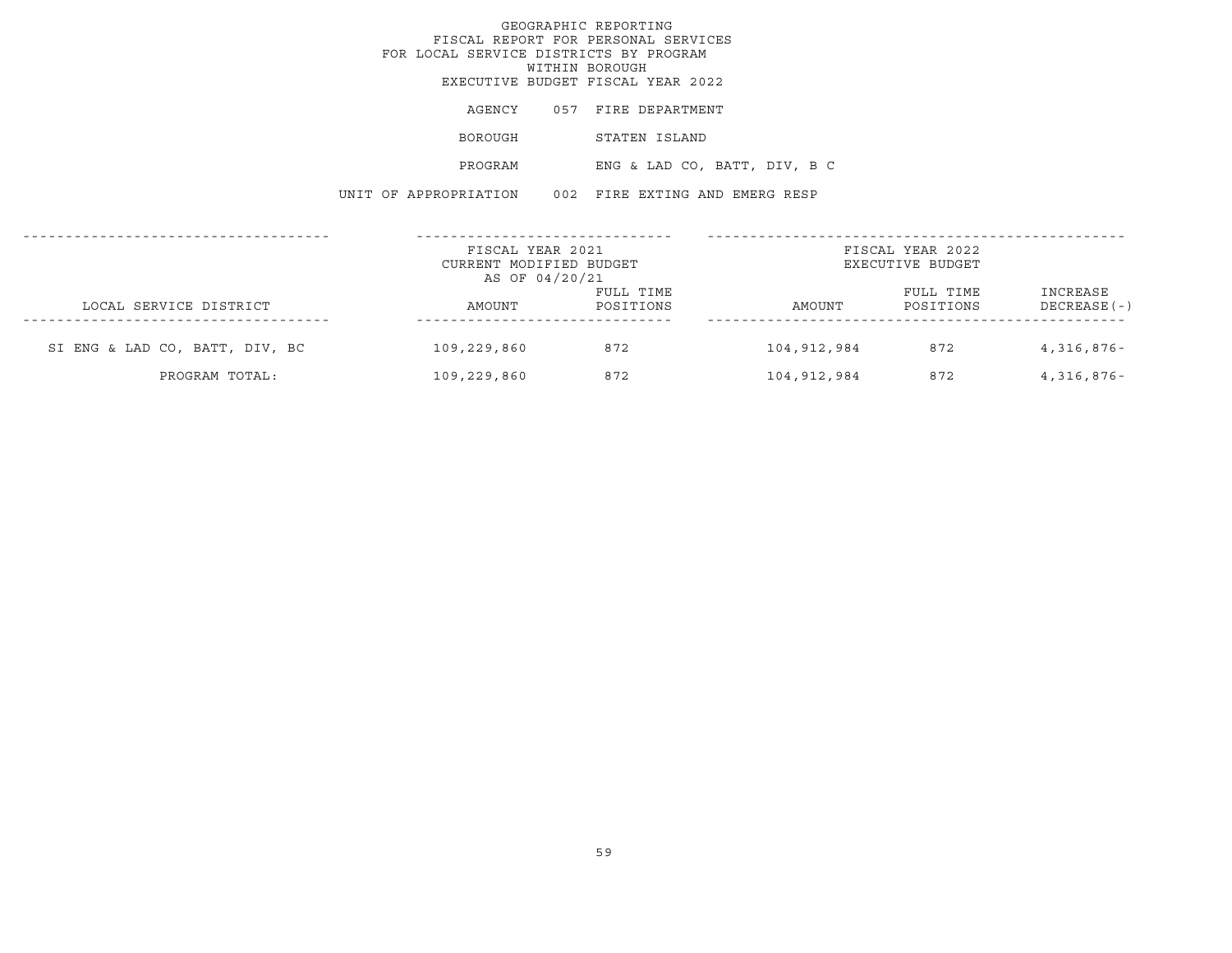# GEOGRAPHIC REPORTING FISCAL REPORT FOR PERSONAL SERVICES FOR LOCAL SERVICE DISTRICTS BY PROGRAM WITHIN BOROUGH EXECUTIVE BUDGET FISCAL YEAR 2022 AGENCY 057 FIRE DEPARTMENT

| BOROUGH | STATEN ISLAND   |
|---------|-----------------|
| PROGRAM | FIRE PREVENTION |
|         |                 |

UNIT OF APPROPRIATION 004 FIRE PREVENTION

|                               | FISCAL YEAR 2021<br>CURRENT MODIFIED BUDGET<br>AS OF 04/20/21 |                        | FISCAL YEAR 2022<br>EXECUTIVE BUDGET |                        |                           |  |
|-------------------------------|---------------------------------------------------------------|------------------------|--------------------------------------|------------------------|---------------------------|--|
| LOCAL SERVICE DISTRICT        | AMOUNT                                                        | FULL TIME<br>POSITIONS | AMOUNT                               | FULL TIME<br>POSITIONS | INCREASE<br>$DECREASE(-)$ |  |
| STATEN ISLAND FIRE PREVENTION | 343,811                                                       | 5                      | 343,811                              | 5                      |                           |  |
| PROGRAM TOTAL:                | 343,811                                                       | 5                      | 343,811                              | 5                      |                           |  |
| SUB BOROUGH TOTAL:            | 109,573,671                                                   | 877                    | 105,256,795                          | 877                    | $4,316,876-$              |  |
| BOROUGH TOTAL:                | 109,573,671                                                   | 877                    | 105,256,795                          | 877                    | 4,316,876-                |  |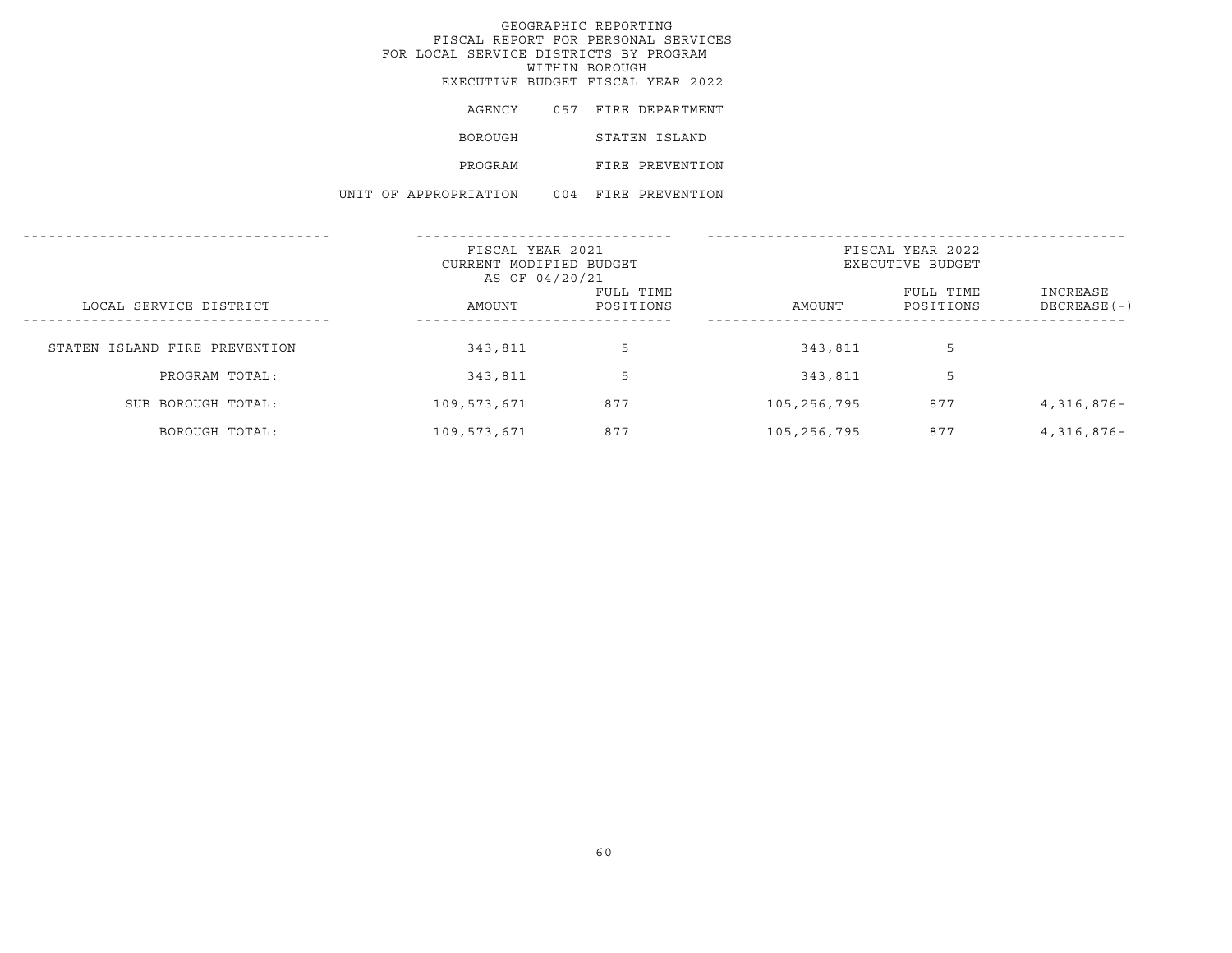# GEOGRAPHIC REPORTING FISCAL REPORT FOR PERSONAL SERVICES FOR LOCAL SERVICE DISTRICTS BY PROGRAM WITHIN BOROUGH

## EXECUTIVE BUDGET FISCAL YEAR 2022

|                                            | FISCAL YEAR 2021<br>CURRENT MODIFIED BUDGET<br>AS OF 04/20/21 |                        | FISCAL YEAR 2022<br>EXECUTIVE BUDGET |                        |                           |  |
|--------------------------------------------|---------------------------------------------------------------|------------------------|--------------------------------------|------------------------|---------------------------|--|
| LOCAL SERVICE DISTRICT                     | AMOUNT                                                        | FULL TIME<br>POSITIONS | AMOUNT                               | FULL TIME<br>POSITIONS | INCREASE<br>$DECREASE(-)$ |  |
| AGENCY TOTAL:<br>ALL PROGRAMS ALL BOROUGHS | 1,219,662,249                                                 | 10,153                 | 1,206,571,657                        | 10,153                 | $13,090,592 -$            |  |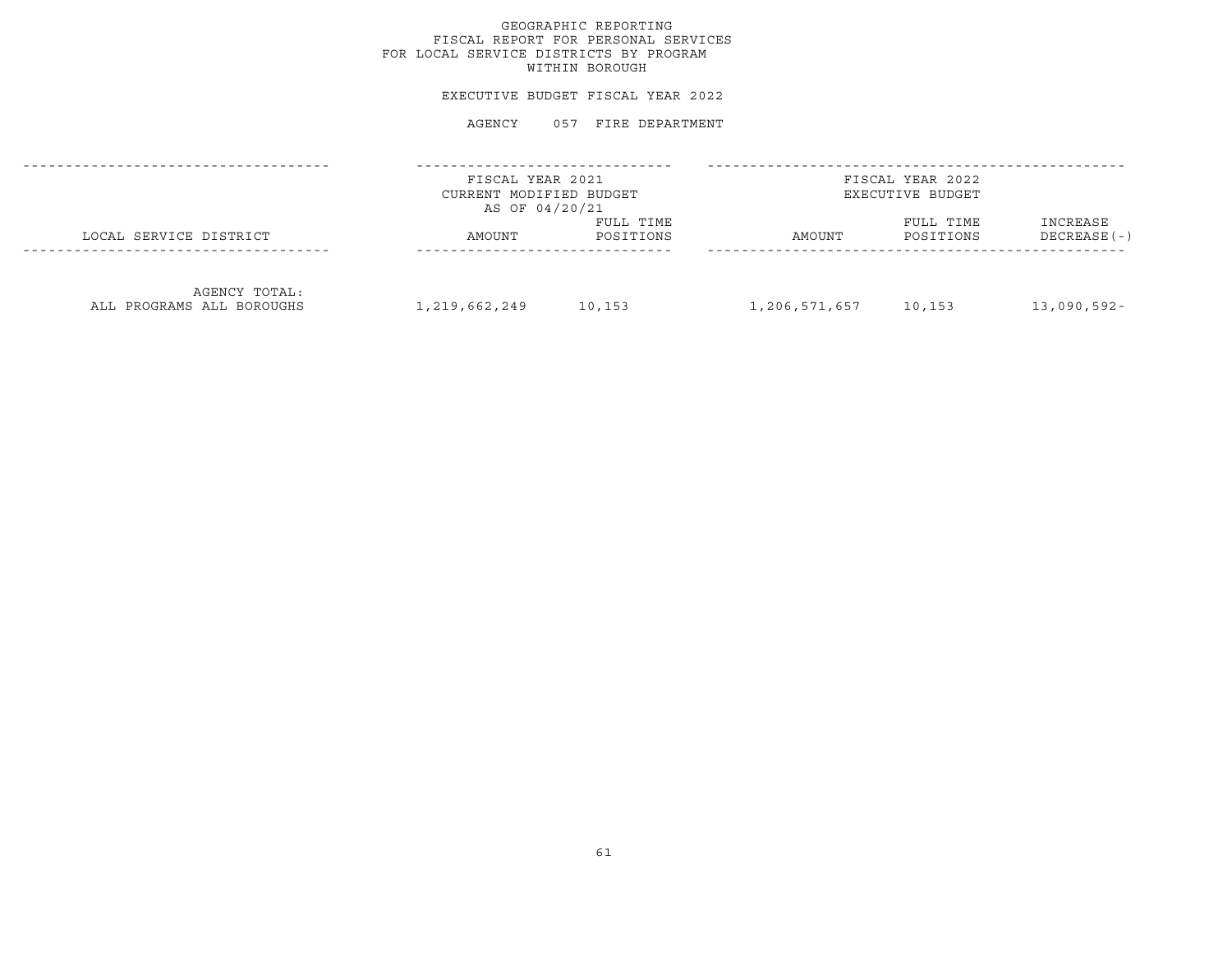#### EXECUTIVE BUDGET FISCAL YEAR 2022

|                                                       | FISCAL YEAR 2021<br>CURRENT MODIFIED BUDGET |                      | FISCAL YEAR 2022<br>EXECUTIVE BUDGET |                              |
|-------------------------------------------------------|---------------------------------------------|----------------------|--------------------------------------|------------------------------|
| UNIT OF APPROPRIATION                                 |                                             | AS OF 04/20/21       | AMOUNT                               | INCREASE<br>DECREASE (-)     |
| EXECUTIVE ADMINISTRATIVE<br>001                       |                                             |                      |                                      |                              |
| REGULAR GROSS<br>OTHER                                |                                             |                      |                                      |                              |
| TOTAL REPORTED GEOGRAPHICALLY                         |                                             |                      |                                      |                              |
| NOT REPORTED GEOGRAPHICALLY                           |                                             | 122,945,731          | 125,155,295                          | 2,209,564                    |
| FINANCIAL PLAN SAVINGS                                |                                             | $4,762,353 -$        | 1,695,650-                           | 3,066,703                    |
| APPROPRIATION                                         |                                             | 118,183,378          | 123,459,645                          | 5,276,267                    |
| FUNDING                                               |                                             |                      |                                      |                              |
| CITY<br>OTHER CATEGORICAL                             | $\mathbf{r}$                                | 104,479,663          | 113,358,001                          | 8,878,338                    |
| CAPITAL FUNDS - I.F.A.<br>STATE                       |                                             | 564,319              | 567,120                              | 2,801                        |
| FEDERAL - C.D.<br>FEDERAL - OTHER<br>INTRA-CITY SALES |                                             | 13,041,257<br>98,139 | 9,534,524                            | $3,506,733 -$<br>$98, 139 -$ |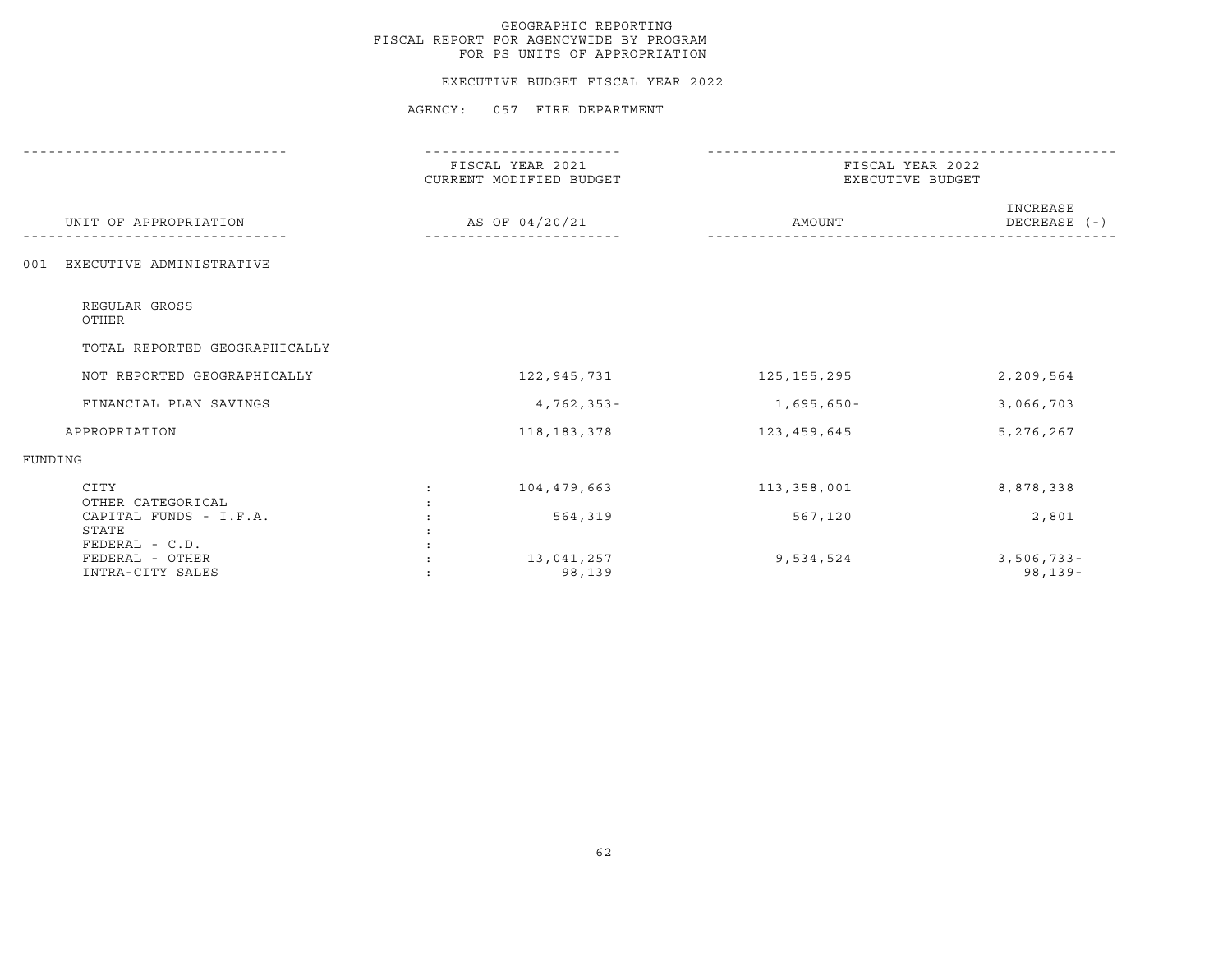#### EXECUTIVE BUDGET FISCAL YEAR 2022

|                                                     | FISCAL YEAR 2021<br>CURRENT MODIFIED BUDGET | FISCAL YEAR 2022<br>EXECUTIVE BUDGET |                              |
|-----------------------------------------------------|---------------------------------------------|--------------------------------------|------------------------------|
| UNIT OF APPROPRIATION                               | AS OF 04/20/21                              | AMOUNT                               | INCREASE<br>DECREASE $(-)$   |
| FIRE EXTING AND EMERG RESP<br>002                   |                                             |                                      |                              |
| REGULAR GROSS<br>OTHER                              | 846,128,177<br>365,180,051                  | 846,414,773<br>351,802,093           | 286,596<br>13,377,958-       |
| TOTAL REPORTED GEOGRAPHICALLY                       | 1, 211, 308, 228                            | 1,198,216,866                        | $13,091,362 -$               |
| NOT REPORTED GEOGRAPHICALLY                         | 190,008,670                                 | 187,011,435                          | $2,997,235 -$                |
| FINANCIAL PLAN SAVINGS                              | $3,651,542-$                                | $270 -$                              | 3,651,272                    |
| APPROPRIATION                                       | 1,397,665,356                               | 1,385,228,031                        | 12,437,325-                  |
| FUNDING                                             |                                             |                                      |                              |
| CITY<br>OTHER CATEGORICAL<br>CAPITAL FUNDS - I.F.A. | 1,328,029,360<br>38,340,328                 | 1,304,971,759<br>70,221,882          | $23,057,601 -$<br>31,881,554 |
| STATE<br>FEDERAL - C.D.                             | 786,657                                     | 728,000                              | 58,657-                      |
| FEDERAL - OTHER<br>INTRA-CITY SALES                 | 30, 342, 294<br>166,717                     | 9,306,390                            | $21,035,904-$<br>166,717-    |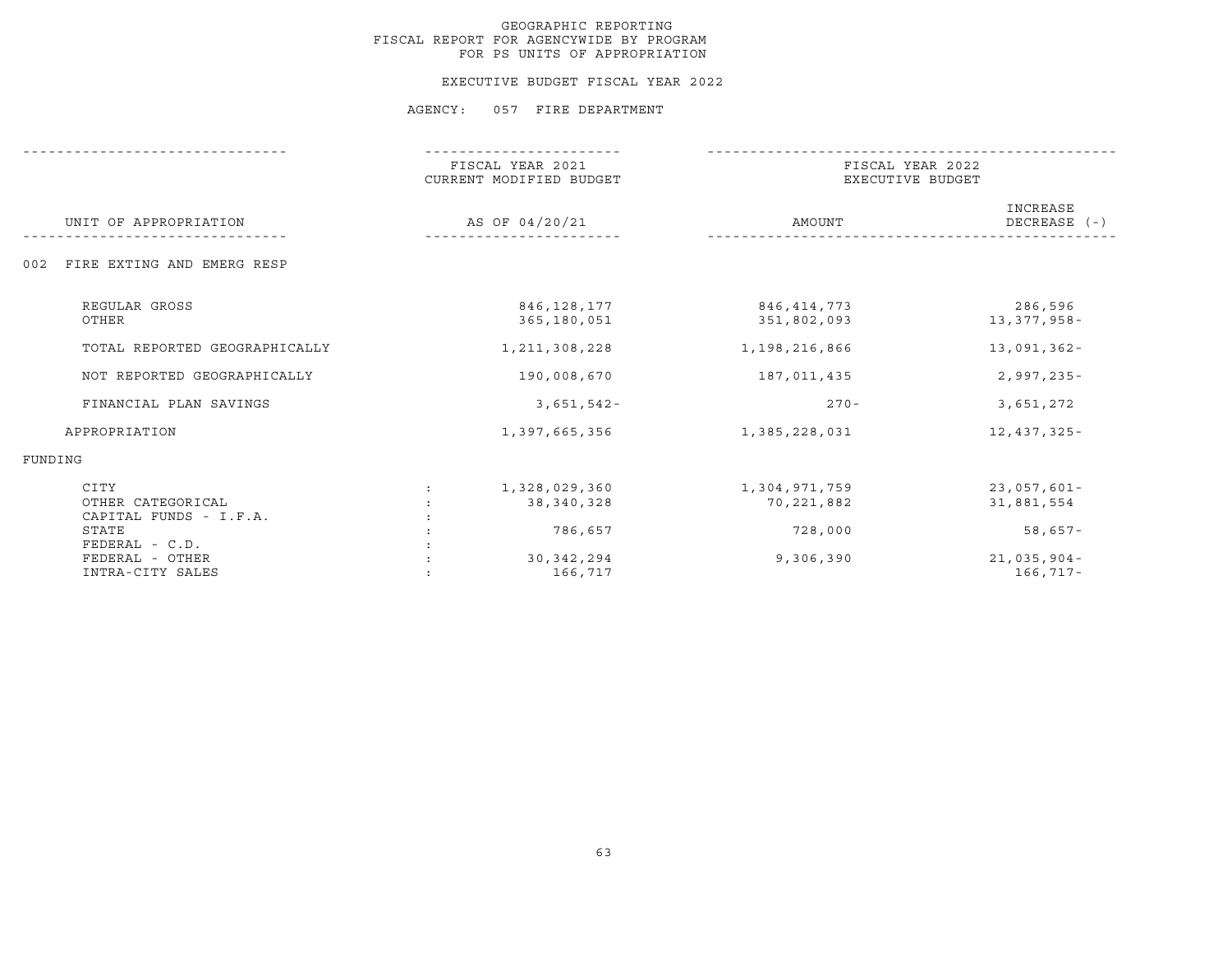#### EXECUTIVE BUDGET FISCAL YEAR 2022

|                                                                | --------------                              |                                      |                          |  |
|----------------------------------------------------------------|---------------------------------------------|--------------------------------------|--------------------------|--|
|                                                                | FISCAL YEAR 2021<br>CURRENT MODIFIED BUDGET | FISCAL YEAR 2022<br>EXECUTIVE BUDGET |                          |  |
| UNIT OF APPROPRIATION                                          | AS OF 04/20/21                              | AMOUNT                               | INCREASE<br>DECREASE (-) |  |
| FIRE INVESTIGATION<br>003                                      |                                             |                                      |                          |  |
| REGULAR GROSS<br>OTHER                                         |                                             |                                      |                          |  |
| TOTAL REPORTED GEOGRAPHICALLY                                  |                                             |                                      |                          |  |
| NOT REPORTED GEOGRAPHICALLY                                    | 23,391,421                                  | 23, 252, 213                         | $139, 208 -$             |  |
| FINANCIAL PLAN SAVINGS                                         |                                             |                                      |                          |  |
| APPROPRIATION                                                  | 23,391,421                                  | 23, 252, 213                         | $139, 208 -$             |  |
| FUNDING                                                        |                                             |                                      |                          |  |
| CITY<br>OTHER CATEGORICAL<br>CAPITAL FUNDS - I.F.A.            | 23,182,237                                  | 23, 252, 213                         | 69,976                   |  |
| STATE<br>FEDERAL - C.D.<br>FEDERAL - OTHER<br>INTRA-CITY SALES | 209,184                                     |                                      | $209, 184 -$             |  |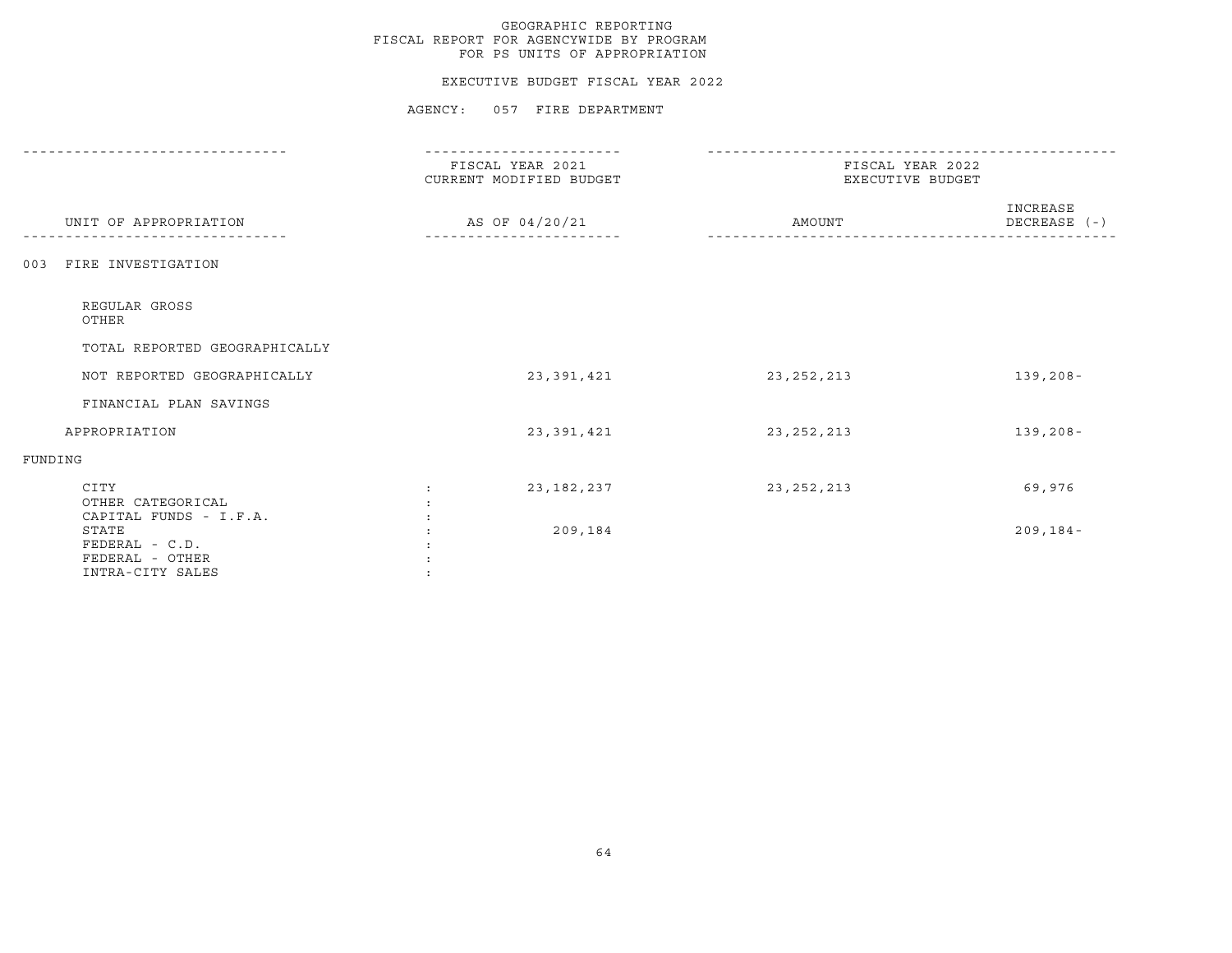#### EXECUTIVE BUDGET FISCAL YEAR 2022

|                                                                                                   | FISCAL YEAR 2021<br>CURRENT MODIFIED BUDGET | FISCAL YEAR 2022<br>EXECUTIVE BUDGET |                          |
|---------------------------------------------------------------------------------------------------|---------------------------------------------|--------------------------------------|--------------------------|
| UNIT OF APPROPRIATION                                                                             | AS OF 04/20/21                              | AMOUNT                               | INCREASE<br>DECREASE (-) |
| FIRE PREVENTION<br>004                                                                            |                                             |                                      |                          |
| REGULAR GROSS<br>OTHER                                                                            | 7,631,361<br>722,660                        | 7,626,423<br>728,368                 | $4,938-$<br>5,708        |
| TOTAL REPORTED GEOGRAPHICALLY                                                                     | 8,354,021                                   | 8,354,791                            | 770                      |
| NOT REPORTED GEOGRAPHICALLY                                                                       | 36, 360, 388                                | 36,404,728                           | 44,340                   |
| FINANCIAL PLAN SAVINGS                                                                            |                                             |                                      |                          |
| APPROPRIATION                                                                                     | 44,714,409                                  | 44,759,519                           | 45,110                   |
| FUNDING                                                                                           |                                             |                                      |                          |
| CITY<br>OTHER CATEGORICAL<br>CAPITAL FUNDS - I.F.A.<br>STATE<br>FEDERAL - C.D.<br>FEDERAL - OTHER | 44,174,450                                  | 44,240,840                           | 66,390                   |
| INTRA-CITY SALES                                                                                  | 539,959                                     | 518,679                              | $21,280-$                |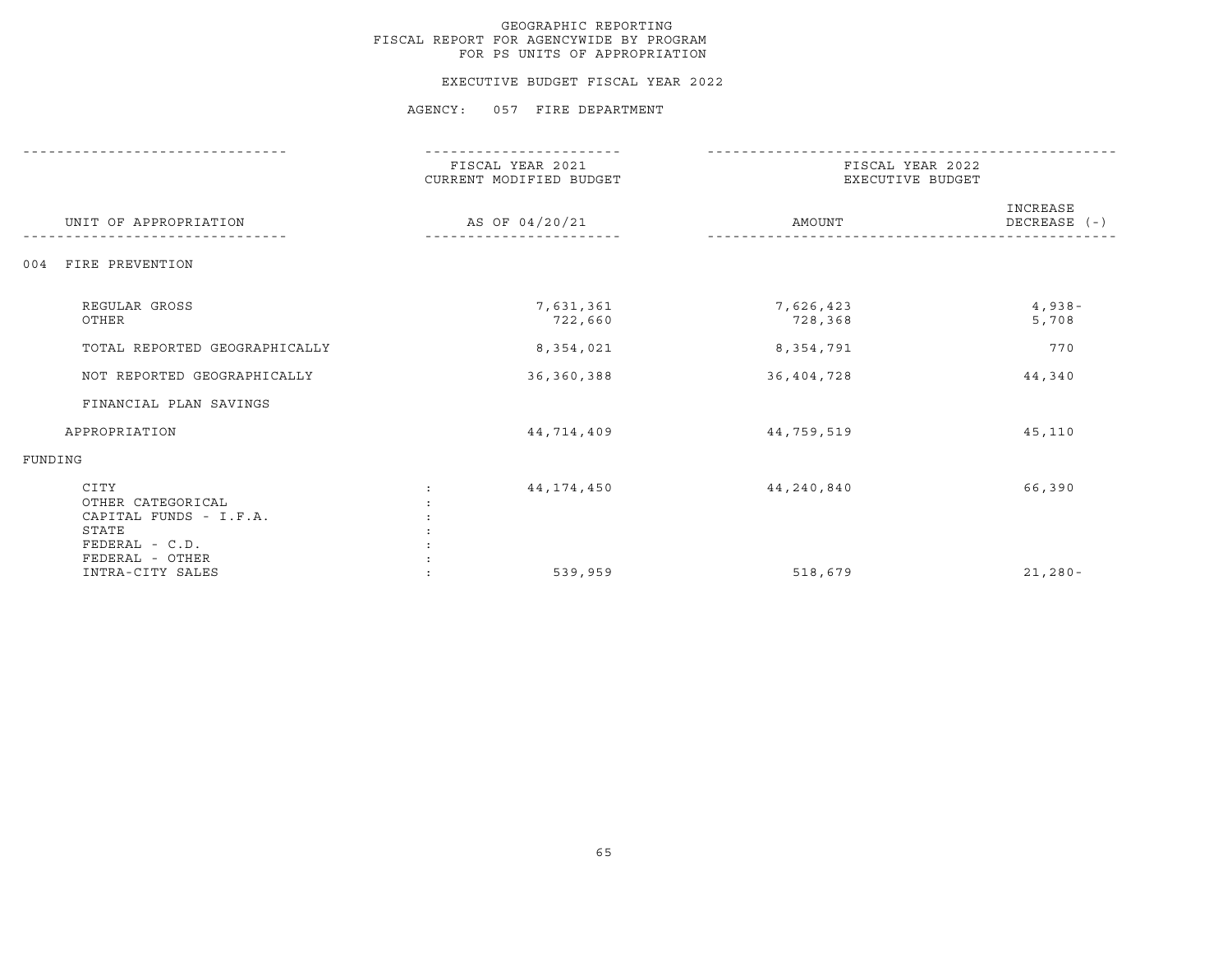#### EXECUTIVE BUDGET FISCAL YEAR 2022

| FISCAL YEAR 2021<br>CURRENT MODIFIED BUDGET        | FISCAL YEAR 2022<br>EXECUTIVE BUDGET              |                                       |  |
|----------------------------------------------------|---------------------------------------------------|---------------------------------------|--|
| AS OF 04/20/21                                     | AMOUNT                                            | INCREASE<br>DECREASE (-)              |  |
|                                                    |                                                   |                                       |  |
|                                                    |                                                   |                                       |  |
|                                                    |                                                   |                                       |  |
| 292,447,928                                        | 337,834,724                                       | 45,386,796                            |  |
|                                                    |                                                   |                                       |  |
| 292,447,928                                        | 337,834,724                                       | 45,386,796                            |  |
|                                                    |                                                   |                                       |  |
| 3,297,894<br>287, 314, 417<br>544,200<br>1,291,417 | 1,390,447<br>289,900,077<br>544,200<br>46,000,000 | 1,907,447-<br>2,585,660<br>44,708,583 |  |
|                                                    |                                                   |                                       |  |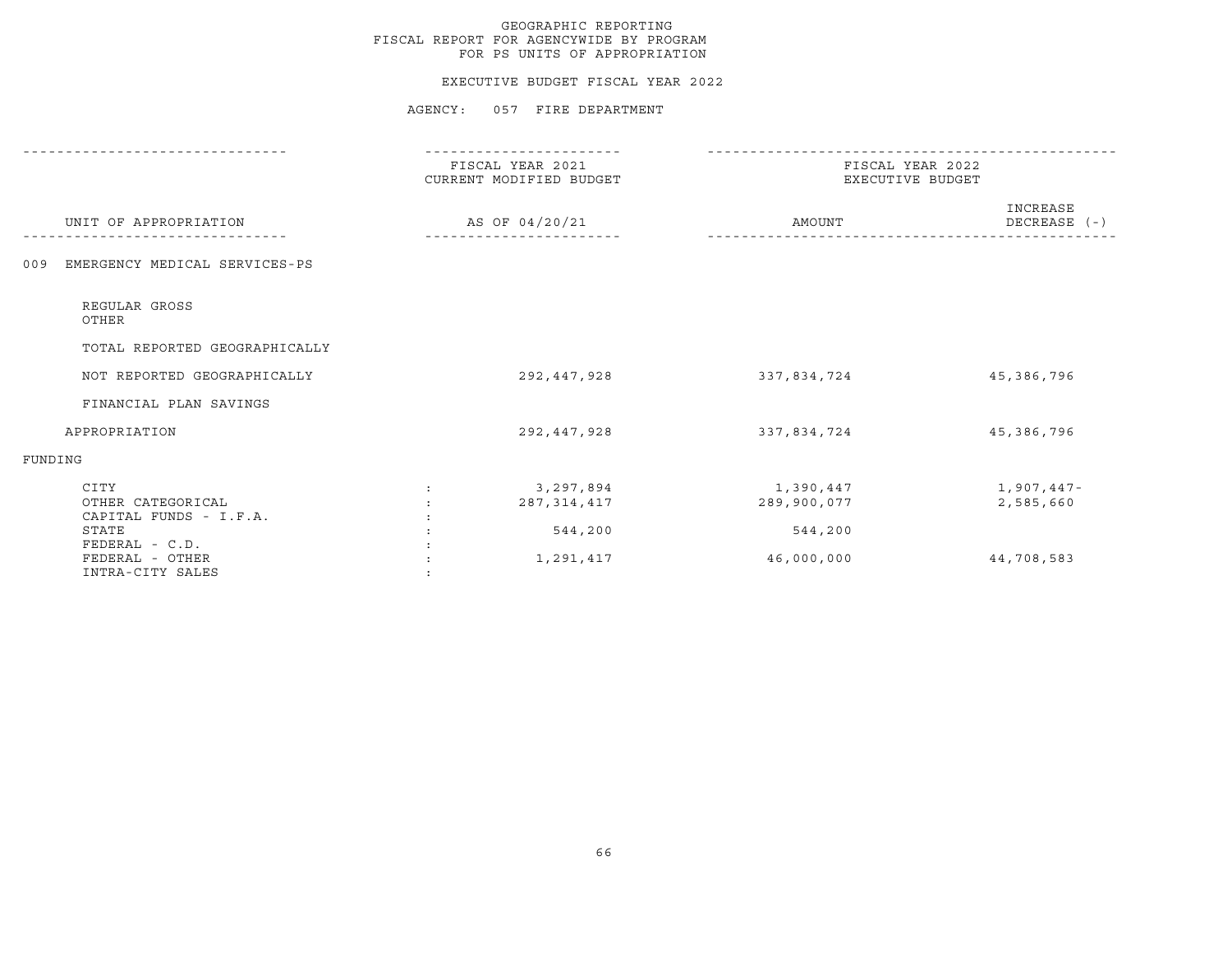#### EXECUTIVE BUDGET FISCAL YEAR 2022

|                                                     | FISCAL YEAR 2021<br>CURRENT MODIFIED BUDGET<br>AS OF 04/20/21 |                          | FISCAL YEAR 2022<br>EXECUTIVE BUDGET |                              |
|-----------------------------------------------------|---------------------------------------------------------------|--------------------------|--------------------------------------|------------------------------|
| UNIT OF APPROPRIATION                               |                                                               |                          | AMOUNT                               | INCREASE<br>DECREASE (-)     |
| EXECUTIVE ADMIN-OTPS<br>005                         |                                                               |                          |                                      |                              |
| TOTAL REPORTED GEOGRAPHICALLY                       |                                                               |                          |                                      |                              |
| NOT REPORTED GEOGRAPHICALLY                         |                                                               | 245,879,835              | 179,940,095                          | $65,939,740-$                |
| FINANCIAL PLAN SAVINGS                              |                                                               |                          | $4,507,130-$                         | $4,507,130 -$                |
| APPROPRIATION                                       |                                                               | 245,879,835              | 175,432,965                          | $70,446,870 -$               |
| FUNDING                                             |                                                               |                          |                                      |                              |
| CITY<br>OTHER CATEGORICAL<br>CAPITAL FUNDS - I.F.A. |                                                               | 144,049,619<br>1,435,690 | 143,636,518                          | 413,101-<br>$1,435,690-$     |
| STATE<br>FEDERAL - C.D.                             |                                                               | 166,281                  |                                      | $166, 281 -$                 |
| FEDERAL - OTHER<br>INTRA-CITY SALES                 |                                                               | 100,219,893<br>8,352     | 31,796,447                           | $68, 423, 446 -$<br>$8,352-$ |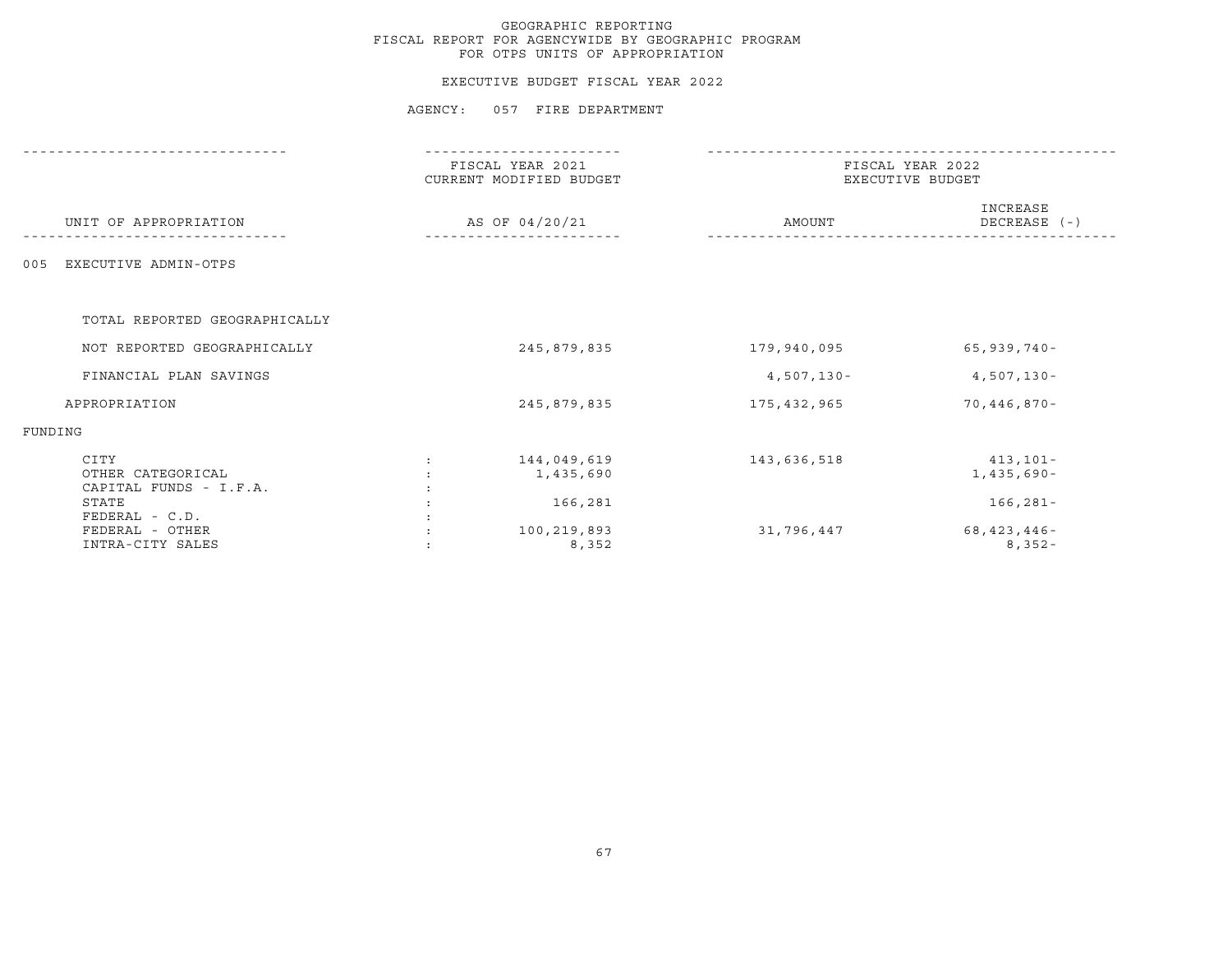## EXECUTIVE BUDGET FISCAL YEAR 2022

|                                                                  | -------------                               |                                      |                          |  |
|------------------------------------------------------------------|---------------------------------------------|--------------------------------------|--------------------------|--|
|                                                                  | FISCAL YEAR 2021<br>CURRENT MODIFIED BUDGET | FISCAL YEAR 2022<br>EXECUTIVE BUDGET |                          |  |
| UNIT OF APPROPRIATION                                            | AS OF 04/20/21                              | AMOUNT                               | INCREASE<br>DECREASE (-) |  |
| 006 FIRE EXTING & RESP-OTPS                                      |                                             |                                      |                          |  |
| TOTAL REPORTED GEOGRAPHICALLY                                    |                                             |                                      |                          |  |
| NOT REPORTED GEOGRAPHICALLY                                      | 25,677,726                                  | 26,388,138                           | 710,412                  |  |
| FINANCIAL PLAN SAVINGS                                           |                                             |                                      |                          |  |
| APPROPRIATION                                                    | 25,677,726                                  | 26,388,138                           | 710,412                  |  |
| FUNDING                                                          |                                             |                                      |                          |  |
| CITY<br>OTHER CATEGORICAL<br>CAPITAL FUNDS - I.F.A.              | 25,416,726                                  | 26, 127, 138                         | 710,412                  |  |
| STATE<br>$FEDERAL - C.D.$<br>FEDERAL - OTHER<br>INTRA-CITY SALES | 261,000                                     | 261,000                              |                          |  |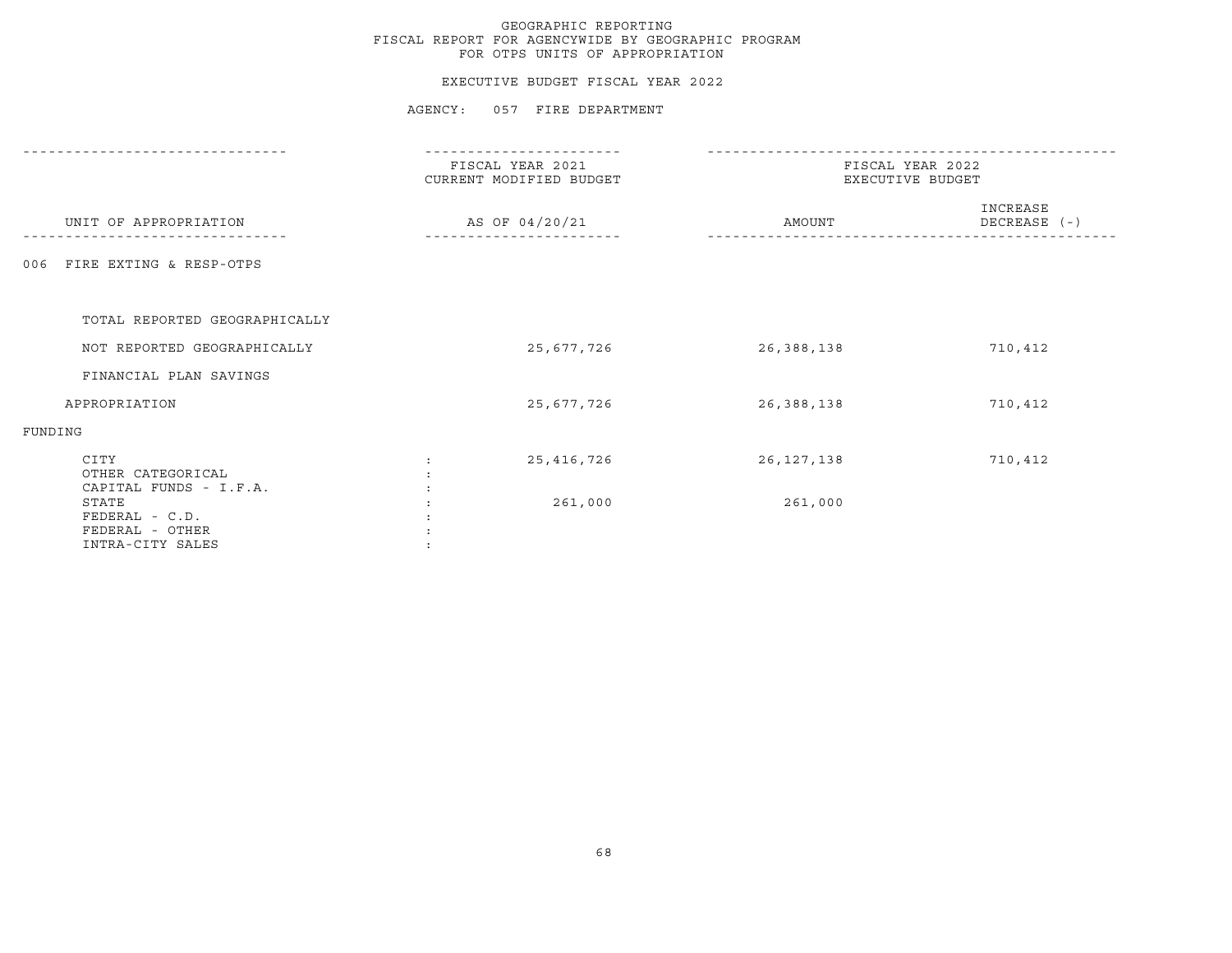#### EXECUTIVE BUDGET FISCAL YEAR 2022

|                                                                                                   | FISCAL YEAR 2021<br>CURRENT MODIFIED BUDGET | FISCAL YEAR 2022<br>EXECUTIVE BUDGET |                          |  |
|---------------------------------------------------------------------------------------------------|---------------------------------------------|--------------------------------------|--------------------------|--|
| UNIT OF APPROPRIATION                                                                             | AS OF 04/20/21                              | AMOUNT                               | INCREASE<br>DECREASE (-) |  |
| FIRE INVESTIGATION-OTPS<br>007                                                                    |                                             |                                      |                          |  |
|                                                                                                   |                                             |                                      |                          |  |
| TOTAL REPORTED GEOGRAPHICALLY                                                                     |                                             |                                      |                          |  |
| NOT REPORTED GEOGRAPHICALLY                                                                       | 150,060                                     | 150,060                              |                          |  |
| FINANCIAL PLAN SAVINGS                                                                            |                                             |                                      |                          |  |
| APPROPRIATION                                                                                     | 150,060                                     | 150,060                              |                          |  |
| FUNDING                                                                                           |                                             |                                      |                          |  |
| CITY<br>OTHER CATEGORICAL<br>CAPITAL FUNDS - I.F.A.<br>STATE<br>FEDERAL - C.D.<br>FEDERAL - OTHER | 150,060<br>$\ddot{\phantom{a}}$             | 150,060                              |                          |  |
| INTRA-CITY SALES                                                                                  |                                             |                                      |                          |  |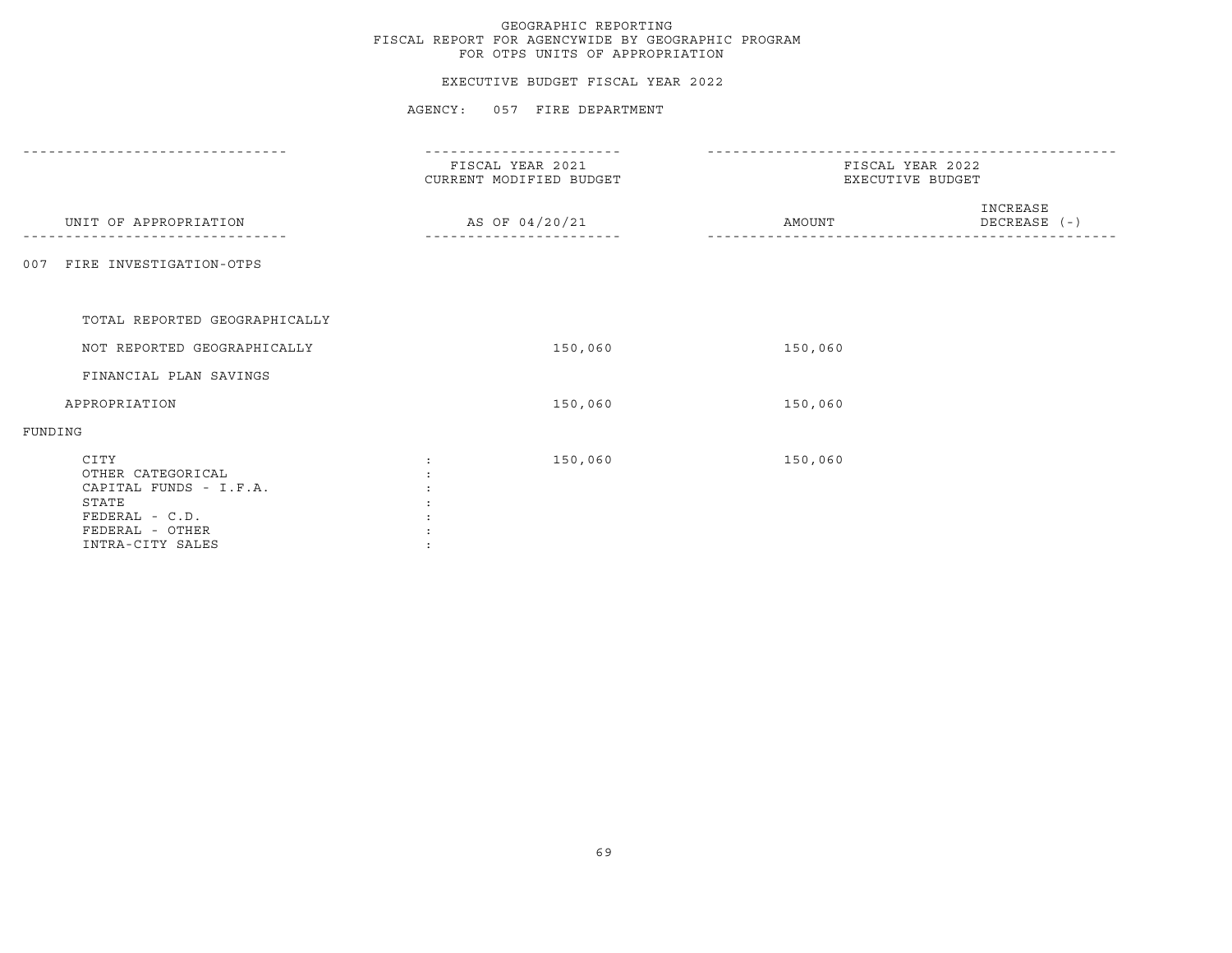#### EXECUTIVE BUDGET FISCAL YEAR 2022

|                               | FISCAL YEAR 2021<br>CURRENT MODIFIED BUDGET | FISCAL YEAR 2022<br>EXECUTIVE BUDGET |                          |  |
|-------------------------------|---------------------------------------------|--------------------------------------|--------------------------|--|
| UNIT OF APPROPRIATION         | AS OF 04/20/21                              | AMOUNT                               | INCREASE<br>DECREASE (-) |  |
| 008 FIRE PREVENTION-OTPS      |                                             |                                      |                          |  |
| TOTAL REPORTED GEOGRAPHICALLY |                                             |                                      |                          |  |
|                               |                                             |                                      |                          |  |
| NOT REPORTED GEOGRAPHICALLY   | 1,983,944                                   | 1,983,944                            |                          |  |
| FINANCIAL PLAN SAVINGS        |                                             |                                      |                          |  |
| APPROPRIATION                 | 1,983,944                                   | 1,983,944                            |                          |  |
| FUNDING                       |                                             |                                      |                          |  |
| CITY                          | 1,983,944                                   | 1,983,944                            |                          |  |
| OTHER CATEGORICAL             |                                             |                                      |                          |  |
| CAPITAL FUNDS - I.F.A.        |                                             |                                      |                          |  |
| STATE                         |                                             |                                      |                          |  |
| FEDERAL - C.D.                |                                             |                                      |                          |  |
| FEDERAL - OTHER               |                                             |                                      |                          |  |
| INTRA-CITY SALES              |                                             |                                      |                          |  |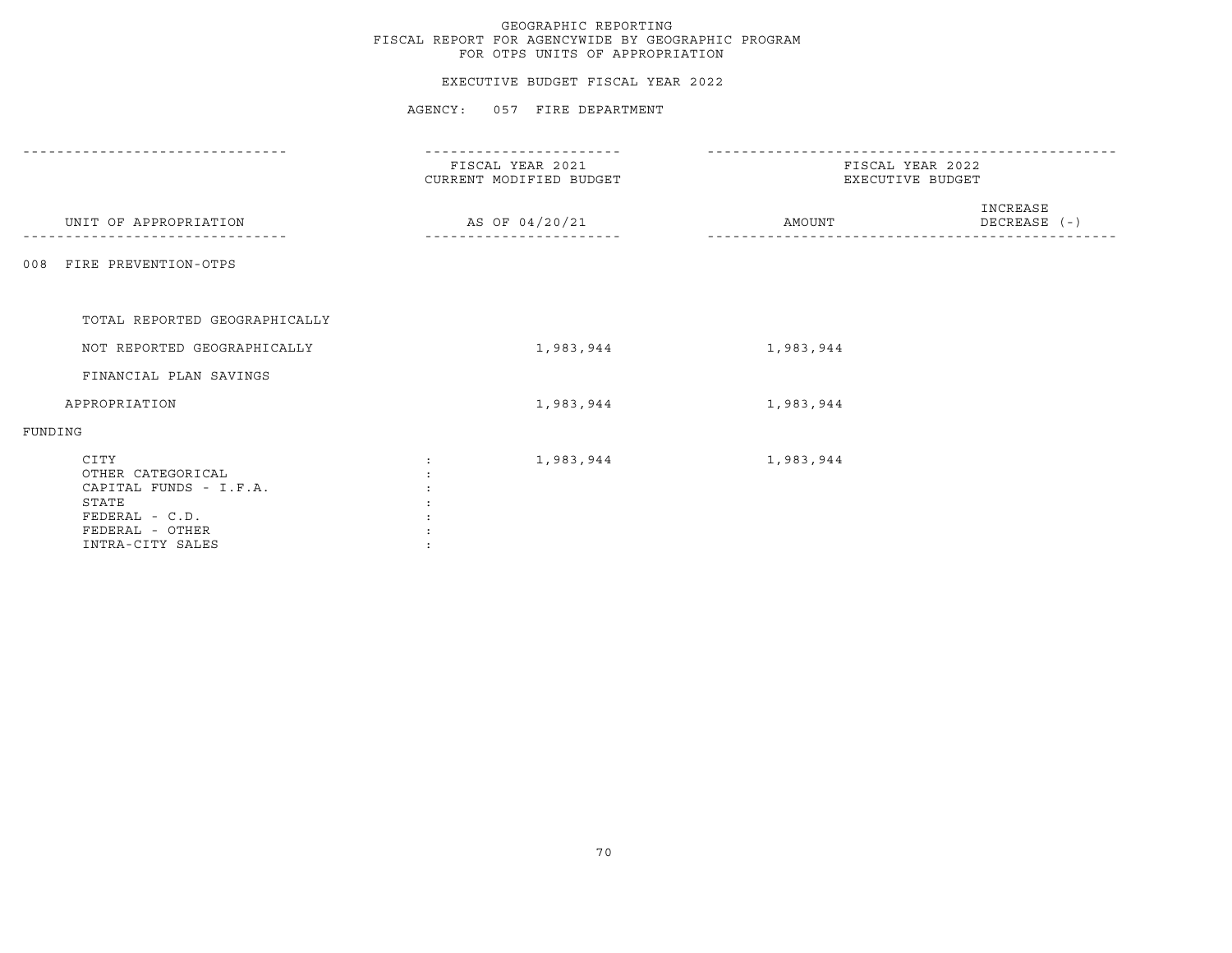#### EXECUTIVE BUDGET FISCAL YEAR 2022

|                                                                |                      | FISCAL YEAR 2021<br>CURRENT MODIFIED BUDGET | FISCAL YEAR 2022<br>EXECUTIVE BUDGET |                            |  |
|----------------------------------------------------------------|----------------------|---------------------------------------------|--------------------------------------|----------------------------|--|
| UNIT OF APPROPRIATION                                          |                      | AS OF 04/20/21                              | AMOUNT                               | INCREASE<br>DECREASE (-)   |  |
| EMERGENCY MEDICAL SERV-OTPS<br>010                             |                      |                                             |                                      |                            |  |
| TOTAL REPORTED GEOGRAPHICALLY                                  |                      |                                             |                                      |                            |  |
| NOT REPORTED GEOGRAPHICALLY                                    |                      | 36,652,414                                  | 53,388,917                           | 16,736,503                 |  |
| FINANCIAL PLAN SAVINGS                                         |                      |                                             |                                      |                            |  |
| APPROPRIATION                                                  |                      | 36,652,414                                  | 53,388,917                           | 16,736,503                 |  |
| FUNDING                                                        |                      |                                             |                                      |                            |  |
| CITY<br>OTHER CATEGORICAL<br>CAPITAL FUNDS - I.F.A.            | $\ddot{\phantom{a}}$ | 20,129,786<br>16,220,827                    | 32,005,512<br>16,081,604             | 11,875,726<br>$139, 223 -$ |  |
| STATE<br>FEDERAL - C.D.<br>FEDERAL - OTHER<br>INTRA-CITY SALES |                      | 301,801                                     | 301,801<br>5,000,000                 | 5,000,000                  |  |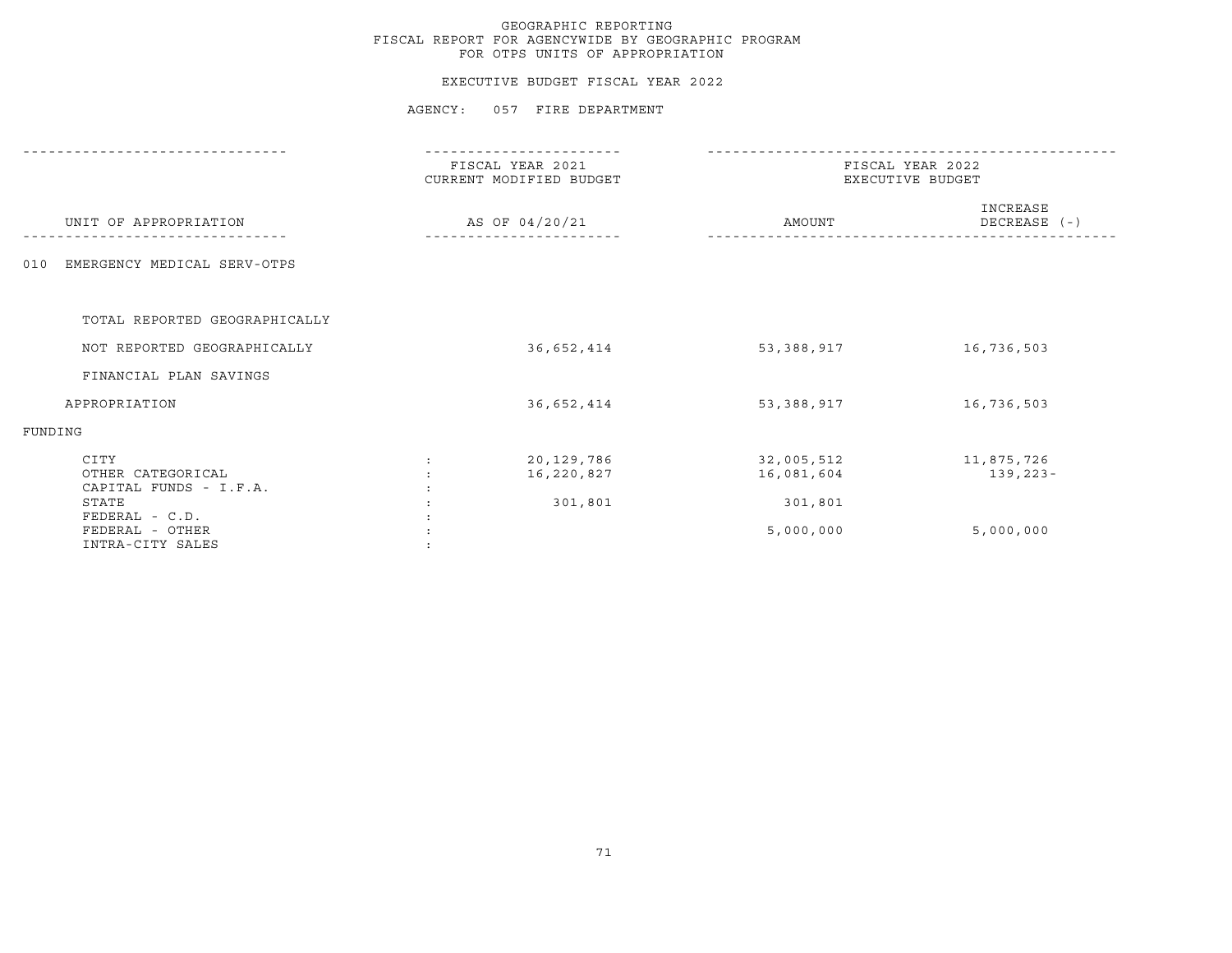### GEOGRAPHIC REPORTING FISCAL REPORT AGENCYWIDE SUMMARY

EXECUTIVE BUDGET FISCAL YEAR 2022

|                               | FISCAL YEAR 2021<br>CURRENT MODIFIED BUDGET | FISCAL YEAR 2022<br>EXECUTIVE BUDGET |                          |  |
|-------------------------------|---------------------------------------------|--------------------------------------|--------------------------|--|
| UNIT OF APPROPRIATION         | AS OF 04/20/21                              | AMOUNT                               | INCREASE<br>DECREASE (-) |  |
| PS APPROPRIATIONS             |                                             |                                      |                          |  |
| REGULAR GROSS                 | 853,759,538                                 | 854,041,196                          | 281,658                  |  |
| OTHER                         | 365,902,711                                 | 352,530,461                          | 13,372,250-              |  |
| TOTAL REPORTED GEOGRAPHICALLY | 1,219,662,249                               | 1,206,571,657                        | $13,090,592 -$           |  |
| NOT REPORTED GEOGRAPHICALLY   | 665,154,138                                 | 709,658,395                          | 44,504,257               |  |
| OTPS APPROPRIATIONS           |                                             |                                      |                          |  |
| TOTAL REPORTED GEOGRAPHICALLY |                                             |                                      |                          |  |
| NOT REPORTED GEOGRAPHICALLY   | 310, 343, 979                               | 261,851,154                          | 48,492,825-              |  |
| FINANCIAL PLAN SAVINGS        | 8,413,895-                                  | $6, 203, 050 -$                      | 2,210,845                |  |
| APPROPRIATIONS                | 2,186,746,471                               | 2,171,878,156                        | 14,868,315-              |  |
| FUNDING                       |                                             |                                      |                          |  |
| CITY                          | 1,694,893,739                               | 1,691,116,432                        | 3,777,307-               |  |
| OTHER CATEGORICAL             | 343,311,262                                 | 376,203,563                          | 32,892,301               |  |
| CAPITAL FUNDS - I.F.A.        | 564,319                                     | 567,120                              | 2,801                    |  |
| STATE                         | 2,269,123                                   | 1,835,001                            | $434, 122 -$             |  |
| FEDERAL - C.D.                |                                             |                                      |                          |  |
| FEDERAL - OTHER               | 144,894,861                                 | 101,637,361                          | $43, 257, 500 -$         |  |
| INTRA-CITY SALES              | 813,167                                     | 518,679                              | $294, 488 -$             |  |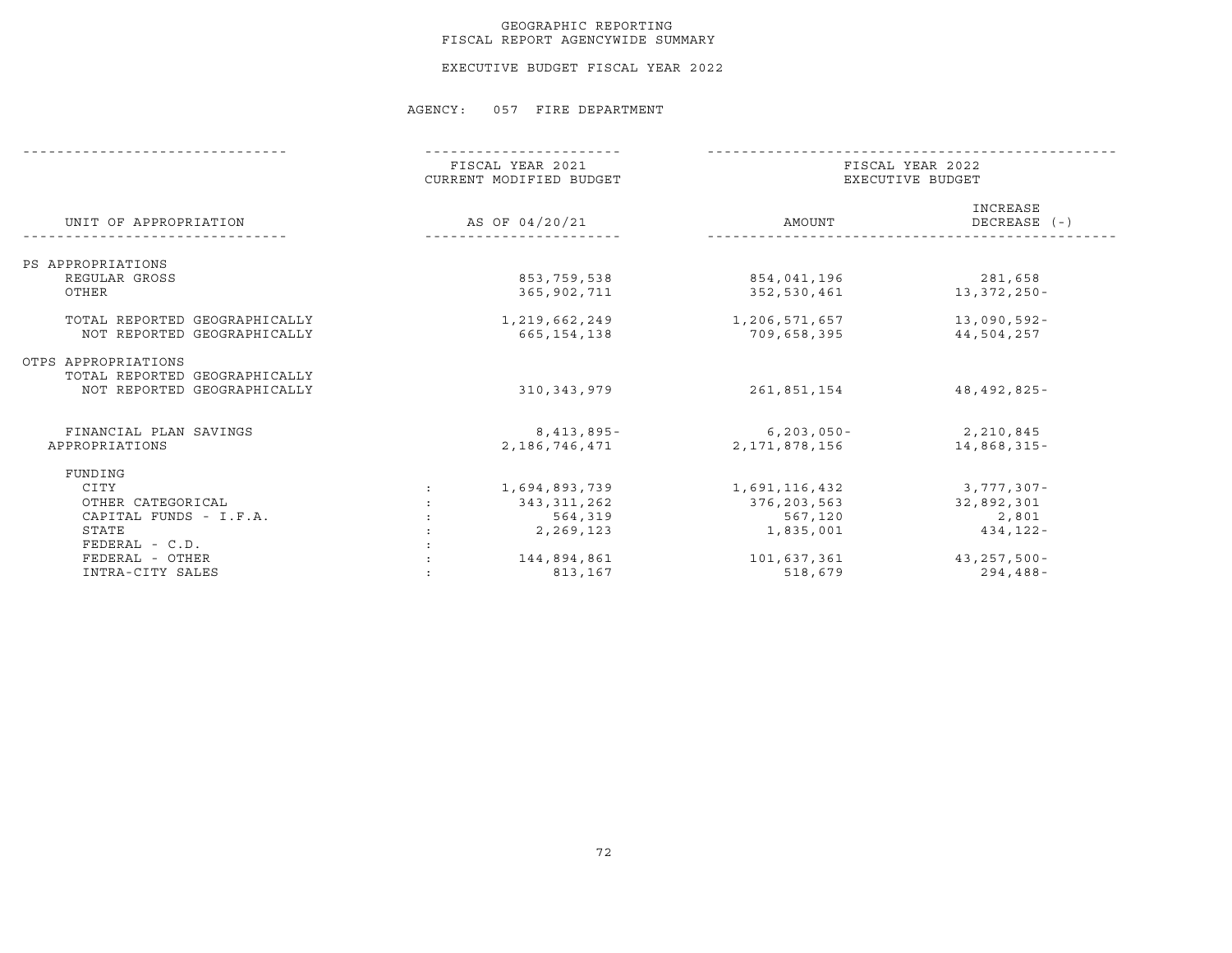|                        | FOR LOCAL SERVICE DISTRICTS BY PROGRAM            |                | GEOGRAPHIC REPORTING<br>FISCAL REPORT FOR PERSONAL SERVICES<br>WITHIN BOROUGH<br>EXECUTIVE BUDGET FISCAL YEAR 2022 |        |                                      |                          |
|------------------------|---------------------------------------------------|----------------|--------------------------------------------------------------------------------------------------------------------|--------|--------------------------------------|--------------------------|
|                        |                                                   |                | AGENCY 125 DEPARTMENT FOR THE AGING                                                                                |        |                                      |                          |
|                        | BOROUGH                                           |                | <b>BRONX</b>                                                                                                       |        |                                      |                          |
|                        | PROGRAM                                           |                | BOROUGH PROGRAMS                                                                                                   |        |                                      |                          |
|                        | UNIT OF APPROPRIATION 002 COMMUNITY PROGRAMS - PS |                |                                                                                                                    |        |                                      |                          |
|                        | FISCAL YEAR 2021<br>CURRENT MODIFIED BUDGET       |                |                                                                                                                    |        | FISCAL YEAR 2022<br>EXECUTIVE BUDGET |                          |
|                        |                                                   | AS OF 04/20/21 |                                                                                                                    |        |                                      |                          |
| LOCAL SERVICE DISTRICT | AMOUNT                                            |                | FULL TIME<br>POSITIONS                                                                                             | AMOUNT | FULL TIME<br>POSITIONS               | INCREASE<br>DECREASE (-) |
| BRONX BOROUGH PROGRAMS |                                                   |                |                                                                                                                    |        |                                      |                          |
| PROGRAM TOTAL:         |                                                   |                |                                                                                                                    |        |                                      |                          |
| SUB BOROUGH TOTAL:     |                                                   |                |                                                                                                                    |        |                                      |                          |

BOROUGH TOTAL: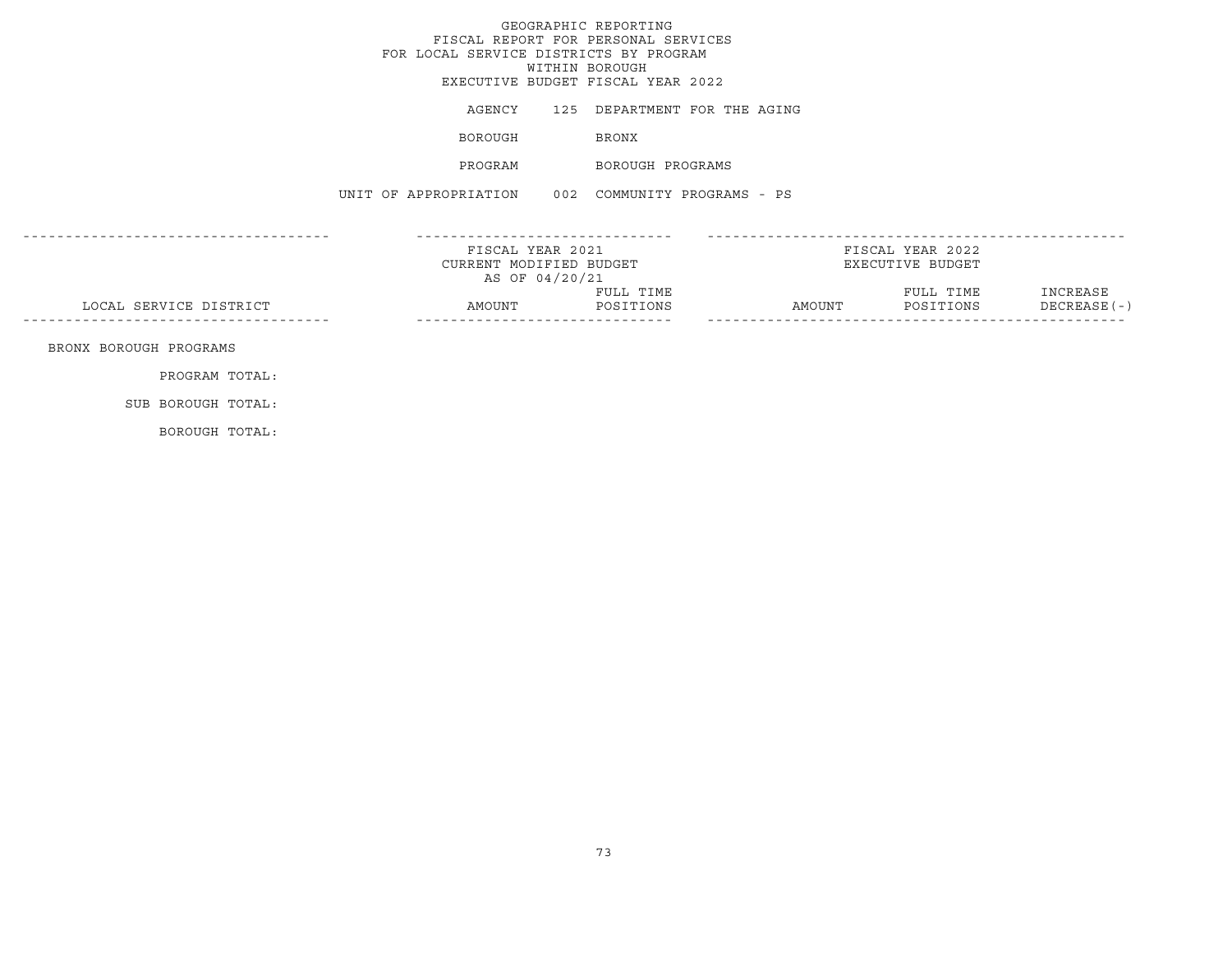|                                             | FOR LOCAL SERVICE DISTRICTS BY PROGRAM                        |  | GEOGRAPHIC REPORTING<br>FISCAL REPORT FOR PERSONAL SERVICES<br>WITHIN BOROUGH<br>EXECUTIVE BUDGET FISCAL YEAR 2022 |                                      |           |                          |
|---------------------------------------------|---------------------------------------------------------------|--|--------------------------------------------------------------------------------------------------------------------|--------------------------------------|-----------|--------------------------|
|                                             |                                                               |  | AGENCY 125 DEPARTMENT FOR THE AGING                                                                                |                                      |           |                          |
|                                             | BOROUGH                                                       |  | BROOKLYN                                                                                                           |                                      |           |                          |
|                                             | PROGRAM                                                       |  | BOROUGH PROGRAMS                                                                                                   |                                      |           |                          |
|                                             | UNIT OF APPROPRIATION 002 COMMUNITY PROGRAMS - PS             |  |                                                                                                                    |                                      |           |                          |
|                                             | FISCAL YEAR 2021<br>CURRENT MODIFIED BUDGET<br>AS OF 04/20/21 |  |                                                                                                                    | FISCAL YEAR 2022<br>EXECUTIVE BUDGET |           |                          |
| LOCAL SERVICE DISTRICT                      | AMOUNT POSITIONS                                              |  | FULL TIME                                                                                                          | AMOUNT POSITIONS                     | FULL TIME | INCREASE<br>DECREASE (-) |
| BROOKLYN BOROUGH PROGRAMS<br>PROGRAM TOTAL: |                                                               |  |                                                                                                                    |                                      |           |                          |
| SUB BOROUGH TOTAL:                          |                                                               |  |                                                                                                                    |                                      |           |                          |
|                                             |                                                               |  |                                                                                                                    |                                      |           |                          |

BOROUGH TOTAL: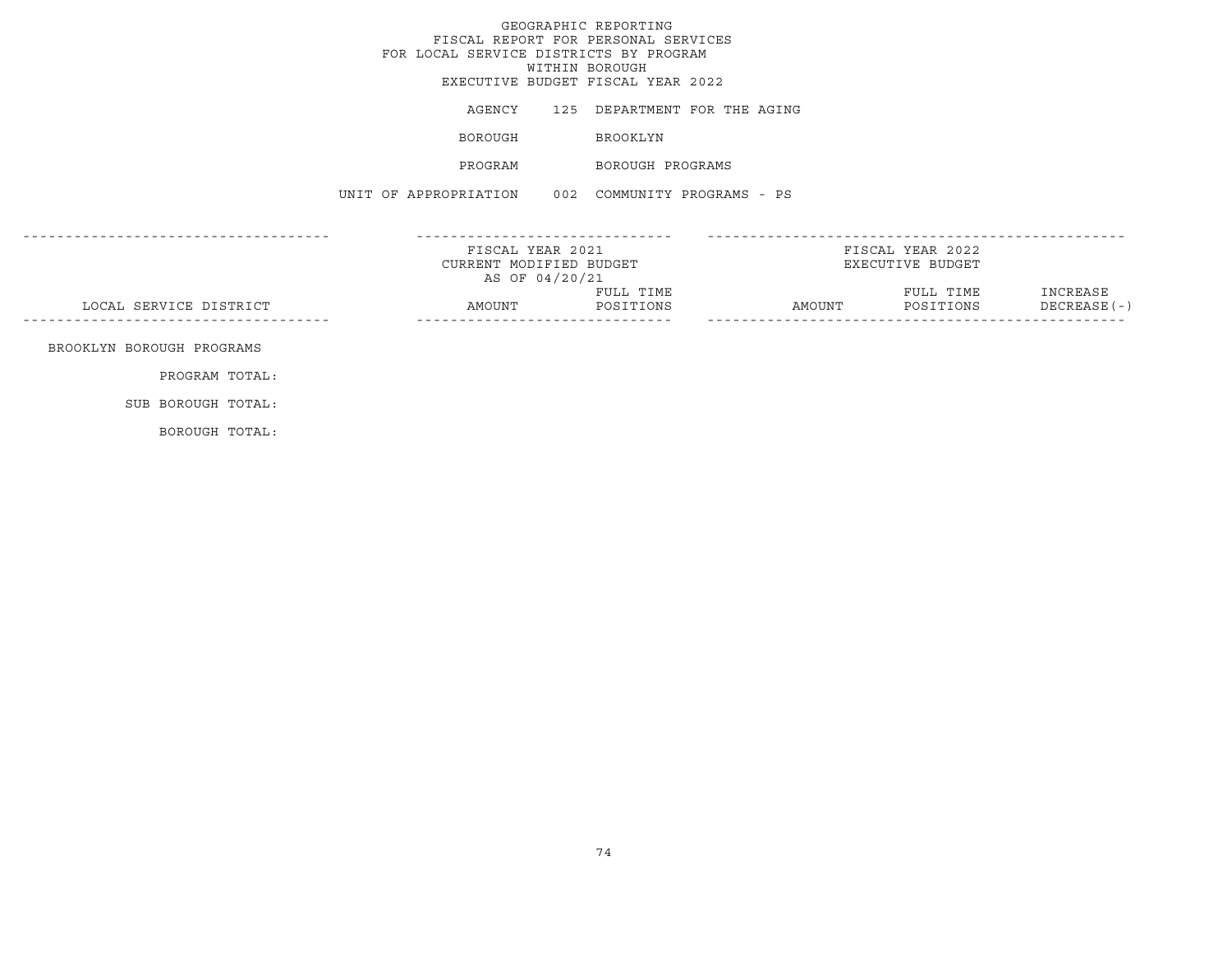|                            | FOR LOCAL SERVICE DISTRICTS BY PROGRAM                        | GEOGRAPHIC REPORTING<br>FISCAL REPORT FOR PERSONAL SERVICES<br>WITHIN BOROUGH<br>EXECUTIVE BUDGET FISCAL YEAR 2022 |                                      |                          |
|----------------------------|---------------------------------------------------------------|--------------------------------------------------------------------------------------------------------------------|--------------------------------------|--------------------------|
|                            |                                                               | AGENCY 125 DEPARTMENT FOR THE AGING                                                                                |                                      |                          |
|                            | BOROUGH                                                       | MANHATTAN                                                                                                          |                                      |                          |
|                            | PROGRAM                                                       | BOROUGH PROGRAMS                                                                                                   |                                      |                          |
|                            | UNIT OF APPROPRIATION 002 COMMUNITY PROGRAMS - PS             |                                                                                                                    |                                      |                          |
|                            | FISCAL YEAR 2021<br>CURRENT MODIFIED BUDGET<br>AS OF 04/20/21 |                                                                                                                    | FISCAL YEAR 2022<br>EXECUTIVE BUDGET |                          |
| LOCAL SERVICE DISTRICT     | AMOUNT                                                        | FULL TIME<br>POSITIONS                                                                                             | FULL TIME<br>AMOUNT POSITIONS        | INCREASE<br>DECREASE (-) |
| MANHATTAN BOROUGH PROGRAMS |                                                               |                                                                                                                    |                                      |                          |
| PROGRAM TOTAL:             |                                                               |                                                                                                                    |                                      |                          |
| SUB BOROUGH TOTAL:         |                                                               |                                                                                                                    |                                      |                          |
| BOROUGH TOTAL:             |                                                               |                                                                                                                    |                                      |                          |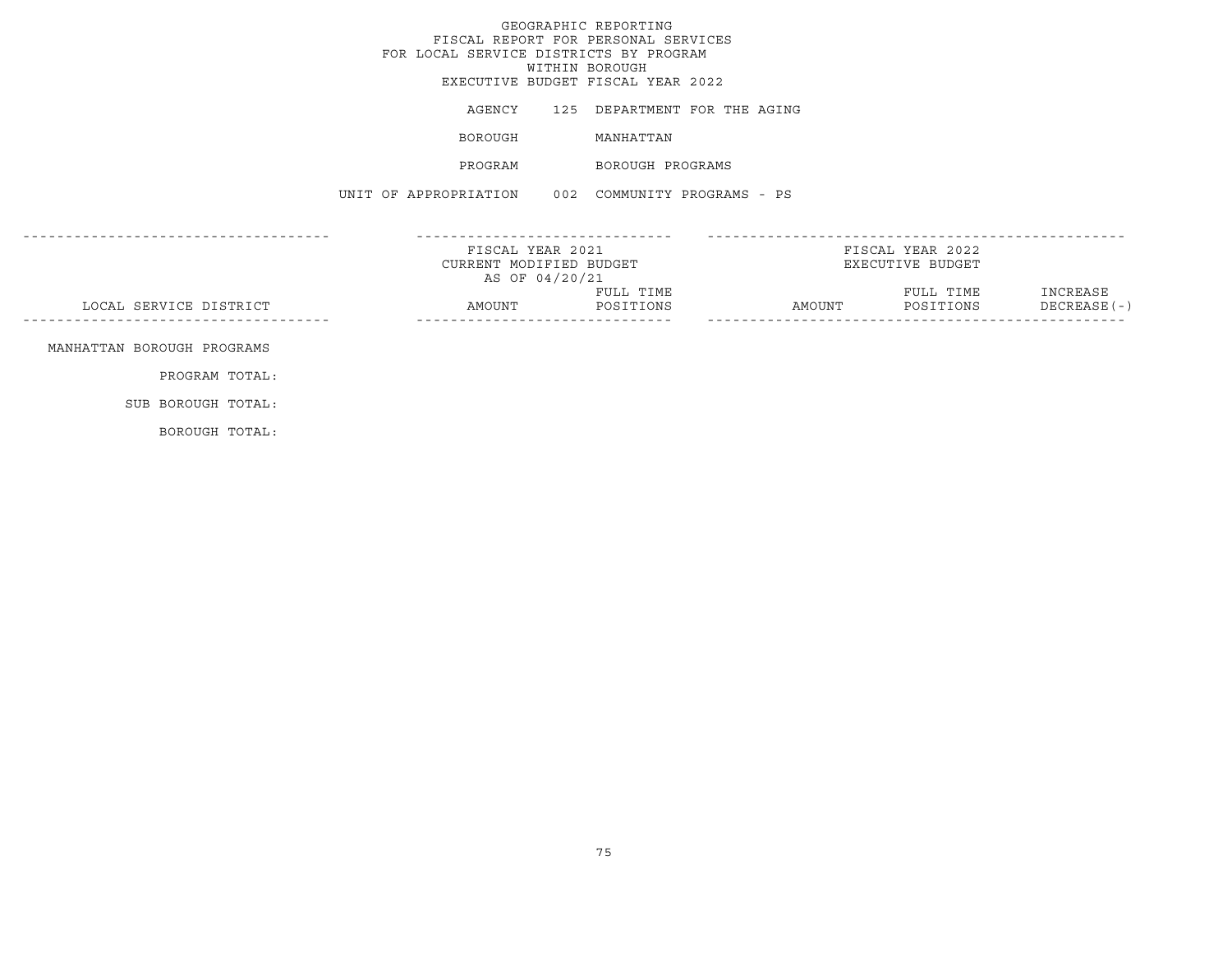# GEOGRAPHIC REPORTING FISCAL REPORT FOR PERSONAL SERVICES FOR LOCAL SERVICE DISTRICTS BY PROGRAM WITHIN BOROUGHEXECUTIVE BUDGET FISCAL YEAR 2022

|                       | AGENCY         | 125 DEPARTMENT FOR THE AGING |  |  |
|-----------------------|----------------|------------------------------|--|--|
|                       | <b>BOROUGH</b> | OUEENS                       |  |  |
|                       | PROGRAM        | BOROUGH PROGRAMS             |  |  |
| UNIT OF APPROPRIATION |                | 002 COMMUNITY PROGRAMS - PS  |  |  |
|                       |                |                              |  |  |

|                         | FISCAL YEAR 2021<br>CURRENT MODIFIED BUDGET<br>AS OF 04/20/21 |                        | FISCAL YEAR 2022<br>EXECUTIVE BUDGET |                        |                           |
|-------------------------|---------------------------------------------------------------|------------------------|--------------------------------------|------------------------|---------------------------|
| LOCAL SERVICE DISTRICT  | AMOUNT                                                        | FULL TIME<br>POSITIONS | AMOUNT                               | FULL TIME<br>POSITIONS | INCREASE<br>$DECREASE(-)$ |
| OUEENS BOROUGH PROGRAMS | 83,919                                                        |                        | 88,243                               |                        | 4,324                     |
| PROGRAM TOTAL:          | 83,919                                                        |                        | 88,243                               |                        | 4,324                     |
| SUB BOROUGH TOTAL:      | 83,919                                                        |                        | 88,243                               |                        | 4,324                     |
| BOROUGH TOTAL:          | 83,919                                                        |                        | 88,243                               |                        | 4,324                     |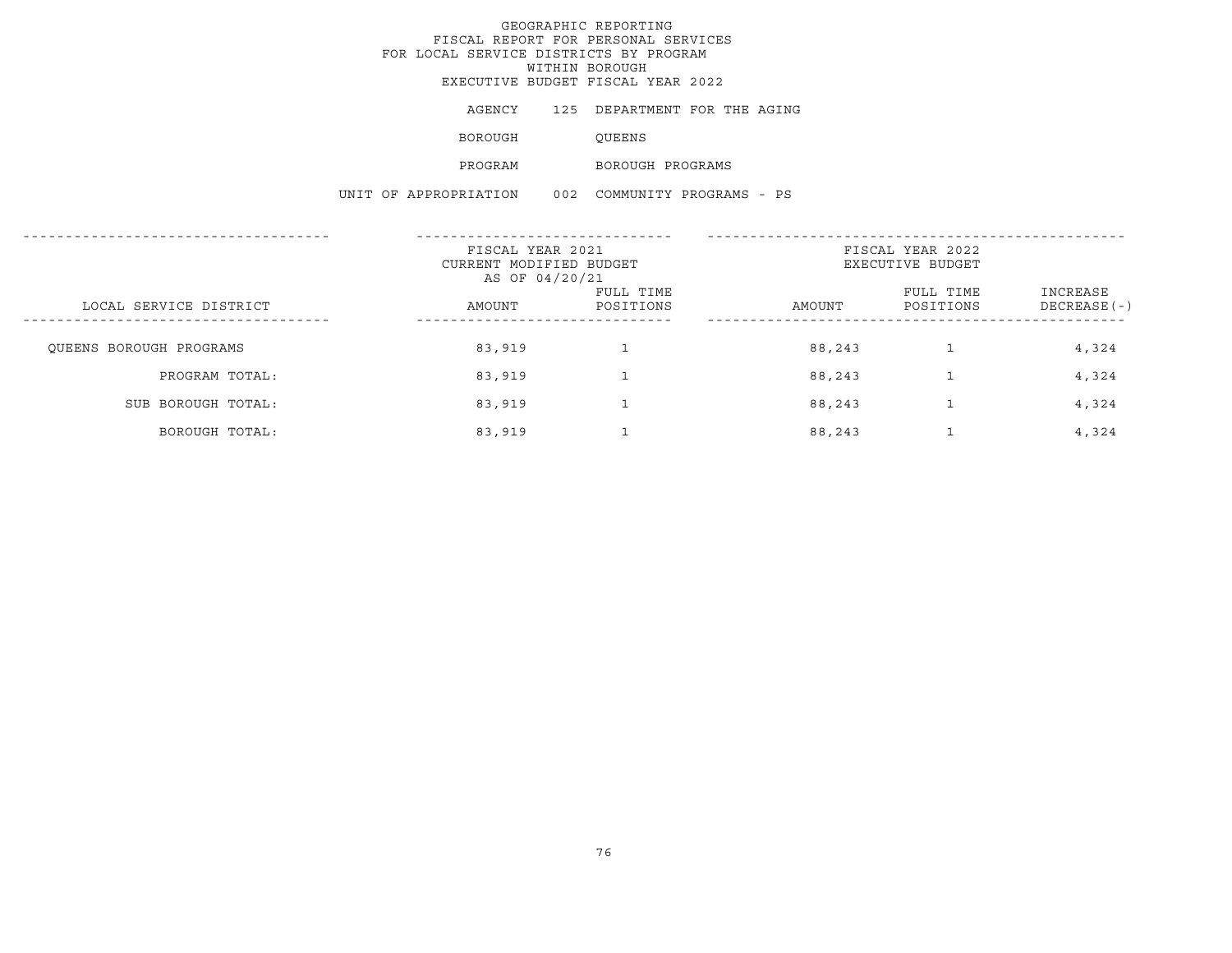|                                | FOR LOCAL SERVICE DISTRICTS BY PROGRAM            | GEOGRAPHIC REPORTING<br>FISCAL REPORT FOR PERSONAL SERVICES<br>WITHIN BOROUGH<br>EXECUTIVE BUDGET FISCAL YEAR 2022 |                  |                                      |                           |
|--------------------------------|---------------------------------------------------|--------------------------------------------------------------------------------------------------------------------|------------------|--------------------------------------|---------------------------|
|                                | AGENCY                                            | 125 DEPARTMENT FOR THE AGING                                                                                       |                  |                                      |                           |
|                                | BOROUGH                                           | STATEN ISLAND                                                                                                      |                  |                                      |                           |
|                                |                                                   | PROGRAM BOROUGH PROGRAMS                                                                                           |                  |                                      |                           |
|                                | UNIT OF APPROPRIATION 002 COMMUNITY PROGRAMS - PS |                                                                                                                    |                  |                                      |                           |
|                                | CURRENT MODIFIED BUDGET<br>AS OF 04/20/21         | FISCAL YEAR 2021                                                                                                   |                  | FISCAL YEAR 2022<br>EXECUTIVE BUDGET |                           |
| LOCAL SERVICE DISTRICT         | AMOUNT POSITIONS                                  | FULL TIME                                                                                                          | AMOUNT POSITIONS | FULL TIME                            | INCREASE<br>$DECREASE(-)$ |
| STATEN ISLAND BOROUGH PROGRAMS |                                                   |                                                                                                                    |                  |                                      |                           |
| PROGRAM TOTAL:                 |                                                   |                                                                                                                    |                  |                                      |                           |
| SUB BOROUGH TOTAL:             |                                                   |                                                                                                                    |                  |                                      |                           |

BOROUGH TOTAL: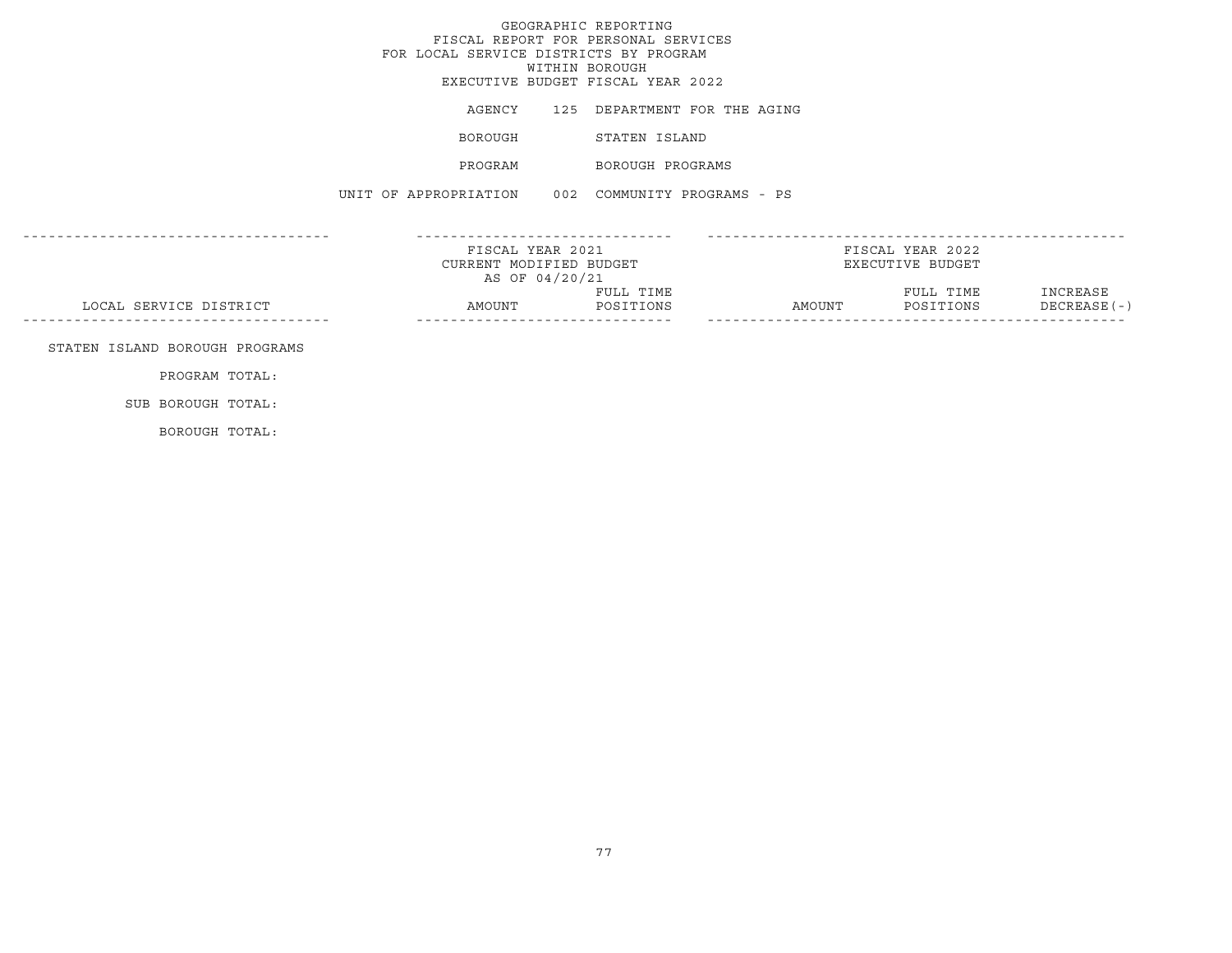# GEOGRAPHIC REPORTING FISCAL REPORT FOR PERSONAL SERVICES FOR LOCAL SERVICE DISTRICTS BY PROGRAM WITHIN BOROUGH

#### EXECUTIVE BUDGET FISCAL YEAR 2022

|                                            | FISCAL YEAR 2021<br>CURRENT MODIFIED BUDGET<br>AS OF 04/20/21 |                        | FISCAL YEAR 2022<br>EXECUTIVE BUDGET |                        |                           |  |
|--------------------------------------------|---------------------------------------------------------------|------------------------|--------------------------------------|------------------------|---------------------------|--|
| LOCAL SERVICE DISTRICT                     | AMOUNT                                                        | FULL TIME<br>POSITIONS | AMOUNT                               | FULL TIME<br>POSITIONS | INCREASE<br>$DECREASE(-)$ |  |
| AGENCY TOTAL:<br>ALL PROGRAMS ALL BOROUGHS | 83,919                                                        |                        | 88,243                               |                        | 4,324                     |  |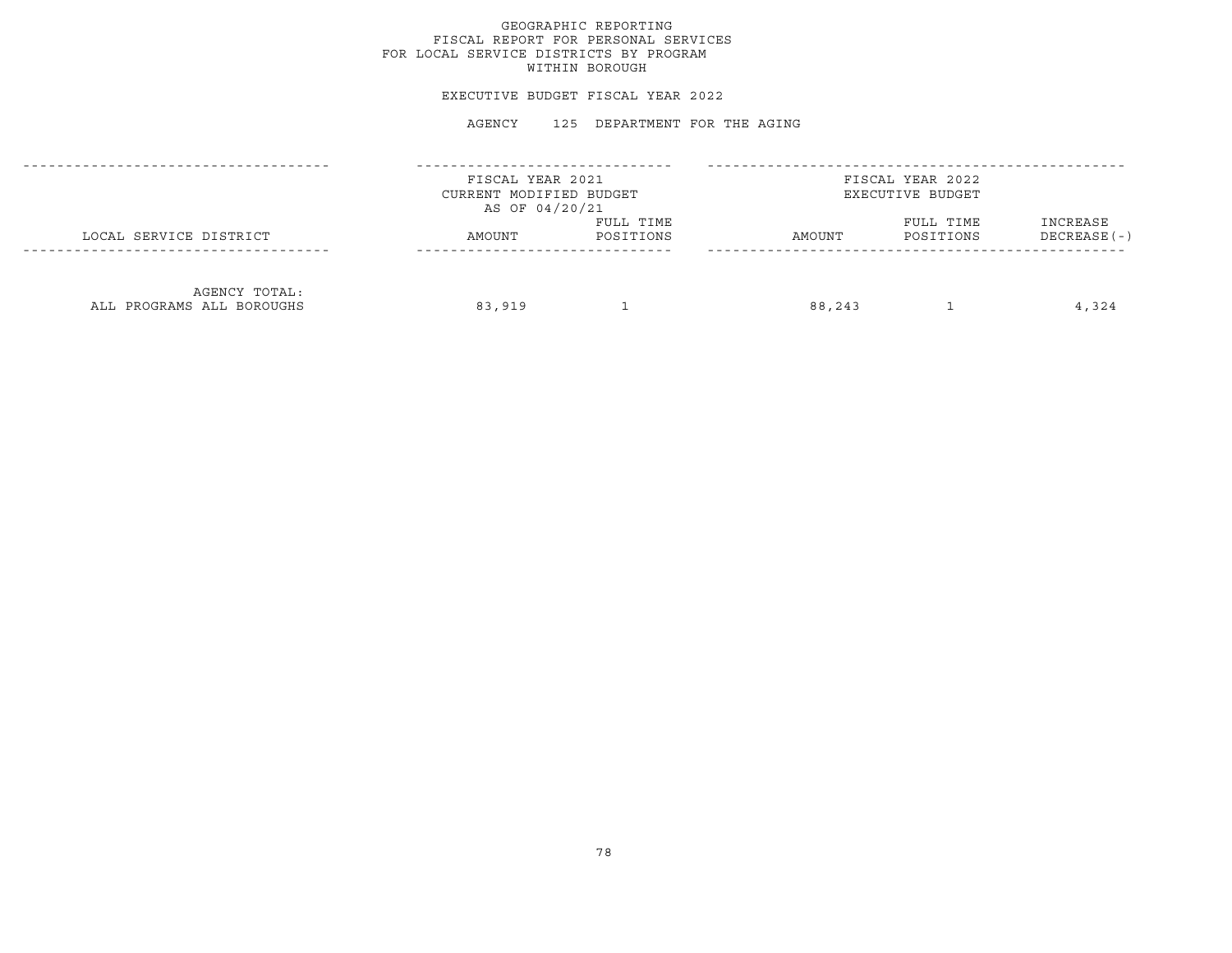#### EXECUTIVE BUDGET FISCAL YEAR 2022

|                                                                | FISCAL YEAR 2021<br>CURRENT MODIFIED BUDGET | FISCAL YEAR 2022<br>EXECUTIVE BUDGET |                          |  |
|----------------------------------------------------------------|---------------------------------------------|--------------------------------------|--------------------------|--|
| UNIT OF APPROPRIATION                                          | AS OF 04/20/21                              | AMOUNT                               | INCREASE<br>DECREASE (-) |  |
| EXECUTIVE & ADMIN MGMT - PS<br>001                             |                                             |                                      |                          |  |
| REGULAR GROSS<br>OTHER                                         |                                             |                                      |                          |  |
| TOTAL REPORTED GEOGRAPHICALLY                                  |                                             |                                      |                          |  |
| NOT REPORTED GEOGRAPHICALLY                                    | 15,371,644                                  | 15,341,335                           | $30, 309 -$              |  |
| FINANCIAL PLAN SAVINGS                                         | $279,883-$                                  | 188,897-                             | 90,986                   |  |
| APPROPRIATION                                                  | 15,091,761                                  | 15, 152, 438                         | 60,677                   |  |
| FUNDING                                                        |                                             |                                      |                          |  |
| CITY<br>OTHER CATEGORICAL<br>CAPITAL FUNDS - I.F.A.            | 10,744,186                                  | 10,804,863                           | 60,677                   |  |
| STATE<br>FEDERAL - C.D.<br>FEDERAL - OTHER<br>INTRA-CITY SALES | 749,853<br>154,850<br>3,442,872             | 749,853<br>154,850<br>3, 442, 872    |                          |  |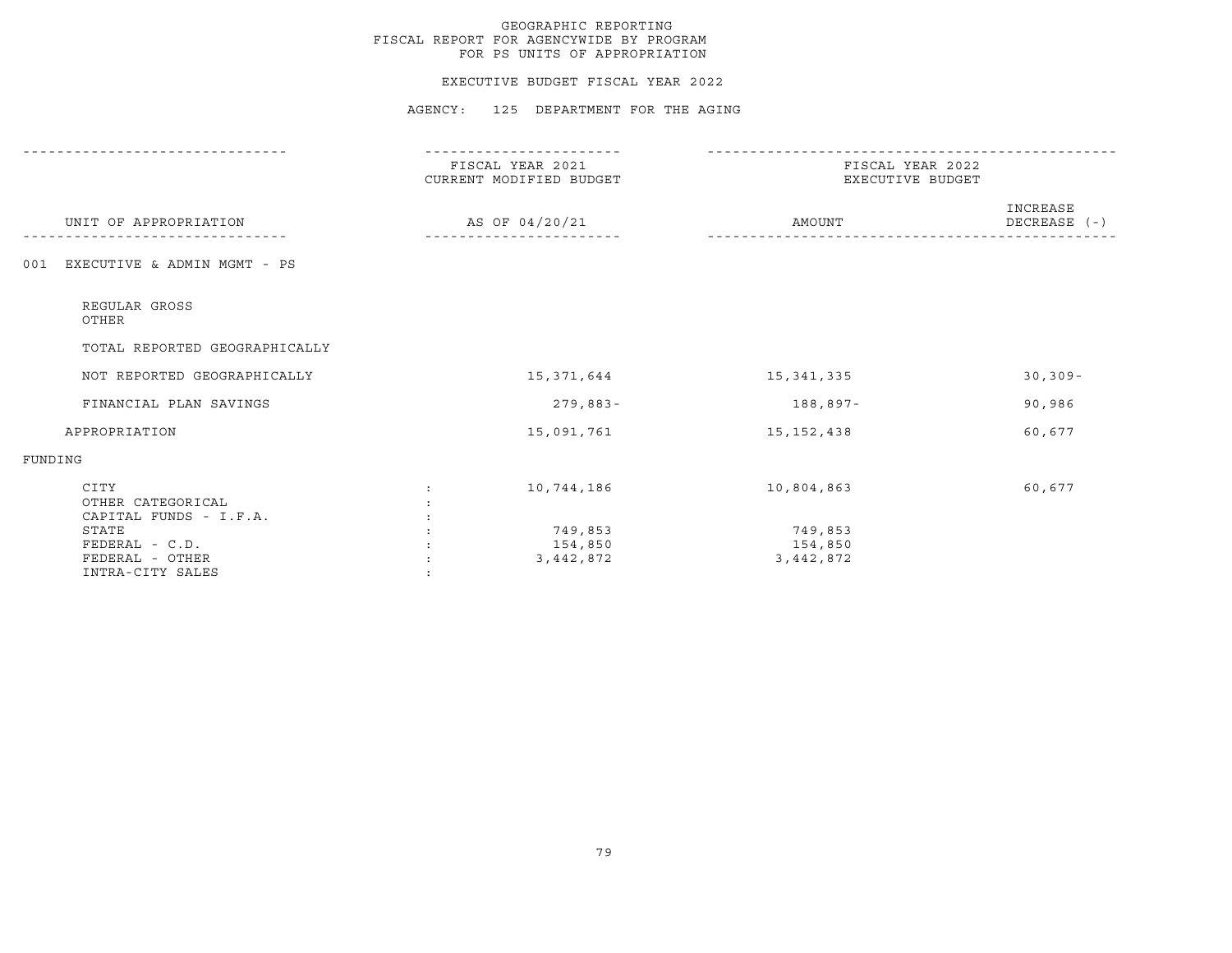#### EXECUTIVE BUDGET FISCAL YEAR 2022

|                                                   | FISCAL YEAR 2021<br>CURRENT MODIFIED BUDGET | FISCAL YEAR 2022<br>EXECUTIVE BUDGET |                            |
|---------------------------------------------------|---------------------------------------------|--------------------------------------|----------------------------|
| UNIT OF APPROPRIATION                             | AS OF 04/20/21                              | AMOUNT                               | INCREASE<br>DECREASE $(-)$ |
| 002<br>COMMUNITY PROGRAMS - PS                    |                                             |                                      |                            |
| REGULAR GROSS<br>OTHER                            | 83,399<br>520                               | 87,723<br>520                        | 4,324                      |
| TOTAL REPORTED GEOGRAPHICALLY                     | 83,919                                      | 88,243                               | 4,324                      |
| NOT REPORTED GEOGRAPHICALLY                       | 17,257,237                                  | 15,982,812                           | 1,274,425-                 |
| FINANCIAL PLAN SAVINGS                            | 178,936-                                    | 121,346-                             | 57,590                     |
| APPROPRIATION                                     | 17, 162, 220                                | 15,949,709                           | 1, 212, 511-               |
| FUNDING                                           |                                             |                                      |                            |
| CITY<br>OTHER CATEGORICAL                         | 7,453,882                                   | 7,026,592                            | $427, 290 -$               |
| CAPITAL FUNDS - I.F.A.<br>STATE<br>FEDERAL - C.D. | 1,107,689                                   | 628,997                              | $478,692 -$                |
| FEDERAL - OTHER<br>INTRA-CITY SALES               | 8,600,649                                   | 8,294,120                            | $306, 529 -$               |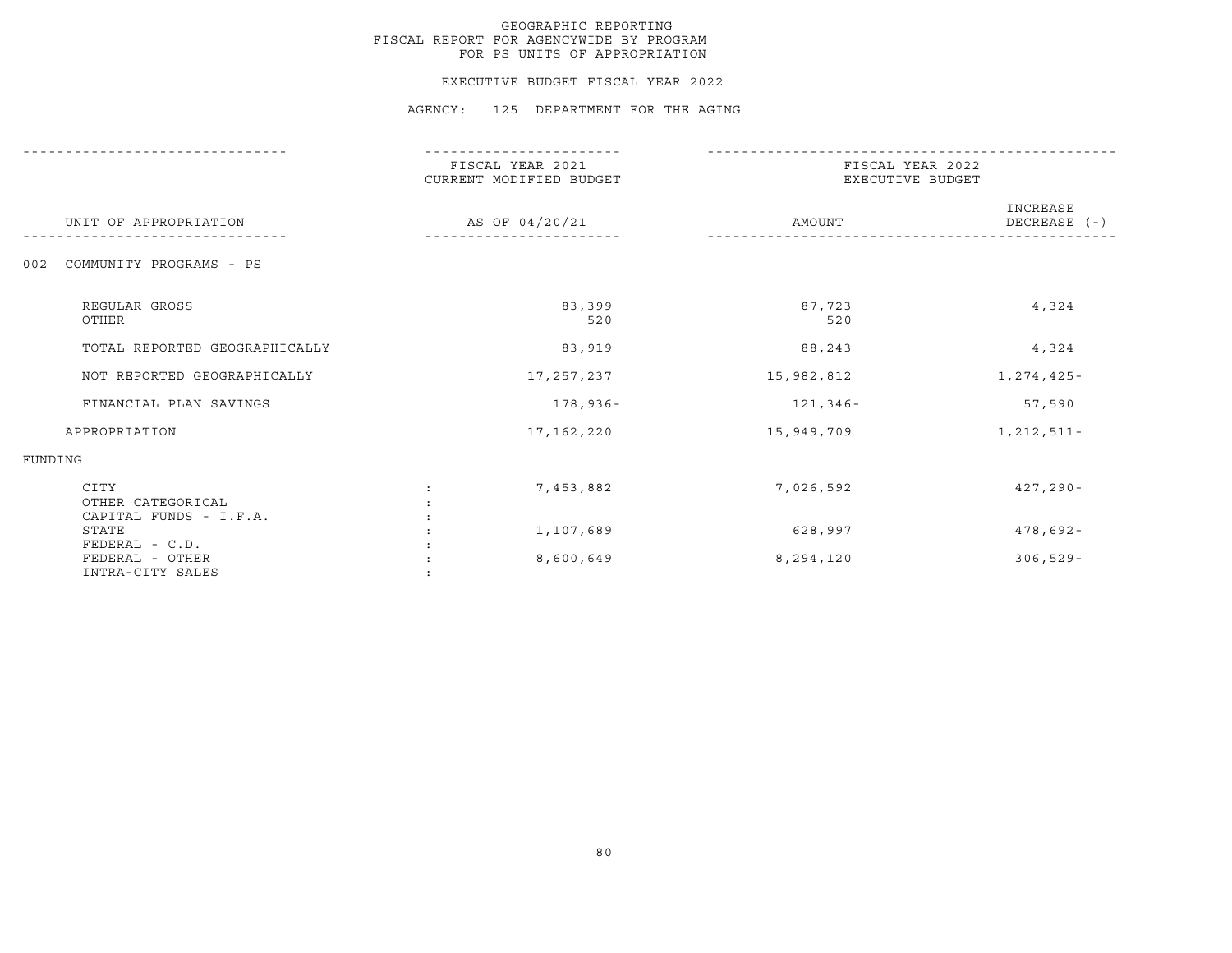#### EXECUTIVE BUDGET FISCAL YEAR 2022

|                                                   | FISCAL YEAR 2021<br>CURRENT MODIFIED BUDGET | FISCAL YEAR 2022<br>EXECUTIVE BUDGET |                          |
|---------------------------------------------------|---------------------------------------------|--------------------------------------|--------------------------|
| UNIT OF APPROPRIATION                             | AS OF 04/20/21                              | AMOUNT                               | INCREASE<br>DECREASE (-) |
| IN HOME SERVICES - PS<br>006                      |                                             |                                      |                          |
| REGULAR GROSS<br>OTHER                            |                                             |                                      |                          |
| TOTAL REPORTED GEOGRAPHICALLY                     |                                             |                                      |                          |
| NOT REPORTED GEOGRAPHICALLY                       |                                             | 1,566,336                            | 1,566,336                |
| FINANCIAL PLAN SAVINGS                            |                                             |                                      |                          |
| APPROPRIATION                                     |                                             | 1,566,336                            | 1,566,336                |
| FUNDING                                           |                                             |                                      |                          |
| CITY<br>OTHER CATEGORICAL                         |                                             | 768,231                              | 768,231                  |
| CAPITAL FUNDS - I.F.A.<br>STATE<br>FEDERAL - C.D. |                                             | 425,271                              | 425,271                  |
| FEDERAL - OTHER<br>INTRA-CITY SALES               |                                             | 372,834                              | 372,834                  |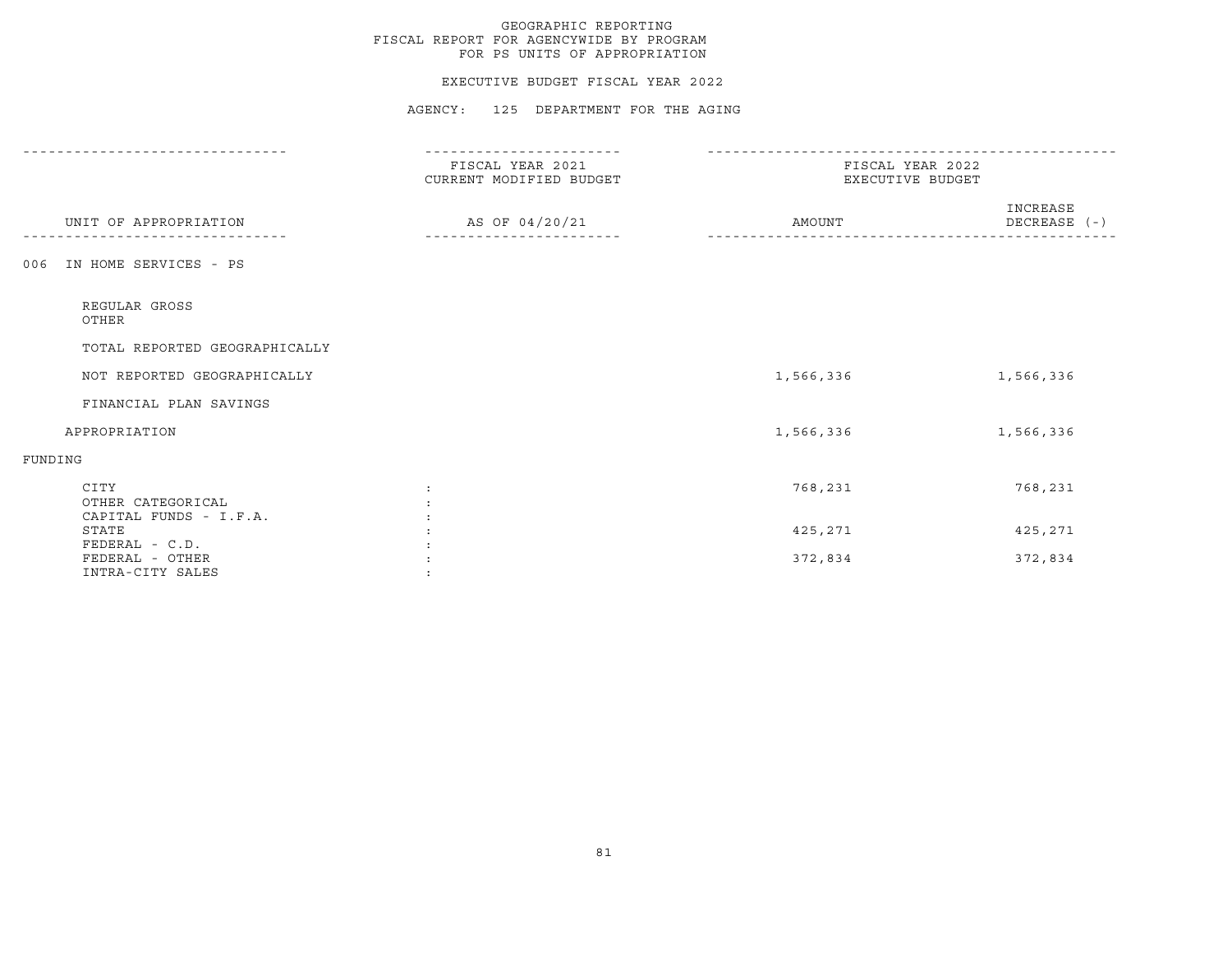#### EXECUTIVE BUDGET FISCAL YEAR 2022

|                                                     | FISCAL YEAR 2021<br>CURRENT MODIFIED BUDGET |           | FISCAL YEAR 2022<br>EXECUTIVE BUDGET  |                                           |
|-----------------------------------------------------|---------------------------------------------|-----------|---------------------------------------|-------------------------------------------|
| UNIT OF APPROPRIATION                               | AS OF 04/20/21                              |           | AMOUNT                                | INCREASE<br>DECREASE $(-)$                |
| OUT-OF-HOME SERVICES<br>003                         |                                             |           |                                       |                                           |
| TOTAL REPORTED GEOGRAPHICALLY                       |                                             |           |                                       |                                           |
| NOT REPORTED GEOGRAPHICALLY                         | 383, 262, 752                               |           | 307,176,268                           | 76,086,484-                               |
| FINANCIAL PLAN SAVINGS                              |                                             | 4,075,387 | 10,352,752                            | 6,277,365                                 |
| APPROPRIATION                                       | 387, 338, 139                               |           | 317,529,020                           | 69,809,119-                               |
| FUNDING                                             |                                             |           |                                       |                                           |
| CITY<br>OTHER CATEGORICAL<br>CAPITAL FUNDS - I.F.A. | 274,720,632<br>$\ddot{\cdot}$               | 174,462   | 211,062,066                           | $63,658,566 -$<br>174,462-                |
| STATE<br>FEDERAL - C.D.<br>FEDERAL - OTHER          | 42,461,056<br>6,001,011<br>61,600,244       |           | 14,594,647<br>2,097,238<br>89,609,818 | 27,866,409-<br>$3,903,773-$<br>28,009,574 |
| INTRA-CITY SALES                                    |                                             | 2,380,734 | 165,251                               | 2,215,483-                                |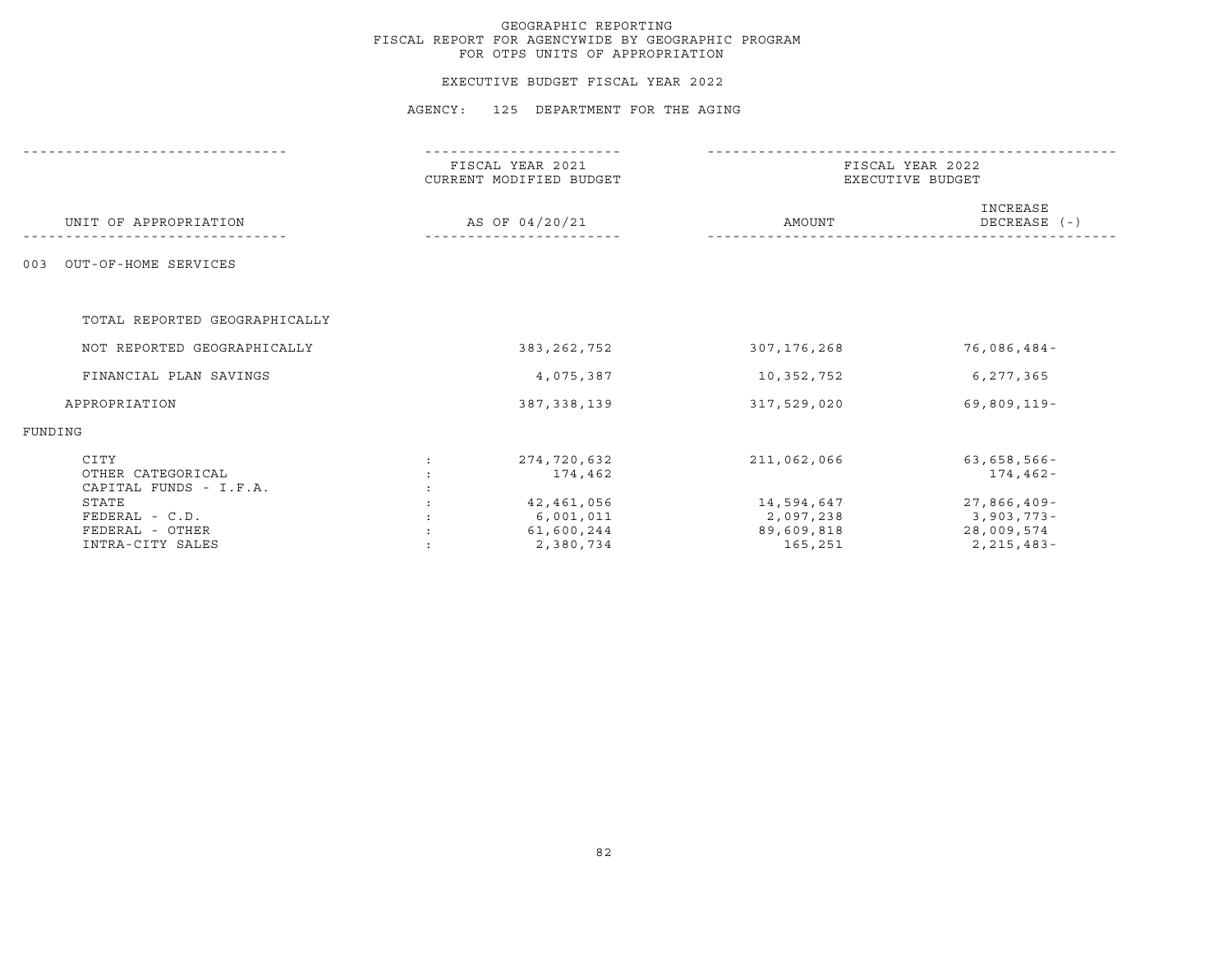#### EXECUTIVE BUDGET FISCAL YEAR 2022

|                                                   | FISCAL YEAR 2021<br>CURRENT MODIFIED BUDGET |           | FISCAL YEAR 2022<br>EXECUTIVE BUDGET |  |  |
|---------------------------------------------------|---------------------------------------------|-----------|--------------------------------------|--|--|
| UNIT OF APPROPRIATION                             | AS OF 04/20/21                              | AMOUNT    | INCREASE<br>DECREASE (-)             |  |  |
| EXECUTIVE & ADMIN MGMT-OTPS<br>004                |                                             |           |                                      |  |  |
| TOTAL REPORTED GEOGRAPHICALLY                     |                                             |           |                                      |  |  |
| NOT REPORTED GEOGRAPHICALLY                       | 2,148,474                                   | 2,111,606 | $36,868-$                            |  |  |
| FINANCIAL PLAN SAVINGS                            | $3,054-$                                    | $3,054-$  |                                      |  |  |
| APPROPRIATION                                     | 2,145,420                                   | 2,108,552 | $36,868-$                            |  |  |
| FUNDING                                           |                                             |           |                                      |  |  |
| CITY<br>OTHER CATEGORICAL                         | 981,522                                     | 966,291   | $15,231-$                            |  |  |
| CAPITAL FUNDS - I.F.A.<br>STATE<br>FEDERAL - C.D. | 21,925                                      |           | $21,925 -$                           |  |  |
| FEDERAL - OTHER<br>INTRA-CITY SALES               | 1,141,973                                   | 1,142,261 | 288                                  |  |  |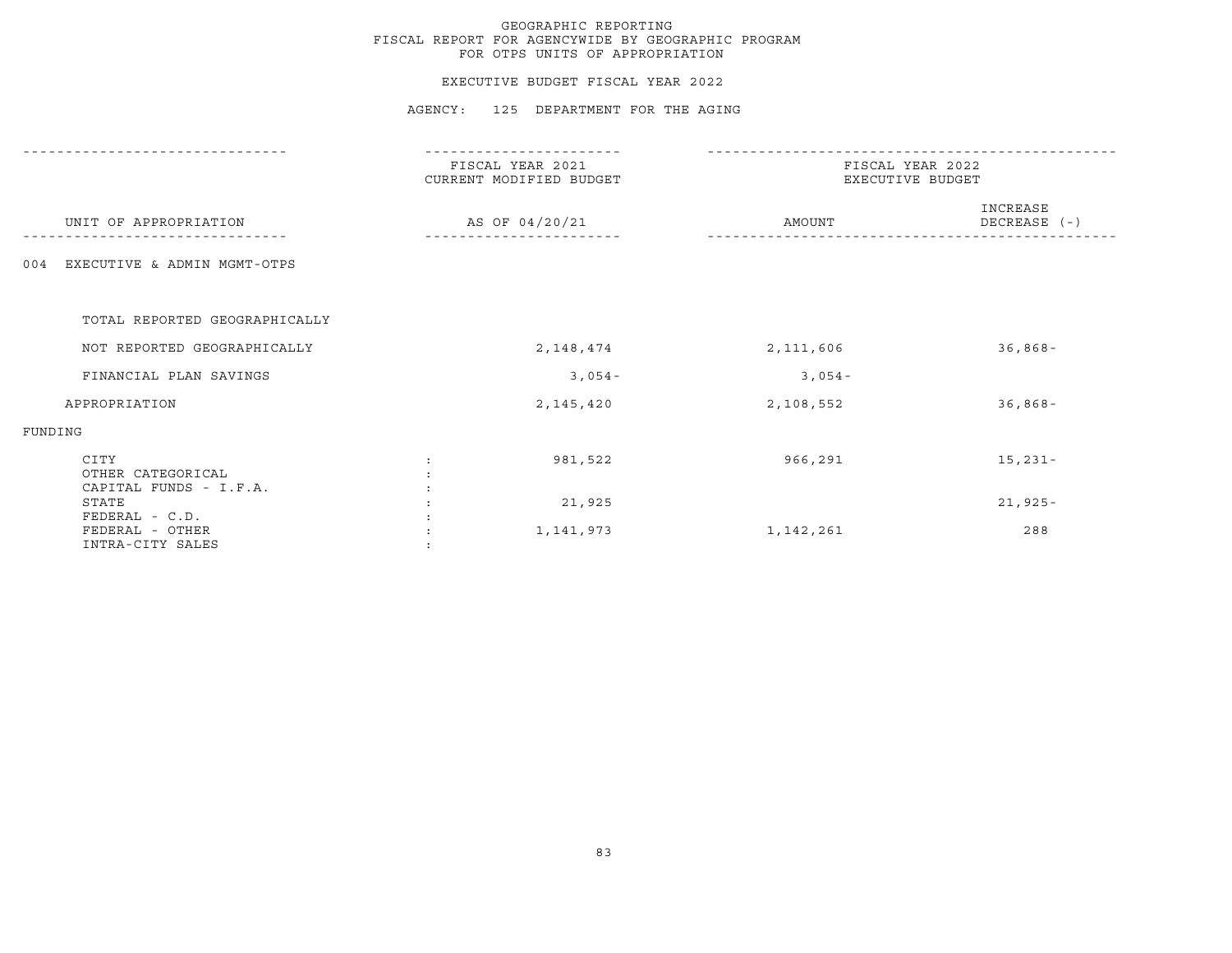### EXECUTIVE BUDGET FISCAL YEAR 2022

|                                                     | FISCAL YEAR 2021<br>CURRENT MODIFIED BUDGET |                      | FISCAL YEAR 2022<br>EXECUTIVE BUDGET |  |
|-----------------------------------------------------|---------------------------------------------|----------------------|--------------------------------------|--|
| UNIT OF APPROPRIATION                               | AS OF 04/20/21                              | AMOUNT               | INCREASE<br>DECREASE (-)             |  |
| IN HOME SERVICES<br>005                             |                                             |                      |                                      |  |
| TOTAL REPORTED GEOGRAPHICALLY                       |                                             |                      |                                      |  |
| NOT REPORTED GEOGRAPHICALLY                         |                                             | 87,740,878           | 87,740,878                           |  |
| FINANCIAL PLAN SAVINGS                              |                                             |                      |                                      |  |
| APPROPRIATION                                       |                                             | 87,740,878           | 87,740,878                           |  |
| FUNDING                                             |                                             |                      |                                      |  |
| CITY<br>OTHER CATEGORICAL<br>CAPITAL FUNDS - I.F.A. |                                             | 55,077,532           | 55,077,532                           |  |
| STATE<br>FEDERAL - C.D.                             |                                             | 27,658,737           | 27,658,737                           |  |
| FEDERAL - OTHER<br>INTRA-CITY SALES                 |                                             | 4,654,609<br>350,000 | 4,654,609<br>350,000                 |  |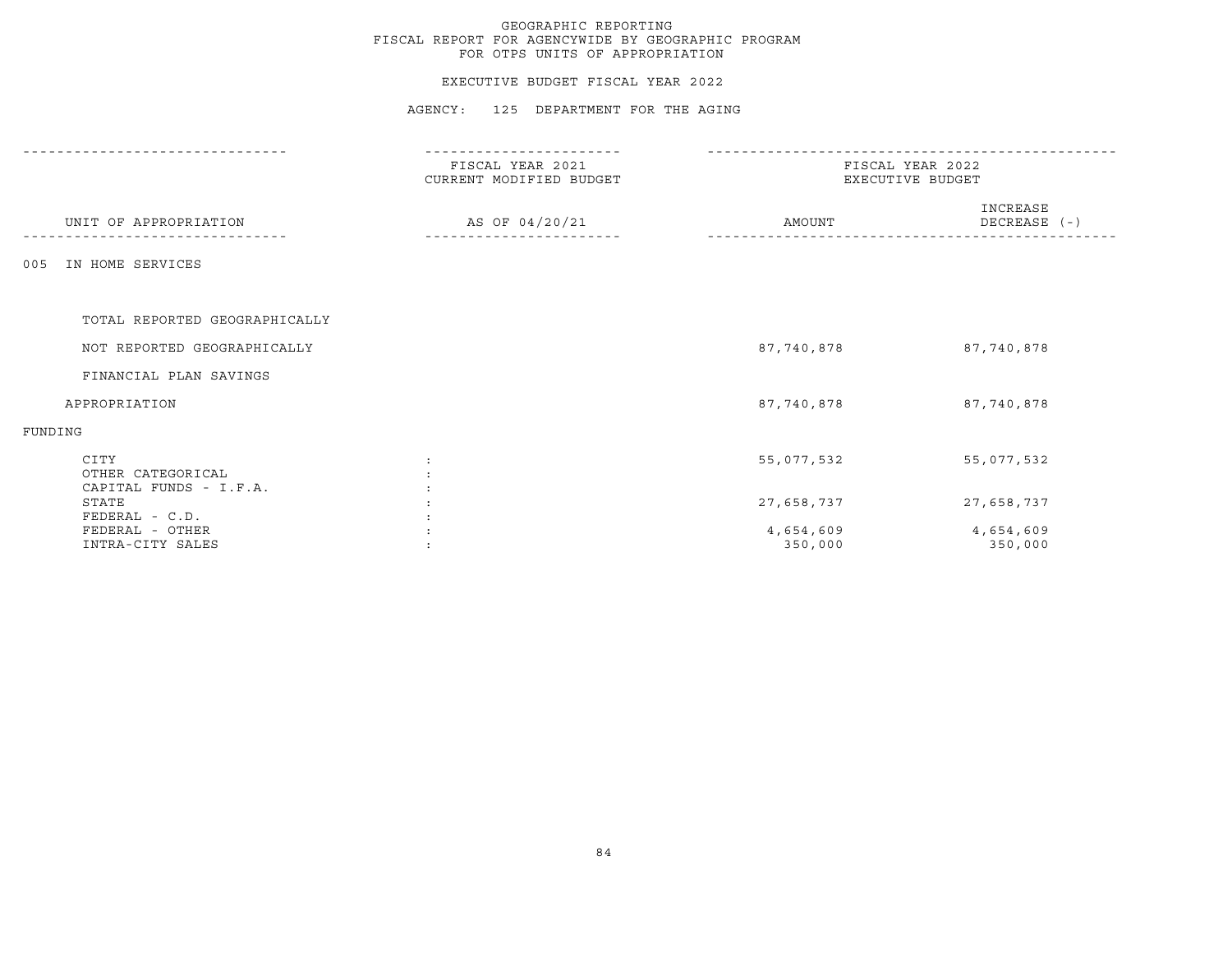### GEOGRAPHIC REPORTING FISCAL REPORT AGENCYWIDE SUMMARY

EXECUTIVE BUDGET FISCAL YEAR 2022

|                               | FISCAL YEAR 2021<br>CURRENT MODIFIED BUDGET |             | FISCAL YEAR 2022<br>EXECUTIVE BUDGET |  |  |
|-------------------------------|---------------------------------------------|-------------|--------------------------------------|--|--|
| UNIT OF APPROPRIATION         | AS OF 04/20/21                              | AMOUNT      | INCREASE<br>DECREASE (-)             |  |  |
| PS APPROPRIATIONS             |                                             |             |                                      |  |  |
| REGULAR GROSS                 | 83,399                                      | 87,723      | 4,324                                |  |  |
| OTHER                         | 520                                         | 520         |                                      |  |  |
| TOTAL REPORTED GEOGRAPHICALLY | 83,919                                      | 88,243      | 4,324                                |  |  |
| NOT REPORTED GEOGRAPHICALLY   | 32,628,881                                  | 32,890,483  | 261,602                              |  |  |
| OTPS APPROPRIATIONS           |                                             |             |                                      |  |  |
| TOTAL REPORTED GEOGRAPHICALLY |                                             |             |                                      |  |  |
| NOT REPORTED GEOGRAPHICALLY   | 385,411,226                                 | 397,028,752 | 11,617,526                           |  |  |
| FINANCIAL PLAN SAVINGS        | 3,613,514                                   | 10,039,455  | 6,425,941                            |  |  |
| APPROPRIATIONS                | 421,737,540                                 | 440,046,933 | 18,309,393                           |  |  |
| FUNDING                       |                                             |             |                                      |  |  |
| CITY                          | 293,900,222                                 | 285,705,575 | 8,194,647-                           |  |  |
| OTHER CATEGORICAL             | 174,462                                     |             | 174,462-                             |  |  |
| CAPITAL FUNDS - I.F.A.        |                                             |             |                                      |  |  |
| STATE                         | 44,340,523                                  | 44,057,505  | $283,018-$                           |  |  |
| FEDERAL - C.D.                | 6,155,861                                   | 2,252,088   | $3,903,773-$                         |  |  |
| FEDERAL - OTHER               | 74,785,738                                  | 107,516,514 | 32,730,776                           |  |  |
| INTRA-CITY SALES              | 2,380,734                                   | 515,251     | 1,865,483-                           |  |  |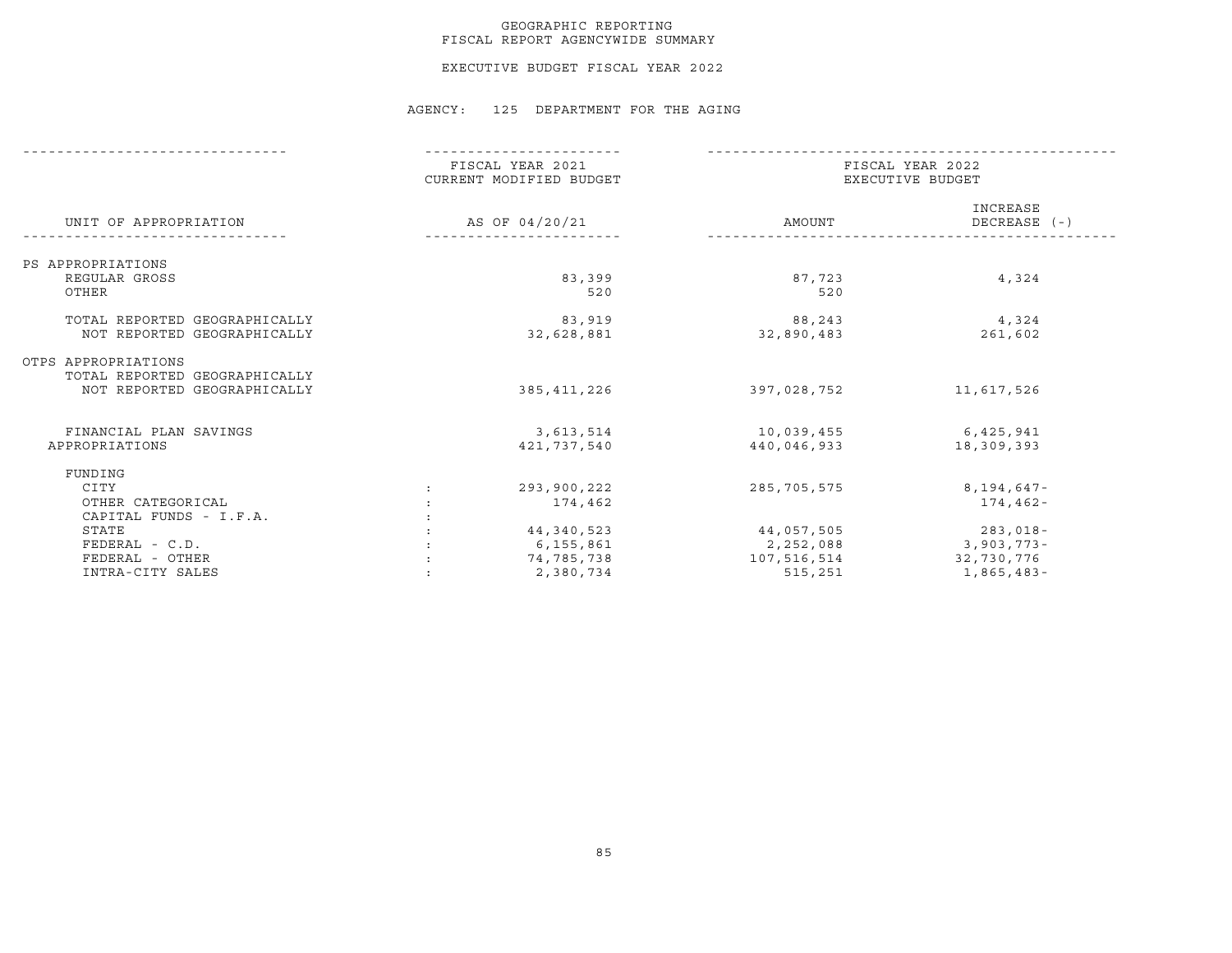#### EXECUTIVE BUDGET FISCAL YEAR 2022

|                                  | FISCAL YEAR 2021<br>CURRENT MODIFIED BUDGET |                | FISCAL YEAR 2022<br>EXECUTIVE BUDGET |                          |
|----------------------------------|---------------------------------------------|----------------|--------------------------------------|--------------------------|
| UNIT OF APPROPRIATION            |                                             | AS OF 04/20/21 | AMOUNT                               | INCREASE<br>DECREASE (-) |
| OFFICE OF COMMISSIONER-PS<br>001 |                                             |                |                                      |                          |
| REGULAR GROSS<br>OTHER           |                                             |                |                                      |                          |
| TOTAL REPORTED GEOGRAPHICALLY    |                                             |                |                                      |                          |
| NOT REPORTED GEOGRAPHICALLY      |                                             | 5,452,764      | 5,057,238                            | $395,526 -$              |
| FINANCIAL PLAN SAVINGS           |                                             | $295,685-$     | $252,886-$                           | 42,799                   |
| APPROPRIATION                    |                                             | 5,157,079      | 4,804,352                            | $352,727-$               |
| FUNDING                          |                                             |                |                                      |                          |
| CITY<br>OTHER CATEGORICAL        | $\mathbf{r}$                                | 4, 113, 200    | 4,487,559                            | 374,359                  |
| CAPITAL FUNDS - I.F.A.           |                                             | 248,896        | 287,684                              | 38,788                   |
| STATE                            |                                             | 3,371          | 3,371                                |                          |
| FEDERAL - C.D.                   |                                             | 153,596        |                                      | $153, 596 -$             |
| FEDERAL - OTHER                  |                                             | 500,000        |                                      | $500,000 -$              |
| INTRA-CITY SALES                 |                                             | 138,016        | 25,738                               | 112,278-                 |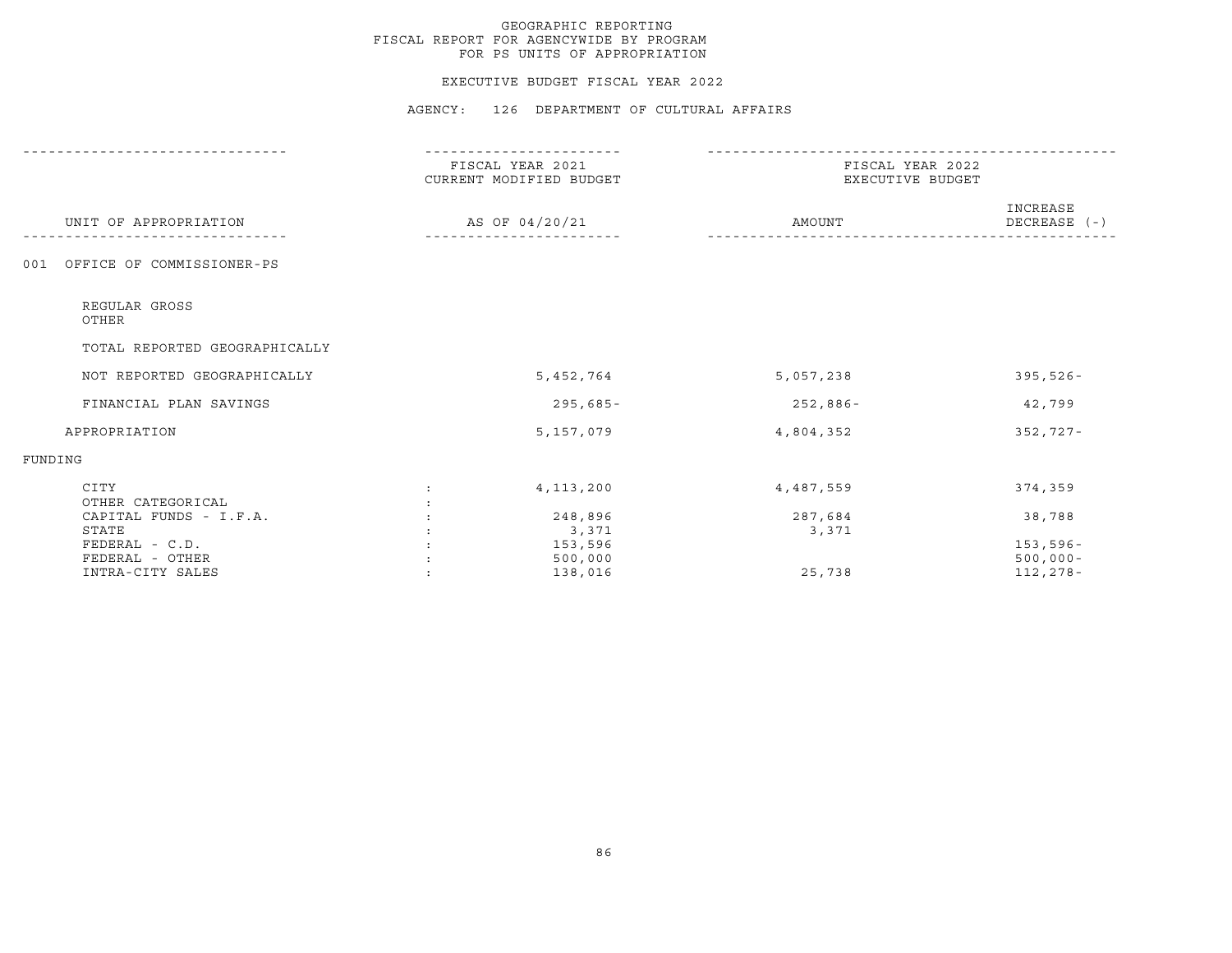#### EXECUTIVE BUDGET FISCAL YEAR 2022

|                                                                                | FISCAL YEAR 2021<br>CURRENT MODIFIED BUDGET | FISCAL YEAR 2022<br>EXECUTIVE BUDGET |                          |
|--------------------------------------------------------------------------------|---------------------------------------------|--------------------------------------|--------------------------|
| UNIT OF APPROPRIATION                                                          | AS OF 04/20/21                              | AMOUNT                               | INCREASE<br>DECREASE (-) |
| OFFICE OF COMMISSIONER - OTPS<br>002                                           |                                             |                                      |                          |
| TOTAL REPORTED GEOGRAPHICALLY                                                  |                                             |                                      |                          |
| NOT REPORTED GEOGRAPHICALLY                                                    | 2,713,141                                   | 1,675,482                            | $1,037,659-$             |
| FINANCIAL PLAN SAVINGS                                                         | 154,568                                     | 289,000                              | 134,432                  |
| APPROPRIATION                                                                  | 2,867,709                                   | 1,964,482                            | $903, 227 -$             |
| FUNDING                                                                        |                                             |                                      |                          |
| CITY<br>OTHER CATEGORICAL<br>CAPITAL FUNDS - I.F.A.<br>STATE<br>FEDERAL - C.D. | 2,793,941                                   | 1,964,482                            | $829, 459 -$             |
| FEDERAL - OTHER<br>INTRA-CITY SALES                                            | 73,768                                      |                                      | $73,768-$                |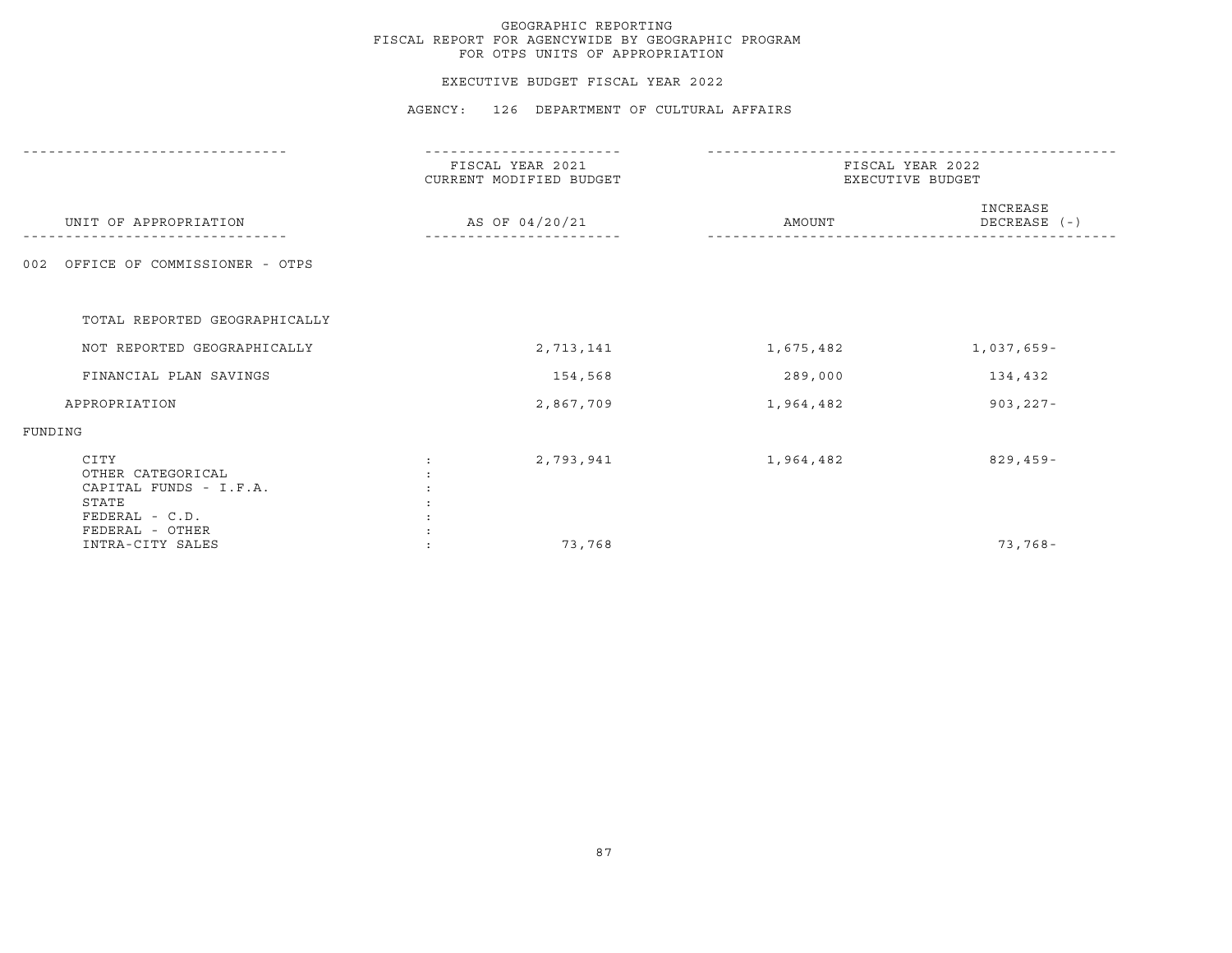#### EXECUTIVE BUDGET FISCAL YEAR 2022

|                                                                | ------------                                |                                      |                            |  |
|----------------------------------------------------------------|---------------------------------------------|--------------------------------------|----------------------------|--|
|                                                                | FISCAL YEAR 2021<br>CURRENT MODIFIED BUDGET | FISCAL YEAR 2022<br>EXECUTIVE BUDGET |                            |  |
| UNIT OF APPROPRIATION                                          | AS OF 04/20/21                              | AMOUNT                               | INCREASE<br>DECREASE (-)   |  |
| CULTURAL PROGRAMS<br>003                                       |                                             |                                      |                            |  |
| TOTAL REPORTED GEOGRAPHICALLY                                  | 37,769,814                                  | 28,962,296                           | 8,807,518-                 |  |
| NOT REPORTED GEOGRAPHICALLY                                    | 33,071,814                                  | 26,250,000                           | $6,821,814-$               |  |
| FINANCIAL PLAN SAVINGS                                         |                                             |                                      |                            |  |
| APPROPRIATION                                                  | 70,841,628                                  | 55,212,296                           | 15,629,332-                |  |
| FUNDING                                                        |                                             |                                      |                            |  |
| CITY<br>OTHER CATEGORICAL<br>CAPITAL FUNDS - I.F.A.            | 70,497,304<br>$\ddot{\phantom{0}}$          | 30,212,296                           | $40, 285, 008 -$           |  |
| STATE<br>FEDERAL - C.D.<br>FEDERAL - OTHER<br>INTRA-CITY SALES | 344,324                                     | 25,000,000                           | $344, 324 -$<br>25,000,000 |  |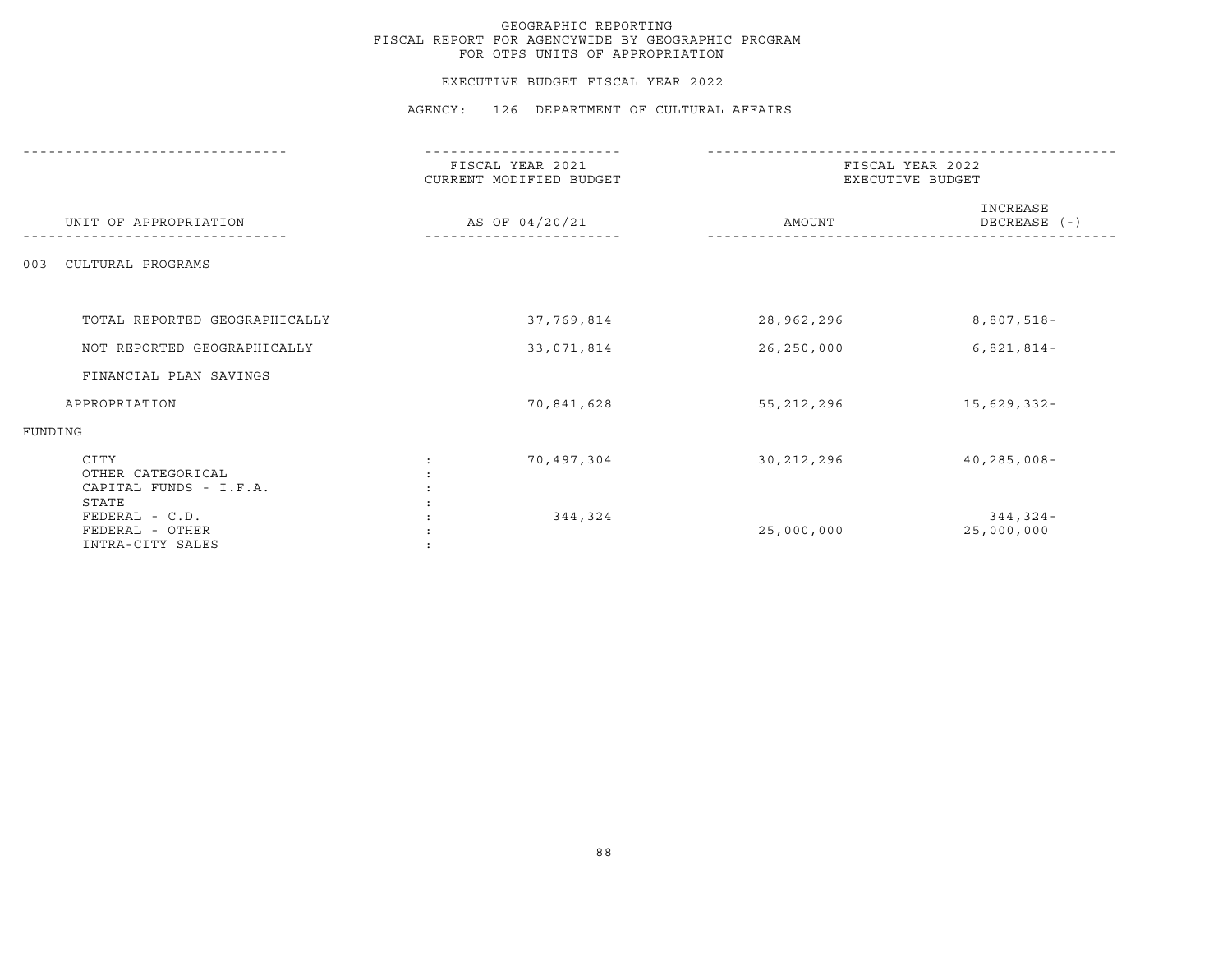#### EXECUTIVE BUDGET FISCAL YEAR 2022

|                                                                                | FISCAL YEAR 2021<br>CURRENT MODIFIED BUDGET | FISCAL YEAR 2022<br>EXECUTIVE BUDGET |                          |
|--------------------------------------------------------------------------------|---------------------------------------------|--------------------------------------|--------------------------|
| UNIT OF APPROPRIATION                                                          | AS OF 04/20/21                              | AMOUNT                               | INCREASE<br>DECREASE (-) |
| METROPOLITAN MUSEUM OF ART<br>004                                              |                                             |                                      |                          |
| TOTAL REPORTED GEOGRAPHICALLY                                                  | 17,660,416                                  | 21,337,790                           | 3,677,374                |
| NOT REPORTED GEOGRAPHICALLY                                                    | 1,018,291                                   |                                      | $1,018,291-$             |
| FINANCIAL PLAN SAVINGS                                                         |                                             | 2,073,931                            | 2,073,931                |
| APPROPRIATION                                                                  | 18,678,707                                  | 23, 411, 721                         | 4,733,014                |
| FUNDING                                                                        |                                             |                                      |                          |
| CITY<br>OTHER CATEGORICAL<br>CAPITAL FUNDS - I.F.A.<br>STATE<br>FEDERAL - C.D. | 18, 169, 433<br>3,974                       | 23, 411, 721                         | 5, 242, 288<br>$3,974-$  |
| FEDERAL - OTHER<br>INTRA-CITY SALES                                            | 505,300                                     |                                      | $505, 300 -$             |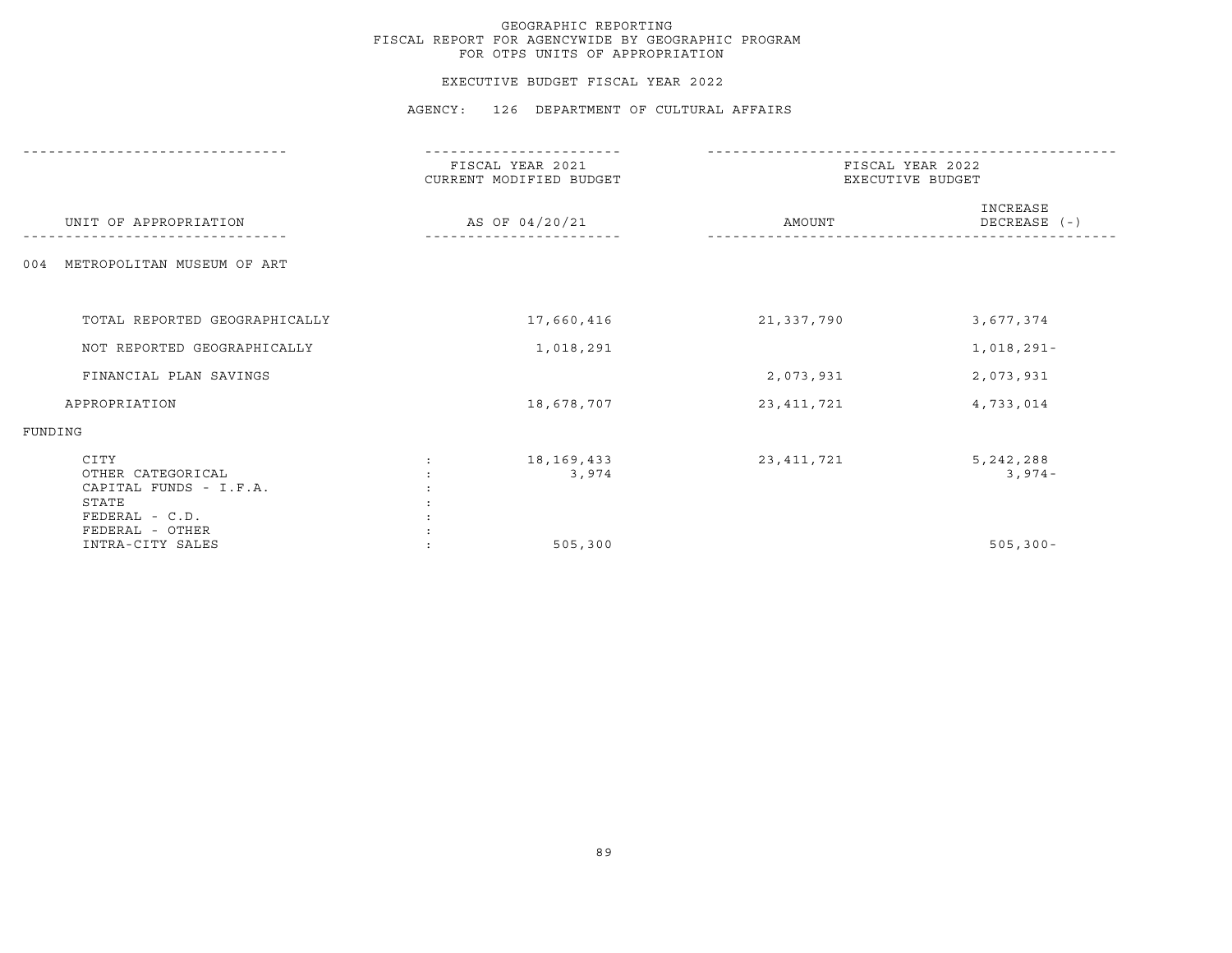#### EXECUTIVE BUDGET FISCAL YEAR 2022

|                                                                                                   | FISCAL YEAR 2021<br>CURRENT MODIFIED BUDGET<br>AS OF 04/20/21 |                     | FISCAL YEAR 2022<br>EXECUTIVE BUDGET |                          |  |
|---------------------------------------------------------------------------------------------------|---------------------------------------------------------------|---------------------|--------------------------------------|--------------------------|--|
| UNIT OF APPROPRIATION                                                                             |                                                               |                     | AMOUNT                               | INCREASE<br>DECREASE (-) |  |
| NY BOTANICAL GARDEN<br>005                                                                        |                                                               |                     |                                      |                          |  |
| TOTAL REPORTED GEOGRAPHICALLY                                                                     |                                                               |                     |                                      |                          |  |
| NOT REPORTED GEOGRAPHICALLY                                                                       |                                                               | 7,337,359           | 6,717,075                            | $620, 284 -$             |  |
| FINANCIAL PLAN SAVINGS                                                                            |                                                               |                     |                                      |                          |  |
| APPROPRIATION                                                                                     |                                                               | 7,337,359           | 6,717,075                            | $620, 284 -$             |  |
| FUNDING                                                                                           |                                                               |                     |                                      |                          |  |
| CITY<br>OTHER CATEGORICAL<br>CAPITAL FUNDS - I.F.A.<br>STATE<br>FEDERAL - C.D.<br>FEDERAL - OTHER |                                                               | 6,963,872<br>15,928 | 6,717,075                            | $246,797-$<br>$15,928-$  |  |
| INTRA-CITY SALES                                                                                  |                                                               | 357,559             |                                      | $357,559-$               |  |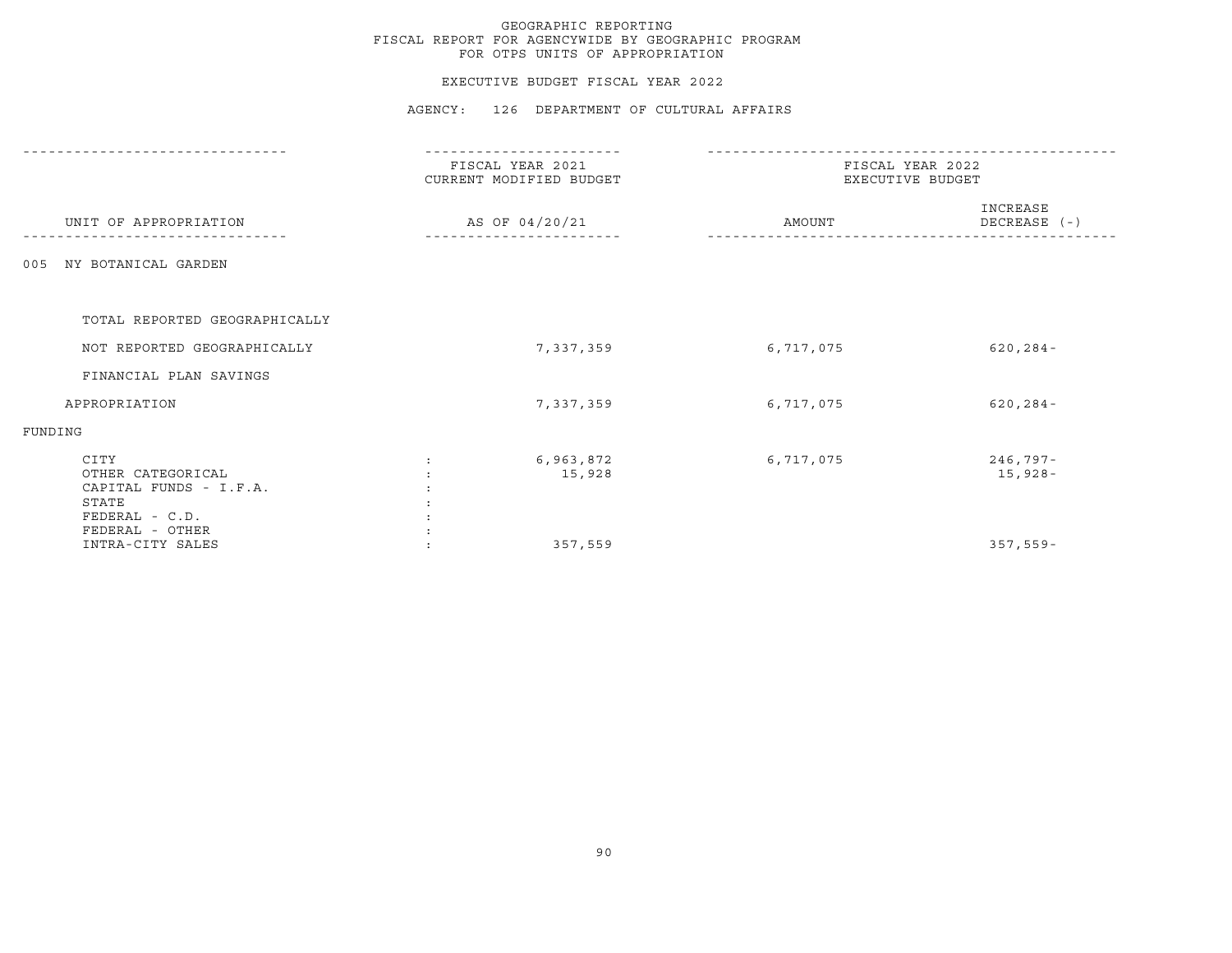#### EXECUTIVE BUDGET FISCAL YEAR 2022

|                                                                                | FISCAL YEAR 2021<br>CURRENT MODIFIED BUDGET | FISCAL YEAR 2022<br>EXECUTIVE BUDGET |                          |
|--------------------------------------------------------------------------------|---------------------------------------------|--------------------------------------|--------------------------|
| UNIT OF APPROPRIATION                                                          | AS OF 04/20/21                              | AMOUNT                               | INCREASE<br>DECREASE (-) |
| AMER MUSEUM NATURAL HISTORY<br>006                                             |                                             |                                      |                          |
| TOTAL REPORTED GEOGRAPHICALLY                                                  | 15,324,537                                  | 16,078,377                           | 753,840                  |
|                                                                                |                                             |                                      |                          |
| NOT REPORTED GEOGRAPHICALLY                                                    | 2, 163, 443                                 |                                      | $2, 163, 443 -$          |
| FINANCIAL PLAN SAVINGS                                                         |                                             |                                      |                          |
| APPROPRIATION                                                                  | 17,487,980                                  | 16,078,377                           | $1,409,603-$             |
| FUNDING                                                                        |                                             |                                      |                          |
| CITY<br>OTHER CATEGORICAL<br>CAPITAL FUNDS - I.F.A.<br>STATE<br>FEDERAL - C.D. | 16,348,038<br>8,354                         | 16,078,377                           | $269,661 -$<br>$8,354-$  |
| FEDERAL - OTHER<br>INTRA-CITY SALES                                            | 1,131,588                                   |                                      | 1, 131, 588-             |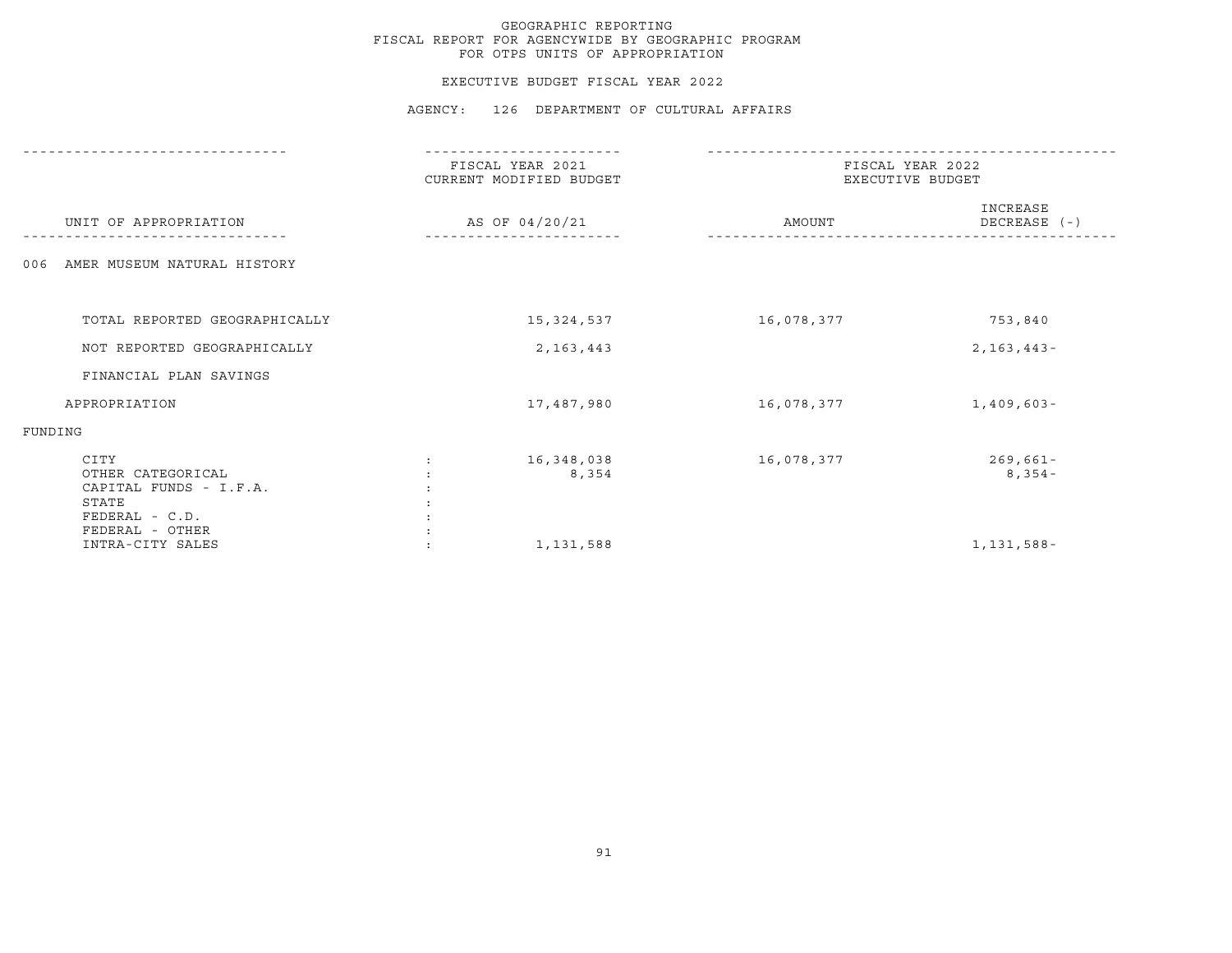#### EXECUTIVE BUDGET FISCAL YEAR 2022

|                                                                                                   | FISCAL YEAR 2021<br>CURRENT MODIFIED BUDGET | FISCAL YEAR 2022<br>EXECUTIVE BUDGET |                          |
|---------------------------------------------------------------------------------------------------|---------------------------------------------|--------------------------------------|--------------------------|
| UNIT OF APPROPRIATION                                                                             | AS OF 04/20/21                              | AMOUNT                               | INCREASE<br>DECREASE (-) |
| THE WILDLIFE CONSERVATION SOC.<br>007                                                             |                                             |                                      |                          |
| TOTAL REPORTED GEOGRAPHICALLY                                                                     | 13,963,301                                  | 14, 111, 261                         | 147,960                  |
| NOT REPORTED GEOGRAPHICALLY                                                                       | 1,669,184                                   | 1,254,391                            | $414,793-$               |
| FINANCIAL PLAN SAVINGS                                                                            |                                             |                                      |                          |
| APPROPRIATION                                                                                     | 15,632,485                                  | 15,365,652                           | $266, 833 -$             |
| FUNDING                                                                                           |                                             |                                      |                          |
| CITY<br>OTHER CATEGORICAL<br>CAPITAL FUNDS - I.F.A.<br>STATE<br>FEDERAL - C.D.<br>FEDERAL - OTHER | 15,287,781                                  | 15,365,652                           | 77,871                   |
| INTRA-CITY SALES                                                                                  | 344,704                                     |                                      | $344,704-$               |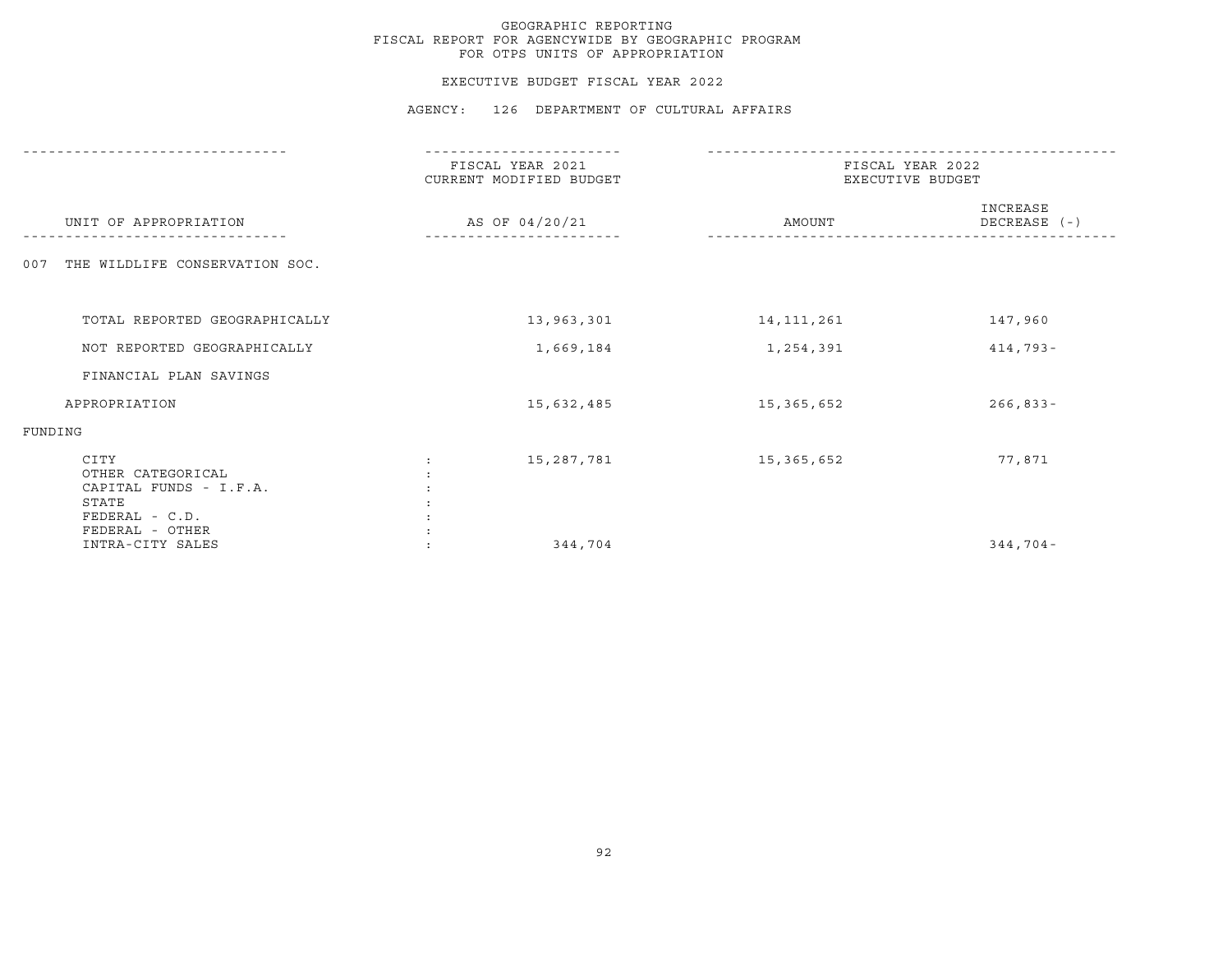#### EXECUTIVE BUDGET FISCAL YEAR 2022

|                                                                                  | --------------                              |                                      |                          |
|----------------------------------------------------------------------------------|---------------------------------------------|--------------------------------------|--------------------------|
|                                                                                  | FISCAL YEAR 2021<br>CURRENT MODIFIED BUDGET | FISCAL YEAR 2022<br>EXECUTIVE BUDGET |                          |
| UNIT OF APPROPRIATION                                                            | AS OF 04/20/21                              | AMOUNT                               | INCREASE<br>DECREASE (-) |
| BROOKLYN MUSEUM<br>008                                                           |                                             |                                      |                          |
| TOTAL REPORTED GEOGRAPHICALLY                                                    | 8,240,628                                   | 7,950,472                            | $290, 156 -$             |
| NOT REPORTED GEOGRAPHICALLY                                                      | 942,283                                     |                                      | $942, 283 -$             |
| FINANCIAL PLAN SAVINGS                                                           |                                             |                                      |                          |
| APPROPRIATION                                                                    | 9,182,911                                   | 7,950,472                            | 1,232,439-               |
| FUNDING                                                                          |                                             |                                      |                          |
| CITY<br>OTHER CATEGORICAL<br>CAPITAL FUNDS - I.F.A.<br>STATE<br>$FEDERAL - C.D.$ | 8,240,628<br>3,196                          | 7,950,472                            | $290, 156 -$<br>$3,196-$ |
| FEDERAL - OTHER<br>INTRA-CITY SALES                                              | 939,087                                     |                                      | $939,087 -$              |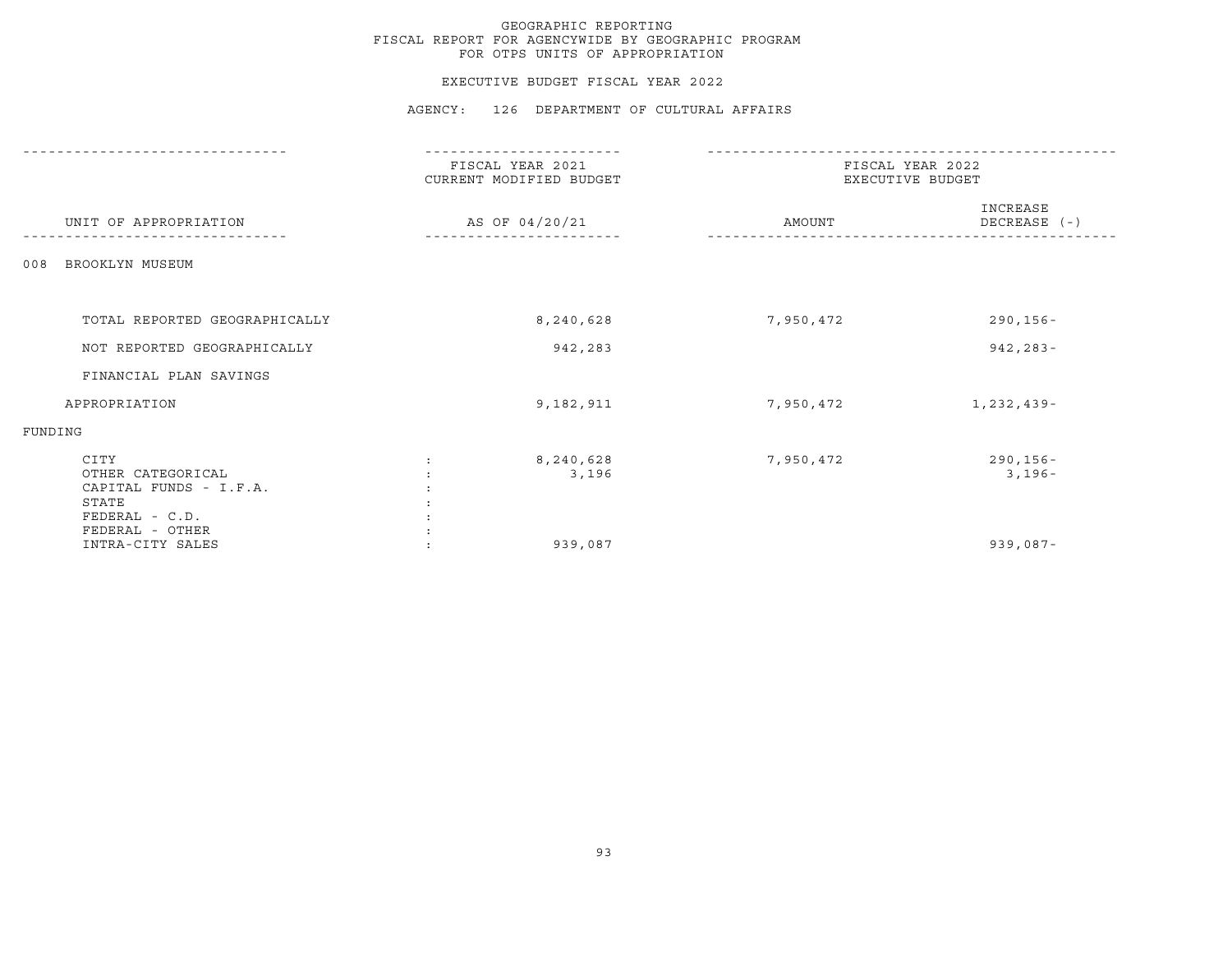#### EXECUTIVE BUDGET FISCAL YEAR 2022

|                                                                                                   | FISCAL YEAR 2021<br>CURRENT MODIFIED BUDGET | FISCAL YEAR 2022<br>EXECUTIVE BUDGET |                          |
|---------------------------------------------------------------------------------------------------|---------------------------------------------|--------------------------------------|--------------------------|
| UNIT OF APPROPRIATION                                                                             | AS OF 04/20/21                              | AMOUNT                               | INCREASE<br>DECREASE (-) |
| BKLYN CHILDREN'S MUSEUM<br>009                                                                    |                                             |                                      |                          |
| TOTAL REPORTED GEOGRAPHICALLY                                                                     |                                             |                                      |                          |
| NOT REPORTED GEOGRAPHICALLY                                                                       | 2,252,056                                   | 1,837,124                            | $414,932 -$              |
| FINANCIAL PLAN SAVINGS                                                                            |                                             |                                      |                          |
| APPROPRIATION                                                                                     | 2,252,056                                   | 1,837,124                            | $414,932 -$              |
| FUNDING                                                                                           |                                             |                                      |                          |
| CITY<br>OTHER CATEGORICAL<br>CAPITAL FUNDS - I.F.A.<br>STATE<br>FEDERAL - C.D.<br>FEDERAL - OTHER | 2, 132, 376                                 | 1,837,124                            | $295, 252 -$             |
| INTRA-CITY SALES                                                                                  | 119,680                                     |                                      | $119,680 -$              |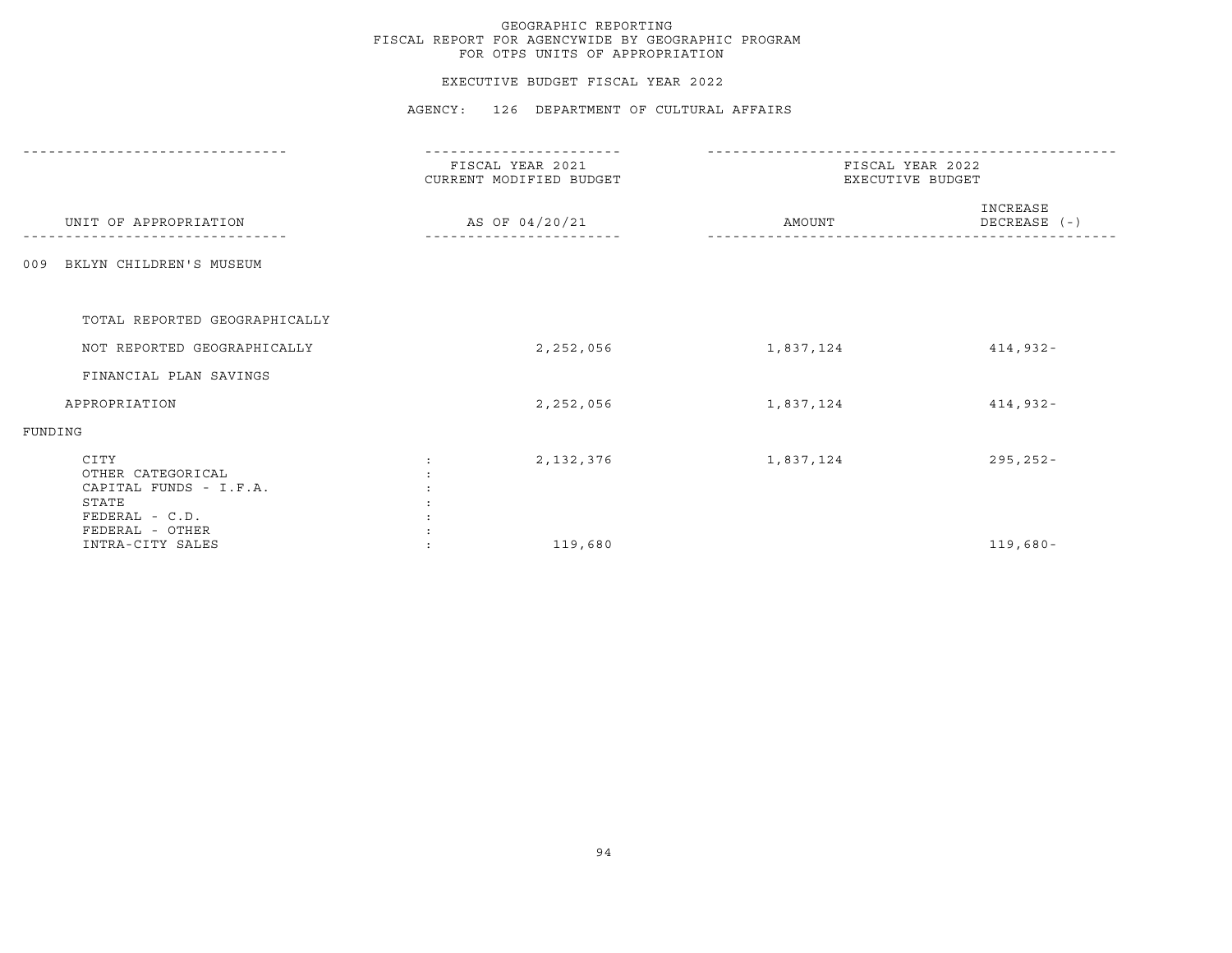#### EXECUTIVE BUDGET FISCAL YEAR 2022

|                                                                                                   | FISCAL YEAR 2021<br>CURRENT MODIFIED BUDGET | FISCAL YEAR 2022<br>EXECUTIVE BUDGET |                          |
|---------------------------------------------------------------------------------------------------|---------------------------------------------|--------------------------------------|--------------------------|
| UNIT OF APPROPRIATION                                                                             | AS OF 04/20/21                              | AMOUNT                               | INCREASE<br>DECREASE (-) |
| BROOKLYN BOTANIC GARDEN<br>010                                                                    |                                             |                                      |                          |
| TOTAL REPORTED GEOGRAPHICALLY                                                                     |                                             |                                      |                          |
| NOT REPORTED GEOGRAPHICALLY                                                                       | 4, 312, 393                                 | 3,854,398                            | $457,995 -$              |
| FINANCIAL PLAN SAVINGS                                                                            |                                             |                                      |                          |
| APPROPRIATION                                                                                     | 4, 312, 393                                 | 3,854,398                            | $457,995 -$              |
| FUNDING                                                                                           |                                             |                                      |                          |
| CITY<br>OTHER CATEGORICAL<br>CAPITAL FUNDS - I.F.A.<br>STATE<br>FEDERAL - C.D.<br>FEDERAL - OTHER | 4,118,036                                   | 3,854,398                            | $263,638-$               |
| INTRA-CITY SALES                                                                                  | 194,357                                     |                                      | 194,357-                 |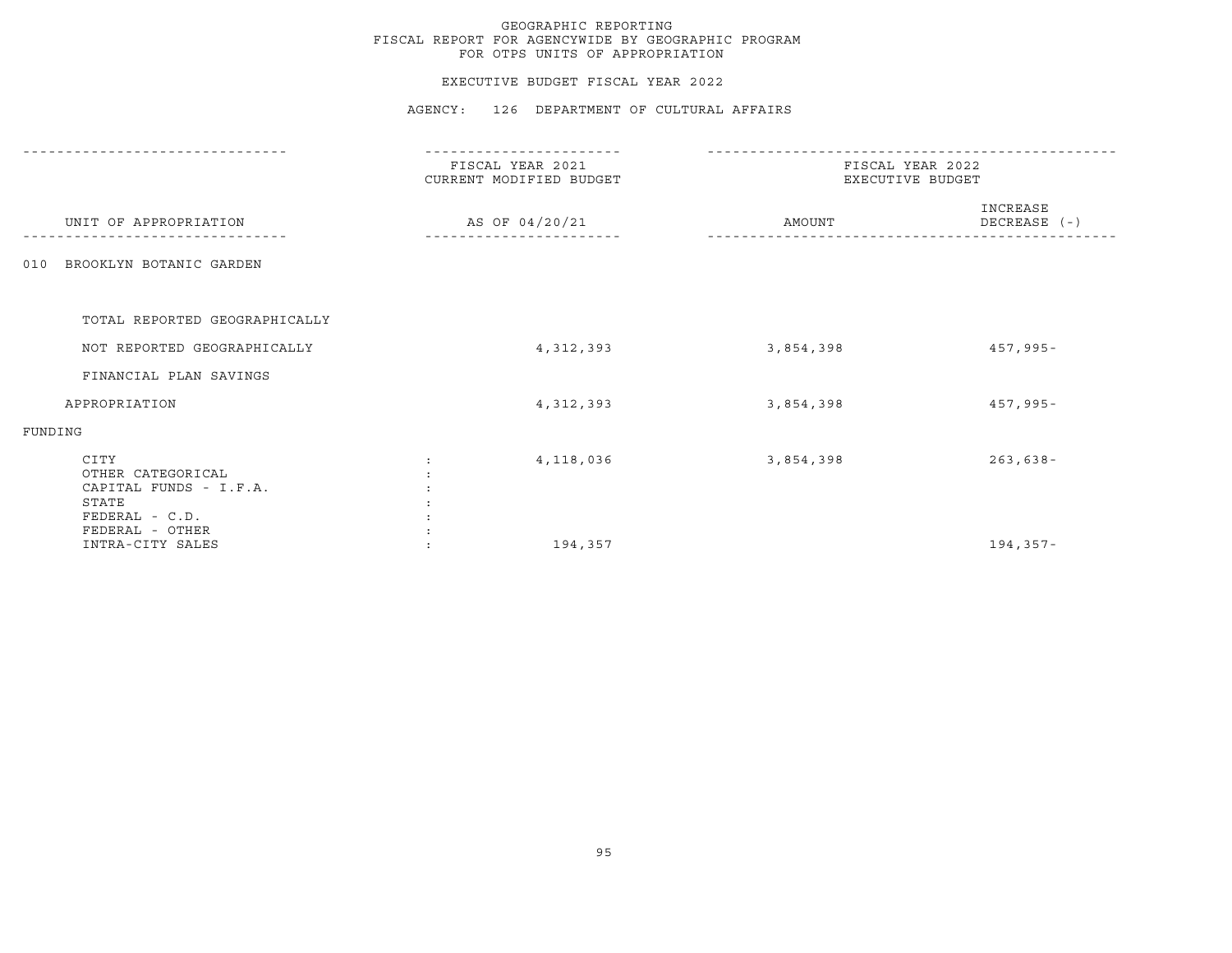#### EXECUTIVE BUDGET FISCAL YEAR 2022

|                                                                                                   | FISCAL YEAR 2021<br>CURRENT MODIFIED BUDGET | FISCAL YEAR 2022<br>EXECUTIVE BUDGET |                          |
|---------------------------------------------------------------------------------------------------|---------------------------------------------|--------------------------------------|--------------------------|
| UNIT OF APPROPRIATION                                                                             | AS OF 04/20/21                              | AMOUNT                               | INCREASE<br>DECREASE (-) |
| QUEENS BOTANICAL GARDEN<br>011                                                                    |                                             |                                      |                          |
| TOTAL REPORTED GEOGRAPHICALLY                                                                     |                                             |                                      |                          |
| NOT REPORTED GEOGRAPHICALLY                                                                       | 1,698,395                                   | 999,152                              | $699, 243 -$             |
| FINANCIAL PLAN SAVINGS                                                                            |                                             |                                      |                          |
| APPROPRIATION                                                                                     | 1,698,395                                   | 999,152                              | $699, 243 -$             |
| FUNDING                                                                                           |                                             |                                      |                          |
| CITY<br>OTHER CATEGORICAL<br>CAPITAL FUNDS - I.F.A.<br>STATE<br>FEDERAL - C.D.<br>FEDERAL - OTHER | 1,421,360                                   | 999,152                              | $422, 208 -$             |
| INTRA-CITY SALES                                                                                  | 277,035                                     |                                      | $277,035-$               |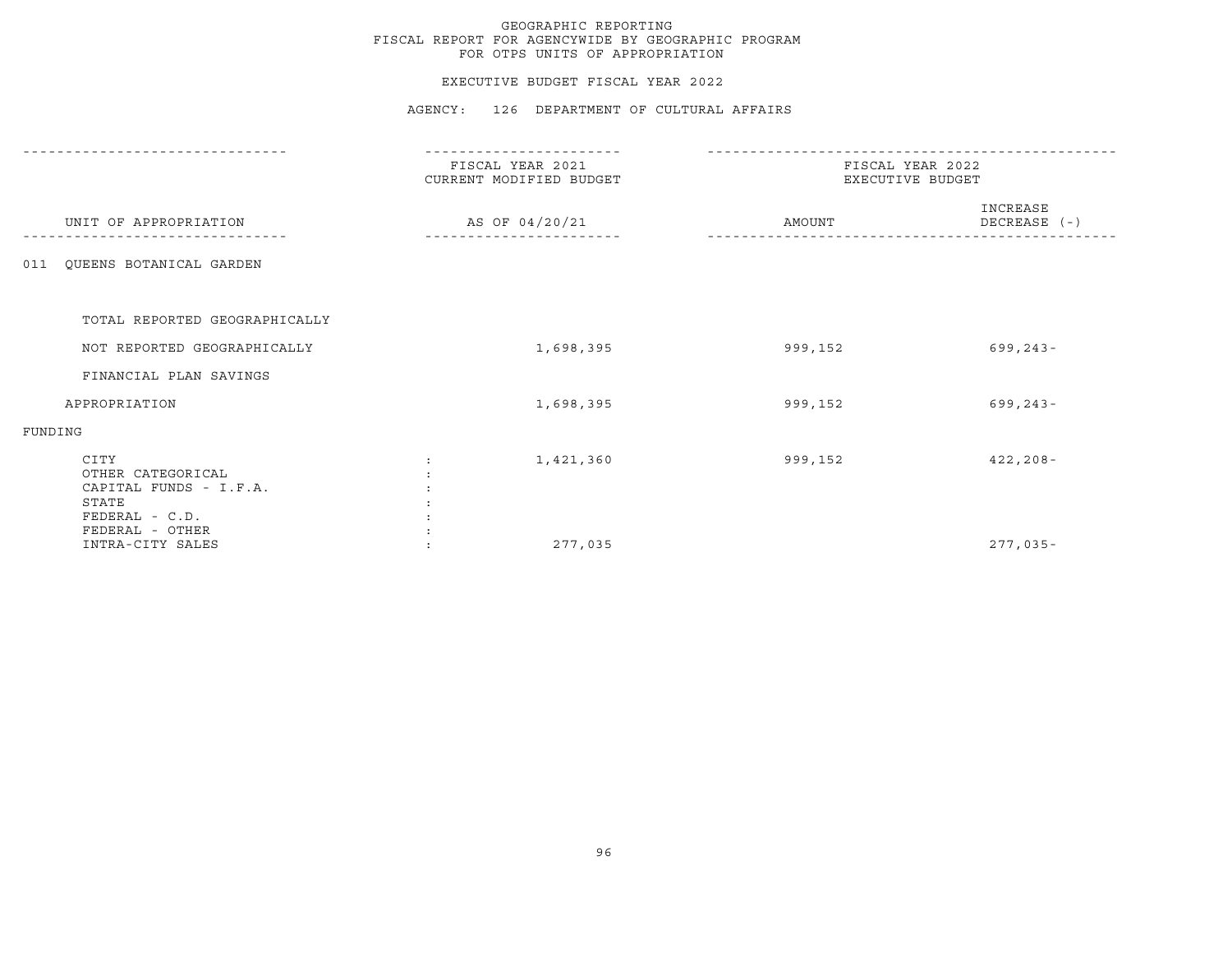#### EXECUTIVE BUDGET FISCAL YEAR 2022

|                                                                                | FISCAL YEAR 2021<br>CURRENT MODIFIED BUDGET |                | FISCAL YEAR 2022<br>EXECUTIVE BUDGET |                          |
|--------------------------------------------------------------------------------|---------------------------------------------|----------------|--------------------------------------|--------------------------|
| UNIT OF APPROPRIATION                                                          |                                             | AS OF 04/20/21 | AMOUNT                               | INCREASE<br>DECREASE (-) |
| NY HALL OF SCIENCE<br>012                                                      |                                             |                |                                      |                          |
| TOTAL REPORTED GEOGRAPHICALLY                                                  |                                             |                |                                      |                          |
| NOT REPORTED GEOGRAPHICALLY                                                    |                                             | 2,147,187      | 1,904,458                            | $242,729-$               |
| FINANCIAL PLAN SAVINGS                                                         |                                             |                |                                      |                          |
| APPROPRIATION                                                                  |                                             | 2,147,187      | 1,904,458                            | $242,729-$               |
| FUNDING                                                                        |                                             |                |                                      |                          |
| CITY<br>OTHER CATEGORICAL<br>CAPITAL FUNDS - I.F.A.<br>STATE<br>FEDERAL - C.D. |                                             | 2,091,384      | 1,904,458                            | $186,926 -$              |
| FEDERAL - OTHER<br>INTRA-CITY SALES                                            |                                             | 55,803         |                                      | $55,803 -$               |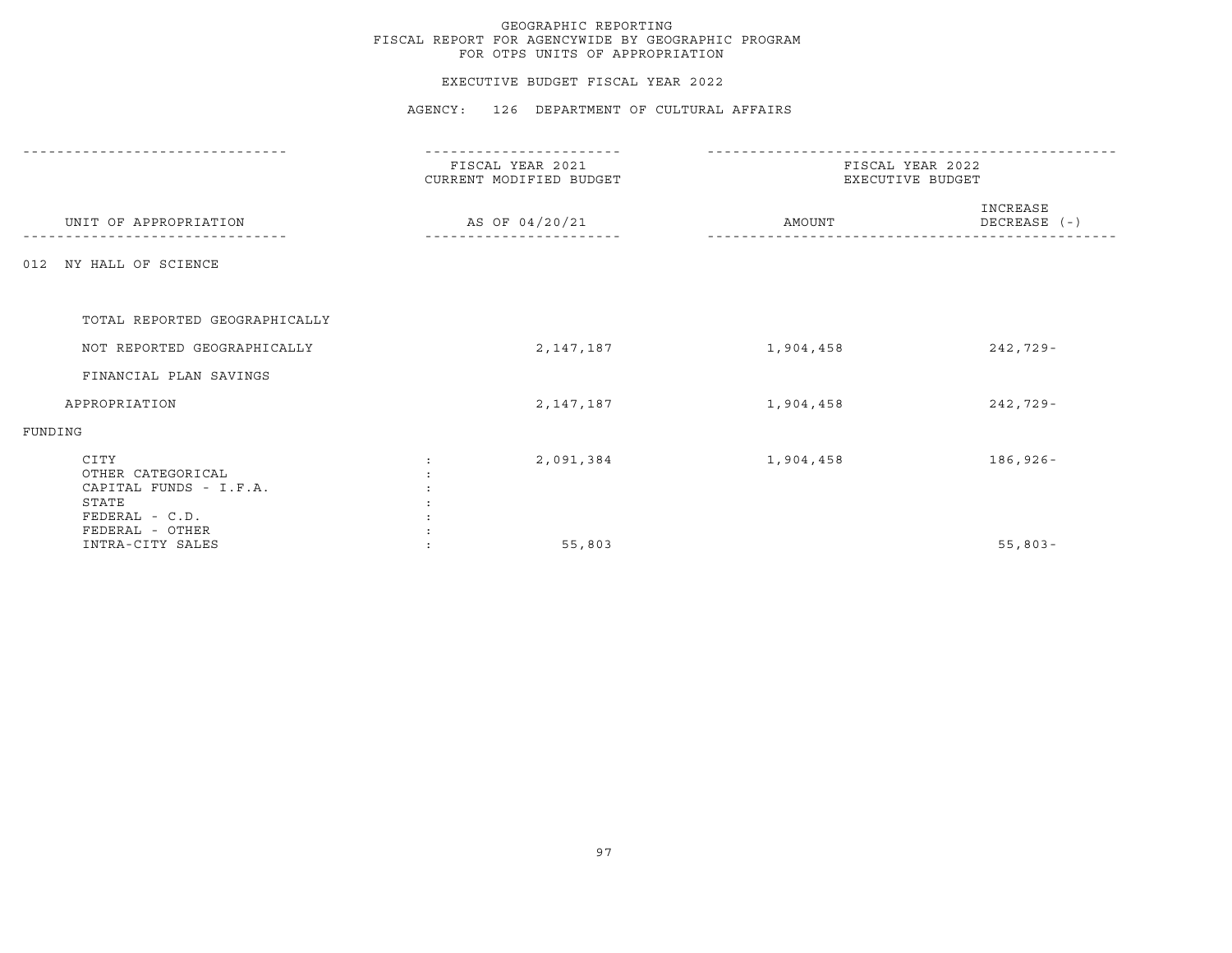#### EXECUTIVE BUDGET FISCAL YEAR 2022

|                                                                                                   | FISCAL YEAR 2021<br>CURRENT MODIFIED BUDGET | FISCAL YEAR 2022<br>EXECUTIVE BUDGET |                          |
|---------------------------------------------------------------------------------------------------|---------------------------------------------|--------------------------------------|--------------------------|
| UNIT OF APPROPRIATION                                                                             | AS OF 04/20/21                              | AMOUNT                               | INCREASE<br>DECREASE (-) |
| SI INSTITUTE ARTS & SCIENCES<br>013                                                               |                                             |                                      |                          |
| TOTAL REPORTED GEOGRAPHICALLY                                                                     | 1,057,156                                   | 899,829                              | 157,327-                 |
| NOT REPORTED GEOGRAPHICALLY                                                                       | 12,368                                      |                                      | $12,368-$                |
| FINANCIAL PLAN SAVINGS                                                                            |                                             |                                      |                          |
| APPROPRIATION                                                                                     | 1,069,524                                   | 899,829                              | $169,695 -$              |
| FUNDING                                                                                           |                                             |                                      |                          |
| CITY<br>OTHER CATEGORICAL<br>CAPITAL FUNDS - I.F.A.<br>STATE<br>FEDERAL - C.D.<br>FEDERAL - OTHER | 1,057,156                                   | 899,829                              | 157,327-                 |
| INTRA-CITY SALES                                                                                  | 12,368                                      |                                      | $12, 368 -$              |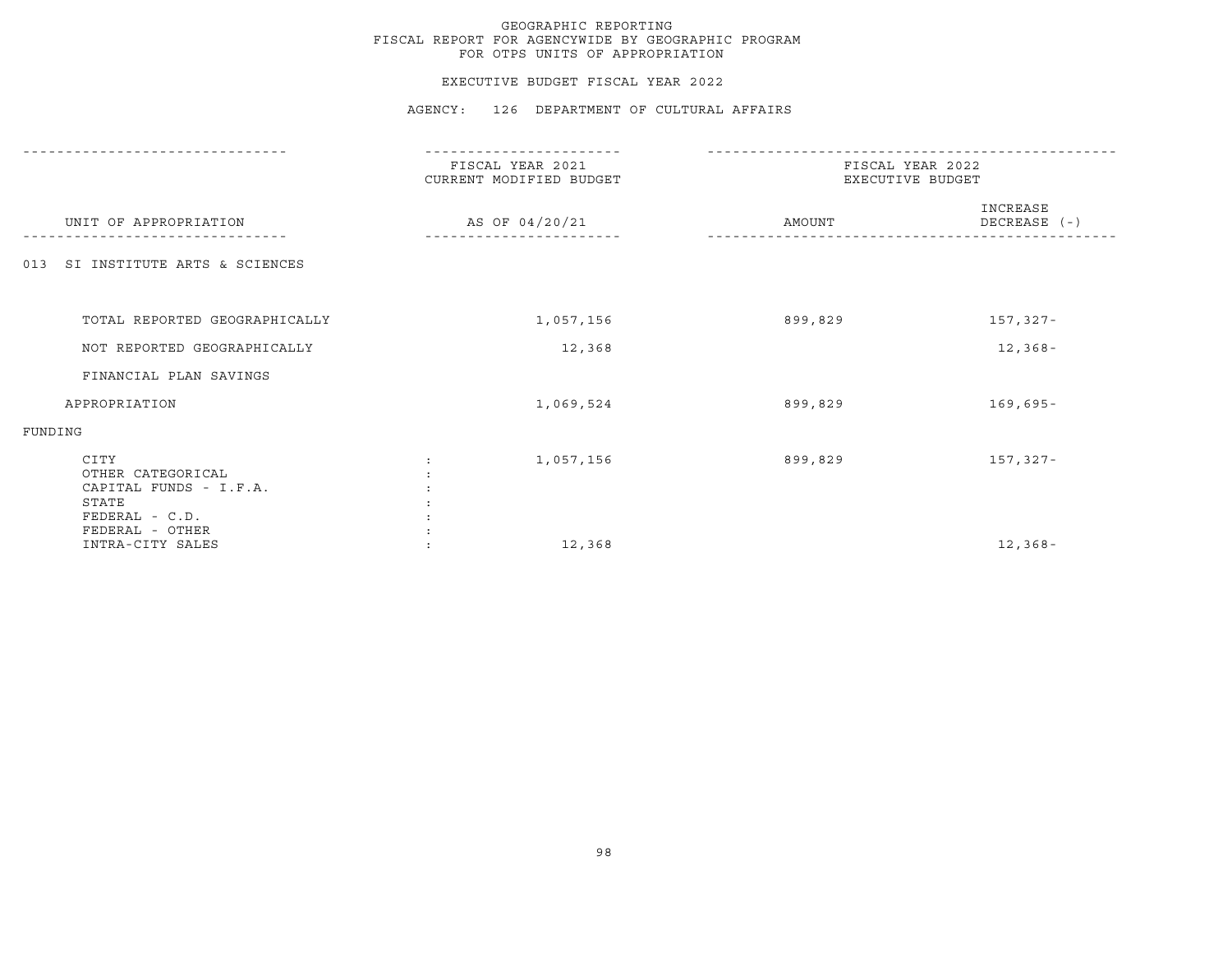### EXECUTIVE BUDGET FISCAL YEAR 2022

|                                                                                                                       | FISCAL YEAR 2021<br>CURRENT MODIFIED BUDGET | FISCAL YEAR 2022<br>EXECUTIVE BUDGET |                          |
|-----------------------------------------------------------------------------------------------------------------------|---------------------------------------------|--------------------------------------|--------------------------|
| UNIT OF APPROPRIATION                                                                                                 | AS OF 04/20/21                              | AMOUNT                               | INCREASE<br>DECREASE (-) |
| 014 S.I. ZOOLOGICAL SOCIETY                                                                                           |                                             |                                      |                          |
| TOTAL REPORTED GEOGRAPHICALLY                                                                                         |                                             |                                      |                          |
| NOT REPORTED GEOGRAPHICALLY                                                                                           | 1,790,105                                   | 1,394,720                            | $395, 385 -$             |
| FINANCIAL PLAN SAVINGS                                                                                                |                                             |                                      |                          |
| APPROPRIATION                                                                                                         | 1,790,105                                   | 1,394,720                            | $395, 385 -$             |
| FUNDING                                                                                                               |                                             |                                      |                          |
| CITY<br>OTHER CATEGORICAL<br>CAPITAL FUNDS - I.F.A.<br>STATE<br>FEDERAL - C.D.<br>FEDERAL - OTHER<br>INTRA-CITY SALES | 1,790,105                                   | 1,394,720                            | $395, 385 -$             |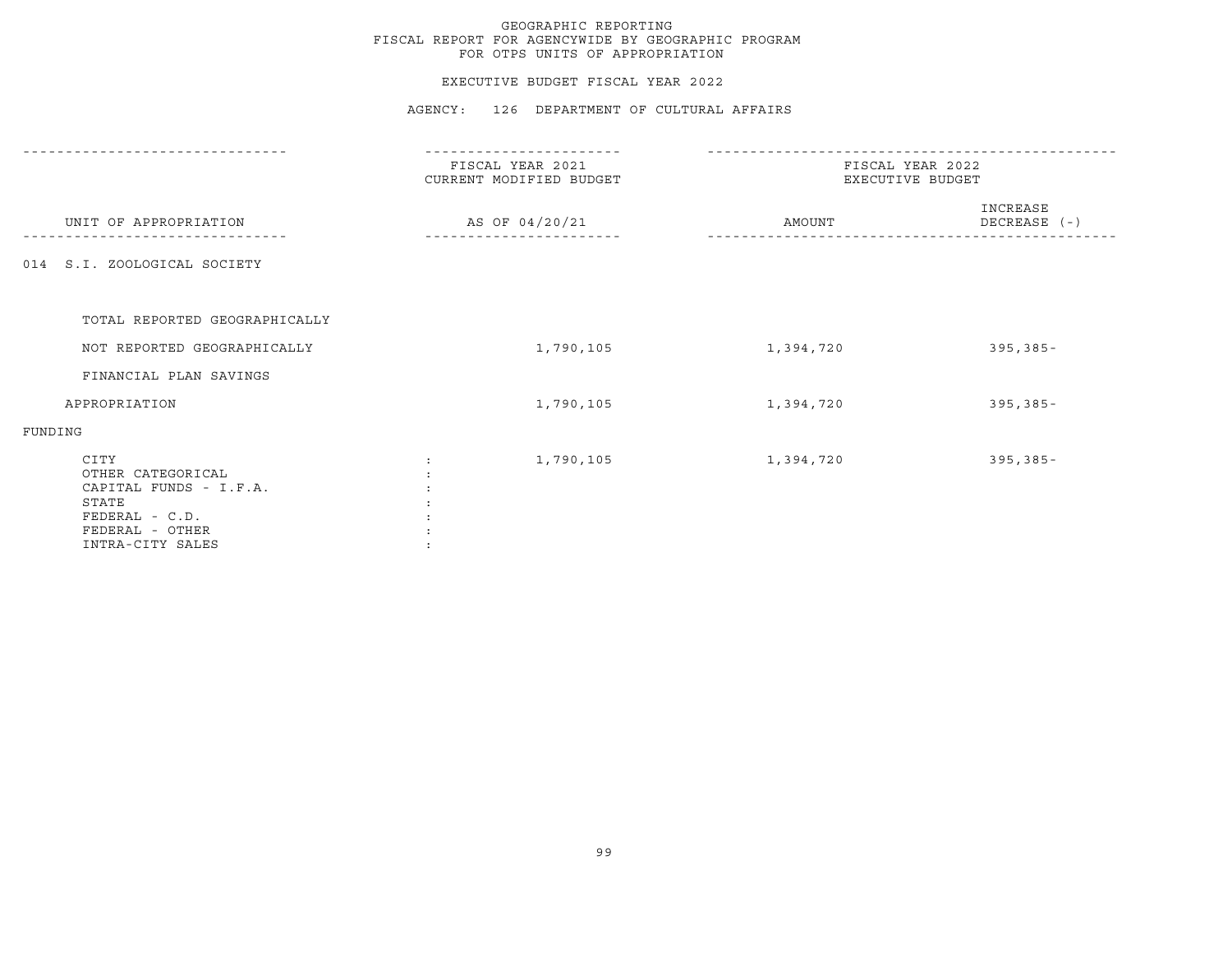### EXECUTIVE BUDGET FISCAL YEAR 2022

|                                                                                                                         | FISCAL YEAR 2021<br>CURRENT MODIFIED BUDGET | FISCAL YEAR 2022<br>EXECUTIVE BUDGET |                          |
|-------------------------------------------------------------------------------------------------------------------------|---------------------------------------------|--------------------------------------|--------------------------|
| UNIT OF APPROPRIATION                                                                                                   | AS OF 04/20/21                              | AMOUNT                               | INCREASE<br>DECREASE (-) |
| 015 S I HISTORICAL SOCIETY                                                                                              |                                             |                                      |                          |
| TOTAL REPORTED GEOGRAPHICALLY                                                                                           |                                             |                                      |                          |
| NOT REPORTED GEOGRAPHICALLY                                                                                             | 900,091                                     | 659,227                              | $240,864-$               |
| FINANCIAL PLAN SAVINGS                                                                                                  |                                             |                                      |                          |
| APPROPRIATION                                                                                                           | 900,091                                     | 659,227                              | $240,864-$               |
| FUNDING                                                                                                                 |                                             |                                      |                          |
| CITY<br>OTHER CATEGORICAL<br>CAPITAL FUNDS - I.F.A.<br>STATE<br>$FEDERAL - C.D.$<br>FEDERAL - OTHER<br>INTRA-CITY SALES | 900,091                                     | 659,227                              | $240,864-$               |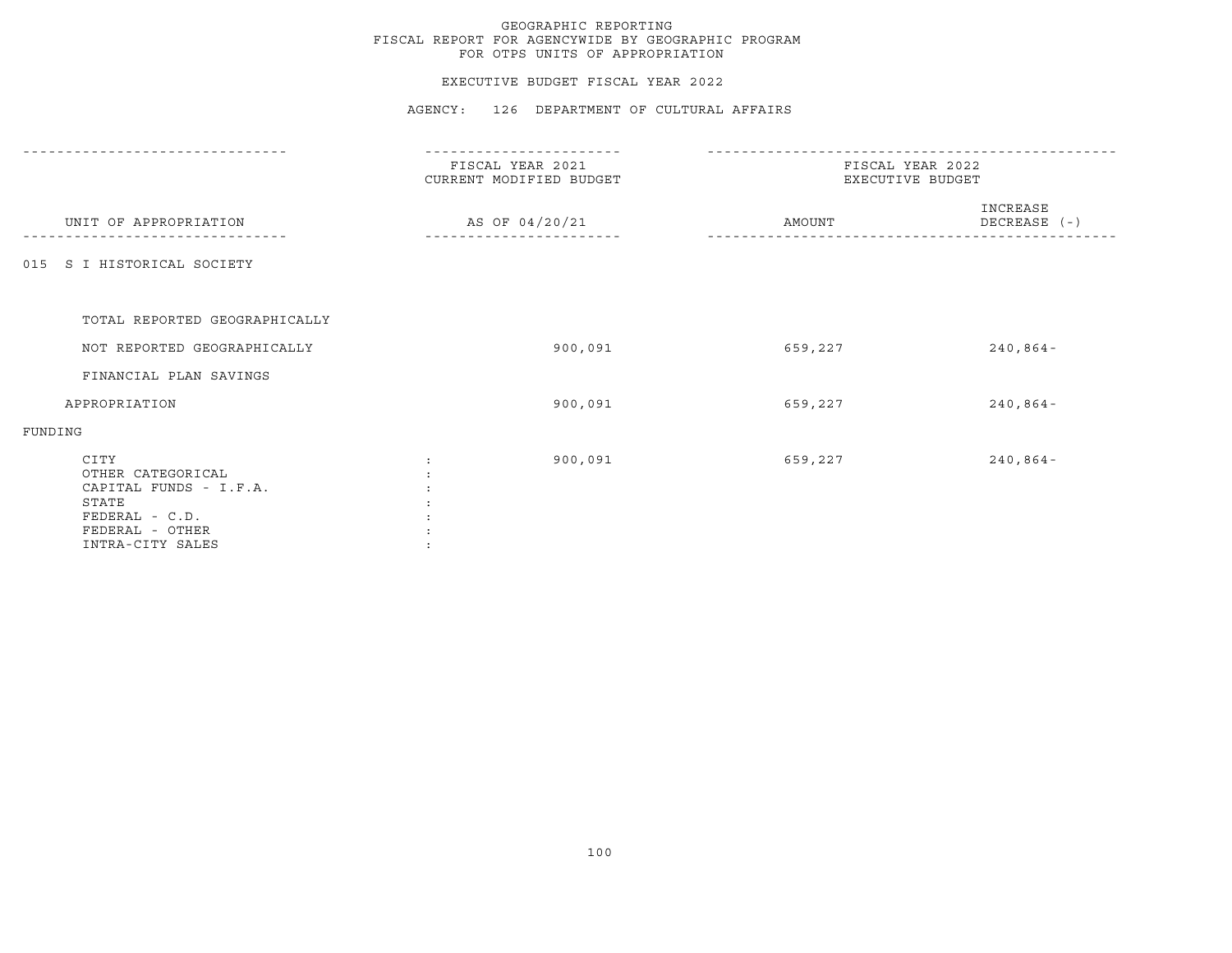#### EXECUTIVE BUDGET FISCAL YEAR 2022

|                                                                                                   | FISCAL YEAR 2021<br>CURRENT MODIFIED BUDGET | FISCAL YEAR 2022<br>EXECUTIVE BUDGET |                          |
|---------------------------------------------------------------------------------------------------|---------------------------------------------|--------------------------------------|--------------------------|
| UNIT OF APPROPRIATION                                                                             | AS OF 04/20/21                              | AMOUNT                               | INCREASE<br>DECREASE (-) |
| MUSEUM OF THE CITY OF NY<br>016                                                                   |                                             |                                      |                          |
|                                                                                                   |                                             |                                      |                          |
| TOTAL REPORTED GEOGRAPHICALLY                                                                     | 1,778,809                                   | 1,633,019                            | 145,790-                 |
| NOT REPORTED GEOGRAPHICALLY                                                                       | 150,001                                     |                                      | $150,001 -$              |
| FINANCIAL PLAN SAVINGS                                                                            |                                             |                                      |                          |
| APPROPRIATION                                                                                     | 1,928,810                                   | 1,633,019                            | $295,791 -$              |
| FUNDING                                                                                           |                                             |                                      |                          |
| CITY<br>OTHER CATEGORICAL<br>CAPITAL FUNDS - I.F.A.<br>STATE<br>FEDERAL - C.D.<br>FEDERAL - OTHER | 1,790,602                                   | 1,633,019                            | $157,583-$               |
| INTRA-CITY SALES                                                                                  | 138,208                                     |                                      | $138, 208 -$             |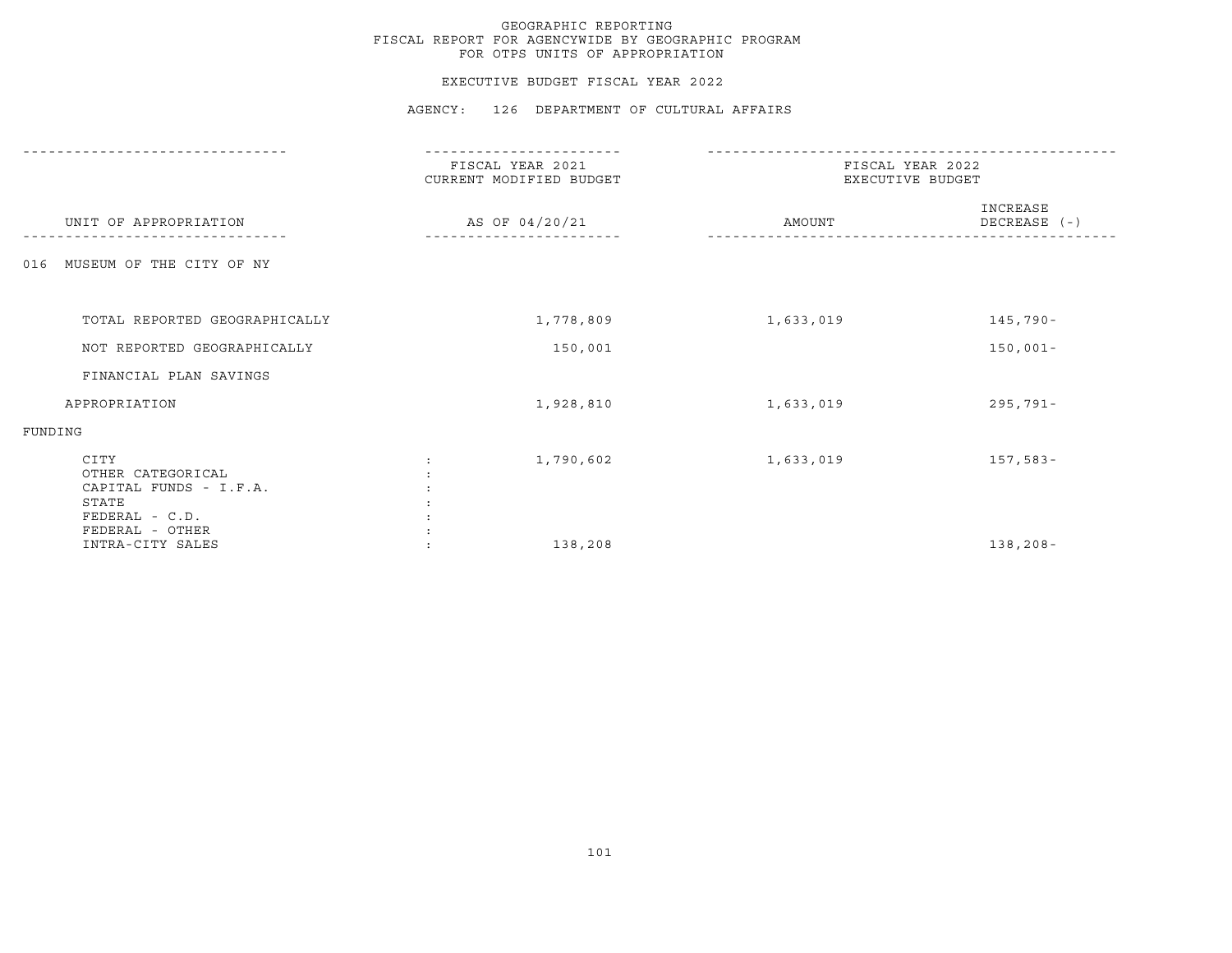### EXECUTIVE BUDGET FISCAL YEAR 2022

|                                                                                                                       | -------------                               |                                      |                          |
|-----------------------------------------------------------------------------------------------------------------------|---------------------------------------------|--------------------------------------|--------------------------|
|                                                                                                                       | FISCAL YEAR 2021<br>CURRENT MODIFIED BUDGET | FISCAL YEAR 2022<br>EXECUTIVE BUDGET |                          |
| UNIT OF APPROPRIATION                                                                                                 | AS OF 04/20/21                              | AMOUNT                               | INCREASE<br>DECREASE (-) |
| WAVE HILL<br>017                                                                                                      |                                             |                                      |                          |
| TOTAL REPORTED GEOGRAPHICALLY                                                                                         |                                             |                                      |                          |
| NOT REPORTED GEOGRAPHICALLY                                                                                           | 1,473,009                                   | 1,252,038                            | $220,971 -$              |
| FINANCIAL PLAN SAVINGS                                                                                                |                                             |                                      |                          |
| APPROPRIATION                                                                                                         | 1,473,009                                   | 1,252,038                            | $220,971 -$              |
| FUNDING                                                                                                               |                                             |                                      |                          |
| CITY<br>OTHER CATEGORICAL<br>CAPITAL FUNDS - I.F.A.<br>STATE<br>FEDERAL - C.D.<br>FEDERAL - OTHER<br>INTRA-CITY SALES | 1,473,009<br>$\ddot{\cdot}$                 | 1,252,038                            | $220,971 -$              |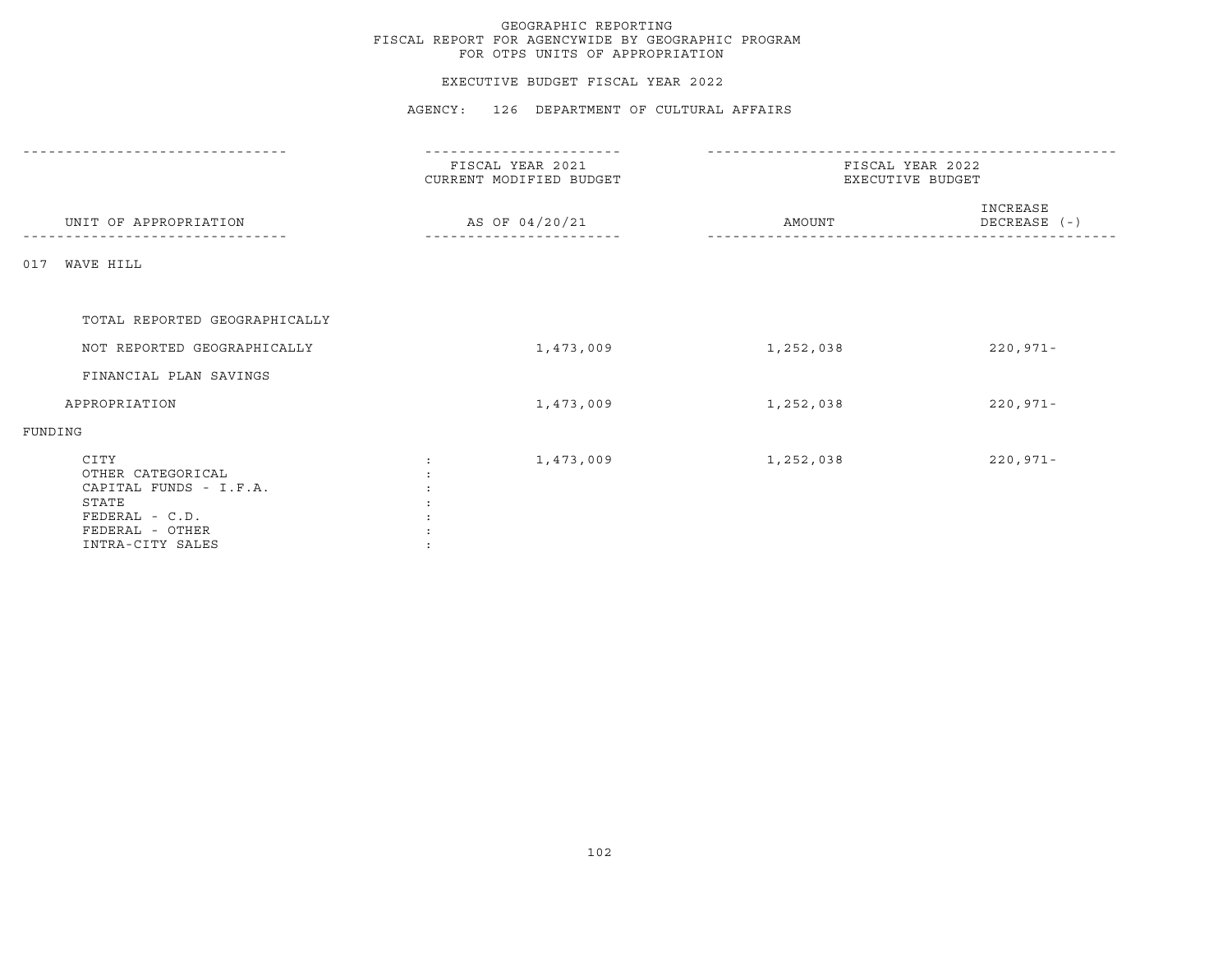### EXECUTIVE BUDGET FISCAL YEAR 2022

|                                                                                                                       | FISCAL YEAR 2021<br>CURRENT MODIFIED BUDGET | FISCAL YEAR 2022<br>EXECUTIVE BUDGET |                          |
|-----------------------------------------------------------------------------------------------------------------------|---------------------------------------------|--------------------------------------|--------------------------|
| UNIT OF APPROPRIATION                                                                                                 | AS OF 04/20/21                              | AMOUNT                               | INCREASE<br>DECREASE (-) |
| BROOKLYN ACADEMY OF MUSIC<br>019                                                                                      |                                             |                                      |                          |
|                                                                                                                       |                                             |                                      |                          |
| TOTAL REPORTED GEOGRAPHICALLY                                                                                         | 2,809,853                                   | 2,701,297                            | $108,556 -$              |
| NOT REPORTED GEOGRAPHICALLY                                                                                           |                                             |                                      |                          |
| FINANCIAL PLAN SAVINGS                                                                                                |                                             |                                      |                          |
| APPROPRIATION                                                                                                         | 2,809,853                                   | 2,701,297                            | $108,556 -$              |
| FUNDING                                                                                                               |                                             |                                      |                          |
| CITY<br>OTHER CATEGORICAL<br>CAPITAL FUNDS - I.F.A.<br>STATE<br>FEDERAL - C.D.<br>FEDERAL - OTHER<br>INTRA-CITY SALES | 2,809,853                                   | 2,701,297                            | $108,556 -$              |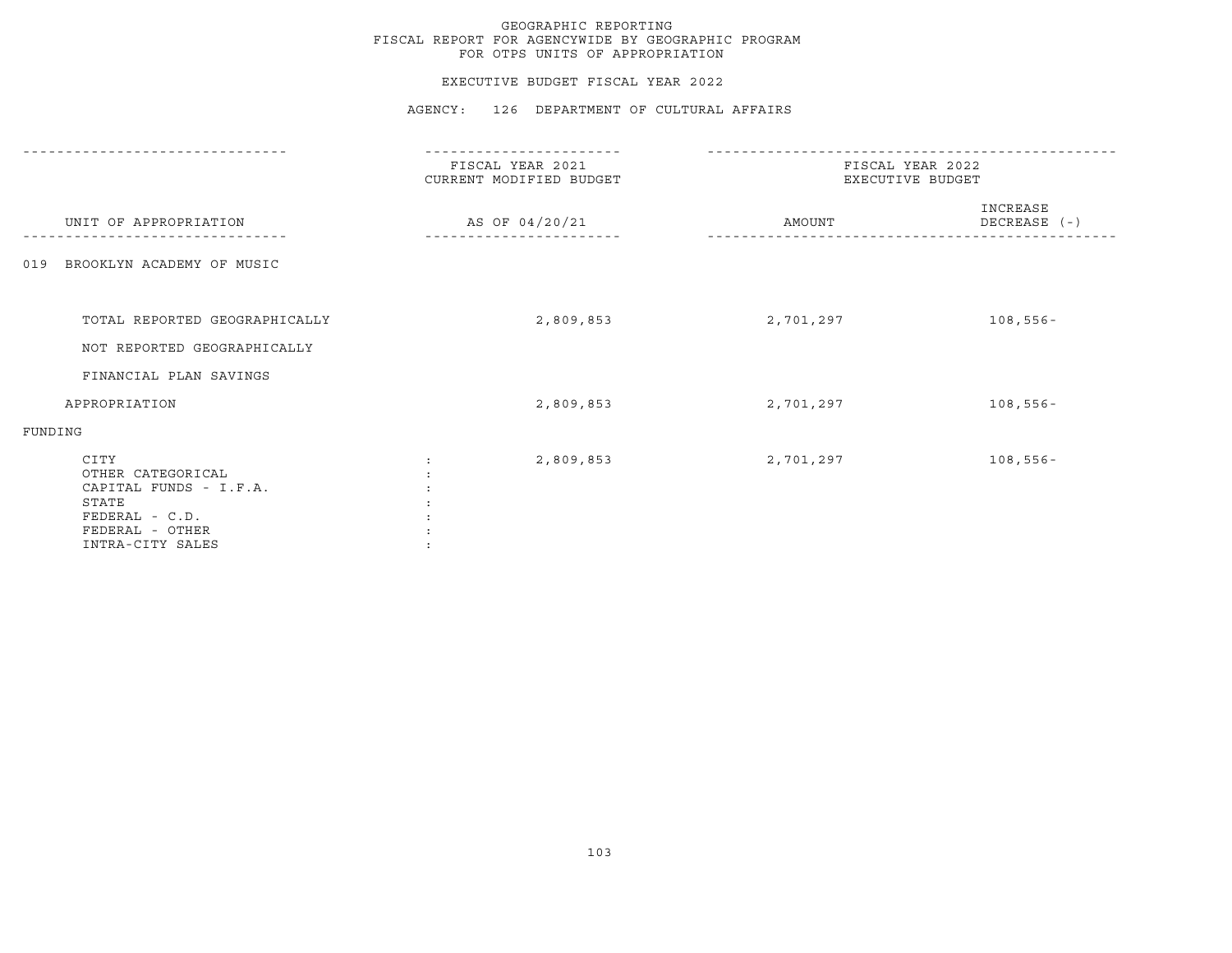#### EXECUTIVE BUDGET FISCAL YEAR 2022

|                                                                                | ------------                                                  |           |                                      |  |
|--------------------------------------------------------------------------------|---------------------------------------------------------------|-----------|--------------------------------------|--|
| UNIT OF APPROPRIATION                                                          | FISCAL YEAR 2021<br>CURRENT MODIFIED BUDGET<br>AS OF 04/20/21 |           | FISCAL YEAR 2022<br>EXECUTIVE BUDGET |  |
|                                                                                |                                                               | AMOUNT    | INCREASE<br>DECREASE (-)             |  |
| SNUG HARBOR CULTURAL CENTER<br>020                                             |                                                               |           |                                      |  |
| TOTAL REPORTED GEOGRAPHICALLY                                                  | 2, 113, 151                                                   | 1,760,169 | $352,982 -$                          |  |
| NOT REPORTED GEOGRAPHICALLY                                                    | 163,094                                                       |           | $163,094-$                           |  |
| FINANCIAL PLAN SAVINGS                                                         |                                                               |           |                                      |  |
| APPROPRIATION                                                                  | 2, 276, 245                                                   | 1,760,169 | $516,076 -$                          |  |
| FUNDING                                                                        |                                                               |           |                                      |  |
| CITY<br>OTHER CATEGORICAL<br>CAPITAL FUNDS - I.F.A.<br>STATE<br>FEDERAL - C.D. | 2,138,141<br>1,587                                            | 1,760,169 | 377,972-<br>1,587-                   |  |
| FEDERAL - OTHER<br>INTRA-CITY SALES                                            | 136,517                                                       |           | $136, 517 -$                         |  |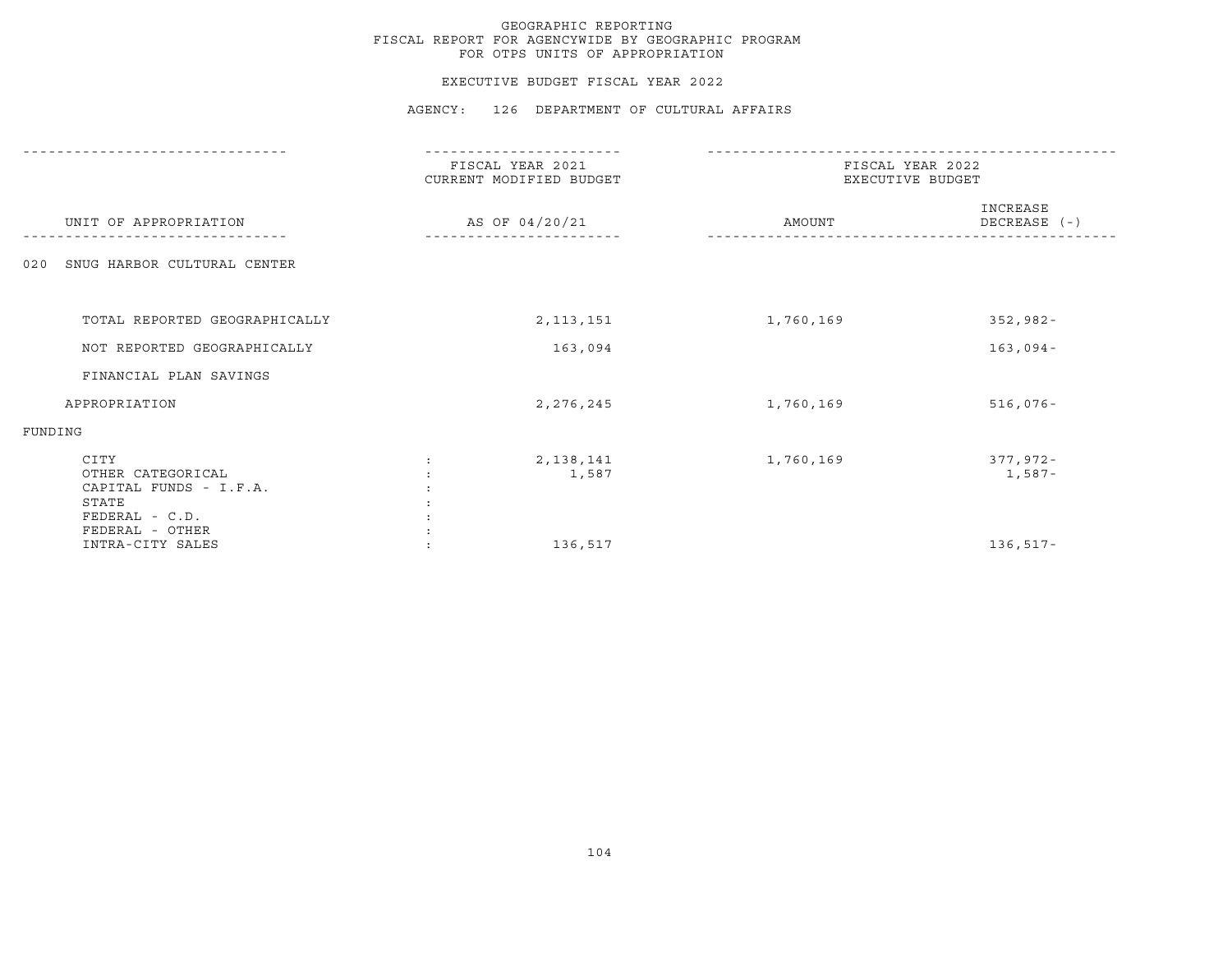#### EXECUTIVE BUDGET FISCAL YEAR 2022

|                                                                                                                       | FISCAL YEAR 2021<br>CURRENT MODIFIED BUDGET | FISCAL YEAR 2022<br>EXECUTIVE BUDGET |                          |  |
|-----------------------------------------------------------------------------------------------------------------------|---------------------------------------------|--------------------------------------|--------------------------|--|
| UNIT OF APPROPRIATION                                                                                                 | AS OF 04/20/21                              | AMOUNT                               | INCREASE<br>DECREASE (-) |  |
| 021 STUDIO MUSEUM IN HARLEM                                                                                           |                                             |                                      |                          |  |
|                                                                                                                       |                                             |                                      |                          |  |
| TOTAL REPORTED GEOGRAPHICALLY                                                                                         | 678,487                                     | 526,606                              | 151,881-                 |  |
| NOT REPORTED GEOGRAPHICALLY                                                                                           |                                             |                                      |                          |  |
| FINANCIAL PLAN SAVINGS                                                                                                |                                             |                                      |                          |  |
| APPROPRIATION                                                                                                         | 678,487                                     | 526,606                              | 151,881-                 |  |
| FUNDING                                                                                                               |                                             |                                      |                          |  |
| CITY<br>OTHER CATEGORICAL<br>CAPITAL FUNDS - I.F.A.<br>STATE<br>FEDERAL - C.D.<br>FEDERAL - OTHER<br>INTRA-CITY SALES | 678,487                                     | 526,606                              | 151,881-                 |  |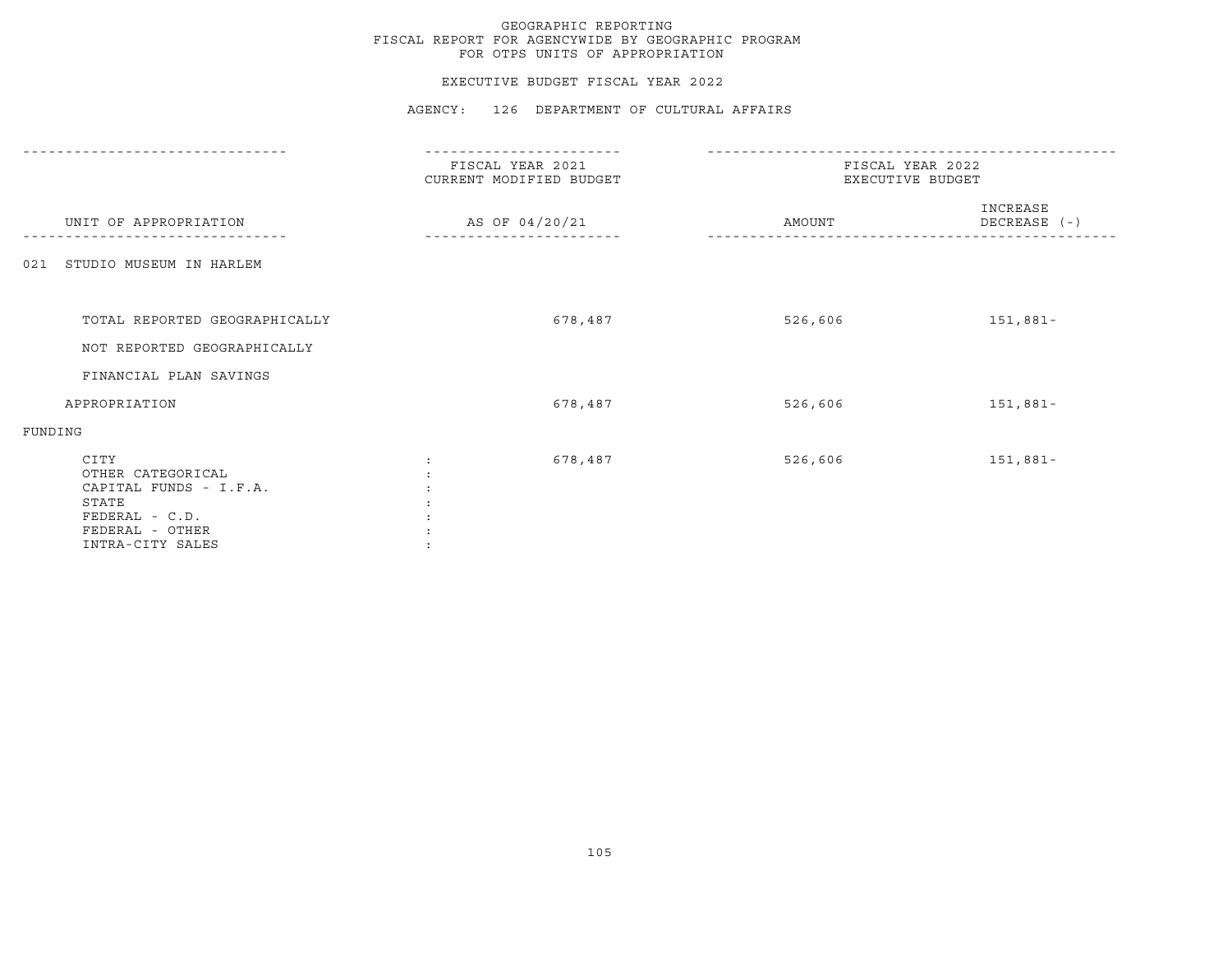#### EXECUTIVE BUDGET FISCAL YEAR 2022

|                                                                                  | --------------                              |                                      |                           |  |
|----------------------------------------------------------------------------------|---------------------------------------------|--------------------------------------|---------------------------|--|
|                                                                                  | FISCAL YEAR 2021<br>CURRENT MODIFIED BUDGET | FISCAL YEAR 2022<br>EXECUTIVE BUDGET |                           |  |
| UNIT OF APPROPRIATION                                                            | AS OF 04/20/21                              | AMOUNT                               | INCREASE<br>DECREASE (-)  |  |
| OTHER CULTURAL INSTITUTIONS<br>022                                               |                                             |                                      |                           |  |
|                                                                                  |                                             |                                      |                           |  |
| TOTAL REPORTED GEOGRAPHICALLY                                                    | 10,701,650                                  | 8,872,984                            | $1,828,666-$              |  |
| NOT REPORTED GEOGRAPHICALLY                                                      | 11,391,349                                  | 9,326,296                            | $2,065,053-$              |  |
| FINANCIAL PLAN SAVINGS                                                           |                                             |                                      |                           |  |
| APPROPRIATION                                                                    | 22,092,999                                  | 18,199,280                           | $3,893,719-$              |  |
| FUNDING                                                                          |                                             |                                      |                           |  |
| CITY<br>OTHER CATEGORICAL<br>CAPITAL FUNDS - I.F.A.<br>STATE<br>$FEDERAL - C.D.$ | 21,502,126<br>3,299                         | 18,199,280                           | $3,302,846 -$<br>$3,299-$ |  |
| FEDERAL - OTHER<br>INTRA-CITY SALES                                              | 587,574                                     |                                      | $587, 574 -$              |  |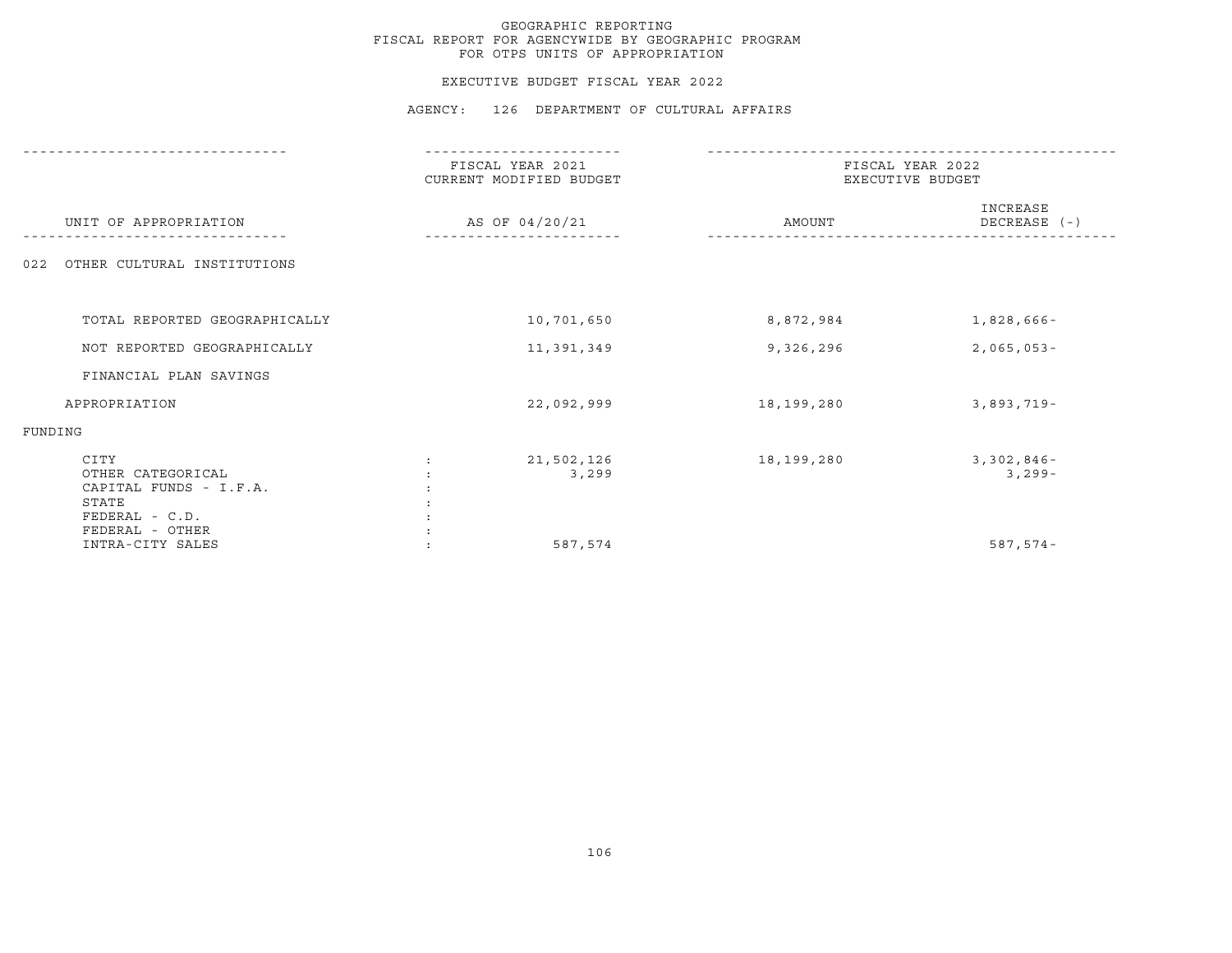#### EXECUTIVE BUDGET FISCAL YEAR 2022

|                                                                                                                         | -----------                                 |                                      |                          |  |
|-------------------------------------------------------------------------------------------------------------------------|---------------------------------------------|--------------------------------------|--------------------------|--|
|                                                                                                                         | FISCAL YEAR 2021<br>CURRENT MODIFIED BUDGET | FISCAL YEAR 2022<br>EXECUTIVE BUDGET |                          |  |
| UNIT OF APPROPRIATION                                                                                                   | AS OF 04/20/21                              | AMOUNT                               | INCREASE<br>DECREASE (-) |  |
| 024 N.Y. SHAKESPEARE FESTIVAL                                                                                           |                                             |                                      |                          |  |
| TOTAL REPORTED GEOGRAPHICALLY<br>NOT REPORTED GEOGRAPHICALLY                                                            | 1,095,678                                   | 1,074,624                            | $21,054-$                |  |
| FINANCIAL PLAN SAVINGS                                                                                                  |                                             |                                      |                          |  |
| APPROPRIATION                                                                                                           | 1,095,678                                   | 1,074,624                            | $21,054-$                |  |
| FUNDING                                                                                                                 |                                             |                                      |                          |  |
| CITY<br>OTHER CATEGORICAL<br>CAPITAL FUNDS - I.F.A.<br>STATE<br>$FEDERAL - C.D.$<br>FEDERAL - OTHER<br>INTRA-CITY SALES | 1,095,678                                   | 1,074,624                            | $21,054-$                |  |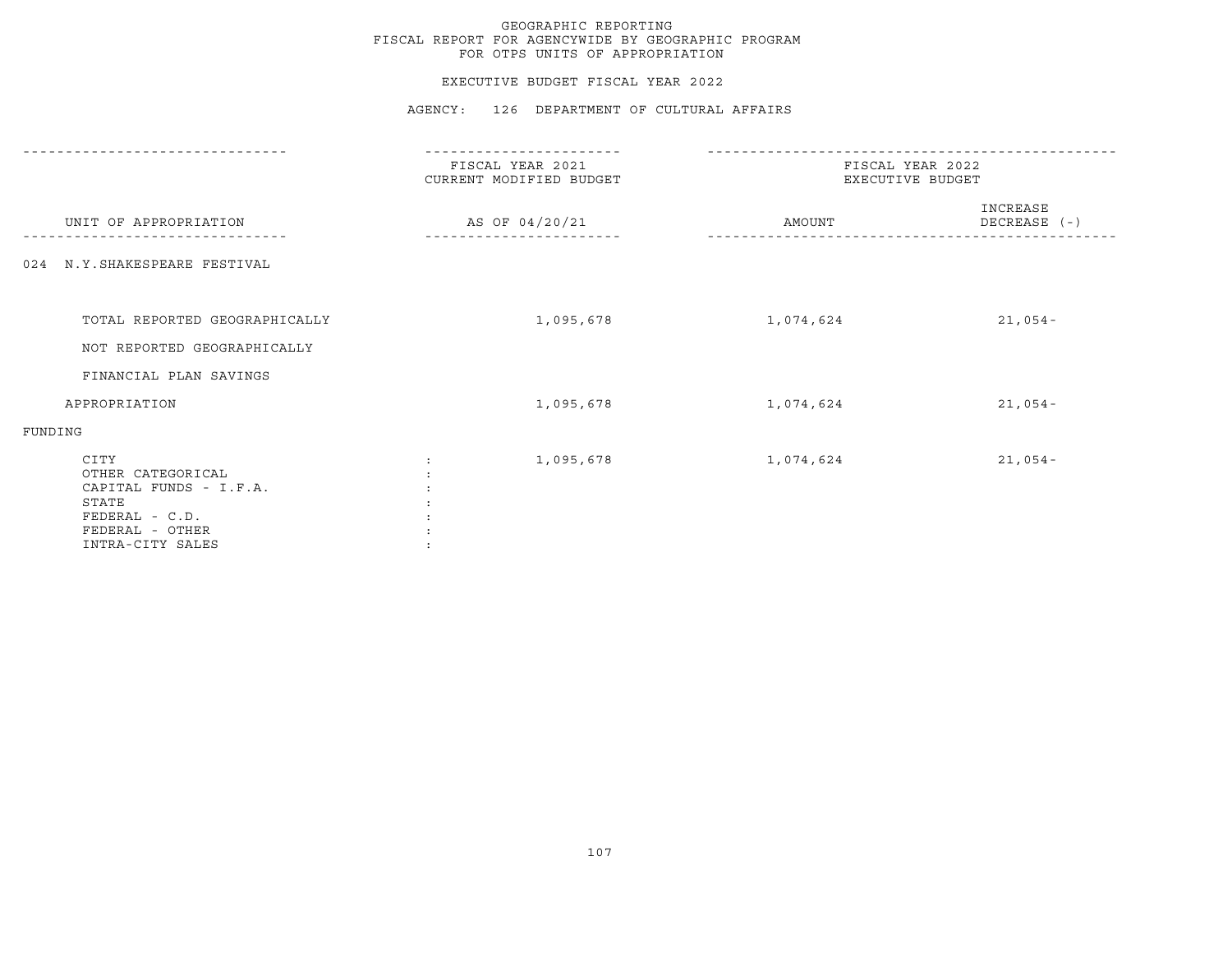#### GEOGRAPHIC REPORTING FISCAL REPORT AGENCYWIDE SUMMARY

EXECUTIVE BUDGET FISCAL YEAR 2022

|                                                              | FISCAL YEAR 2021<br>CURRENT MODIFIED BUDGET<br>AS OF 04/20/21 |             | FISCAL YEAR 2022<br>EXECUTIVE BUDGET |                          |  |
|--------------------------------------------------------------|---------------------------------------------------------------|-------------|--------------------------------------|--------------------------|--|
| UNIT OF APPROPRIATION                                        |                                                               |             | AMOUNT                               | INCREASE<br>DECREASE (-) |  |
| PS APPROPRIATIONS<br>REGULAR GROSS<br>OTHER                  |                                                               |             |                                      |                          |  |
| TOTAL REPORTED GEOGRAPHICALLY<br>NOT REPORTED GEOGRAPHICALLY |                                                               | 5,452,764   | 5,057,238                            | $395,526 -$              |  |
| OTPS APPROPRIATIONS                                          |                                                               |             |                                      |                          |  |
| TOTAL REPORTED GEOGRAPHICALLY                                |                                                               | 113,193,480 | 105,908,724                          | 7,284,756-               |  |
| NOT REPORTED GEOGRAPHICALLY                                  |                                                               | 75,205,563  | 57,124,361                           | 18,081,202-              |  |
| FINANCIAL PLAN SAVINGS                                       |                                                               | 141,117-    | 2,110,045                            | 2,251,162                |  |
| APPROPRIATIONS                                               |                                                               | 193,710,690 | 170,200,368                          | $23,510,322 -$           |  |
| FUNDING                                                      |                                                               |             |                                      |                          |  |
| CITY                                                         |                                                               | 187,412,601 | 144,883,575                          | $42,529,026 -$           |  |
| OTHER CATEGORICAL                                            |                                                               | 36,338      |                                      | 36,338-                  |  |
| CAPITAL FUNDS - I.F.A.                                       |                                                               | 248,896     | 287,684                              | 38,788                   |  |
| STATE                                                        |                                                               | 3,371       | 3,371                                |                          |  |
| $FEDERAL - C.D.$                                             |                                                               | 497,920     |                                      | 497,920-                 |  |
| FEDERAL - OTHER                                              |                                                               | 500,000     | 25,000,000                           | 24,500,000               |  |
| INTRA-CITY SALES                                             |                                                               | 5,011,564   | 25,738                               | 4,985,826-               |  |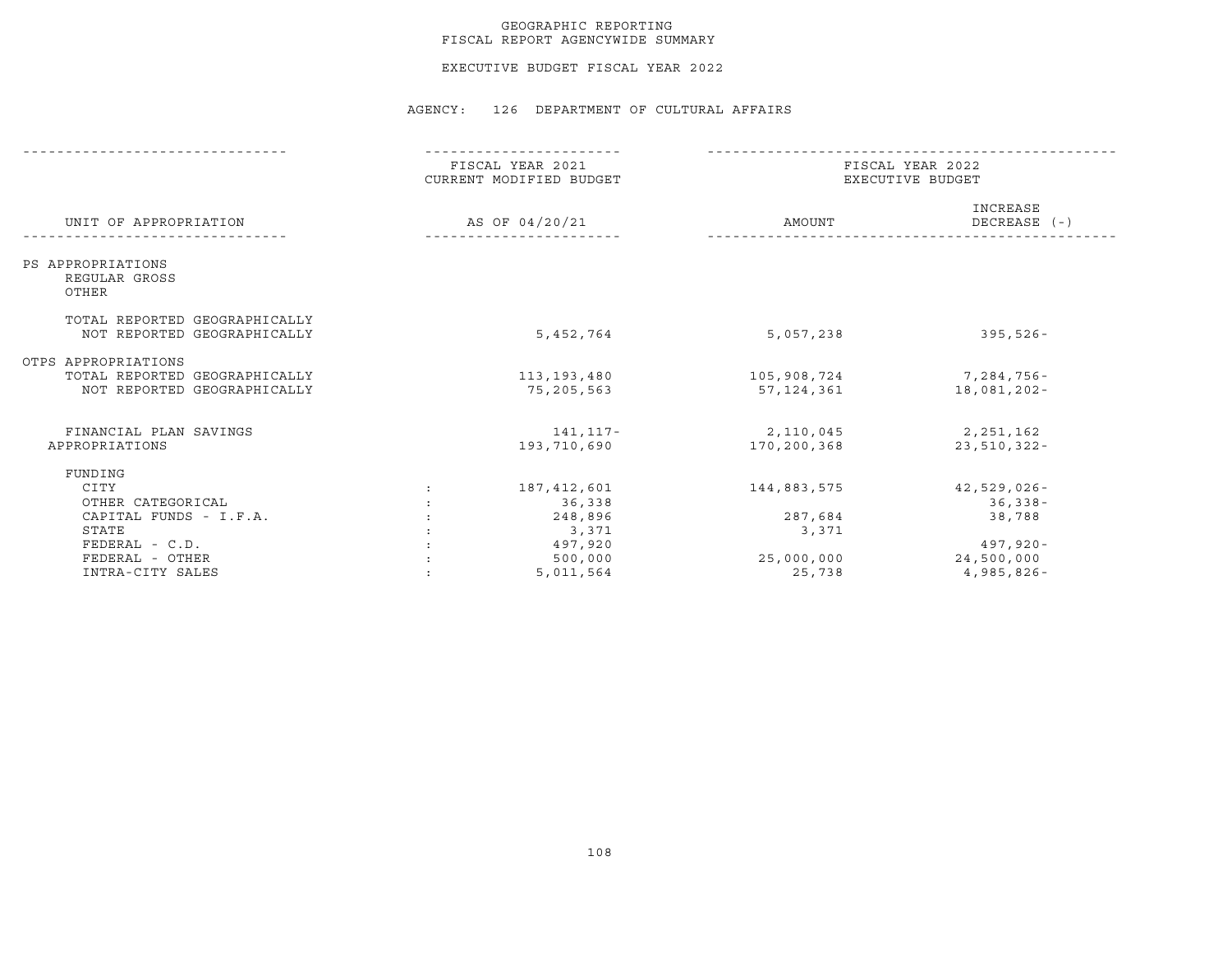#### EXECUTIVE BUDGET FISCAL YEAR 2022

|                                                                                | FISCAL YEAR 2021<br>CURRENT MODIFIED BUDGET | FISCAL YEAR 2022<br>EXECUTIVE BUDGET |                          |  |
|--------------------------------------------------------------------------------|---------------------------------------------|--------------------------------------|--------------------------|--|
| UNIT OF APPROPRIATION                                                          | AS OF 04/20/21                              | AMOUNT                               | INCREASE<br>DECREASE (-) |  |
| EXECUTIVE AND ADMINISTRATIVE MGMT PS<br>002                                    |                                             |                                      |                          |  |
| REGULAR GROSS<br>OTHER                                                         |                                             |                                      |                          |  |
| TOTAL REPORTED GEOGRAPHICALLY                                                  |                                             |                                      |                          |  |
| NOT REPORTED GEOGRAPHICALLY                                                    | 22, 222, 806                                | 20,236,239                           | 1,986,567-               |  |
| FINANCIAL PLAN SAVINGS                                                         | 144,687-                                    |                                      | 144,687                  |  |
| APPROPRIATION                                                                  | 22,078,119                                  | 20, 236, 239                         | 1,841,880-               |  |
| FUNDING                                                                        |                                             |                                      |                          |  |
| CITY<br>OTHER CATEGORICAL<br>CAPITAL FUNDS - I.F.A.<br>STATE<br>FEDERAL - C.D. | 14,800,175                                  | 13, 133, 793                         | 1,666,382-               |  |
| FEDERAL - OTHER<br>INTRA-CITY SALES                                            | 3,838,859<br>3,439,085                      | 3,663,361<br>3,439,085               | 175,498-                 |  |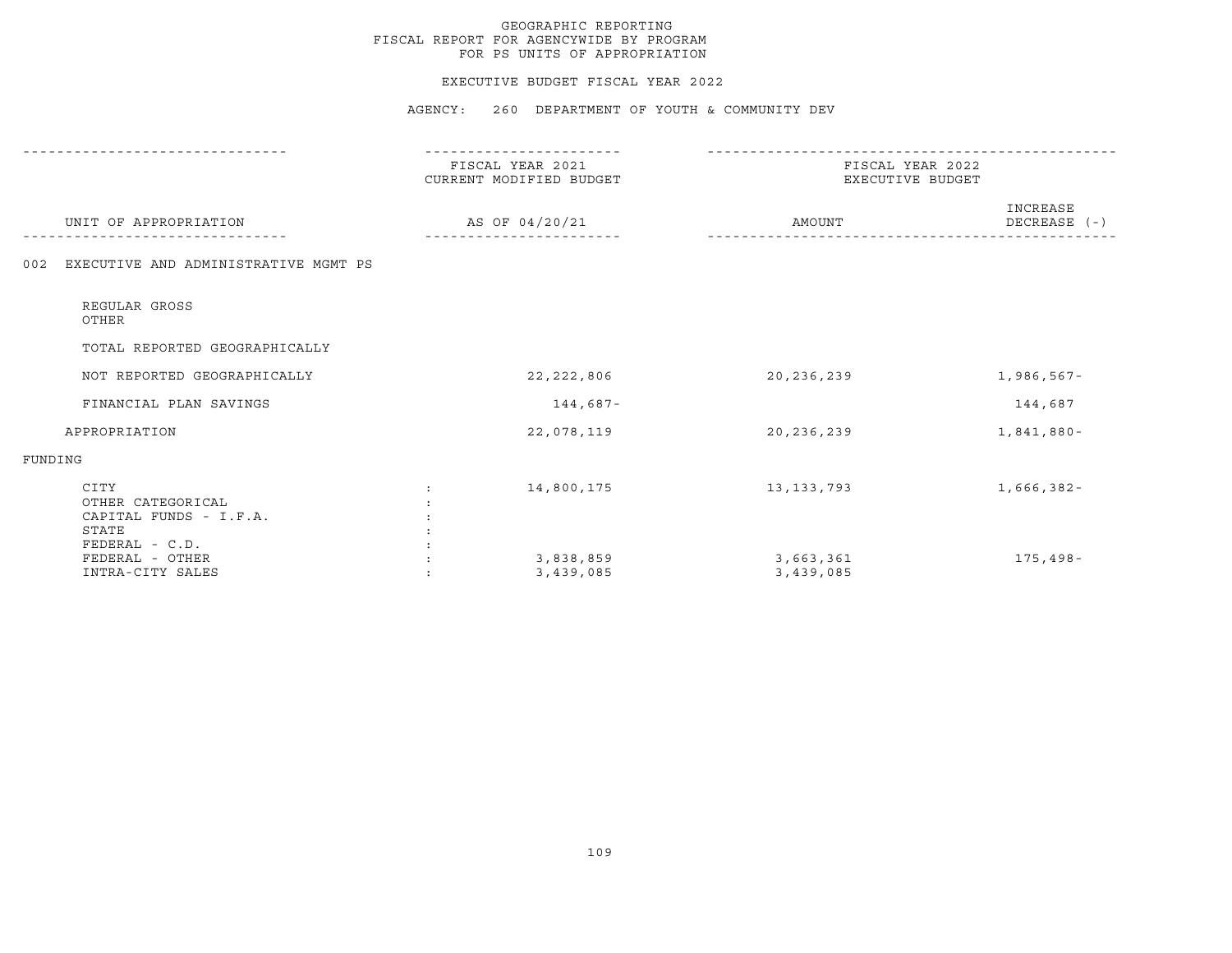#### EXECUTIVE BUDGET FISCAL YEAR 2022

|                                                              | FISCAL YEAR 2021<br>CURRENT MODIFIED BUDGET | FISCAL YEAR 2022<br>EXECUTIVE BUDGET |                          |
|--------------------------------------------------------------|---------------------------------------------|--------------------------------------|--------------------------|
| UNIT OF APPROPRIATION                                        | AS OF 04/20/21                              | AMOUNT                               | INCREASE<br>DECREASE (-) |
| YOUTH WORKFORCE AND CAREER TRAINING - PS<br>105              |                                             |                                      |                          |
| REGULAR GROSS<br>OTHER                                       |                                             |                                      |                          |
| TOTAL REPORTED GEOGRAPHICALLY                                |                                             |                                      |                          |
| NOT REPORTED GEOGRAPHICALLY                                  | 2,674,489                                   | 2,404,566                            | $269, 923 -$             |
| FINANCIAL PLAN SAVINGS                                       | $14, 263 -$                                 |                                      | 14,263                   |
| APPROPRIATION                                                | 2,660,226                                   | 2,404,566                            | $255,660 -$              |
| FUNDING                                                      |                                             |                                      |                          |
| CITY<br>OTHER CATEGORICAL<br>CAPITAL FUNDS - I.F.A.<br>STATE | 2,419,269                                   | 2,163,609                            | $255,660 -$              |
| FEDERAL - C.D.<br>FEDERAL - OTHER<br>INTRA-CITY SALES        | 240,957                                     | 240,957                              |                          |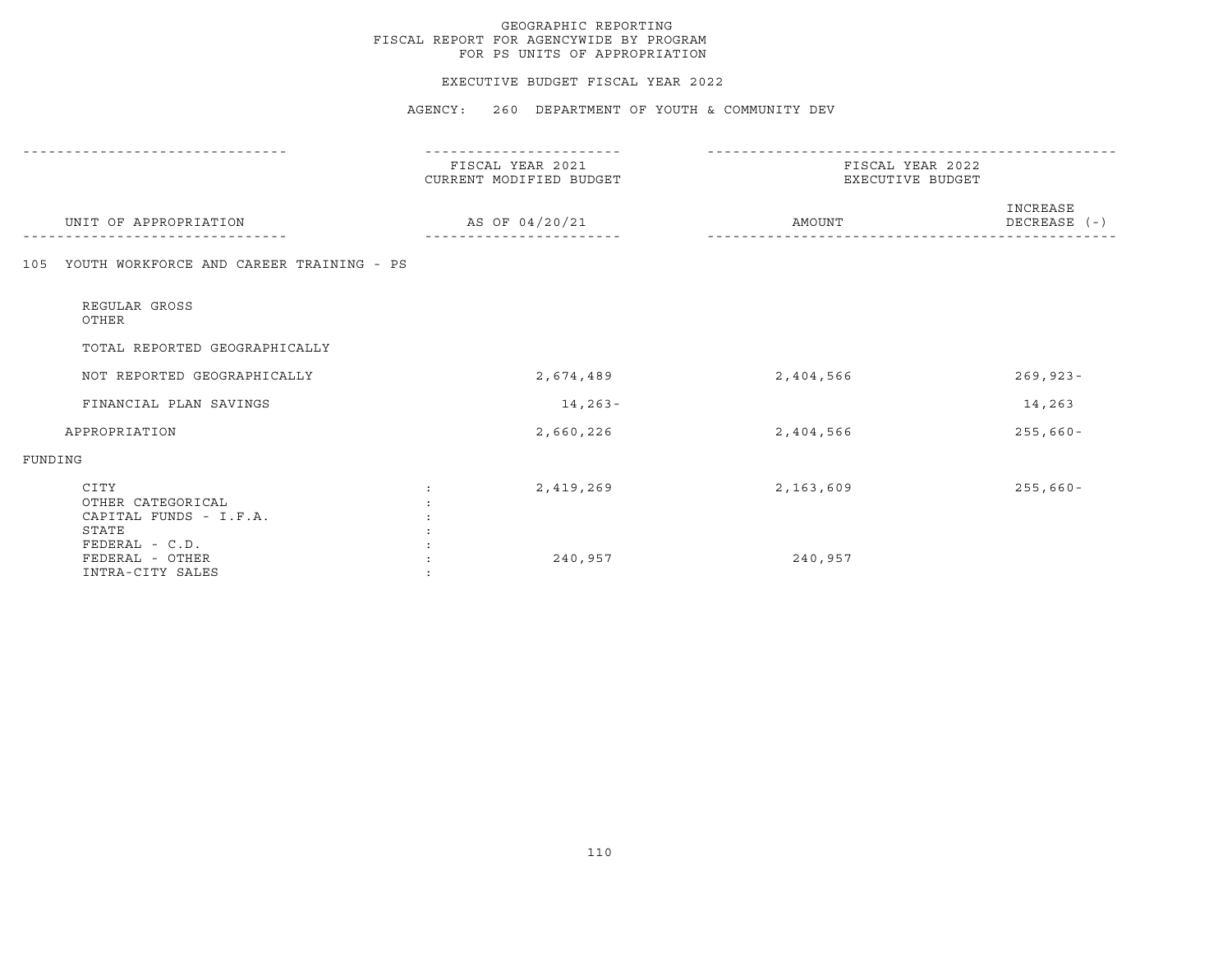#### EXECUTIVE BUDGET FISCAL YEAR 2022

|                                                              | FISCAL YEAR 2021<br>CURRENT MODIFIED BUDGET | FISCAL YEAR 2022<br>EXECUTIVE BUDGET |            |  |
|--------------------------------------------------------------|---------------------------------------------|--------------------------------------|------------|--|
| UNIT OF APPROPRIATION                                        | AS OF 04/20/21                              | INCREASE<br>AMOUNT<br>DECREASE (-)   |            |  |
| PROGRAM SERVICES - PS<br>311                                 |                                             |                                      |            |  |
| REGULAR GROSS<br>OTHER                                       |                                             |                                      |            |  |
| TOTAL REPORTED GEOGRAPHICALLY                                |                                             |                                      |            |  |
| NOT REPORTED GEOGRAPHICALLY                                  | 19,777,665                                  | 19,644,958                           | 132,707-   |  |
| FINANCIAL PLAN SAVINGS                                       | 1,226,419-                                  | $620, 810 -$                         | 605,609    |  |
| APPROPRIATION                                                | 18,551,246                                  | 19,024,148                           | 472,902    |  |
| FUNDING                                                      |                                             |                                      |            |  |
| CITY<br>OTHER CATEGORICAL<br>CAPITAL FUNDS - I.F.A.<br>STATE | 9,657,918                                   | 10,669,583                           | 1,011,665  |  |
| FEDERAL - C.D.<br>FEDERAL - OTHER<br>INTRA-CITY SALES        | 77,197<br>5,015,755<br>3,800,376            | 77,197<br>4,476,992<br>3,800,376     | $538,763-$ |  |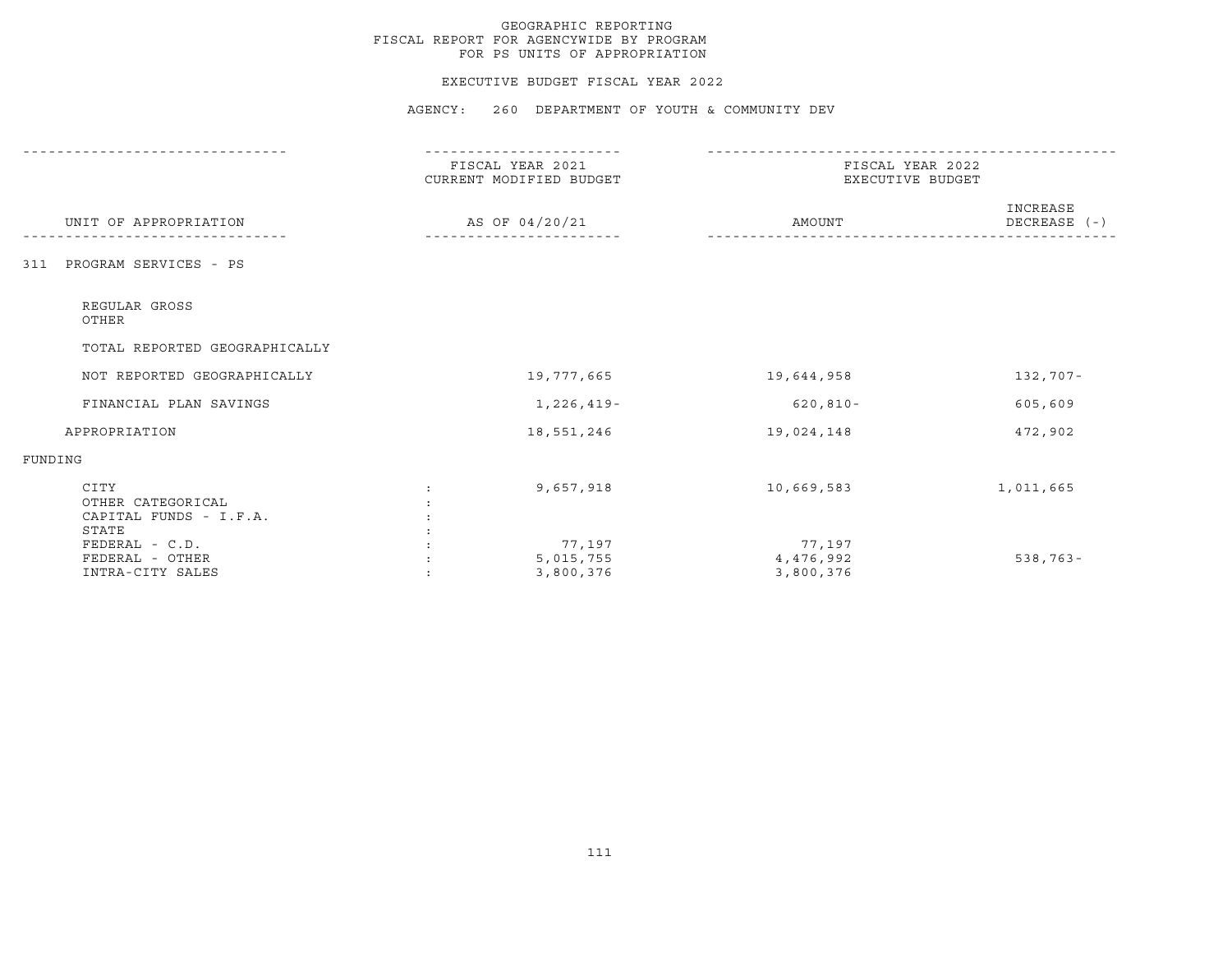#### EXECUTIVE BUDGET FISCAL YEAR 2022

|                                                                | FISCAL YEAR 2021<br>CURRENT MODIFIED BUDGET | FISCAL YEAR 2022<br>EXECUTIVE BUDGET |                          |  |
|----------------------------------------------------------------|---------------------------------------------|--------------------------------------|--------------------------|--|
| UNIT OF APPROPRIATION                                          | AS OF 04/20/21                              | AMOUNT                               | INCREASE<br>DECREASE (-) |  |
| COMMUNITY DEVELOPMENT OTPS<br>005                              |                                             |                                      |                          |  |
| TOTAL REPORTED GEOGRAPHICALLY                                  |                                             |                                      |                          |  |
| NOT REPORTED GEOGRAPHICALLY                                    | 85,477,516                                  | 35,471,603                           | $50,005,913 -$           |  |
| FINANCIAL PLAN SAVINGS                                         | $59,859-$                                   | $59,859-$                            |                          |  |
| APPROPRIATION                                                  | 85, 417, 657                                | 35, 411, 744                         | $50,005,913 -$           |  |
| FUNDING                                                        |                                             |                                      |                          |  |
| CITY<br>OTHER CATEGORICAL<br>CAPITAL FUNDS - I.F.A.            | 54,748,795                                  | 5,087,651                            | $49,661,144-$            |  |
| STATE<br>FEDERAL - C.D.<br>FEDERAL - OTHER<br>INTRA-CITY SALES | 1,936,000<br>28,732,862                     | 1,561,000<br>28,763,093              | $375,000 -$<br>30,231    |  |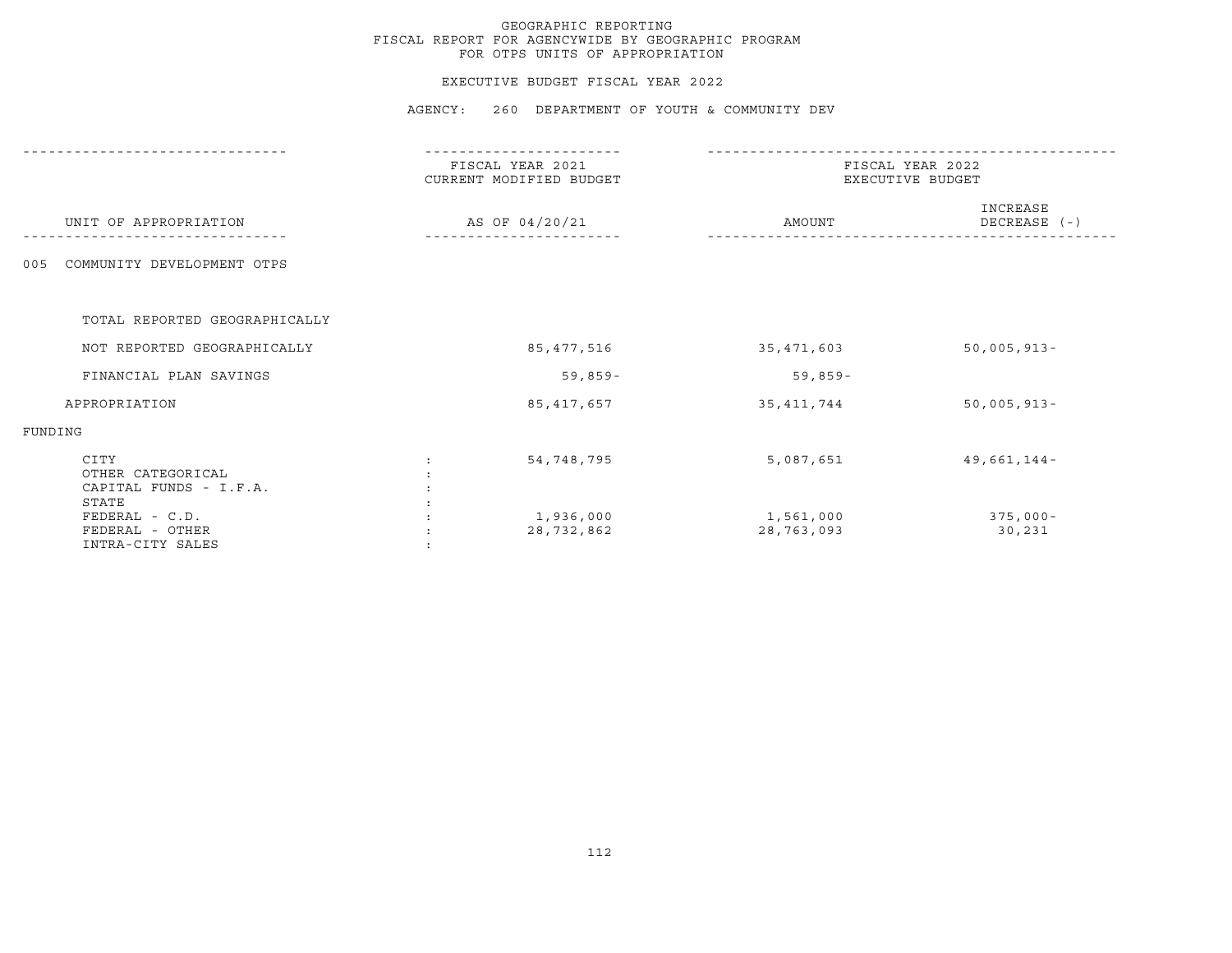#### EXECUTIVE BUDGET FISCAL YEAR 2022

|                                                                                | FISCAL YEAR 2021<br>CURRENT MODIFIED BUDGET | FISCAL YEAR 2022<br>EXECUTIVE BUDGET |                              |  |
|--------------------------------------------------------------------------------|---------------------------------------------|--------------------------------------|------------------------------|--|
| UNIT OF APPROPRIATION                                                          | AS OF 04/20/21                              | AMOUNT                               | INCREASE<br>DECREASE (-)     |  |
| YOUTH WORKFORCE AND CAREER TRAINING OTPS<br>106                                |                                             |                                      |                              |  |
| TOTAL REPORTED GEOGRAPHICALLY                                                  |                                             |                                      |                              |  |
| NOT REPORTED GEOGRAPHICALLY                                                    | 84, 391, 517                                | 133,170,496                          | 48,778,979                   |  |
| FINANCIAL PLAN SAVINGS                                                         |                                             |                                      |                              |  |
| APPROPRIATION                                                                  | 84, 391, 517                                | 133,170,496                          | 48,778,979                   |  |
| FUNDING                                                                        |                                             |                                      |                              |  |
| CITY<br>OTHER CATEGORICAL<br>CAPITAL FUNDS - I.F.A.<br>STATE<br>FEDERAL - C.D. | 51,762,164<br>7,277,684                     | 131,738,210<br>319,316               | 79,976,046<br>$6,958,368-$   |  |
| FEDERAL - OTHER<br>INTRA-CITY SALES                                            | 24, 151, 669<br>1,200,000                   | 1,099,019<br>13,951                  | $23,052,650 -$<br>1,186,049- |  |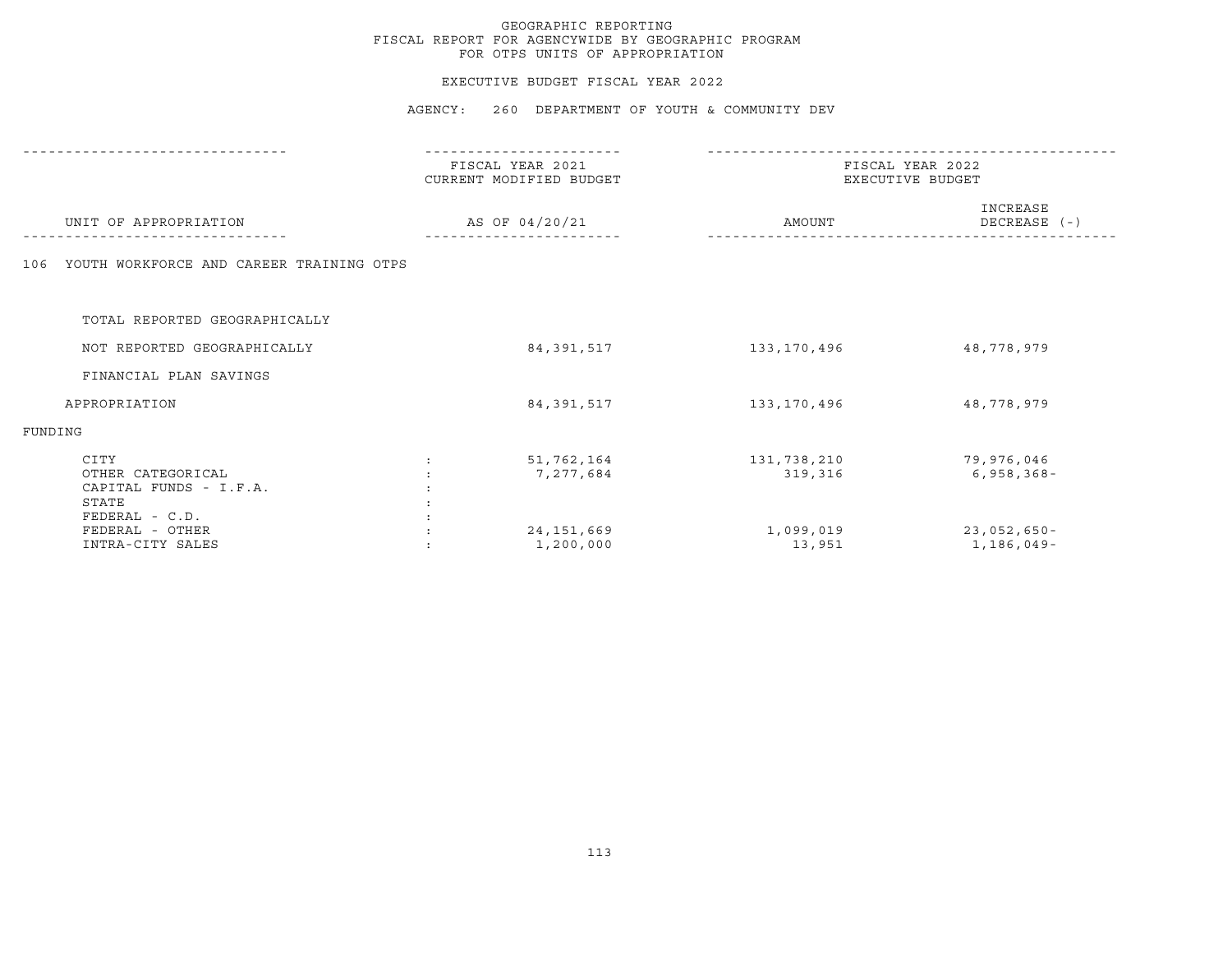#### EXECUTIVE BUDGET FISCAL YEAR 2022

|                                                     | FISCAL YEAR 2021<br>CURRENT MODIFIED BUDGET | FISCAL YEAR 2022<br>EXECUTIVE BUDGET |                             |  |
|-----------------------------------------------------|---------------------------------------------|--------------------------------------|-----------------------------|--|
| UNIT OF APPROPRIATION                               | AS OF 04/20/21                              | AMOUNT                               | INCREASE<br>DECREASE (-)    |  |
| OTHER THAN PERSONAL SERVICES<br>312                 |                                             |                                      |                             |  |
| TOTAL REPORTED GEOGRAPHICALLY                       |                                             |                                      |                             |  |
| NOT REPORTED GEOGRAPHICALLY                         | 713,251,671                                 | 598,962,526                          | 114,289,145-                |  |
| FINANCIAL PLAN SAVINGS                              | 6,561,468                                   | 26,194,684                           | 19,633,216                  |  |
| APPROPRIATION                                       | 719,813,139                                 | 625,157,210                          | 94,655,929-                 |  |
| FUNDING                                             |                                             |                                      |                             |  |
| CITY<br>OTHER CATEGORICAL<br>CAPITAL FUNDS - I.F.A. | 455,957,252<br>181,500                      | 386,595,519                          | 69,361,733-<br>181,500-     |  |
| STATE<br>$FEDERAL - C.D.$                           | 6,766,580<br>5,507,000                      | 5, 275, 124<br>5,507,000             | 1,491,456-                  |  |
| FEDERAL - OTHER<br>INTRA-CITY SALES                 | 114,960,804<br>136,440,003                  | 93,640,341<br>134,139,226            | $21,320,463-$<br>2,300,777- |  |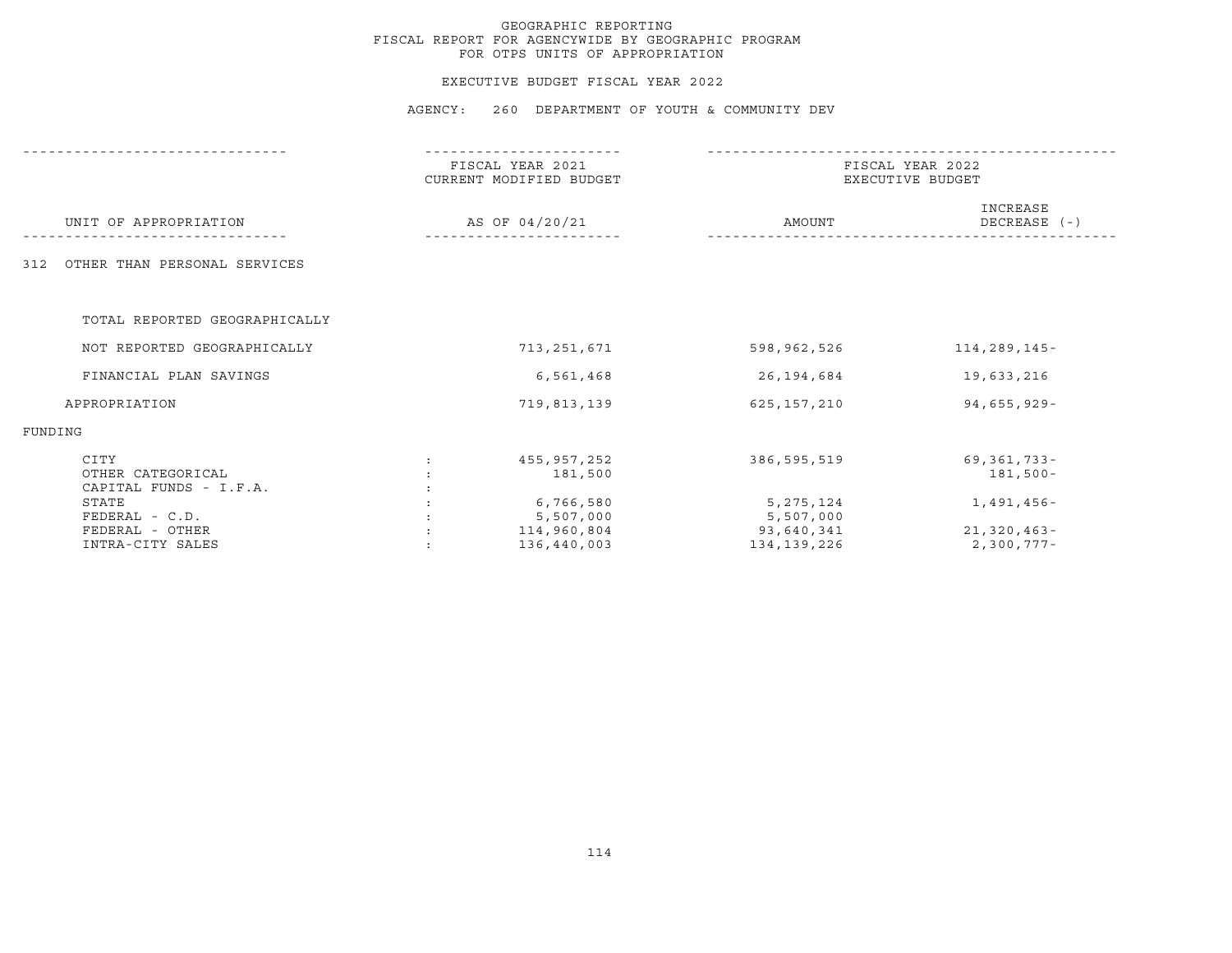#### GEOGRAPHIC REPORTING FISCAL REPORT AGENCYWIDE SUMMARY

EXECUTIVE BUDGET FISCAL YEAR 2022

|                                                                                     |                | FISCAL YEAR 2021<br>CURRENT MODIFIED BUDGET          | FISCAL YEAR 2022<br>EXECUTIVE BUDGET                 |                                                       |  |
|-------------------------------------------------------------------------------------|----------------|------------------------------------------------------|------------------------------------------------------|-------------------------------------------------------|--|
| UNIT OF APPROPRIATION                                                               | AS OF 04/20/21 |                                                      | AMOUNT                                               | INCREASE<br>DECREASE (-)                              |  |
| PS APPROPRIATIONS<br>REGULAR GROSS<br>OTHER                                         |                |                                                      |                                                      |                                                       |  |
| TOTAL REPORTED GEOGRAPHICALLY<br>NOT REPORTED GEOGRAPHICALLY                        |                | 44,674,960                                           | 42,285,763                                           | 2,389,197-                                            |  |
| OTPS APPROPRIATIONS<br>TOTAL REPORTED GEOGRAPHICALLY<br>NOT REPORTED GEOGRAPHICALLY |                | 883,120,704                                          | 767,604,625                                          | 115,516,079-                                          |  |
| FINANCIAL PLAN SAVINGS<br>APPROPRIATIONS                                            |                | 5,116,240<br>932, 911, 904                           | 25,514,015<br>835,404,403                            | 20,397,775<br>$97,507,501 -$                          |  |
| FUNDING<br>CITY<br>OTHER CATEGORICAL<br>CAPITAL FUNDS - I.F.A.                      |                | 589,345,573<br>7,459,184                             | 549,388,365<br>319,316                               | 39,957,208-<br>7,139,868-                             |  |
| STATE<br>$FEDERAL - C.D.$<br>FEDERAL - OTHER<br>INTRA-CITY SALES                    |                | 6,766,580<br>7,520,197<br>176,940,906<br>144,879,464 | 5,275,124<br>7,145,197<br>131,883,763<br>141,392,638 | 1,491,456-<br>375,000-<br>$45,057,143-$<br>3,486,826- |  |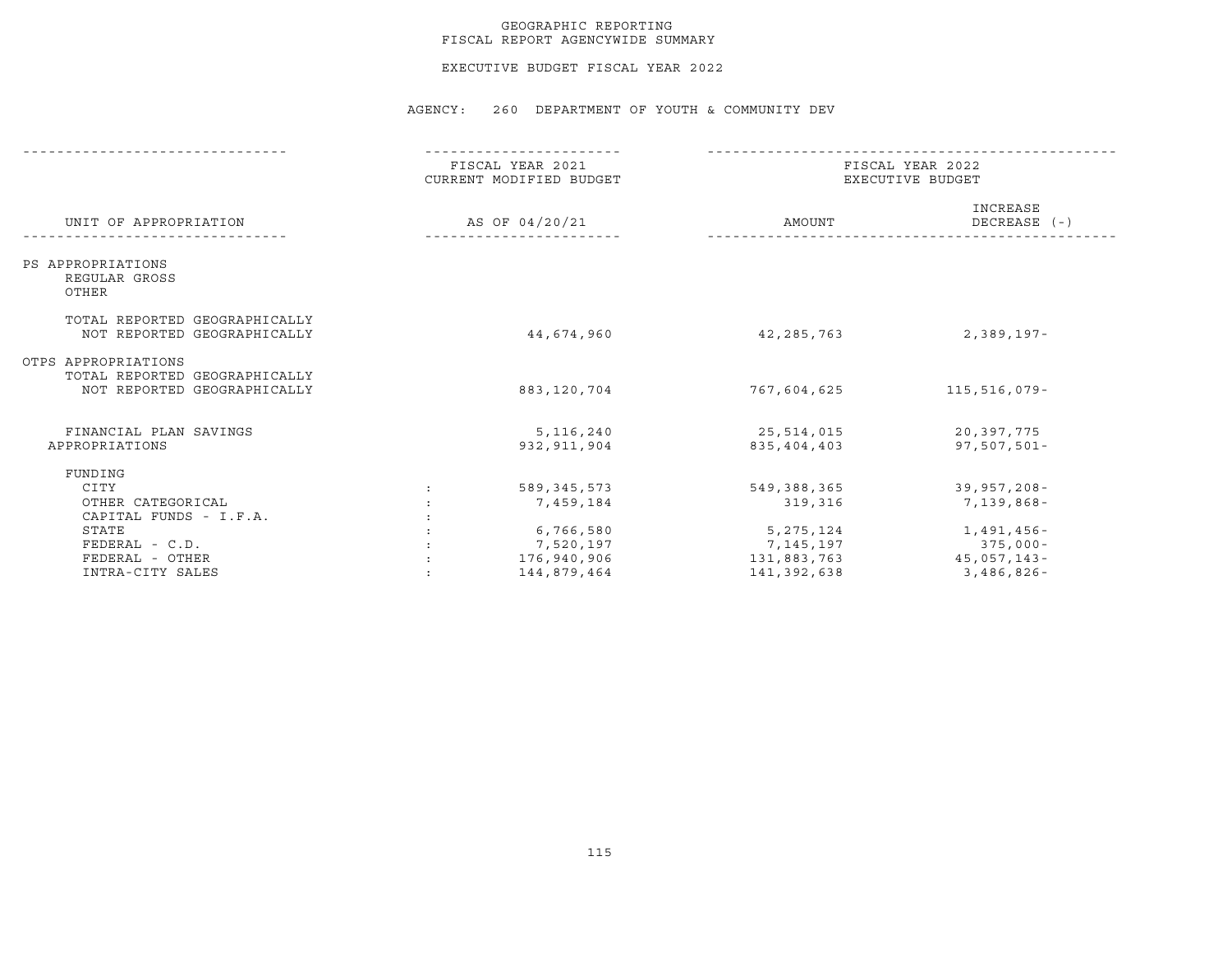#### EXECUTIVE BUDGET FISCAL YEAR 2022

|                                                              | FISCAL YEAR 2021<br>CURRENT MODIFIED BUDGET<br>AS OF 04/20/21 |                               | FISCAL YEAR 2022<br>EXECUTIVE BUDGET |                        |  |
|--------------------------------------------------------------|---------------------------------------------------------------|-------------------------------|--------------------------------------|------------------------|--|
| UNIT OF APPROPRIATION                                        |                                                               |                               | INCREASE<br>AMOUNT<br>DECREASE (-)   |                        |  |
| DEPT. OF BUSINESS P.S.<br>001                                |                                                               |                               |                                      |                        |  |
| REGULAR GROSS<br>OTHER                                       |                                                               |                               |                                      |                        |  |
| TOTAL REPORTED GEOGRAPHICALLY                                |                                                               |                               |                                      |                        |  |
| NOT REPORTED GEOGRAPHICALLY                                  | 17,429,152                                                    |                               | 19,134,450                           | 1,705,298              |  |
| FINANCIAL PLAN SAVINGS                                       |                                                               | $91,830-$                     | $91,830 -$                           |                        |  |
| APPROPRIATION                                                | 17,337,322                                                    |                               | 19,042,620                           | 1,705,298              |  |
| FUNDING                                                      |                                                               |                               |                                      |                        |  |
| CITY<br>OTHER CATEGORICAL<br>CAPITAL FUNDS - I.F.A.<br>STATE | 12,306,011                                                    |                               | 12,745,092                           | 439,081                |  |
| $FEDERAL - C.D.$<br>FEDERAL - OTHER<br>INTRA-CITY SALES      |                                                               | 689,807<br>4,331,649<br>9,855 | 811,653<br>5,476,020<br>9,855        | 121,846<br>1, 144, 371 |  |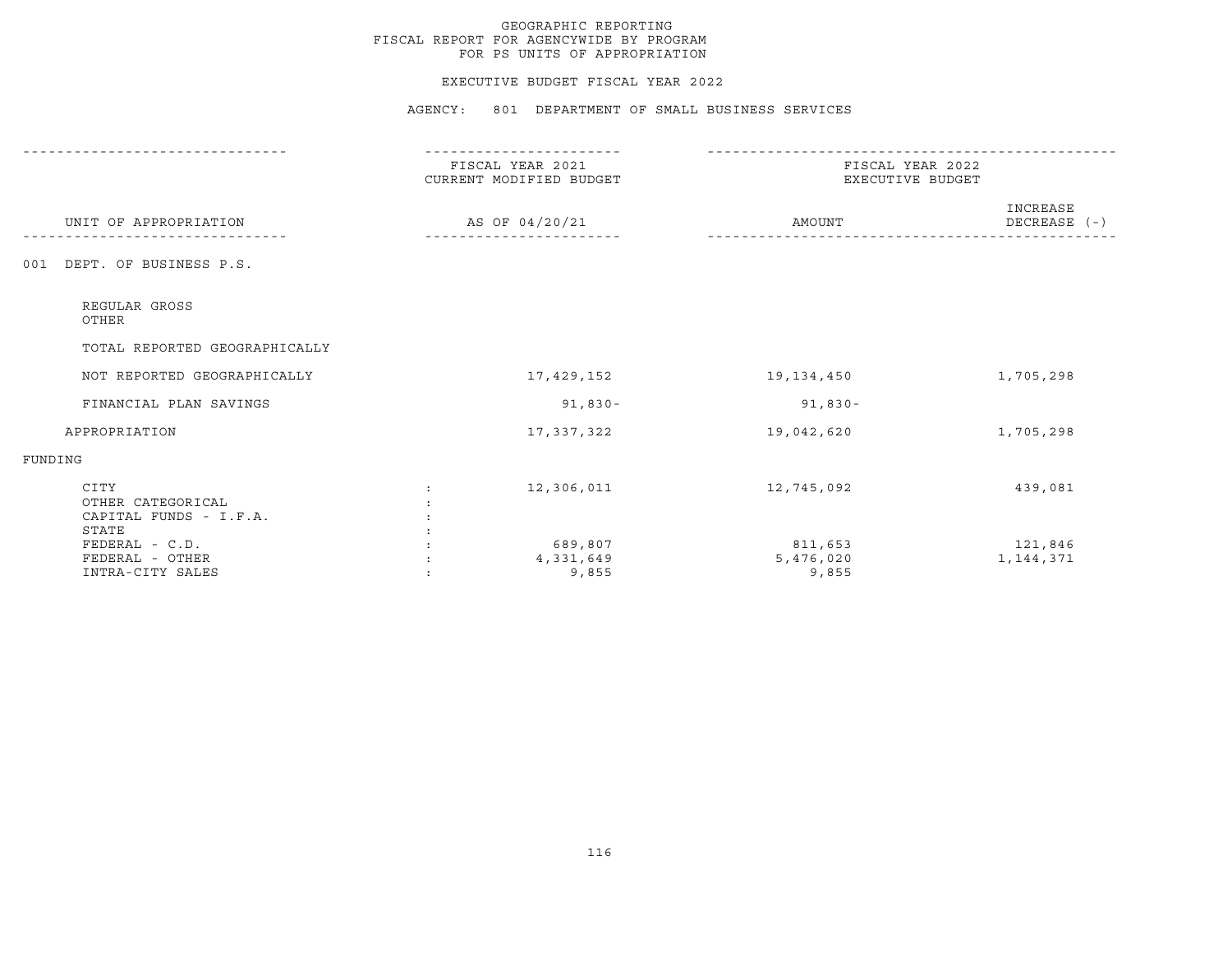#### EXECUTIVE BUDGET FISCAL YEAR 2022

|                                                              | FISCAL YEAR 2021<br>CURRENT MODIFIED BUDGET | FISCAL YEAR 2022<br>EXECUTIVE BUDGET |                          |  |
|--------------------------------------------------------------|---------------------------------------------|--------------------------------------|--------------------------|--|
| UNIT OF APPROPRIATION                                        | AS OF 04/20/21                              | AMOUNT                               | INCREASE<br>DECREASE (-) |  |
| CONTRACT COMP & BUS. OPP - PS<br>004                         |                                             |                                      |                          |  |
| REGULAR GROSS<br>OTHER                                       |                                             |                                      |                          |  |
| TOTAL REPORTED GEOGRAPHICALLY                                |                                             |                                      |                          |  |
| NOT REPORTED GEOGRAPHICALLY                                  | 3,932,331                                   | 4,024,917                            | 92,586                   |  |
| FINANCIAL PLAN SAVINGS                                       |                                             |                                      |                          |  |
| APPROPRIATION                                                | 3,932,331                                   | 4,024,917                            | 92,586                   |  |
| FUNDING                                                      |                                             |                                      |                          |  |
| CITY<br>OTHER CATEGORICAL<br>CAPITAL FUNDS - I.F.A.<br>STATE | 3,735,180                                   | 3,825,970                            | 90,790                   |  |
| FEDERAL - C.D.<br>FEDERAL - OTHER<br>INTRA-CITY SALES        | 197,151                                     | 198,947                              | 1,796                    |  |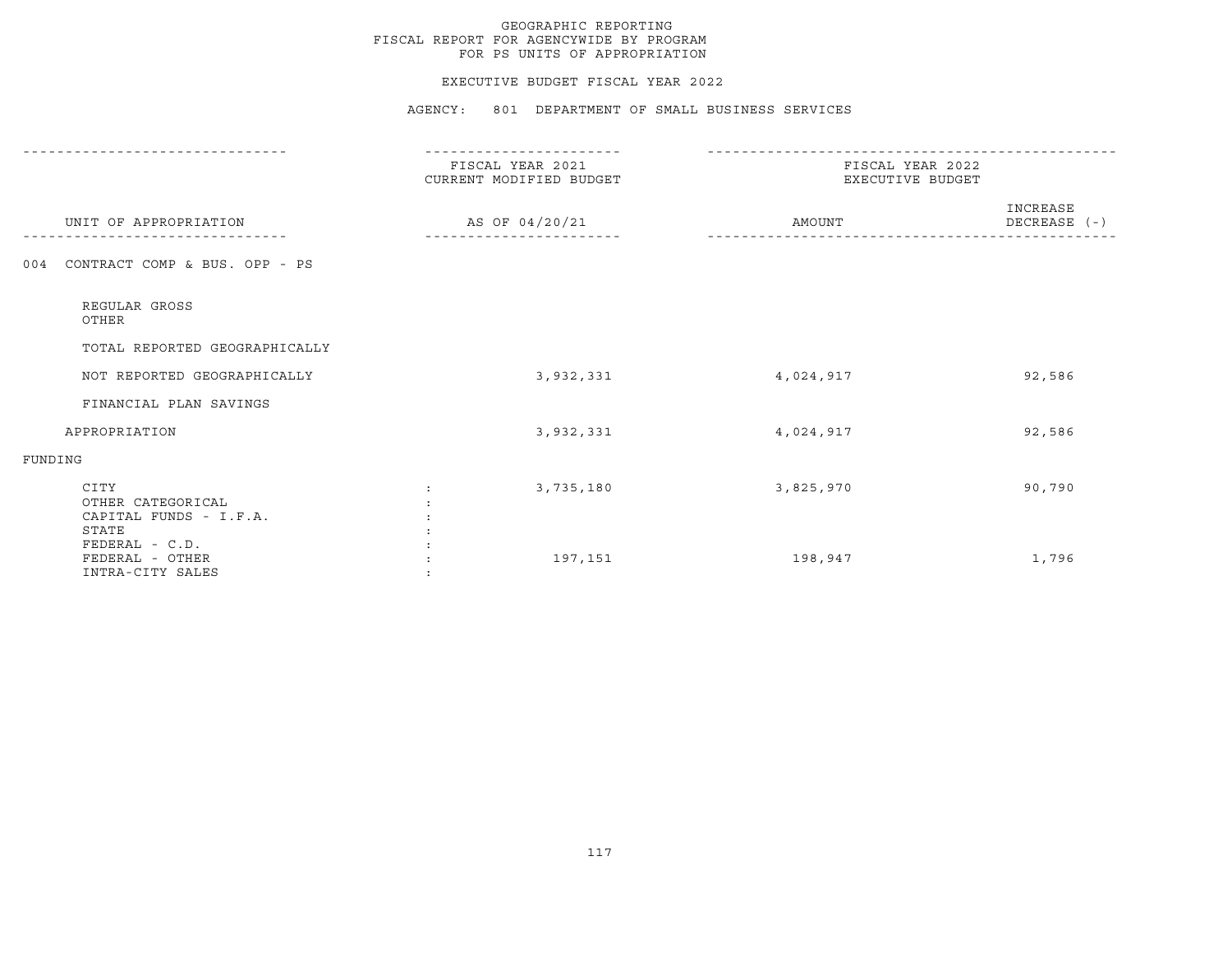#### EXECUTIVE BUDGET FISCAL YEAR 2022

|                                                     | FISCAL YEAR 2021<br>CURRENT MODIFIED BUDGET | FISCAL YEAR 2022<br>EXECUTIVE BUDGET |                          |  |
|-----------------------------------------------------|---------------------------------------------|--------------------------------------|--------------------------|--|
| UNIT OF APPROPRIATION                               | AS OF 04/20/21                              | AMOUNT                               | INCREASE<br>DECREASE (-) |  |
| WORKFORCE INVESTMENT ACT - PS<br>010                |                                             |                                      |                          |  |
| REGULAR GROSS<br>OTHER                              |                                             |                                      |                          |  |
| TOTAL REPORTED GEOGRAPHICALLY                       |                                             |                                      |                          |  |
| NOT REPORTED GEOGRAPHICALLY                         | 6,692,210                                   | 7,303,298                            | 611,088                  |  |
| FINANCIAL PLAN SAVINGS                              |                                             |                                      |                          |  |
| APPROPRIATION                                       | 6,692,210                                   | 7,303,298                            | 611,088                  |  |
| FUNDING                                             |                                             |                                      |                          |  |
| CITY<br>OTHER CATEGORICAL<br>CAPITAL FUNDS - I.F.A. | 2,067,160<br>108,520                        | 2, 213, 241<br>76,491                | 146,081<br>$32,029-$     |  |
| STATE<br>FEDERAL - C.D.                             | 124,484<br>108,256                          | 82,989<br>110,000                    | $41,495-$<br>1,744       |  |
| FEDERAL - OTHER<br>INTRA-CITY SALES                 | 4,283,790                                   | 4,820,577                            | 536,787                  |  |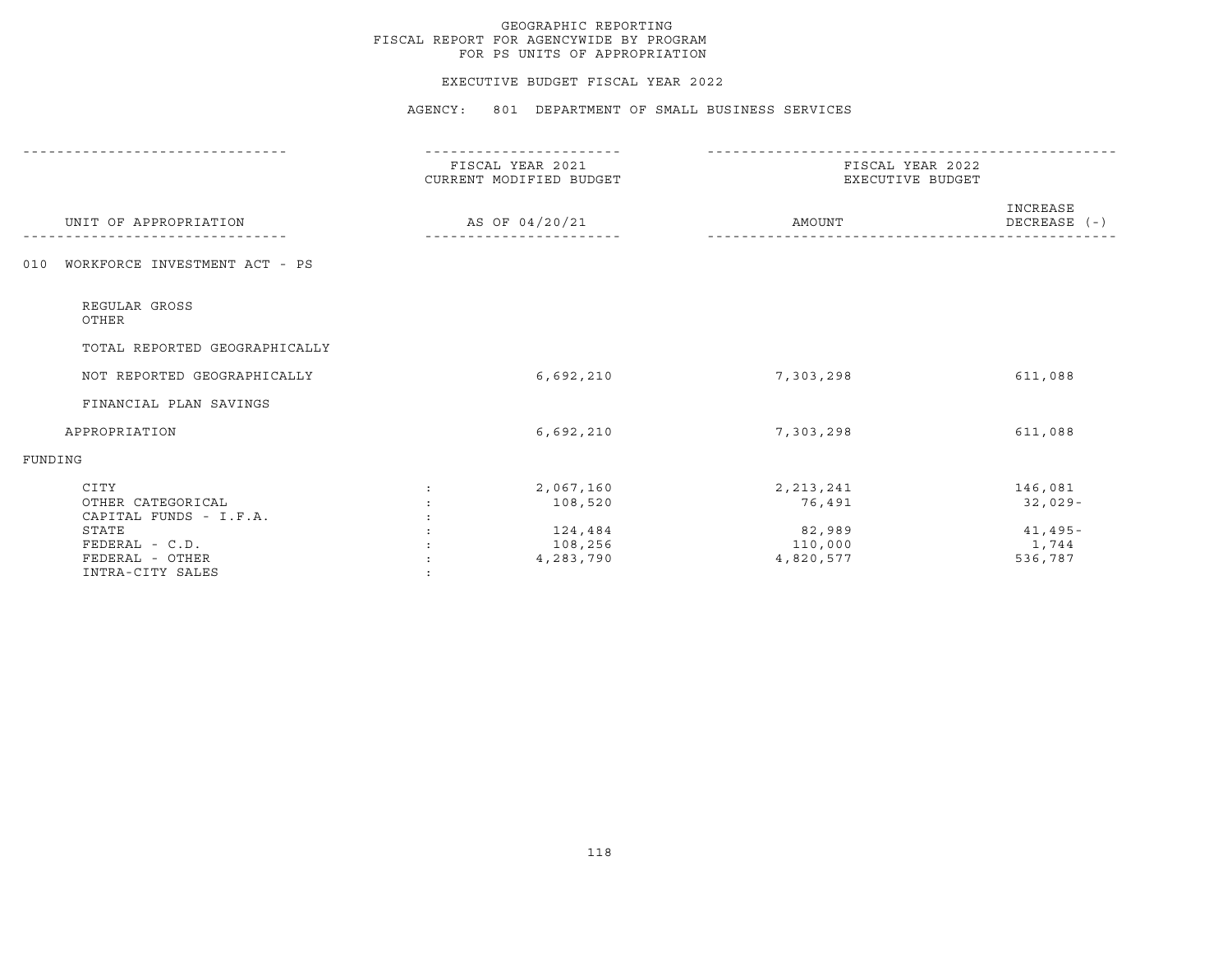#### EXECUTIVE BUDGET FISCAL YEAR 2022

|                                                              | FISCAL YEAR 2021<br>CURRENT MODIFIED BUDGET | FISCAL YEAR 2022<br>EXECUTIVE BUDGET |                          |  |
|--------------------------------------------------------------|---------------------------------------------|--------------------------------------|--------------------------|--|
| UNIT OF APPROPRIATION                                        | AS OF 04/20/21                              | AMOUNT                               | INCREASE<br>DECREASE (-) |  |
| DEPT. OF BUSINESS O.T.P.S.<br>002                            |                                             |                                      |                          |  |
| TOTAL REPORTED GEOGRAPHICALLY                                |                                             |                                      |                          |  |
| NOT REPORTED GEOGRAPHICALLY                                  | 20,309,024                                  | 125,270,970                          | 104,961,946              |  |
| FINANCIAL PLAN SAVINGS                                       | 367,969                                     | 331,227                              | $36,742-$                |  |
| APPROPRIATION                                                | 20,676,993                                  | 125,602,197                          | 104,925,204              |  |
| FUNDING                                                      |                                             |                                      |                          |  |
| CITY<br>OTHER CATEGORICAL<br>CAPITAL FUNDS - I.F.A.<br>STATE | 18,391,595                                  | 8,212,311                            | 10,179,284-              |  |
| FEDERAL - C.D.<br>FEDERAL - OTHER<br>INTRA-CITY SALES        | 1,685,154<br>600,244                        | 1,701,606<br>115,688,280             | 16,452<br>115,088,036    |  |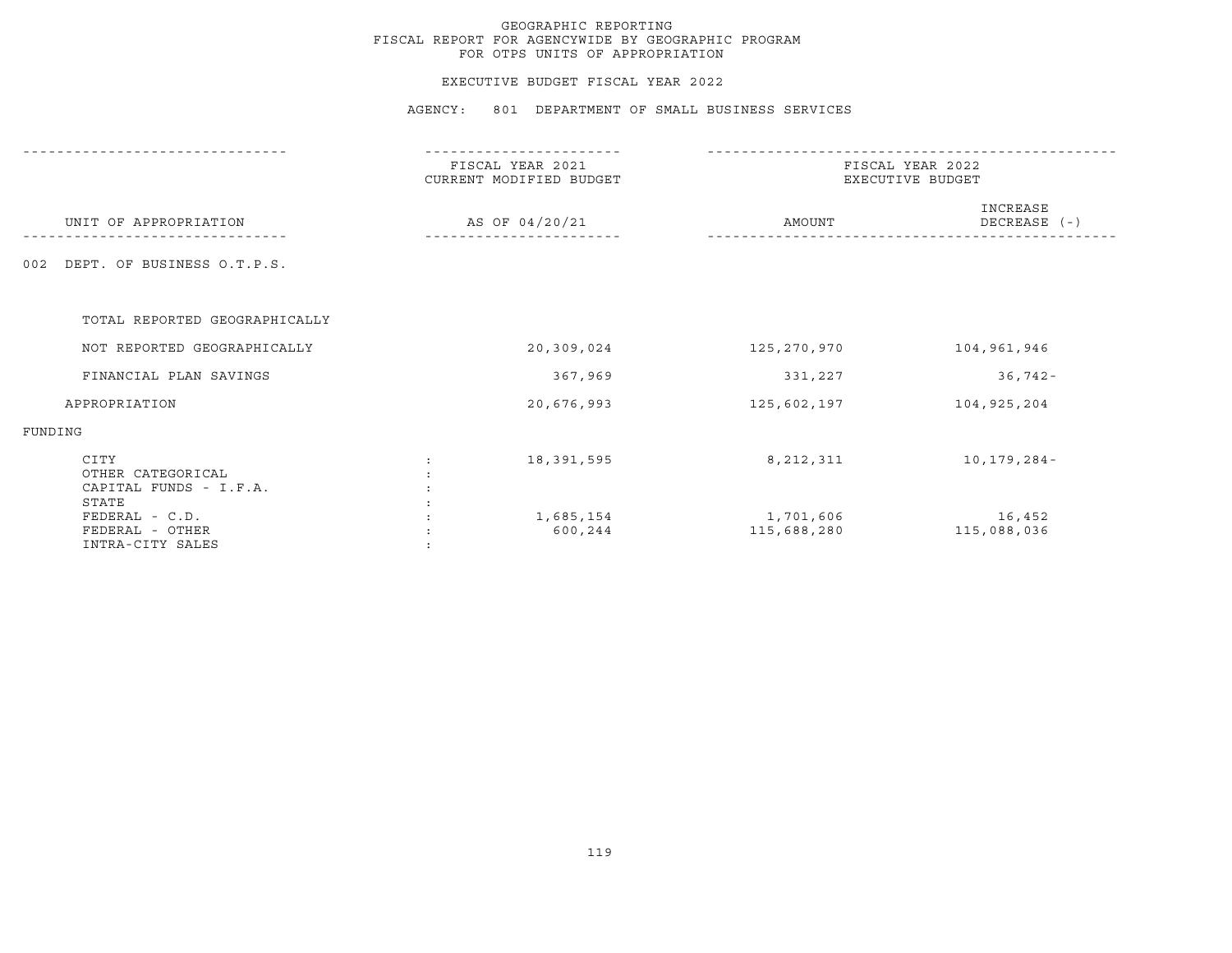#### EXECUTIVE BUDGET FISCAL YEAR 2022

|                                                                                                                       | FISCAL YEAR 2021<br>CURRENT MODIFIED BUDGET | FISCAL YEAR 2022<br>EXECUTIVE BUDGET |                          |  |
|-----------------------------------------------------------------------------------------------------------------------|---------------------------------------------|--------------------------------------|--------------------------|--|
| UNIT OF APPROPRIATION                                                                                                 | AS OF 04/20/21                              | AMOUNT                               | INCREASE<br>DECREASE (-) |  |
| CONTRACT COMP & BUS OPP - OTPS<br>005                                                                                 |                                             |                                      |                          |  |
| TOTAL REPORTED GEOGRAPHICALLY                                                                                         |                                             |                                      |                          |  |
| NOT REPORTED GEOGRAPHICALLY                                                                                           | 4,360,894                                   | 4,691,011                            | 330,117                  |  |
| FINANCIAL PLAN SAVINGS                                                                                                |                                             | 500,000                              | 500,000                  |  |
| APPROPRIATION                                                                                                         | 4,360,894                                   | 5,191,011                            | 830,117                  |  |
| FUNDING                                                                                                               |                                             |                                      |                          |  |
| CITY<br>OTHER CATEGORICAL<br>CAPITAL FUNDS - I.F.A.<br>STATE<br>FEDERAL - C.D.<br>FEDERAL - OTHER<br>INTRA-CITY SALES | 4,360,894                                   | 5,191,011                            | 830,117                  |  |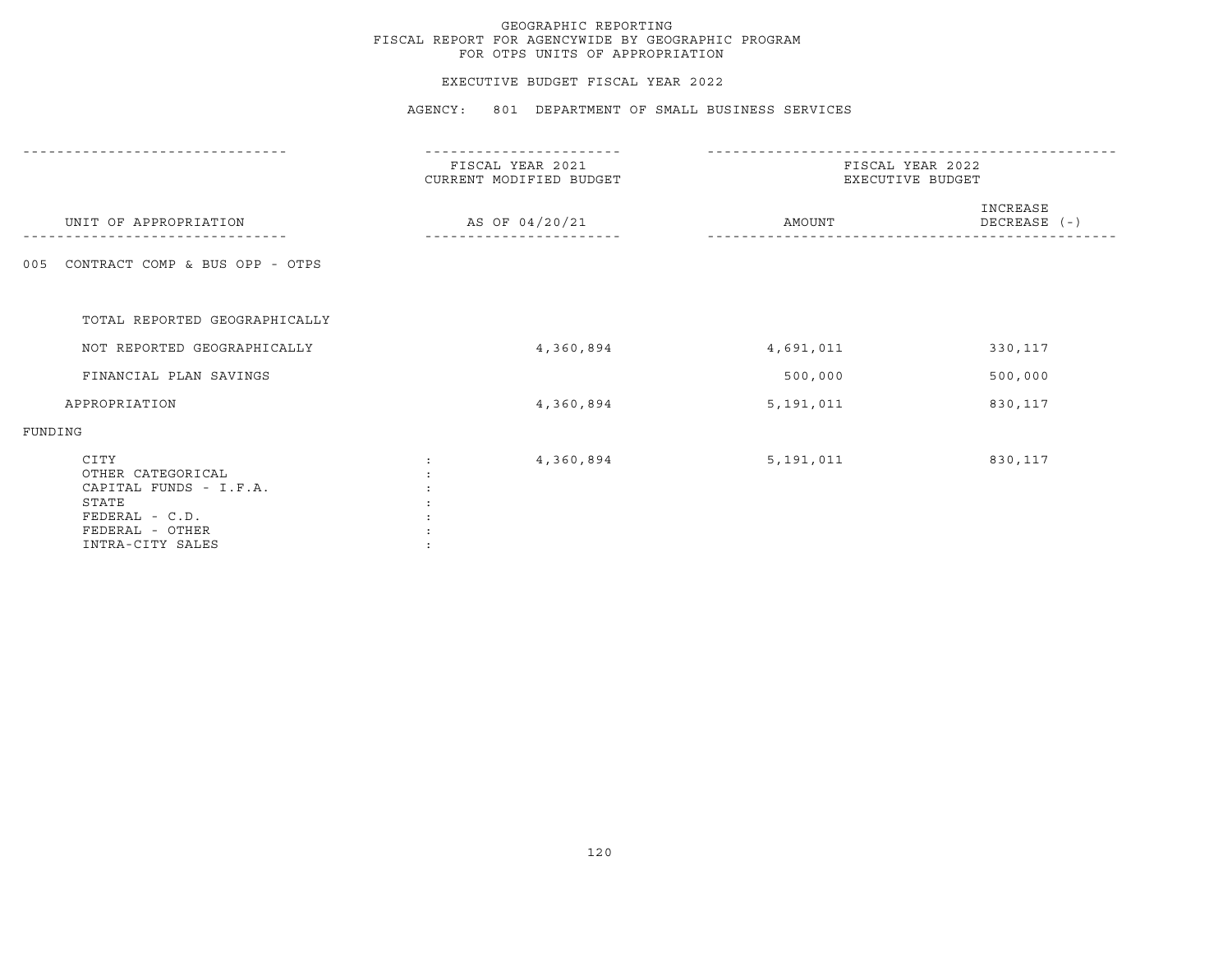#### EXECUTIVE BUDGET FISCAL YEAR 2022

|         |                                                                  | FISCAL YEAR 2021<br>CURRENT MODIFIED BUDGET |                                                    |                                                | FISCAL YEAR 2022<br>EXECUTIVE BUDGET      |  |  |
|---------|------------------------------------------------------------------|---------------------------------------------|----------------------------------------------------|------------------------------------------------|-------------------------------------------|--|--|
|         | UNIT OF APPROPRIATION                                            |                                             | AS OF 04/20/21                                     | AMOUNT                                         | INCREASE<br>DECREASE (-)                  |  |  |
| 006     | ECONOMIC DEVELOPMENT CORP.                                       |                                             |                                                    |                                                |                                           |  |  |
|         | TOTAL REPORTED GEOGRAPHICALLY                                    |                                             |                                                    |                                                |                                           |  |  |
|         | NOT REPORTED GEOGRAPHICALLY                                      |                                             | 136,478,508                                        | 37,286,731                                     | 99, 191, 777-                             |  |  |
|         | FINANCIAL PLAN SAVINGS                                           |                                             | $300,000 -$                                        | 3,000,000                                      | 3,300,000                                 |  |  |
|         | APPROPRIATION                                                    |                                             | 136,178,508                                        | 40,286,731                                     | 95,891,777-                               |  |  |
| FUNDING |                                                                  |                                             |                                                    |                                                |                                           |  |  |
|         | CITY<br>OTHER CATEGORICAL<br>CAPITAL FUNDS - I.F.A.              |                                             | 25,683,133                                         | 23,676,716                                     | $2,006,417-$                              |  |  |
|         | STATE<br>$FEDERAL - C.D.$<br>FEDERAL - OTHER<br>INTRA-CITY SALES |                                             | 2,000,000<br>4,906,146<br>101,299,803<br>2,289,426 | 2,000,000<br>4,660,015<br>9,400,000<br>550,000 | $246, 131 -$<br>91,899,803-<br>1,739,426- |  |  |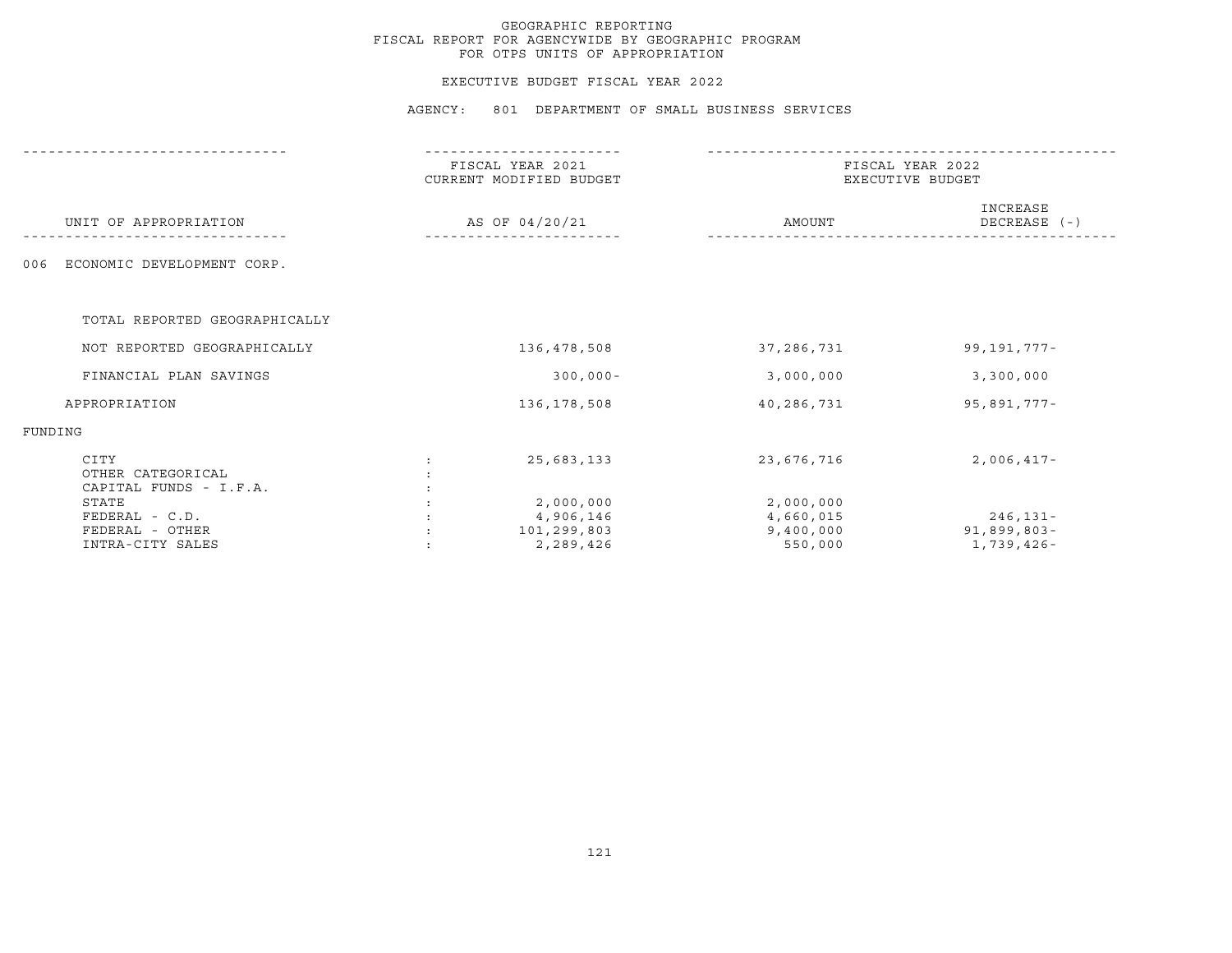#### EXECUTIVE BUDGET FISCAL YEAR 2022

|                                                              | FISCAL YEAR 2021<br>CURRENT MODIFIED BUDGET | FISCAL YEAR 2022<br>EXECUTIVE BUDGET |                          |  |
|--------------------------------------------------------------|---------------------------------------------|--------------------------------------|--------------------------|--|
| UNIT OF APPROPRIATION                                        | AS OF 04/20/21                              | AMOUNT                               | INCREASE<br>DECREASE (-) |  |
| WORKFORCE INVESTMENT ACT - OTPS<br>011                       |                                             |                                      |                          |  |
| TOTAL REPORTED GEOGRAPHICALLY                                |                                             |                                      |                          |  |
| NOT REPORTED GEOGRAPHICALLY                                  | 78,897,146                                  | 54,497,338                           | $24, 399, 808 -$         |  |
| FINANCIAL PLAN SAVINGS                                       | 254,239                                     | 404,239                              | 150,000                  |  |
| APPROPRIATION                                                | 79,151,385                                  | 54,901,577                           | $24, 249, 808 -$         |  |
| FUNDING                                                      |                                             |                                      |                          |  |
| CITY<br>OTHER CATEGORICAL<br>CAPITAL FUNDS - I.F.A.<br>STATE | 34, 128, 557<br>278,000                     | 19,909,633<br>278,000                | 14,218,924-              |  |
| FEDERAL - C.D.<br>FEDERAL - OTHER<br>INTRA-CITY SALES        | 44,744,828                                  | 34,713,944                           | $10,030,884-$            |  |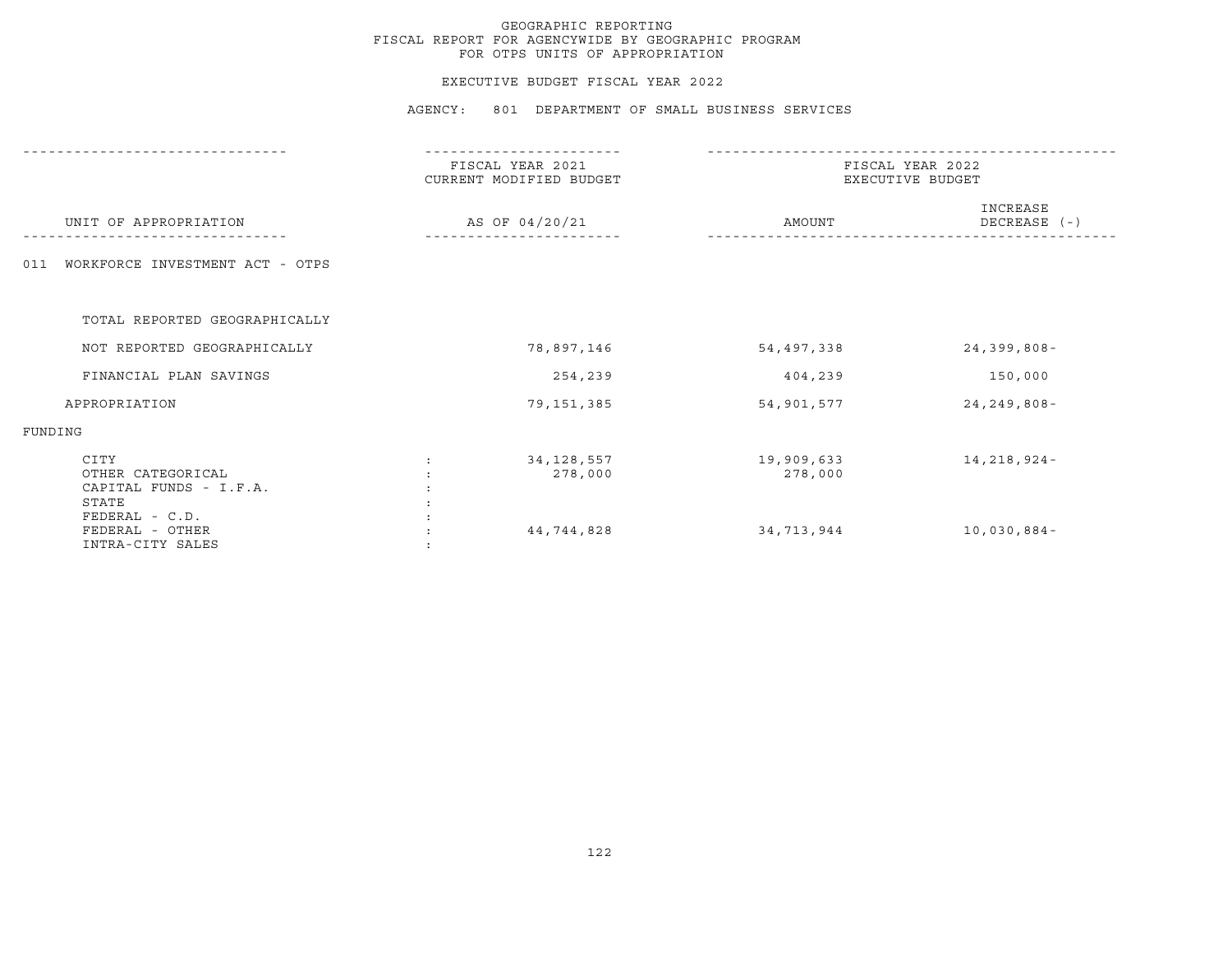#### EXECUTIVE BUDGET FISCAL YEAR 2022

|                                                              | FISCAL YEAR 2021<br>CURRENT MODIFIED BUDGET |            | FISCAL YEAR 2022<br>EXECUTIVE BUDGET |
|--------------------------------------------------------------|---------------------------------------------|------------|--------------------------------------|
| UNIT OF APPROPRIATION                                        | AS OF 04/20/21                              | AMOUNT     | INCREASE<br>DECREASE (-)             |
| TRUST FOR GOVERNOR'S ISLAND AND NYC & CO<br>012              |                                             |            |                                      |
| TOTAL REPORTED GEOGRAPHICALLY                                |                                             |            |                                      |
| NOT REPORTED GEOGRAPHICALLY                                  | 39,139,194                                  | 61,270,948 | 22, 131, 754                         |
| FINANCIAL PLAN SAVINGS                                       |                                             |            |                                      |
| APPROPRIATION                                                | 39, 139, 194                                | 61,270,948 | 22, 131, 754                         |
| FUNDING                                                      |                                             |            |                                      |
| CITY<br>OTHER CATEGORICAL<br>CAPITAL FUNDS - I.F.A.<br>STATE | 35,581,599                                  | 15,109,101 | $20,472,498-$                        |
| FEDERAL - C.D.<br>FEDERAL - OTHER<br>INTRA-CITY SALES        | 3,557,595                                   | 46,161,847 | 42,604,252                           |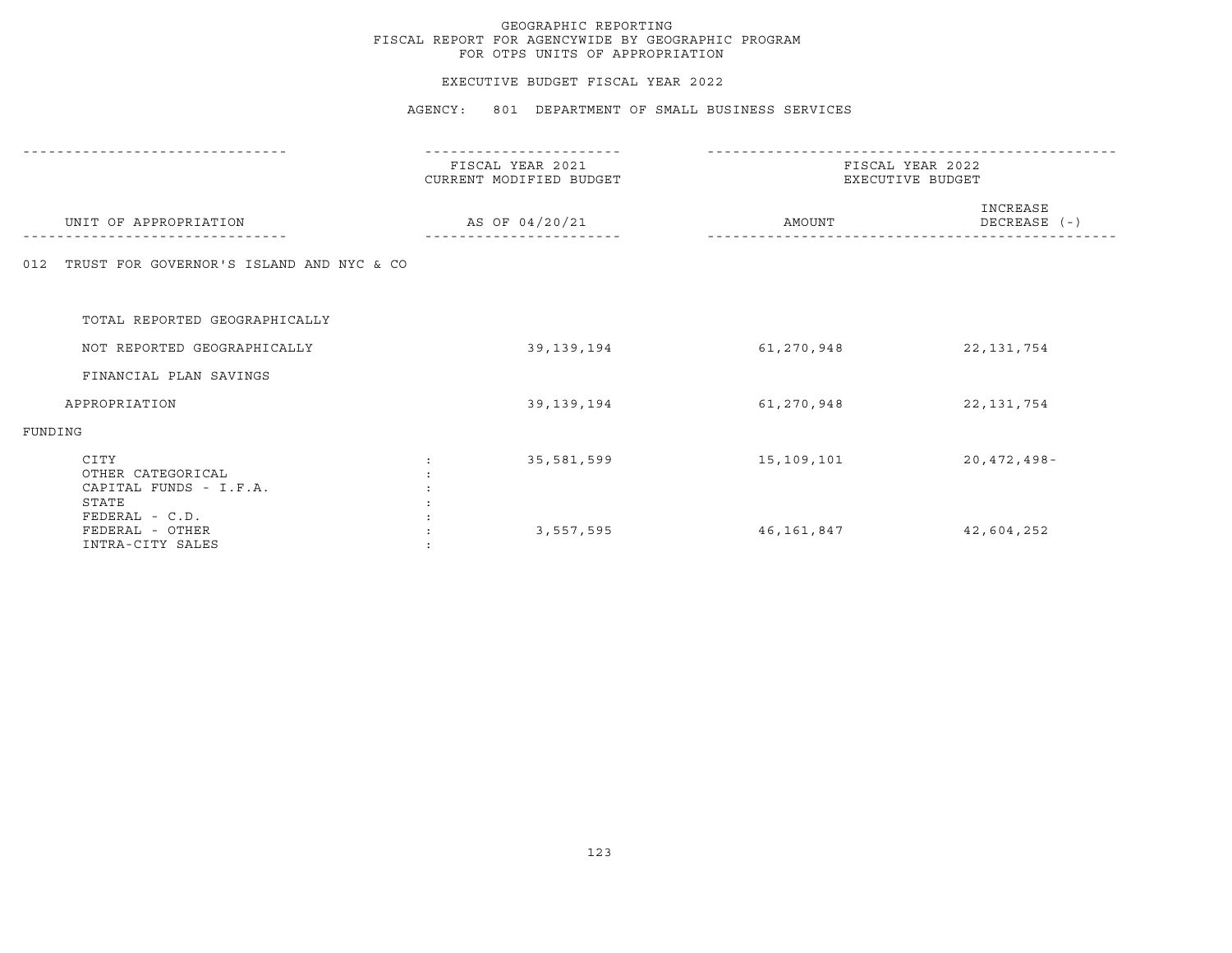#### GEOGRAPHIC REPORTING FISCAL REPORT AGENCYWIDE SUMMARY

EXECUTIVE BUDGET FISCAL YEAR 2022

|                                                                                     |                | FISCAL YEAR 2021<br>CURRENT MODIFIED BUDGET | FISCAL YEAR 2022<br>EXECUTIVE BUDGET  |                                       |  |
|-------------------------------------------------------------------------------------|----------------|---------------------------------------------|---------------------------------------|---------------------------------------|--|
| UNIT OF APPROPRIATION                                                               | AS OF 04/20/21 |                                             | AMOUNT                                | INCREASE<br>DECREASE (-)              |  |
| PS APPROPRIATIONS<br>REGULAR GROSS<br>OTHER                                         |                |                                             |                                       |                                       |  |
| TOTAL REPORTED GEOGRAPHICALLY<br>NOT REPORTED GEOGRAPHICALLY                        |                | 28,053,693                                  | 30,462,665                            | 2,408,972                             |  |
| OTPS APPROPRIATIONS<br>TOTAL REPORTED GEOGRAPHICALLY<br>NOT REPORTED GEOGRAPHICALLY |                | 279,184,766                                 | 283,016,998                           | 3,832,232                             |  |
| FINANCIAL PLAN SAVINGS<br>APPROPRIATIONS                                            |                | 230,378<br>307,468,837                      | 4,143,636<br>317,623,299              | 3,913,258<br>10,154,462               |  |
| FUNDING<br>CITY<br>OTHER CATEGORICAL                                                |                | 136,254,129<br>386,520                      | 90,883,075<br>354,491                 | 45,371,054-<br>$32,029-$              |  |
| CAPITAL FUNDS - I.F.A.<br>STATE<br>FEDERAL - C.D.<br>FEDERAL - OTHER                |                | 2,124,484<br>7,389,363<br>159,015,060       | 2,082,989<br>7,283,274<br>216,459,615 | $41,495-$<br>$106,089-$<br>57,444,555 |  |
| INTRA-CITY SALES                                                                    |                | 2,299,281                                   | 559,855                               | 1,739,426-                            |  |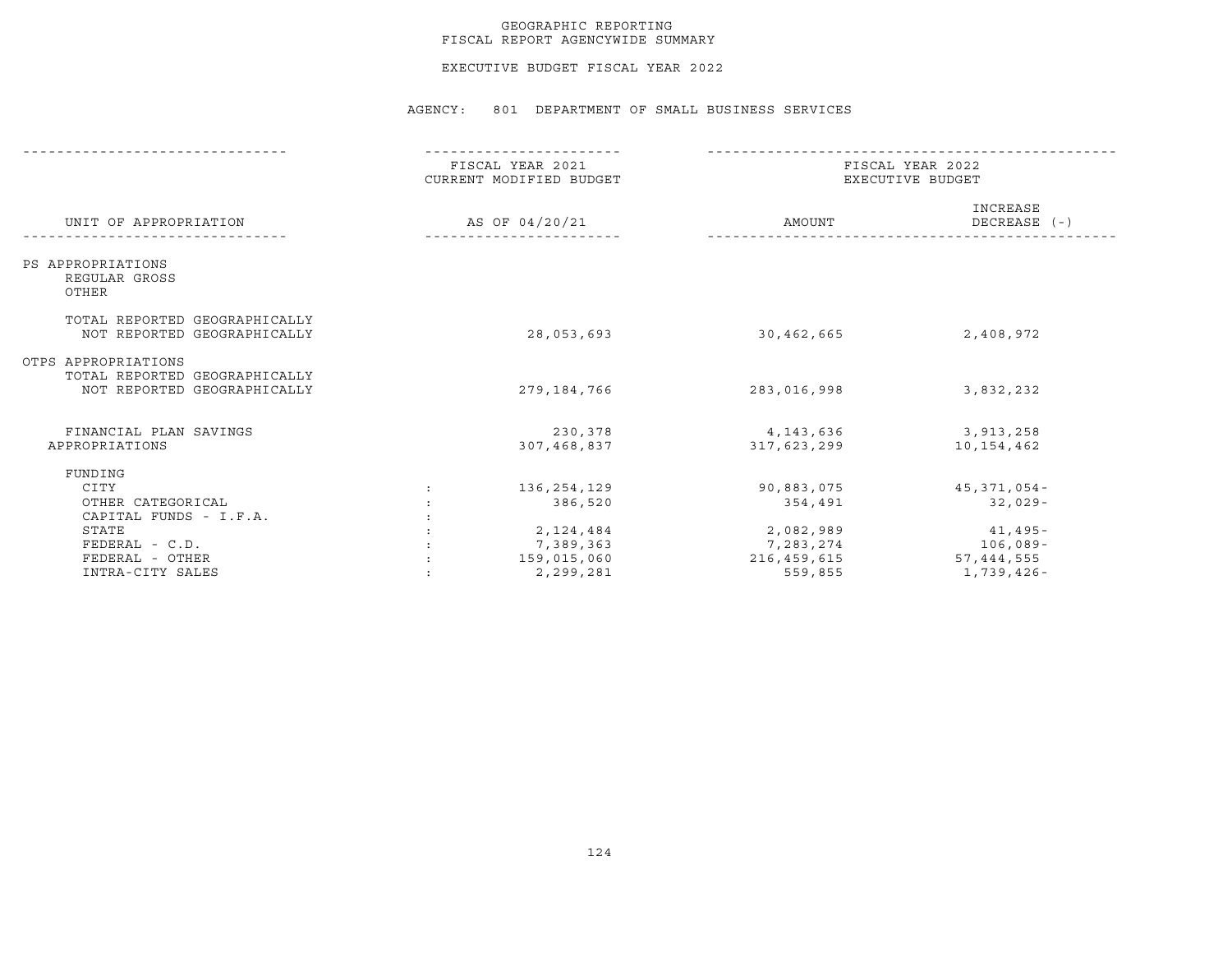## GEOGRAPHIC REPORTING FISCAL REPORT FOR PERSONAL SERVICES FOR LOCAL SERVICE DISTRICTS BY PROGRAM WITHIN BOROUGHEXECUTIVE BUDGET FISCAL YEAR 2022

| AGENCY  |              |                          |  | 806 HOUSING PRESERVATION AND DEVELOPMENT |
|---------|--------------|--------------------------|--|------------------------------------------|
| BOROUGH | <b>BRONX</b> |                          |  |                                          |
| PROGRAM |              | CODE ENFORCEMENT OFFICES |  |                                          |

|                                | FISCAL YEAR 2021<br>CURRENT MODIFIED BUDGET<br>AS OF 04/20/21 |                        | FISCAL YEAR 2022<br>EXECUTIVE BUDGET |                        |                           |
|--------------------------------|---------------------------------------------------------------|------------------------|--------------------------------------|------------------------|---------------------------|
| LOCAL SERVICE DISTRICT         | AMOUNT                                                        | FULL TIME<br>POSITIONS | AMOUNT                               | FULL TIME<br>POSITIONS | INCREASE<br>$DECREASE(-)$ |
| BX BOR & FIELD OFFICES, SUP UN | 4,023,016                                                     | 67                     | 4,126,414                            | 68                     | 103,398                   |
| PROGRAM TOTAL:                 | 4,023,016                                                     | 67                     | 4,126,414                            | 68                     | 103,398                   |
| SUB BOROUGH TOTAL:             | 4,023,016                                                     | 67                     | 4,126,414                            | 68                     | 103,398                   |
| BOROUGH TOTAL:                 | 4,023,016                                                     | 67                     | 4,126,414                            | 68                     | 103,398                   |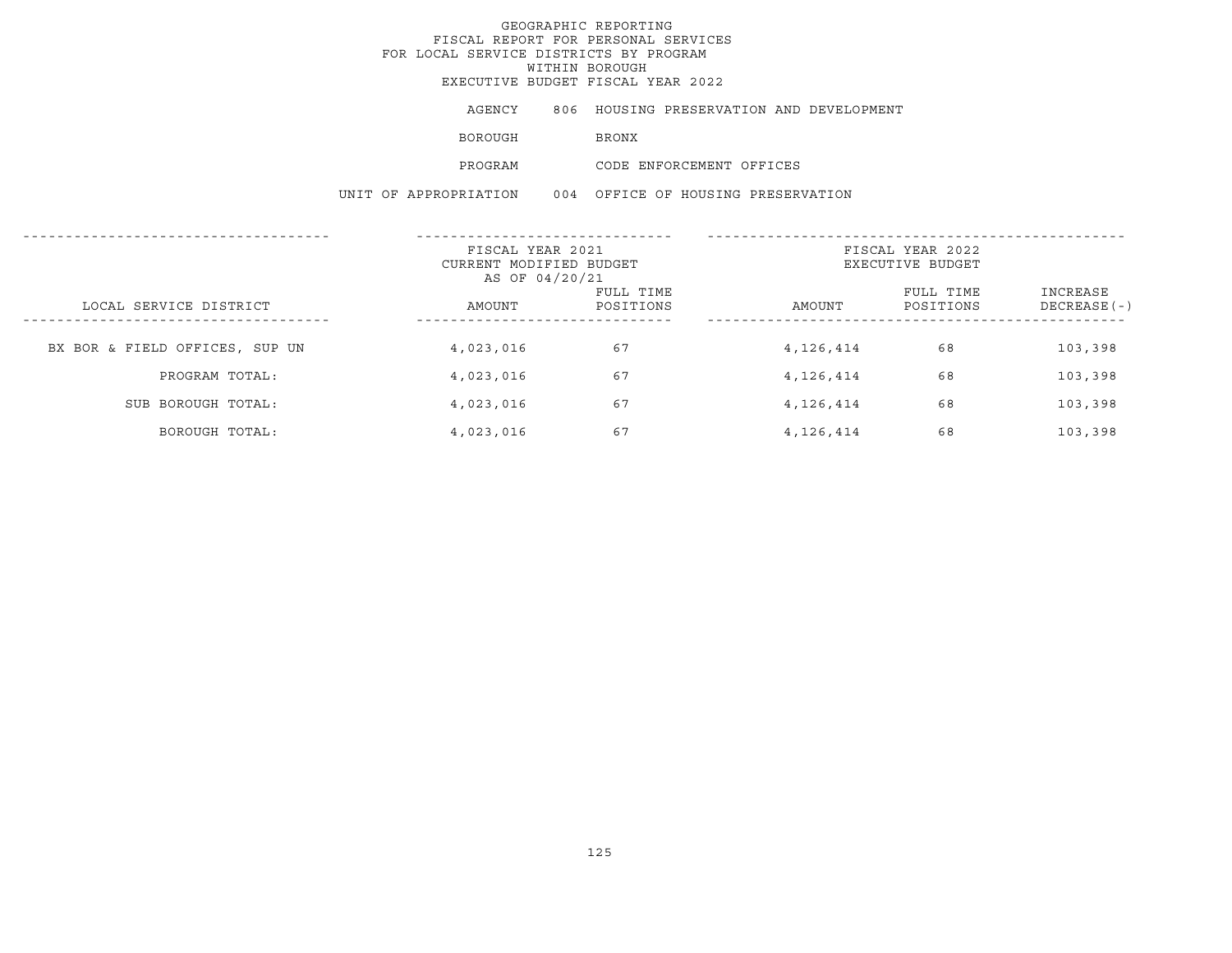EXECUTIVE BUDGET FISCAL YEAR 2022

AGENCY 806 HOUSING PRESERVATION AND DEVELOPMENT

BOROUGH BROOKLYN

PROGRAM CODE ENFORCEMENT OFFICES

|                                | FISCAL YEAR 2021<br>CURRENT MODIFIED BUDGET<br>AS OF 04/20/21 |                        | FISCAL YEAR 2022<br>EXECUTIVE BUDGET |                        |                           |
|--------------------------------|---------------------------------------------------------------|------------------------|--------------------------------------|------------------------|---------------------------|
| LOCAL SERVICE DISTRICT         | AMOUNT                                                        | FULL TIME<br>POSITIONS | AMOUNT                               | FULL TIME<br>POSITIONS | INCREASE<br>$DECREASE(-)$ |
| BK BOR & FIELD OFFICES, SUP UN | 5,884,236                                                     | 96                     | 5,987,406                            | 98                     | 103,170                   |
| PROGRAM TOTAL:                 | 5,884,236                                                     | 96                     | 5,987,406                            | 98                     | 103,170                   |
| SUB BOROUGH TOTAL:             | 5,884,236                                                     | 96                     | 5,987,406                            | 98                     | 103,170                   |
| BOROUGH TOTAL:                 | 5,884,236                                                     | 96                     | 5,987,406                            | 98                     | 103,170                   |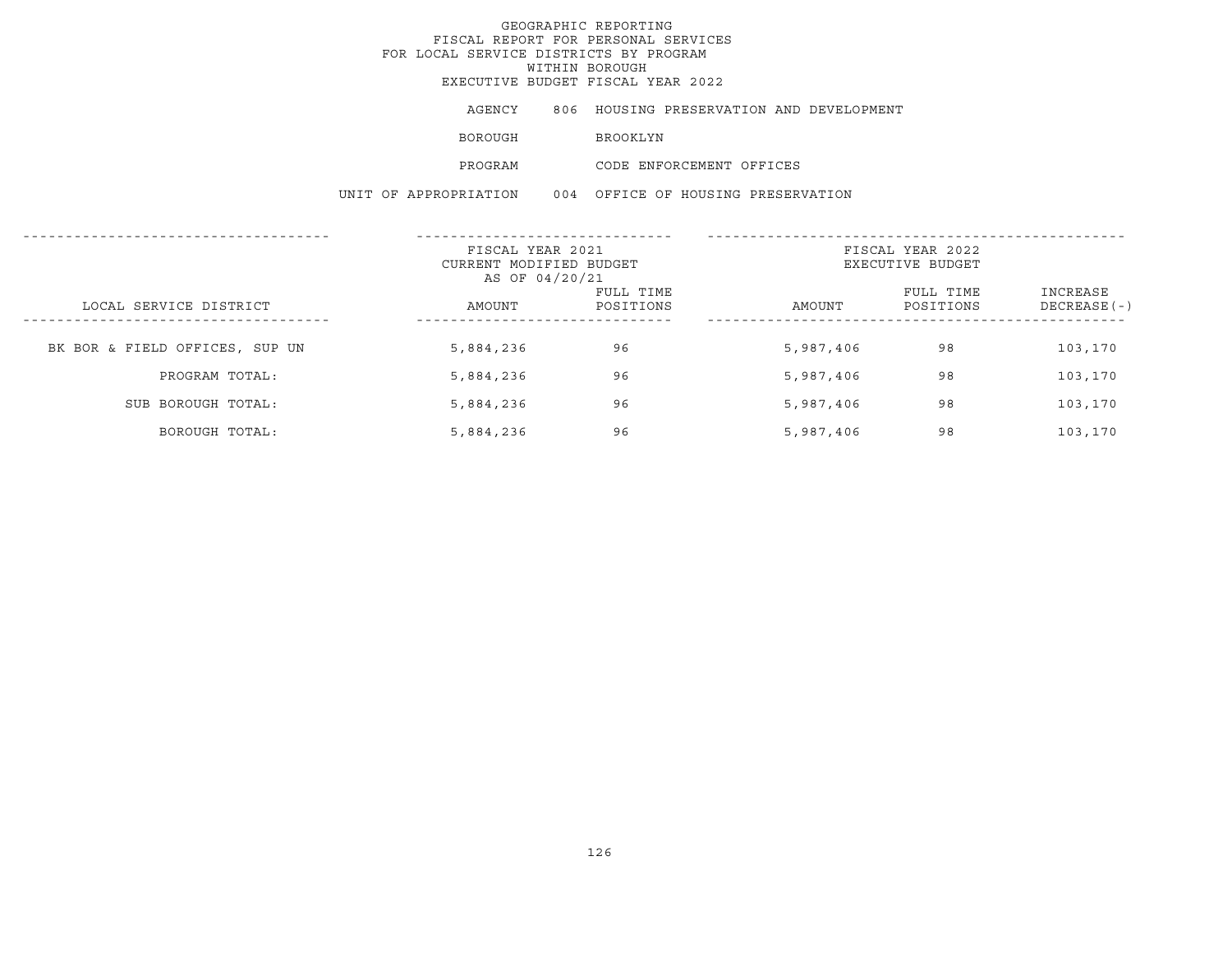EXECUTIVE BUDGET FISCAL YEAR 2022

AGENCY 806 HOUSING PRESERVATION AND DEVELOPMENT

BOROUGH MANHATTAN

PROGRAM CODE ENFORCEMENT OFFICES

|                                | FISCAL YEAR 2021<br>CURRENT MODIFIED BUDGET<br>AS OF 04/20/21 |                        | FISCAL YEAR 2022<br>EXECUTIVE BUDGET |                        |                           |  |
|--------------------------------|---------------------------------------------------------------|------------------------|--------------------------------------|------------------------|---------------------------|--|
| LOCAL SERVICE DISTRICT         | AMOUNT                                                        | FULL TIME<br>POSITIONS | AMOUNT                               | FULL TIME<br>POSITIONS | INCREASE<br>$DECREASE(-)$ |  |
| MN BOR & FIELD OFFICES, SUP UN | 4,437,280                                                     | 72                     | 4,440,336                            | 72                     | 3,056                     |  |
| PROGRAM TOTAL:                 | 4,437,280                                                     | 72                     | 4,440,336                            | 72                     | 3,056                     |  |
| SUB BOROUGH TOTAL:             | 4,437,280                                                     | 72                     | 4,440,336                            | 72                     | 3,056                     |  |
| BOROUGH TOTAL:                 | 4,437,280                                                     | 72                     | 4,440,336                            | 72                     | 3,056                     |  |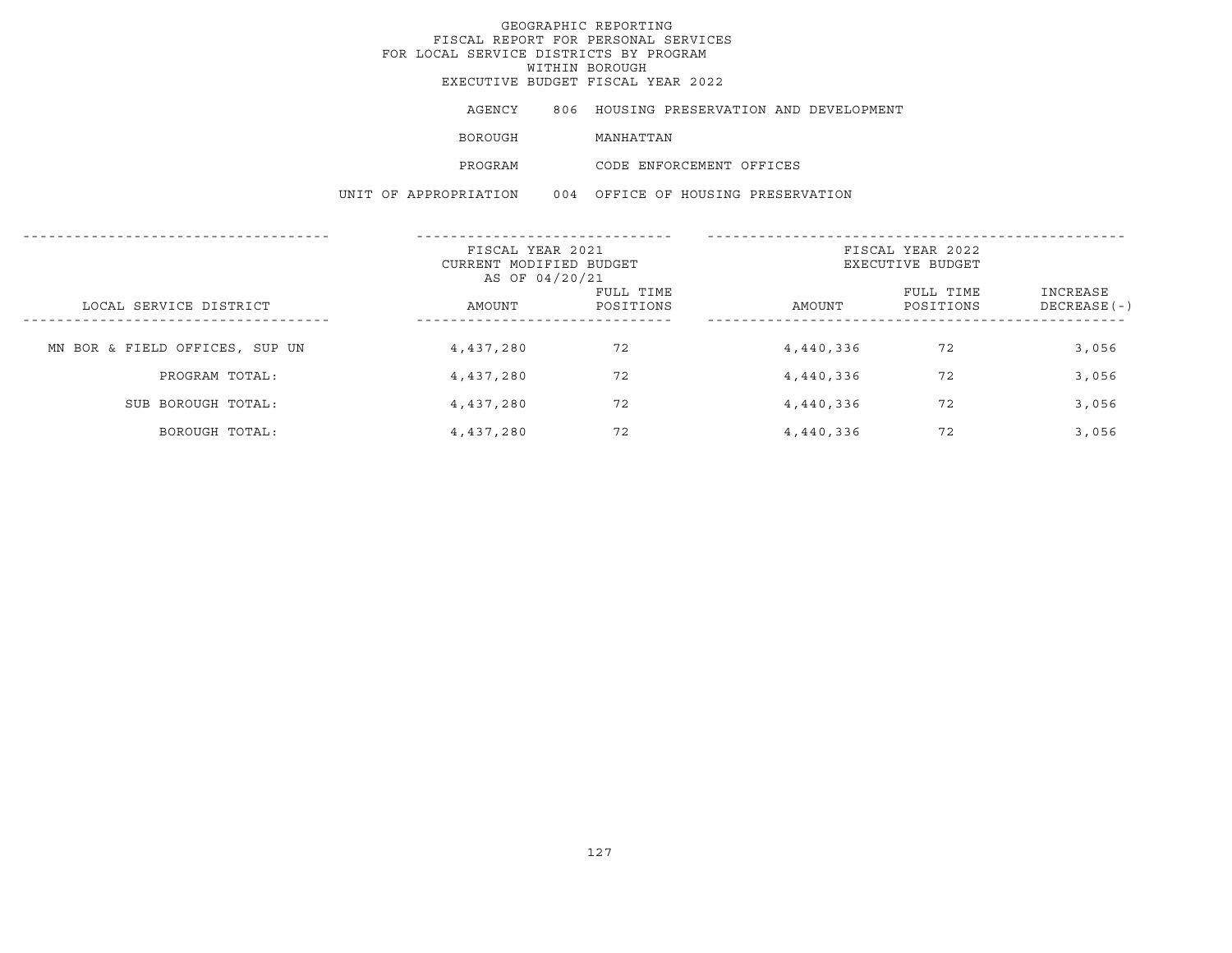EXECUTIVE BUDGET FISCAL YEAR 2022

AGENCY 806 HOUSING PRESERVATION AND DEVELOPMENT

BOROUGH QUEENS

PROGRAM CODE ENFORCEMENT OFFICES

|                                                  | FISCAL YEAR 2021<br>CURRENT MODIFIED BUDGET<br>AS OF 04/20/21 |                        | FISCAL YEAR 2022<br>EXECUTIVE BUDGET |                        |                           |  |
|--------------------------------------------------|---------------------------------------------------------------|------------------------|--------------------------------------|------------------------|---------------------------|--|
| LOCAL SERVICE DISTRICT<br>---------------------- | AMOUNT                                                        | FULL TIME<br>POSITIONS | AMOUNT                               | FULL TIME<br>POSITIONS | INCREASE<br>$DECREASE(-)$ |  |
| ON BOR & FIELD OFFICES, SUP UN                   | 1,910,589                                                     | 29                     | 1,913,282                            | 29                     | 2,693                     |  |
| PROGRAM TOTAL:                                   | 1,910,589                                                     | 29                     | 1,913,282                            | 29                     | 2,693                     |  |
| SUB BOROUGH TOTAL:                               | 1,910,589                                                     | 29                     | 1,913,282                            | 29                     | 2,693                     |  |
| BOROUGH TOTAL:                                   | 1,910,589                                                     | 29                     | 1,913,282                            | 29                     | 2,693                     |  |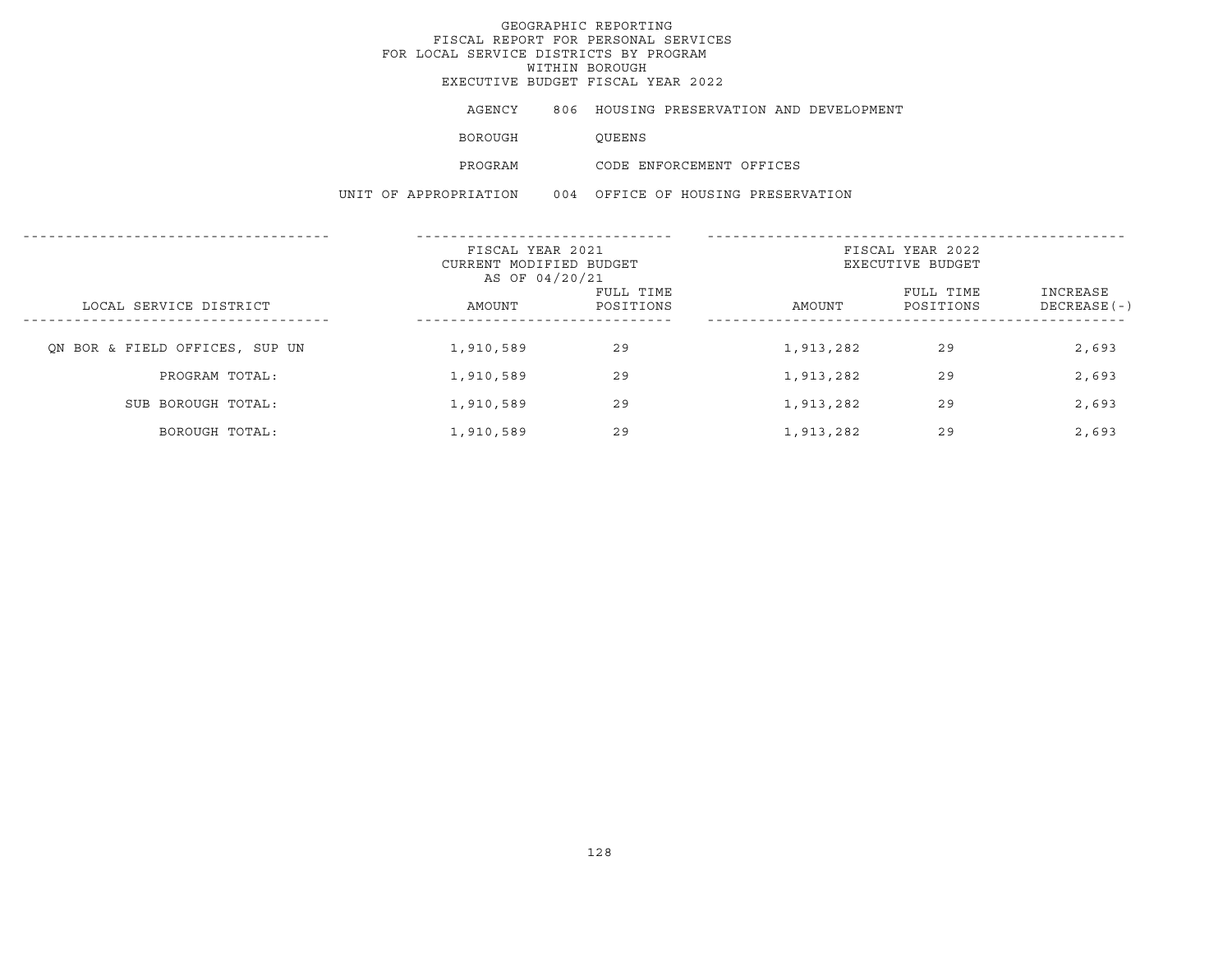## GEOGRAPHIC REPORTING FISCAL REPORT FOR PERSONAL SERVICES FOR LOCAL SERVICE DISTRICTS BY PROGRAM WITHIN BOROUGHEXECUTIVE BUDGET FISCAL YEAR 2022

| AGENCY                | 806 HOUSING PRESERVATION AND DEVELOPMENT |
|-----------------------|------------------------------------------|
| BOROUGH               | STATEN ISLAND                            |
| PROGRAM               | CODE ENFORCEMENT OFFICES                 |
| UNIT OF APPROPRIATION | 004 OFFICE OF HOUSING PRESERVATION       |

|                                | FISCAL YEAR 2021<br>CURRENT MODIFIED BUDGET<br>AS OF 04/20/21 |                        | FISCAL YEAR 2022<br>EXECUTIVE BUDGET |                        |                           |  |
|--------------------------------|---------------------------------------------------------------|------------------------|--------------------------------------|------------------------|---------------------------|--|
| LOCAL SERVICE DISTRICT         | AMOUNT                                                        | FULL TIME<br>POSITIONS | AMOUNT                               | FULL TIME<br>POSITIONS | INCREASE<br>$DECREASE(-)$ |  |
| SI BOR & FIELD OFFICES, SUP UN | 114,340                                                       | 2                      | 114,340                              | 2                      |                           |  |
| PROGRAM TOTAL:                 | 114,340                                                       | 2                      | 114,340                              | 2                      |                           |  |
| SUB BOROUGH TOTAL:             | 114,340                                                       | 2                      | 114,340                              | 2                      |                           |  |
| BOROUGH TOTAL:                 | 114,340                                                       | 2                      | 114,340                              | $\sim$                 |                           |  |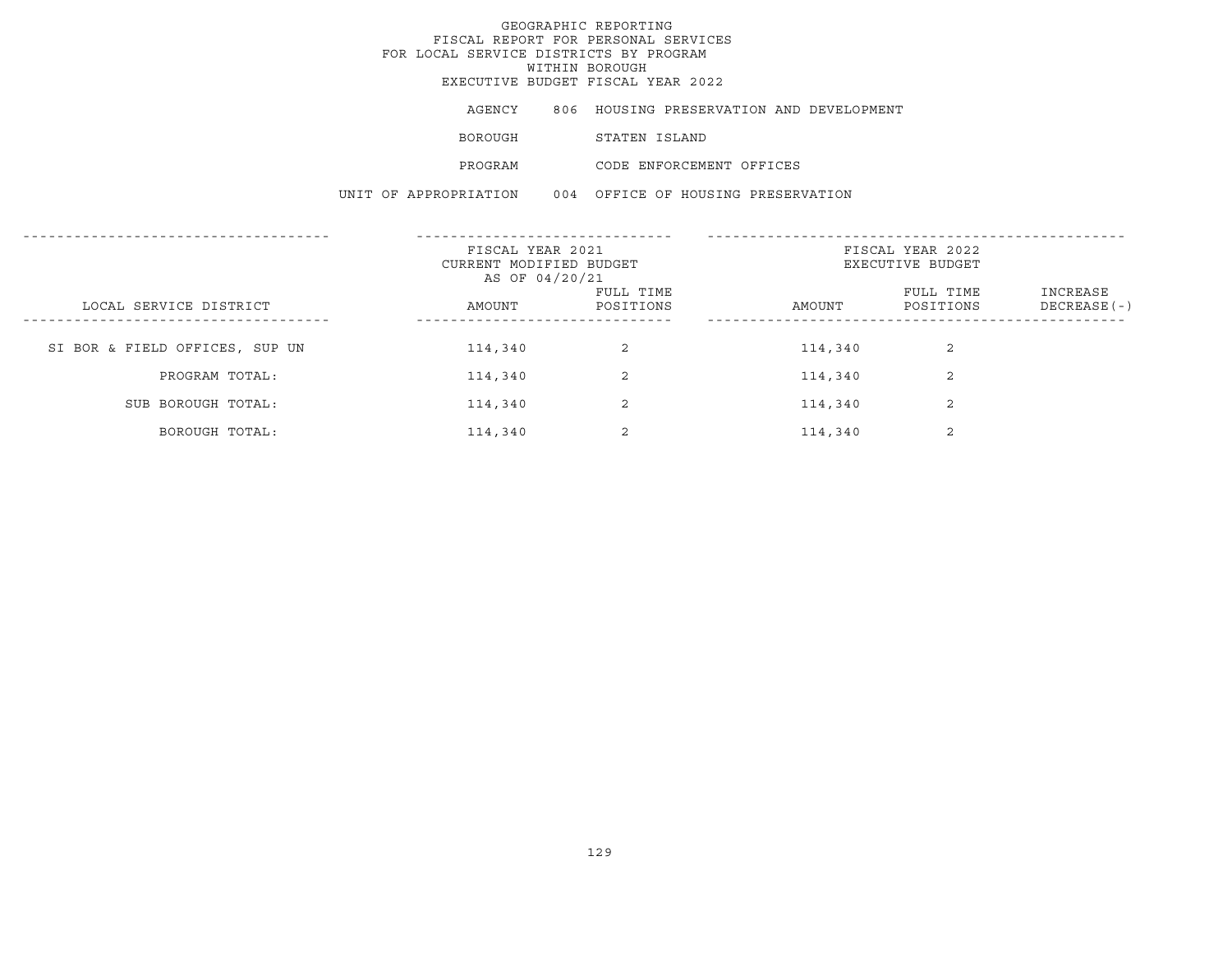#### EXECUTIVE BUDGET FISCAL YEAR 2022

|                                            | FISCAL YEAR 2021<br>CURRENT MODIFIED BUDGET<br>AS OF 04/20/21 |                        |            | FISCAL YEAR 2022<br>EXECUTIVE BUDGET |                           |
|--------------------------------------------|---------------------------------------------------------------|------------------------|------------|--------------------------------------|---------------------------|
| LOCAL SERVICE DISTRICT                     | AMOUNT                                                        | FULL TIME<br>POSITIONS | AMOUNT     | FULL TIME<br>POSITIONS               | INCREASE<br>$DECREASE(-)$ |
| AGENCY TOTAL:<br>ALL PROGRAMS ALL BOROUGHS | 16,369,461                                                    | 266                    | 16,581,778 | 269                                  | 212,317                   |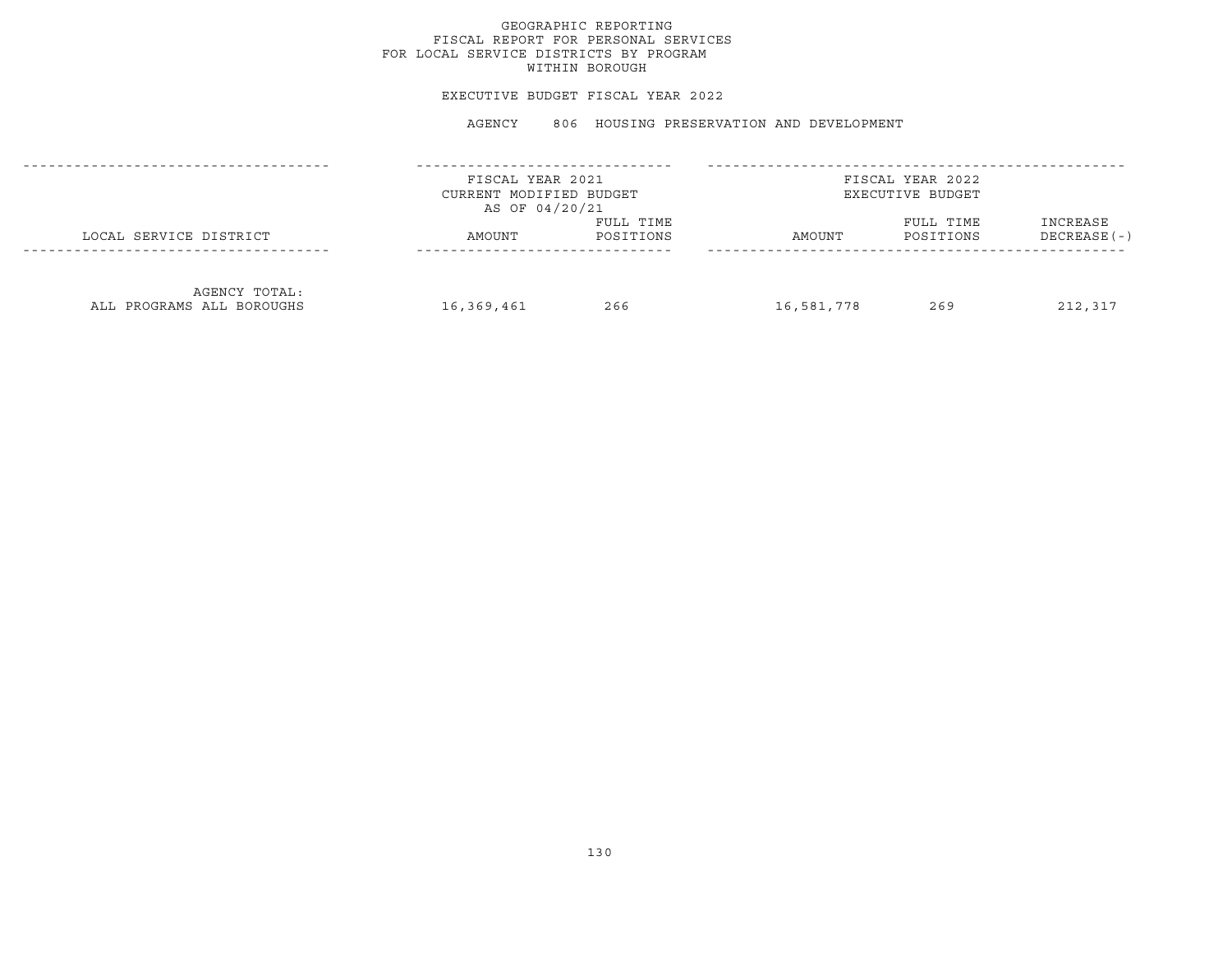#### EXECUTIVE BUDGET FISCAL YEAR 2022

|                                 |                      | FISCAL YEAR 2021<br>CURRENT MODIFIED BUDGET |             | FISCAL YEAR 2022<br>EXECUTIVE BUDGET |  |  |
|---------------------------------|----------------------|---------------------------------------------|-------------|--------------------------------------|--|--|
| UNIT OF APPROPRIATION           |                      | AS OF 04/20/21                              | AMOUNT      | INCREASE<br>DECREASE (-)             |  |  |
| OFFICE OF ADMINISTRATION<br>001 |                      |                                             |             |                                      |  |  |
| REGULAR GROSS<br>OTHER          |                      |                                             |             |                                      |  |  |
| TOTAL REPORTED GEOGRAPHICALLY   |                      |                                             |             |                                      |  |  |
| NOT REPORTED GEOGRAPHICALLY     |                      | 47,764,113                                  | 47,555,087  | $209,026 -$                          |  |  |
| FINANCIAL PLAN SAVINGS          |                      | $551, 397 -$                                | $544,903-$  | 6,494                                |  |  |
| APPROPRIATION                   |                      | 47, 212, 716                                | 47,010,184  | $202,532 -$                          |  |  |
| FUNDING                         |                      |                                             |             |                                      |  |  |
| CITY<br>OTHER CATEGORICAL       | $\ddot{\phantom{a}}$ | 32,057,702                                  | 32,261,940  | 204,238                              |  |  |
| CAPITAL FUNDS - I.F.A.          |                      | 3,208,295                                   | 3, 211, 833 | 3,538                                |  |  |
| STATE                           |                      |                                             |             |                                      |  |  |
| FEDERAL - C.D.                  |                      | 9,147,414                                   | 8,518,289   | $629, 125 -$                         |  |  |
| FEDERAL - OTHER                 |                      | 2,793,647                                   | 3,012,464   | 218,817                              |  |  |
| INTRA-CITY SALES                |                      | 5,658                                       | 5,658       |                                      |  |  |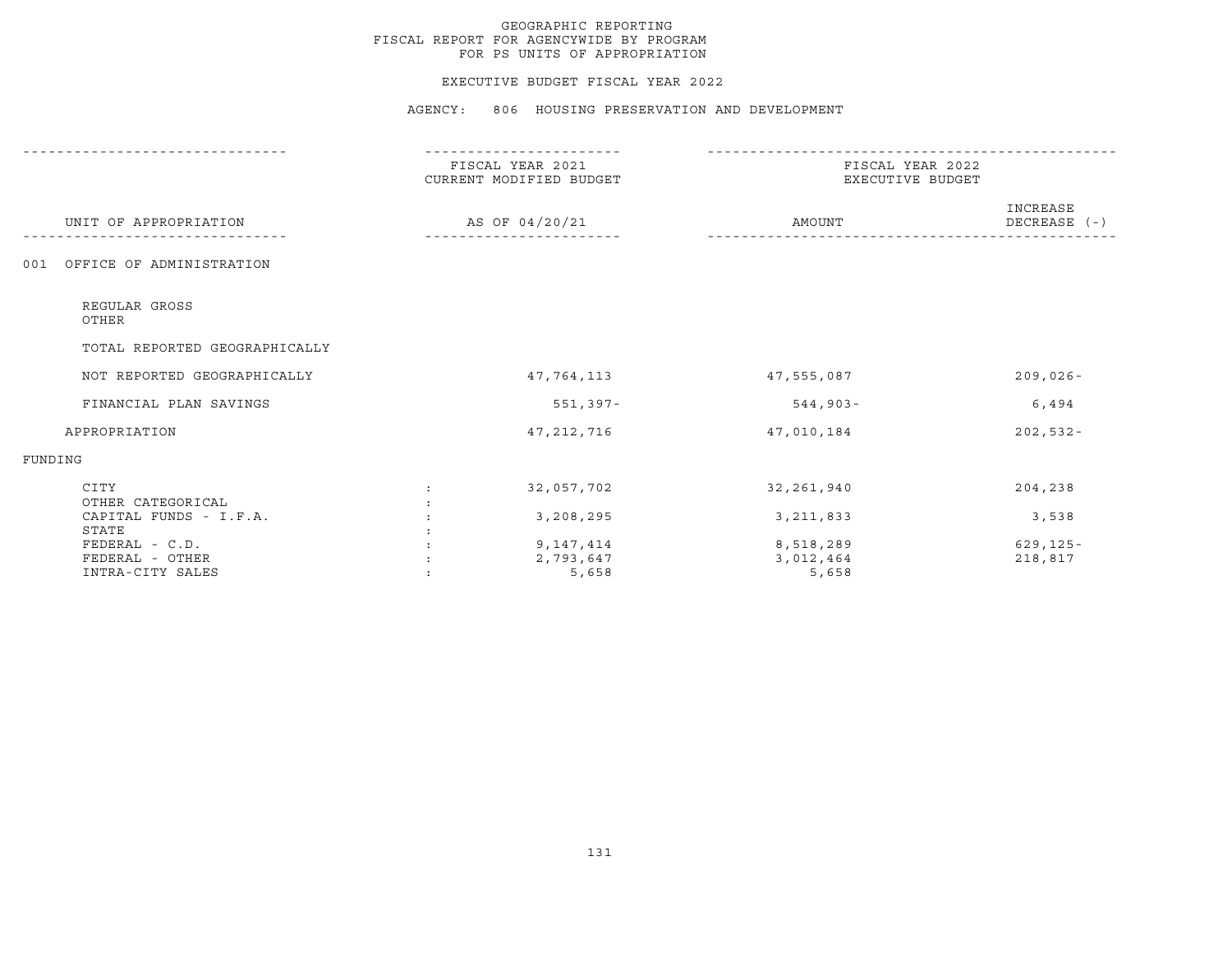#### EXECUTIVE BUDGET FISCAL YEAR 2022

|                                                                  | FISCAL YEAR 2021<br>CURRENT MODIFIED BUDGET   | FISCAL YEAR 2022<br>EXECUTIVE BUDGET |                            |  |
|------------------------------------------------------------------|-----------------------------------------------|--------------------------------------|----------------------------|--|
| UNIT OF APPROPRIATION                                            | AS OF 04/20/21                                | AMOUNT                               | INCREASE<br>DECREASE $(-)$ |  |
| OFFICE OF DEVELOPMENT<br>0 <sub>0.2</sub>                        |                                               |                                      |                            |  |
| REGULAR GROSS<br>OTHER                                           |                                               |                                      |                            |  |
| TOTAL REPORTED GEOGRAPHICALLY                                    |                                               |                                      |                            |  |
| NOT REPORTED GEOGRAPHICALLY                                      | 34,095,726                                    | 35,681,126                           | 1,585,400                  |  |
| FINANCIAL PLAN SAVINGS                                           | 65,000                                        | 7,553                                | $57,447-$                  |  |
| APPROPRIATION                                                    | 34,160,726                                    | 35,688,679                           | 1,527,953                  |  |
| FUNDING                                                          |                                               |                                      |                            |  |
| CITY<br>OTHER CATEGORICAL                                        | 15,733,043<br>$\ddot{\phantom{a}}$<br>409,606 | 15,661,479<br>409,606                | $71, 564 -$                |  |
| CAPITAL FUNDS - I.F.A.                                           | 9,930,525                                     | 9,960,802                            | 30,277                     |  |
| STATE<br>$FEDERAL - C.D.$<br>FEDERAL - OTHER<br>INTRA-CITY SALES | 2,818,188<br>5,269,364                        | 2,832,819<br>6,823,973               | 14,631<br>1,554,609        |  |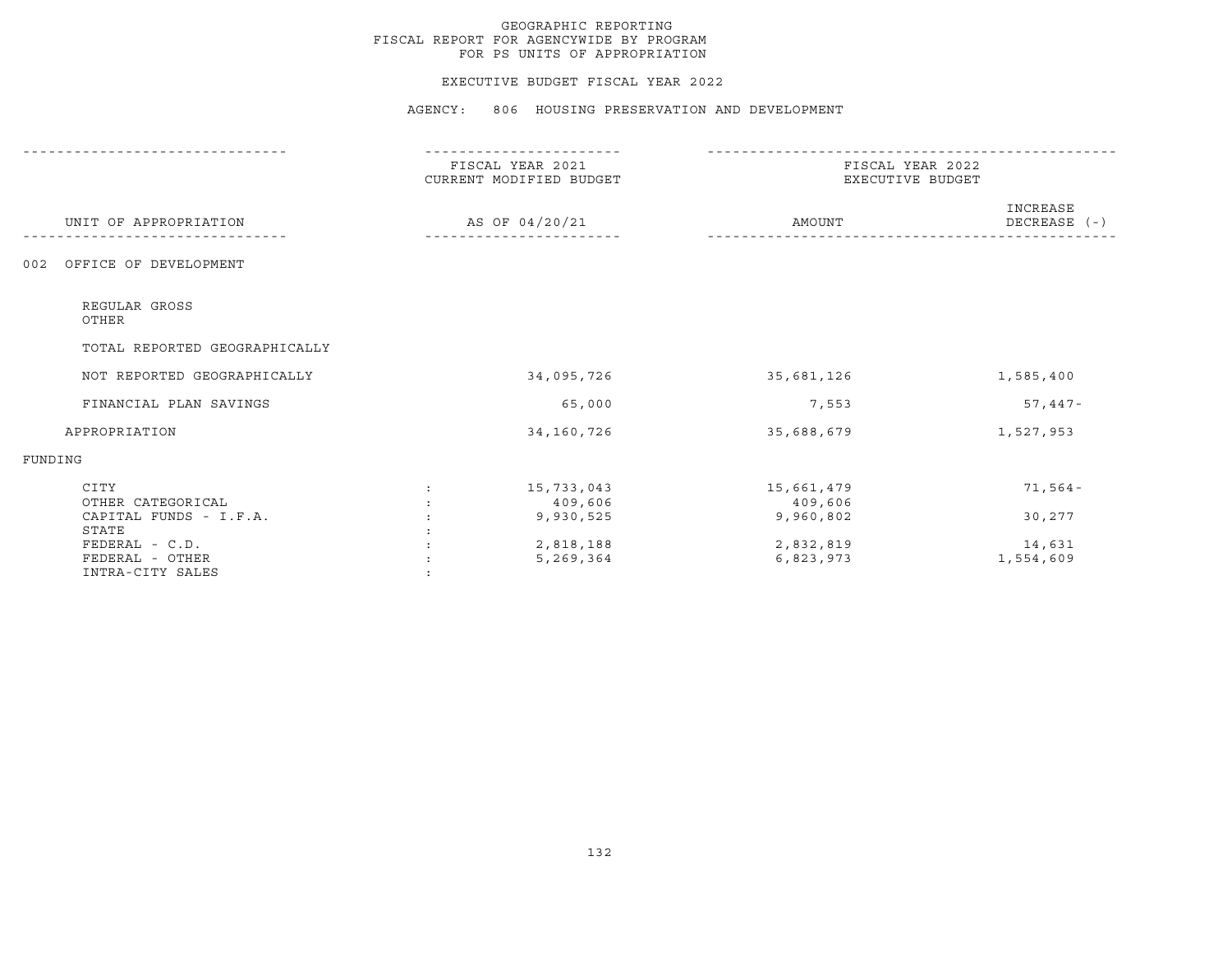#### EXECUTIVE BUDGET FISCAL YEAR 2022

|                                                              | FISCAL YEAR 2021<br>CURRENT MODIFIED BUDGET | FISCAL YEAR 2022<br>EXECUTIVE BUDGET |                          |
|--------------------------------------------------------------|---------------------------------------------|--------------------------------------|--------------------------|
| UNIT OF APPROPRIATION                                        | AS OF 04/20/21                              | AMOUNT                               | INCREASE<br>DECREASE (-) |
| RENTAL SUBSIDY PROGRAMS - PS<br>003                          |                                             |                                      |                          |
| REGULAR GROSS<br>OTHER                                       |                                             |                                      |                          |
| TOTAL REPORTED GEOGRAPHICALLY                                |                                             |                                      |                          |
| NOT REPORTED GEOGRAPHICALLY                                  | 16,378,532                                  | 18,437,423                           | 2,058,891                |
| FINANCIAL PLAN SAVINGS                                       |                                             | 216                                  | 216                      |
| APPROPRIATION                                                | 16,378,532                                  | 18,437,639                           | 2,059,107                |
| FUNDING                                                      |                                             |                                      |                          |
| CITY<br>OTHER CATEGORICAL<br>CAPITAL FUNDS - I.F.A.<br>STATE | 327,792                                     | 328,008                              | 216                      |
| FEDERAL - C.D.<br>FEDERAL - OTHER<br>INTRA-CITY SALES        | 16,050,740                                  | 18,109,631                           | 2,058,891                |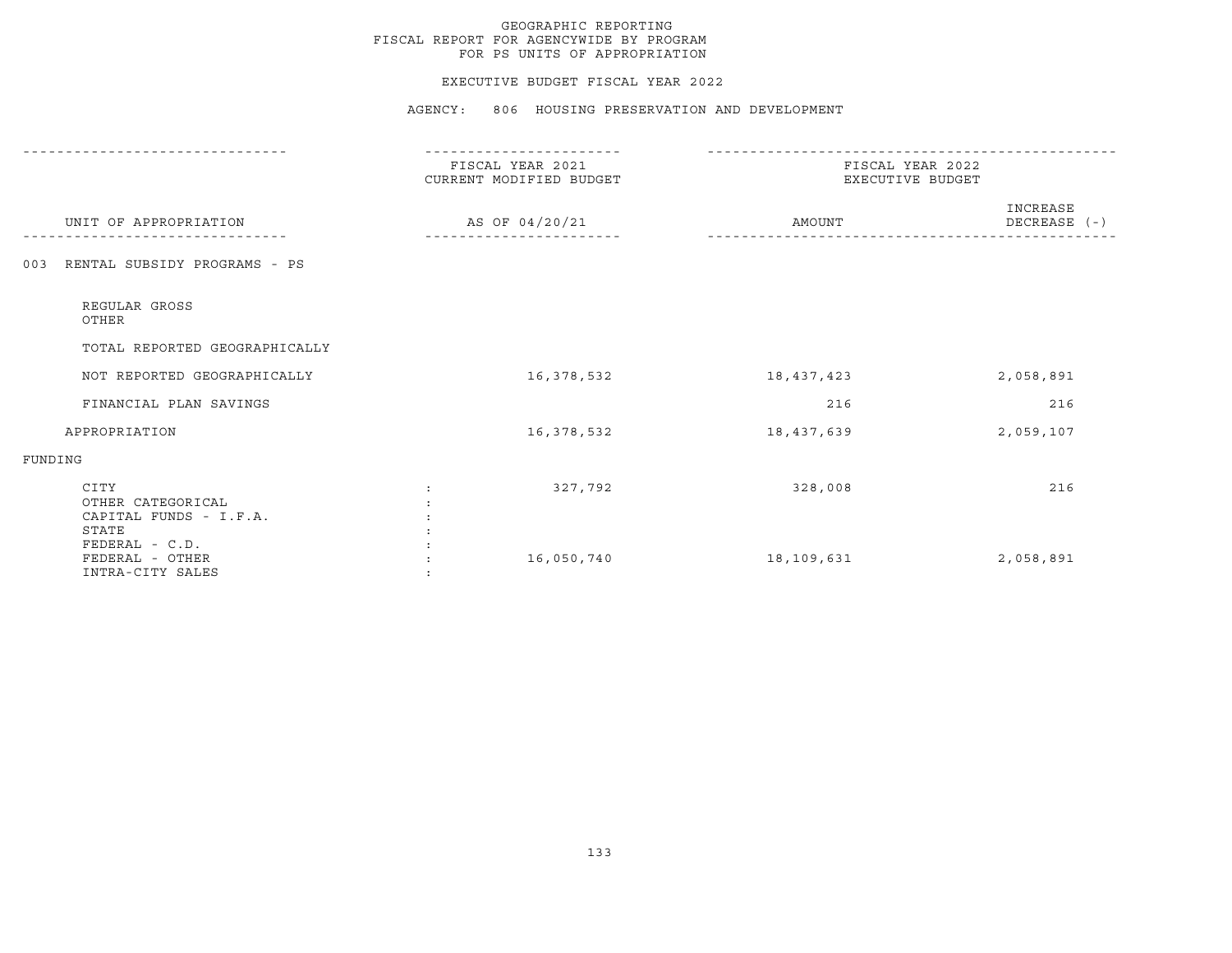#### EXECUTIVE BUDGET FISCAL YEAR 2022

|                                       | FISCAL YEAR 2021<br>CURRENT MODIFIED BUDGET<br>AS OF 04/20/21 |                           | FISCAL YEAR 2022<br>EXECUTIVE BUDGET |                          |  |
|---------------------------------------|---------------------------------------------------------------|---------------------------|--------------------------------------|--------------------------|--|
| UNIT OF APPROPRIATION                 |                                                               |                           | AMOUNT                               | INCREASE<br>DECREASE (-) |  |
| OFFICE OF HOUSING PRESERVATION<br>004 |                                                               |                           |                                      |                          |  |
| REGULAR GROSS<br>OTHER                |                                                               | 15, 179, 438<br>1,190,023 | 15,391,755<br>1,190,023              | 212,317                  |  |
| TOTAL REPORTED GEOGRAPHICALLY         |                                                               | 16,369,461                | 16,581,778                           | 212,317                  |  |
| NOT REPORTED GEOGRAPHICALLY           |                                                               | 53,009,025                | 51,737,379                           | 1,271,646-               |  |
| FINANCIAL PLAN SAVINGS                |                                                               | $84,435-$                 | 625                                  | 85,060                   |  |
| APPROPRIATION                         |                                                               | 69,294,051                | 68,319,782                           | $974, 269 -$             |  |
| FUNDING                               |                                                               |                           |                                      |                          |  |
| CITY<br>OTHER CATEGORICAL             | $\ddot{\cdot}$                                                | 13,225,058                | 12,684,292                           | $540,766 -$              |  |
| CAPITAL FUNDS - I.F.A.<br>STATE       |                                                               | 166,765                   | 166,987                              | 222                      |  |
| FEDERAL - C.D.                        |                                                               | 53,480,556                | 53,587,511                           | 106,955                  |  |
| FEDERAL - OTHER                       |                                                               | 1,759,405                 | 1,616,119                            | 143,286-                 |  |
| INTRA-CITY SALES                      |                                                               | 662,267                   | 264,873                              | $397, 394 -$             |  |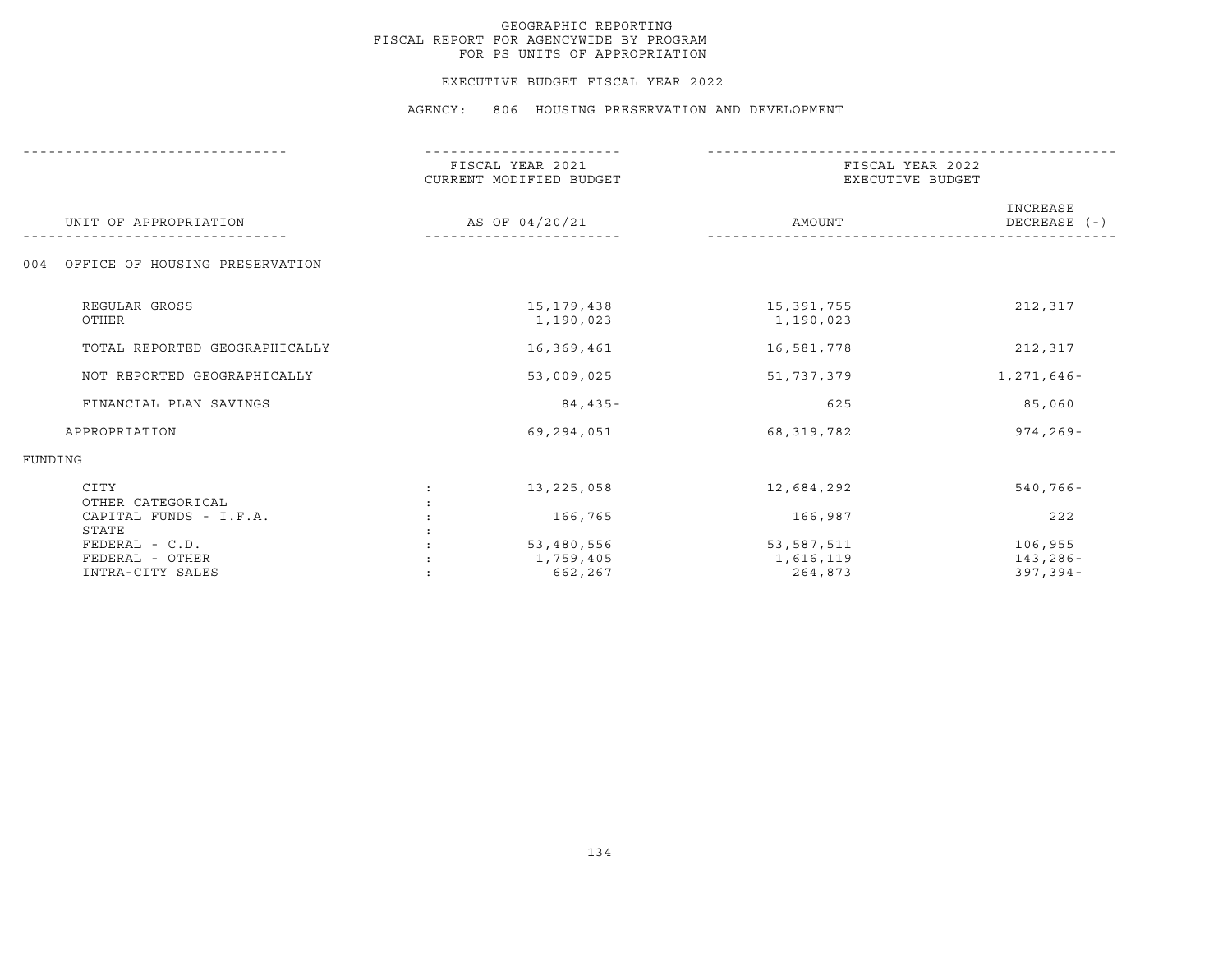#### EXECUTIVE BUDGET FISCAL YEAR 2022

|                                      |                | FISCAL YEAR 2021<br>CURRENT MODIFIED BUDGET |                     | FISCAL YEAR 2022<br>EXECUTIVE BUDGET |  |  |
|--------------------------------------|----------------|---------------------------------------------|---------------------|--------------------------------------|--|--|
| UNIT OF APPROPRIATION                | AS OF 04/20/21 |                                             | AMOUNT              | INCREASE<br>DECREASE (-)             |  |  |
| HOUSING MAINTENANCE AND SALES<br>006 |                |                                             |                     |                                      |  |  |
| REGULAR GROSS<br>OTHER               |                |                                             |                     |                                      |  |  |
| TOTAL REPORTED GEOGRAPHICALLY        |                |                                             |                     |                                      |  |  |
| NOT REPORTED GEOGRAPHICALLY          |                | 24, 165, 988                                | 23,926,245          | $239,743-$                           |  |  |
| FINANCIAL PLAN SAVINGS               |                | $416, 144 -$                                | $421,502 -$         | $5,358-$                             |  |  |
| APPROPRIATION                        |                | 23,749,844                                  | 23,504,743          | $245, 101 -$                         |  |  |
| FUNDING                              |                |                                             |                     |                                      |  |  |
| CITY<br>OTHER CATEGORICAL            |                | 4,779,633<br>326,868                        | 4,792,769<br>35,353 | 13,136<br>$291,515-$                 |  |  |
| CAPITAL FUNDS - I.F.A.               |                | 11, 185, 131                                | 11,205,855          | 20,724                               |  |  |
| STATE                                |                |                                             |                     |                                      |  |  |
| $FEDERAL - C.D.$                     |                | 4,794,054                                   | 4,702,654           | $91,400 -$                           |  |  |
| FEDERAL - OTHER                      |                | 1,097,371                                   | 1,198,064           | 100,693                              |  |  |
| INTRA-CITY SALES                     |                | 1,566,787                                   | 1,570,048           | 3,261                                |  |  |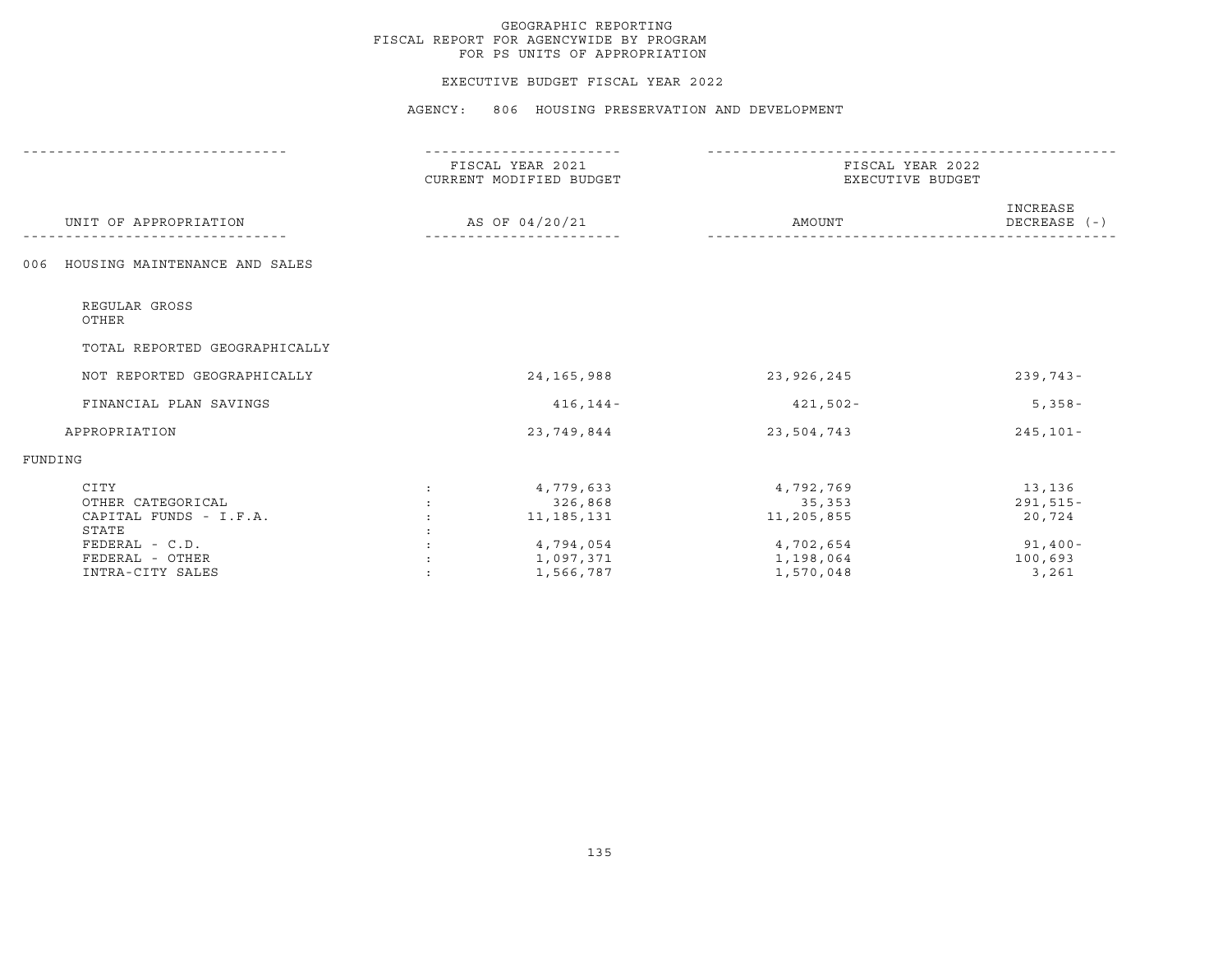#### EXECUTIVE BUDGET FISCAL YEAR 2022

|                                                              | FISCAL YEAR 2021<br>CURRENT MODIFIED BUDGET | FISCAL YEAR 2022<br>EXECUTIVE BUDGET |                                        |  |
|--------------------------------------------------------------|---------------------------------------------|--------------------------------------|----------------------------------------|--|
| UNIT OF APPROPRIATION                                        | AS OF 04/20/21                              | AMOUNT                               | INCREASE<br>DECREASE (-)               |  |
| OFFICE OF ADMINISTRATION OTPS<br>008                         |                                             |                                      |                                        |  |
| TOTAL REPORTED GEOGRAPHICALLY                                |                                             |                                      |                                        |  |
| NOT REPORTED GEOGRAPHICALLY                                  | 10,988,570                                  | 11, 164, 644                         | 176,074                                |  |
| FINANCIAL PLAN SAVINGS                                       | 73,155-                                     |                                      | 73,155                                 |  |
| APPROPRIATION                                                | 10,915,415                                  | 11,164,644                           | 249,229                                |  |
| FUNDING                                                      |                                             |                                      |                                        |  |
| CITY<br>OTHER CATEGORICAL<br>CAPITAL FUNDS - I.F.A.<br>STATE | 8,548,370                                   | 9,773,346                            | 1,224,976                              |  |
| FEDERAL - C.D.<br>FEDERAL - OTHER<br>INTRA-CITY SALES        | 1,243,651<br>977,960<br>145,434             | 1,391,298                            | 147,647<br>$977,960 -$<br>$145, 434 -$ |  |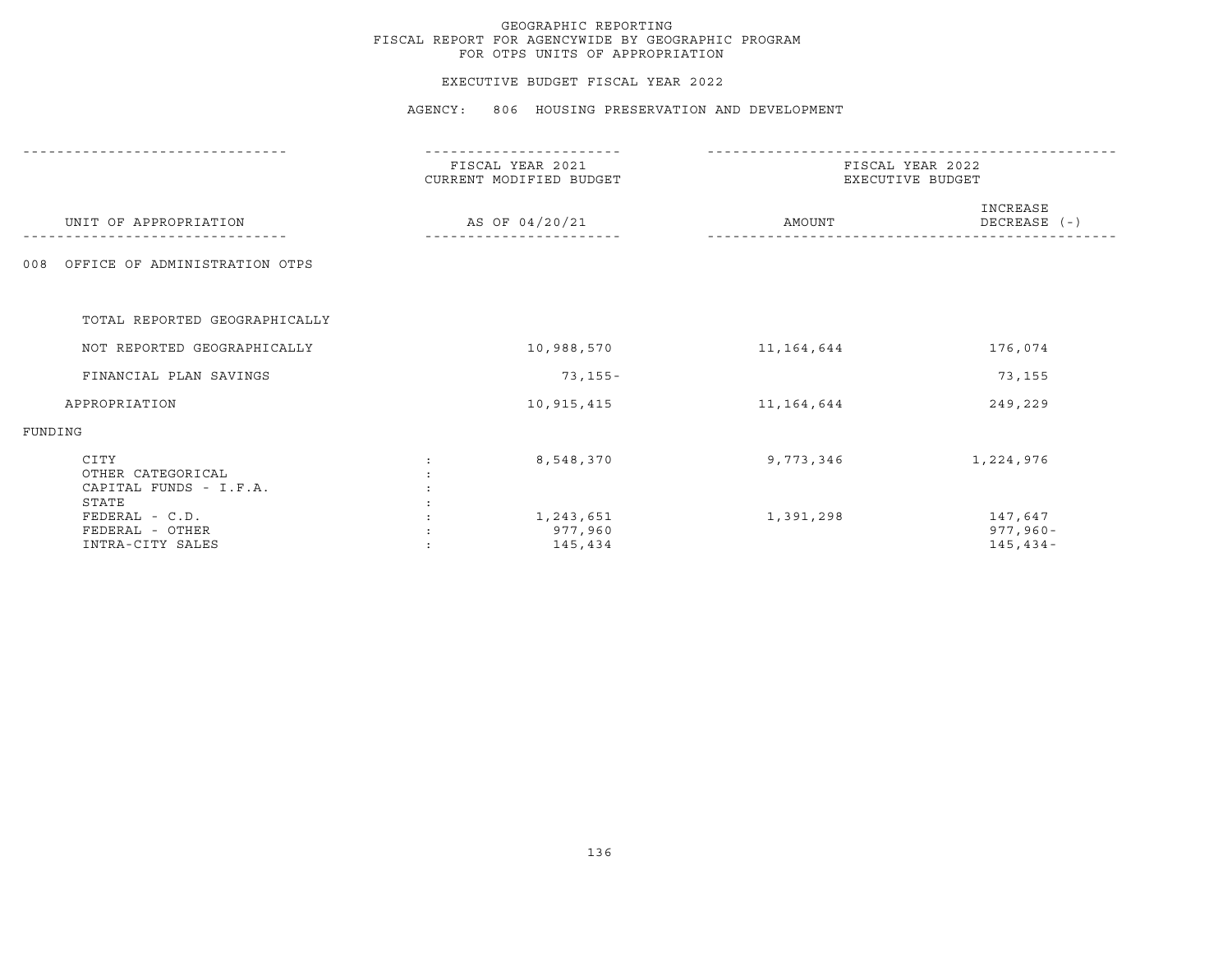#### EXECUTIVE BUDGET FISCAL YEAR 2022

|                                                                | FISCAL YEAR 2021<br>CURRENT MODIFIED BUDGET | FISCAL YEAR 2022<br>EXECUTIVE BUDGET |                                           |  |
|----------------------------------------------------------------|---------------------------------------------|--------------------------------------|-------------------------------------------|--|
| UNIT OF APPROPRIATION                                          | AS OF 04/20/21                              | AMOUNT                               | INCREASE<br>DECREASE (-)                  |  |
| OFFICE OF DEVELOPMENT OTPS<br>009                              |                                             |                                      |                                           |  |
| TOTAL REPORTED GEOGRAPHICALLY                                  |                                             |                                      |                                           |  |
| NOT REPORTED GEOGRAPHICALLY                                    | 83, 215, 017                                | 41,089,048                           | $42, 125, 969 -$                          |  |
| FINANCIAL PLAN SAVINGS                                         | 336,935                                     | 52,096                               | $284,839-$                                |  |
| APPROPRIATION                                                  | 83,551,952                                  | 41,141,144                           | $42,410,808 -$                            |  |
| FUNDING                                                        |                                             |                                      |                                           |  |
| CITY<br>OTHER CATEGORICAL<br>CAPITAL FUNDS - I.F.A.            | 25,962,553<br>667,629                       | 2,171,782<br>11,213                  | 23,790,771-<br>$656, 416 -$               |  |
| STATE<br>FEDERAL - C.D.<br>FEDERAL - OTHER<br>INTRA-CITY SALES | 1,495,861<br>47,527,404<br>7,898,505        | 33,331,641<br>5,626,508              | 1,495,861-<br>14,195,763-<br>2, 271, 997- |  |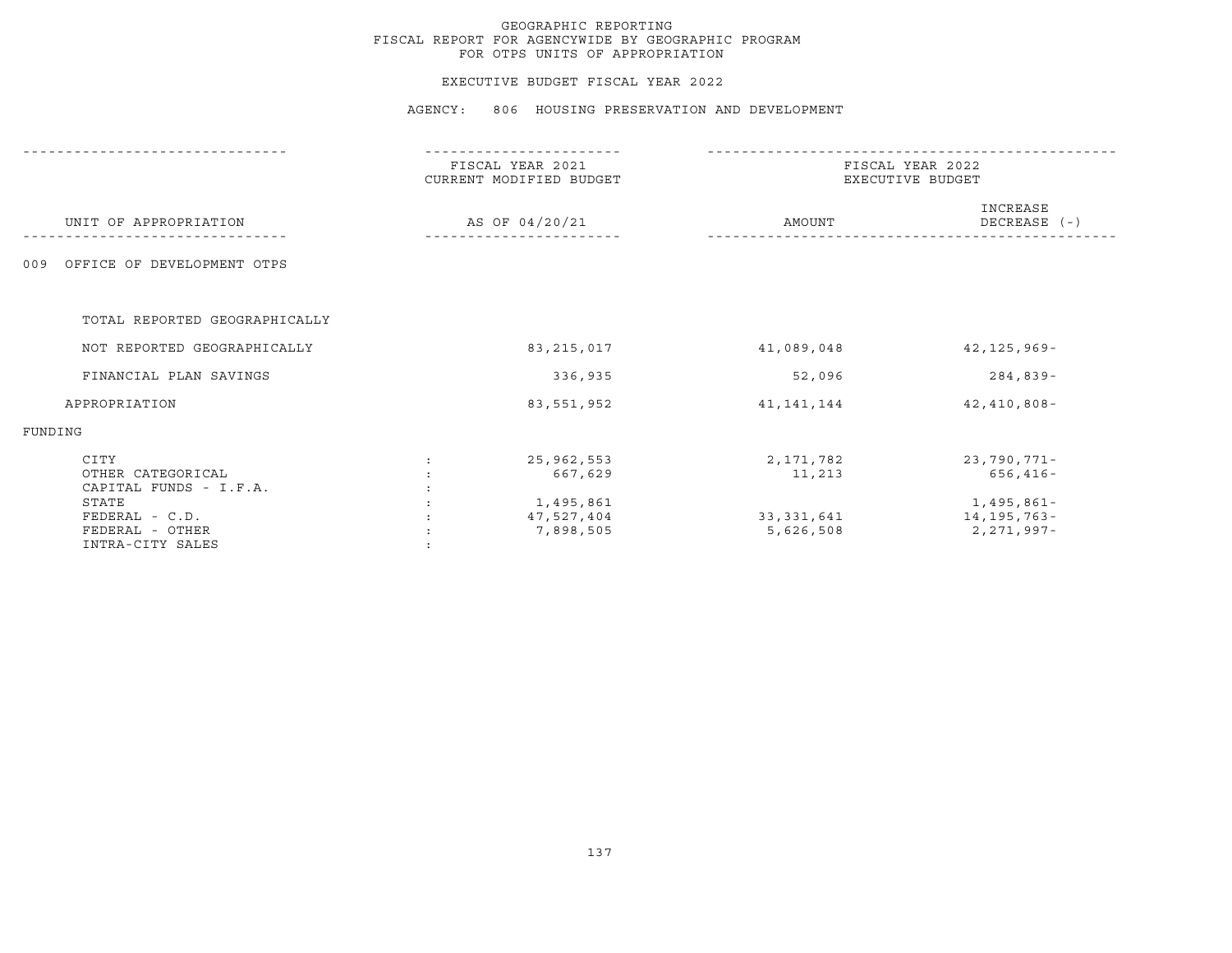#### EXECUTIVE BUDGET FISCAL YEAR 2022

|                                                              | FISCAL YEAR 2021<br>CURRENT MODIFIED BUDGET | FISCAL YEAR 2022<br>EXECUTIVE BUDGET |                          |  |
|--------------------------------------------------------------|---------------------------------------------|--------------------------------------|--------------------------|--|
| UNIT OF APPROPRIATION                                        | AS OF 04/20/21                              | AMOUNT                               | INCREASE<br>DECREASE (-) |  |
| HOUSING MANAGEMENT AND SALES<br>010                          |                                             |                                      |                          |  |
| TOTAL REPORTED GEOGRAPHICALLY                                |                                             |                                      |                          |  |
| NOT REPORTED GEOGRAPHICALLY                                  | 15,454,692                                  | 14,280,343                           | 1,174,349-               |  |
| FINANCIAL PLAN SAVINGS                                       | 46,300                                      |                                      | $46,300 -$               |  |
| APPROPRIATION                                                | 15,500,992                                  | 14,280,343                           | 1,220,649-               |  |
| FUNDING                                                      |                                             |                                      |                          |  |
| CITY<br>OTHER CATEGORICAL<br>CAPITAL FUNDS - I.F.A.<br>STATE | 2,412,384<br>$\ddot{\phantom{a}}$<br>70,474 | 2,968,943<br>70,474                  | 556,559                  |  |
| FEDERAL - C.D.<br>FEDERAL - OTHER<br>INTRA-CITY SALES        | 13,018,134                                  | 11,240,926                           | 1,777,208-               |  |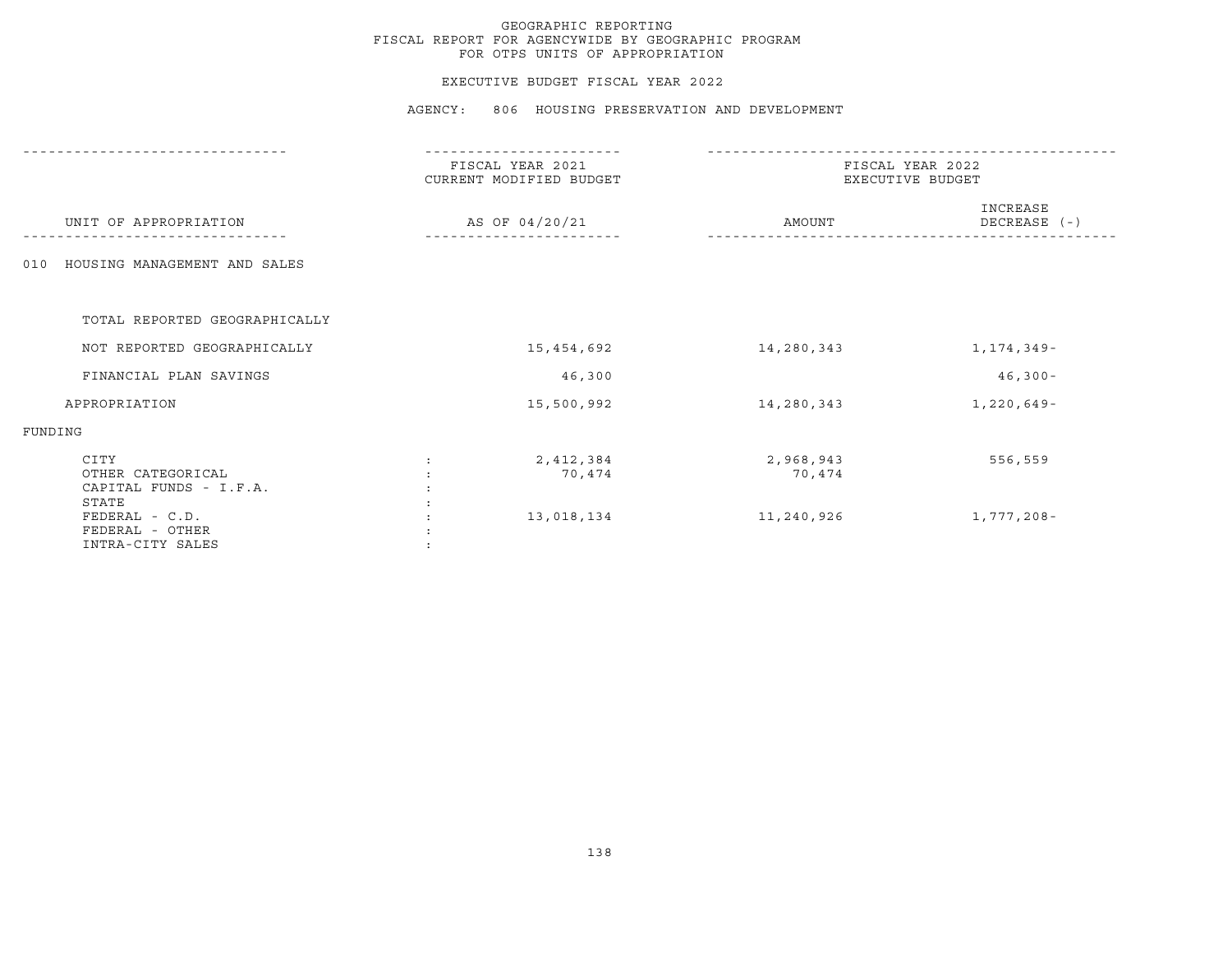#### EXECUTIVE BUDGET FISCAL YEAR 2022

|                                                     | FISCAL YEAR 2021<br>CURRENT MODIFIED BUDGET | FISCAL YEAR 2022<br>EXECUTIVE BUDGET |                                                 |
|-----------------------------------------------------|---------------------------------------------|--------------------------------------|-------------------------------------------------|
| UNIT OF APPROPRIATION                               | AS OF 04/20/21                              | AMOUNT                               | INCREASE<br>DECREASE (-)                        |
| OFFICE OF HOUSING PRESERVATION<br>011               |                                             |                                      |                                                 |
| TOTAL REPORTED GEOGRAPHICALLY                       |                                             |                                      |                                                 |
| NOT REPORTED GEOGRAPHICALLY                         | 92,630,421                                  | 58, 243, 793                         | 34,386,628-                                     |
| FINANCIAL PLAN SAVINGS                              | 479,732                                     | 711,306                              | 231,574                                         |
| APPROPRIATION                                       | 93, 110, 153                                | 58,955,099                           | $34, 155, 054 -$                                |
| FUNDING                                             |                                             |                                      |                                                 |
| CITY<br>OTHER CATEGORICAL<br>CAPITAL FUNDS - I.F.A. | 10,258,336                                  | 9,906,076                            | $352, 260 -$                                    |
| STATE<br>$FEDERAL - C.D.$<br>FEDERAL - OTHER        | 1,075,000<br>79,637,980<br>1,054,954        | 48,792,240                           | $1,075,000 -$<br>$30,845,740 -$<br>$1,054,954-$ |
| INTRA-CITY SALES                                    | 1,083,883                                   | 256,783                              | 827,100-                                        |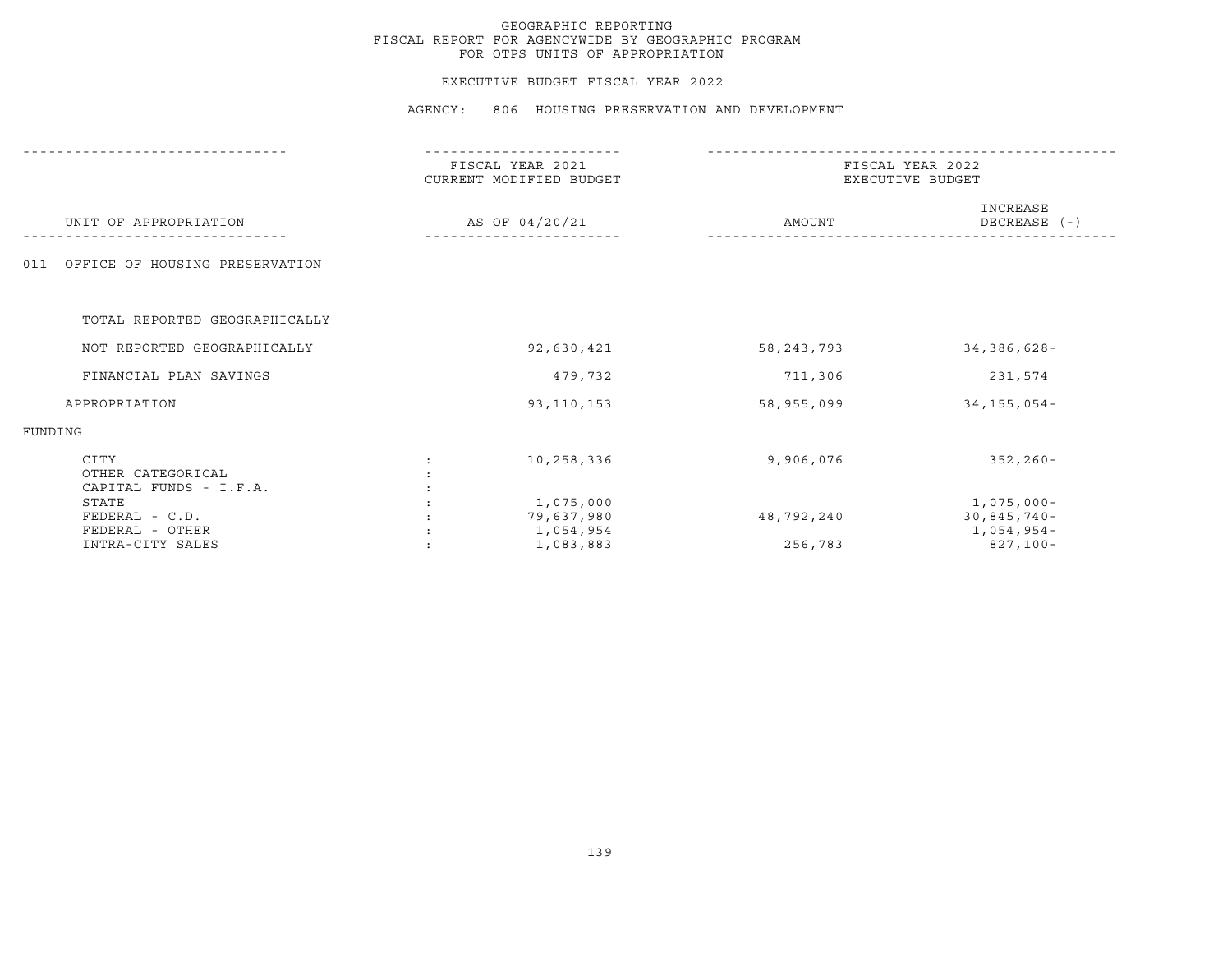#### EXECUTIVE BUDGET FISCAL YEAR 2022

|                                                                | ---------------                             |                                      |                                        |
|----------------------------------------------------------------|---------------------------------------------|--------------------------------------|----------------------------------------|
|                                                                | FISCAL YEAR 2021<br>CURRENT MODIFIED BUDGET | FISCAL YEAR 2022<br>EXECUTIVE BUDGET |                                        |
| UNIT OF APPROPRIATION                                          | AS OF 04/20/21                              | AMOUNT                               | INCREASE<br>DECREASE (-)               |
| CITY ASSISTANCE TO NYC HOUSING AUTHORITY<br>012                |                                             |                                      |                                        |
| TOTAL REPORTED GEOGRAPHICALLY                                  |                                             |                                      |                                        |
| NOT REPORTED GEOGRAPHICALLY                                    | 402,284,098                                 | 250,007,671                          | 152,276,427-                           |
| FINANCIAL PLAN SAVINGS                                         |                                             |                                      |                                        |
| APPROPRIATION                                                  | 402,284,098                                 | 250,007,671                          | 152,276,427-                           |
| FUNDING                                                        |                                             |                                      |                                        |
| CITY<br>OTHER CATEGORICAL<br>CAPITAL FUNDS - I.F.A.            | 199,137,672                                 | 182,179,983                          | 16,957,689-                            |
| STATE<br>FEDERAL - C.D.<br>FEDERAL - OTHER<br>INTRA-CITY SALES | 392,158<br>202,754,268                      | 51,085,867<br>16,741,821             | 392,158-<br>151,668,401-<br>16,741,821 |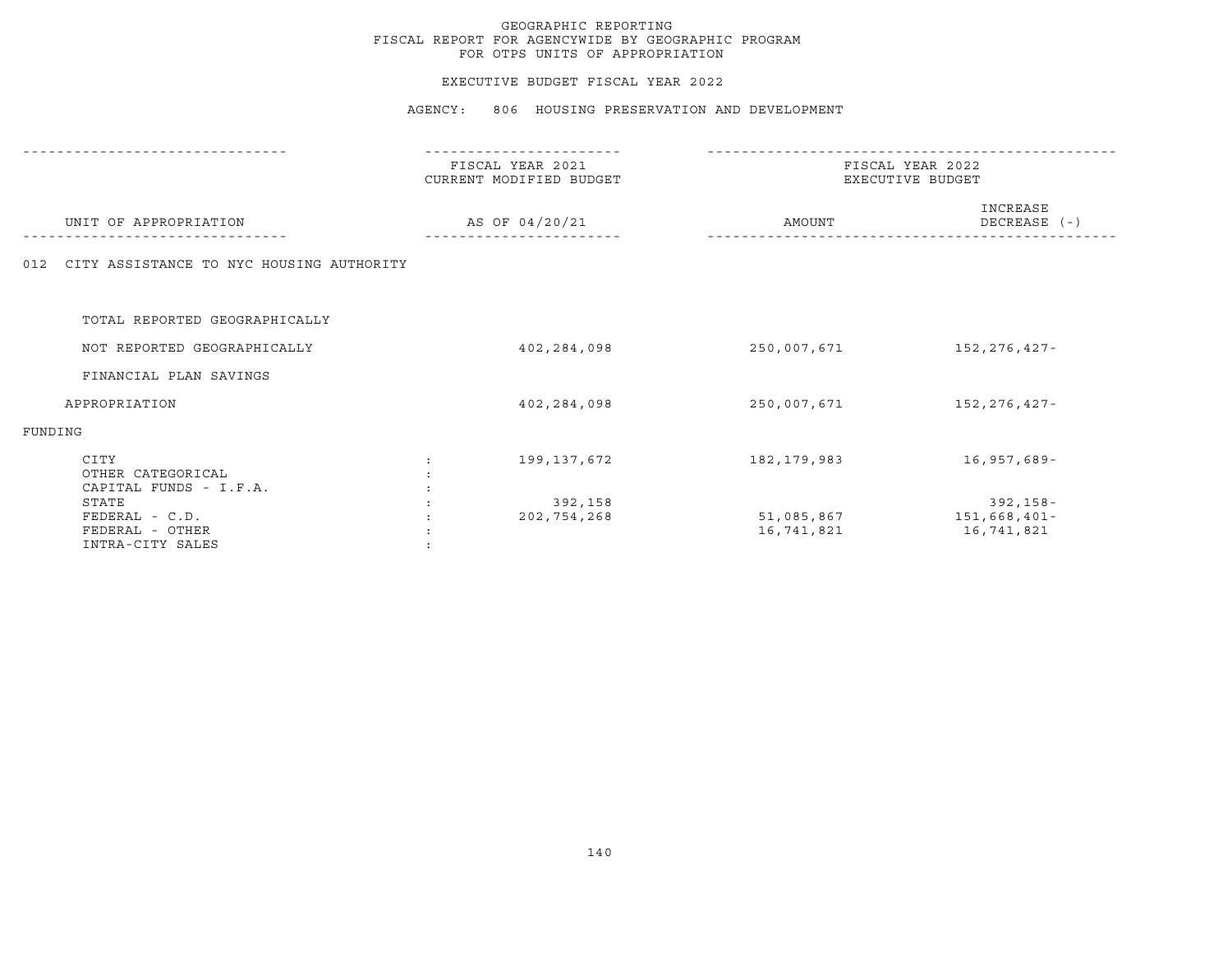## EXECUTIVE BUDGET FISCAL YEAR 2022

AGENCY: 806 HOUSING PRESERVATION AND DEVELOPMENT

|                                                              | FISCAL YEAR 2021<br>CURRENT MODIFIED BUDGET | FISCAL YEAR 2022<br>EXECUTIVE BUDGET |                          |  |
|--------------------------------------------------------------|---------------------------------------------|--------------------------------------|--------------------------|--|
| UNIT OF APPROPRIATION                                        | AS OF 04/20/21                              | AMOUNT                               | INCREASE<br>DECREASE (-) |  |
| RENTAL SUBSIDY PROGRAMS - OTPS<br>013                        |                                             |                                      |                          |  |
| TOTAL REPORTED GEOGRAPHICALLY                                |                                             |                                      |                          |  |
| NOT REPORTED GEOGRAPHICALLY                                  | 571,932,662                                 | 495,053,481                          | 76,879,181-              |  |
| FINANCIAL PLAN SAVINGS                                       |                                             |                                      |                          |  |
| APPROPRIATION                                                | 571,932,662                                 | 495,053,481                          | 76,879,181-              |  |
| FUNDING                                                      |                                             |                                      |                          |  |
| CITY<br>OTHER CATEGORICAL<br>CAPITAL FUNDS - I.F.A.<br>STATE | 84,823<br>7, 217, 257                       | 13,181,275<br>4, 473, 554            | 13,096,452<br>2,743,703- |  |
| FEDERAL - C.D.<br>FEDERAL - OTHER<br>INTRA-CITY SALES        | 564,630,582                                 | 477,398,652                          | 87, 231, 930-            |  |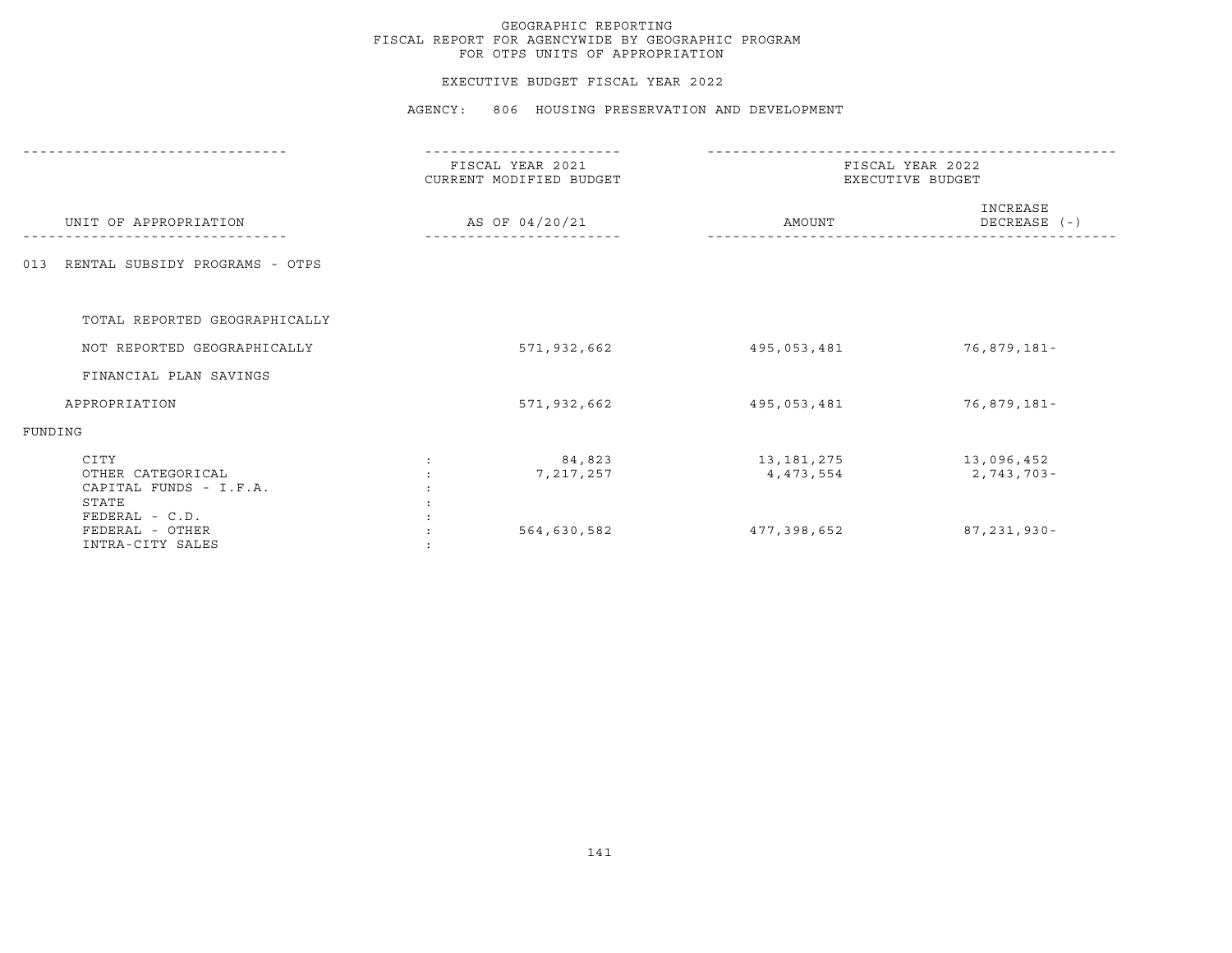## EXECUTIVE BUDGET FISCAL YEAR 2022

AGENCY: 806 HOUSING PRESERVATION AND DEVELOPMENT

|                                                                | FISCAL YEAR 2021<br>CURRENT MODIFIED BUDGET |                                    | FISCAL YEAR 2022<br>EXECUTIVE BUDGET |
|----------------------------------------------------------------|---------------------------------------------|------------------------------------|--------------------------------------|
| UNIT OF APPROPRIATION                                          | AS OF 04/20/21                              | AMOUNT                             | INCREASE<br>DECREASE (-)             |
| EMERGENCY SHELTER OPERATIONS<br>014                            |                                             |                                    |                                      |
| TOTAL REPORTED GEOGRAPHICALLY                                  |                                             |                                    |                                      |
| NOT REPORTED GEOGRAPHICALLY                                    |                                             | 22,104,111                         | 22, 104, 111                         |
| FINANCIAL PLAN SAVINGS                                         |                                             |                                    |                                      |
| APPROPRIATION                                                  |                                             | 22, 104, 111                       | 22, 104, 111                         |
| FUNDING                                                        |                                             |                                    |                                      |
| CITY<br>OTHER CATEGORICAL<br>CAPITAL FUNDS - I.F.A.            |                                             | 1,930,199                          | 1,930,199                            |
| STATE<br>FEDERAL - C.D.<br>FEDERAL - OTHER<br>INTRA-CITY SALES |                                             | 1,075,000<br>18,603,050<br>495,862 | 1,075,000<br>18,603,050<br>495,862   |
|                                                                |                                             |                                    |                                      |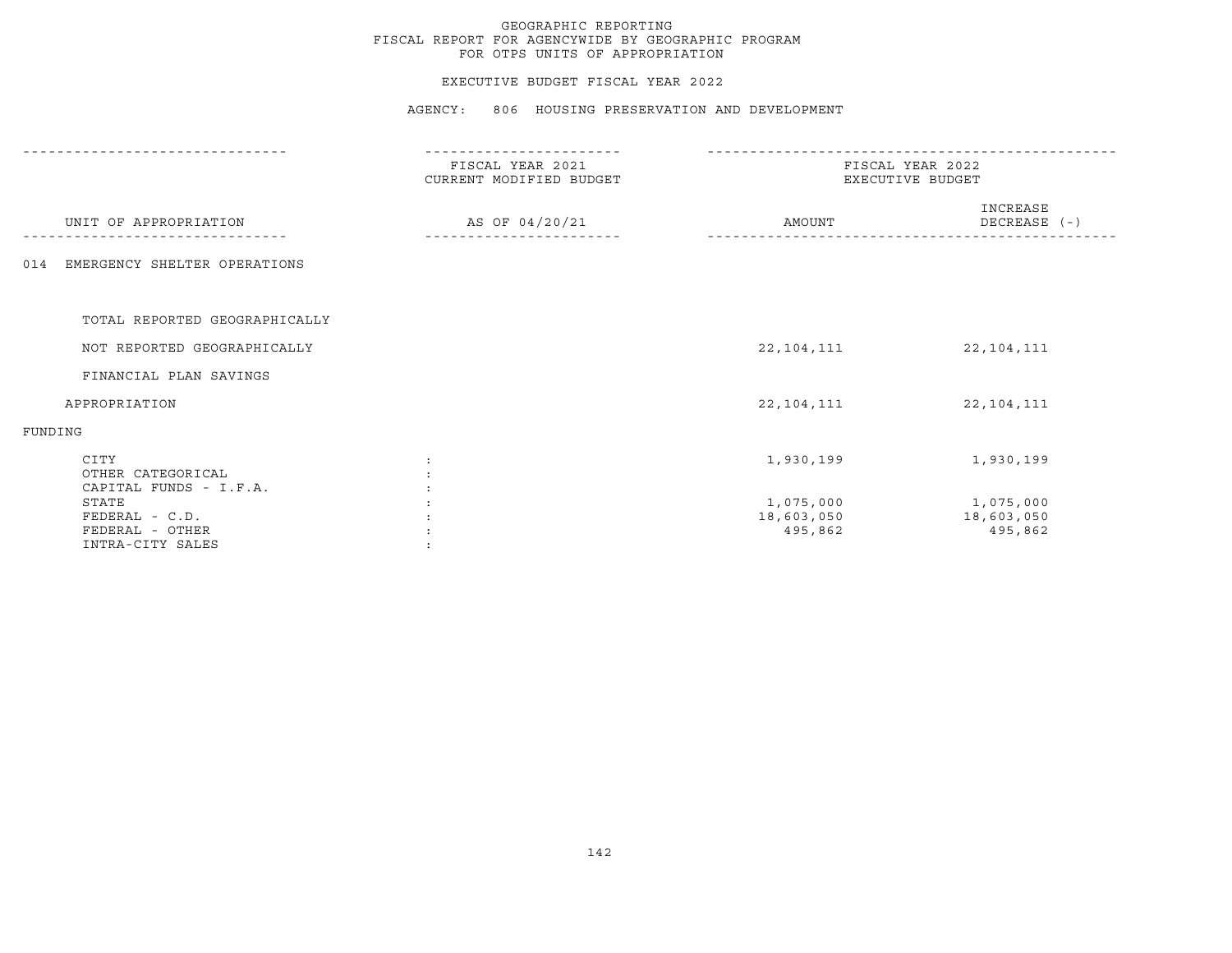## GEOGRAPHIC REPORTING FISCAL REPORT AGENCYWIDE SUMMARY

EXECUTIVE BUDGET FISCAL YEAR 2022

AGENCY: 806 HOUSING PRESERVATION AND DEVELOPMENT

|                               | FISCAL YEAR 2021<br>CURRENT MODIFIED BUDGET |                | FISCAL YEAR 2022<br>EXECUTIVE BUDGET |                          |  |
|-------------------------------|---------------------------------------------|----------------|--------------------------------------|--------------------------|--|
| UNIT OF APPROPRIATION         |                                             | AS OF 04/20/21 | AMOUNT                               | INCREASE<br>DECREASE (-) |  |
| PS APPROPRIATIONS             |                                             |                |                                      |                          |  |
| REGULAR GROSS                 |                                             | 15,179,438     | 15,391,755                           | 212,317                  |  |
| OTHER                         |                                             | 1,190,023      | 1,190,023                            |                          |  |
|                               |                                             |                |                                      |                          |  |
| TOTAL REPORTED GEOGRAPHICALLY |                                             | 16,369,461     | 16,581,778                           | 212,317                  |  |
| NOT REPORTED GEOGRAPHICALLY   |                                             | 175,413,384    | 177,337,260                          | 1,923,876                |  |
| OTPS APPROPRIATIONS           |                                             |                |                                      |                          |  |
| TOTAL REPORTED GEOGRAPHICALLY |                                             |                |                                      |                          |  |
| NOT REPORTED GEOGRAPHICALLY   |                                             | 1,176,505,460  | 891,943,091                          | 284,562,369-             |  |
| FINANCIAL PLAN SAVINGS        |                                             | 197,164-       | $194,609-$                           | 2,555                    |  |
| APPROPRIATIONS                |                                             | 1,368,091,141  | 1,085,667,520                        | $282, 423, 621 -$        |  |
| FUNDING                       |                                             |                |                                      |                          |  |
| CITY                          | $\ddot{\phantom{0}}$                        | 312,527,366    | 287,840,092                          | 24,687,274-              |  |
| OTHER CATEGORICAL             |                                             | 8,691,834      | 5,000,200                            | $3,691,634-$             |  |
| CAPITAL FUNDS - I.F.A.        |                                             | 24,490,716     | 24,545,477                           | 54,761                   |  |
| STATE                         |                                             | 2,963,019      |                                      | 1,888,019-<br>1,075,000  |  |
| $FEDERAL - C.D.$              |                                             |                |                                      |                          |  |
| FEDERAL - OTHER               |                                             | 414,421,649    |                                      | 234,086,295 180,335,354- |  |
|                               |                                             | 601,532,528    | 531,023,094                          | 70,509,434-              |  |
| INTRA-CITY SALES              |                                             | 3,464,029      | 2,097,362                            | $1,366,667$ -            |  |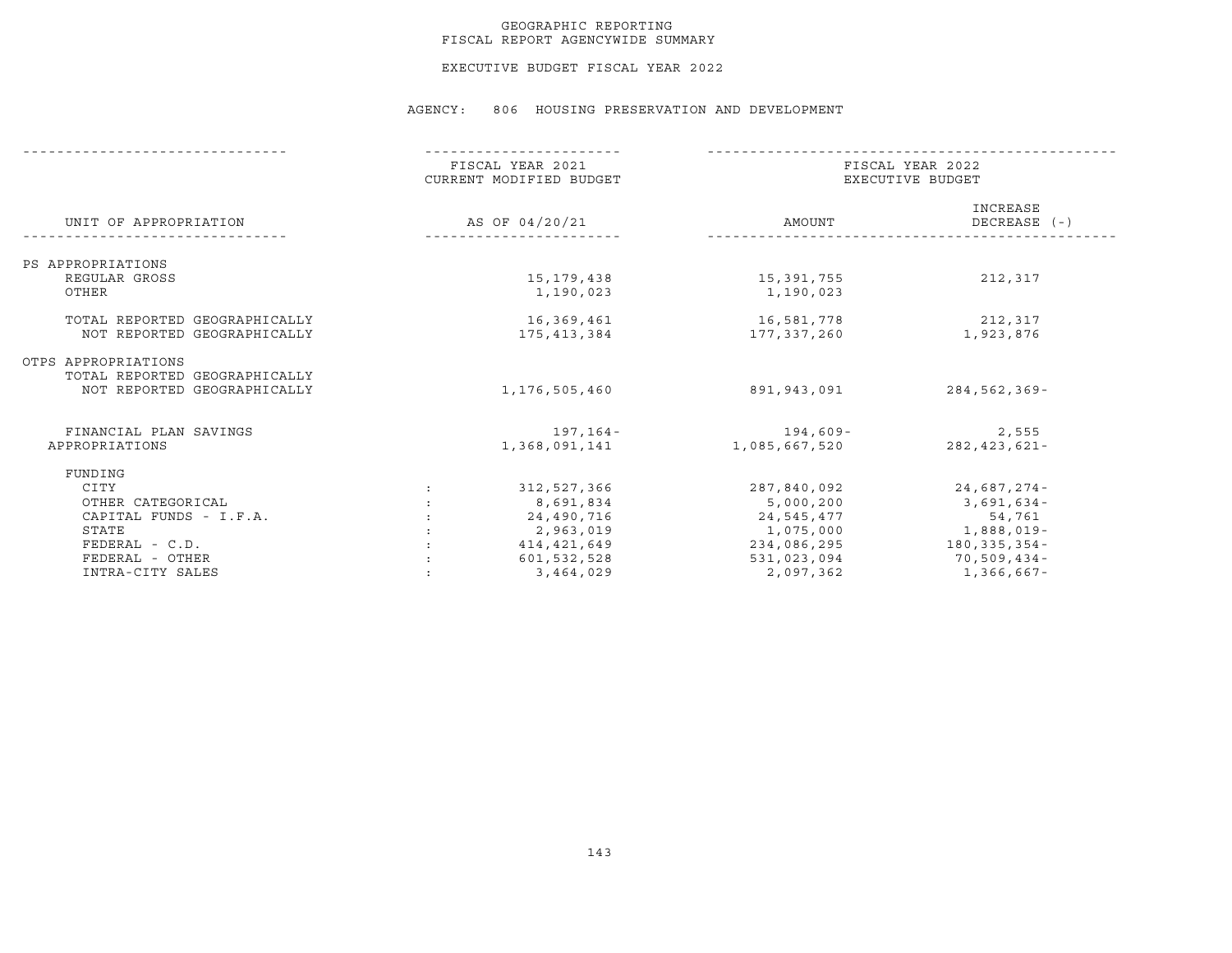EXECUTIVE BUDGET FISCAL YEAR 2022

AGENCY 810 DEPARTMENT OF BUILDINGS

BOROUGH BRONX

PROGRAM PLAN EXAMINATION & INSPECTIONS

|                                                                                   | FISCAL YEAR 2021<br>CURRENT MODIFIED BUDGET<br>AS OF 04/20/21 |                        | FISCAL YEAR 2022<br>EXECUTIVE BUDGET |                        |                           |
|-----------------------------------------------------------------------------------|---------------------------------------------------------------|------------------------|--------------------------------------|------------------------|---------------------------|
| LOCAL SERVICE DISTRICT                                                            | AMOUNT                                                        | FULL TIME<br>POSITIONS | AMOUNT                               | FULL TIME<br>POSITIONS | INCREASE<br>$DECREASE(-)$ |
| BRONX PLAN EXAMINATION<br>BX CONSTRUCTION INSPECTION<br>BRONX PLUMBING INSPECTION | 1,478,742<br>1,278<br>284                                     | 18                     | 1,564,039<br>1,278<br>284            | 19                     | 85,297                    |
| PROGRAM TOTAL:                                                                    | 1,480,304                                                     | 18                     | 1,565,601                            | 19                     | 85,297                    |
| SUB BOROUGH TOTAL:                                                                | 1,480,304                                                     | 18                     | 1,565,601                            | 19                     | 85,297                    |
| BOROUGH TOTAL:                                                                    | 1,480,304                                                     | 18                     | 1,565,601                            | 19                     | 85,297                    |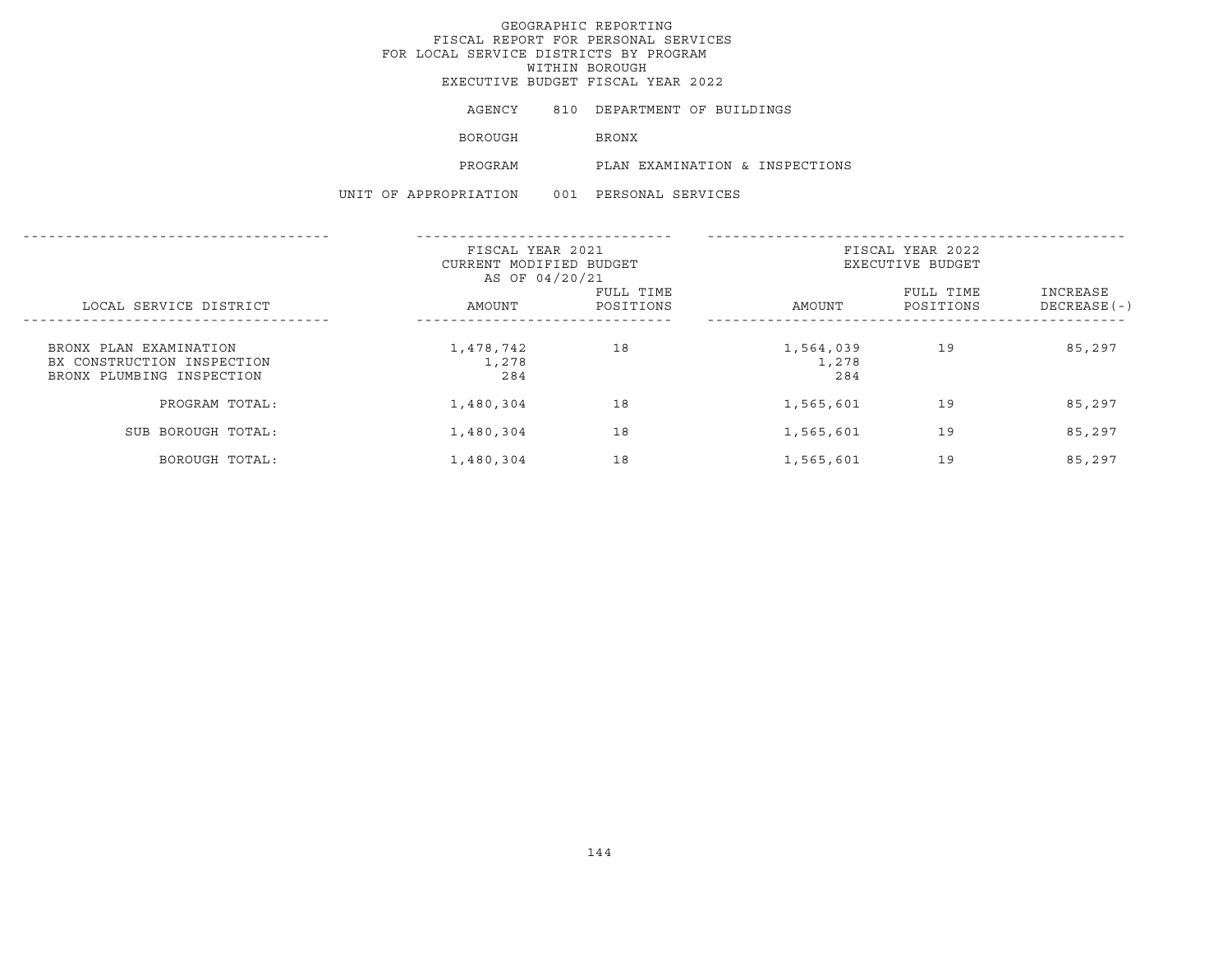EXECUTIVE BUDGET FISCAL YEAR 2022

| AGENCY | DEPARTMENT OF BUILDINGS |  |  |
|--------|-------------------------|--|--|
|--------|-------------------------|--|--|

BOROUGH BROOKLYN

PROGRAM PLAN EXAMINATION & INSPECTIONS

|                                                                                      | FISCAL YEAR 2021<br>CURRENT MODIFIED BUDGET<br>AS OF 04/20/21 |                        | FISCAL YEAR 2022<br>EXECUTIVE BUDGET |                        |                           |
|--------------------------------------------------------------------------------------|---------------------------------------------------------------|------------------------|--------------------------------------|------------------------|---------------------------|
| LOCAL SERVICE DISTRICT                                                               | AMOUNT                                                        | FULL TIME<br>POSITIONS | AMOUNT                               | FULL TIME<br>POSITIONS | INCREASE<br>$DECREASE(-)$ |
| BROOKLYN PLAN EXAMINATION<br>BK CONSTRUCTION INSPECTION<br>BROOK PLUMBING INSPECTION | 3,077,999<br>3,692<br>426                                     | 37                     | 3,461,459<br>3,692<br>426            | 39                     | 383,460                   |
| PROGRAM TOTAL:                                                                       | 3,082,117                                                     | 37                     | 3,465,577                            | 39                     | 383,460                   |
| SUB BOROUGH TOTAL:                                                                   | 3,082,117                                                     | 37                     | 3,465,577                            | 39                     | 383,460                   |
| BOROUGH TOTAL:                                                                       | 3,082,117                                                     | 37                     | 3,465,577                            | 39                     | 383,460                   |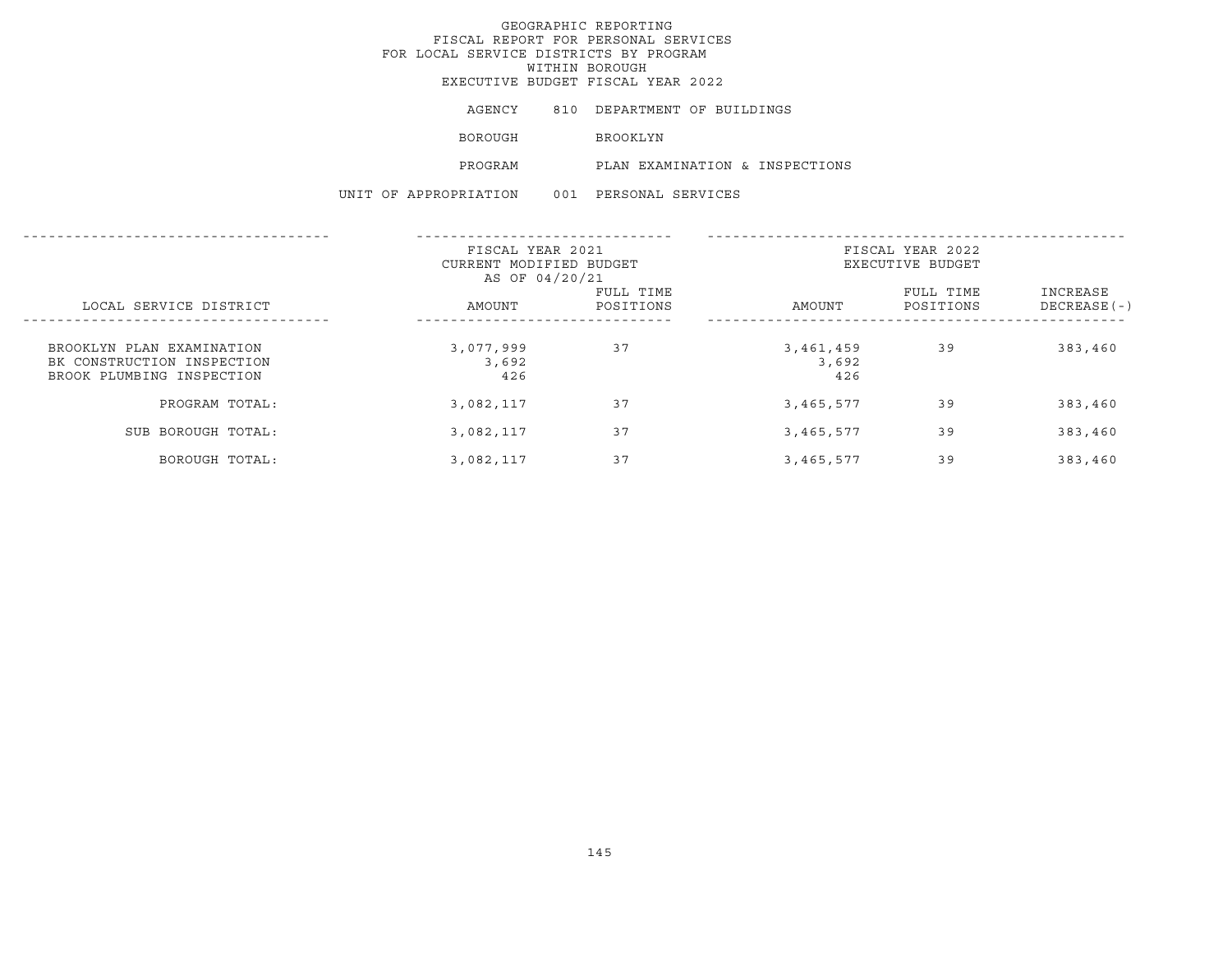EXECUTIVE BUDGET FISCAL YEAR 2022

|  | AGENCY |  | DEPARTMENT OF BUILDINGS |  |  |
|--|--------|--|-------------------------|--|--|
|--|--------|--|-------------------------|--|--|

BOROUGH MANHATTAN

PROGRAM PLAN EXAMINATION & INSPECTIONS

|                                                                                     | FISCAL YEAR 2021<br>CURRENT MODIFIED BUDGET<br>AS OF 04/20/21 |                        | FISCAL YEAR 2022<br>EXECUTIVE BUDGET |                        |                           |
|-------------------------------------------------------------------------------------|---------------------------------------------------------------|------------------------|--------------------------------------|------------------------|---------------------------|
| LOCAL SERVICE DISTRICT                                                              | AMOUNT                                                        | FULL TIME<br>POSITIONS | AMOUNT                               | FULL TIME<br>POSITIONS | INCREASE<br>$DECREASE(-)$ |
| MANHATTAN PLAN EXAMINATION<br>MANH CONSTRUCT INSPECTION<br>MANH PLUMBING INSPECTION | 3, 317, 837<br>2,272<br>994                                   | 39                     | 3,590,910<br>2,272<br>994            | 41                     | 273,073                   |
| PROGRAM TOTAL:                                                                      | 3,321,103                                                     | 39                     | 3,594,176                            | 41                     | 273,073                   |
| SUB BOROUGH TOTAL:                                                                  | 3,321,103                                                     | 39                     | 3,594,176                            | 41                     | 273,073                   |
| BOROUGH TOTAL:                                                                      | 3,321,103                                                     | 39                     | 3,594,176                            | 41                     | 273,073                   |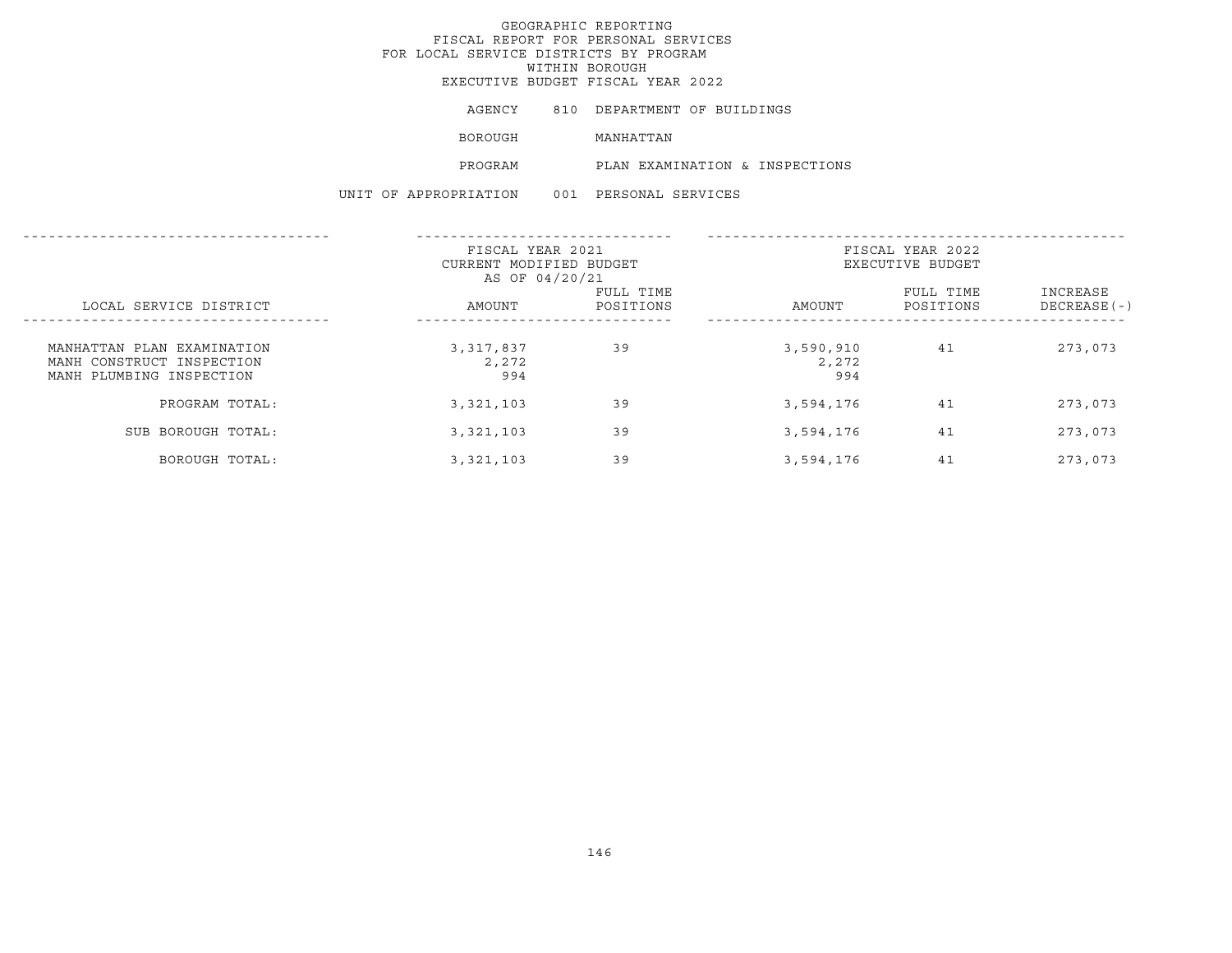EXECUTIVE BUDGET FISCAL YEAR 2022

| AGENCY | DEPARTMENT OF BUILDINGS |  |
|--------|-------------------------|--|
|        |                         |  |

BOROUGH QUEENS

PROGRAM PLAN EXAMINATION & INSPECTIONS

|                                                                                         | FISCAL YEAR 2021<br>CURRENT MODIFIED BUDGET<br>AS OF 04/20/21 |                        | FISCAL YEAR 2022<br>EXECUTIVE BUDGET |                        |                           |
|-----------------------------------------------------------------------------------------|---------------------------------------------------------------|------------------------|--------------------------------------|------------------------|---------------------------|
| LOCAL SERVICE DISTRICT                                                                  | AMOUNT                                                        | FULL TIME<br>POSITIONS | AMOUNT                               | FULL TIME<br>POSITIONS | INCREASE<br>$DECREASE(-)$ |
| OUEENS PLAN EXAMINATION<br>OUEENS CONSTRUCTION INSPECTION<br>OUEENS PLUMBING INSPECTION | 2,920,466<br>3,408<br>994                                     | 34                     | 3,230,041<br>3,408<br>994            | 35                     | 309,575                   |
| PROGRAM TOTAL:                                                                          | 2,924,868                                                     | 34                     | 3, 234, 443                          | 35                     | 309,575                   |
| SUB BOROUGH TOTAL:                                                                      | 2,924,868                                                     | 34                     | 3, 234, 443                          | 35                     | 309,575                   |
| BOROUGH TOTAL:                                                                          | 2,924,868                                                     | 34                     | 3, 234, 443                          | 35                     | 309,575                   |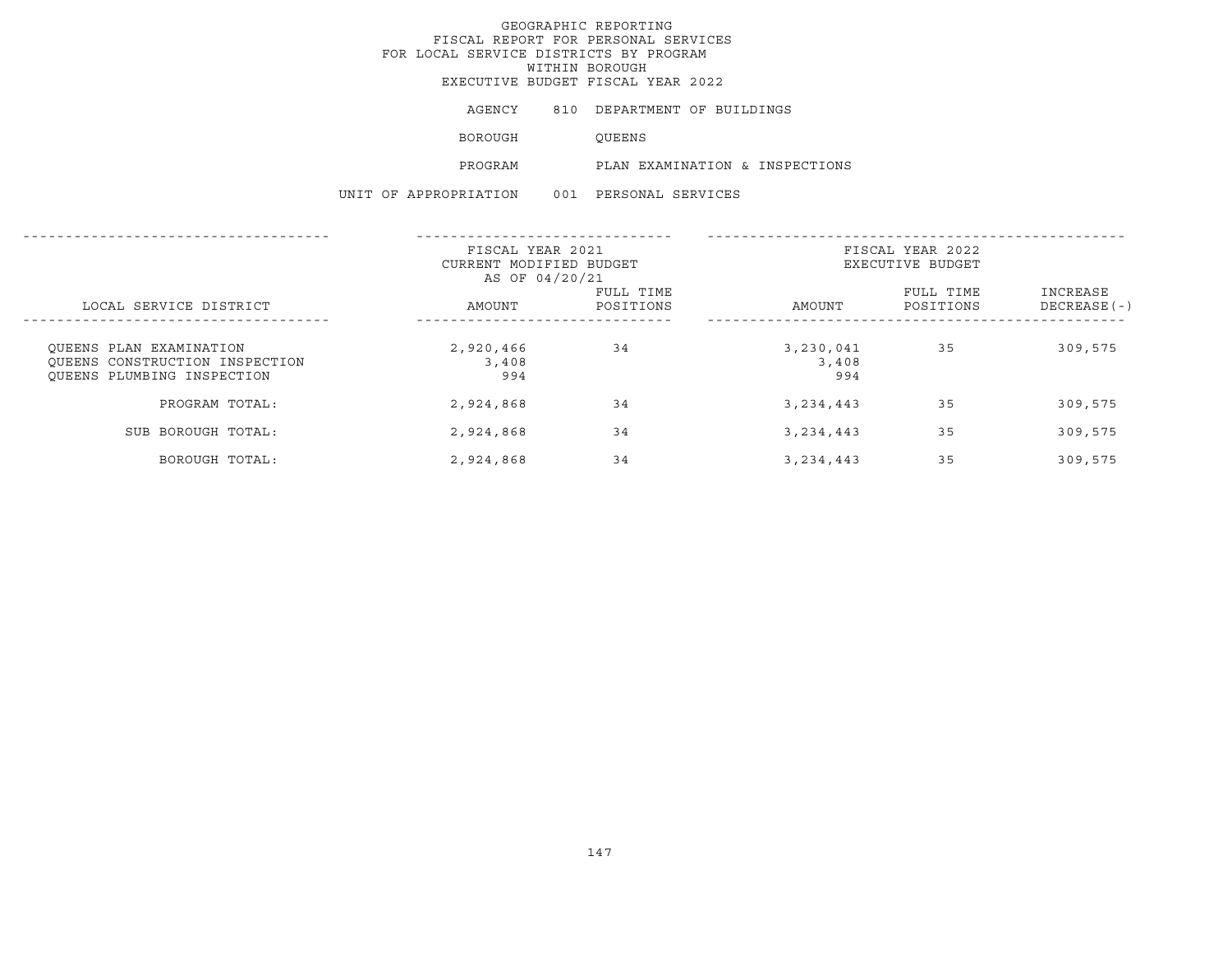## GEOGRAPHIC REPORTING FISCAL REPORT FOR PERSONAL SERVICES FOR LOCAL SERVICE DISTRICTS BY PROGRAM WITHIN BOROUGHEXECUTIVE BUDGET FISCAL YEAR 2022

AGENCY 810 DEPARTMENT OF BUILDINGS BOROUGH STATEN ISLAND PROGRAM PLAN EXAMINATION & INSPECTIONS UNIT OF APPROPRIATION 001 PERSONAL SERVICES

|                                                                                                  | FISCAL YEAR 2021<br>CURRENT MODIFIED BUDGET<br>AS OF 04/20/21 |                        | FISCAL YEAR 2022<br>EXECUTIVE BUDGET |                        |                          |
|--------------------------------------------------------------------------------------------------|---------------------------------------------------------------|------------------------|--------------------------------------|------------------------|--------------------------|
| LOCAL SERVICE DISTRICT                                                                           | AMOUNT                                                        | FULL TIME<br>POSITIONS | AMOUNT                               | FULL TIME<br>POSITIONS | INCREASE<br>DECREASE (-) |
| STATEN ISLAND PLAN EXAMINATION<br>STATEN ISLAND CONSTR INSPECT<br>STATEN ISLAND PLUMBING INSPECT | 769,175<br>852<br>426                                         | 8                      | 739,540<br>852<br>426                | 8                      | $29,635-$                |
| PROGRAM TOTAL:                                                                                   | 770,453                                                       | 8                      | 740,818                              | 8                      | $29,635-$                |
| SUB BOROUGH TOTAL:                                                                               | 770,453                                                       | 8                      | 740,818                              | 8                      | $29,635-$                |
| BOROUGH TOTAL:                                                                                   | 770,453                                                       | 8                      | 740,818                              | 8                      | $29,635 -$               |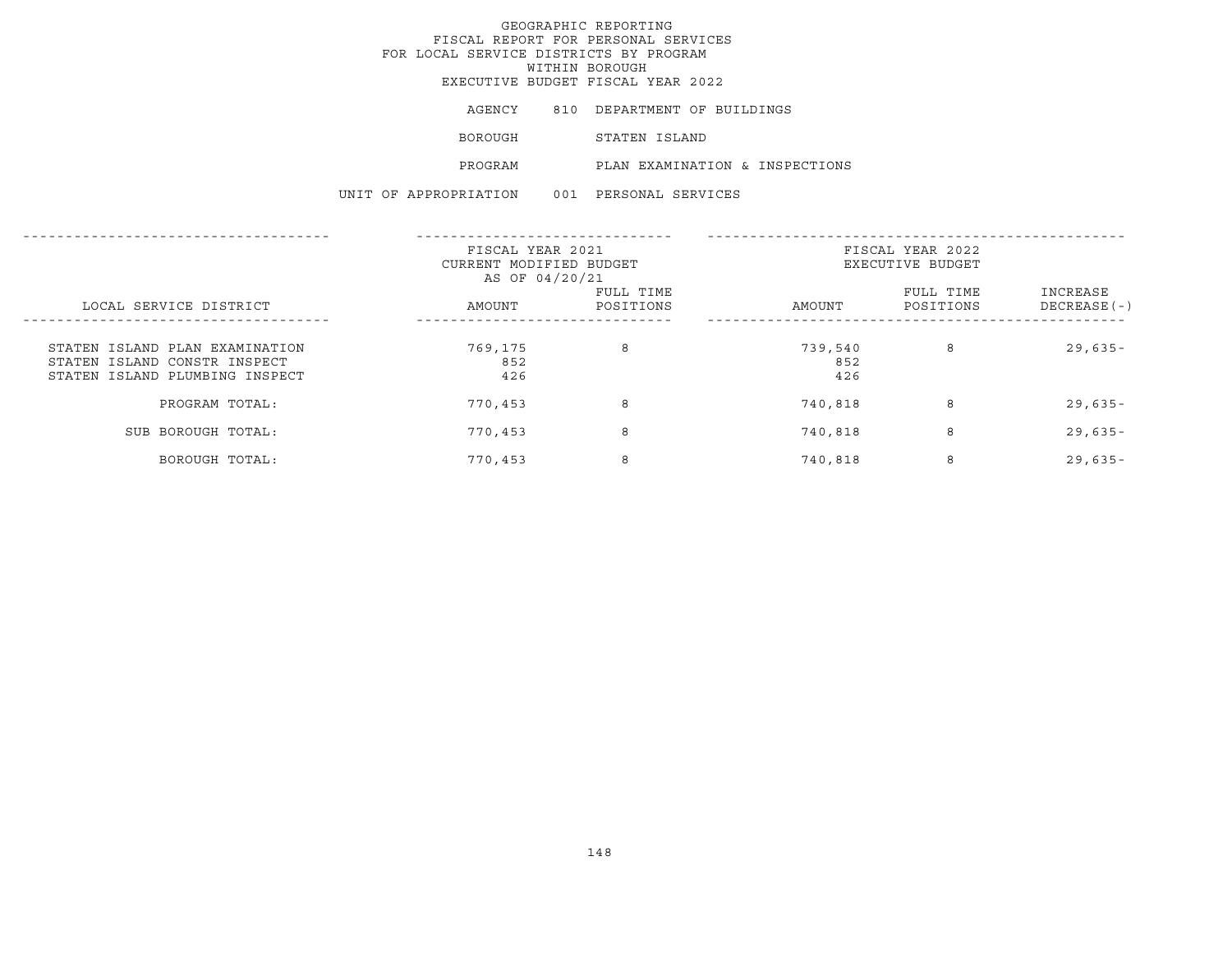### EXECUTIVE BUDGET FISCAL YEAR 2022

#### AGENCY 810 DEPARTMENT OF BUILDINGS

|                                            | FISCAL YEAR 2021<br>CURRENT MODIFIED BUDGET<br>AS OF 04/20/21 |                        | FISCAL YEAR 2022<br>EXECUTIVE BUDGET |                        |                           |  |
|--------------------------------------------|---------------------------------------------------------------|------------------------|--------------------------------------|------------------------|---------------------------|--|
| LOCAL SERVICE DISTRICT                     | AMOUNT                                                        | FULL TIME<br>POSITIONS | AMOUNT                               | FULL TIME<br>POSITIONS | INCREASE<br>$DECREASE(-)$ |  |
| AGENCY TOTAL:<br>ALL PROGRAMS ALL BOROUGHS | 11,578,845                                                    | 136                    | 12,600,615                           | 142                    | 1,021,770                 |  |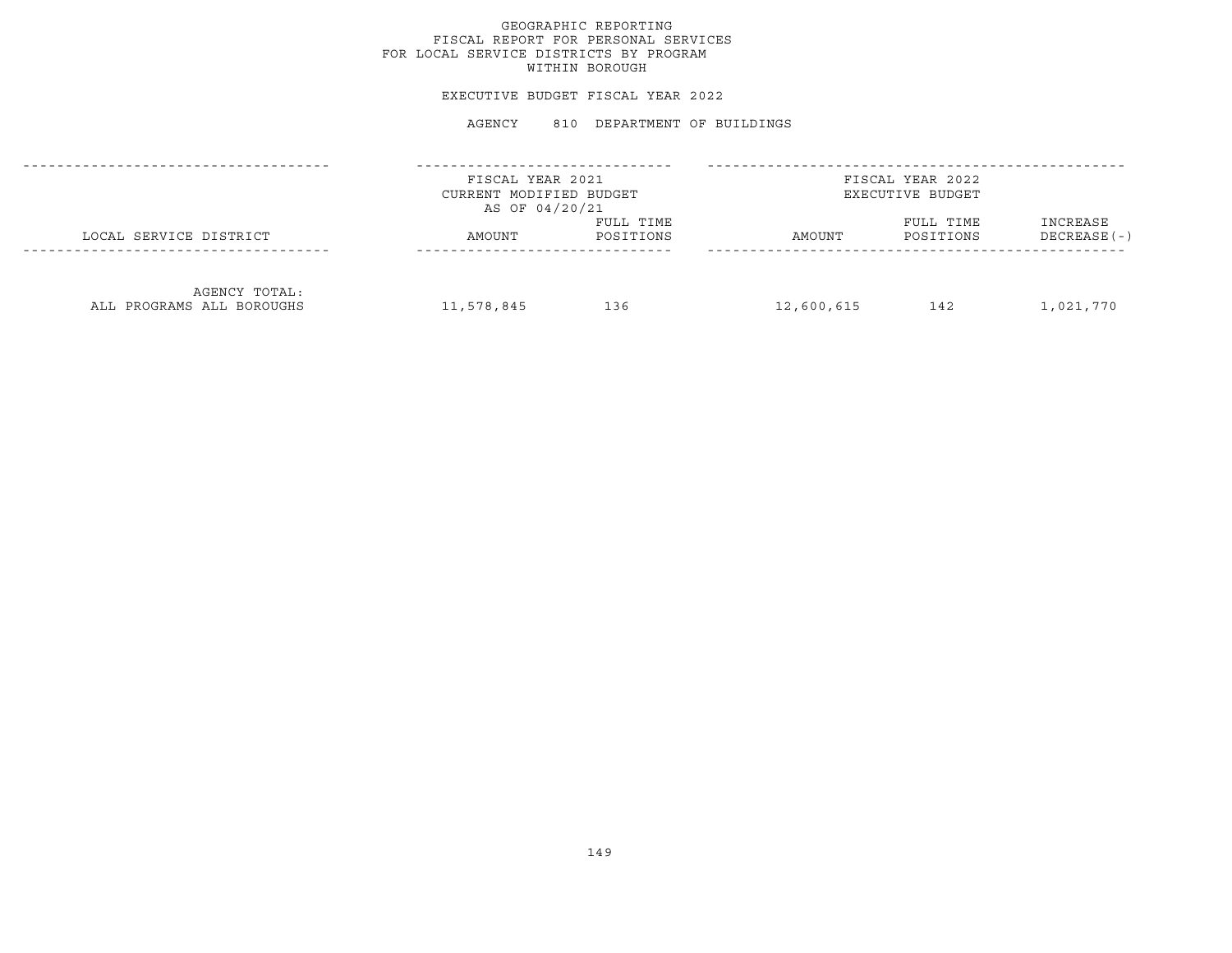#### EXECUTIVE BUDGET FISCAL YEAR 2022

#### AGENCY: 810 DEPARTMENT OF BUILDINGS

|                                                              | FISCAL YEAR 2021<br>CURRENT MODIFIED BUDGET | FISCAL YEAR 2022<br>EXECUTIVE BUDGET |                            |  |
|--------------------------------------------------------------|---------------------------------------------|--------------------------------------|----------------------------|--|
| UNIT OF APPROPRIATION                                        | AS OF 04/20/21                              | AMOUNT                               | INCREASE<br>DECREASE $(-)$ |  |
| PERSONAL SERVICES<br>001                                     |                                             |                                      |                            |  |
| REGULAR GROSS<br>OTHER                                       | 11,563,935<br>14,910                        | 12,585,705<br>14,910                 | 1,021,770                  |  |
| TOTAL REPORTED GEOGRAPHICALLY                                | 11,578,845                                  | 12,600,615                           | 1,021,770                  |  |
| NOT REPORTED GEOGRAPHICALLY                                  | 139,795,837                                 | 151,465,729                          | 11,669,892                 |  |
| FINANCIAL PLAN SAVINGS                                       | $5,631,536 -$                               | $280,000 -$                          | 5,351,536                  |  |
| APPROPRIATION                                                | 145,743,146                                 | 163,786,344                          | 18,043,198                 |  |
| FUNDING                                                      |                                             |                                      |                            |  |
| CITY<br>OTHER CATEGORICAL<br>CAPITAL FUNDS - I.F.A.<br>STATE | 144,744,146                                 | 159,344,344                          | 14,600,198                 |  |
| FEDERAL - C.D.<br>FEDERAL - OTHER<br>INTRA-CITY SALES        | 999,000                                     | 4,442,000                            | 4,442,000<br>$999,000 -$   |  |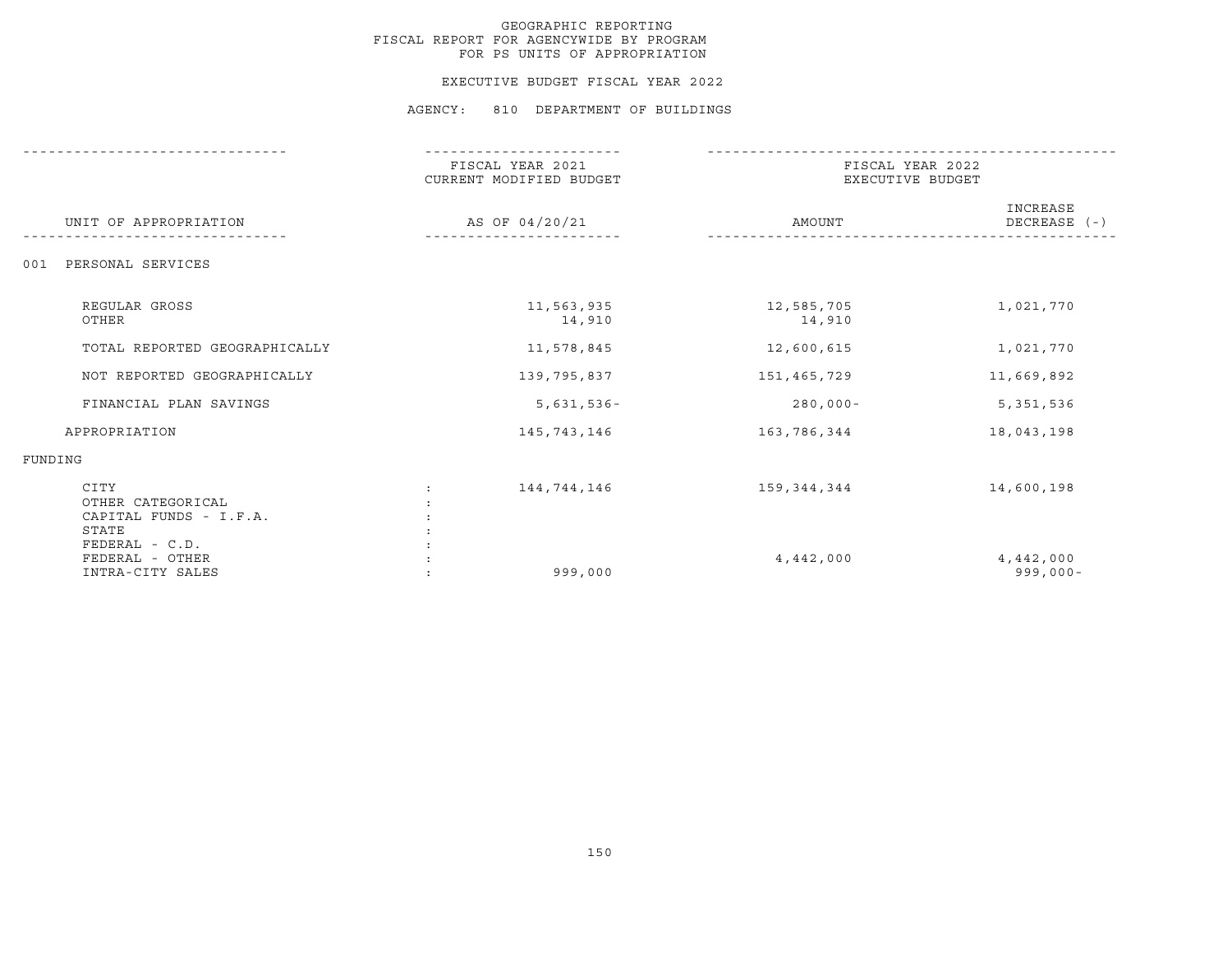## EXECUTIVE BUDGET FISCAL YEAR 2022

#### AGENCY: 810 DEPARTMENT OF BUILDINGS

|                                                                                | FISCAL YEAR 2021<br>CURRENT MODIFIED BUDGET | FISCAL YEAR 2022<br>EXECUTIVE BUDGET |                              |  |
|--------------------------------------------------------------------------------|---------------------------------------------|--------------------------------------|------------------------------|--|
| UNIT OF APPROPRIATION                                                          | AS OF 04/20/21                              | AMOUNT                               | INCREASE<br>DECREASE (-)     |  |
| OTHER THAN PERSONAL SERVICES<br>002                                            |                                             |                                      |                              |  |
| TOTAL REPORTED GEOGRAPHICALLY                                                  |                                             |                                      |                              |  |
| NOT REPORTED GEOGRAPHICALLY                                                    | 55,296,574                                  | 59, 545, 734                         | 4,249,160                    |  |
| FINANCIAL PLAN SAVINGS                                                         | 1,000                                       | 2,374,000                            | 2,373,000                    |  |
| APPROPRIATION                                                                  | 55, 297, 574                                | 61,919,734                           | 6,622,160                    |  |
| FUNDING                                                                        |                                             |                                      |                              |  |
| CITY<br>OTHER CATEGORICAL<br>CAPITAL FUNDS - I.F.A.<br>STATE<br>FEDERAL - C.D. | 44,701,628                                  | 50,426,734                           | 5,725,106                    |  |
| FEDERAL - OTHER<br>INTRA-CITY SALES                                            | 10,595,946                                  | 11,493,000                           | 11,493,000<br>$10,595,946 -$ |  |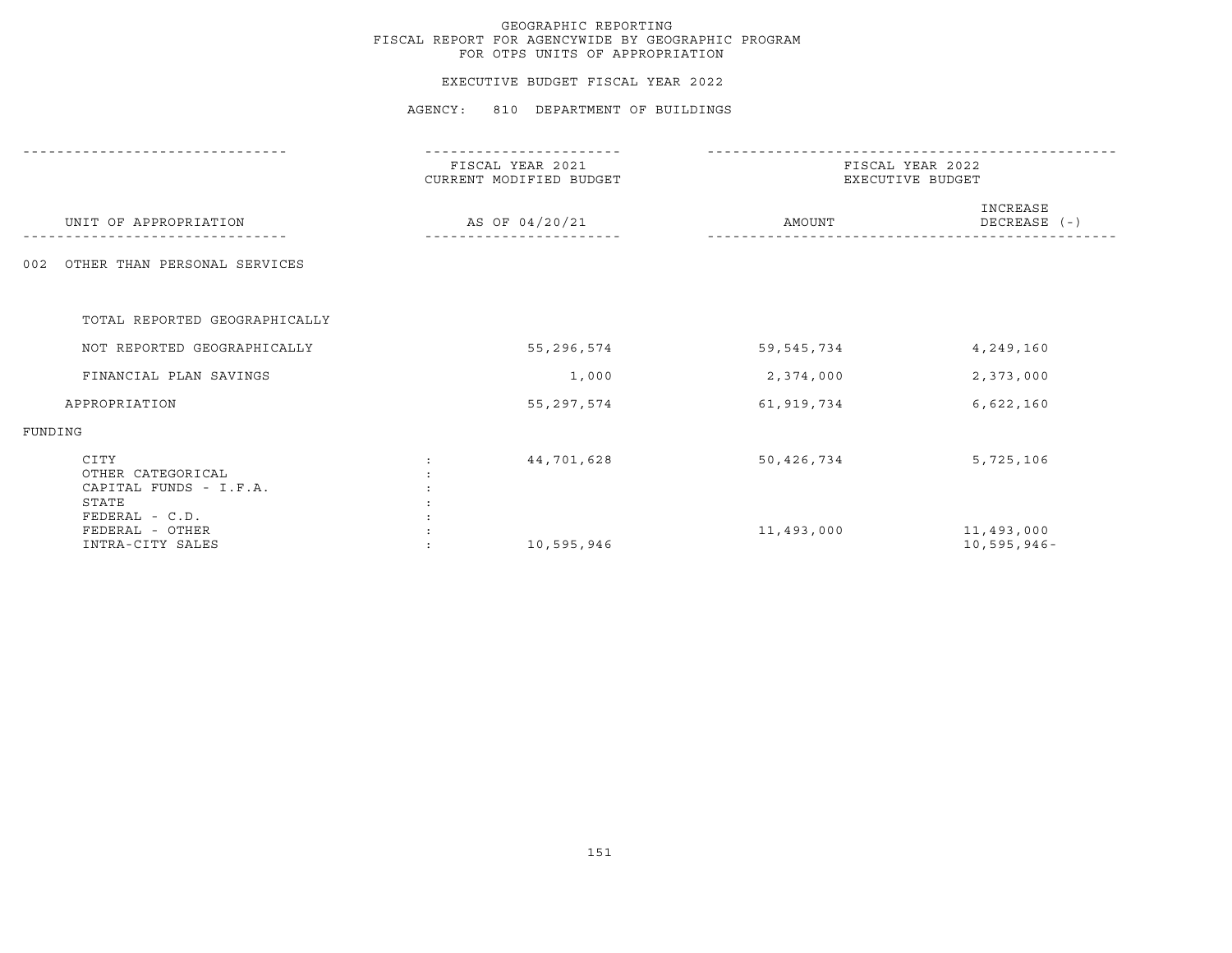## GEOGRAPHIC REPORTING FISCAL REPORT AGENCYWIDE SUMMARY

EXECUTIVE BUDGET FISCAL YEAR 2022

#### AGENCY: 810 DEPARTMENT OF BUILDINGS

|                               | FISCAL YEAR 2021<br>CURRENT MODIFIED BUDGET |                              | FISCAL YEAR 2022<br>EXECUTIVE BUDGET |                          |  |
|-------------------------------|---------------------------------------------|------------------------------|--------------------------------------|--------------------------|--|
| UNIT OF APPROPRIATION         | AS OF 04/20/21                              |                              | AMOUNT                               | INCREASE<br>DECREASE (-) |  |
| PS APPROPRIATIONS             |                                             |                              |                                      |                          |  |
| REGULAR GROSS                 |                                             | 11,563,935                   | 12,585,705                           | 1,021,770                |  |
| OTHER                         |                                             | 14,910                       | 14,910                               |                          |  |
| TOTAL REPORTED GEOGRAPHICALLY |                                             | 11,578,845                   | 12,600,615                           | 1,021,770                |  |
| NOT REPORTED GEOGRAPHICALLY   |                                             | 139,795,837                  | 151,465,729                          | 11,669,892               |  |
| OTPS APPROPRIATIONS           |                                             |                              |                                      |                          |  |
| TOTAL REPORTED GEOGRAPHICALLY |                                             |                              |                                      |                          |  |
| NOT REPORTED GEOGRAPHICALLY   |                                             | 55,296,574                   | 59,545,734                           | 4,249,160                |  |
| FINANCIAL PLAN SAVINGS        |                                             |                              |                                      |                          |  |
| APPROPRIATIONS                |                                             | $5,630,536 -$<br>201,040,720 | 2,094,000<br>225,706,078             | 7,724,536<br>24,665,358  |  |
|                               |                                             |                              |                                      |                          |  |
| FUNDING                       |                                             |                              |                                      |                          |  |
| CITY                          |                                             | 189,445,774                  | 209,771,078                          | 20, 325, 304             |  |
| OTHER CATEGORICAL             |                                             |                              |                                      |                          |  |
| CAPITAL FUNDS - I.F.A.        |                                             |                              |                                      |                          |  |
| STATE                         |                                             |                              |                                      |                          |  |
| FEDERAL - C.D.                |                                             |                              |                                      |                          |  |
| FEDERAL - OTHER               |                                             |                              | 15,935,000                           | 15,935,000               |  |
| INTRA-CITY SALES              |                                             | 11,594,946                   |                                      | 11,594,946-              |  |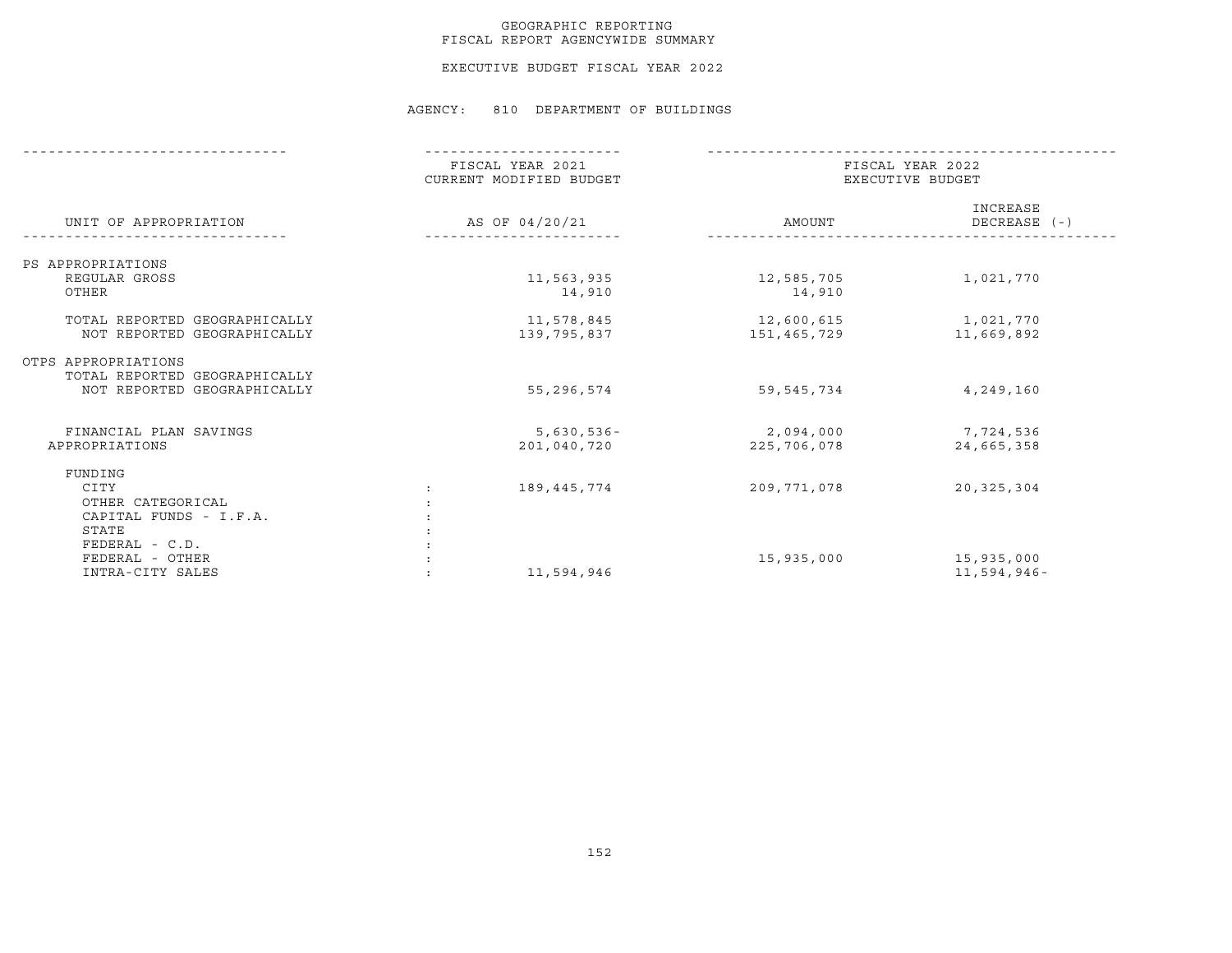## GEOGRAPHIC REPORTINGFISCAL REPORT FOR PERSONAL SERVICES FOR LOCAL SERVICE DISTRICTS BY PROGRAM WITHIN BOROUGH EXECUTIVE BUDGET FISCAL YEAR 2022AGENCY 816 DEPARTMENT OF HEALTH AND MENTAL HYGIENE **BOROUGH BRONX** PROGRAM HEALTH RELATED SERVICES UNIT OF APPROPRIATION 102 DISEASE CONTROL - PS------------------------------------ ------------------------------ -------------------------------------------------FISCAL YEAR 2021 FISCAL YEAR 2022CURRENT MODIFIED BUDGET **EXECUTIVE BUDGET** AS OF 04/20/21 FULL TIME FULL TIME INCREASE LOCAL SERVICE DISTRICT AMOUNT POSITIONS AMOUNT POSITIONS DECREASE(-) ------------------------------------ ------------------------------ ------------------------------------------------- BRONX STD BRONX STD FED

 BRONX TUBERCULOSIS BRONX TUBERCULOSIS FEDERAL

PROGRAM TOTAL: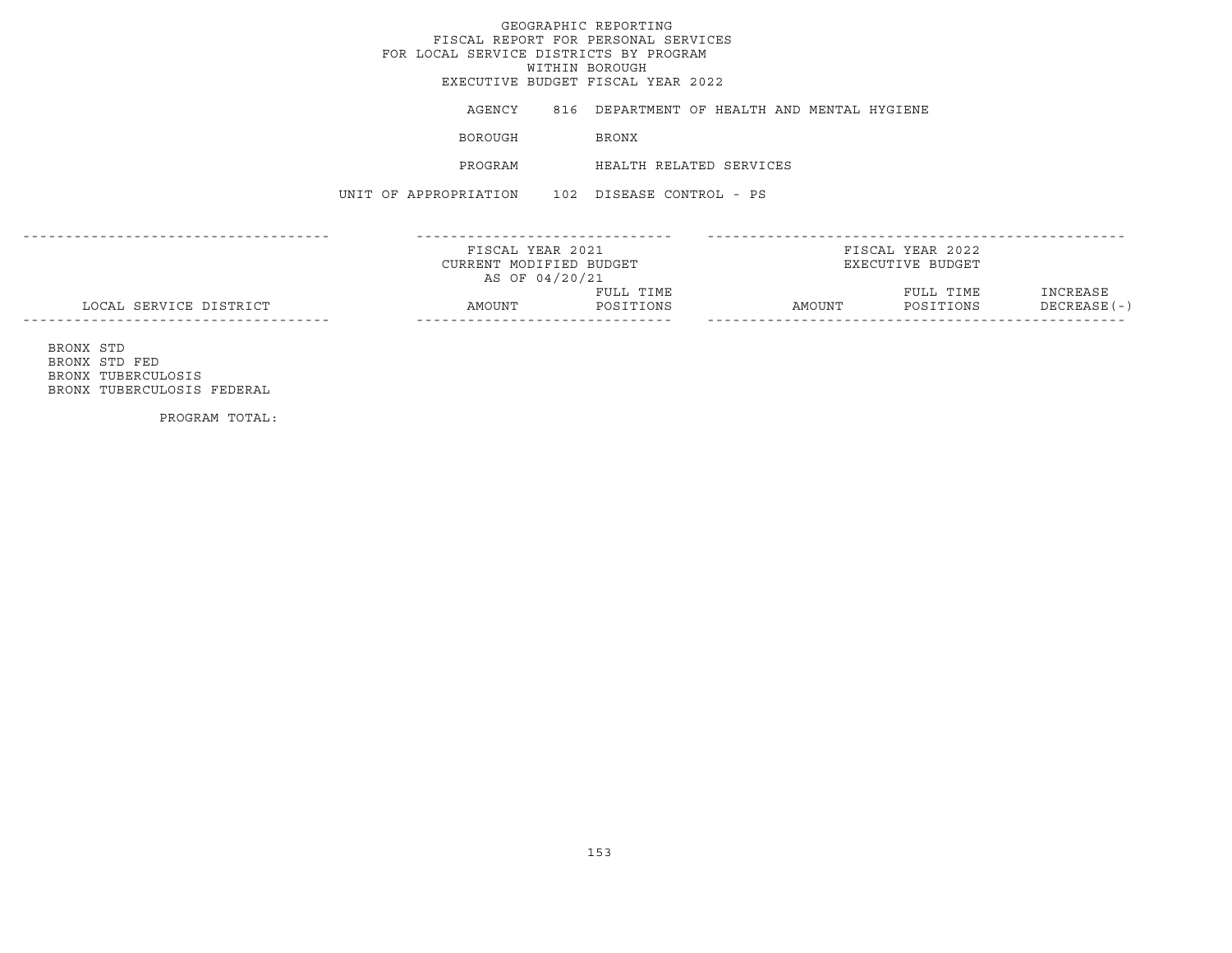|                         | FOR LOCAL SERVICE DISTRICTS BY PROGRAM                        | GEOGRAPHIC REPORTING<br>FISCAL REPORT FOR PERSONAL SERVICES<br>WITHIN BOROUGH<br>EXECUTIVE BUDGET FISCAL YEAR 2022 |                                                    |                                      |                         |
|-------------------------|---------------------------------------------------------------|--------------------------------------------------------------------------------------------------------------------|----------------------------------------------------|--------------------------------------|-------------------------|
|                         |                                                               |                                                                                                                    | AGENCY 816 DEPARTMENT OF HEALTH AND MENTAL HYGIENE |                                      |                         |
|                         | BOROUGH                                                       | BRONX                                                                                                              |                                                    |                                      |                         |
|                         | PROGRAM                                                       | RODENT CONTROL                                                                                                     |                                                    |                                      |                         |
|                         | UNIT OF APPROPRIATION 104 ENVIRONMENTAL HEALTH - PS           |                                                                                                                    |                                                    |                                      |                         |
|                         | FISCAL YEAR 2021<br>CURRENT MODIFIED BUDGET<br>AS OF 04/20/21 |                                                                                                                    |                                                    | FISCAL YEAR 2022<br>EXECUTIVE BUDGET |                         |
| LOCAL SERVICE DISTRICT  | AMOUNT                                                        | FULL TIME<br>POSITIONS                                                                                             | AMOUNT                                             | FULL TIME<br>POSITIONS               | INCREASE<br>DECREASE(-) |
| BX RODENT CONTROL 50/50 |                                                               |                                                                                                                    |                                                    |                                      |                         |
| PROGRAM TOTAL:          |                                                               |                                                                                                                    |                                                    |                                      |                         |
| SUB BOROUGH TOTAL:      |                                                               |                                                                                                                    |                                                    |                                      |                         |
| BOROUGH TOTAL:          |                                                               |                                                                                                                    |                                                    |                                      |                         |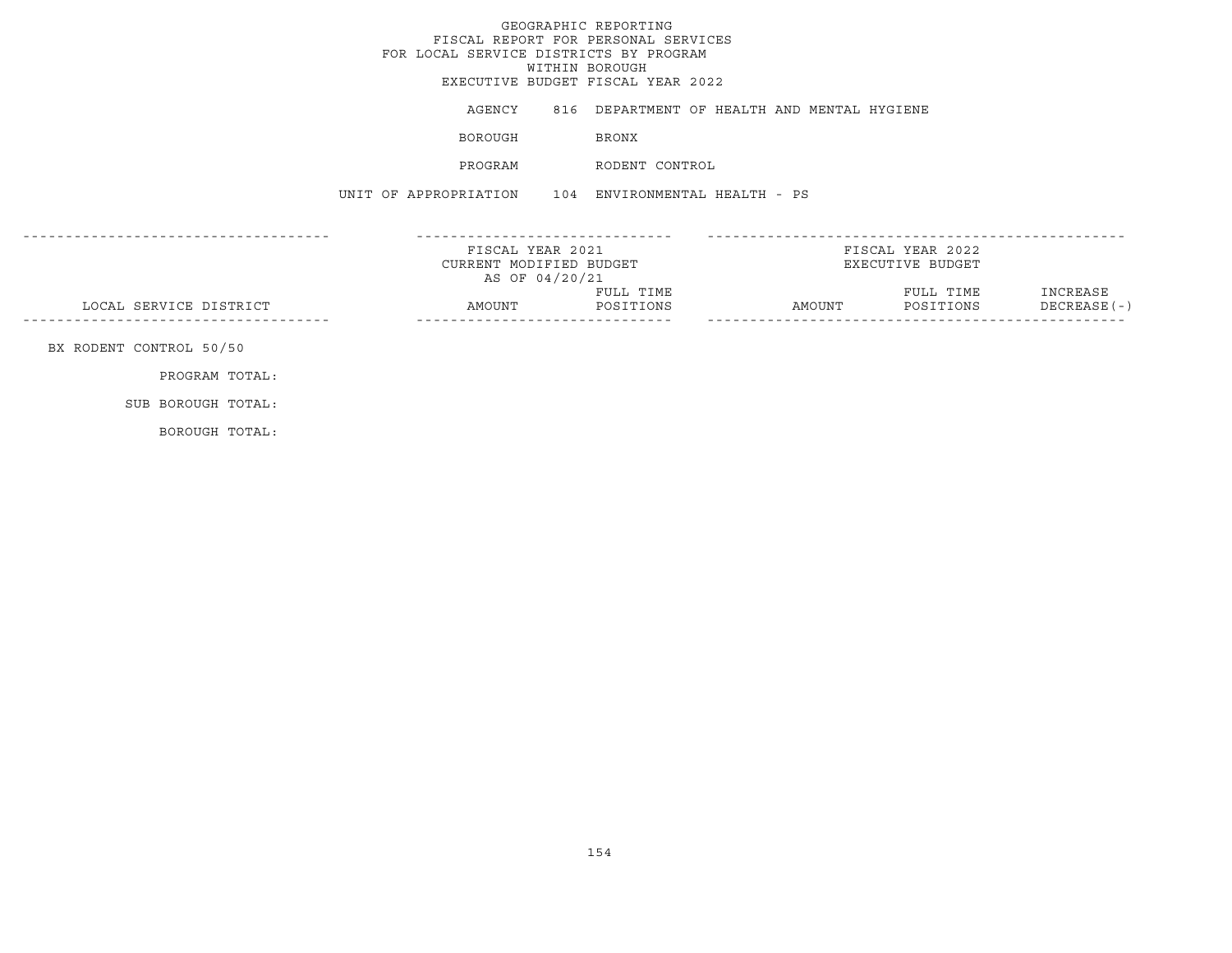GEOGRAPHIC REPORTING FISCAL REPORT FOR PERSONAL SERVICES FOR LOCAL SERVICE DISTRICTS BY PROGRAM WITHIN BOROUGH EXECUTIVE BUDGET FISCAL YEAR 2022AGENCY 816 DEPARTMENT OF HEALTH AND MENTAL HYGIENE BOROUGH BROOKLYN PROGRAM RODENT CONTROLUNIT OF APPROPRIATION 104 ENVIRONMENTAL HEALTH - PS------------------------------------ ------------------------------ ------------------------------------------------- FISCAL YEAR 2021 FISCAL YEAR 2022CURRENT MODIFIED BUDGET **EXECUTIVE BUDGET** AS OF 04/20/21 FULL TIME FULL TIME INCREASE LOCAL SERVICE DISTRICT AMOUNT POSITIONS AMOUNT POSITIONS DECREASE(-) ------------------------------------ ------------------------------ ------------------------------------------------- BK RODENT CONTROL 50/50 PROGRAM TOTAL:

SUB BOROUGH TOTAL: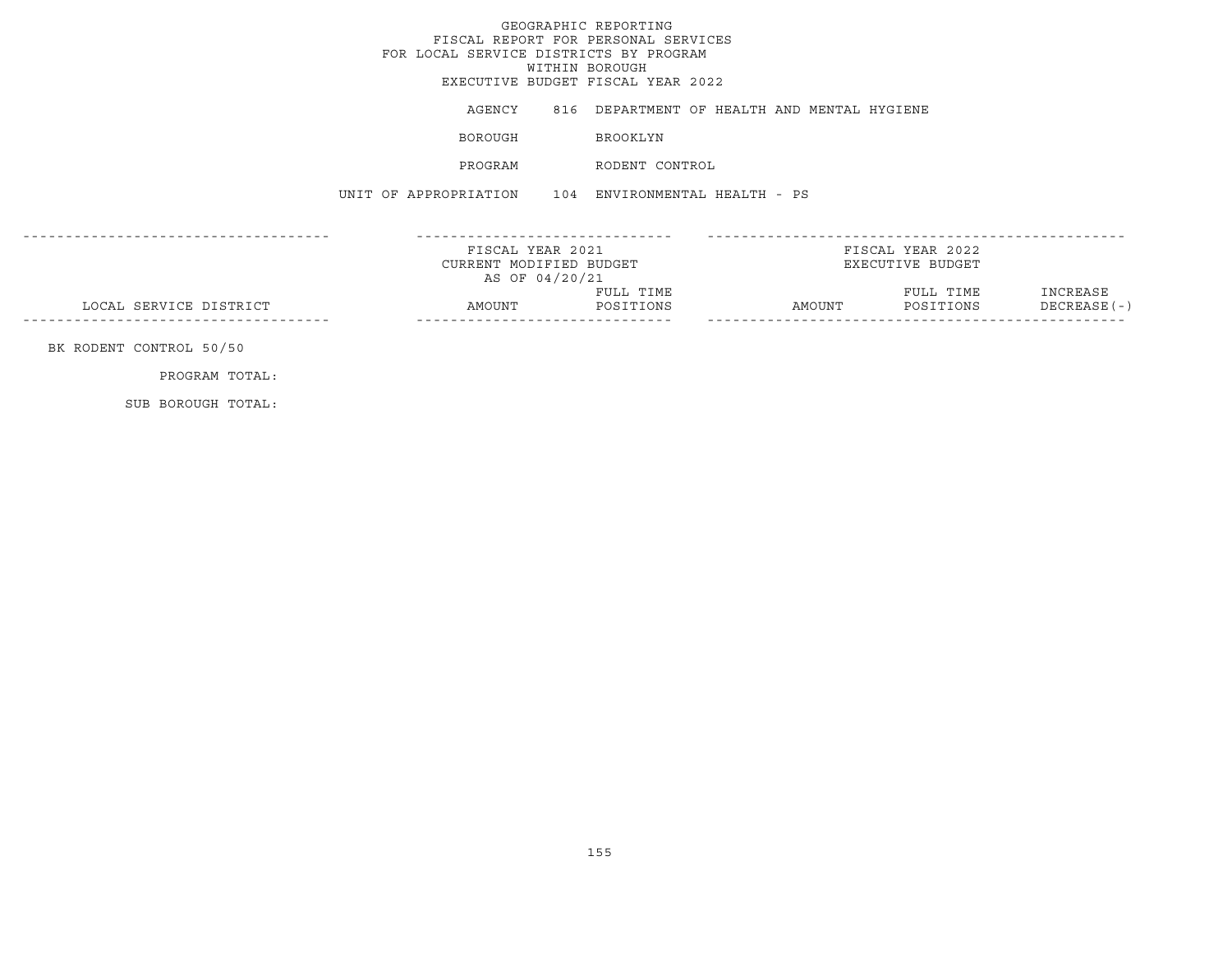GEOGRAPHIC REPORTINGFISCAL REPORT FOR PERSONAL SERVICES FOR LOCAL SERVICE DISTRICTS BY PROGRAM WITHIN BOROUGH EXECUTIVE BUDGET FISCAL YEAR 2022AGENCY 816 DEPARTMENT OF HEALTH AND MENTAL HYGIENE BOROUGH BROOKLYN & STATEN ISLAND PROGRAM HEALTH RELATED SERVICESUNIT OF APPROPRIATION 102 DISEASE CONTROL - PS------------------------------------ ------------------------------ -------------------------------------------------FISCAL YEAR 2021 FISCAL YEAR 2022CURRENT MODIFIED BUDGET **EXECUTIVE BUDGET** AS OF 04/20/21 FULL TIME FULL TIME INCREASE LOCAL SERVICE DISTRICT AMOUNT POSITIONS AMOUNT POSITIONS DECREASE(-) ------------------------------------ ------------------------------ ------------------------------------------------- Brooklyn - S.I. Tuberculosis PROGRAM TOTAL:

SUB BOROUGH TOTAL: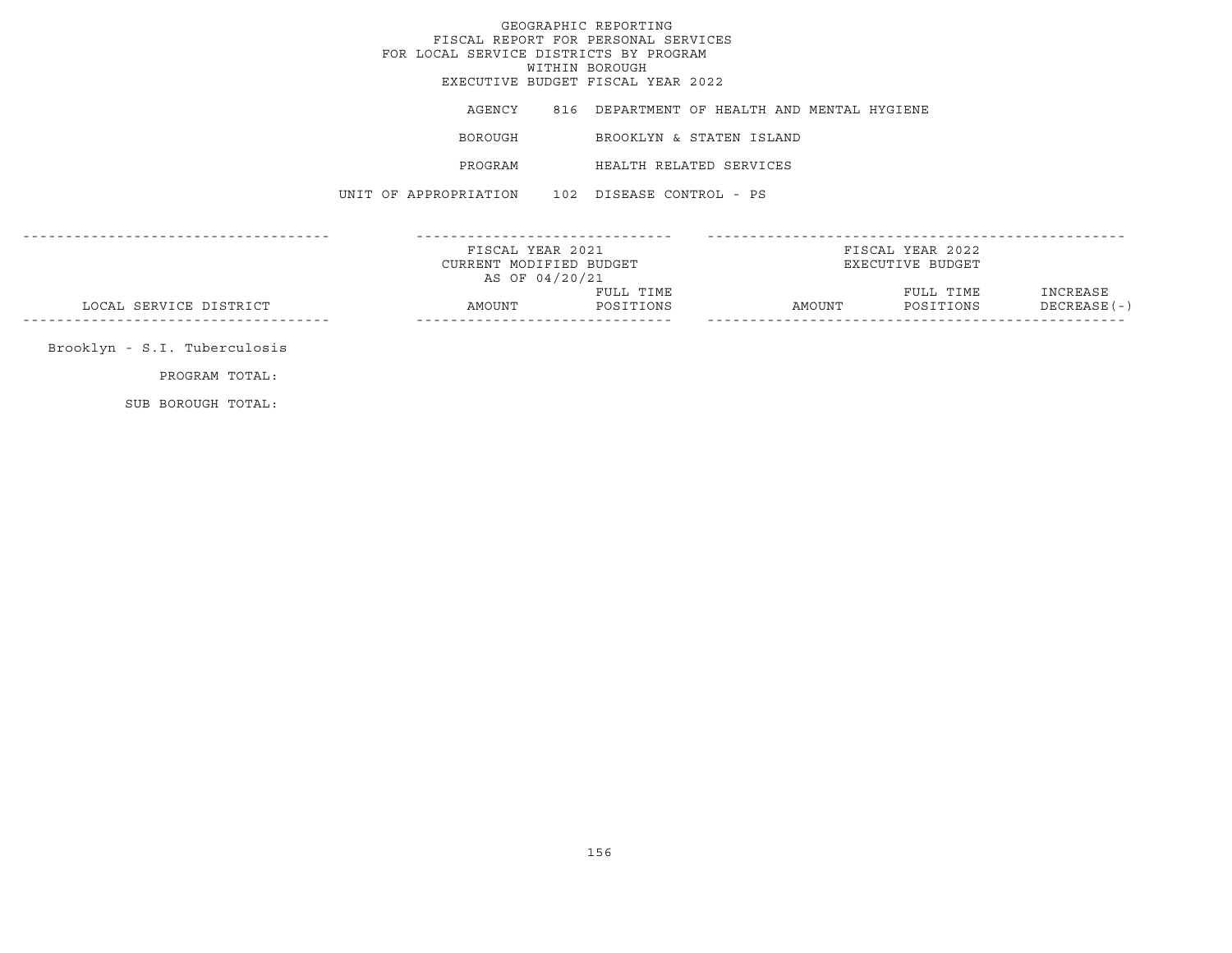# GEOGRAPHIC REPORTING FISCAL REPORT FOR PERSONAL SERVICES FOR LOCAL SERVICE DISTRICTS BY PROGRAM WITHIN BOROUGH EXECUTIVE BUDGET FISCAL YEAR 2022 AGENCY 816 DEPARTMENT OF HEALTH AND MENTAL HYGIENE BOROUGH BROOKLYN EAST

157

UNIT OF APPROPRIATION 102 DISEASE CONTROL - PS

PROGRAM HEALTH RELATED SERVICES

|                        | FISCAL YEAR 2021        |           |        | FISCAL YEAR 2022 |               |
|------------------------|-------------------------|-----------|--------|------------------|---------------|
|                        | CURRENT MODIFIED BUDGET |           |        | EXECUTIVE BUDGET |               |
|                        | AS OF 04/20/21          |           |        |                  |               |
|                        |                         | FULL TIME |        | FULL TIME        | INCREASE      |
| LOCAL SERVICE DISTRICT | AMOUNT                  | POSITIONS | AMOUNT | POSITIONS        | $DECREASE(-)$ |

 BROOKLYN EAST STD BROOKLYN EAST TUBERCULOSISBROOKLYN EAST TUBERCULOSIS FED

PROGRAM TOTAL:

SUB BOROUGH TOTAL: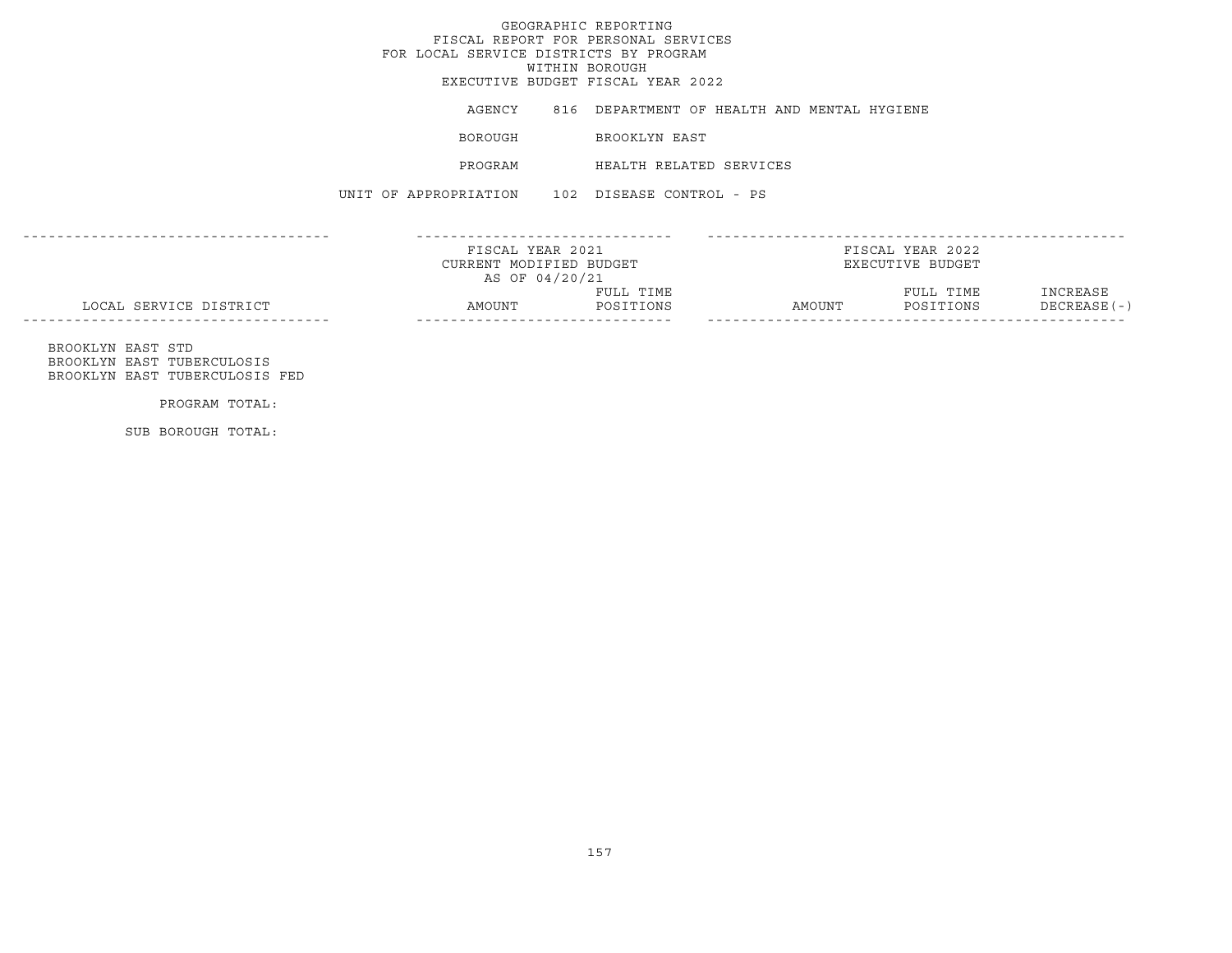# GEOGRAPHIC REPORTINGFISCAL REPORT FOR PERSONAL SERVICES FOR LOCAL SERVICE DISTRICTS BY PROGRAMWITHIN BOROUGH EXECUTIVE BUDGET FISCAL YEAR 2022AGENCY 816 DEPARTMENT OF HEALTH AND MENTAL HYGIENE BOROUGH BROOKLYN WEST - STATEN ISLAND PROGRAM HEALTH RELATED SERVICESUNIT OF APPROPRIATION 102 DISEASE CONTROL - PS------------------------------------ ------------------------------ -------------------------------------------------FISCAL YEAR 2021 FISCAL YEAR 2022CURRENT MODIFIED BUDGET **EXECUTIVE BUDGET** AS OF 04/20/21 FULL TIME FULL TIME INCREASE LOCAL SERVICE DISTRICT AMOUNT POSITIONS AMOUNT POSITIONS DECREASE(-) ------------------------------------ ------------------------------ ------------------------------------------------- BROOKLYN W.-STATEN ISLAND STD BROOKLYN WEST-SI STD FED BROOKLYN WEST-SI TUBERCULOSIS BKLYN WEST-ST TUBERCULOSIS FEDPROGRAM TOTAL: SUB BOROUGH TOTAL:

BOROUGH TOTAL: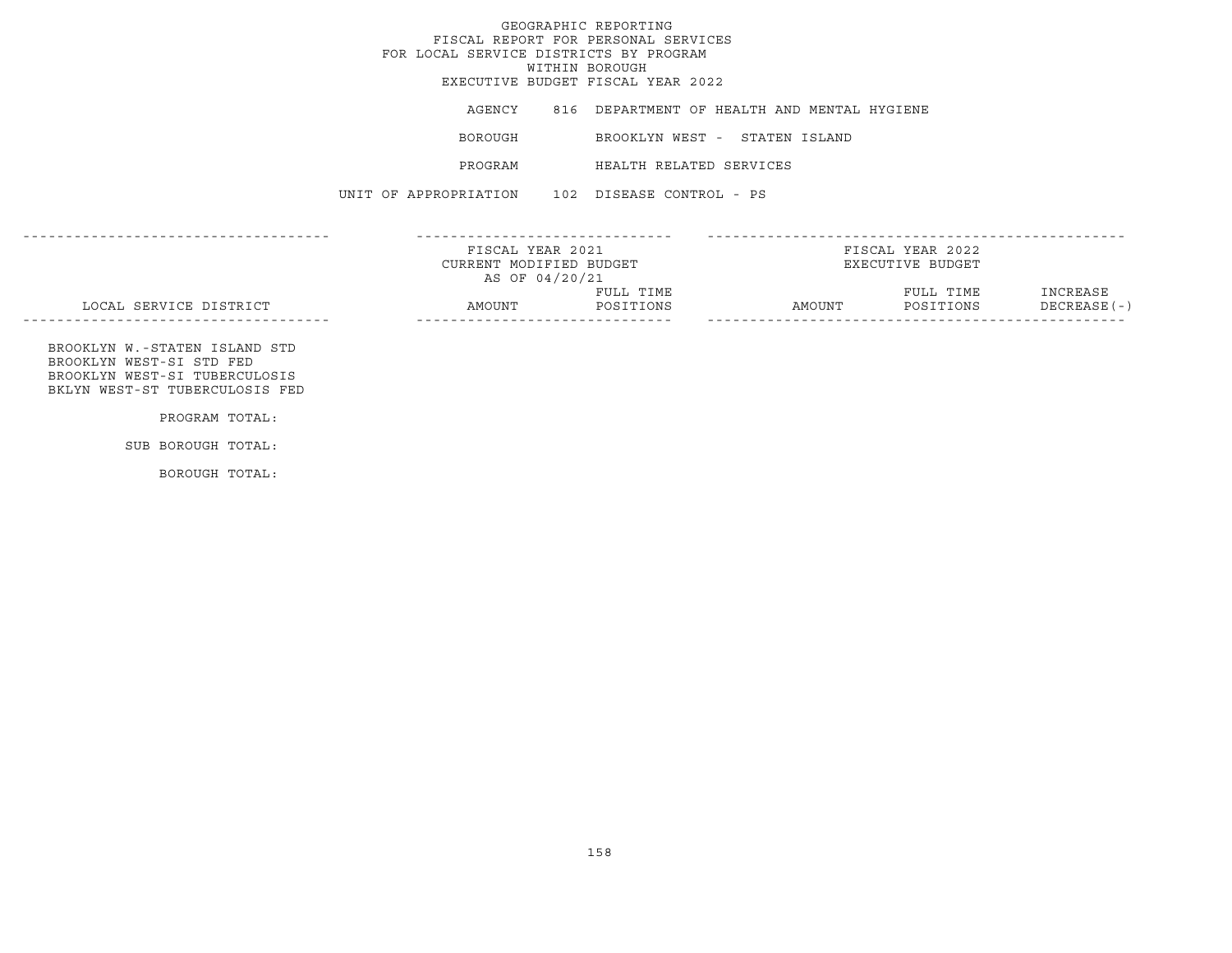## GEOGRAPHIC REPORTINGFISCAL REPORT FOR PERSONAL SERVICES FOR LOCAL SERVICE DISTRICTS BY PROGRAM WITHIN BOROUGH EXECUTIVE BUDGET FISCAL YEAR 2022AGENCY 816 DEPARTMENT OF HEALTH AND MENTAL HYGIENE BOROUGH MANHATTAN PROGRAM HEALTH RELATED SERVICESUNIT OF APPROPRIATION 102 DISEASE CONTROL - PS------------------------------------ ------------------------------ -------------------------------------------------FISCAL YEAR 2021 FISCAL YEAR 2022CURRENT MODIFIED BUDGET **EXECUTIVE BUDGET** AS OF 04/20/21 FULL TIME FULL TIME INCREASE LOCAL SERVICE DISTRICT AMOUNT POSITIONS AMOUNT POSITIONS DECREASE(-) ------------------------------------ ------------------------------ ------------------------------------------------- MANHATTAN STD MANHATTAN STD FED

 MANHATTAN TUBERCULOSIS MANHATTAN TUBERCULOSIS FEDERAL

PROGRAM TOTAL: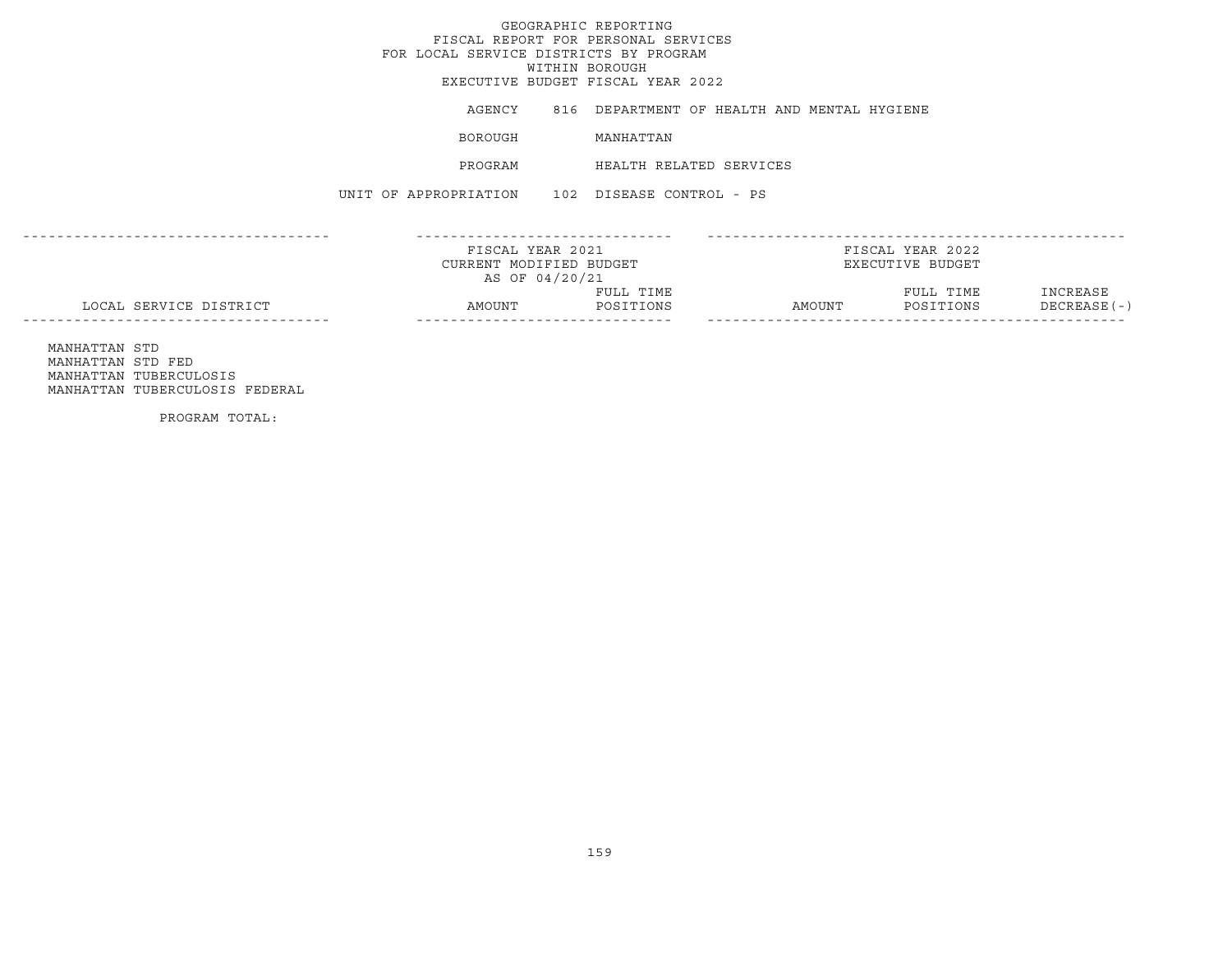# GEOGRAPHIC REPORTING FISCAL REPORT FOR PERSONAL SERVICES FOR LOCAL SERVICE DISTRICTS BY PROGRAM WITHIN BOROUGH EXECUTIVE BUDGET FISCAL YEAR 2022AGENCY 816 DEPARTMENT OF HEALTH AND MENTAL HYGIENE BOROUGH MANHATTAN PROGRAM RODENT CONTROLUNIT OF APPROPRIATION 104 ENVIRONMENTAL HEALTH - PS------------------------------------ ------------------------------ ------------------------------------------------- FISCAL YEAR 2021 FISCAL YEAR 2022CURRENT MODIFIED BUDGET **EXECUTIVE BUDGET** AS OF 04/20/21 FULL TIME FULL TIME INCREASE LOCAL SERVICE DISTRICT AMOUNT POSITIONS AMOUNT POSITIONS DECREASE(-) ------------------------------------ ------------------------------ ------------------------------------------------- MN RODENT CONTROL 50/50 PROGRAM TOTAL: SUB BOROUGH TOTAL:BOROUGH TOTAL: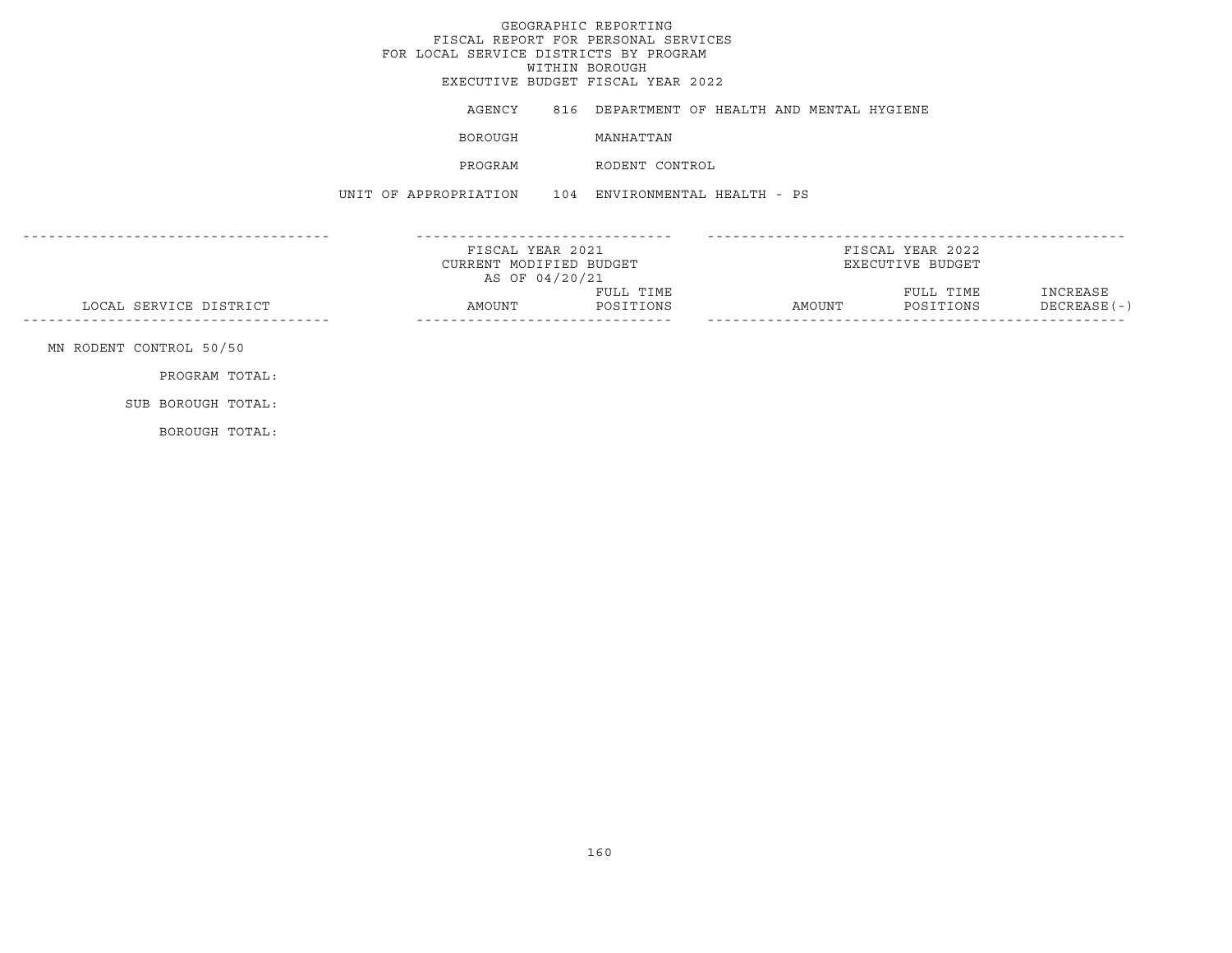## GEOGRAPHIC REPORTINGFISCAL REPORT FOR PERSONAL SERVICES FOR LOCAL SERVICE DISTRICTS BY PROGRAM WITHIN BOROUGH EXECUTIVE BUDGET FISCAL YEAR 2022AGENCY 816 DEPARTMENT OF HEALTH AND MENTAL HYGIENE BOROUGH QUEENS PROGRAM HEALTH RELATED SERVICESUNIT OF APPROPRIATION 102 DISEASE CONTROL - PS------------------------------------ ------------------------------ -------------------------------------------------FISCAL YEAR 2021 FISCAL YEAR 2022CURRENT MODIFIED BUDGET **EXECUTIVE BUDGET** AS OF 04/20/21 FULL TIME FULL TIME INCREASE LOCAL SERVICE DISTRICT AMOUNT POSITIONS AMOUNT POSITIONS DECREASE(-) ------------------------------------ ------------------------------ ------------------------------------------------- QUEENS STD QUEENS STD FED QUEENS TUBERCULOSIS

QUEENS TUBERCULOSIS FEDERAL

PROGRAM TOTAL: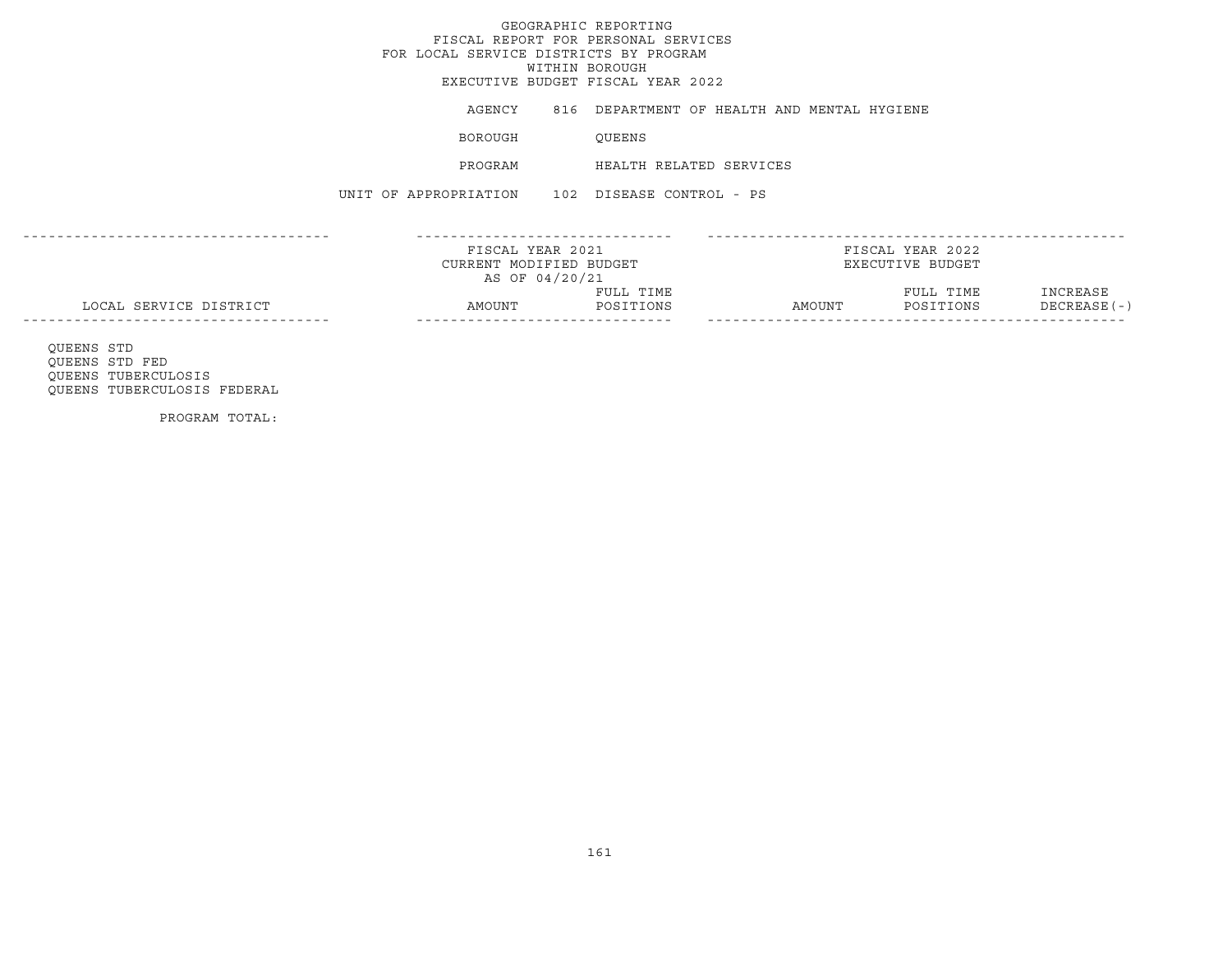# GEOGRAPHIC REPORTING FISCAL REPORT FOR PERSONAL SERVICES FOR LOCAL SERVICE DISTRICTS BY PROGRAM WITHIN BOROUGH EXECUTIVE BUDGET FISCAL YEAR 2022AGENCY 816 DEPARTMENT OF HEALTH AND MENTAL HYGIENE BOROUGH QUEENS PROGRAM RODENT CONTROLUNIT OF APPROPRIATION 104 ENVIRONMENTAL HEALTH - PS------------------------------------ ------------------------------ ------------------------------------------------- FISCAL YEAR 2021 FISCAL YEAR 2022CURRENT MODIFIED BUDGET **EXECUTIVE BUDGET** AS OF 04/20/21 FULL TIME FULL TIME INCREASE LOCAL SERVICE DISTRICT AMOUNT POSITIONS AMOUNT POSITIONS DECREASE(-) ------------------------------------ ------------------------------ ------------------------------------------------- QNS RODENT CONTROL 50/50 PROGRAM TOTAL: SUB BOROUGH TOTAL:BOROUGH TOTAL: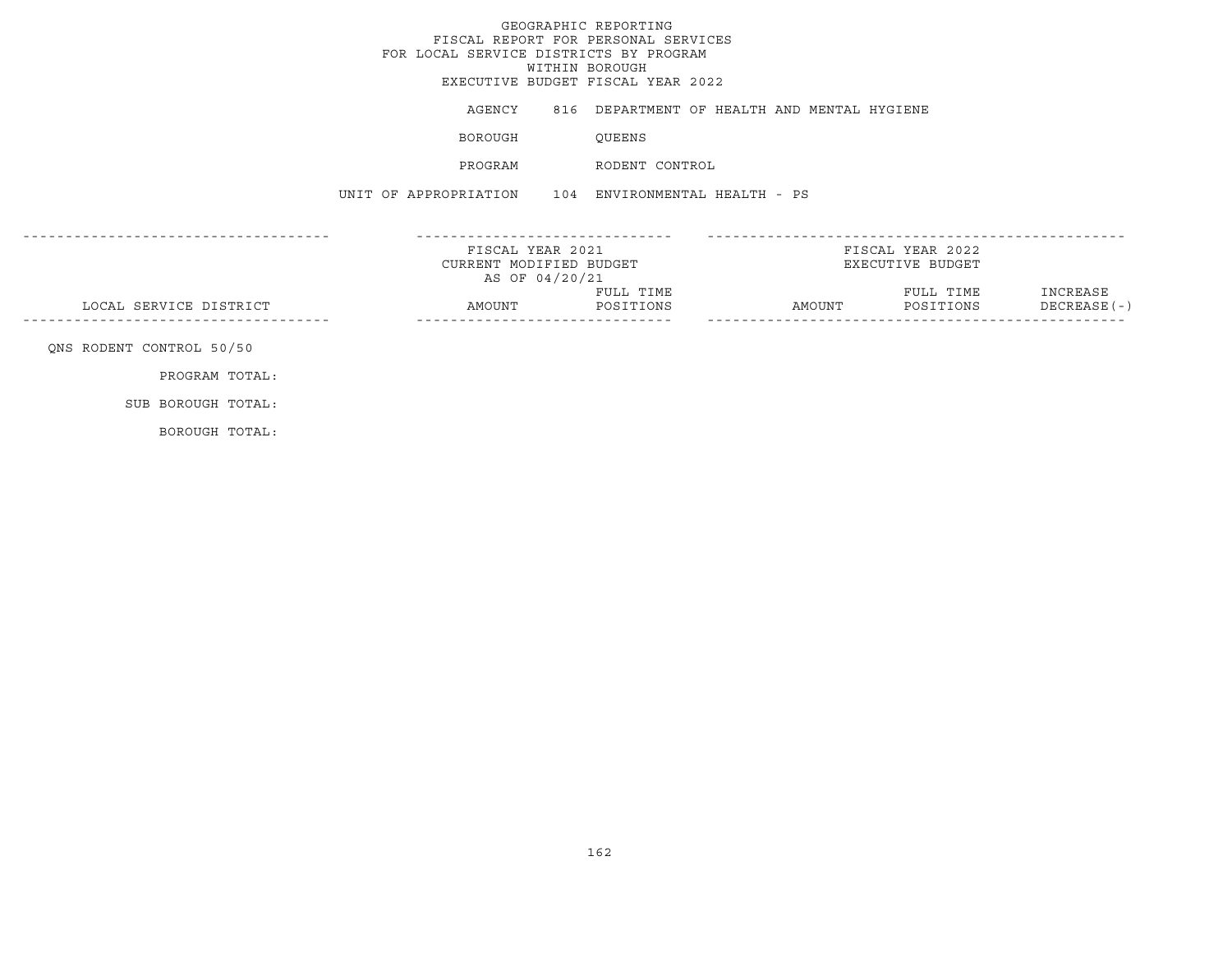### EXECUTIVE BUDGET FISCAL YEAR 2022

AGENCY 816 DEPARTMENT OF HEALTH AND MENTAL HYGIENE

|                        | FISCAL YEAR 2021        |           |        | FISCAL YEAR 2022 |               |
|------------------------|-------------------------|-----------|--------|------------------|---------------|
|                        | CURRENT MODIFIED BUDGET |           |        | EXECUTIVE BUDGET |               |
|                        | AS OF 04/20/21          |           |        |                  |               |
|                        |                         | FULL TIME |        | FULL TIME        | INCREASE      |
| LOCAL SERVICE DISTRICT | AMOUNT                  | POSITIONS | AMOUNT | POSITIONS        | $DECREASE(-)$ |
|                        |                         |           |        |                  |               |

AGENCY TOTAL: ALL PROGRAMS ALL BOROUGHS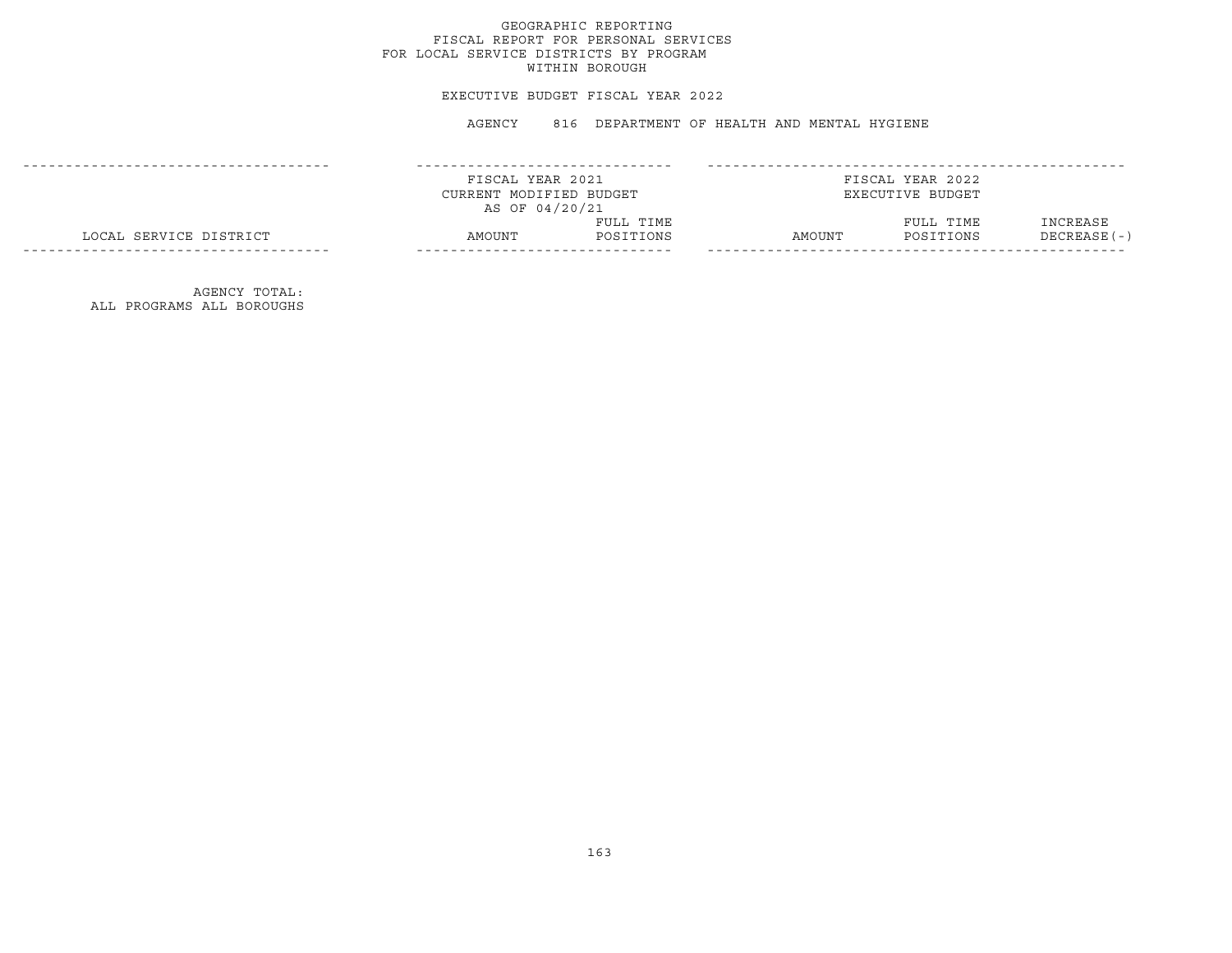#### EXECUTIVE BUDGET FISCAL YEAR 2022

|                                                     | FISCAL YEAR 2021<br>CURRENT MODIFIED BUDGET |              | FISCAL YEAR 2022<br>EXECUTIVE BUDGET |  |  |
|-----------------------------------------------------|---------------------------------------------|--------------|--------------------------------------|--|--|
| UNIT OF APPROPRIATION                               | AS OF 04/20/21                              | AMOUNT       | INCREASE<br>DECREASE (-)             |  |  |
| HEALTH ADMINISTRATION - PS<br>101                   |                                             |              |                                      |  |  |
| REGULAR GROSS<br>OTHER                              |                                             |              |                                      |  |  |
| TOTAL REPORTED GEOGRAPHICALLY                       |                                             |              |                                      |  |  |
| NOT REPORTED GEOGRAPHICALLY                         | 61,860,374                                  | 59,399,878   | $2,460,496 -$                        |  |  |
| FINANCIAL PLAN SAVINGS                              | $424, 464 -$                                | $20,945-$    | 403,519                              |  |  |
| APPROPRIATION                                       | 61,435,910                                  | 59, 378, 933 | $2,056,977-$                         |  |  |
| FUNDING                                             |                                             |              |                                      |  |  |
| CITY<br>OTHER CATEGORICAL<br>CAPITAL FUNDS - I.F.A. | 41,281,724<br>103,524                       | 43,521,158   | 2,239,434<br>$103,524-$              |  |  |
| STATE<br>$FEDERAL - C.D.$                           | 13,830,521                                  | 13,553,775   | $276,746 -$                          |  |  |
| FEDERAL - OTHER<br>INTRA-CITY SALES                 | 6,069,666<br>150,475                        | 2,304,000    | $3,765,666 -$<br>$150, 475 -$        |  |  |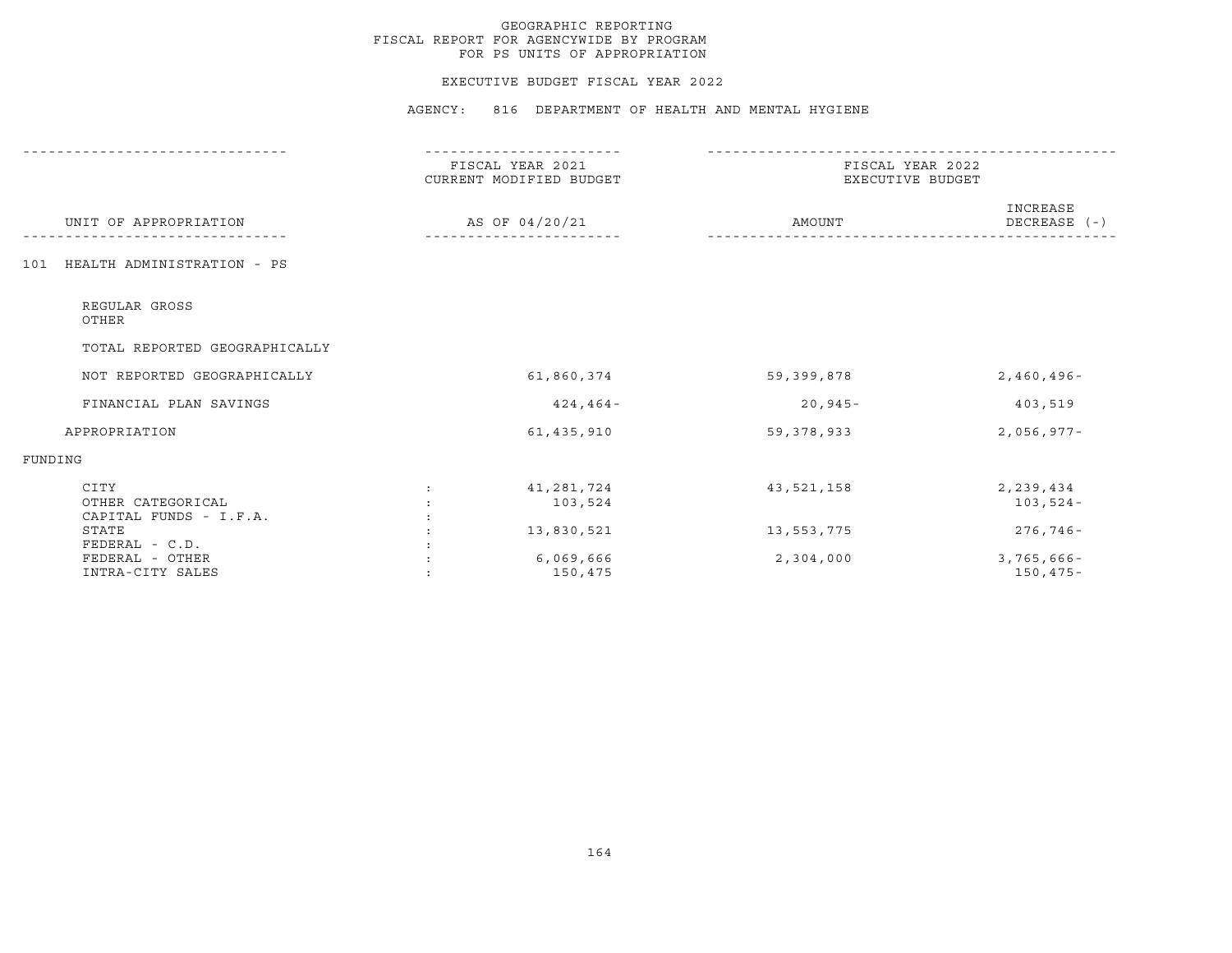#### EXECUTIVE BUDGET FISCAL YEAR 2022

|                                                                | FISCAL YEAR 2021<br>CURRENT MODIFIED BUDGET | FISCAL YEAR 2022<br>EXECUTIVE BUDGET |                           |
|----------------------------------------------------------------|---------------------------------------------|--------------------------------------|---------------------------|
| UNIT OF APPROPRIATION                                          | AS OF 04/20/21                              | AMOUNT                               | INCREASE<br>DECREASE (-)  |
| DISEASE CONTROL - PS<br>102                                    |                                             |                                      |                           |
| REGULAR GROSS<br>OTHER                                         |                                             |                                      |                           |
| TOTAL REPORTED GEOGRAPHICALLY                                  |                                             |                                      |                           |
| NOT REPORTED GEOGRAPHICALLY                                    | 150,534,495                                 | 125,957,331                          | $24,577,164-$             |
| FINANCIAL PLAN SAVINGS                                         | 1,319,213-                                  | $950, 136 -$                         | 369,077                   |
| APPROPRIATION                                                  | 149, 215, 282                               | 125,007,195                          | $24, 208, 087 -$          |
| FUNDING                                                        |                                             |                                      |                           |
| CITY<br>OTHER CATEGORICAL<br>CAPITAL FUNDS - I.F.A.            | 29,699,985<br>916,881                       | 33,067,477<br>664,750                | 3,367,492<br>252,131-     |
| STATE<br>FEDERAL - C.D.<br>FEDERAL - OTHER<br>INTRA-CITY SALES | 11,933,026<br>106,665,390                   | 12,516,111<br>78,758,857             | 583,085<br>$27,906,533 -$ |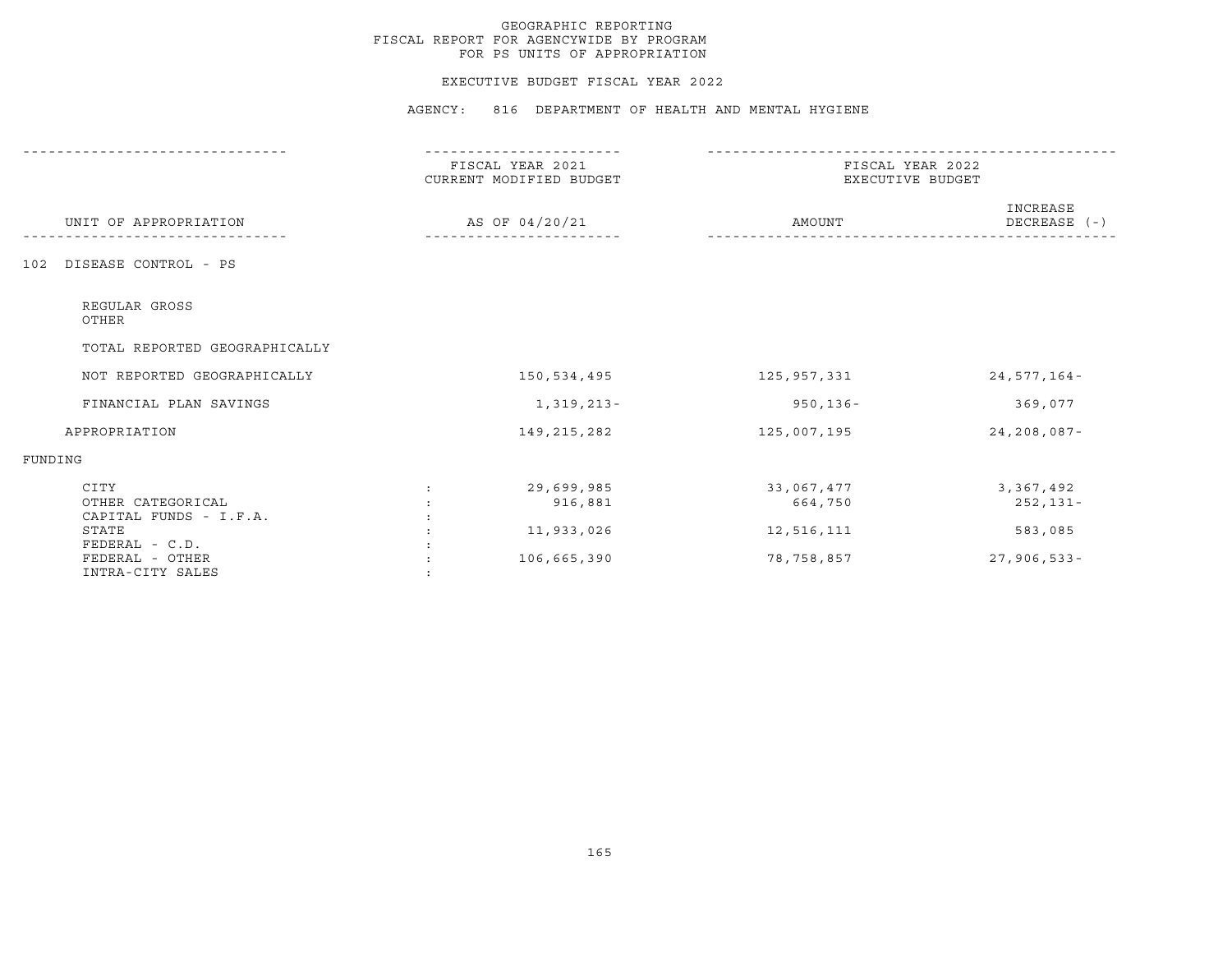#### EXECUTIVE BUDGET FISCAL YEAR 2022

|                                                     | FISCAL YEAR 2021<br>CURRENT MODIFIED BUDGET      | FISCAL YEAR 2022<br>EXECUTIVE BUDGET |                              |
|-----------------------------------------------------|--------------------------------------------------|--------------------------------------|------------------------------|
| UNIT OF APPROPRIATION                               | AS OF 04/20/21                                   | AMOUNT                               | INCREASE<br>DECREASE (-)     |
| FAMILY & CHILD HEALTH - PS<br>103                   |                                                  |                                      |                              |
| REGULAR GROSS<br>OTHER                              |                                                  |                                      |                              |
| TOTAL REPORTED GEOGRAPHICALLY                       |                                                  |                                      |                              |
| NOT REPORTED GEOGRAPHICALLY                         | 115,248,623                                      | 128,781,910                          | 13,533,287                   |
| FINANCIAL PLAN SAVINGS                              | 694,310-                                         | $370, 242 -$                         | 324,068                      |
| APPROPRIATION                                       | 114,554,313                                      | 128,411,668                          | 13,857,355                   |
| FUNDING                                             |                                                  |                                      |                              |
| CITY<br>OTHER CATEGORICAL<br>CAPITAL FUNDS - I.F.A. | 62,149,637<br>$\ddot{\phantom{0}}$<br>12,600,000 | 88,866,739                           | 26,717,102<br>$12,600,000 -$ |
| STATE<br>FEDERAL - C.D.                             | 32,771,576                                       | 8,804,767                            | $23,966,809 -$               |
| FEDERAL - OTHER<br>INTRA-CITY SALES                 | 4,118,530<br>2,914,570                           | 30,668,441<br>71,721                 | 26,549,911<br>$2,842,849-$   |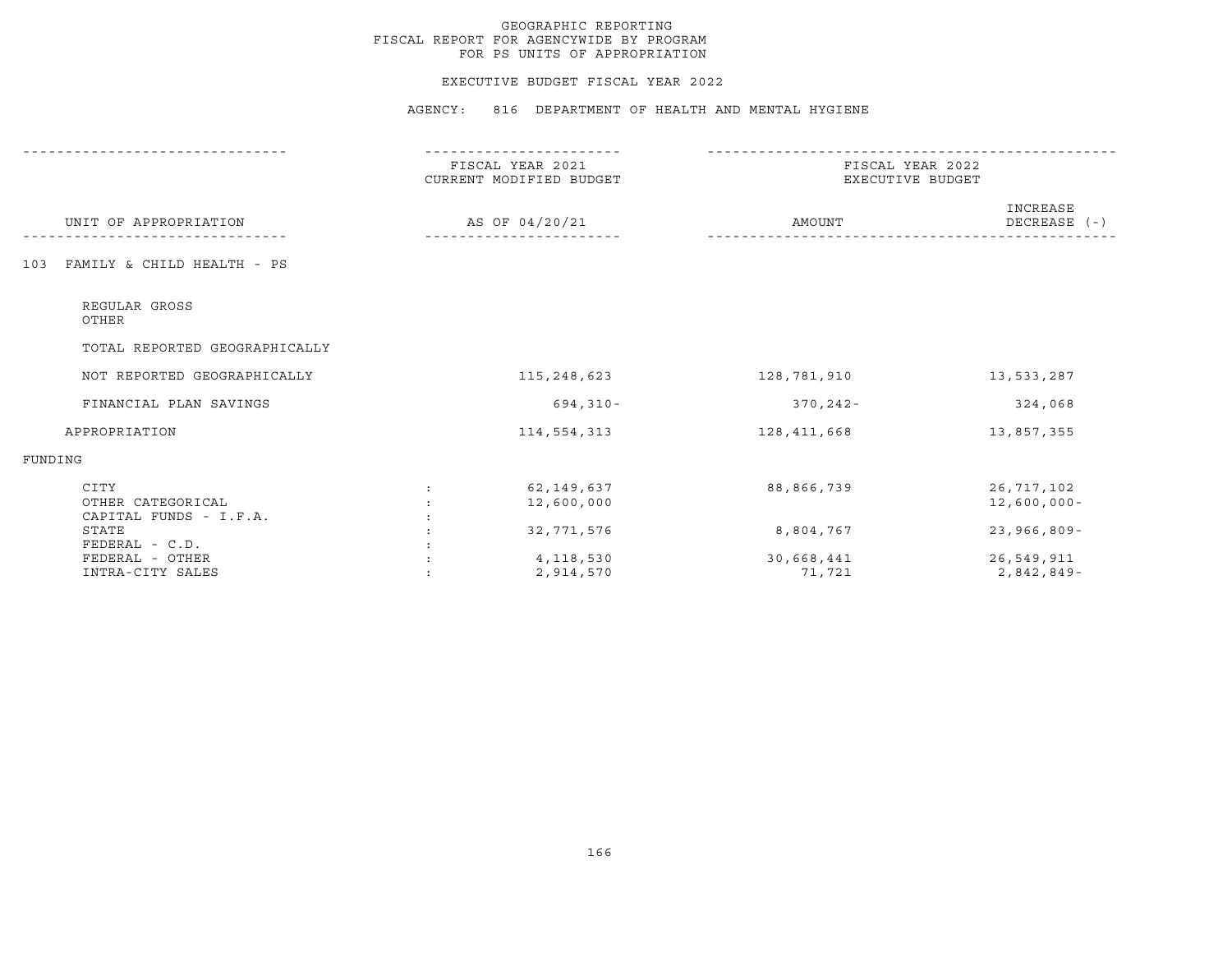#### EXECUTIVE BUDGET FISCAL YEAR 2022

|                                                     | FISCAL YEAR 2021<br>CURRENT MODIFIED BUDGET |                       | FISCAL YEAR 2022<br>EXECUTIVE BUDGET |                          |  |
|-----------------------------------------------------|---------------------------------------------|-----------------------|--------------------------------------|--------------------------|--|
| UNIT OF APPROPRIATION                               |                                             | AS OF 04/20/21        | AMOUNT                               | INCREASE<br>DECREASE (-) |  |
| ENVIRONMENTAL HEALTH - PS<br>104                    |                                             |                       |                                      |                          |  |
| REGULAR GROSS<br>OTHER                              |                                             |                       |                                      |                          |  |
| TOTAL REPORTED GEOGRAPHICALLY                       |                                             |                       |                                      |                          |  |
| NOT REPORTED GEOGRAPHICALLY                         |                                             | 73,897,910            | 79,971,953                           | 6,074,043                |  |
| FINANCIAL PLAN SAVINGS                              |                                             | $362, 462 -$          | 101,407-                             | 261,055                  |  |
| APPROPRIATION                                       |                                             | 73,535,448            | 79,870,546                           | 6,335,098                |  |
| FUNDING                                             |                                             |                       |                                      |                          |  |
| CITY<br>OTHER CATEGORICAL<br>CAPITAL FUNDS - I.F.A. |                                             | 51,732,975<br>96,026  | 53, 715, 857<br>96,026               | 1,982,882                |  |
| STATE<br>FEDERAL - C.D.                             |                                             | 5,957,570             | 6,347,802                            | 390,232                  |  |
| FEDERAL - OTHER<br>INTRA-CITY SALES                 |                                             | 14,912,519<br>836,358 | 15,029,930<br>4,680,931              | 117,411<br>3,844,573     |  |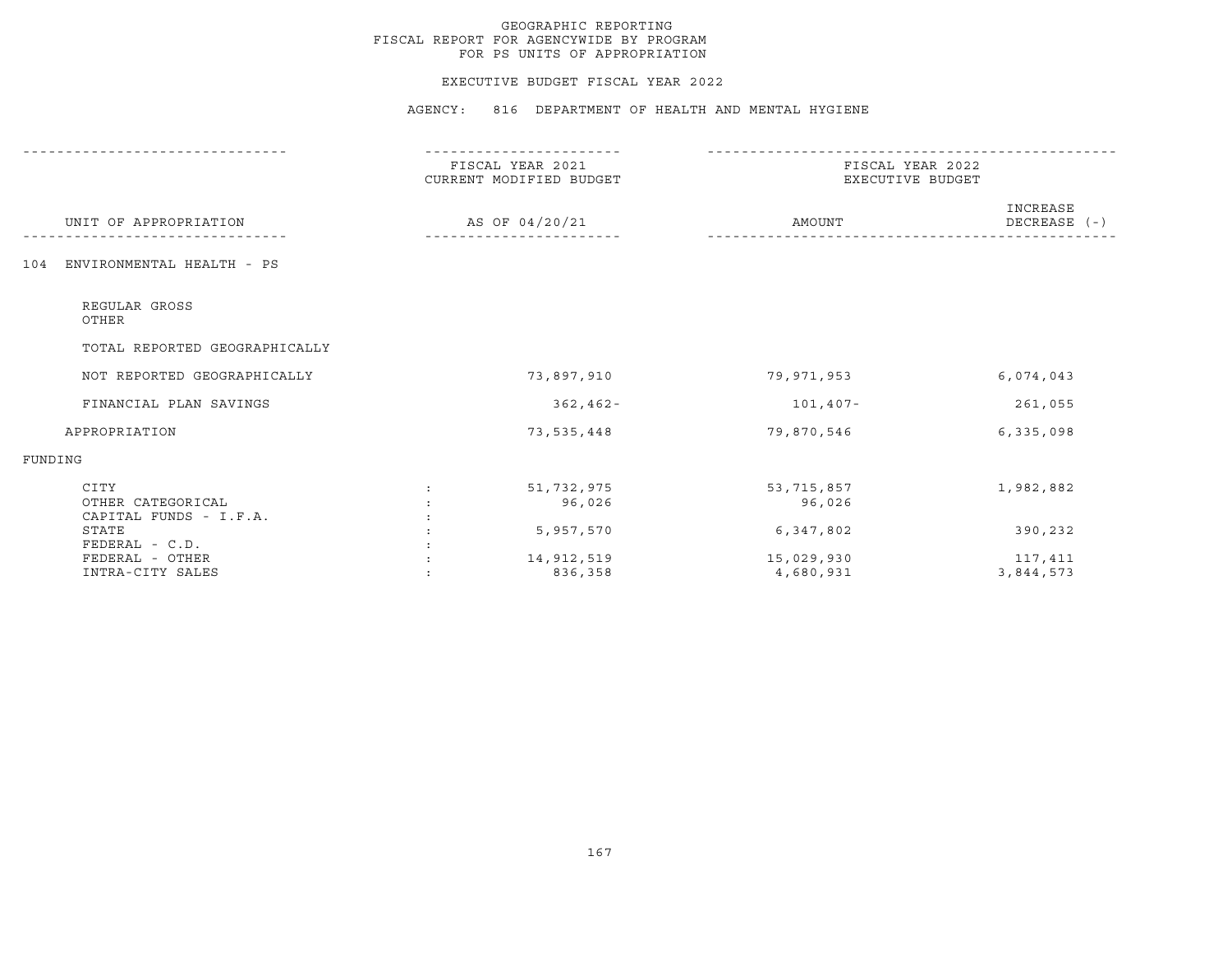#### EXECUTIVE BUDGET FISCAL YEAR 2022

|                                                   | FISCAL YEAR 2021<br>CURRENT MODIFIED BUDGET | FISCAL YEAR 2022<br>EXECUTIVE BUDGET |                          |  |
|---------------------------------------------------|---------------------------------------------|--------------------------------------|--------------------------|--|
| UNIT OF APPROPRIATION                             | AS OF 04/20/21                              | AMOUNT                               | INCREASE<br>DECREASE (-) |  |
| EARLY INTERVENTION - PS<br>105                    |                                             |                                      |                          |  |
| REGULAR GROSS<br>OTHER                            |                                             |                                      |                          |  |
| TOTAL REPORTED GEOGRAPHICALLY                     |                                             |                                      |                          |  |
| NOT REPORTED GEOGRAPHICALLY                       | 16,995,208                                  | 16,586,971                           | $408, 237 -$             |  |
| FINANCIAL PLAN SAVINGS                            | $429,017-$                                  | 221,974-                             | 207,043                  |  |
| APPROPRIATION                                     | 16,566,191                                  | 16,364,997                           | $201, 194 -$             |  |
| FUNDING                                           |                                             |                                      |                          |  |
| CITY<br>OTHER CATEGORICAL                         | 319,831                                     | 537,372                              | 217,541                  |  |
| CAPITAL FUNDS - I.F.A.<br>STATE<br>FEDERAL - C.D. | 6,863,937                                   | 6,864,400                            | 463                      |  |
| FEDERAL - OTHER<br>INTRA-CITY SALES               | 9,382,423                                   | 8,963,225                            | $419, 198 -$             |  |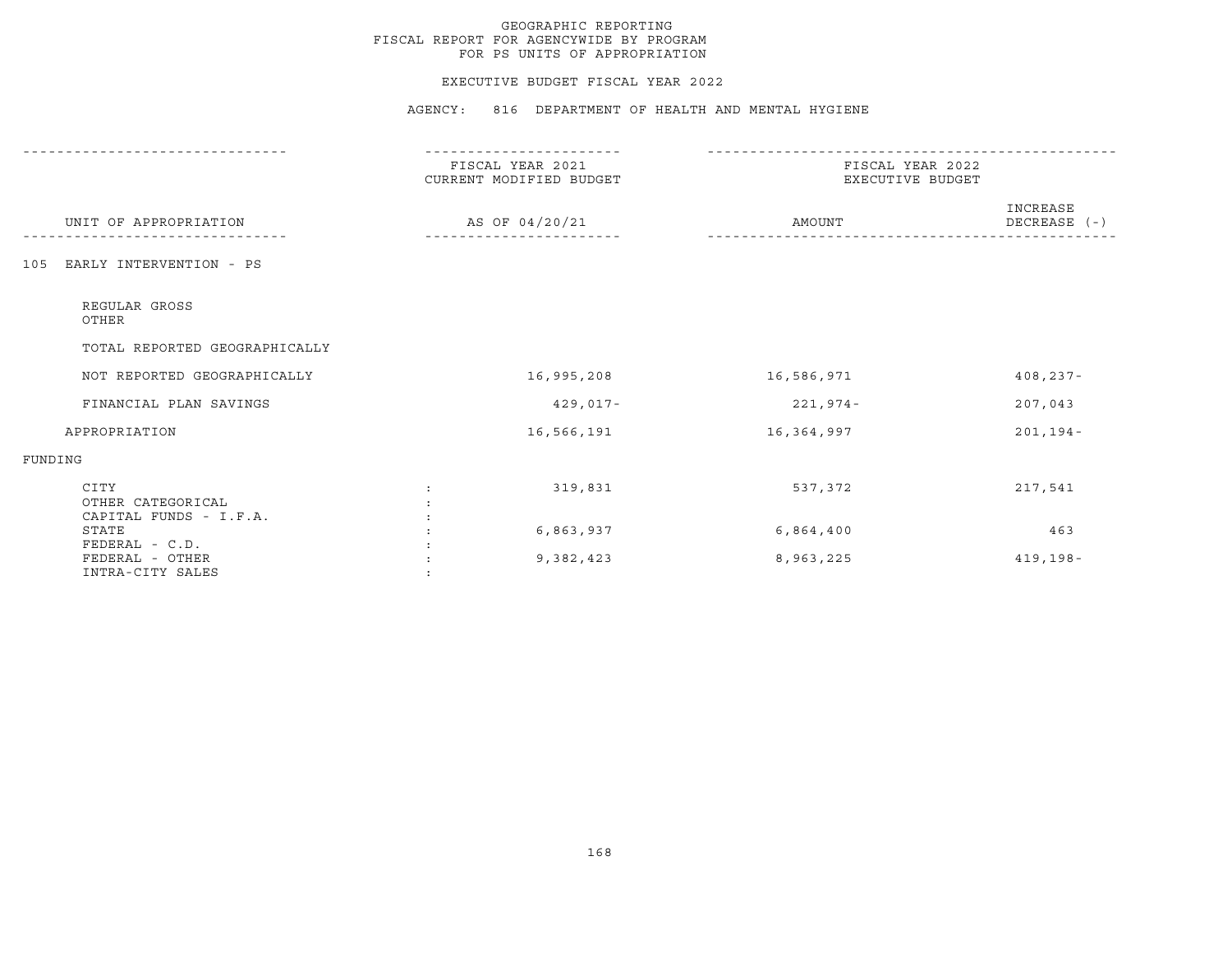#### EXECUTIVE BUDGET FISCAL YEAR 2022

|                                                     | FISCAL YEAR 2021<br>CURRENT MODIFIED BUDGET | FISCAL YEAR 2022<br>EXECUTIVE BUDGET |                              |
|-----------------------------------------------------|---------------------------------------------|--------------------------------------|------------------------------|
| UNIT OF APPROPRIATION                               | AS OF 04/20/21                              | AMOUNT                               | INCREASE<br>DECREASE (-)     |
| OFFICE OF CHIEF MEDICAL EXAMINER - PS<br>106        |                                             |                                      |                              |
| REGULAR GROSS<br>OTHER                              |                                             |                                      |                              |
| TOTAL REPORTED GEOGRAPHICALLY                       |                                             |                                      |                              |
| NOT REPORTED GEOGRAPHICALLY                         | 77,780,693                                  | 68,140,263                           | $9,640,430 -$                |
| FINANCIAL PLAN SAVINGS                              | $21,974-$                                   | 1,027,858                            | 1,049,832                    |
| APPROPRIATION                                       | 77,758,719                                  | 69,168,121                           | $8,590,598 -$                |
| FUNDING                                             |                                             |                                      |                              |
| CITY<br>OTHER CATEGORICAL<br>CAPITAL FUNDS - I.F.A. | 67,077,846                                  | 69,168,121                           | 2,090,275                    |
| STATE<br>FEDERAL - C.D.                             | 883,907                                     |                                      | $883,907 -$                  |
| FEDERAL - OTHER<br>INTRA-CITY SALES                 | 9,529,481<br>267,485                        |                                      | $9,529,481-$<br>$267, 485 -$ |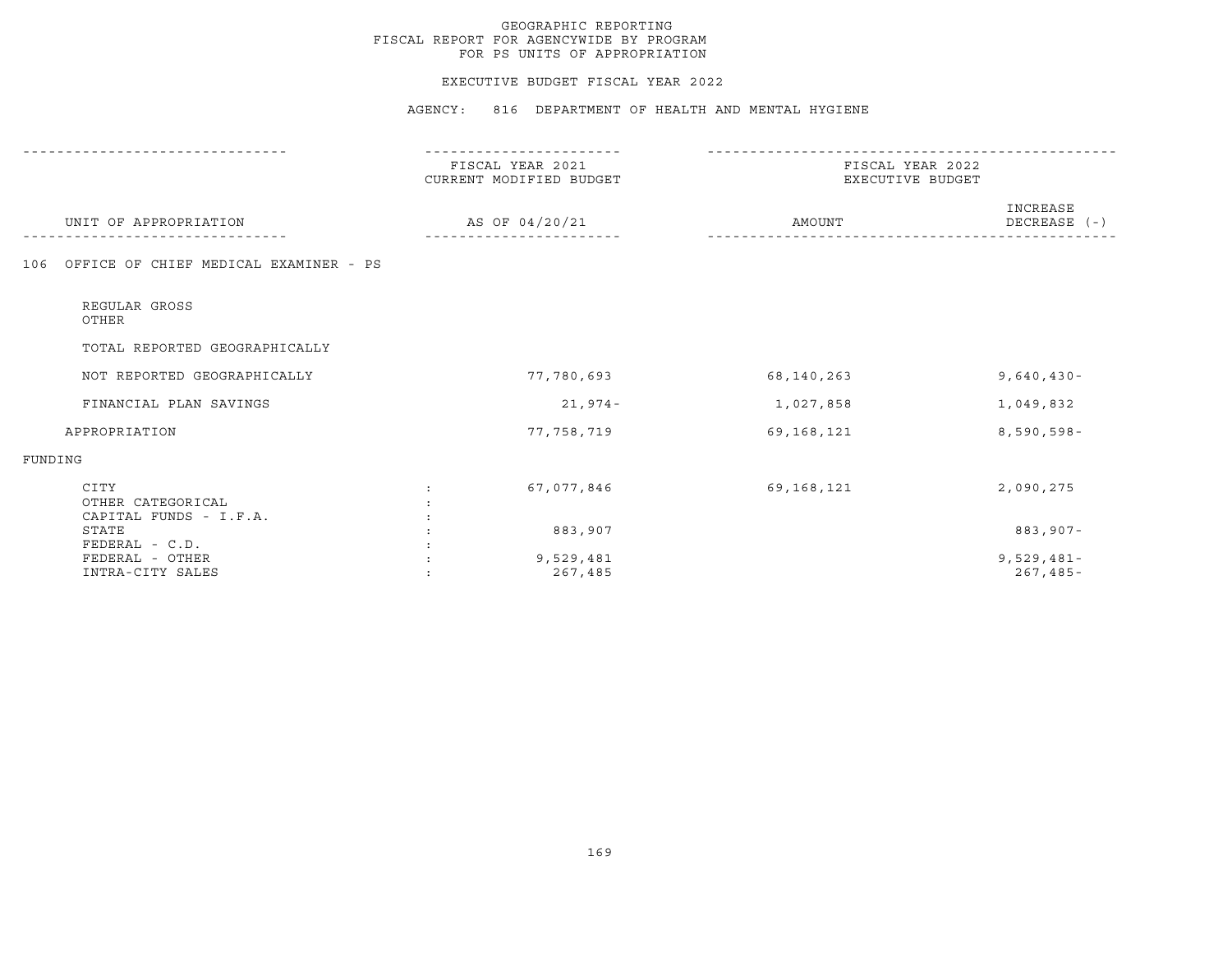#### EXECUTIVE BUDGET FISCAL YEAR 2022

|                                                     | FISCAL YEAR 2021<br>CURRENT MODIFIED BUDGET | FISCAL YEAR 2022<br>EXECUTIVE BUDGET |                          |
|-----------------------------------------------------|---------------------------------------------|--------------------------------------|--------------------------|
| UNIT OF APPROPRIATION                               | AS OF 04/20/21                              | AMOUNT                               | INCREASE<br>DECREASE (-) |
| CENTER FOR HLTH EQUITY& COMM WELLNESS-PS<br>107     |                                             |                                      |                          |
| REGULAR GROSS<br>OTHER                              |                                             |                                      |                          |
| TOTAL REPORTED GEOGRAPHICALLY                       |                                             |                                      |                          |
| NOT REPORTED GEOGRAPHICALLY                         | 27,756,918                                  | 28,306,282                           | 549,364                  |
| FINANCIAL PLAN SAVINGS                              | $323,160-$                                  | $44,102-$                            | 279,058                  |
| APPROPRIATION                                       | 27, 433, 758                                | 28, 262, 180                         | 828,422                  |
| FUNDING                                             |                                             |                                      |                          |
| CITY<br>OTHER CATEGORICAL<br>CAPITAL FUNDS - I.F.A. | 17,819,259                                  | 18,692,656                           | 873,397                  |
| STATE<br>FEDERAL - C.D.                             | 5,840,813                                   | 6,160,989                            | 320,176                  |
| FEDERAL - OTHER<br>INTRA-CITY SALES                 | 3,397,199<br>376,487                        | 3,408,535                            | 11,336<br>$376,487-$     |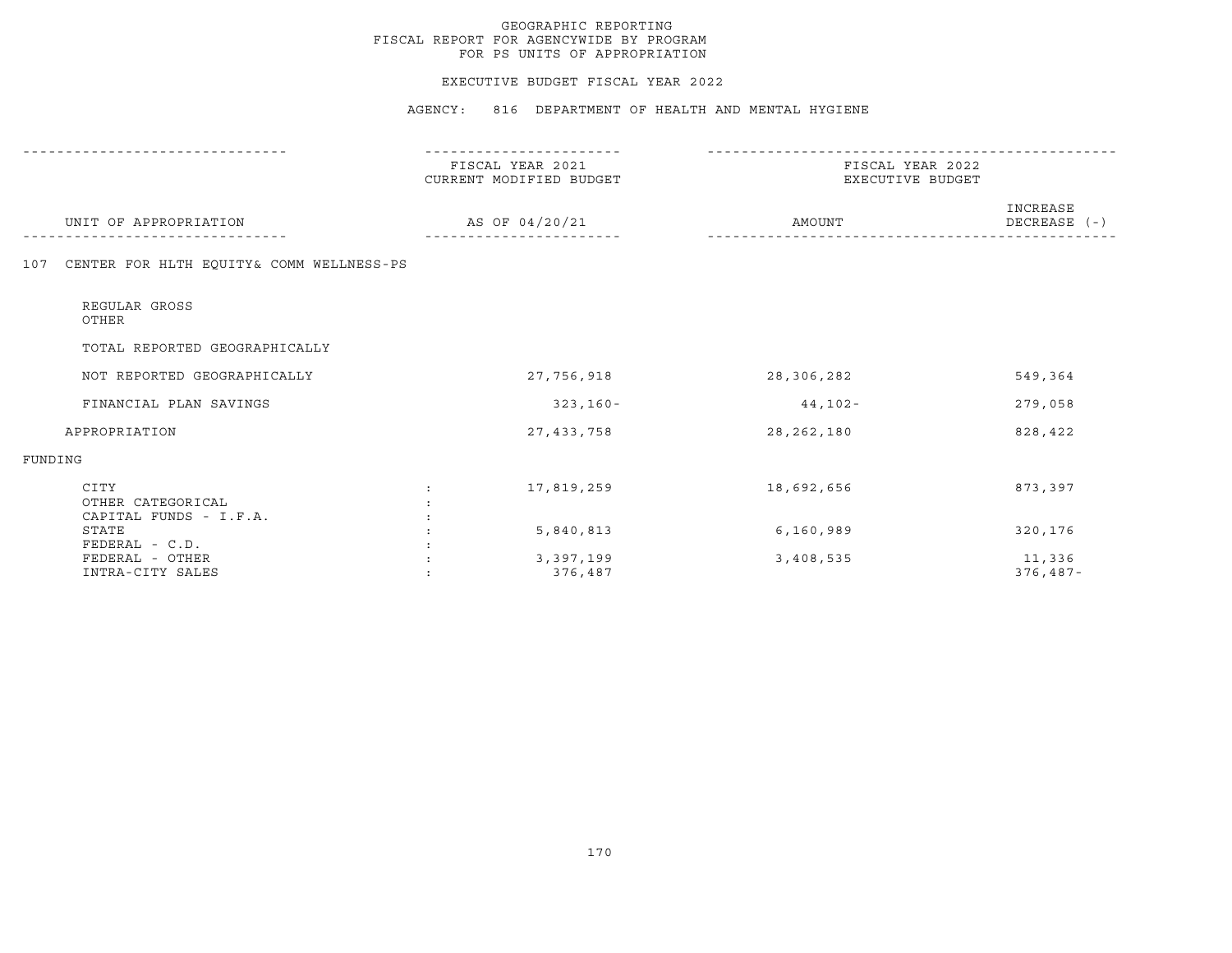#### EXECUTIVE BUDGET FISCAL YEAR 2022

| UNIT OF APPROPRIATION                                 | FISCAL YEAR 2021<br>CURRENT MODIFIED BUDGET | FISCAL YEAR 2022<br>EXECUTIVE BUDGET |                              |
|-------------------------------------------------------|---------------------------------------------|--------------------------------------|------------------------------|
|                                                       | AS OF 04/20/21                              | AMOUNT                               | INCREASE<br>$DECREASE$ $(-)$ |
| MENTAL HYGIENE MANAGEMENT SERVICES - PS<br>108        |                                             |                                      |                              |
| REGULAR GROSS<br>OTHER                                | 13,785,470<br>82,106                        | 15,447,180<br>2,563,907              | 1,661,710<br>2,481,801       |
| TOTAL REPORTED GEOGRAPHICALLY                         | 13,867,576                                  | 18,011,087                           | 4, 143, 511                  |
| NOT REPORTED GEOGRAPHICALLY                           | 40,057,005                                  | 40,572,976                           | 515,971                      |
| FINANCIAL PLAN SAVINGS                                | 1,874,959-                                  | 1,379,855-                           | 495,104                      |
| APPROPRIATION                                         | 52,049,622                                  | 57, 204, 208                         | 5, 154, 586                  |
| FUNDING                                               |                                             |                                      |                              |
| CITY<br>OTHER CATEGORICAL<br>CAPITAL FUNDS - I.F.A.   | 30,832,121<br>$\ddot{\cdot}$                | 33, 265, 133                         | 2,433,012                    |
| STATE                                                 | 15,045,142                                  | 15,319,679                           | 274,537                      |
| FEDERAL - C.D.<br>FEDERAL - OTHER<br>INTRA-CITY SALES | 6,172,359                                   | 8,619,396                            | 2,447,037                    |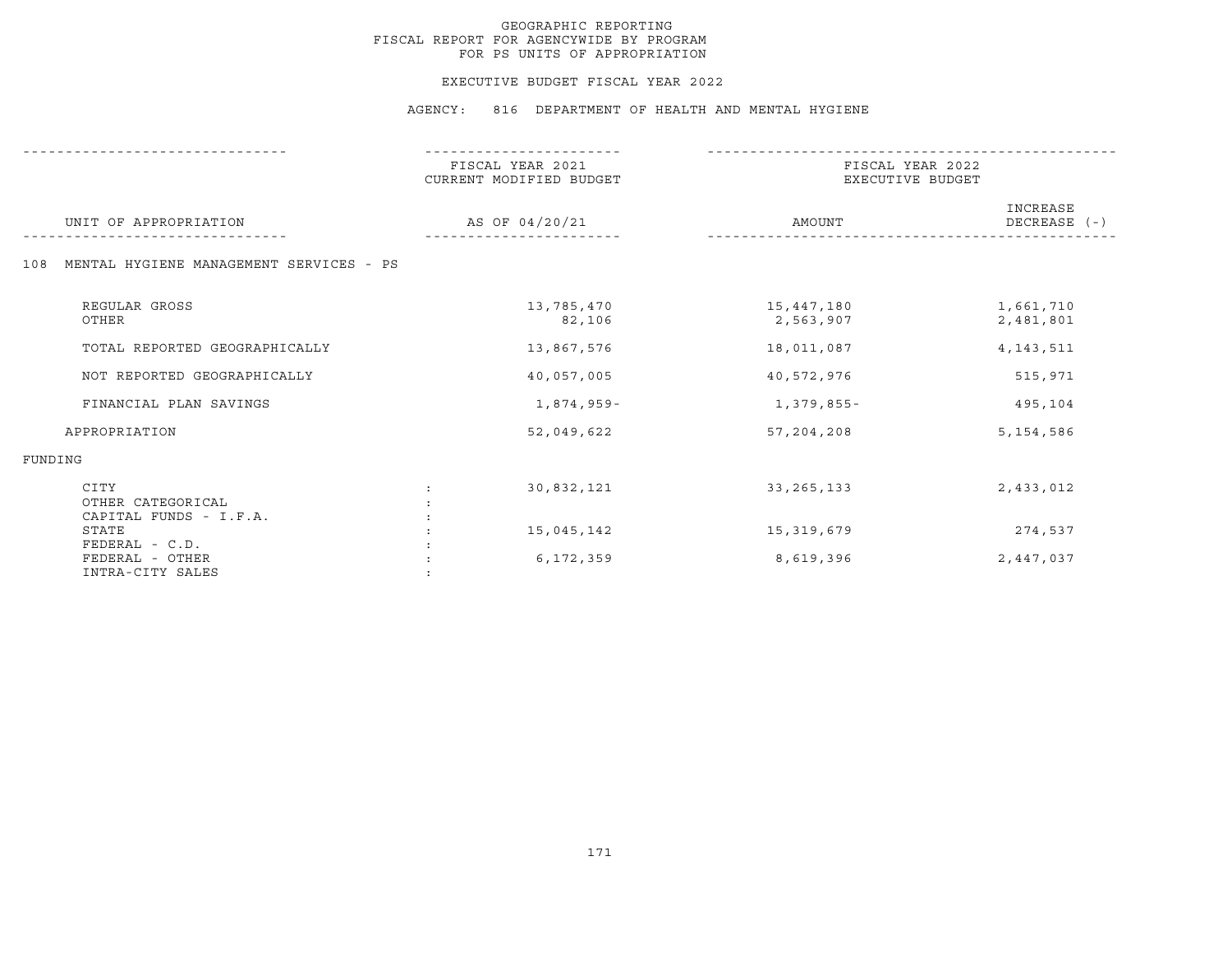#### EXECUTIVE BUDGET FISCAL YEAR 2022

|                                                     | FISCAL YEAR 2021<br>CURRENT MODIFIED BUDGET<br>AS OF 04/20/21 | FISCAL YEAR 2022<br>EXECUTIVE BUDGET |                              |
|-----------------------------------------------------|---------------------------------------------------------------|--------------------------------------|------------------------------|
| UNIT OF APPROPRIATION                               |                                                               | AMOUNT                               | INCREASE<br>$DECREASE$ $(-)$ |
| EPIDEMIOLOGY - PS<br>109                            |                                                               |                                      |                              |
| REGULAR GROSS<br>OTHER                              |                                                               |                                      |                              |
| TOTAL REPORTED GEOGRAPHICALLY                       |                                                               |                                      |                              |
| NOT REPORTED GEOGRAPHICALLY                         | 17,877,114                                                    | 18,092,243                           | 215,129                      |
| FINANCIAL PLAN SAVINGS                              | 10,882                                                        | 10,882                               |                              |
| APPROPRIATION                                       | 17,887,996                                                    | 18,103,125                           | 215,129                      |
| FUNDING                                             |                                                               |                                      |                              |
| CITY<br>OTHER CATEGORICAL<br>CAPITAL FUNDS - I.F.A. | 11,898,380<br>50,686                                          | 12,303,275<br>50,666                 | 404,895<br>$20 -$            |
| STATE<br>$FEDERAL - C.D.$                           | 1,235,409                                                     | 1,318,581                            | 83,172                       |
| FEDERAL - OTHER<br>INTRA-CITY SALES                 | 4,648,521<br>55,000                                           | 4,430,603                            | $217,918-$<br>$55,000 -$     |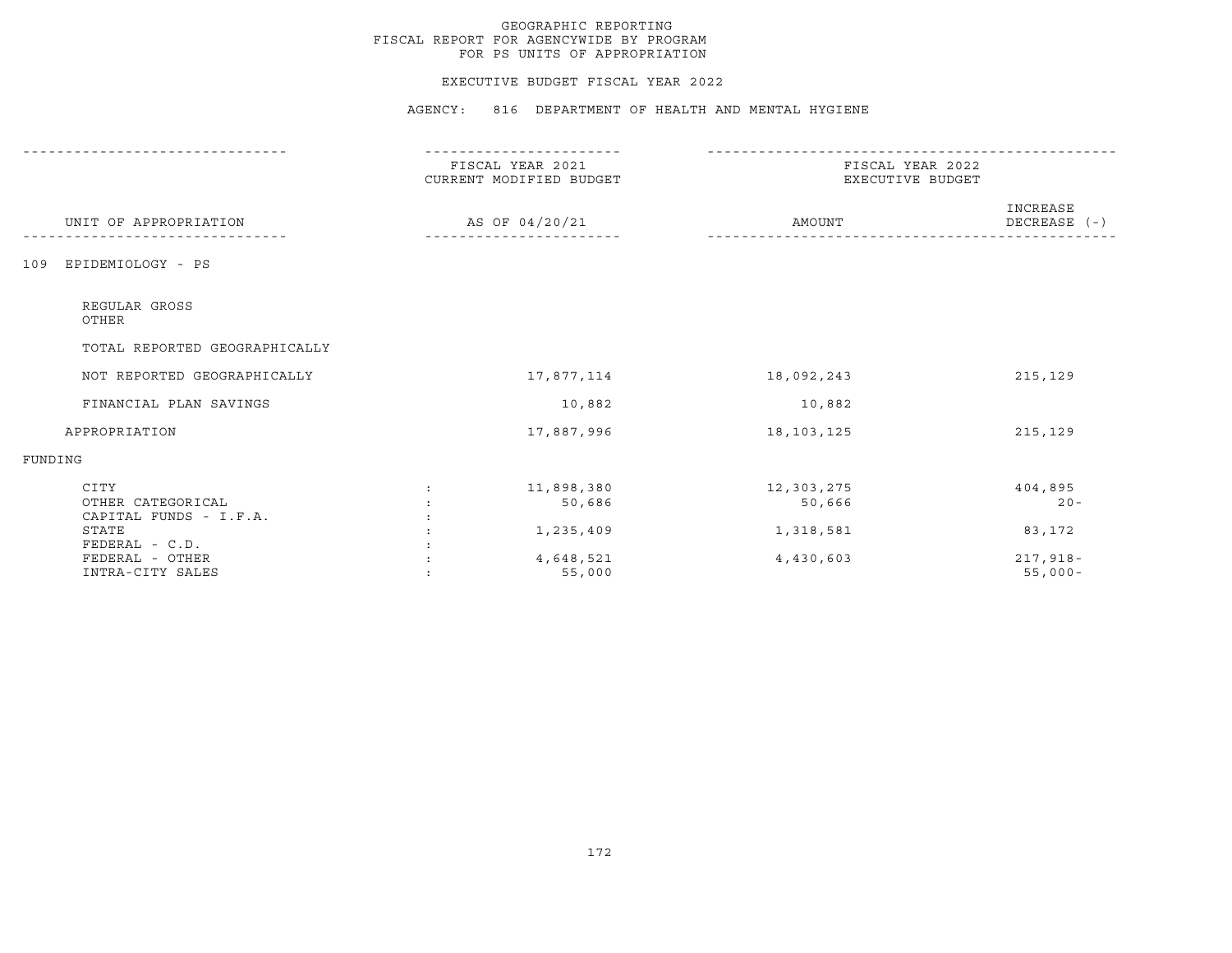## EXECUTIVE BUDGET FISCAL YEAR 2022

|                                                     | FISCAL YEAR 2021<br>CURRENT MODIFIED BUDGET<br>AS OF 04/20/21 | FISCAL YEAR 2022<br>EXECUTIVE BUDGET |                            |
|-----------------------------------------------------|---------------------------------------------------------------|--------------------------------------|----------------------------|
| UNIT OF APPROPRIATION                               |                                                               | AMOUNT                               | INCREASE<br>DECREASE (-)   |
| HEALTH ADMINISTRATION - OTPS<br>111                 |                                                               |                                      |                            |
| TOTAL REPORTED GEOGRAPHICALLY                       |                                                               |                                      |                            |
| NOT REPORTED GEOGRAPHICALLY                         | 124,895,271                                                   | 149,203,940                          | 24,308,669                 |
| FINANCIAL PLAN SAVINGS                              | $552, 971 -$                                                  | 2,415,767                            | 2,968,738                  |
| APPROPRIATION                                       | 124, 342, 300                                                 | 151,619,707                          | 27, 277, 407               |
| FUNDING                                             |                                                               |                                      |                            |
| CITY<br>OTHER CATEGORICAL<br>CAPITAL FUNDS - I.F.A. | 106,106,746<br>$\mathcal{L}$<br>1,443,044                     | 131,774,849                          | 25,668,103<br>$1,443,044-$ |
| STATE<br>FEDERAL - C.D.                             | 9,891,967                                                     | 5,536,622                            | $4,355,345-$               |
| FEDERAL - OTHER<br>INTRA-CITY SALES                 | 3,788,606<br>3,111,937                                        | 14,198,236<br>110,000                | 10,409,630<br>3,001,937-   |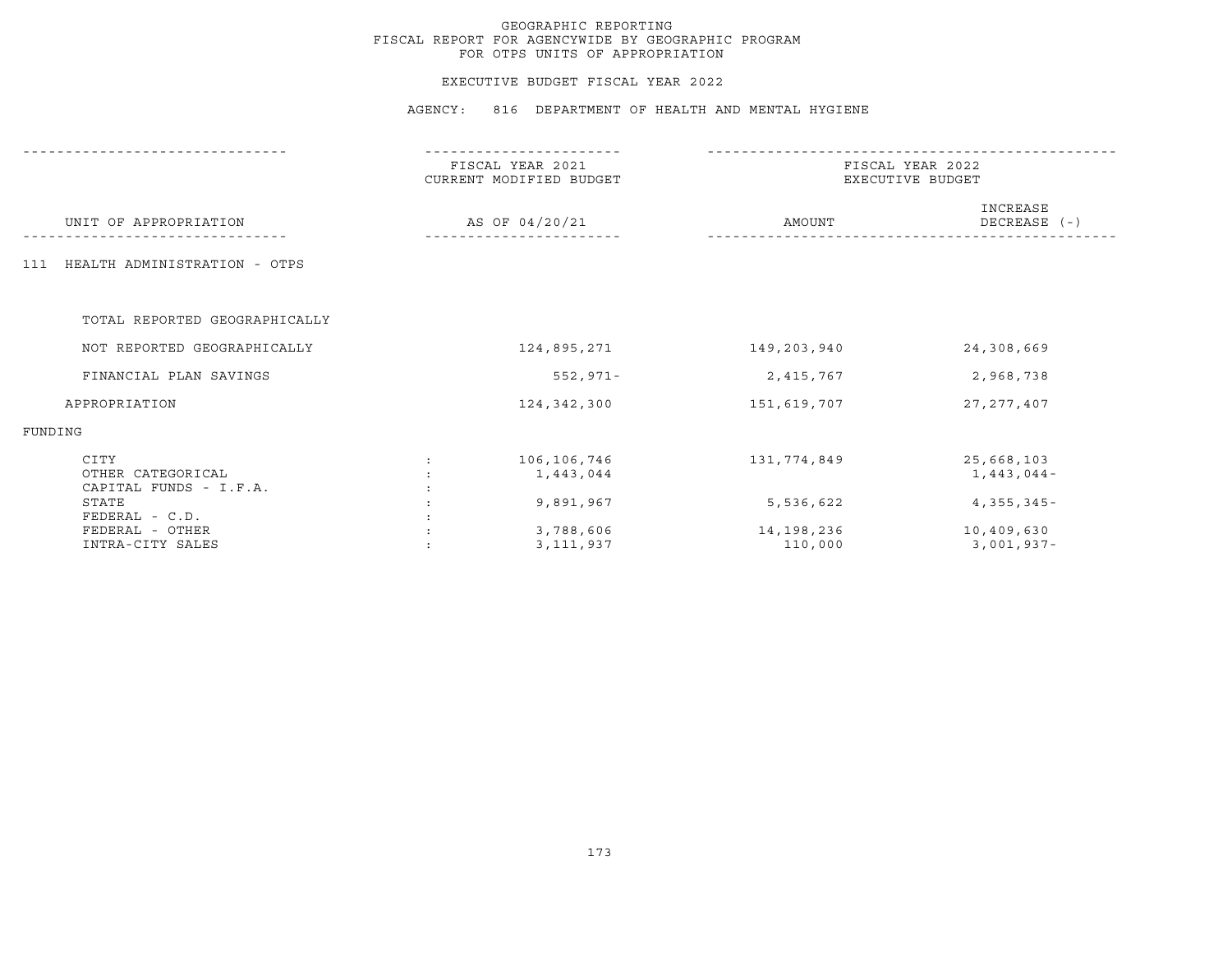## EXECUTIVE BUDGET FISCAL YEAR 2022

|                                                     | FISCAL YEAR 2021<br>CURRENT MODIFIED BUDGET<br>AS OF 04/20/21 | FISCAL YEAR 2022<br>EXECUTIVE BUDGET |                            |
|-----------------------------------------------------|---------------------------------------------------------------|--------------------------------------|----------------------------|
| UNIT OF APPROPRIATION                               |                                                               | AMOUNT                               | INCREASE<br>DECREASE $(-)$ |
| DISEASE CONTROL - OTPS<br>112                       |                                                               |                                      |                            |
| TOTAL REPORTED GEOGRAPHICALLY                       |                                                               |                                      |                            |
| NOT REPORTED GEOGRAPHICALLY                         | 672, 331, 912                                                 | 329,439,138                          | $342,892,774-$             |
| FINANCIAL PLAN SAVINGS                              | 3,161,704                                                     | 3,161,704                            |                            |
| APPROPRIATION                                       | 675,493,616                                                   | 332,600,842                          | 342,892,774-               |
| FUNDING                                             |                                                               |                                      |                            |
| CITY<br>OTHER CATEGORICAL<br>CAPITAL FUNDS - I.F.A. | 48,619,472<br>680,282                                         | 33,023,317<br>664,750                | 15,596,155-<br>$15,532-$   |
| STATE<br>$FEDERAL - C.D.$                           | 9,435,660                                                     | 6,375,737                            | $3,059,923-$               |
| FEDERAL - OTHER<br>INTRA-CITY SALES                 | 616,738,202<br>20,000                                         | 292,517,038<br>20,000                | $324, 221, 164 -$          |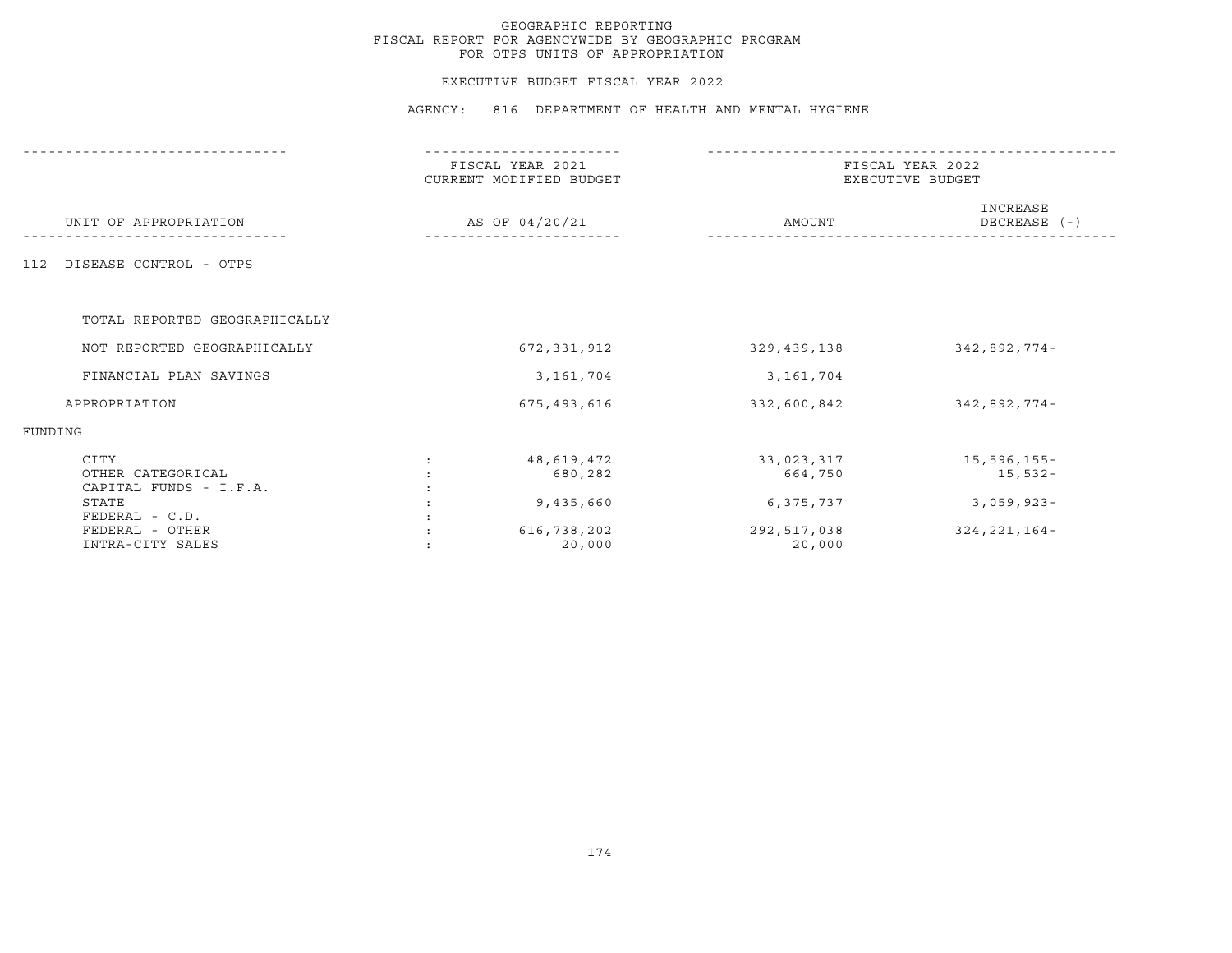## EXECUTIVE BUDGET FISCAL YEAR 2022

| UNIT OF APPROPRIATION                               | FISCAL YEAR 2021<br>CURRENT MODIFIED BUDGET<br>AS OF 04/20/21 | FISCAL YEAR 2022<br>EXECUTIVE BUDGET |                          |
|-----------------------------------------------------|---------------------------------------------------------------|--------------------------------------|--------------------------|
|                                                     |                                                               | AMOUNT                               | INCREASE<br>DECREASE (-) |
| FAMILY & CHILD HEALTH - OTPS<br>113                 |                                                               |                                      |                          |
| TOTAL REPORTED GEOGRAPHICALLY                       |                                                               |                                      |                          |
| NOT REPORTED GEOGRAPHICALLY                         | 59,449,590                                                    | 67,259,896                           | 7,810,306                |
| FINANCIAL PLAN SAVINGS                              |                                                               |                                      |                          |
| APPROPRIATION                                       | 59,449,590                                                    | 67,259,896                           | 7,810,306                |
| FUNDING                                             |                                                               |                                      |                          |
| CITY<br>OTHER CATEGORICAL<br>CAPITAL FUNDS - I.F.A. | 41,876,376                                                    | 48,627,684                           | 6,751,308                |
| STATE<br>FEDERAL - C.D.                             | 14,971,549                                                    | 6,703,037                            | $8, 268, 512 -$          |
| FEDERAL - OTHER<br>INTRA-CITY SALES                 | 2,578,909<br>22,756                                           | 11,929,175                           | 9,350,266<br>$22,756-$   |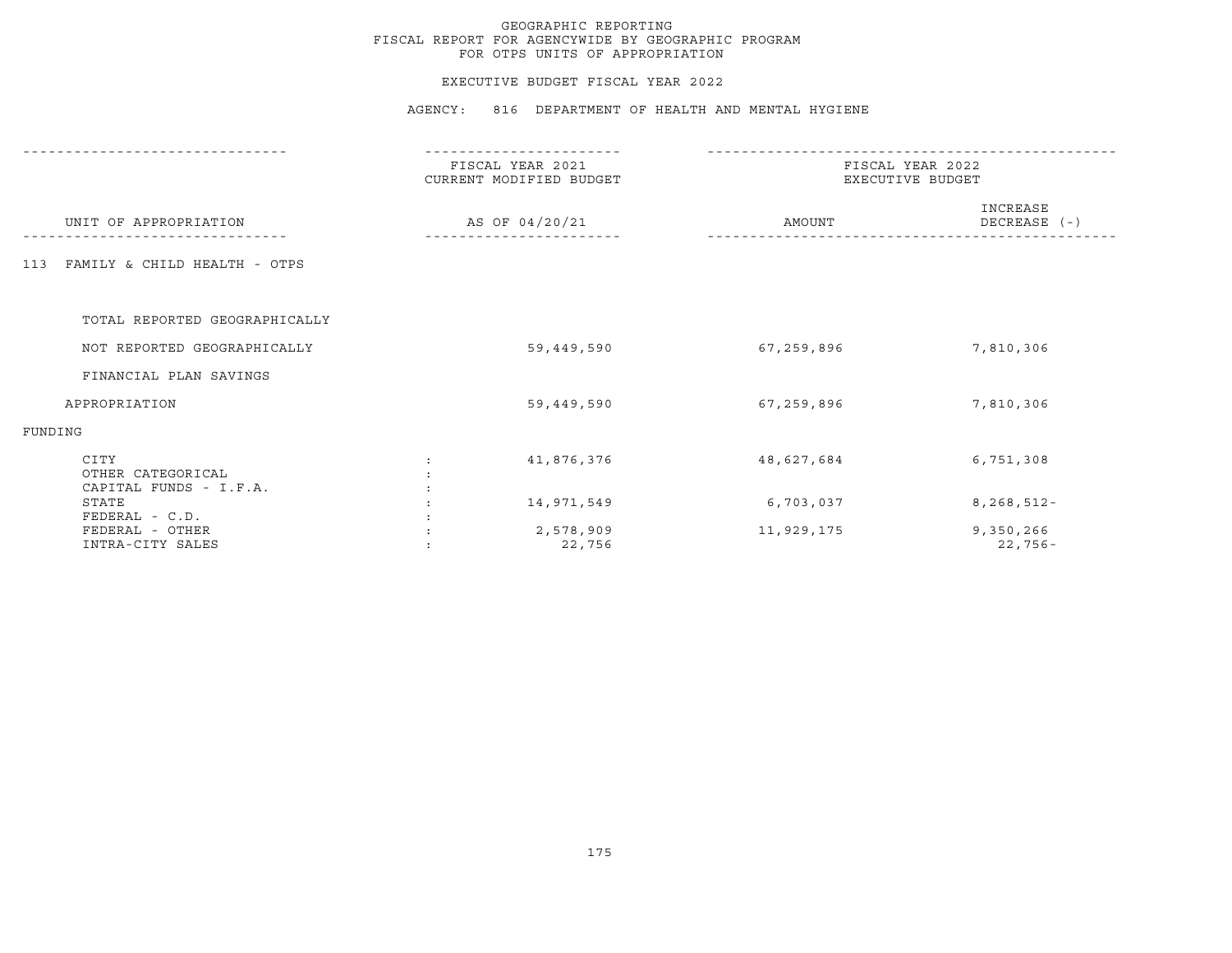## EXECUTIVE BUDGET FISCAL YEAR 2022

|                                                     | FISCAL YEAR 2021<br>CURRENT MODIFIED BUDGET<br>AS OF 04/20/21 | FISCAL YEAR 2022<br>EXECUTIVE BUDGET |                              |
|-----------------------------------------------------|---------------------------------------------------------------|--------------------------------------|------------------------------|
| UNIT OF APPROPRIATION                               |                                                               | AMOUNT                               | INCREASE<br>DECREASE (-)     |
| ENVIRONMENTAL HEALTH - OTPS<br>114                  |                                                               |                                      |                              |
| TOTAL REPORTED GEOGRAPHICALLY                       |                                                               |                                      |                              |
| NOT REPORTED GEOGRAPHICALLY                         | 36,031,748                                                    | 35,762,253                           | $269, 495 -$                 |
| FINANCIAL PLAN SAVINGS                              | 58,660                                                        | 58,660                               |                              |
| APPROPRIATION                                       | 36,090,408                                                    | 35,820,913                           | $269, 495 -$                 |
| FUNDING                                             |                                                               |                                      |                              |
| CITY<br>OTHER CATEGORICAL<br>CAPITAL FUNDS - I.F.A. | 26,803,669<br>772,913                                         | 26,367,724                           | $435, 945 -$<br>$772, 913 -$ |
| STATE<br>FEDERAL - C.D.                             | 4,138,976                                                     | 1,510,700                            | $2,628,276-$                 |
| FEDERAL - OTHER<br>INTRA-CITY SALES                 | 2,285,769<br>2,089,081                                        | 5,059,625<br>2,882,864               | 2,773,856<br>793,783         |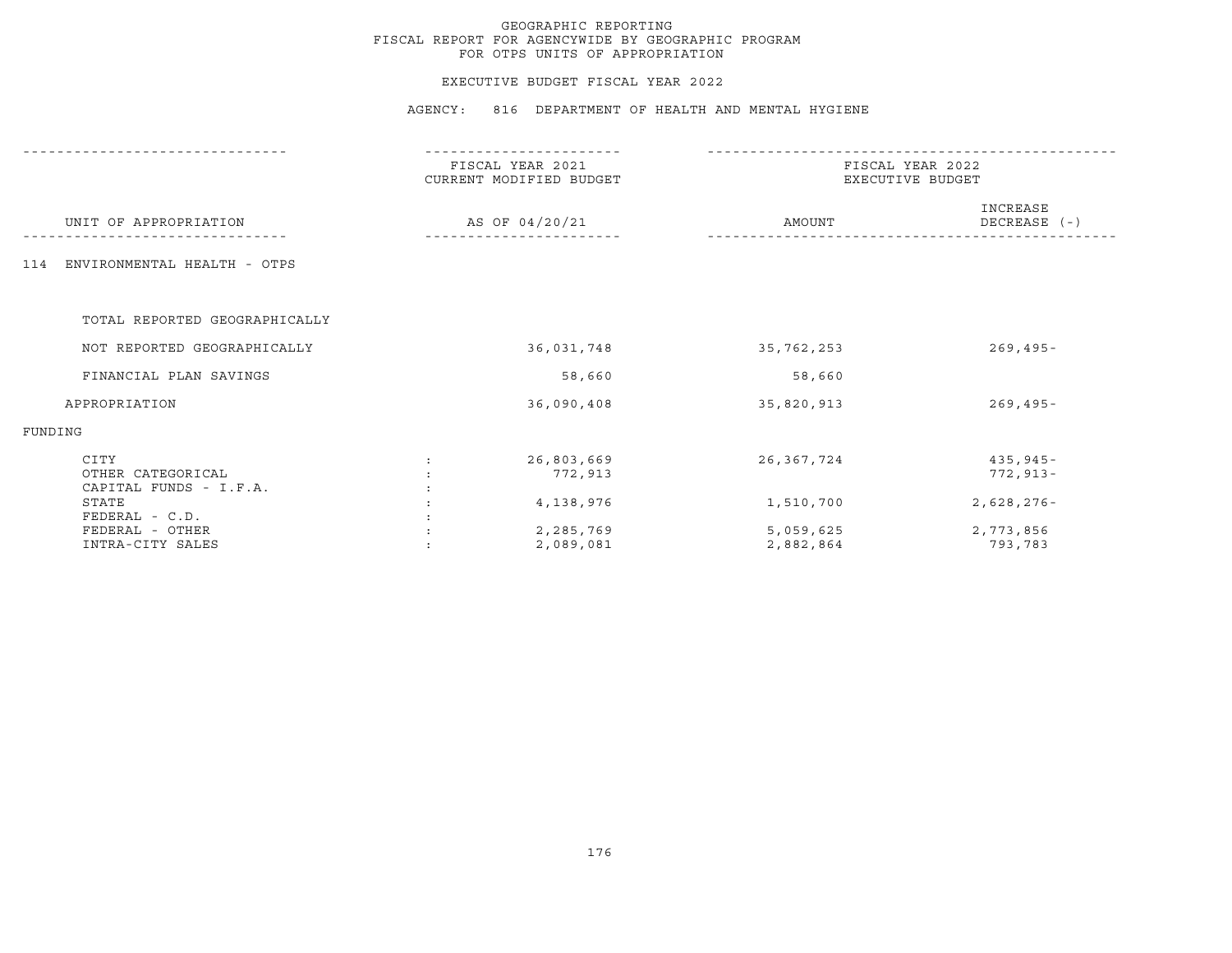## EXECUTIVE BUDGET FISCAL YEAR 2022

|                                                       | FISCAL YEAR 2021<br>CURRENT MODIFIED BUDGET | FISCAL YEAR 2022<br>EXECUTIVE BUDGET |                          |  |
|-------------------------------------------------------|---------------------------------------------|--------------------------------------|--------------------------|--|
| UNIT OF APPROPRIATION                                 | AS OF 04/20/21                              | AMOUNT                               | INCREASE<br>DECREASE (-) |  |
| EARLY INTERVENTION - OTPS<br>115                      |                                             |                                      |                          |  |
| TOTAL REPORTED GEOGRAPHICALLY                         |                                             |                                      |                          |  |
| NOT REPORTED GEOGRAPHICALLY                           | 238, 154, 244                               | 305,031,874                          | 66,877,630               |  |
| FINANCIAL PLAN SAVINGS                                |                                             |                                      |                          |  |
| APPROPRIATION                                         | 238, 154, 244                               | 305,031,874                          | 66,877,630               |  |
| FUNDING                                               |                                             |                                      |                          |  |
| CITY<br>OTHER CATEGORICAL<br>CAPITAL FUNDS - I.F.A.   | 94, 483, 745                                | 161,398,849                          | 66,915,104               |  |
| STATE                                                 | 132,264,091                                 | 132,264,091                          |                          |  |
| FEDERAL - C.D.<br>FEDERAL - OTHER<br>INTRA-CITY SALES | 11,406,408                                  | 11,368,934                           | $37,474-$                |  |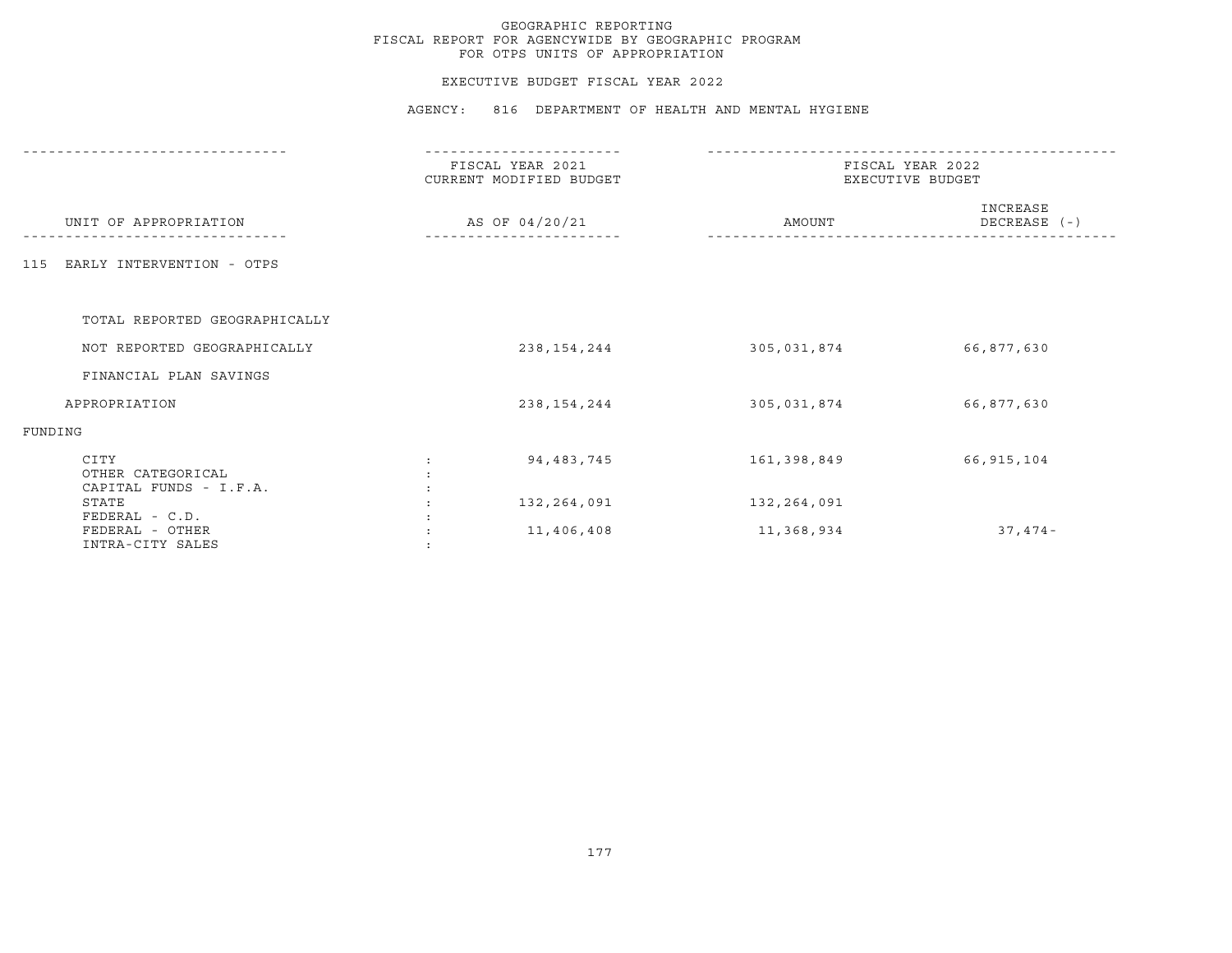## EXECUTIVE BUDGET FISCAL YEAR 2022

|                                                     | FISCAL YEAR 2021<br>CURRENT MODIFIED BUDGET |            | FISCAL YEAR 2022<br>EXECUTIVE BUDGET |  |  |
|-----------------------------------------------------|---------------------------------------------|------------|--------------------------------------|--|--|
| UNIT OF APPROPRIATION                               | AS OF 04/20/21                              | AMOUNT     | INCREASE<br>DECREASE (-)             |  |  |
| OFFICE OF CHIEF MEDICAL EXAMINER - OTPS<br>116      |                                             |            |                                      |  |  |
| TOTAL REPORTED GEOGRAPHICALLY                       |                                             |            |                                      |  |  |
| NOT REPORTED GEOGRAPHICALLY                         | 82, 258, 774                                | 18,465,251 | $63, 793, 523 -$                     |  |  |
| FINANCIAL PLAN SAVINGS                              | $136,030-$                                  | 137,121-   | 1,091-                               |  |  |
| APPROPRIATION                                       | 82, 122, 744                                | 18,328,130 | $63,794,614-$                        |  |  |
| FUNDING                                             |                                             |            |                                      |  |  |
| CITY<br>OTHER CATEGORICAL<br>CAPITAL FUNDS - I.F.A. | 21,720,936<br>942,222                       | 18,328,130 | $3,392,806 -$<br>$942, 222 -$        |  |  |
| STATE<br>FEDERAL - C.D.                             | 1,499,888                                   |            | $1,499,888-$                         |  |  |
| FEDERAL - OTHER<br>INTRA-CITY SALES                 | 57,439,408<br>520,290                       |            | $57,439,408-$<br>$520, 290 -$        |  |  |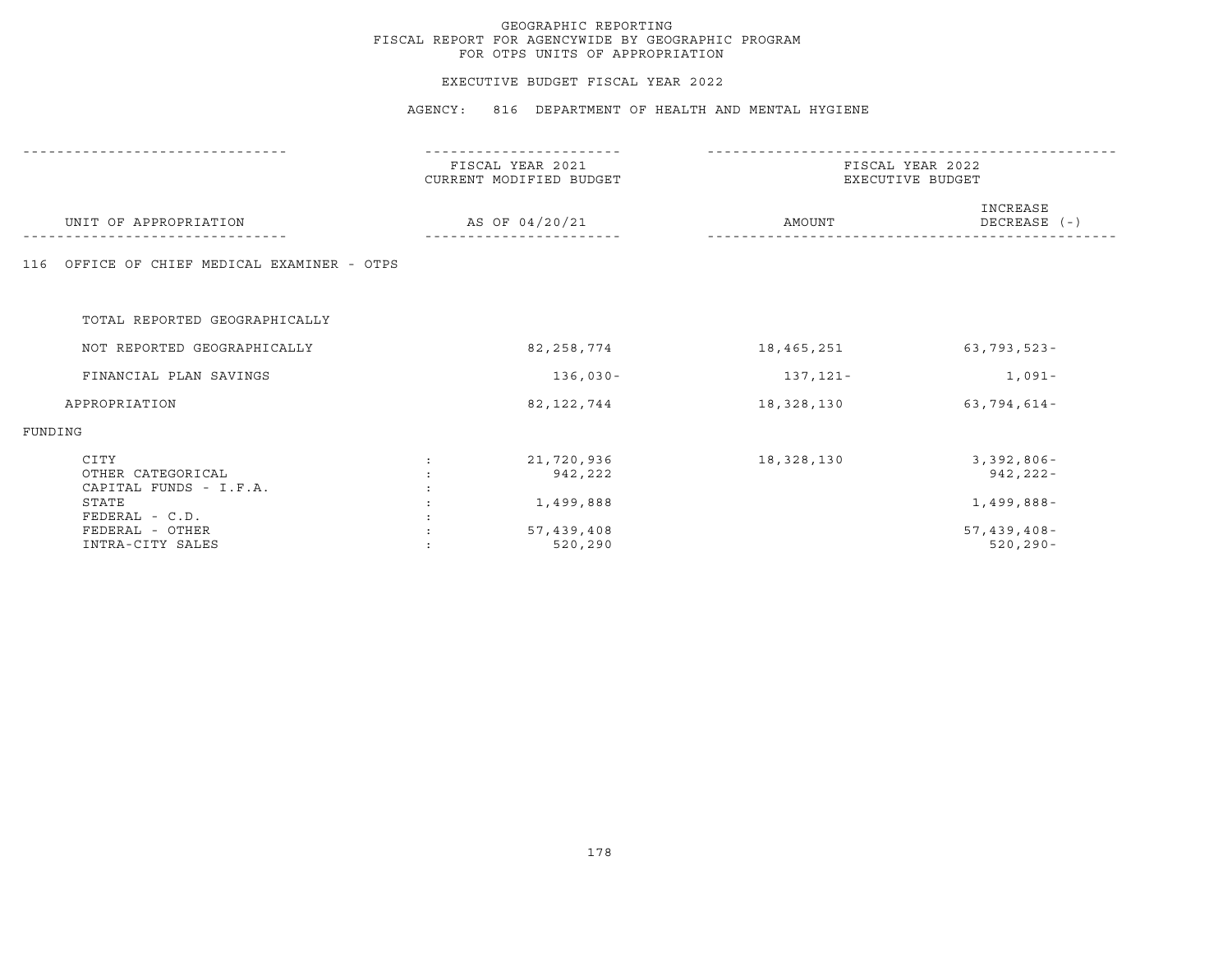## EXECUTIVE BUDGET FISCAL YEAR 2022

|                                                     | ------------                                |                                      |                           |  |
|-----------------------------------------------------|---------------------------------------------|--------------------------------------|---------------------------|--|
|                                                     | FISCAL YEAR 2021<br>CURRENT MODIFIED BUDGET | FISCAL YEAR 2022<br>EXECUTIVE BUDGET |                           |  |
| UNIT OF APPROPRIATION                               | AS OF 04/20/21                              | AMOUNT                               | INCREASE<br>DECREASE (-)  |  |
| CENTER FOR HLTH EQUITY&COMM WELLNESS-OTP<br>117     |                                             |                                      |                           |  |
| TOTAL REPORTED GEOGRAPHICALLY                       |                                             |                                      |                           |  |
| NOT REPORTED GEOGRAPHICALLY                         | 62,983,012                                  | 57,418,183                           | $5,564,829-$              |  |
| FINANCIAL PLAN SAVINGS                              | 305,137                                     | 194,863-                             | $500,000 -$               |  |
| APPROPRIATION                                       | 63,288,149                                  | 57, 223, 320                         | $6,064,829-$              |  |
| FUNDING                                             |                                             |                                      |                           |  |
| CITY<br>OTHER CATEGORICAL<br>CAPITAL FUNDS - I.F.A. | 50,227,590                                  | 45,977,089                           | $4,250,501 -$             |  |
| STATE<br>FEDERAL - C.D.                             | 10,888,743                                  | 10,444,208                           | $444,535-$                |  |
| FEDERAL - OTHER<br>INTRA-CITY SALES                 | 1,736,910<br>434,906                        | 802,023                              | $934,887-$<br>$434,906 -$ |  |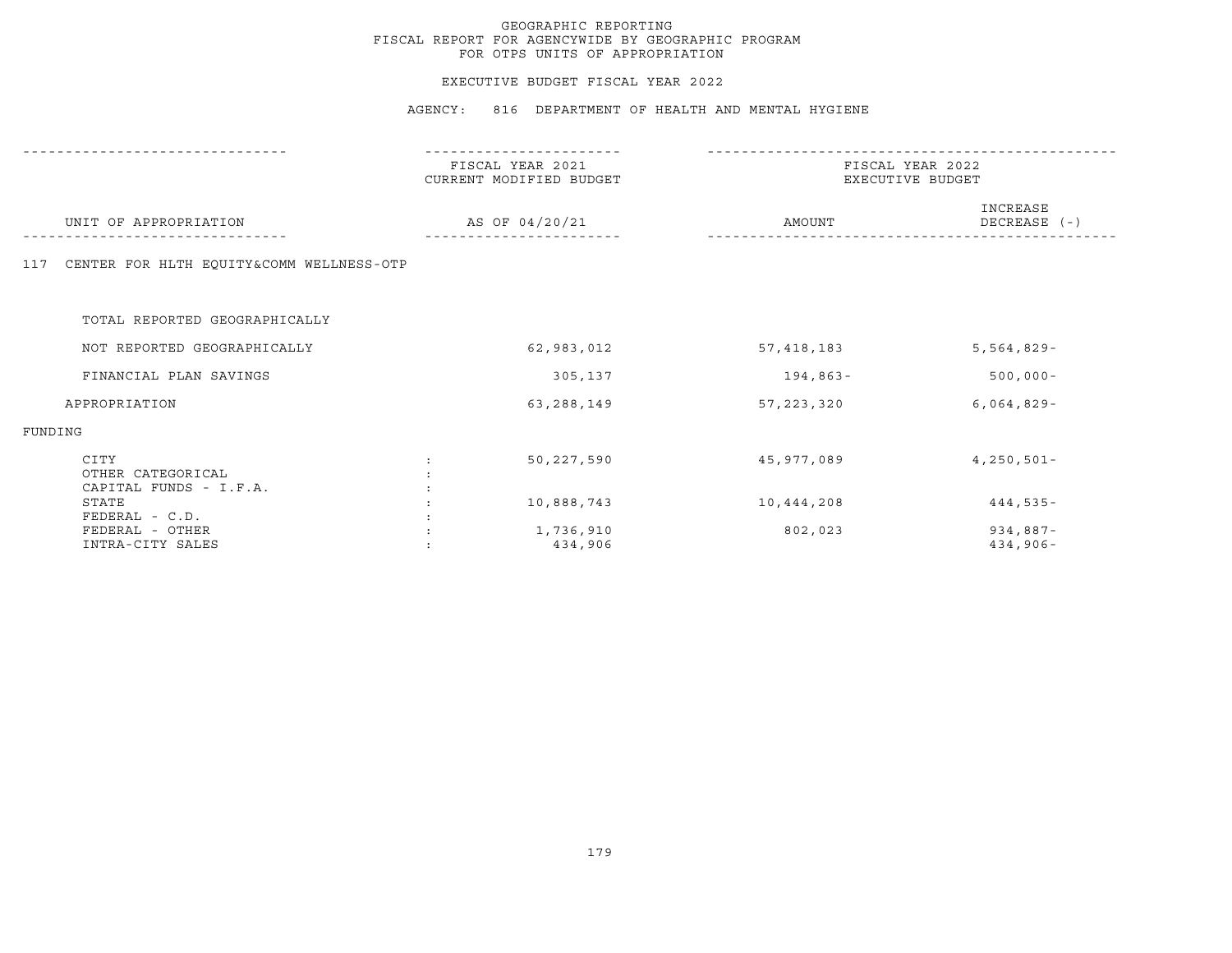## EXECUTIVE BUDGET FISCAL YEAR 2022

|                                                       | FISCAL YEAR 2021<br>CURRENT MODIFIED BUDGET | FISCAL YEAR 2022<br>EXECUTIVE BUDGET |                          |  |
|-------------------------------------------------------|---------------------------------------------|--------------------------------------|--------------------------|--|
| UNIT OF APPROPRIATION                                 | AS OF 04/20/21                              | AMOUNT                               | INCREASE<br>DECREASE (-) |  |
| MENTAL HYGIENE MANAGEMENT SERVICES- OTPS<br>118       |                                             |                                      |                          |  |
| TOTAL REPORTED GEOGRAPHICALLY                         |                                             |                                      |                          |  |
| NOT REPORTED GEOGRAPHICALLY                           | 42,348,515                                  | 44,890,679                           | 2,542,164                |  |
| FINANCIAL PLAN SAVINGS                                | 2,953,369                                   | 2,953,369                            |                          |  |
| APPROPRIATION                                         | 45,301,884                                  | 47,844,048                           | 2,542,164                |  |
| FUNDING                                               |                                             |                                      |                          |  |
| CITY<br>OTHER CATEGORICAL<br>CAPITAL FUNDS - I.F.A.   | 37,049,192                                  | 29,959,687                           | $7,089,505 -$            |  |
| STATE                                                 | 5,366,430                                   | 5,398,099                            | 31,669                   |  |
| FEDERAL - C.D.<br>FEDERAL - OTHER<br>INTRA-CITY SALES | 2,886,262                                   | 12,486,262                           | 9,600,000                |  |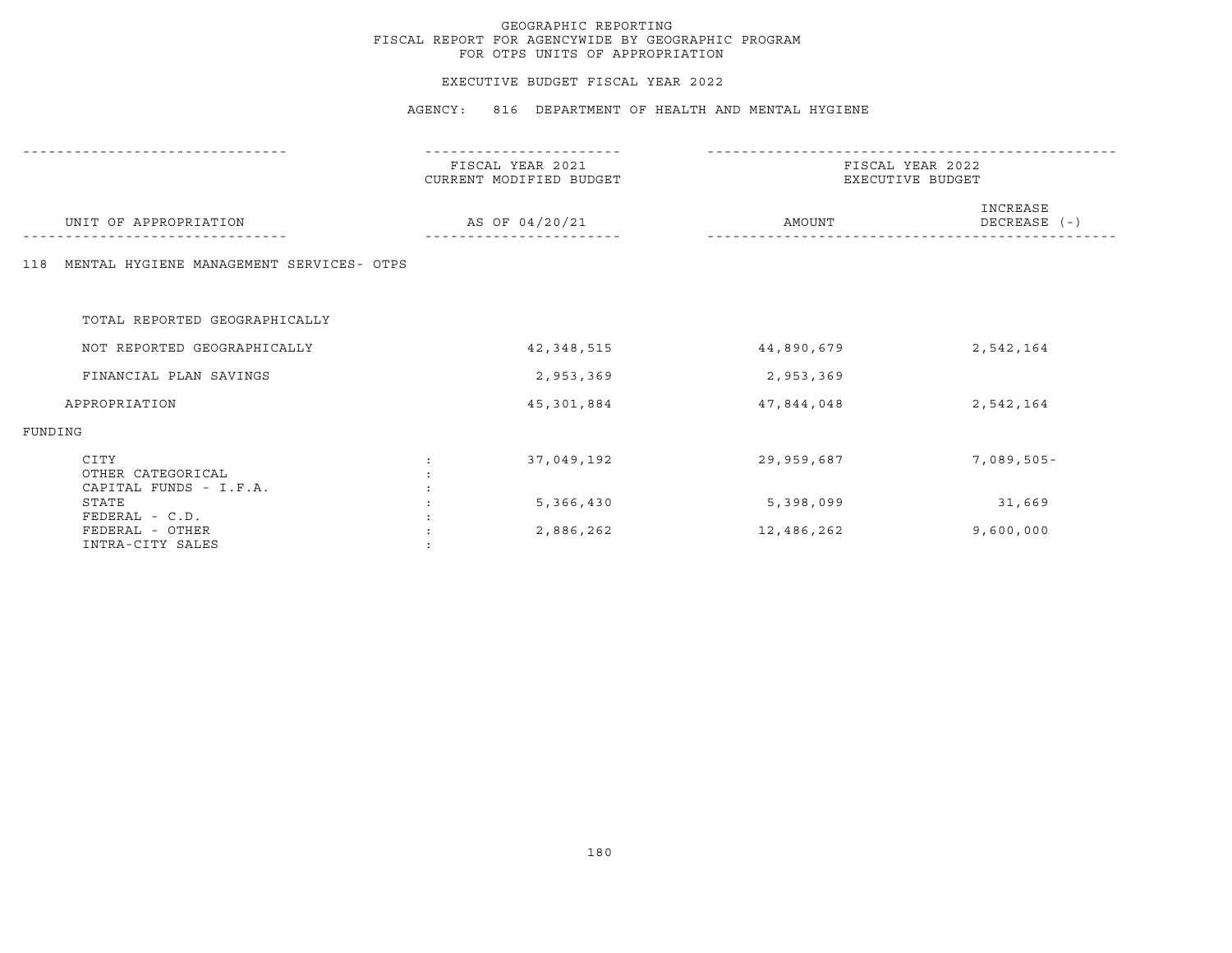## EXECUTIVE BUDGET FISCAL YEAR 2022

|                                                     | FISCAL YEAR 2021<br>CURRENT MODIFIED BUDGET |                     | FISCAL YEAR 2022<br>EXECUTIVE BUDGET |                          |  |
|-----------------------------------------------------|---------------------------------------------|---------------------|--------------------------------------|--------------------------|--|
| UNIT OF APPROPRIATION                               | AS OF 04/20/21                              |                     | AMOUNT                               | INCREASE<br>DECREASE (-) |  |
| EPIDEMIOLOGY - OTPS<br>119                          |                                             |                     |                                      |                          |  |
| TOTAL REPORTED GEOGRAPHICALLY                       |                                             |                     |                                      |                          |  |
| NOT REPORTED GEOGRAPHICALLY                         |                                             | 5,705,458           | 4,962,131                            | 743,327-                 |  |
| FINANCIAL PLAN SAVINGS                              |                                             |                     |                                      |                          |  |
| APPROPRIATION                                       |                                             | 5,705,458           | 4,962,131                            | 743,327-                 |  |
| FUNDING                                             |                                             |                     |                                      |                          |  |
| CITY<br>OTHER CATEGORICAL<br>CAPITAL FUNDS - I.F.A. |                                             | 2,622,938<br>57,346 | 2,904,445<br>33,755                  | 281,507<br>$23,591-$     |  |
| STATE<br>FEDERAL - C.D.                             |                                             | 461,070             | 587,620                              | 126,550                  |  |
| FEDERAL - OTHER<br>INTRA-CITY SALES                 |                                             | 2,564,104           | 1,436,311                            | 1,127,793-               |  |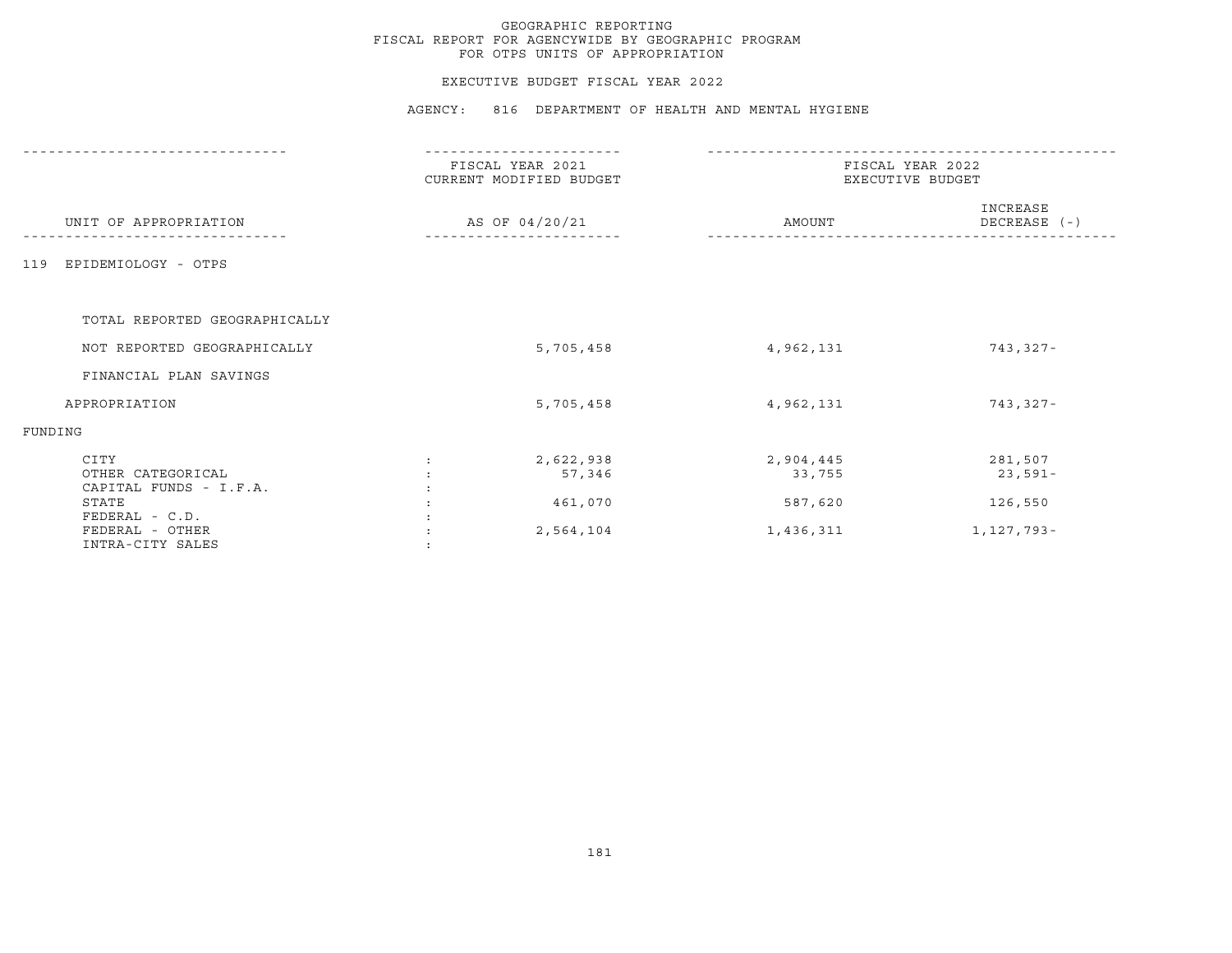## EXECUTIVE BUDGET FISCAL YEAR 2022

|                                                     | ---------------                             |                         |                                      |  |  |
|-----------------------------------------------------|---------------------------------------------|-------------------------|--------------------------------------|--|--|
|                                                     | FISCAL YEAR 2021<br>CURRENT MODIFIED BUDGET |                         | FISCAL YEAR 2022<br>EXECUTIVE BUDGET |  |  |
| UNIT OF APPROPRIATION                               | AS OF 04/20/21                              | AMOUNT                  | INCREASE<br>DECREASE (-)             |  |  |
| MENTAL HEALTH<br>120                                |                                             |                         |                                      |  |  |
|                                                     |                                             |                         |                                      |  |  |
| TOTAL REPORTED GEOGRAPHICALLY                       | 329,573,403                                 | 377,581,746             | 48,008,343                           |  |  |
| NOT REPORTED GEOGRAPHICALLY                         | 20,829,886                                  | 1,372,984               | 19,456,902-                          |  |  |
| FINANCIAL PLAN SAVINGS                              |                                             | 16,800,000              | 16,800,000                           |  |  |
| APPROPRIATION                                       | 350,403,289                                 | 395,754,730             | 45, 351, 441                         |  |  |
| FUNDING                                             |                                             |                         |                                      |  |  |
| CITY<br>OTHER CATEGORICAL<br>CAPITAL FUNDS - I.F.A. | 116,750,498                                 | 139,872,821             | 23, 122, 323                         |  |  |
| STATE<br>FEDERAL - C.D.                             | 212, 442, 518                               | 209,609,371             | 2,833,147-                           |  |  |
| FEDERAL - OTHER<br>INTRA-CITY SALES                 | 19,044,273<br>2,166,000                     | 44,106,538<br>2,166,000 | 25,062,265                           |  |  |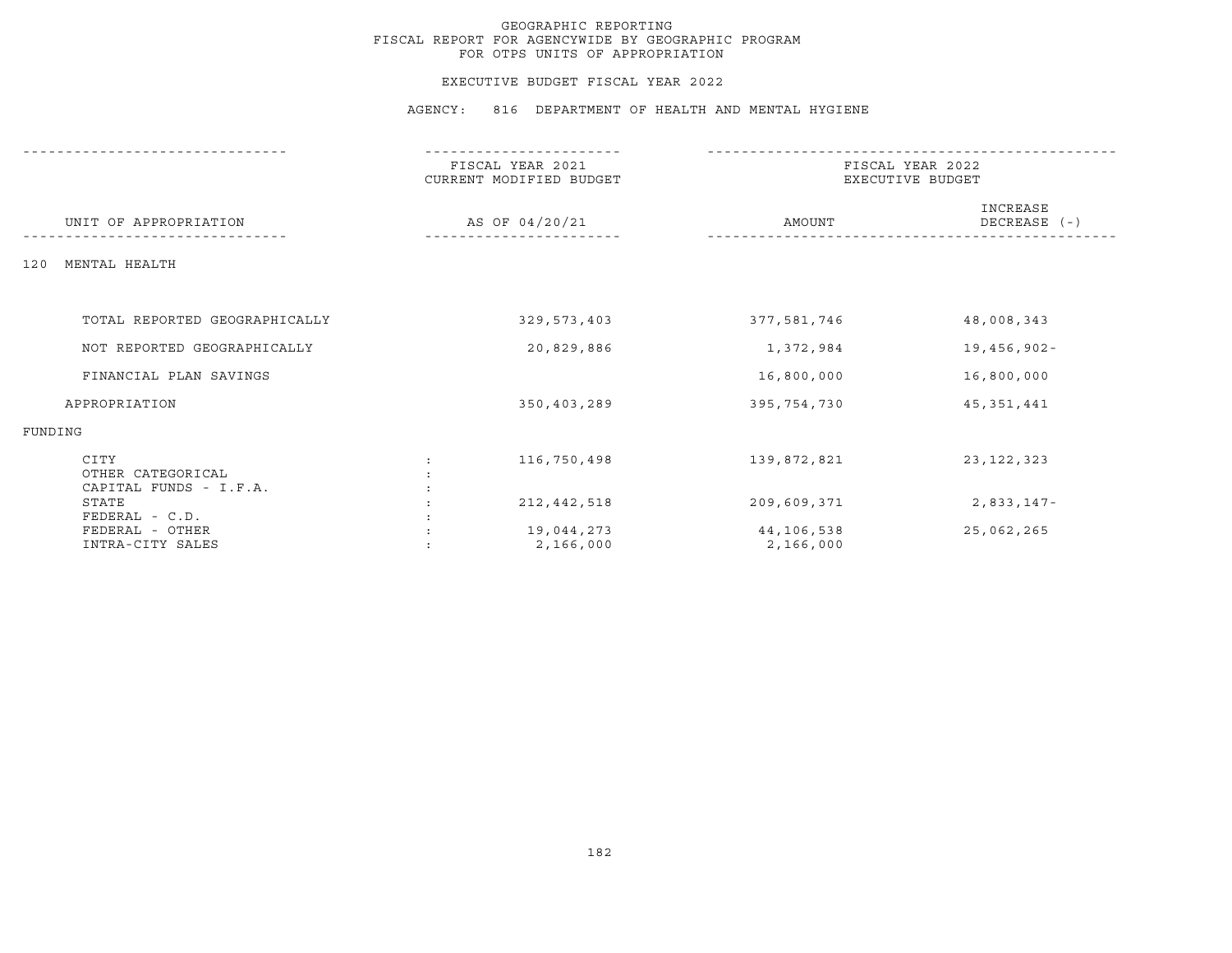## EXECUTIVE BUDGET FISCAL YEAR 2022

|                                                                  | .                                           |                                      |                          |  |
|------------------------------------------------------------------|---------------------------------------------|--------------------------------------|--------------------------|--|
|                                                                  | FISCAL YEAR 2021<br>CURRENT MODIFIED BUDGET | FISCAL YEAR 2022<br>EXECUTIVE BUDGET |                          |  |
| UNIT OF APPROPRIATION                                            | AS OF 04/20/21                              | AMOUNT                               | INCREASE<br>DECREASE (-) |  |
| DEVELOPMENT DISABILITY - OTPS<br>121                             |                                             |                                      |                          |  |
| TOTAL REPORTED GEOGRAPHICALLY                                    | 11,460,923                                  | 12,415,330                           | 954,407                  |  |
| NOT REPORTED GEOGRAPHICALLY                                      | 1,658,116                                   | 151,847                              | 1,506,269-               |  |
| FINANCIAL PLAN SAVINGS                                           | 17,335                                      | 17,335                               |                          |  |
| APPROPRIATION                                                    | 13, 136, 374                                | 12,584,512                           | $551,862 -$              |  |
| FUNDING                                                          |                                             |                                      |                          |  |
| CITY<br>OTHER CATEGORICAL<br>CAPITAL FUNDS - I.F.A.              | 7,389,724                                   | 6,837,862                            | $551,862 -$              |  |
| STATE<br>$FEDERAL - C.D.$<br>FEDERAL - OTHER<br>INTRA-CITY SALES | 5,746,650                                   | 5,746,650                            |                          |  |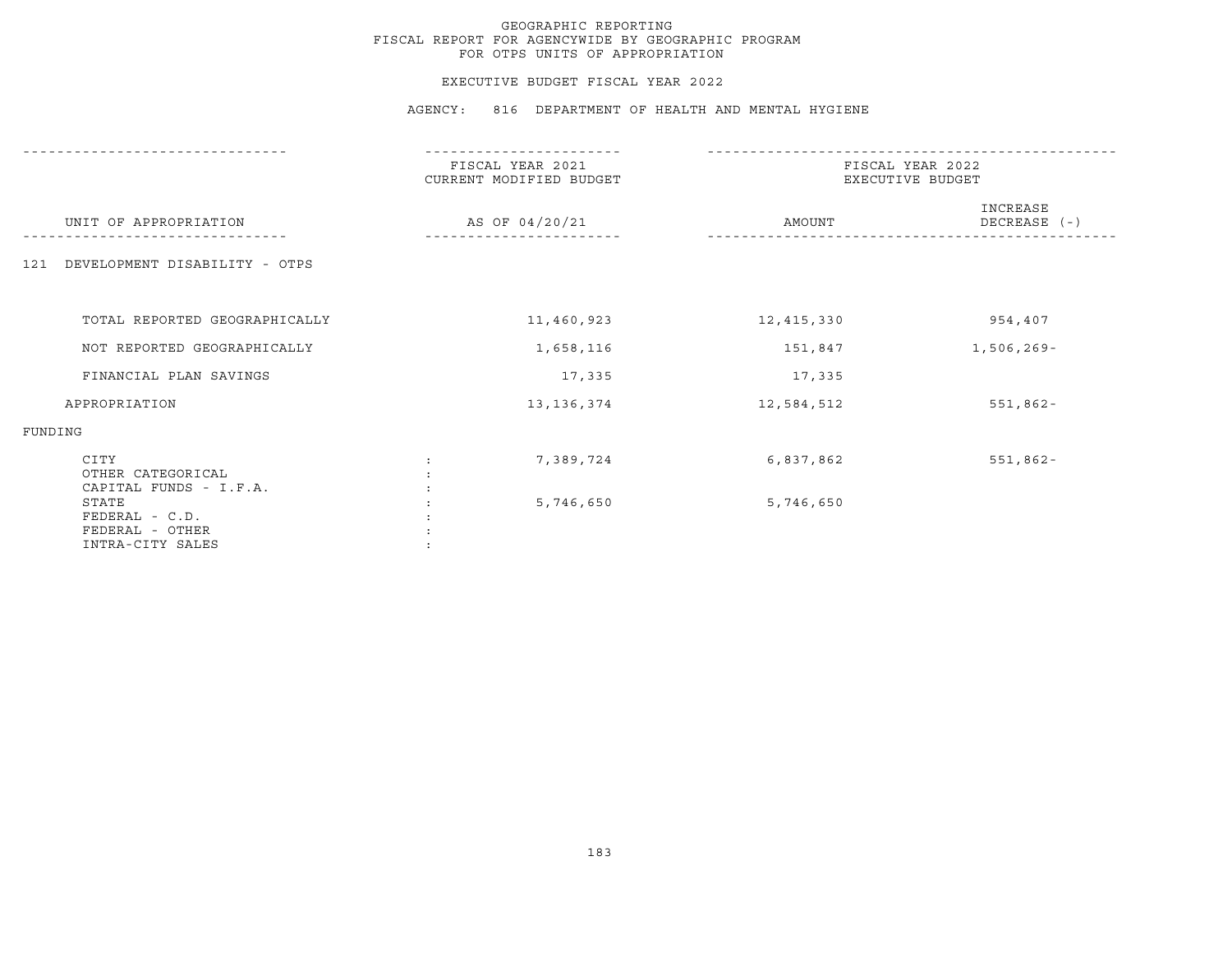## EXECUTIVE BUDGET FISCAL YEAR 2022

|                                                       | FISCAL YEAR 2021<br>CURRENT MODIFIED BUDGET | FISCAL YEAR 2022<br>EXECUTIVE BUDGET |                          |  |
|-------------------------------------------------------|---------------------------------------------|--------------------------------------|--------------------------|--|
| UNIT OF APPROPRIATION                                 | AS OF 04/20/21                              | AMOUNT                               | INCREASE<br>DECREASE (-) |  |
| 122 ALCOHOL&DRUG USE PREVENT, CARE TREATMENT          |                                             |                                      |                          |  |
| TOTAL REPORTED GEOGRAPHICALLY                         | 114,561,427                                 | 127,385,409                          | 12,823,982               |  |
| NOT REPORTED GEOGRAPHICALLY                           | 527,174                                     | 20,812                               | $506, 362 -$             |  |
| FINANCIAL PLAN SAVINGS                                |                                             |                                      |                          |  |
| APPROPRIATION                                         | 115,088,601                                 | 127,406,221                          | 12,317,620               |  |
| FUNDING                                               |                                             |                                      |                          |  |
| CITY<br>OTHER CATEGORICAL<br>CAPITAL FUNDS - I.F.A.   | 57,596,242                                  | 69,091,997                           | 11,495,755               |  |
| STATE                                                 | 57,044,685                                  | 58,293,412                           | 1,248,727                |  |
| FEDERAL - C.D.<br>FEDERAL - OTHER<br>INTRA-CITY SALES | 447,674                                     | 20,812                               | $426,862 -$              |  |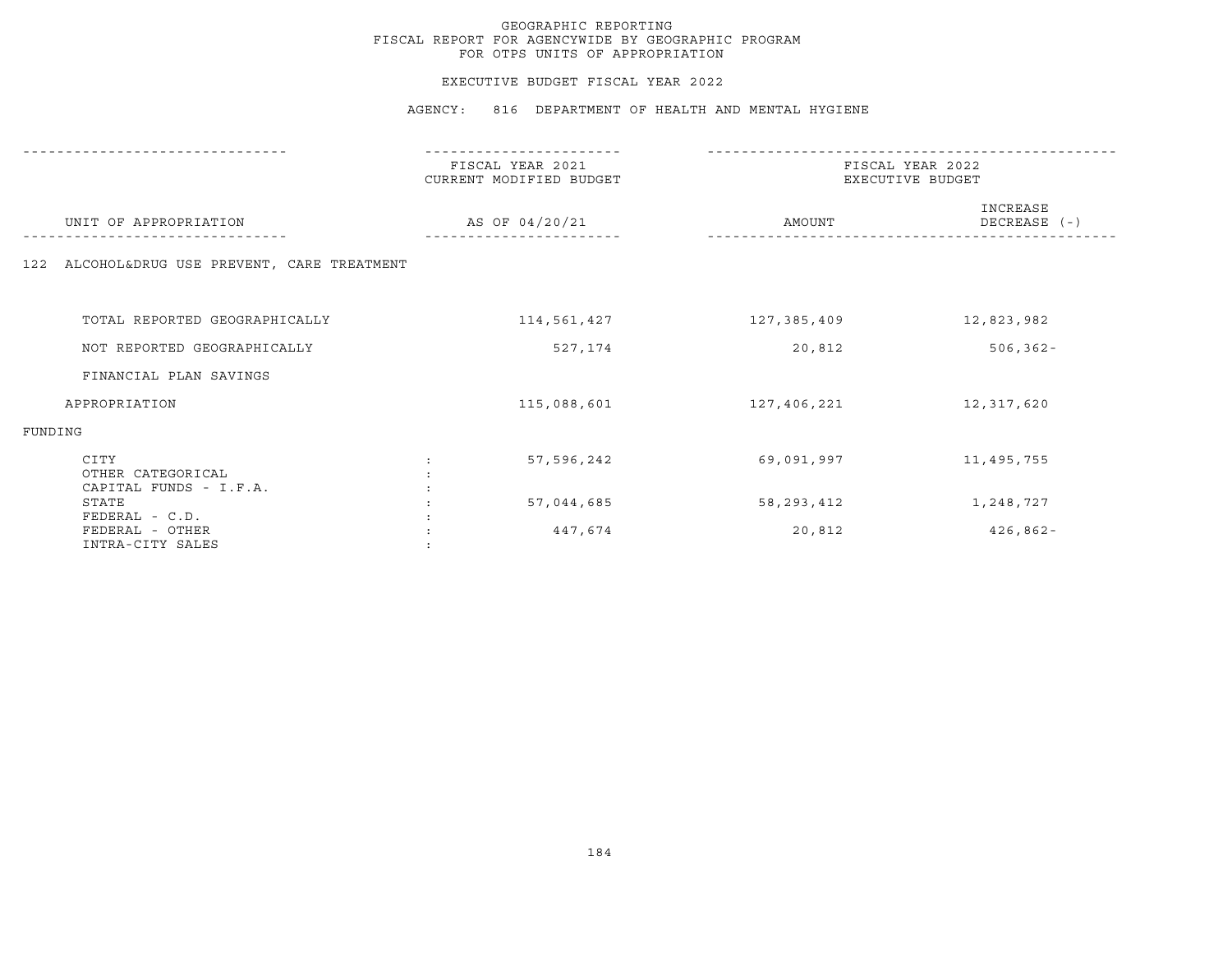## GEOGRAPHIC REPORTING FISCAL REPORT AGENCYWIDE SUMMARY

EXECUTIVE BUDGET FISCAL YEAR 2022

|                               | FISCAL YEAR 2021<br>CURRENT MODIFIED BUDGET | FISCAL YEAR 2022<br>EXECUTIVE BUDGET |                          |  |
|-------------------------------|---------------------------------------------|--------------------------------------|--------------------------|--|
| UNIT OF APPROPRIATION         | AS OF 04/20/21                              | AMOUNT                               | INCREASE<br>DECREASE (-) |  |
| PS APPROPRIATIONS             |                                             |                                      |                          |  |
| REGULAR GROSS                 | 13,785,470                                  | 15,447,180                           | 1,661,710                |  |
| OTHER                         | 82,106                                      | 2,563,907                            | 2,481,801                |  |
| TOTAL REPORTED GEOGRAPHICALLY | 13,867,576                                  | 18,011,087                           | 4,143,511                |  |
| NOT REPORTED GEOGRAPHICALLY   | 582,008,340                                 | 565,809,807                          | $16, 198, 533 -$         |  |
| OTPS APPROPRIATIONS           |                                             |                                      |                          |  |
| TOTAL REPORTED GEOGRAPHICALLY | 455,595,753                                 | 517,382,485                          | 61,786,732               |  |
| NOT REPORTED GEOGRAPHICALLY   | 1,347,173,700                               | 1,013,978,988                        | 333,194,712-             |  |
| FINANCIAL PLAN SAVINGS        | 368,527                                     | 23,024,930                           | 22,656,403               |  |
| APPROPRIATIONS                | 2,399,013,896                               | 2,138,207,297                        | $260, 806, 599 -$        |  |
| FUNDING                       |                                             |                                      |                          |  |
| CITY                          | 924,058,886                                 | 1,067,302,242                        | 143,243,356              |  |
| OTHER CATEGORICAL             | 17,662,924                                  | 1,509,947                            | 16,152,977-              |  |
| CAPITAL FUNDS - I.F.A.        |                                             |                                      |                          |  |
| STATE                         | 558, 514, 128                               | 513,355,651                          | 45,158,477-              |  |
| $FEDERAL - C.D.$              |                                             |                                      |                          |  |
| FEDERAL - OTHER               | 885, 812, 613                               | 546,107,941                          | $339,704,672 -$          |  |
| INTRA-CITY SALES              | 12,965,345                                  | 9,931,516                            | $3,033,829-$             |  |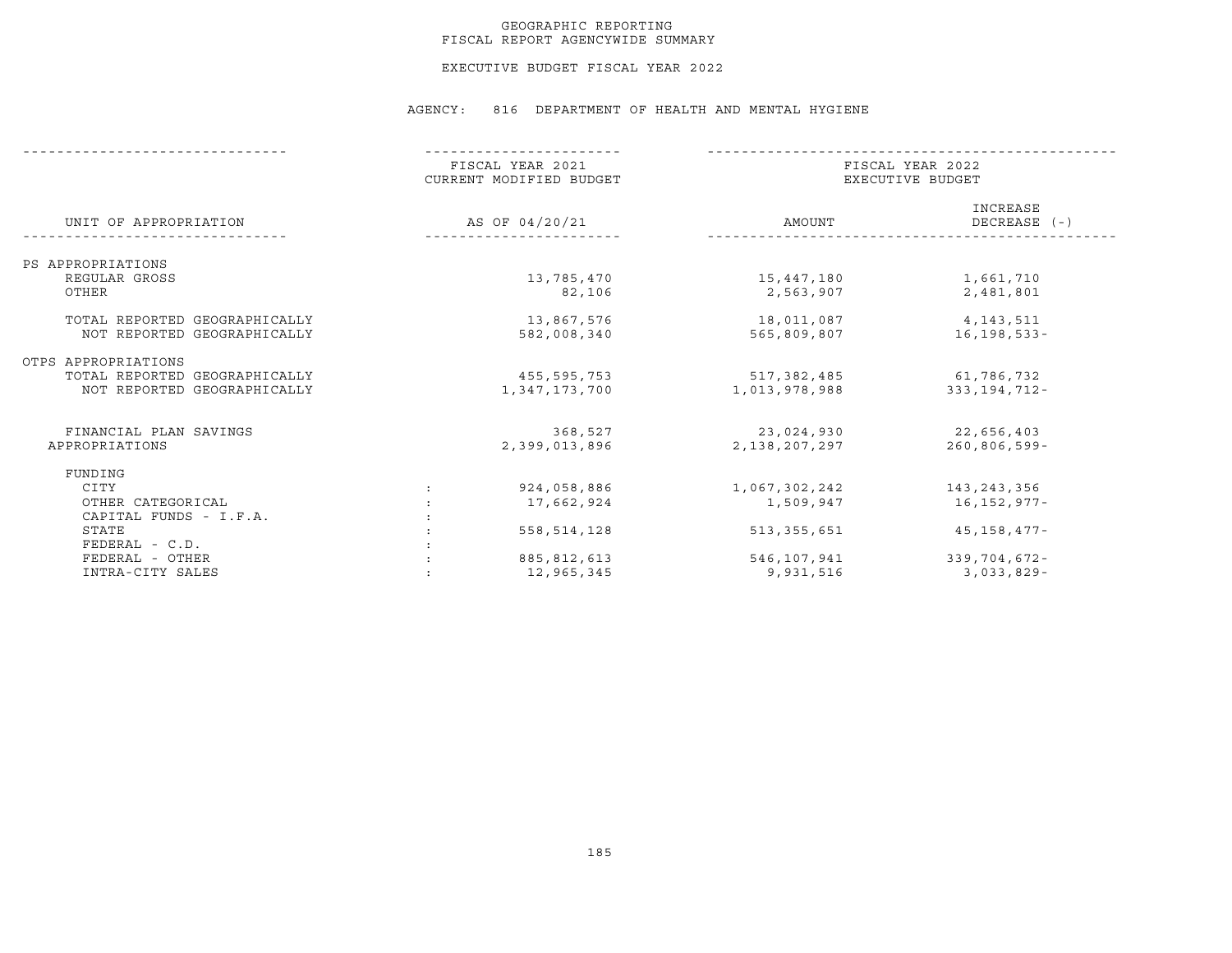# GEOGRAPHIC REPORTINGFISCAL REPORT FOR PERSONAL SERVICES FOR LOCAL SERVICE DISTRICTS BY PROGRAM WITHIN BOROUGH EXECUTIVE BUDGET FISCAL YEAR 2022AGENCY 826 DEPARTMENT OF ENVIRONMENTAL PROTECT. BOROUGH BRONX PROGRAM SEWER MAINTENANCE UNIT OF APPROPRIATION 003 WATER SUP. & WASTEWATER COLL------------------------------------ ------------------------------ ------------------------------------------------- FISCAL YEAR 2021 FISCAL YEAR 2022CURRENT MODIFIED BUDGET **EXECUTIVE BUDGET** AS OF 04/20/21 FULL TIME FULL TIME INCREASE LOCAL SERVICE DISTRICT AMOUNT POSITIONS AMOUNT POSITIONS DECREASE(-) ------------------------------------ ------------------------------ -------------------------------------------------

BRONX SEWER MAINT YD BDS 1-12 1,731,392 20 20 1,731,392 20

PROGRAM TOTAL: 1,731,392 20 1,731,392 20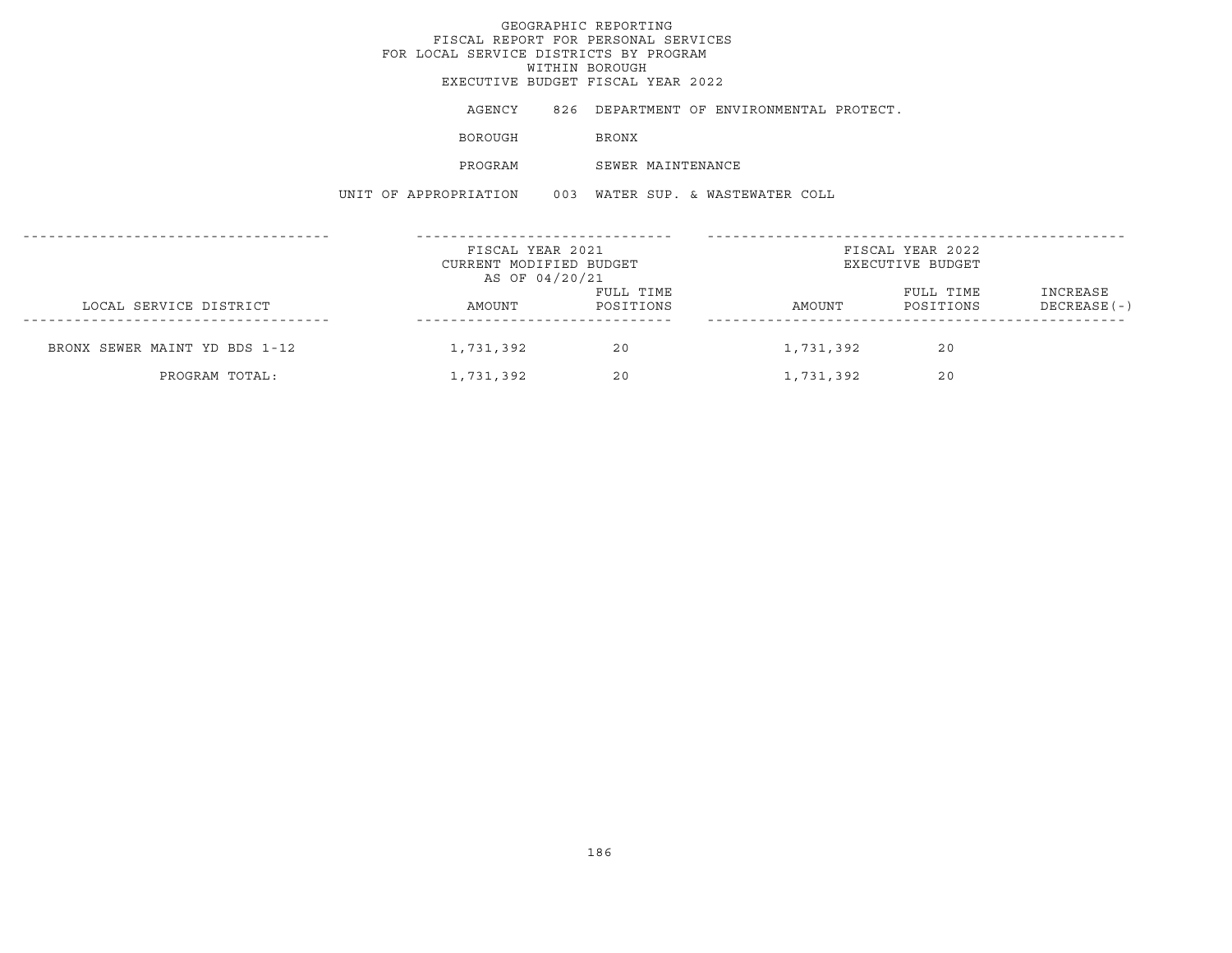AGENCY 826 DEPARTMENT OF ENVIRONMENTAL PROTECT.

BOROUGH BRONX

PROGRAM WASTEWATER TREATMENT

UNIT OF APPROPRIATION 008 WASTEWATER TREATMENT

|                               | FISCAL YEAR 2021<br>CURRENT MODIFIED BUDGET<br>AS OF 04/20/21 |                        |            | FISCAL YEAR 2022<br>EXECUTIVE BUDGET |                           |
|-------------------------------|---------------------------------------------------------------|------------------------|------------|--------------------------------------|---------------------------|
| LOCAL SERVICE DISTRICT        | AMOUNT                                                        | FULL TIME<br>POSITIONS | AMOUNT     | FULL TIME<br>POSITIONS               | INCREASE<br>$DECREASE(-)$ |
| HUNTS PT WAT POLLUT CON PLANT | 10,210,557                                                    | 99                     | 10,223,081 | 99                                   | 12,524                    |
| PROGRAM TOTAL:                | 10,210,557                                                    | 99                     | 10,223,081 | 99                                   | 12,524                    |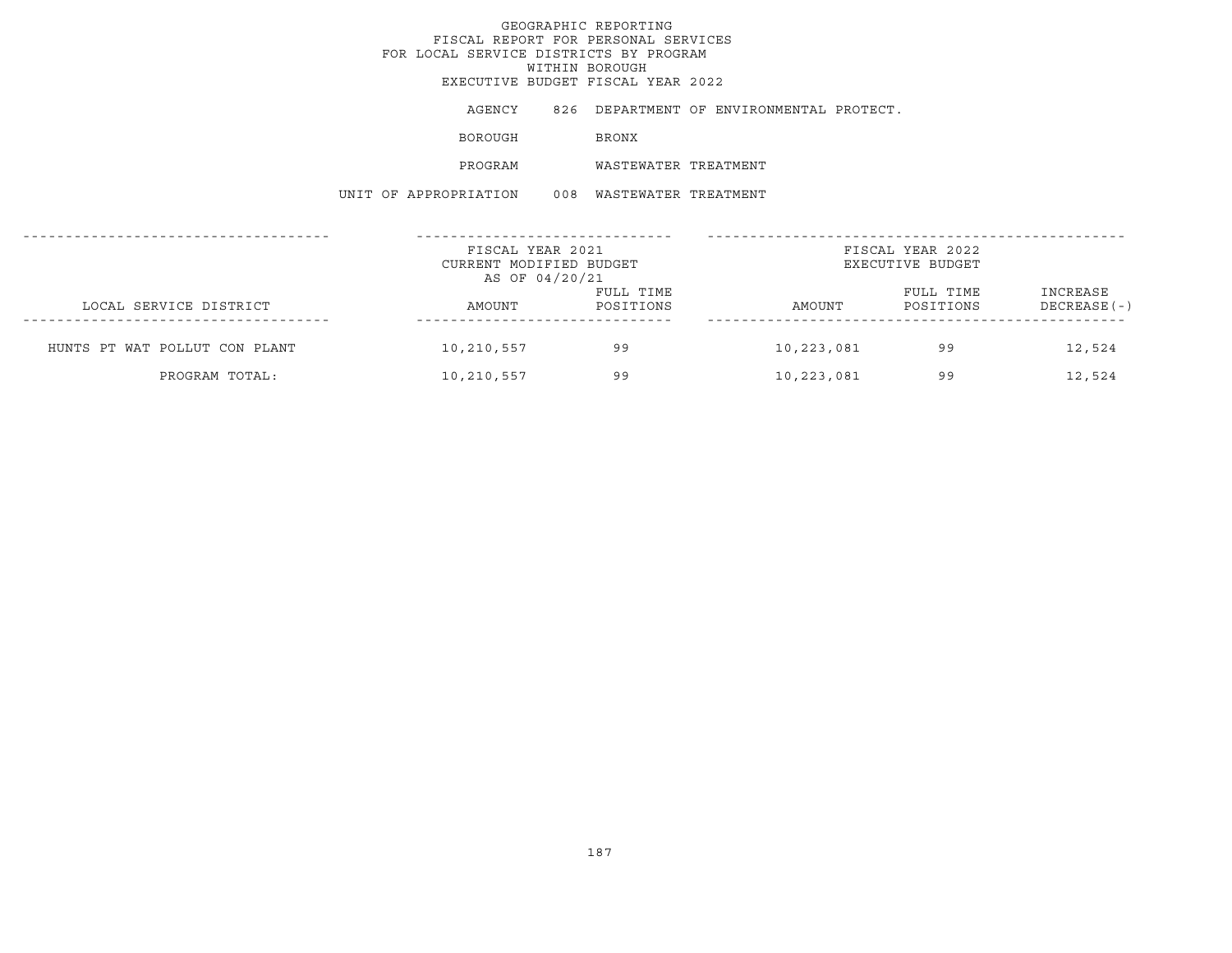AGENCY 826 DEPARTMENT OF ENVIRONMENTAL PROTECT.

BOROUGH BRONX

PROGRAM WATER SUPPLY

UNIT OF APPROPRIATION 003 WATER SUP. & WASTEWATER COLL

|                        | FISCAL YEAR 2021<br>CURRENT MODIFIED BUDGET<br>AS OF 04/20/21 |                        |            | FISCAL YEAR 2022<br>EXECUTIVE BUDGET |                           |
|------------------------|---------------------------------------------------------------|------------------------|------------|--------------------------------------|---------------------------|
| LOCAL SERVICE DISTRICT | AMOUNT                                                        | FULL TIME<br>POSITIONS | AMOUNT     | FULL TIME<br>POSITIONS               | INCREASE<br>$DECREASE(-)$ |
| BRONX WATER SUPPLY     | 5,390,081                                                     | 49                     | 5,390,759  | 49                                   | 678                       |
| PROGRAM TOTAL:         | 5,390,081                                                     | 49                     | 5,390,759  | 49                                   | 678                       |
| SUB BOROUGH TOTAL:     | 17,332,030                                                    | 168                    | 17,345,232 | 168                                  | 13,202                    |
| BOROUGH TOTAL:         | 17,332,030                                                    | 168                    | 17,345,232 | 168                                  | 13,202                    |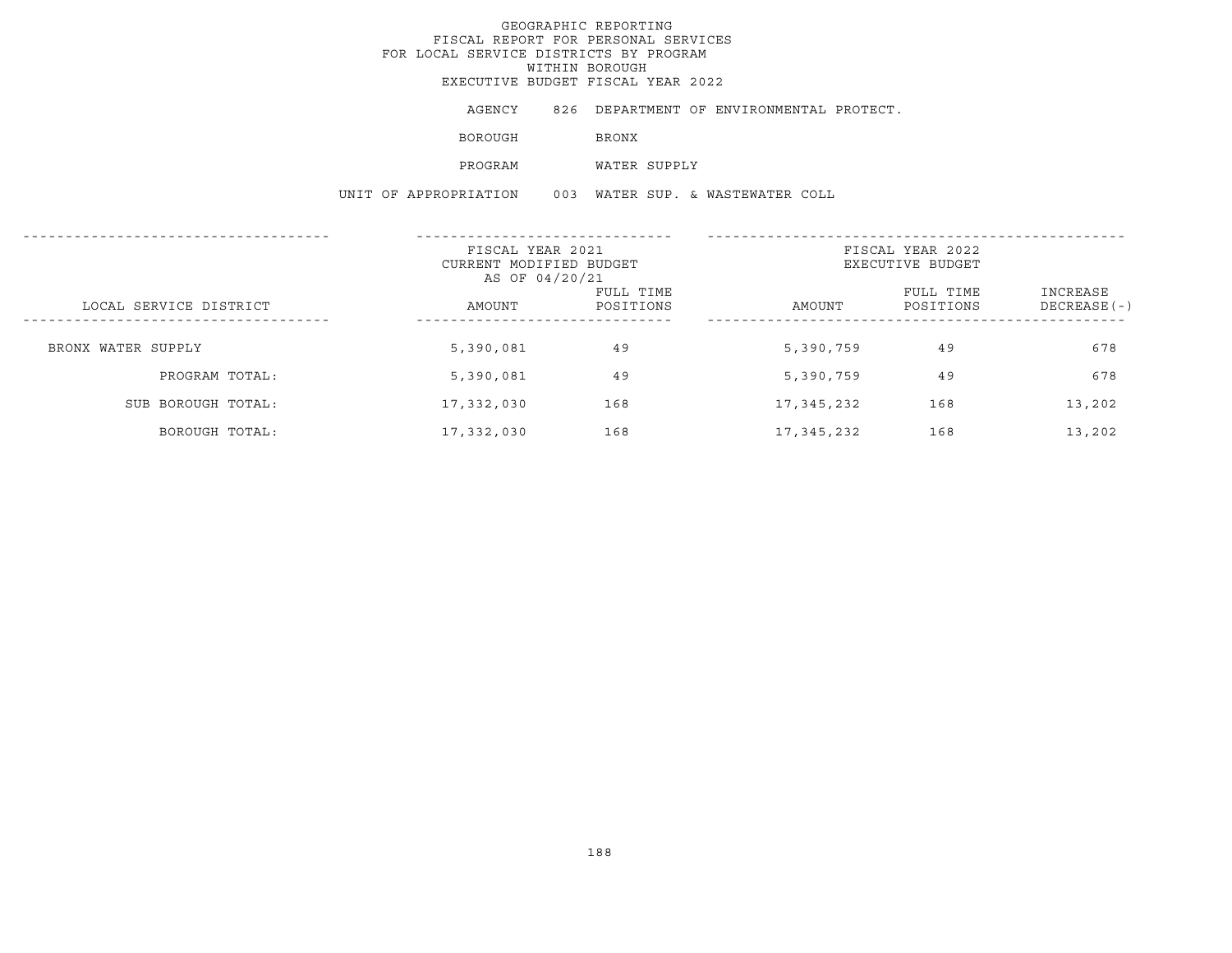EXECUTIVE BUDGET FISCAL YEAR 2022

AGENCY 826 DEPARTMENT OF ENVIRONMENTAL PROTECT.

BOROUGH BROOKLYN

PROGRAM SEWER MAINTENANCE

UNIT OF APPROPRIATION 003 WATER SUP. & WASTEWATER COLL

|                                  | FISCAL YEAR 2021        |           |           | FISCAL YEAR 2022 |                |
|----------------------------------|-------------------------|-----------|-----------|------------------|----------------|
|                                  | CURRENT MODIFIED BUDGET |           |           | EXECUTIVE BUDGET |                |
|                                  | AS OF 04/20/21          |           |           |                  |                |
|                                  |                         | FULL TIME |           | FULL TIME        | INCREASE       |
| LOCAL SERVICE DISTRICT           | AMOUNT                  | POSITIONS | AMOUNT    | POSITIONS        | $DECREASE (-)$ |
|                                  |                         |           |           |                  |                |
| BK SEWER MNT YD BOS1-4,6-10,17   | 1,463,102               | 20        | 1,463,803 | 20               | 701            |
| BK SEWER MNT YD BDS 5, 11-16, 18 | 2,162,075               | 31        | 2,162,667 | 31               | 592            |
| PROGRAM TOTAL:                   | 3,625,177               | 51        | 3,626,470 | 51               | 1,293          |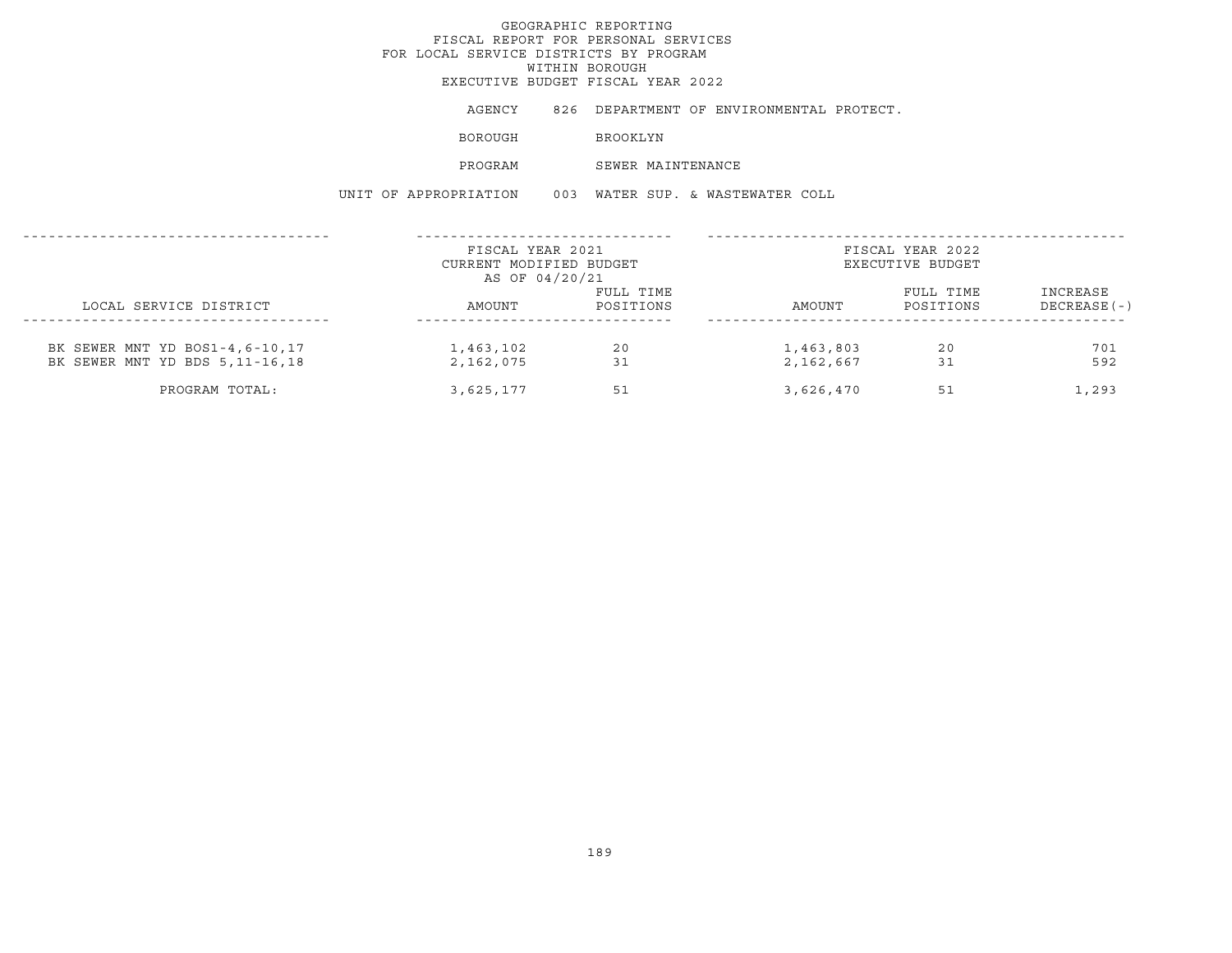EXECUTIVE BUDGET FISCAL YEAR 2022

AGENCY 826 DEPARTMENT OF ENVIRONMENTAL PROTECT.

BOROUGH **BROOKLYN** 

PROGRAM WASTEWATER TREATMENT

UNIT OF APPROPRIATION 008 WASTEWATER TREATMENT

|                                | FISCAL YEAR 2021        |           |            | FISCAL YEAR 2022 |                |
|--------------------------------|-------------------------|-----------|------------|------------------|----------------|
|                                | CURRENT MODIFIED BUDGET |           |            | EXECUTIVE BUDGET |                |
|                                | AS OF 04/20/21          |           |            |                  |                |
|                                |                         | FULL TIME |            | FULL TIME        | INCREASE       |
| LOCAL SERVICE DISTRICT         | AMOUNT                  | POSITIONS | AMOUNT     | POSITIONS        | $DECREASE$ (-) |
|                                |                         |           |            |                  |                |
| CON ISL WAT POLLUT CON PLANT   | 7,930,820               | 71        | 7,952,055  | 71               | 21,235         |
| OWLS HEAD WAT POLLUT CON PLANT | 7,460,549               | 68        | 7,477,088  | 68               | 16,539         |
| NEWTOWN CREEK WA POLL CON PLAN | 12,574,765              | 117       | 12,599,755 | 117              | 24,990         |
| 26 WARD WAT POLLUT CON PLANT   | 9,880,714               | 93        | 9,903,436  | 93               | 22,722         |
| RED HOOK WAT POLL CON PLANT    | 6,834,628               | 60        | 6,849,635  | 60               | 15,007         |
| PROGRAM TOTAL:                 | 44,681,476              | 409       | 44,781,969 | 409              | 100,493        |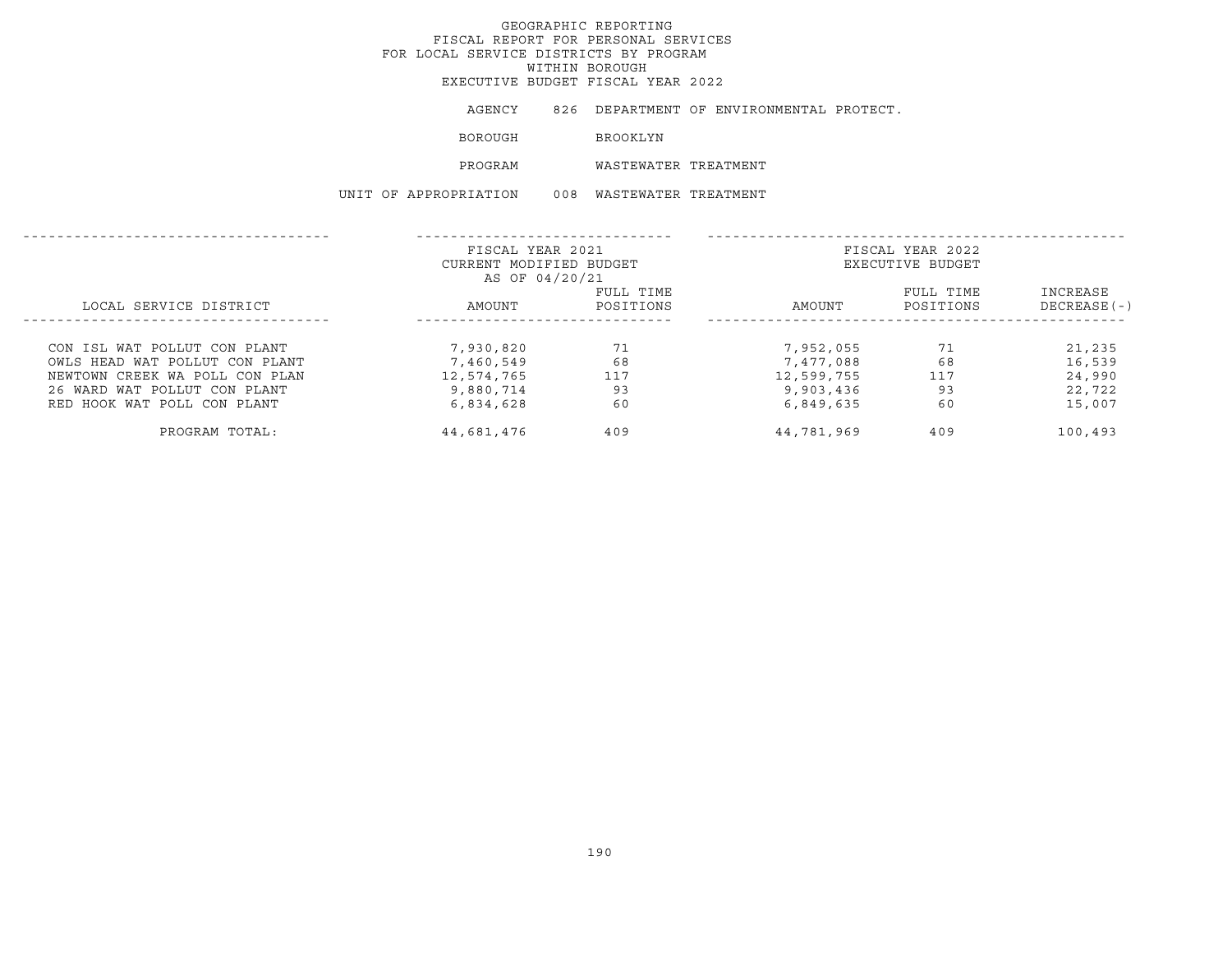EXECUTIVE BUDGET FISCAL YEAR 2022

AGENCY 826 DEPARTMENT OF ENVIRONMENTAL PROTECT.

BOROUGH **BROOKLYN** 

PROGRAM WATER SUPPLY

UNIT OF APPROPRIATION 003 WATER SUP. & WASTEWATER COLL

|                        | FISCAL YEAR 2021<br>CURRENT MODIFIED BUDGET<br>AS OF 04/20/21 |                        | FISCAL YEAR 2022<br>EXECUTIVE BUDGET |                        |                           |  |
|------------------------|---------------------------------------------------------------|------------------------|--------------------------------------|------------------------|---------------------------|--|
| LOCAL SERVICE DISTRICT | AMOUNT<br>------------                                        | FULL TIME<br>POSITIONS | AMOUNT                               | FULL TIME<br>POSITIONS | INCREASE<br>$DECREASE(-)$ |  |
| BROOKLYN WATER SUPPLY  | 10,173,950                                                    | 119                    | 10, 175, 655                         | 119                    | 1,705                     |  |
| PROGRAM TOTAL:         | 10,173,950                                                    | 119                    | 10,175,655                           | 119                    | 1,705                     |  |
| SUB BOROUGH TOTAL:     | 58,480,603                                                    | 579                    | 58,584,094                           | 579                    | 103,491                   |  |
| BOROUGH TOTAL:         | 58,480,603                                                    | 579                    | 58,584,094                           | 579                    | 103,491                   |  |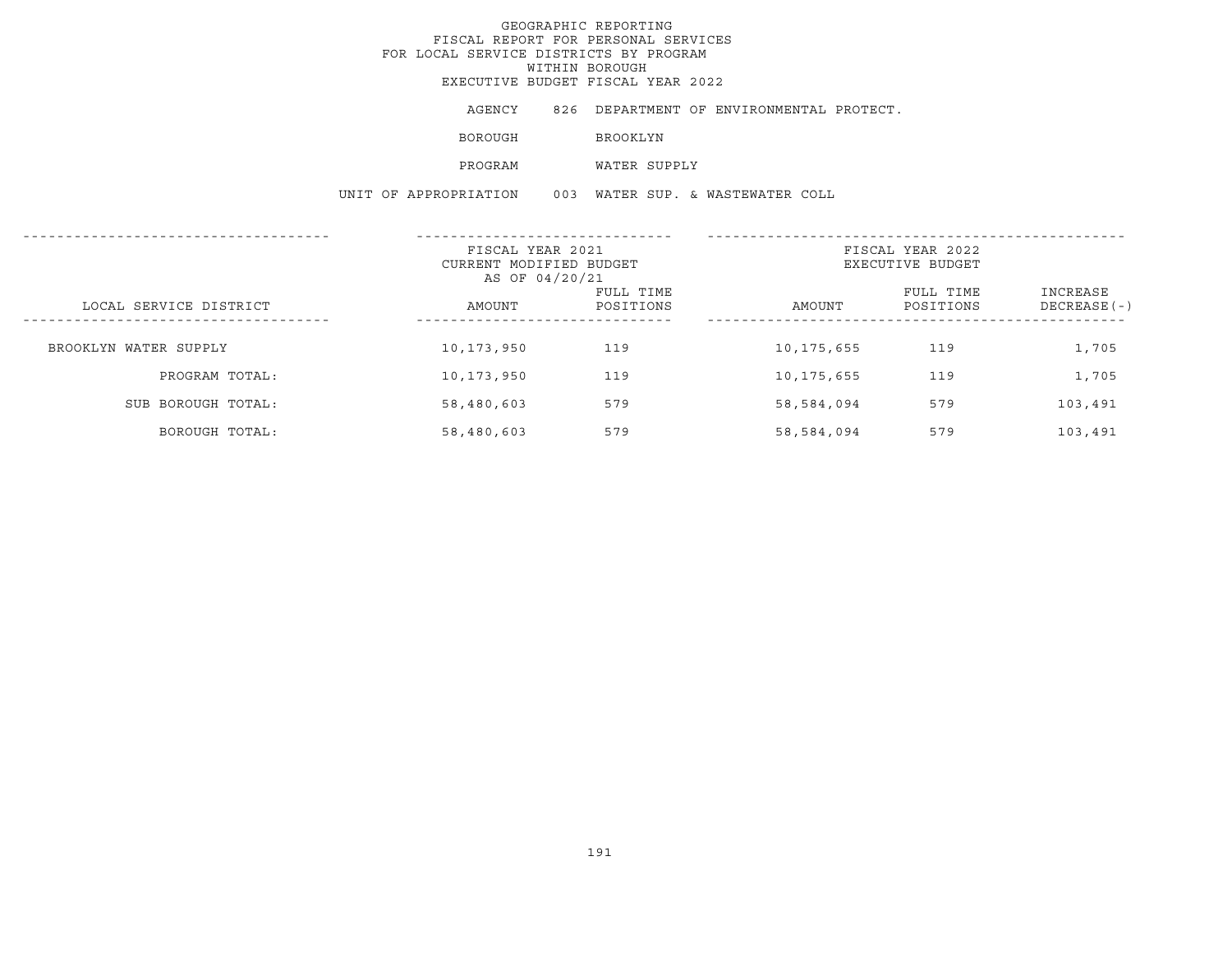# GEOGRAPHIC REPORTINGFISCAL REPORT FOR PERSONAL SERVICES FOR LOCAL SERVICE DISTRICTS BY PROGRAM WITHIN BOROUGH EXECUTIVE BUDGET FISCAL YEAR 2022AGENCY 826 DEPARTMENT OF ENVIRONMENTAL PROTECT. BOROUGH MANHATTAN PROGRAM SEWER MAINTENANCEUNIT OF APPROPRIATION 003 WATER SUP. & WASTEWATER COLL------------------------------------ ------------------------------ -------------------------------------------------FISCAL YEAR 2021 FISCAL YEAR 2022CURRENT MODIFIED BUDGET **EXECUTIVE BUDGET** AS OF 04/20/21 FULL TIME FULL TIME INCREASELOCAL SERVICE DISTRICT AMOUNT POSITIONS AMOUNT POSITIONS DECREASE(-) ------------------------------------ ------------------------------ -------------------------------------------------MANH SEWER MAINT YD BDS 1-12 837,151 1 837,875 1 837,875 1 724

PROGRAM TOTAL: 837,151 1 837,875 1 724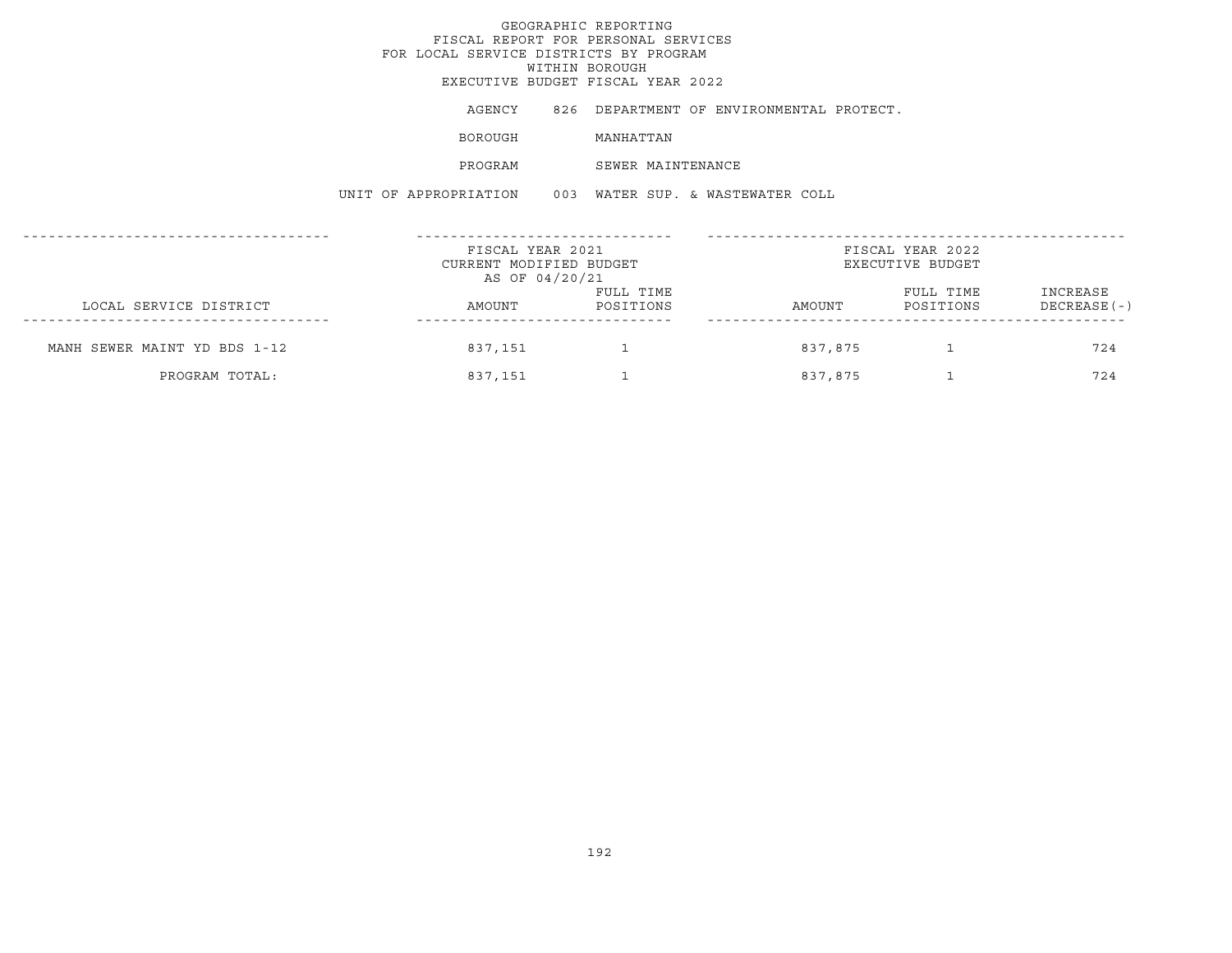AGENCY 826 DEPARTMENT OF ENVIRONMENTAL PROTECT.

BOROUGH MANHATTAN

PROGRAM WASTEWATER TREATMENT

UNIT OF APPROPRIATION 008 WASTEWATER TREATMENT

|                                                                 | FISCAL YEAR 2021<br>CURRENT MODIFIED BUDGET<br>AS OF 04/20/21 |                        | FISCAL YEAR 2022<br>EXECUTIVE BUDGET |                        |                            |  |
|-----------------------------------------------------------------|---------------------------------------------------------------|------------------------|--------------------------------------|------------------------|----------------------------|--|
| LOCAL SERVICE DISTRICT                                          | AMOUNT                                                        | FULL TIME<br>POSITIONS | AMOUNT                               | FULL TIME<br>POSITIONS | INCREASE<br>$DECREASE (-)$ |  |
| WARDS ISL WAT POLL CONT PLANT<br>NORTH RIVER WAT POLL CON PLANT | 13,626,222<br>10,582,477                                      | 120<br>100             | 13,666,114<br>10,608,887             | 120<br>100             | 39,892<br>26,410           |  |
| PROGRAM TOTAL:                                                  | 24,208,699                                                    | 220                    | 24, 275, 001                         | 220                    | 66,302                     |  |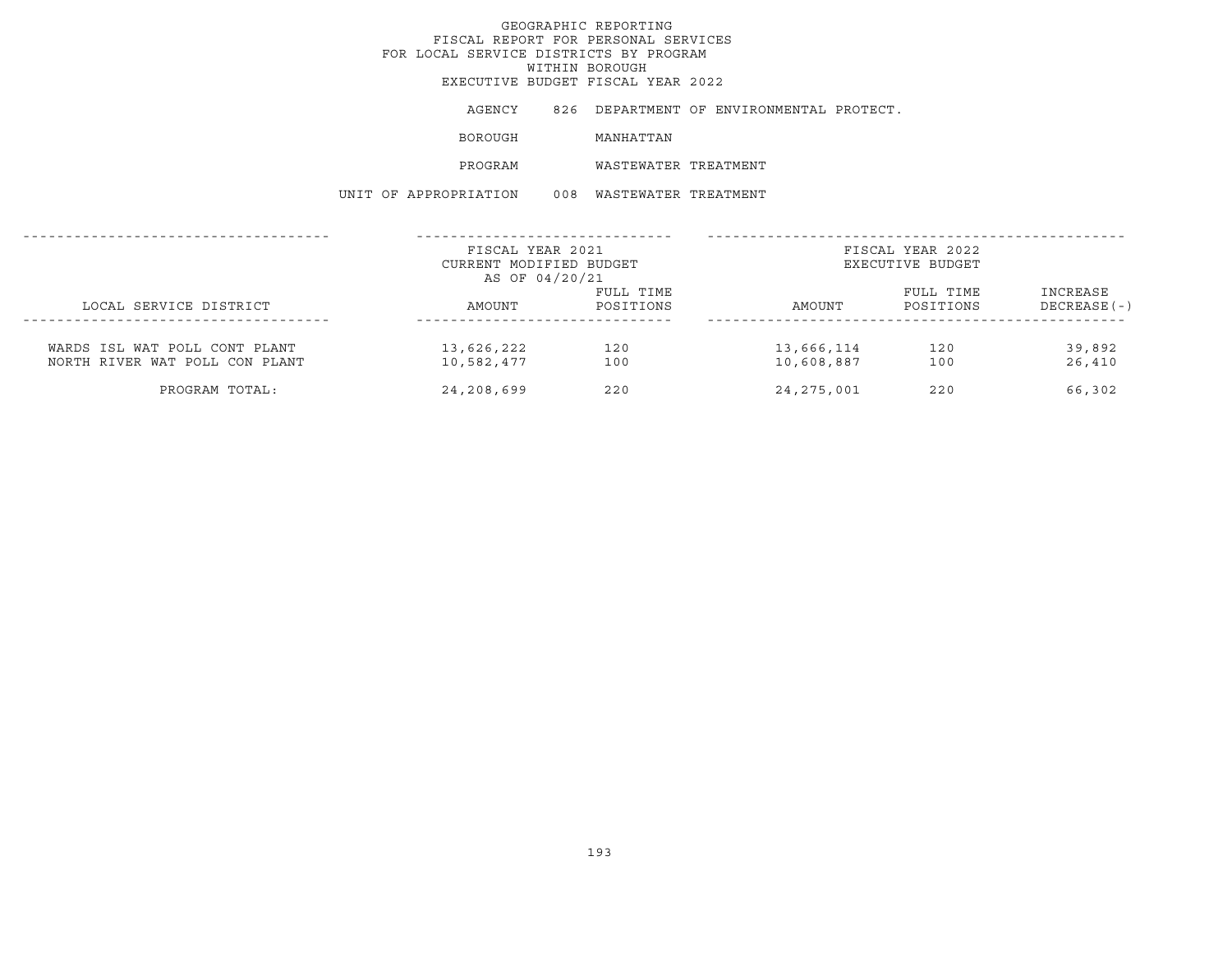AGENCY 826 DEPARTMENT OF ENVIRONMENTAL PROTECT.

BOROUGH MANHATTAN

PROGRAM WATER SUPPLY

UNIT OF APPROPRIATION 003 WATER SUP. & WASTEWATER COLL

| ---------------------  | FISCAL YEAR 2021<br>CURRENT MODIFIED BUDGET<br>AS OF 04/20/21 |                        | FISCAL YEAR 2022<br>EXECUTIVE BUDGET |                        |                          |
|------------------------|---------------------------------------------------------------|------------------------|--------------------------------------|------------------------|--------------------------|
| LOCAL SERVICE DISTRICT | AMOUNT                                                        | FULL TIME<br>POSITIONS | AMOUNT                               | FULL TIME<br>POSITIONS | INCREASE<br>DECREASE (-) |
| MANHATTAN WATER SUPPLY | 8,304,034                                                     | 90                     | 8,307,513                            | 90                     | 3,479                    |
| PROGRAM TOTAL:         | 8,304,034                                                     | 90                     | 8,307,513                            | 90                     | 3,479                    |
| SUB BOROUGH TOTAL:     | 33, 349, 884                                                  | 311                    | 33,420,389                           | 311                    | 70,505                   |
| BOROUGH TOTAL:         | 33, 349, 884                                                  | 311                    | 33,420,389                           | 311                    | 70,505                   |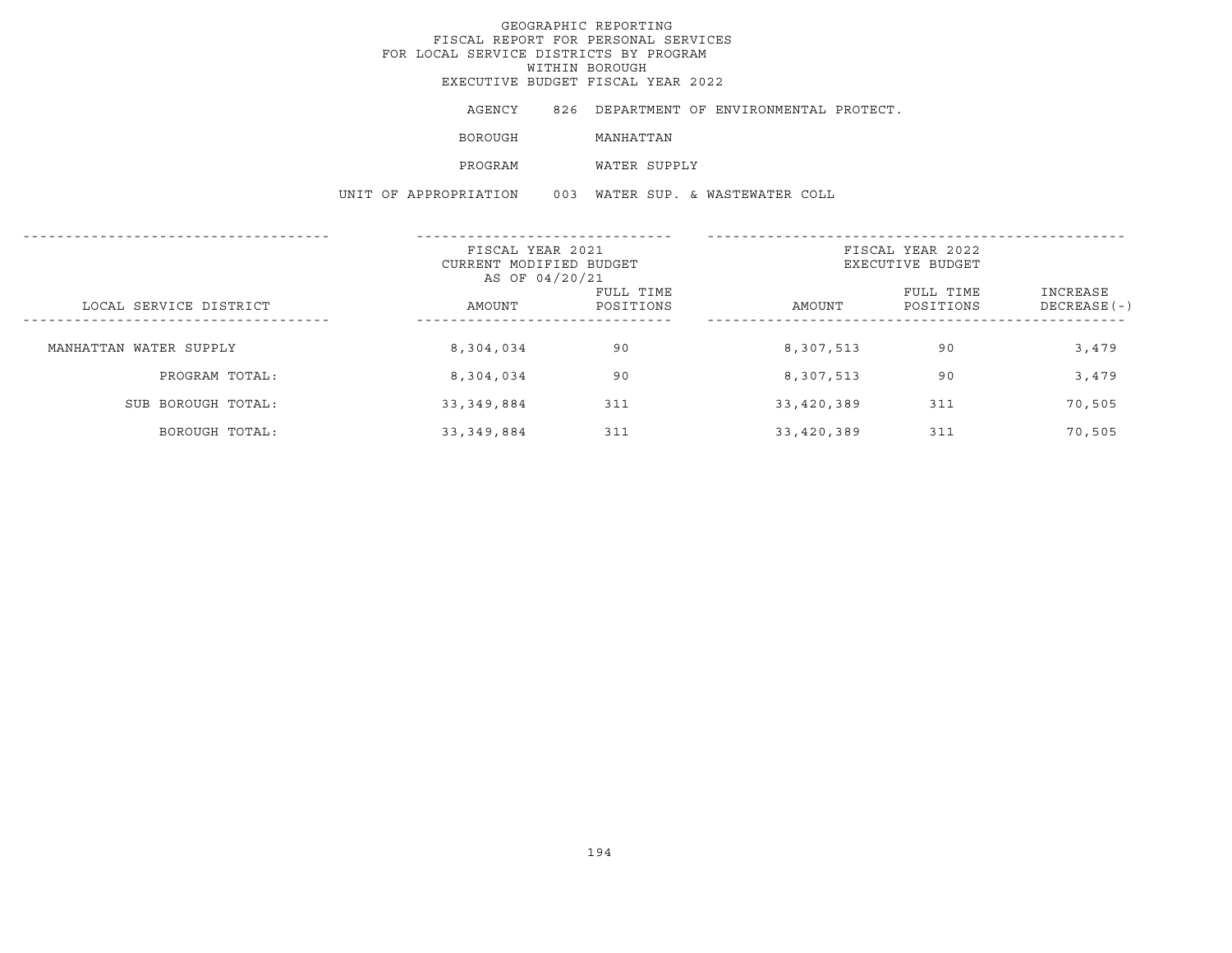EXECUTIVE BUDGET FISCAL YEAR 2022

AGENCY 826 DEPARTMENT OF ENVIRONMENTAL PROTECT.

BOROUGH QUEENS

PROGRAM SEWER MAINTENANCE

UNIT OF APPROPRIATION 003 WATER SUP. & WASTEWATER COLL

|                                                                 | FISCAL YEAR 2021<br>CURRENT MODIFIED BUDGET<br>AS OF 04/20/21 |                        | FISCAL YEAR 2022<br>EXECUTIVE BUDGET |                        |                           |  |
|-----------------------------------------------------------------|---------------------------------------------------------------|------------------------|--------------------------------------|------------------------|---------------------------|--|
| LOCAL SERVICE DISTRICT                                          | AMOUNT                                                        | FULL TIME<br>POSITIONS | AMOUNT                               | FULL TIME<br>POSITIONS | INCREASE<br>$DECREASE(-)$ |  |
| ON SEWER MNT YD BDS 9,10,12-14<br>ONS SEWER MAINT YD BDS 1-8,11 | 2,577,244<br>2,529,681                                        | 23<br>26               | 2,577,244<br>2,529,681               | 23<br>26               |                           |  |
| PROGRAM TOTAL:                                                  | 5,106,925                                                     | 49                     | 5,106,925                            | 49                     |                           |  |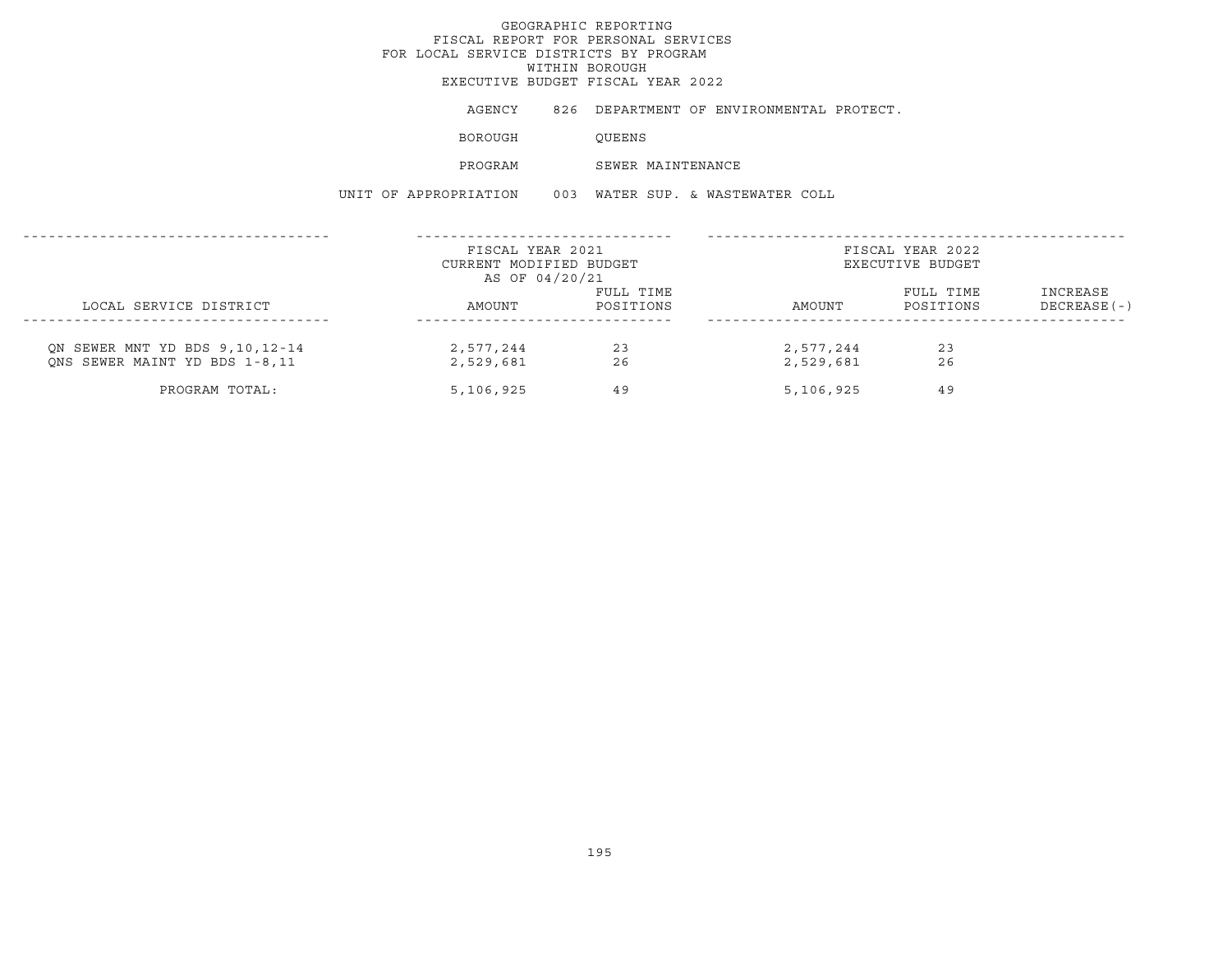EXECUTIVE BUDGET FISCAL YEAR 2022

AGENCY 826 DEPARTMENT OF ENVIRONMENTAL PROTECT.

BOROUGH QUEENS

PROGRAM WASTEWATER TREATMENT

UNIT OF APPROPRIATION 008 WASTEWATER TREATMENT

|                                | FISCAL YEAR 2021<br>CURRENT MODIFIED BUDGET<br>AS OF 04/20/21 |           | FISCAL YEAR 2022<br>EXECUTIVE BUDGET |           |                |  |
|--------------------------------|---------------------------------------------------------------|-----------|--------------------------------------|-----------|----------------|--|
|                                |                                                               | FULL TIME |                                      | FULL TIME | INCREASE       |  |
| LOCAL SERVICE DISTRICT         | AMOUNT                                                        | POSITIONS | AMOUNT                               | POSITIONS | $DECREASE$ (-) |  |
|                                |                                                               |           |                                      |           |                |  |
| BOWERY BAY WAT POLL CON PLANT  | 8,629,456                                                     | 78        | 8,645,306                            | 78        | 15,850         |  |
| ROCKAWAY WAT POLLUT CONT PLANT | 4,940,033                                                     | 45        | 4,949,222                            | 45        | 9,189          |  |
| JAMAICA WAT POLLUT CONT PLANT  | 7,084,513                                                     | 64        | 7,097,799                            | 64        | 13,286         |  |
| TOLLMAN ISL WAT POLL CON PLANT | 6,813,093                                                     | 62        | 6,824,471                            | 62        | 11,378         |  |
| PROGRAM TOTAL:                 | 27,467,095                                                    | 249       | 27,516,798                           | 249       | 49,703         |  |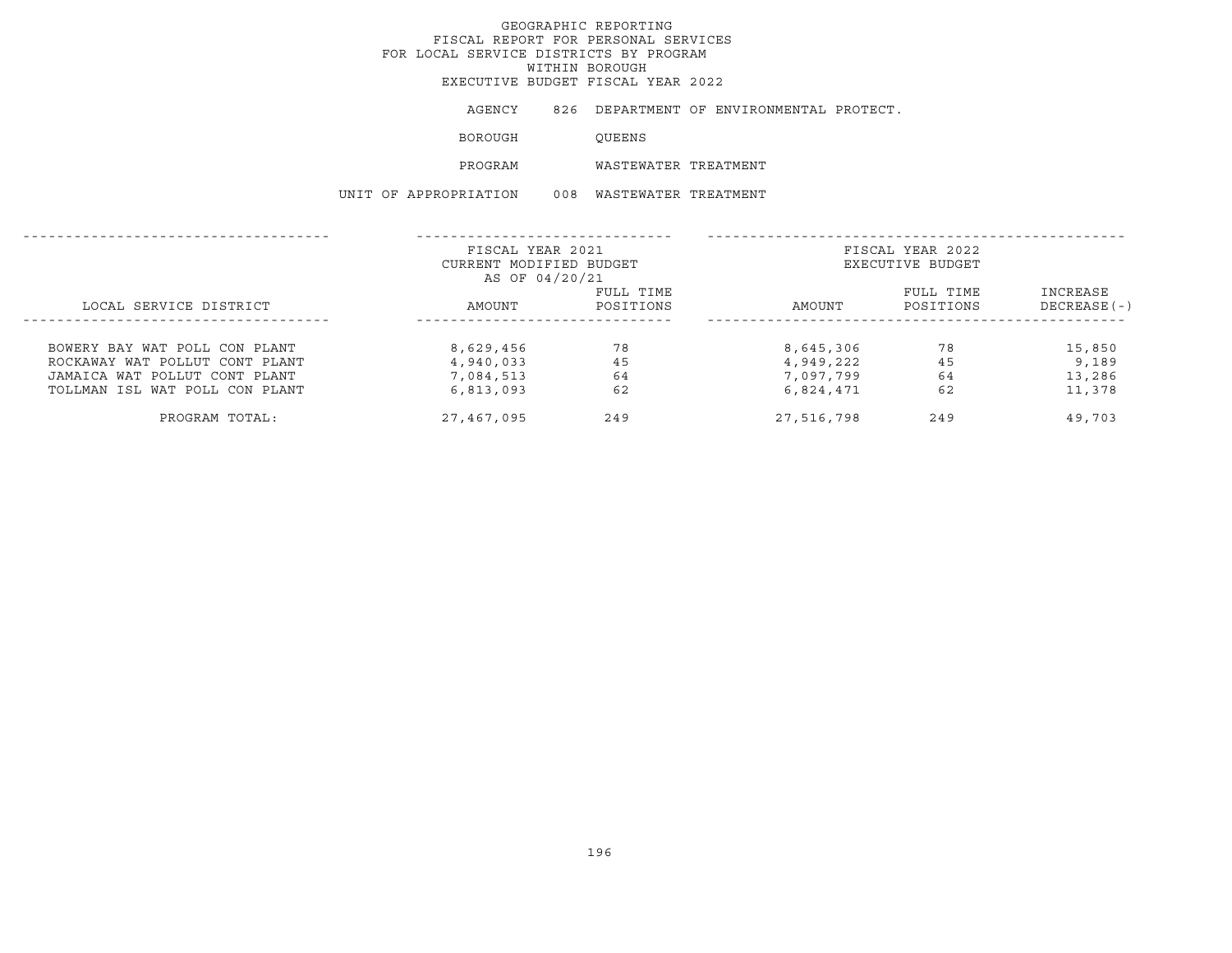AGENCY 826 DEPARTMENT OF ENVIRONMENTAL PROTECT.

BOROUGH QUEENS

PROGRAM WATER SUPPLY

UNIT OF APPROPRIATION 003 WATER SUP. & WASTEWATER COLL

|                        | FISCAL YEAR 2021<br>CURRENT MODIFIED BUDGET<br>AS OF 04/20/21 |                        | FISCAL YEAR 2022<br>EXECUTIVE BUDGET |                        |                            |  |
|------------------------|---------------------------------------------------------------|------------------------|--------------------------------------|------------------------|----------------------------|--|
| LOCAL SERVICE DISTRICT | AMOUNT                                                        | FULL TIME<br>POSITIONS | AMOUNT                               | FULL TIME<br>POSITIONS | INCREASE<br>$DECREASE (-)$ |  |
| OUEENS WATER SUPPLY    | 2,974,180                                                     | 34                     | 2,974,755                            | 34                     | 575                        |  |
| PROGRAM TOTAL:         | 2,974,180                                                     | 34                     | 2,974,755                            | 34                     | 575                        |  |
| SUB BOROUGH TOTAL:     | 35,548,200                                                    | 332                    | 35,598,478                           | 332                    | 50,278                     |  |
| BOROUGH TOTAL:         | 35,548,200                                                    | 332                    | 35,598,478                           | 332                    | 50,278                     |  |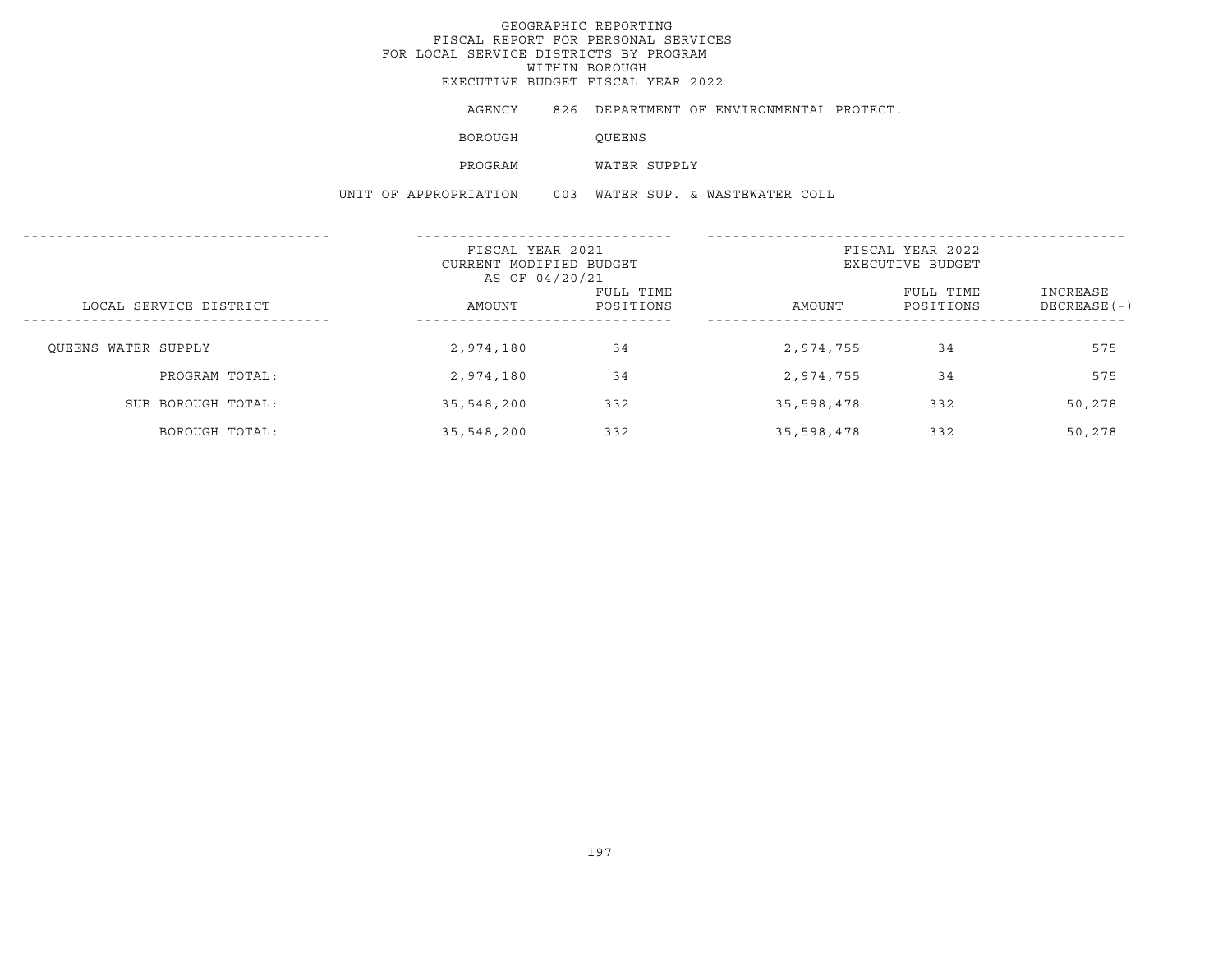# GEOGRAPHIC REPORTINGFISCAL REPORT FOR PERSONAL SERVICES FOR LOCAL SERVICE DISTRICTS BY PROGRAMWITHIN BOROUGH EXECUTIVE BUDGET FISCAL YEAR 2022AGENCY 826 DEPARTMENT OF ENVIRONMENTAL PROTECT. BOROUGH STATEN ISLAND PROGRAM SEWER MAINTENANCEUNIT OF APPROPRIATION 003 WATER SUP. & WASTEWATER COLL------------------------------------ ------------------------------ ------------------------------------------------- FISCAL YEAR 2021 FISCAL YEAR 2022CURRENT MODIFIED BUDGET **EXECUTIVE BUDGET** AS OF 04/20/21 FULL TIME FULL TIME INCREASELOCAL SERVICE DISTRICT AMOUNT POSITIONS AMOUNT POSITIONS DECREASE(-) ------------------------------------ ------------------------------ -------------------------------------------------ST ISLAND SEWER MNT YD BDS 1-3 4,034,343 42 4,035,081 42 738

PROGRAM TOTAL: 
4,034,343 
42 
4,035,081 
42 738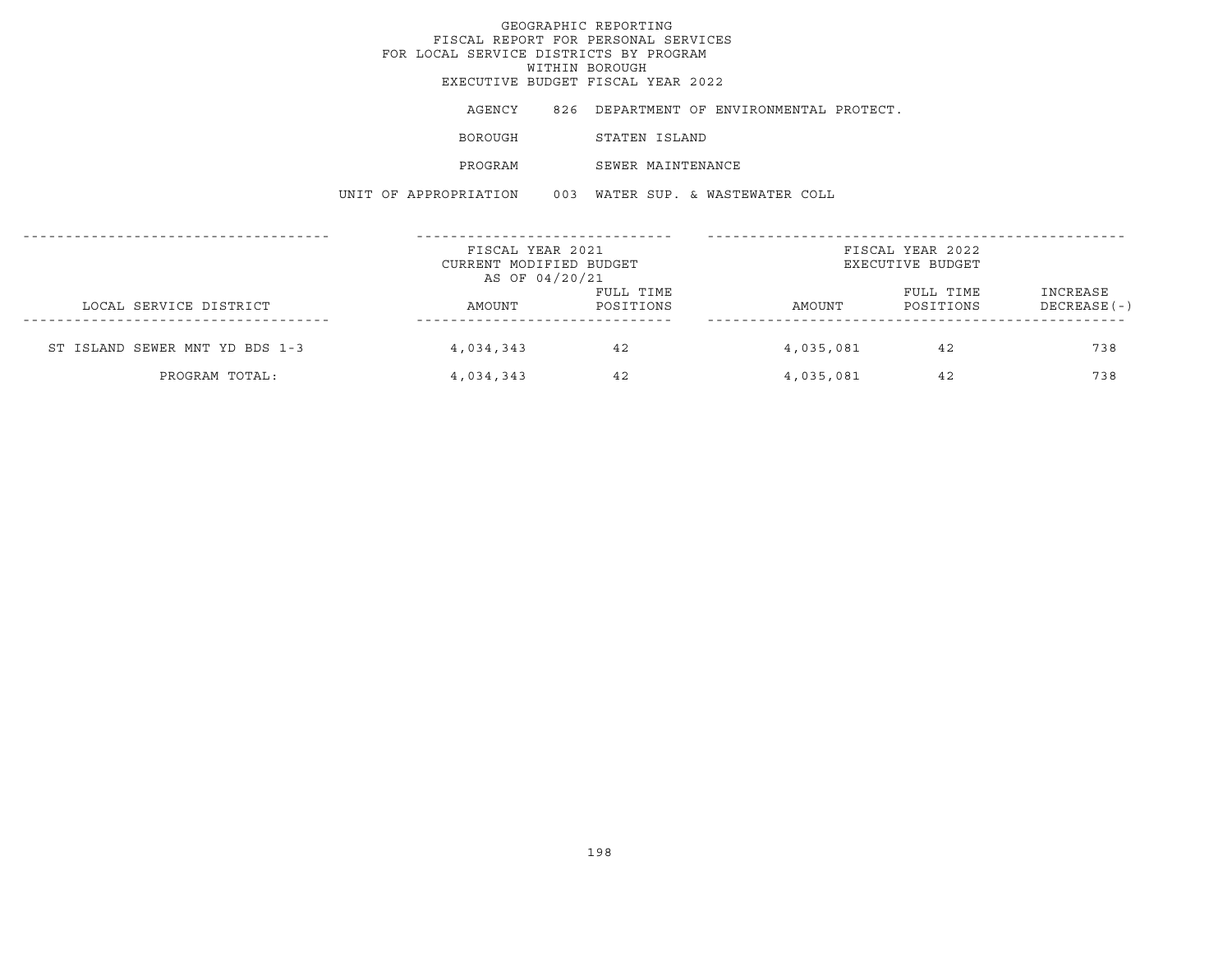AGENCY 826 DEPARTMENT OF ENVIRONMENTAL PROTECT.

BOROUGH STATEN ISLAND

PROGRAM WASTEWATER TREATMENT

UNIT OF APPROPRIATION 008 WASTEWATER TREATMENT

|                                                                 | FISCAL YEAR 2021<br>CURRENT MODIFIED BUDGET<br>AS OF 04/20/21 |                        | FISCAL YEAR 2022<br>EXECUTIVE BUDGET |                        |                           |
|-----------------------------------------------------------------|---------------------------------------------------------------|------------------------|--------------------------------------|------------------------|---------------------------|
| LOCAL SERVICE DISTRICT                                          | AMOUNT                                                        | FULL TIME<br>POSITIONS | AMOUNT                               | FULL TIME<br>POSITIONS | INCREASE<br>$DECREASE(-)$ |
| OAKWOOD BEACH WAT POL CON PLAN<br>PORT RICH WAT POLL CONT PLANT | 6,759,916<br>5,469,948                                        | 60<br>52               | 6,776,279<br>5,487,931               | 60<br>52               | 16,363<br>17,983          |
| PROGRAM TOTAL:                                                  | 12,229,864                                                    | 112                    | 12,264,210                           | 112                    | 34,346                    |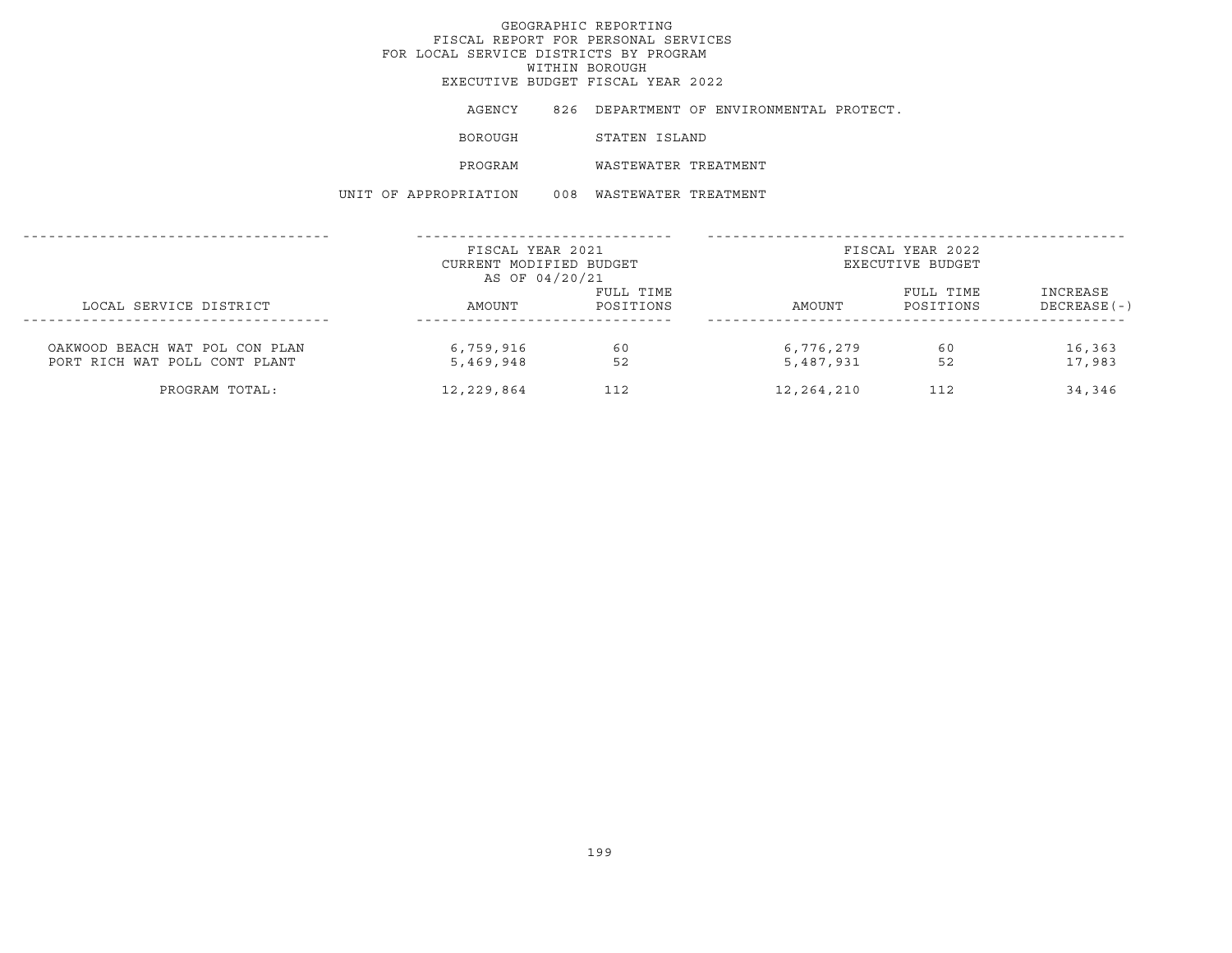AGENCY 826 DEPARTMENT OF ENVIRONMENTAL PROTECT. BOROUGH STATEN ISLAND PROGRAM WATER SUPPLY UNIT OF APPROPRIATION 003 WATER SUP. & WASTEWATER COLL

|                                                          | FISCAL YEAR 2021                          |                        |            | FISCAL YEAR 2022       |                           |
|----------------------------------------------------------|-------------------------------------------|------------------------|------------|------------------------|---------------------------|
|                                                          | CURRENT MODIFIED BUDGET<br>AS OF 04/20/21 |                        |            | EXECUTIVE BUDGET       |                           |
| LOCAL SERVICE DISTRICT<br>------------------------------ | AMOUNT<br>---------------------           | FULL TIME<br>POSITIONS | AMOUNT     | FULL TIME<br>POSITIONS | INCREASE<br>$DECREASE(-)$ |
| STATEN ISLAND WATER SUPPLY                               | 1,686,024                                 | 17                     | 1,686,024  | 17                     |                           |
| PROGRAM TOTAL:                                           | 1,686,024                                 | 17                     | 1,686,024  | 17                     |                           |
| SUB BOROUGH TOTAL:                                       | 17,950,231                                | 171                    | 17,985,315 | 171                    | 35,084                    |
| BOROUGH TOTAL:                                           | 17,950,231                                | 171                    | 17,985,315 | 171                    | 35,084                    |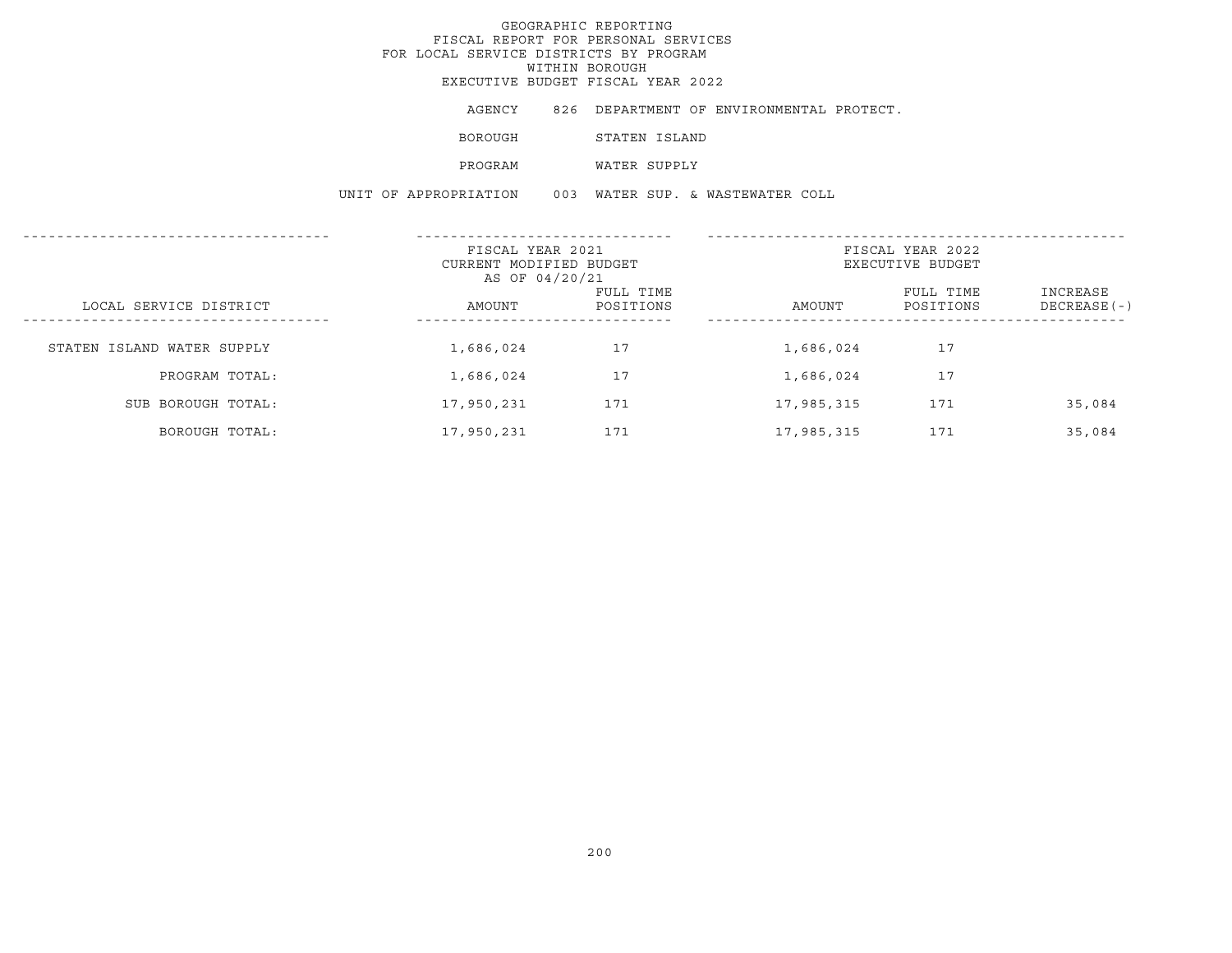### EXECUTIVE BUDGET FISCAL YEAR 2022

|                                            | FISCAL YEAR 2021<br>CURRENT MODIFIED BUDGET<br>AS OF 04/20/21 |                        | FISCAL YEAR 2022<br>EXECUTIVE BUDGET |                        |                          |  |
|--------------------------------------------|---------------------------------------------------------------|------------------------|--------------------------------------|------------------------|--------------------------|--|
| LOCAL SERVICE DISTRICT                     | AMOUNT                                                        | FULL TIME<br>POSITIONS | AMOUNT                               | FULL TIME<br>POSITIONS | INCREASE<br>DECREASE (-) |  |
| AGENCY TOTAL:<br>ALL PROGRAMS ALL BOROUGHS | 162,660,948                                                   | 1,561                  | 162,933,508                          | 1,561                  | 272,560                  |  |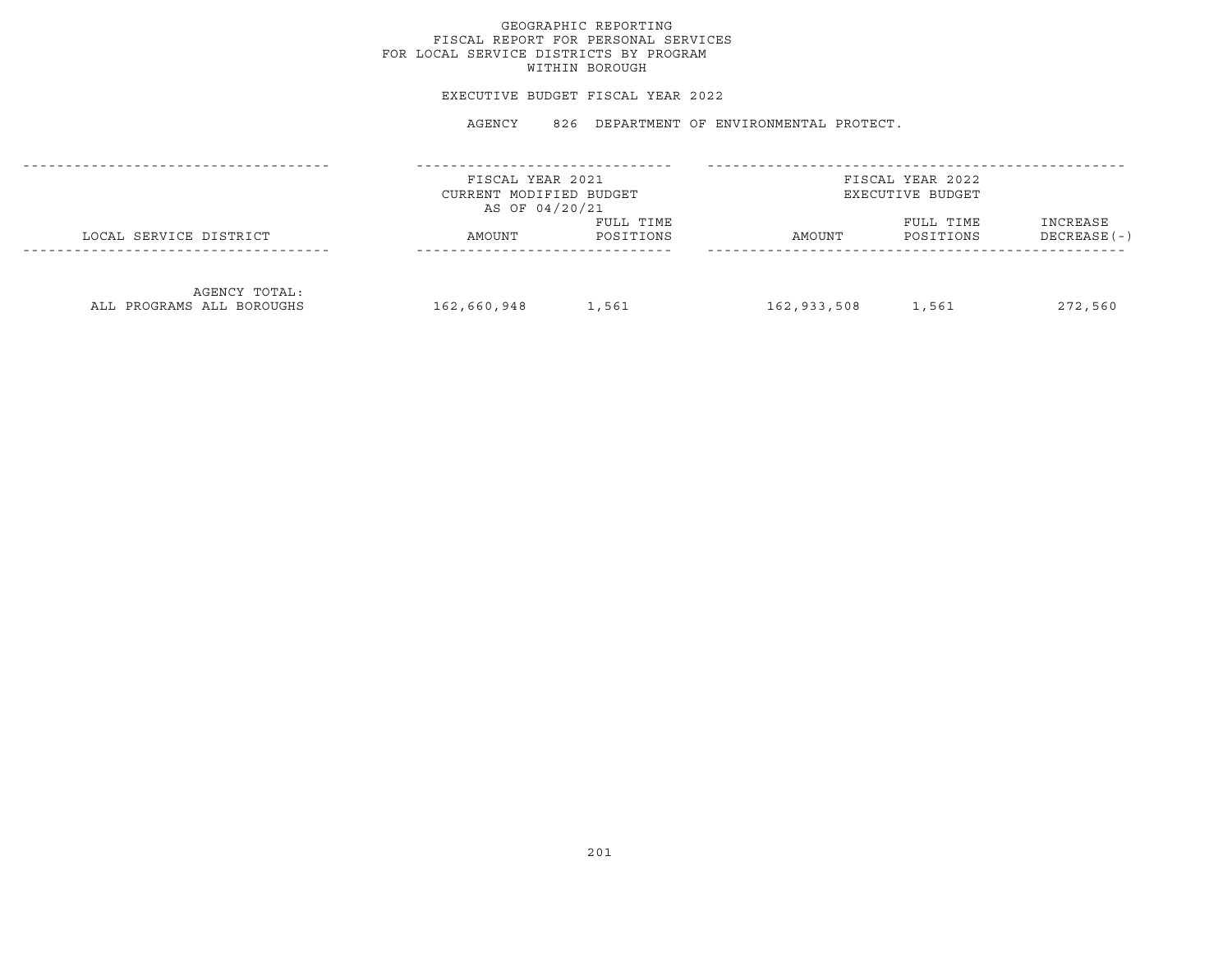### EXECUTIVE BUDGET FISCAL YEAR 2022

|         |                                                                                                                       | FISCAL YEAR 2021<br>CURRENT MODIFIED BUDGET | FISCAL YEAR 2022<br>EXECUTIVE BUDGET |                                 |
|---------|-----------------------------------------------------------------------------------------------------------------------|---------------------------------------------|--------------------------------------|---------------------------------|
|         | UNIT OF APPROPRIATION                                                                                                 | AS OF 04/20/21                              | AMOUNT                               | INCREASE<br>$DECREASE$ $(-)$    |
| 001     | EXECUTIVE AND SUPPORT                                                                                                 |                                             |                                      |                                 |
|         | REGULAR GROSS<br>OTHER                                                                                                |                                             |                                      |                                 |
|         | TOTAL REPORTED GEOGRAPHICALLY                                                                                         |                                             |                                      |                                 |
|         | NOT REPORTED GEOGRAPHICALLY                                                                                           | 41,038,242                                  | 41,768,159                           | 729,917                         |
|         | FINANCIAL PLAN SAVINGS                                                                                                | $161,560 -$                                 |                                      | 161,560                         |
|         | APPROPRIATION                                                                                                         | 40,876,682                                  | 41,768,159                           | 891,477                         |
| FUNDING |                                                                                                                       |                                             |                                      |                                 |
|         | CITY<br>OTHER CATEGORICAL<br>CAPITAL FUNDS - I.F.A.<br>STATE<br>FEDERAL - C.D.<br>FEDERAL - OTHER<br>INTRA-CITY SALES | 36,220,265<br>51,136<br>4,605,281           | 37, 161, 523<br>4,606,636            | 941,258<br>$51, 136 -$<br>1,355 |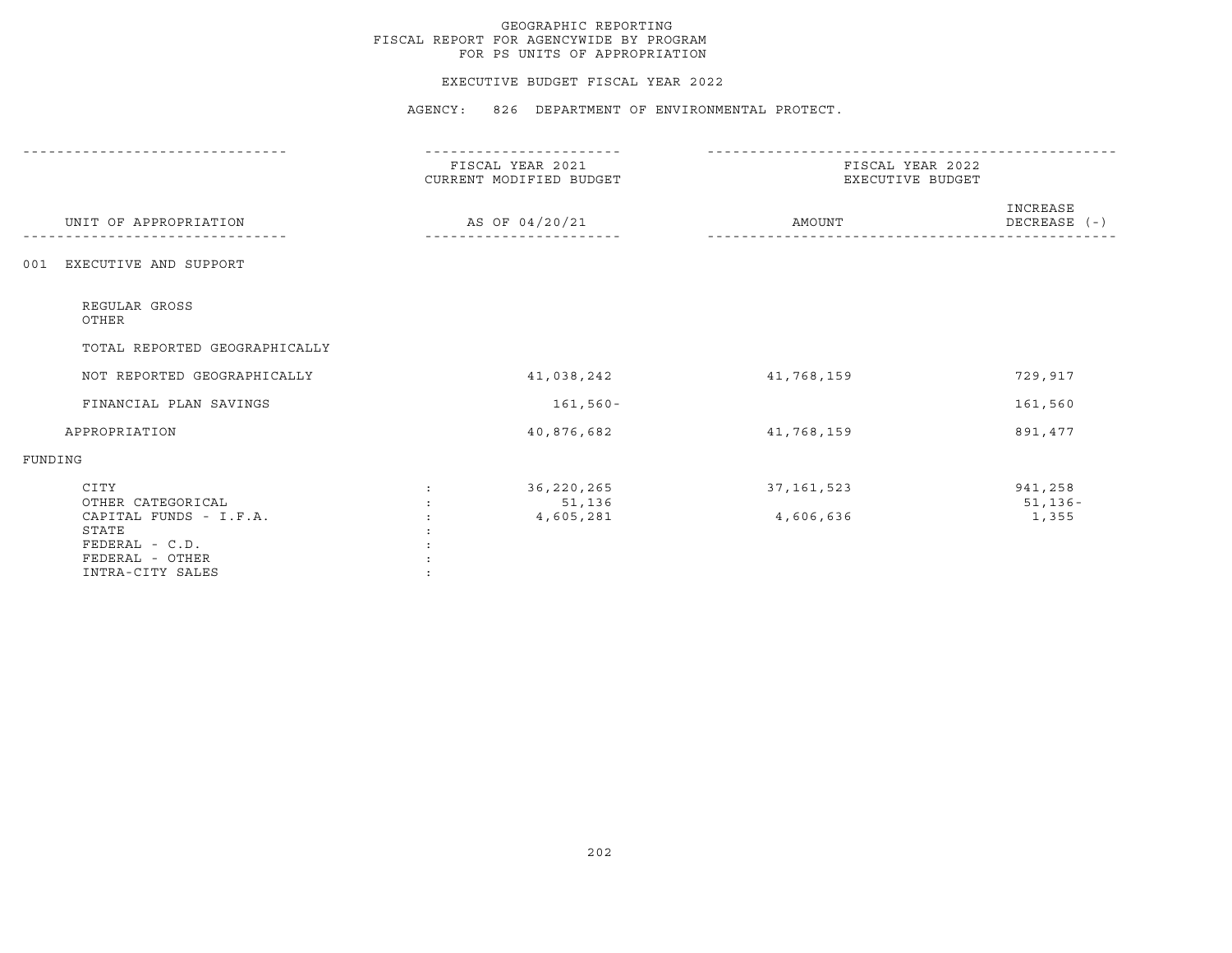### EXECUTIVE BUDGET FISCAL YEAR 2022

|                                                              | ---------                                   |                                      |                            |
|--------------------------------------------------------------|---------------------------------------------|--------------------------------------|----------------------------|
|                                                              | FISCAL YEAR 2021<br>CURRENT MODIFIED BUDGET | FISCAL YEAR 2022<br>EXECUTIVE BUDGET |                            |
| UNIT OF APPROPRIATION                                        | AS OF 04/20/21                              | AMOUNT                               | INCREASE<br>DECREASE $(-)$ |
| ENVIRONMENTAL MANAGEMENT<br>002                              |                                             |                                      |                            |
| REGULAR GROSS<br>OTHER                                       |                                             |                                      |                            |
| TOTAL REPORTED GEOGRAPHICALLY                                |                                             |                                      |                            |
| NOT REPORTED GEOGRAPHICALLY                                  | 26,932,997                                  | 25,410,297                           | 1,522,700-                 |
| FINANCIAL PLAN SAVINGS                                       | $23,468-$                                   |                                      | 23,468                     |
| APPROPRIATION                                                | 26,909,529                                  | 25,410,297                           | 1,499,232-                 |
| FUNDING                                                      |                                             |                                      |                            |
| CITY<br>OTHER CATEGORICAL<br>CAPITAL FUNDS - I.F.A.<br>STATE | 21,719,875                                  | 19,514,126                           | $2, 205, 749 -$            |
| FEDERAL - C.D.<br>FEDERAL - OTHER<br>INTRA-CITY SALES        | 2,580,766<br>2, 272, 441<br>336,447         | 706,662<br>4,853,062<br>336,447      | 1,874,104-<br>2,580,621    |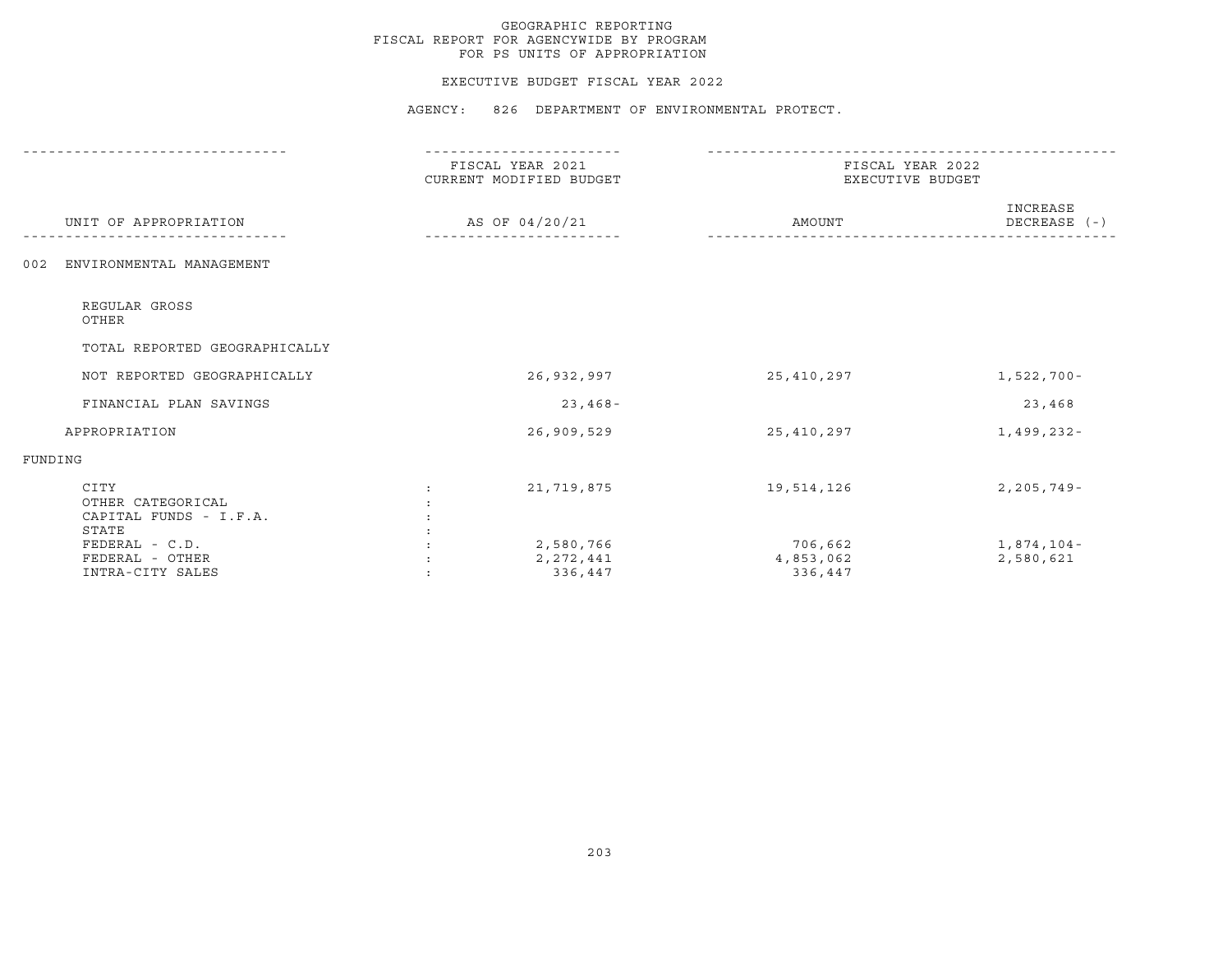### EXECUTIVE BUDGET FISCAL YEAR 2022

|                                                                                          | FISCAL YEAR 2021<br>CURRENT MODIFIED BUDGET | FISCAL YEAR 2022<br>EXECUTIVE BUDGET |                          |  |
|------------------------------------------------------------------------------------------|---------------------------------------------|--------------------------------------|--------------------------|--|
| UNIT OF APPROPRIATION                                                                    | AS OF 04/20/21                              | AMOUNT                               | INCREASE<br>DECREASE (-) |  |
| WATER SUP. & WASTEWATER COLL<br>003                                                      |                                             |                                      |                          |  |
| REGULAR GROSS<br>OTHER                                                                   | 40,436,897<br>3,426,360                     | 40,446,089<br>3,426,360              | 9,192                    |  |
| TOTAL REPORTED GEOGRAPHICALLY                                                            | 43,863,257                                  | 43,872,449                           | 9,192                    |  |
| NOT REPORTED GEOGRAPHICALLY                                                              | 180,884,432                                 | 182,730,780                          | 1,846,348                |  |
| FINANCIAL PLAN SAVINGS                                                                   | 1,621,977                                   | 2,010,000                            | 388,023                  |  |
| APPROPRIATION                                                                            | 226,369,666                                 | 228,613,229                          | 2, 243, 563              |  |
| FUNDING                                                                                  |                                             |                                      |                          |  |
| CITY<br>OTHER CATEGORICAL                                                                | 215,081,884                                 | 217,552,704                          | 2,470,820                |  |
| CAPITAL FUNDS - I.F.A.<br>STATE<br>FEDERAL - C.D.<br>FEDERAL - OTHER<br>INTRA-CITY SALES | 11,060,361<br>227,421                       | 11,060,525                           | 164<br>$227,421-$        |  |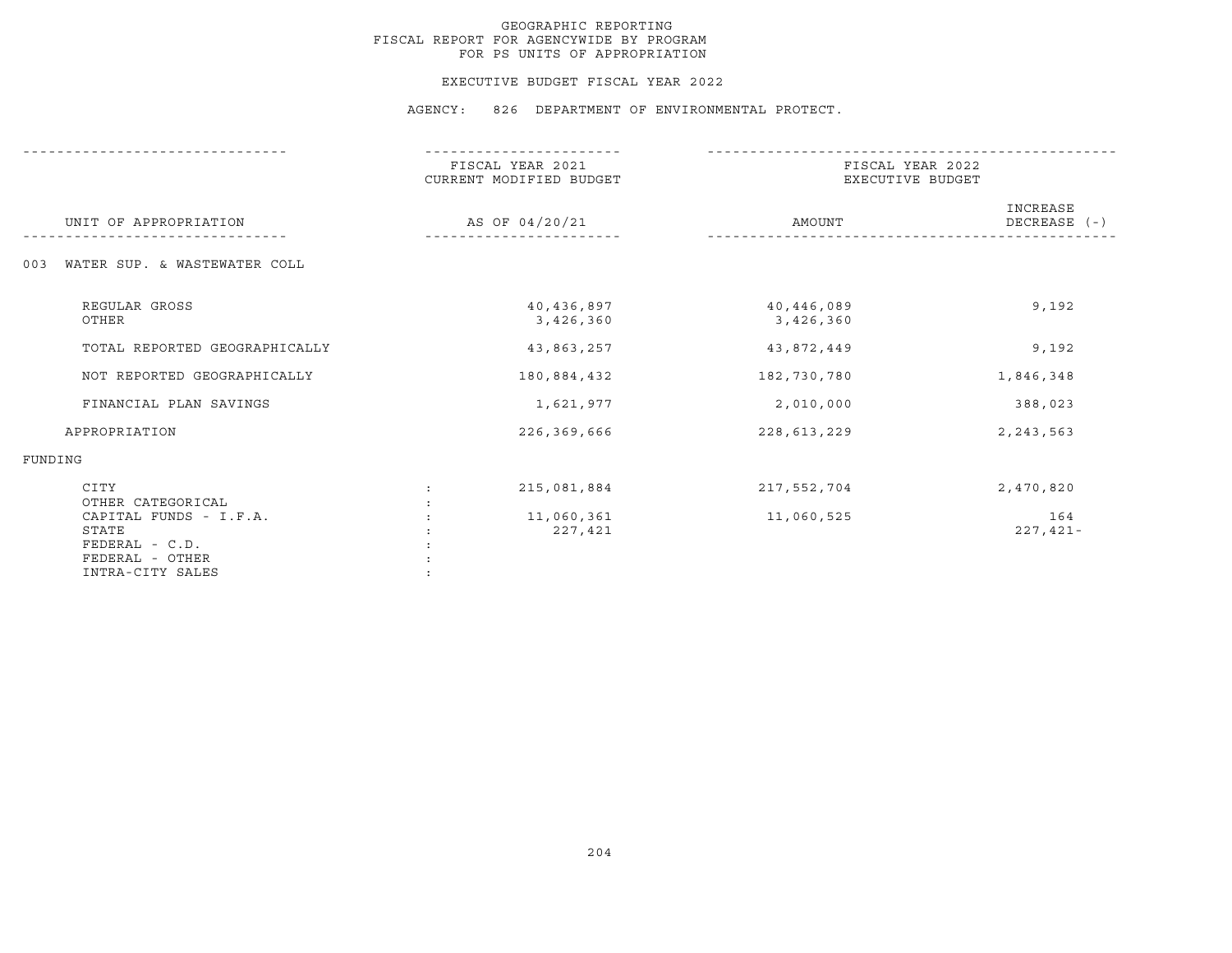## EXECUTIVE BUDGET FISCAL YEAR 2022

|                                                                                          | FISCAL YEAR 2021<br>CURRENT MODIFIED BUDGET | FISCAL YEAR 2022<br>EXECUTIVE BUDGET |                              |  |
|------------------------------------------------------------------------------------------|---------------------------------------------|--------------------------------------|------------------------------|--|
| UNIT OF APPROPRIATION                                                                    | AS OF 04/20/21                              | AMOUNT                               | INCREASE<br>$DECREASE$ $(-)$ |  |
| CENTRAL UTILITY<br>007                                                                   |                                             |                                      |                              |  |
| REGULAR GROSS<br>OTHER                                                                   |                                             |                                      |                              |  |
| TOTAL REPORTED GEOGRAPHICALLY                                                            |                                             |                                      |                              |  |
| NOT REPORTED GEOGRAPHICALLY                                                              | 90,763,385                                  | 88, 436, 341                         | $2,327,044-$                 |  |
| FINANCIAL PLAN SAVINGS                                                                   | $263, 371 -$                                |                                      | 263,371                      |  |
| APPROPRIATION                                                                            | 90,500,014                                  | 88, 436, 341                         | $2,063,673-$                 |  |
| FUNDING                                                                                  |                                             |                                      |                              |  |
| CITY<br>OTHER CATEGORICAL                                                                | 45,938,718                                  | 43,874,687                           | $2,064,031-$                 |  |
| CAPITAL FUNDS - I.F.A.<br>STATE<br>FEDERAL - C.D.<br>FEDERAL - OTHER<br>INTRA-CITY SALES | 44,561,296                                  | 44,561,654                           | 358                          |  |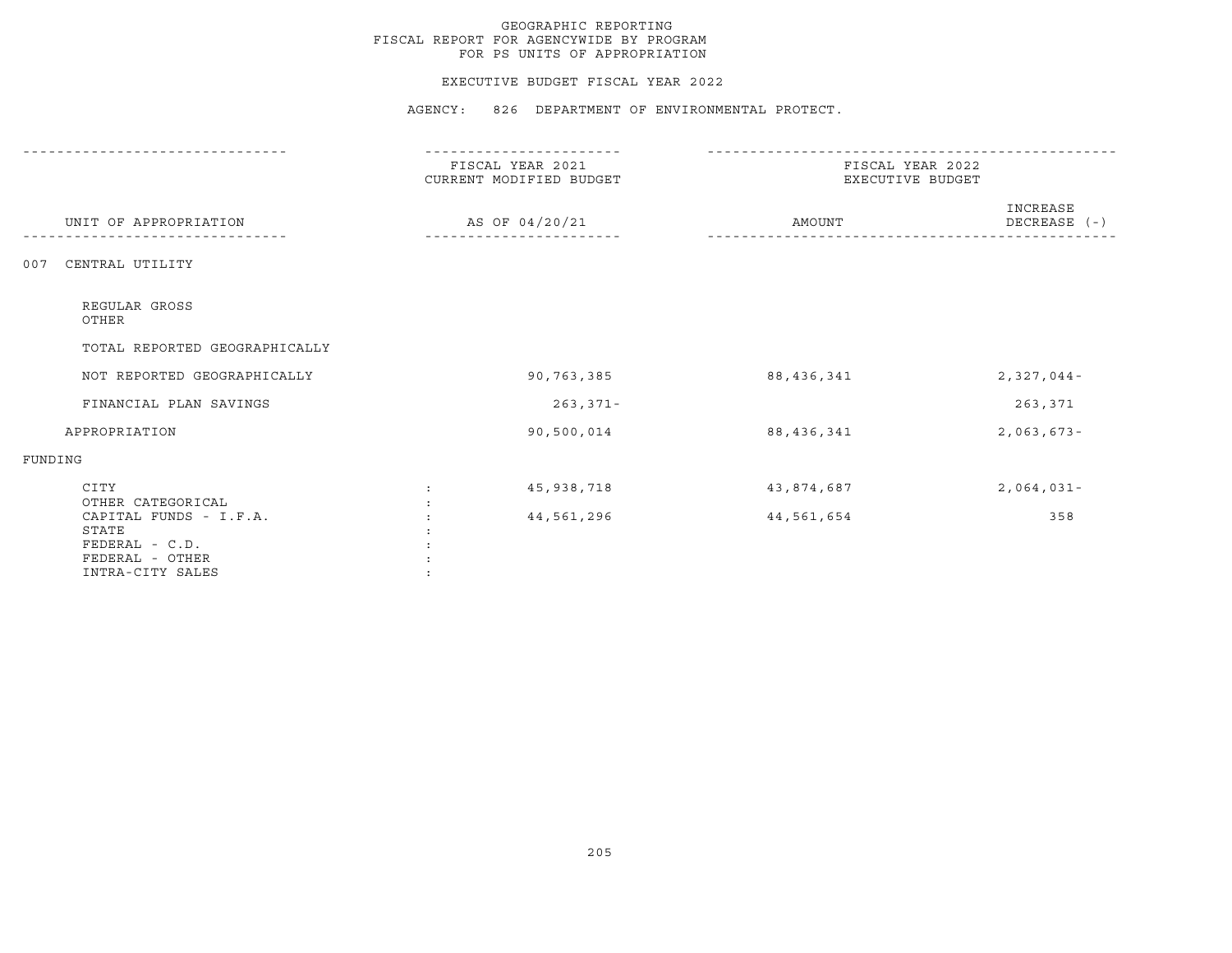### EXECUTIVE BUDGET FISCAL YEAR 2022

|                                                                                                                       | FISCAL YEAR 2021<br>CURRENT MODIFIED BUDGET | FISCAL YEAR 2022<br>EXECUTIVE BUDGET |                          |  |
|-----------------------------------------------------------------------------------------------------------------------|---------------------------------------------|--------------------------------------|--------------------------|--|
| UNIT OF APPROPRIATION                                                                                                 | AS OF 04/20/21                              | AMOUNT                               | INCREASE<br>DECREASE (-) |  |
| WASTEWATER TREATMENT<br>008                                                                                           |                                             |                                      |                          |  |
| REGULAR GROSS<br>OTHER                                                                                                | 114,617,451<br>4,180,240                    | 114,880,819<br>4,180,240             | 263,368                  |  |
| TOTAL REPORTED GEOGRAPHICALLY                                                                                         | 118,797,691                                 | 119,061,059                          | 263,368                  |  |
| NOT REPORTED GEOGRAPHICALLY                                                                                           | 112,476,626                                 | 110,478,575                          | $1,998,051-$             |  |
| FINANCIAL PLAN SAVINGS                                                                                                | $165,829-$                                  | 5,243                                | 171,072                  |  |
| APPROPRIATION                                                                                                         | 231,108,488                                 | 229,544,877                          | $1,563,611-$             |  |
| FUNDING                                                                                                               |                                             |                                      |                          |  |
| CITY<br>OTHER CATEGORICAL<br>CAPITAL FUNDS - I.F.A.<br>STATE<br>FEDERAL - C.D.<br>FEDERAL - OTHER<br>INTRA-CITY SALES | 221,758,892<br>2,089,965<br>7,259,631       | 222, 285, 246<br>7,259,631           | 526,354<br>$2,089,965-$  |  |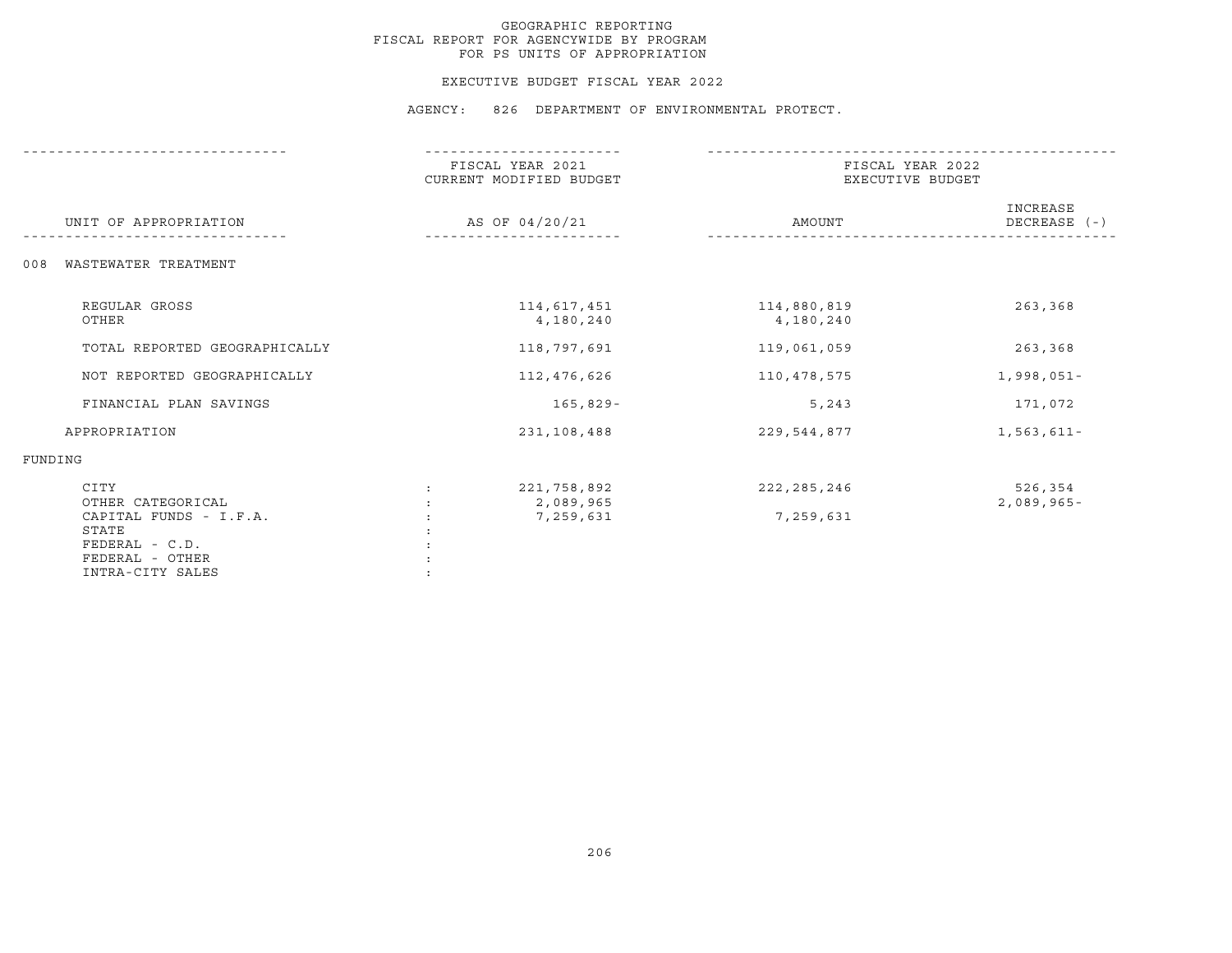## EXECUTIVE BUDGET FISCAL YEAR 2022

|                                                     | -------------                               |                                      |                            |  |
|-----------------------------------------------------|---------------------------------------------|--------------------------------------|----------------------------|--|
|                                                     | FISCAL YEAR 2021<br>CURRENT MODIFIED BUDGET | FISCAL YEAR 2022<br>EXECUTIVE BUDGET |                            |  |
| UNIT OF APPROPRIATION                               | AS OF 04/20/21                              | AMOUNT                               | INCREASE<br>DECREASE (-)   |  |
| 004 UTILITY - OTPS                                  |                                             |                                      |                            |  |
| TOTAL REPORTED GEOGRAPHICALLY                       |                                             |                                      |                            |  |
| NOT REPORTED GEOGRAPHICALLY                         | 742,962,027                                 | 777,595,793                          | 34,633,766                 |  |
| FINANCIAL PLAN SAVINGS                              | 21,491,102-                                 | 21,995,750-                          | $504, 648 -$               |  |
| APPROPRIATION                                       | 721,470,925                                 | 755,600,043                          | 34, 129, 118               |  |
| FUNDING                                             |                                             |                                      |                            |  |
| CITY<br>OTHER CATEGORICAL<br>CAPITAL FUNDS - I.F.A. | 706,877,103<br>5,093,929                    | 755,600,043                          | 48,722,940<br>$5,093,929-$ |  |
| STATE<br>FEDERAL - C.D.                             | 4,458,556                                   |                                      | 4,458,556-                 |  |
| FEDERAL - OTHER<br>INTRA-CITY SALES                 | 5,041,337                                   |                                      | $5,041,337-$               |  |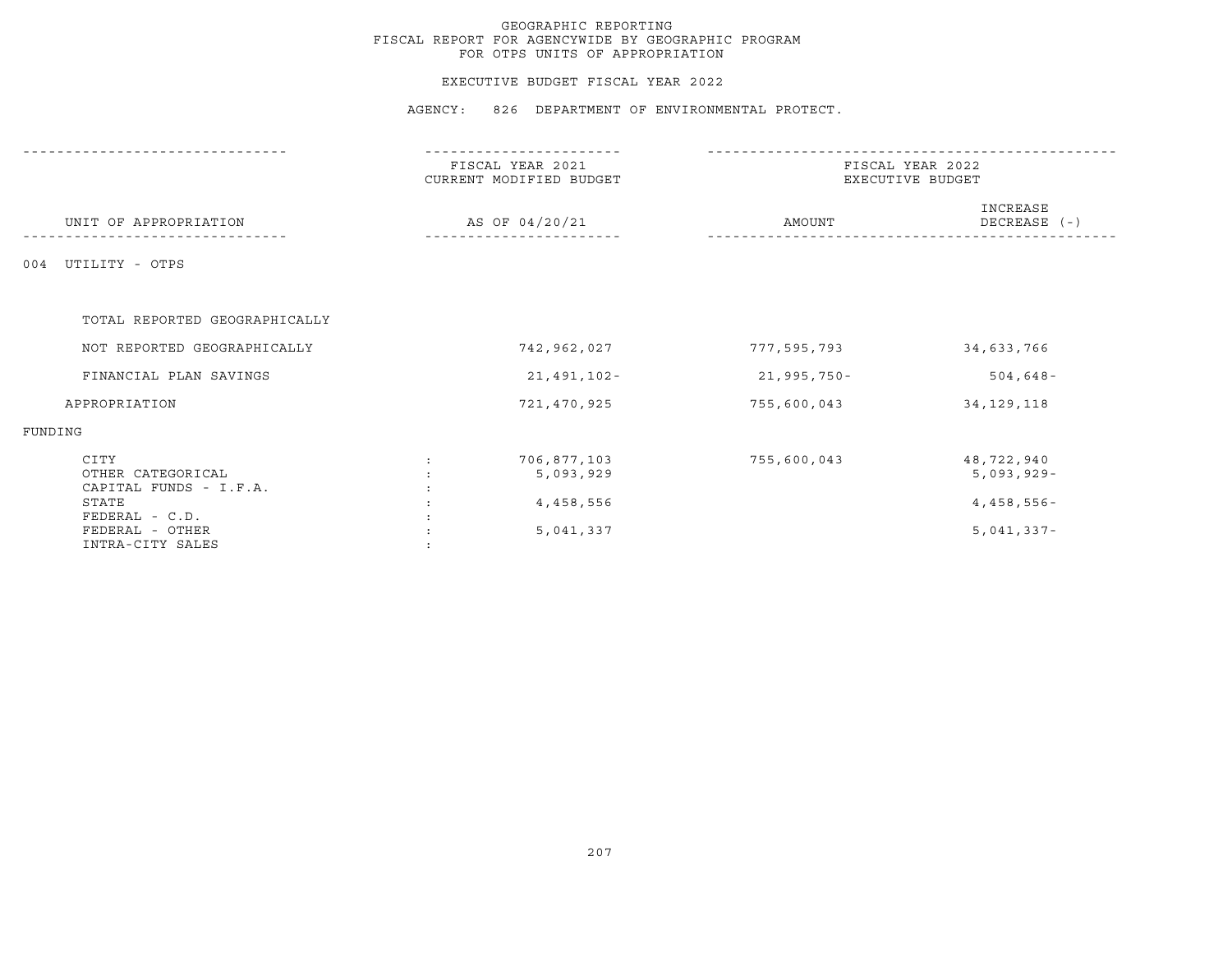## EXECUTIVE BUDGET FISCAL YEAR 2022

|                                                     | FISCAL YEAR 2021<br>CURRENT MODIFIED BUDGET | FISCAL YEAR 2022<br>EXECUTIVE BUDGET |                                     |  |
|-----------------------------------------------------|---------------------------------------------|--------------------------------------|-------------------------------------|--|
| UNIT OF APPROPRIATION                               | AS OF 04/20/21                              | AMOUNT                               | INCREASE<br>DECREASE (-)            |  |
| ENVIRONMENTAL MANAGEMENT -OTPS<br>005               |                                             |                                      |                                     |  |
| TOTAL REPORTED GEOGRAPHICALLY                       |                                             |                                      |                                     |  |
| NOT REPORTED GEOGRAPHICALLY                         | 95,968,973                                  | 86,195,807                           | $9,773,166 -$                       |  |
| FINANCIAL PLAN SAVINGS                              | $1,793,908-$                                | 364,025                              | 2,157,933                           |  |
| APPROPRIATION                                       | 94, 175, 065                                | 86,559,832                           | $7,615,233 -$                       |  |
| FUNDING                                             |                                             |                                      |                                     |  |
| CITY<br>OTHER CATEGORICAL<br>CAPITAL FUNDS - I.F.A. | 43,880,531<br>621,007                       | 74,989,712                           | 31,109,181<br>$621,007 -$           |  |
| STATE<br>FEDERAL - C.D.<br>FEDERAL - OTHER          | 76,955<br>44,750,841<br>2,889,945           | 774,120<br>10,796,000                | 76,955-<br>43,976,721-<br>7,906,055 |  |
| INTRA-CITY SALES                                    | 1,955,786                                   |                                      | 1,955,786-                          |  |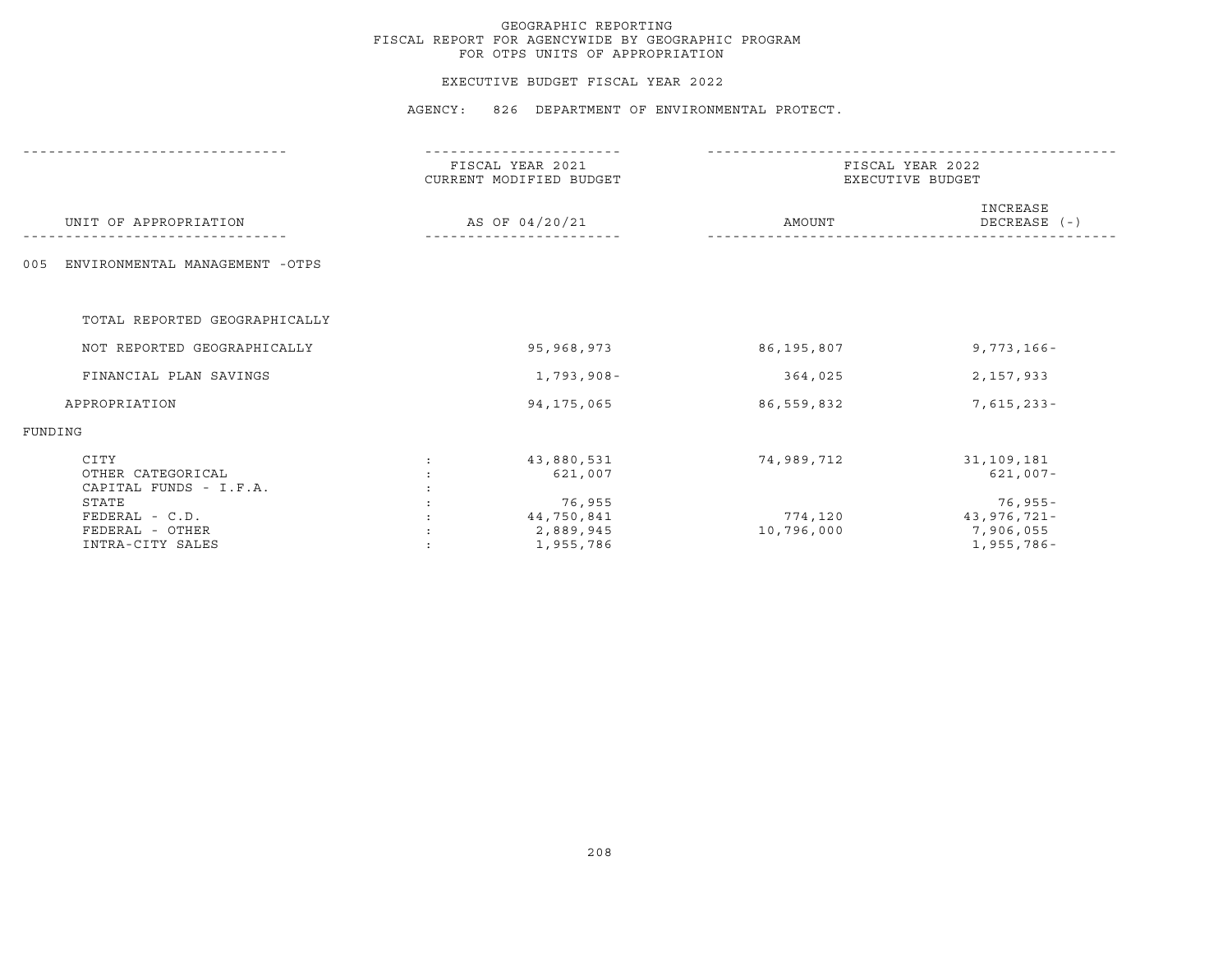## EXECUTIVE BUDGET FISCAL YEAR 2022

|                                                                                | FISCAL YEAR 2021<br>CURRENT MODIFIED BUDGET | FISCAL YEAR 2022<br>EXECUTIVE BUDGET |                              |  |
|--------------------------------------------------------------------------------|---------------------------------------------|--------------------------------------|------------------------------|--|
| UNIT OF APPROPRIATION                                                          | AS OF 04/20/21                              | AMOUNT                               | INCREASE<br>DECREASE (-)     |  |
| EXECUTIVE & SUPPORT-OTPS<br>006                                                |                                             |                                      |                              |  |
| TOTAL REPORTED GEOGRAPHICALLY                                                  |                                             |                                      |                              |  |
| NOT REPORTED GEOGRAPHICALLY                                                    | 68,656,320                                  | 64,557,972                           | $4,098,348-$                 |  |
| FINANCIAL PLAN SAVINGS                                                         | $593, 152 -$                                | $653, 517 -$                         | $60, 365 -$                  |  |
| APPROPRIATION                                                                  | 68,063,168                                  | 63,904,455                           | $4,158,713-$                 |  |
| FUNDING                                                                        |                                             |                                      |                              |  |
| CITY<br>OTHER CATEGORICAL<br>CAPITAL FUNDS - I.F.A.<br>STATE<br>FEDERAL - C.D. | 63, 235, 174<br>927,420                     | 63,618,462                           | 383,288<br>$927,420-$        |  |
| FEDERAL - OTHER<br>INTRA-CITY SALES                                            | 3,377,581<br>522,993                        | 285,993                              | $3,377,581 -$<br>$237,000 -$ |  |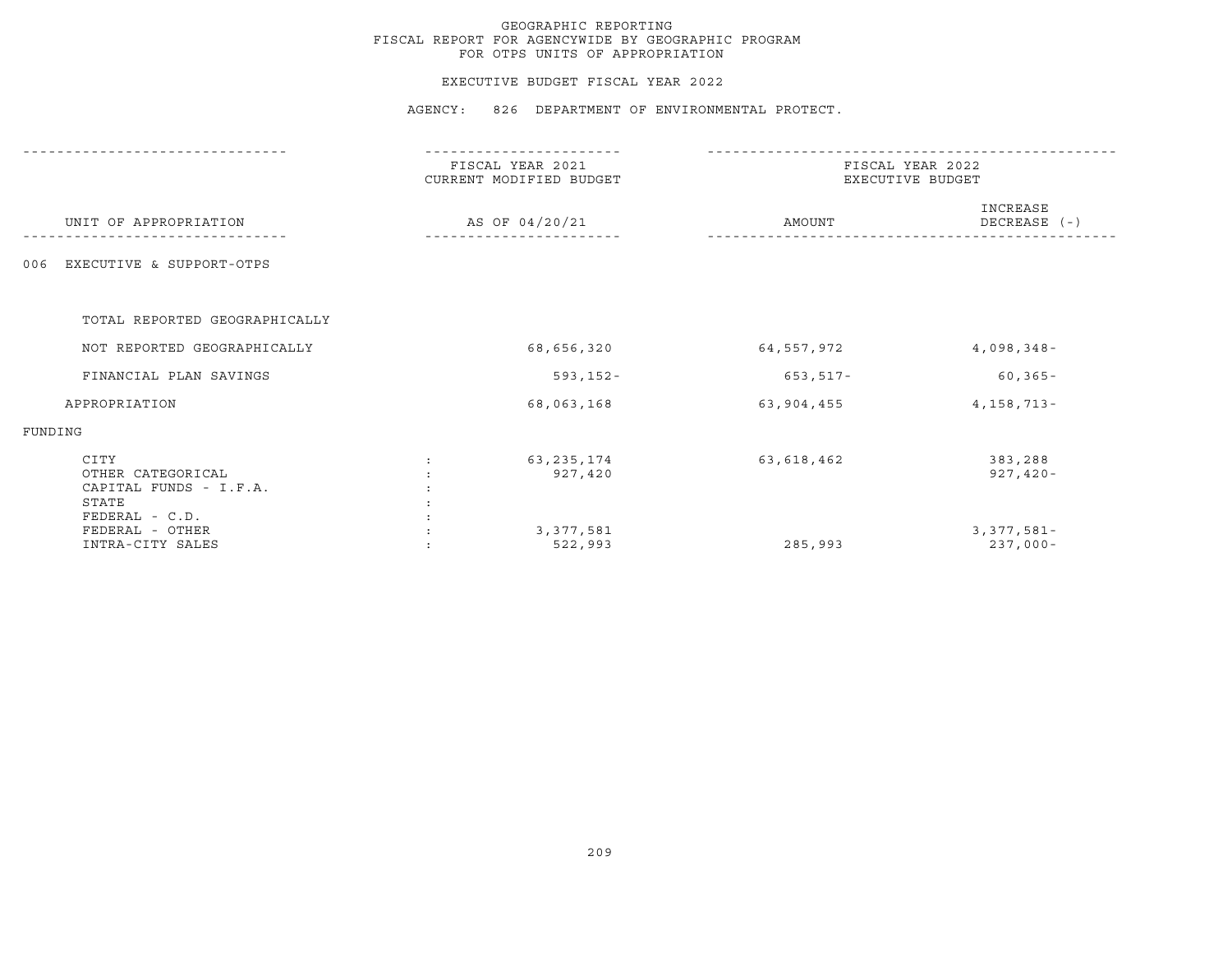## GEOGRAPHIC REPORTING FISCAL REPORT AGENCYWIDE SUMMARY

EXECUTIVE BUDGET FISCAL YEAR 2022

|                               | FISCAL YEAR 2021<br>CURRENT MODIFIED BUDGET<br>AS OF 04/20/21 |               | FISCAL YEAR 2022<br>EXECUTIVE BUDGET |                          |  |
|-------------------------------|---------------------------------------------------------------|---------------|--------------------------------------|--------------------------|--|
| UNIT OF APPROPRIATION         |                                                               |               | AMOUNT                               | INCREASE<br>DECREASE (-) |  |
| PS APPROPRIATIONS             |                                                               |               |                                      |                          |  |
| REGULAR GROSS                 |                                                               | 155,054,348   | 155,326,908                          | 272,560                  |  |
| OTHER                         |                                                               | 7,606,600     | 7,606,600                            |                          |  |
| TOTAL REPORTED GEOGRAPHICALLY |                                                               | 162,660,948   |                                      | 272,560                  |  |
| NOT REPORTED GEOGRAPHICALLY   |                                                               | 452,095,682   | 162,933,508<br>448,824,152           | $3,271,530 -$            |  |
|                               |                                                               |               |                                      |                          |  |
| OTPS APPROPRIATIONS           |                                                               |               |                                      |                          |  |
| TOTAL REPORTED GEOGRAPHICALLY |                                                               |               |                                      |                          |  |
| NOT REPORTED GEOGRAPHICALLY   |                                                               | 907,587,320   | 928,349,572                          | 20,762,252               |  |
| FINANCIAL PLAN SAVINGS        |                                                               | 22,870,413-   | $20, 269, 999 -$                     | 2,600,414                |  |
| APPROPRIATIONS                |                                                               | 1,499,473,537 | 1,519,837,233                        | 20,363,696               |  |
| FUNDING                       |                                                               |               |                                      |                          |  |
| CITY                          | $\ddot{\cdot}$                                                | 1,354,712,442 | 1,434,596,503                        | 79,884,061               |  |
| OTHER CATEGORICAL             |                                                               | 8,783,457     |                                      | 8,783,457-               |  |
| CAPITAL FUNDS - I.F.A.        |                                                               | 67,486,569    | 67,488,446                           | 1,877                    |  |
| STATE                         |                                                               | 4,762,932     |                                      | $4,762,932 -$            |  |
| $FEDERAL - C.D.$              |                                                               | 47,331,607    | 1,480,782                            | 45,850,825-              |  |
| FEDERAL - OTHER               |                                                               | 13,581,304    | 15,649,062                           | 2,067,758                |  |
| INTRA-CITY SALES              |                                                               | 2,815,226     | 622,440                              | 2,192,786-               |  |
|                               |                                                               |               |                                      |                          |  |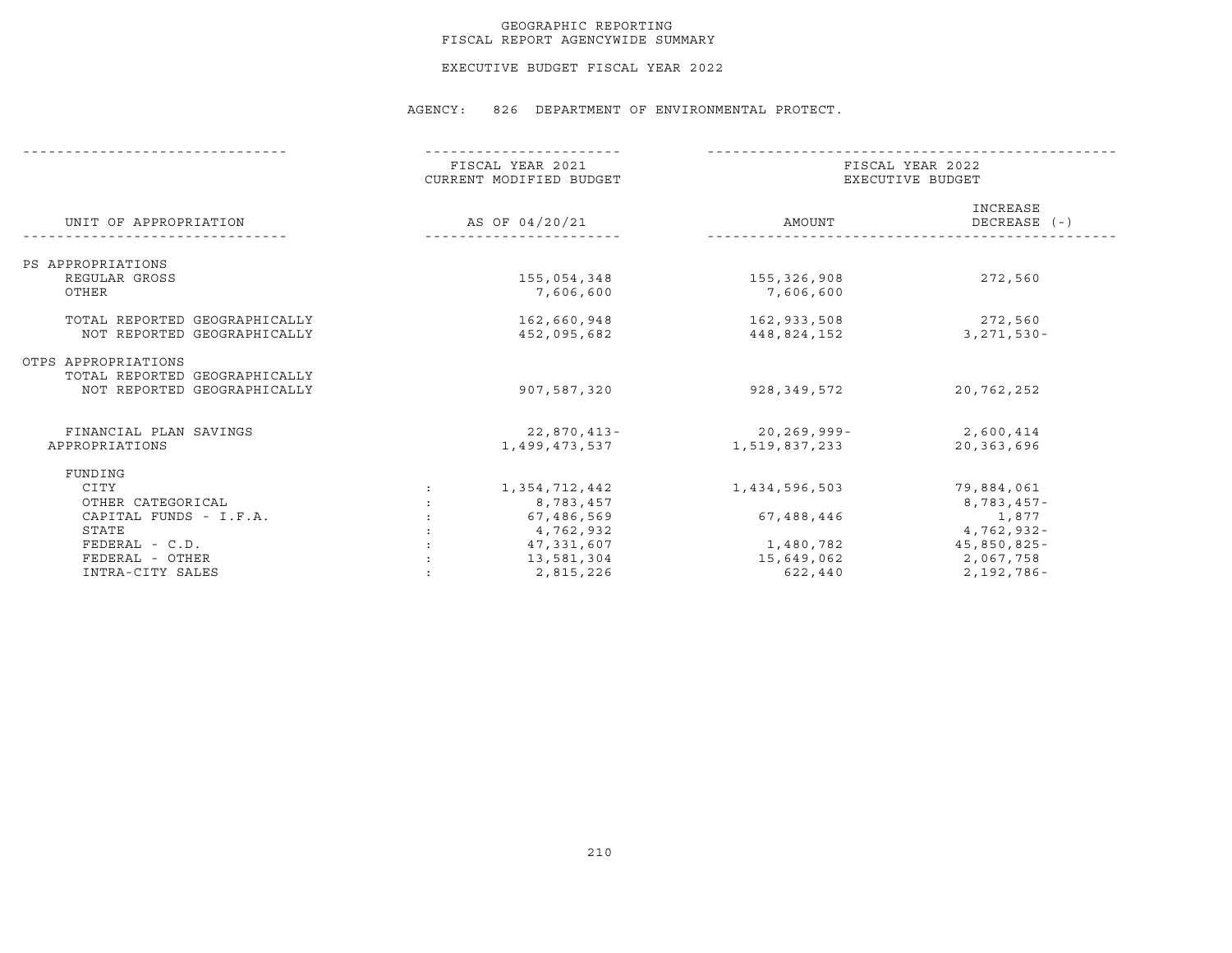EXECUTIVE BUDGET FISCAL YEAR 2022

| AGENCY<br>827 |  | DEPARTMENT OF SANITATION |
|---------------|--|--------------------------|
|---------------|--|--------------------------|

BOROUGH BRONX

PROGRAM SANIT SERV DIST & MECH BRMS

UNIT OF APPROPRIATION 102 CLEANING & COLLECTION

|                                       | FISCAL YEAR 2021<br>CURRENT MODIFIED BUDGET<br>AS OF 04/20/21 |                        | FISCAL YEAR 2022<br>EXECUTIVE BUDGET |                        |                           |
|---------------------------------------|---------------------------------------------------------------|------------------------|--------------------------------------|------------------------|---------------------------|
| LOCAL SERVICE DISTRICT                | AMOUNT                                                        | FULL TIME<br>POSITIONS | AMOUNT                               | FULL TIME<br>POSITIONS | INCREASE<br>$DECREASE(-)$ |
| 1 SANITATION DISTRICT<br>BRONX        | 4,062,484                                                     | 60                     | 4,062,484                            | 60                     |                           |
| 2 SANITATION DISTRICT<br><b>BRONX</b> | 4,046,954                                                     | 56                     | 4,046,954                            | 56                     |                           |
| 3 SANITATION DISTRICT<br>BRONX        | 2,168,926                                                     | 35                     | 2,168,926                            | 35                     |                           |
| 4 SANITATION DISTRICT<br><b>BRONX</b> | 5,221,628                                                     | 78                     | 5,308,555                            | 78                     | 86,927                    |
| 5 SANITATION DISTRICT<br><b>BRONX</b> | 5,131,850                                                     | 71                     | 5,218,777                            | 71                     | 86,927                    |
| 6 SANITATION DISTRICT<br>BRONX        | 4,959,177                                                     | 71                     | 4,959,177                            | 71                     |                           |
| 7 SANITATION DISTRICT<br>BRONX        | 5,297,709                                                     | 78                     | 5,365,319                            | 78                     | 67,610                    |
| BRONX<br>8 SANITATION DISTRICT        | 5,611,245                                                     | 70                     | 5,647,123                            | 70                     | 35,878                    |
| 9 SANITATION DISTRICT<br>BRONX        | 5,422,975                                                     | 75                     | 5,422,975                            | 75                     |                           |
| BRONX 10 SANITATION DISTRICT          | 6,378,779                                                     | 85                     | 6,414,657                            | 85                     | 35,878                    |
| BRONX 11 SANITATION DISTRICT          | 6,153,665                                                     | 84                     | 6,189,543                            | 84                     | 35,878                    |
| BRONX 12 SANITATION DISTRICT          | 7,387,018                                                     | 105                    | 7,422,896                            | 105                    | 35,878                    |
| PROGRAM TOTAL:                        | 61,842,410                                                    | 868                    | 62,227,386                           | 868                    | 384,976                   |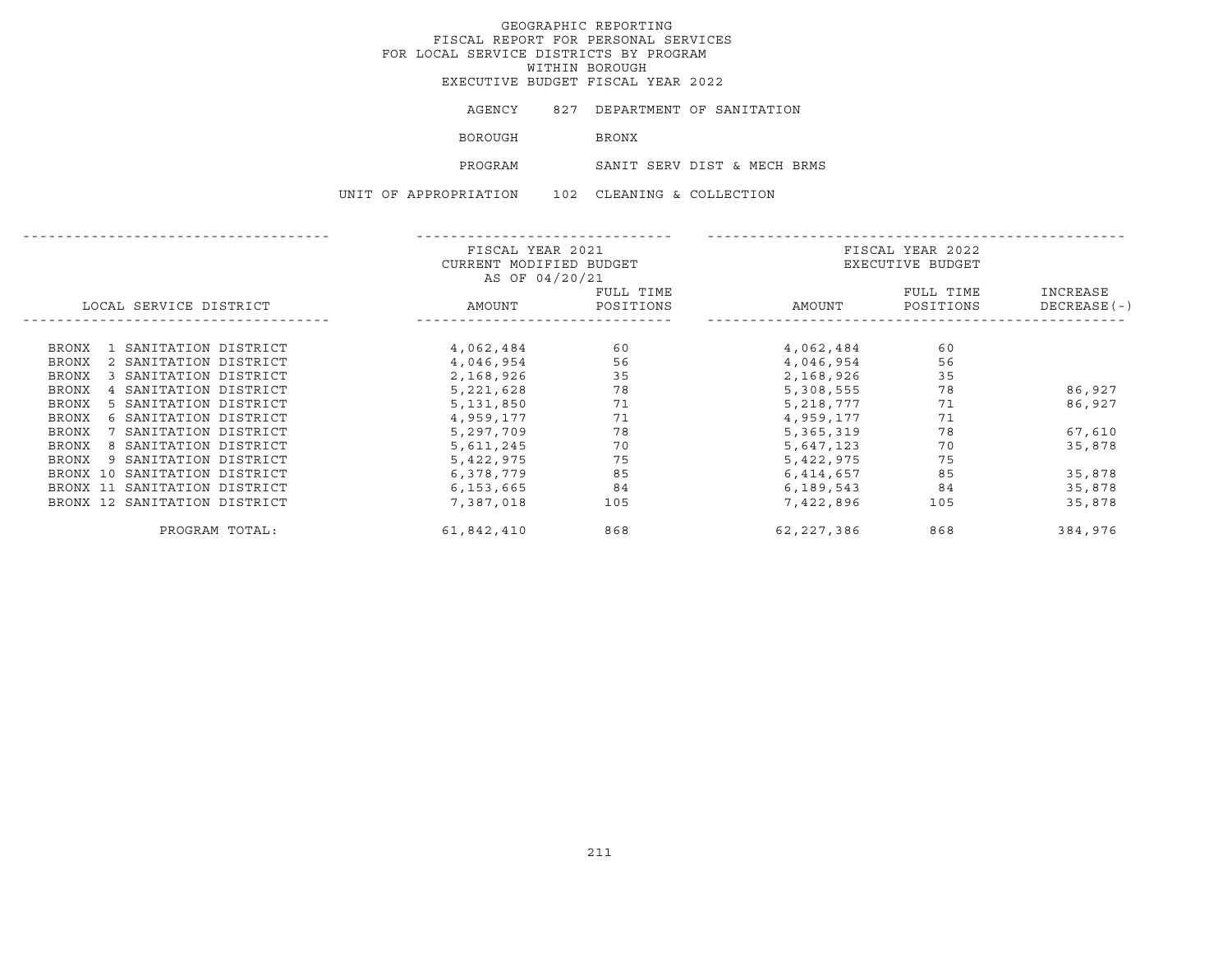AGENCY 827 DEPARTMENT OF SANITATION

**BOROUGH BRONX** 

PROGRAM SANITATION ENFORCEMENT

UNIT OF APPROPRIATION 101 EXECUTIVE ADMINISTRATIVE

|                             | FISCAL YEAR 2021<br>CURRENT MODIFIED BUDGET<br>AS OF 04/20/21 |                        | FISCAL YEAR 2022<br>EXECUTIVE BUDGET |                        |                           |
|-----------------------------|---------------------------------------------------------------|------------------------|--------------------------------------|------------------------|---------------------------|
| LOCAL SERVICE DISTRICT      | AMOUNT                                                        | FULL TIME<br>POSITIONS | AMOUNT                               | FULL TIME<br>POSITIONS | INCREASE<br>$DECREASE(-)$ |
| BX SANIT ENFORCEMENT AGENTS | 1,056,897                                                     | 30                     | 1,056,897                            | 30                     |                           |
| PROGRAM TOTAL:              | 1,056,897                                                     | 30                     | 1,056,897                            | 30                     |                           |
| SUB BOROUGH TOTAL:          | 62,899,307                                                    | 898                    | 63, 284, 283                         | 898                    | 384,976                   |
| BOROUGH TOTAL:              | 62,899,307                                                    | 898                    | 63,284,283                           | 898                    | 384,976                   |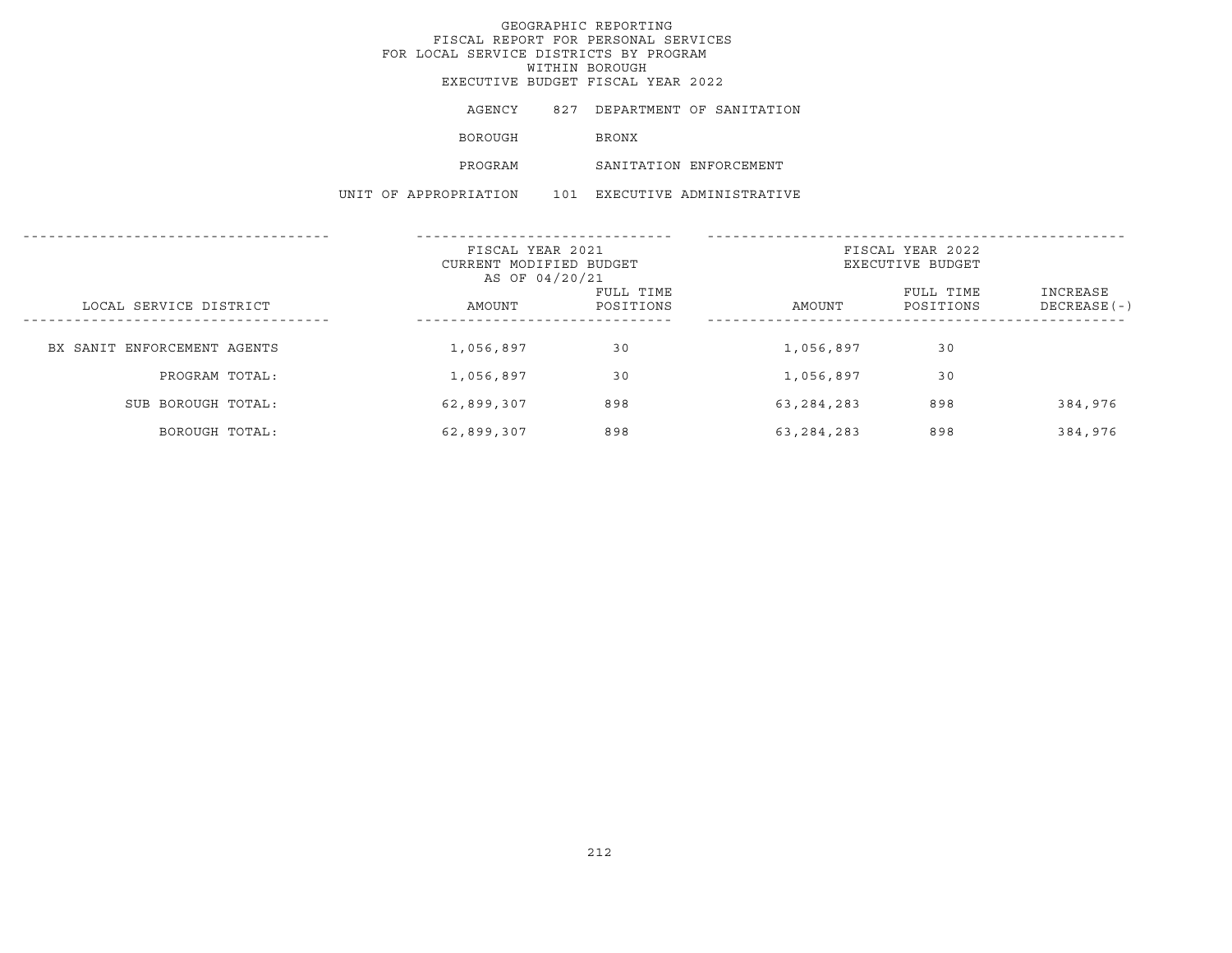# GEOGRAPHIC REPORTING FISCAL REPORT FOR PERSONAL SERVICES FOR LOCAL SERVICE DISTRICTS BY PROGRAM WITHIN BOROUGH EXECUTIVE BUDGET FISCAL YEAR 2022 AGENCY 827 DEPARTMENT OF SANITATION BOROUGH **BROOKLYN**

PROGRAM SANITATION ENFORCEMENT

UNIT OF APPROPRIATION 101 EXECUTIVE ADMINISTRATIVE

|                             | FISCAL YEAR 2021<br>CURRENT MODIFIED BUDGET<br>AS OF 04/20/21 |                        | FISCAL YEAR 2022<br>EXECUTIVE BUDGET |                        |                           |
|-----------------------------|---------------------------------------------------------------|------------------------|--------------------------------------|------------------------|---------------------------|
| LOCAL SERVICE DISTRICT      | AMOUNT                                                        | FULL TIME<br>POSITIONS | AMOUNT                               | FULL TIME<br>POSITIONS | INCREASE<br>$DECREASE(-)$ |
| BK SANIT ENFORCEMENT AGENTS | 1,443,040                                                     | 41                     | 1,443,040                            | 41                     |                           |
| PROGRAM TOTAL:              | 1,443,040                                                     | 41                     | 1,443,040                            | 41                     |                           |
| SUB BOROUGH TOTAL:          | 1,443,040                                                     | 41                     | 1,443,040                            | 41                     |                           |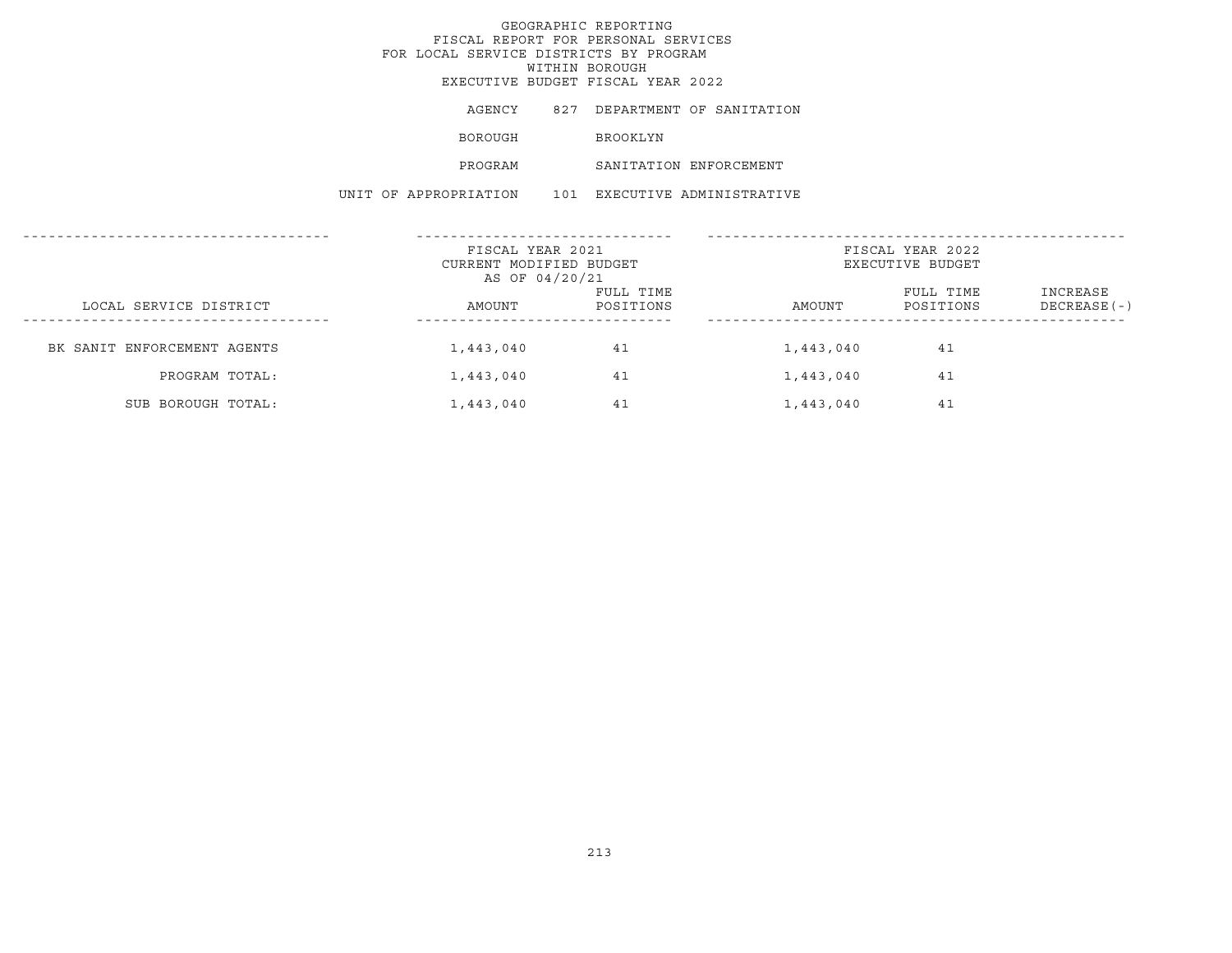| AGENCY                | 827 DEPARTMENT OF SANITATION |
|-----------------------|------------------------------|
| BOROUGH               | BROOKLYN NORTH               |
| PROGRAM               | SANIT SERV DIST & MECH BRMS  |
| UNIT OF APPROPRIATION | 102 CLEANING & COLLECTION    |

|                                | FISCAL YEAR 2021<br>CURRENT MODIFIED BUDGET |           | FISCAL YEAR 2022<br>EXECUTIVE BUDGET |           |              |
|--------------------------------|---------------------------------------------|-----------|--------------------------------------|-----------|--------------|
|                                | AS OF 04/20/21                              |           |                                      |           |              |
|                                |                                             | FULL TIME |                                      | FULL TIME | INCREASE     |
| LOCAL SERVICE DISTRICT         | AMOUNT                                      | POSITIONS | AMOUNT                               | POSITIONS | DECREASE (-) |
|                                |                                             |           |                                      |           |              |
| BROOKLYN 1 SANITATION DISTRICT | 9,921,903                                   | 133       | 9,970,388                            | 133       | 48,485       |
| BROOKLYN 2 SANITATION DISTRICT | 6,408,914                                   | 87        | 6,457,398                            | 87        | 48,484       |
| BROOKLYN 3 SANITATION DISTRICT | 8,224,131                                   | 115       | 8,249,346                            | 115       | 25,215       |
| BROOKLYN 4 SANITATION DISTRICT | 7,600,857                                   | 104       | 7,631,529                            | 104       | 30,672       |
| BROOKLYN 5 SANITATION DISTRICT | 8,064,975                                   | 109       | 8,070,874                            | 109       | 5,899        |
| BROOKLYN 8 SANITATION DISTRICT | 7,346,105                                   | 102       | 7,365,865                            | 102       | 19,760       |
| PROGRAM TOTAL:                 | 47,566,885                                  | 650       | 47,745,400                           | 650       | 178,515      |
| SUB BOROUGH TOTAL:             | 47,566,885                                  | 650       | 47,745,400                           | 650       | 178,515      |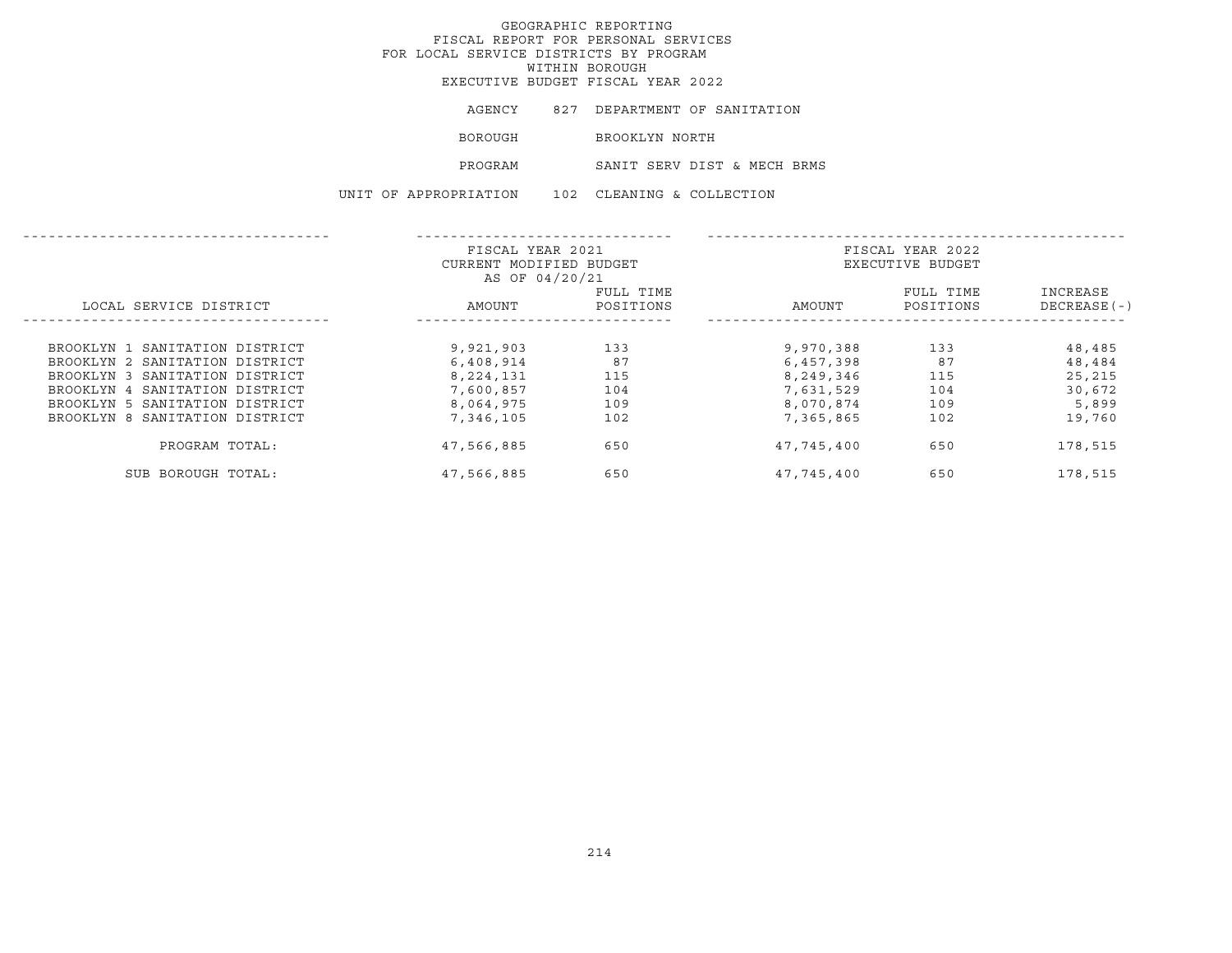|                       | AGENCY 827 DEPARTMENT OF SANITATION |
|-----------------------|-------------------------------------|
| BOROUGH               | BROOKLYN SOUTH                      |
| PROGRAM               | SANIT SERV DIST & MECH BRMS         |
| UNIT OF APPROPRIATION | 102 CLEANING & COLLECTION           |

|                                | FISCAL YEAR 2021        |           |                  | FISCAL YEAR 2022 |              |  |
|--------------------------------|-------------------------|-----------|------------------|------------------|--------------|--|
|                                | CURRENT MODIFIED BUDGET |           | EXECUTIVE BUDGET |                  |              |  |
|                                | AS OF 04/20/21          |           |                  |                  |              |  |
|                                |                         | FULL TIME |                  | FULL TIME        | INCREASE     |  |
| LOCAL SERVICE DISTRICT         | AMOUNT                  | POSITIONS | AMOUNT           | POSITIONS        | DECREASE (-) |  |
|                                |                         |           |                  |                  |              |  |
| BROOKLYN 6 SANITATION DISTRICT | 7,338,525               | 100       | 7,374,403 100    |                  | 35,878       |  |
| BROOKLYN 7 SANITATION DISTRICT | 9,455,566               | 107       | 9,491,444        | 107              | 35,878       |  |
| BROOKLYN 9 SANITATION DIST     | 6,128,096               | 87        | 6,150,803        | 87               | 22,707       |  |
| BKLYN 10 SANITATION DISTRICT   | 11,658,652              | 123       | 11,694,530       | 123              | 35,878       |  |
| BKLYN 11 SANITATION DISTRICT   | 11,006,187              | 143       | 11,042,065       | 143              | 35,878       |  |
| BKLYN 12 SANITATION DISTRICT   | 10,741,760              | 141       | 10,777,638       | 141              | 35,878       |  |
| BROOKLYN 13 SANITATION DIST    | 6,458,576               | 89        | 6,494,454        | 89               | 35,878       |  |
| BROOKLYN 14 SANITATION DIST    | 8,410,325               | 113       | 8,410,325        | 113              |              |  |
| BROOKLYN 15 SANITATION DIST    | 10,840,478              | 143       | 10,876,356       | 143              | 35,878       |  |
| BROOKLYN 16 SANITATION DIST    | 6,417,224               | 91        | 6,463,203        | 91               | 45,979       |  |
| BROOKLYN 17 SANITATION DIST    | 8,702,449               | 120       | 8,702,449        | 120              |              |  |
| BROOKLYN 18 SANITATION DIST    | 11,561,319              | 160       | 11,561,319       | 160              |              |  |
| PROGRAM TOTAL:                 | 108,719,157             | 1,417     | 109,038,989      | 1,417            | 319,832      |  |
| SUB BOROUGH TOTAL:             | 108,719,157             | 1,417     | 109,038,989      | 1,417            | 319,832      |  |
| BOROUGH TOTAL:                 | 157,729,082             | 2,108     | 158,227,429      | 2,108            | 498,347      |  |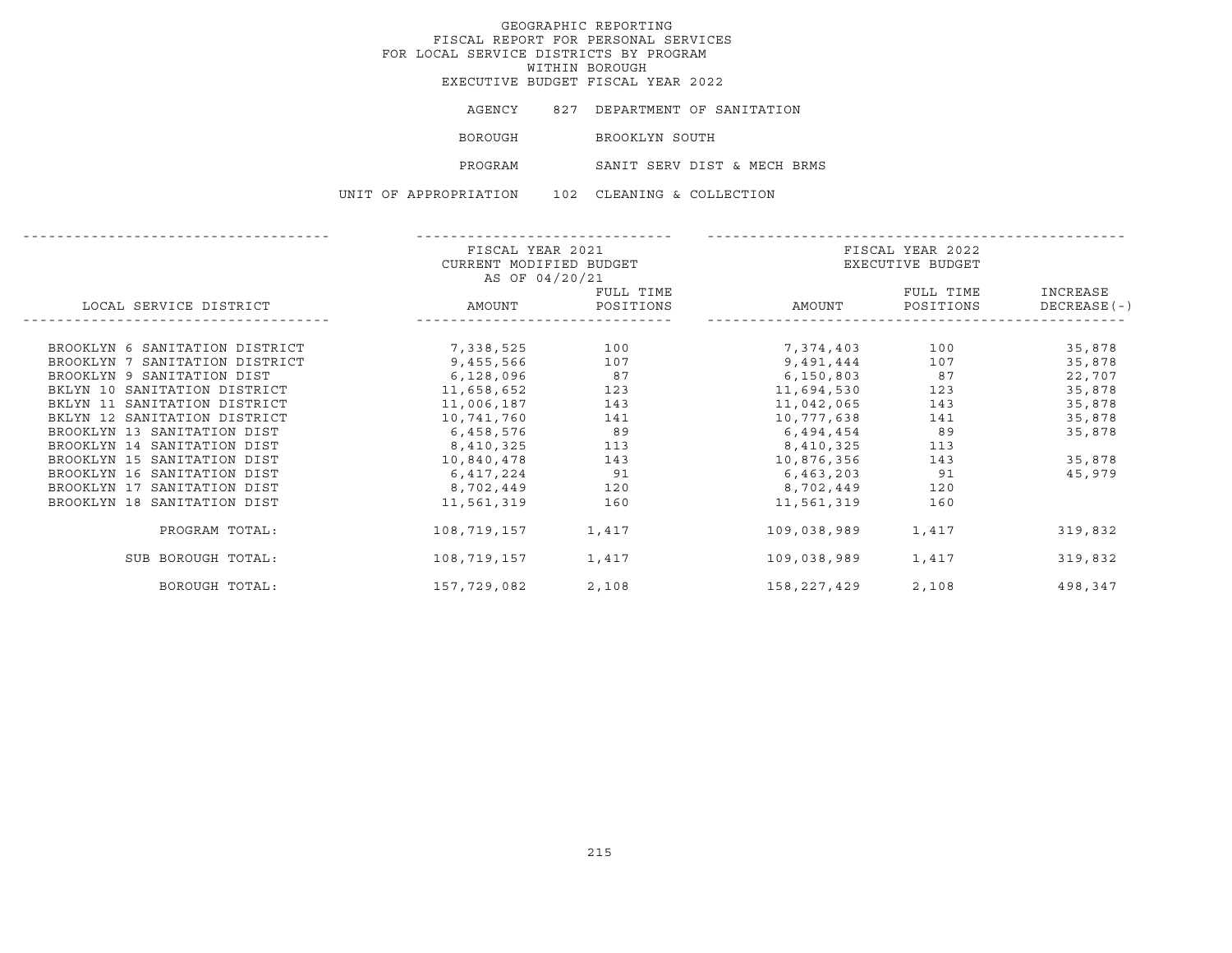# GEOGRAPHIC REPORTING FISCAL REPORT FOR PERSONAL SERVICES FOR LOCAL SERVICE DISTRICTS BY PROGRAM WITHIN BOROUGH

EXECUTIVE BUDGET FISCAL YEAR 2022

BOROUGH MANHATTAN

PROGRAM SANIT SERV DIST & MECH BRMS

UNIT OF APPROPRIATION 102 CLEANING & COLLECTION

|                                | FISCAL YEAR 2021<br>CURRENT MODIFIED BUDGET<br>AS OF 04/20/21 |                        | FISCAL YEAR 2022<br>EXECUTIVE BUDGET |                        |                           |
|--------------------------------|---------------------------------------------------------------|------------------------|--------------------------------------|------------------------|---------------------------|
| LOCAL SERVICE DISTRICT         | AMOUNT                                                        | FULL TIME<br>POSITIONS | AMOUNT                               | FULL TIME<br>POSITIONS | INCREASE<br>$DECREASE(-)$ |
| MANHATTAN<br>1 SANITATION DIST | 4,628,075                                                     | 60                     | 4,628,075                            | 60                     |                           |
| 2 SANITATION DIST<br>MANHATTAN | 5,985,090                                                     | 84                     | 5,985,090                            | 84                     |                           |
| 3 SANITATION DIST<br>MANHATTAN | 7,823,149                                                     | 107                    | 7,910,073                            | 107                    | 86,924                    |
| 4 SANITATION DIST<br>MANHATTAN | 6,382,955                                                     | 92                     | 6,382,955                            | 92                     |                           |
| MANHATTAN<br>5 SANITATION DIST | 4,716,498                                                     | 67                     | 4,716,498                            | 67                     |                           |
| 6 SANITATION DIST<br>MANHATTAN | 8,229,988                                                     | 119                    | 8,343,262                            | 119                    | 113,274                   |
| 7 SANITATION DIST<br>MANHATTAN | 10,166,119                                                    | 147                    | 10,166,119                           | 147                    |                           |
| 8 SANITATION DIST<br>MANHATTAN | 10,977,784                                                    | 141                    | 10,977,784                           | 141                    |                           |
| MANHATTAN<br>9 SANITATION DIST | 4,550,697                                                     | 57                     | 4,550,697                            | 57                     |                           |
| MANHATTAN 10 SANITATION DIST   | 5,585,065                                                     | 73                     | 5,585,065                            | 73                     |                           |
| MANHATTAN 11 SANITATION DIST   | 4,969,049                                                     | 69                     | 4,994,264                            | 69                     | 25,215                    |
| MANHATTAN 12 SANITATION DIST   | 9,303,264                                                     | 120                    | 9,303,264                            | 120                    |                           |
| PROGRAM TOTAL:                 | 83, 317, 733                                                  | 1,136                  | 83,543,146                           | 1,136                  | 225,413                   |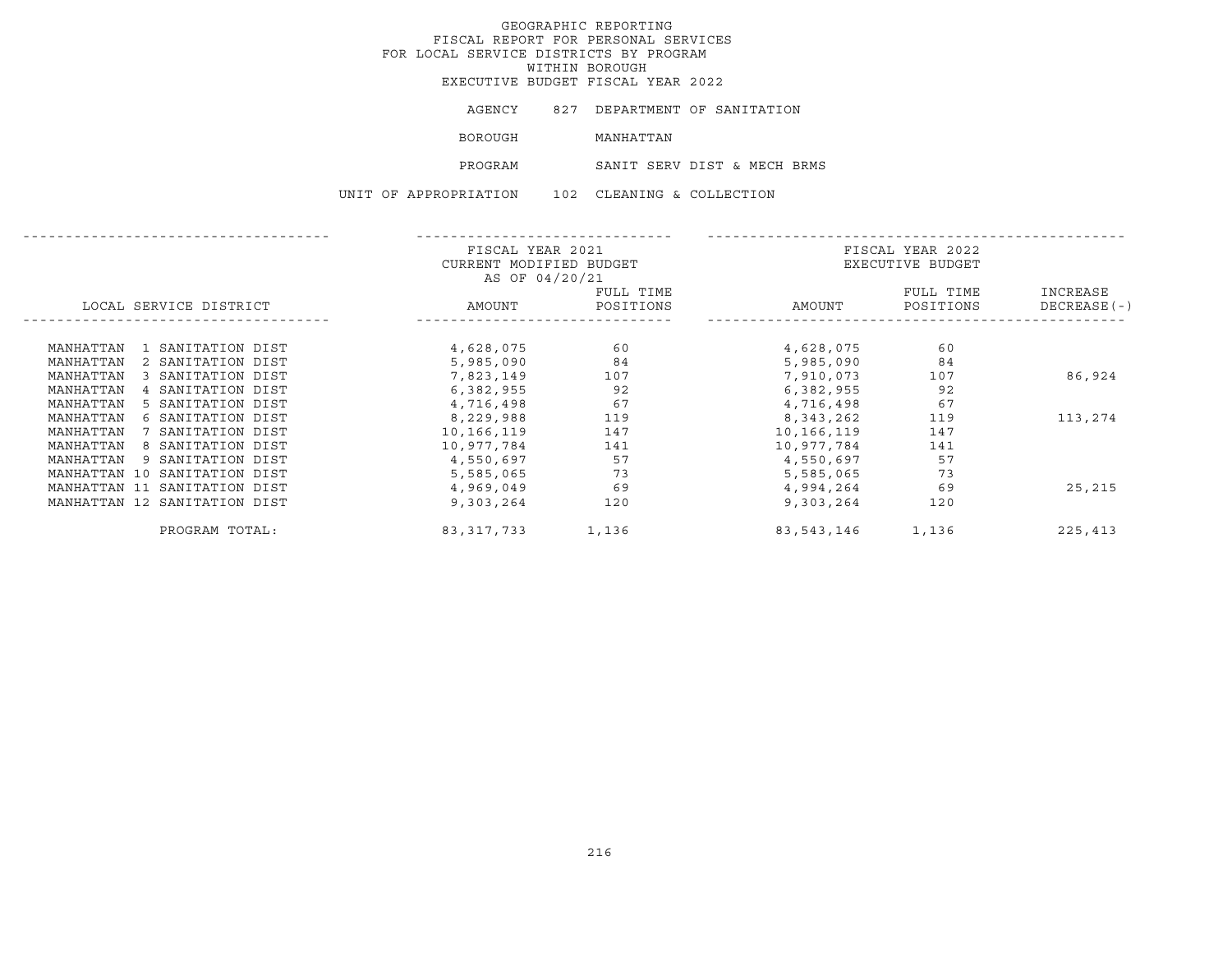AGENCY 827 DEPARTMENT OF SANITATION BOROUGH MANHATTAN PROGRAM SANITATION ENFORCEMENT UNIT OF APPROPRIATION 101 EXECUTIVE ADMINISTRATIVE

|                             | FISCAL YEAR 2021<br>CURRENT MODIFIED BUDGET<br>AS OF 04/20/21 |                        | FISCAL YEAR 2022<br>EXECUTIVE BUDGET |                        |                          |
|-----------------------------|---------------------------------------------------------------|------------------------|--------------------------------------|------------------------|--------------------------|
| LOCAL SERVICE DISTRICT      | AMOUNT                                                        | FULL TIME<br>POSITIONS | AMOUNT                               | FULL TIME<br>POSITIONS | INCREASE<br>DECREASE (-) |
| MN SANIT ENFORCEMENT AGENTS | 1,157,058                                                     | 35                     | 1,157,058                            | 35                     |                          |
| PROGRAM TOTAL:              | 1,157,058                                                     | 35                     | 1,157,058                            | 35                     |                          |
| SUB BOROUGH TOTAL:          | 84,474,791                                                    | 1,171                  | 84,700,204                           | 1,171                  | 225,413                  |
| BOROUGH TOTAL:              | 84,474,791                                                    | 1,171                  | 84,700,204                           | 1,171                  | 225,413                  |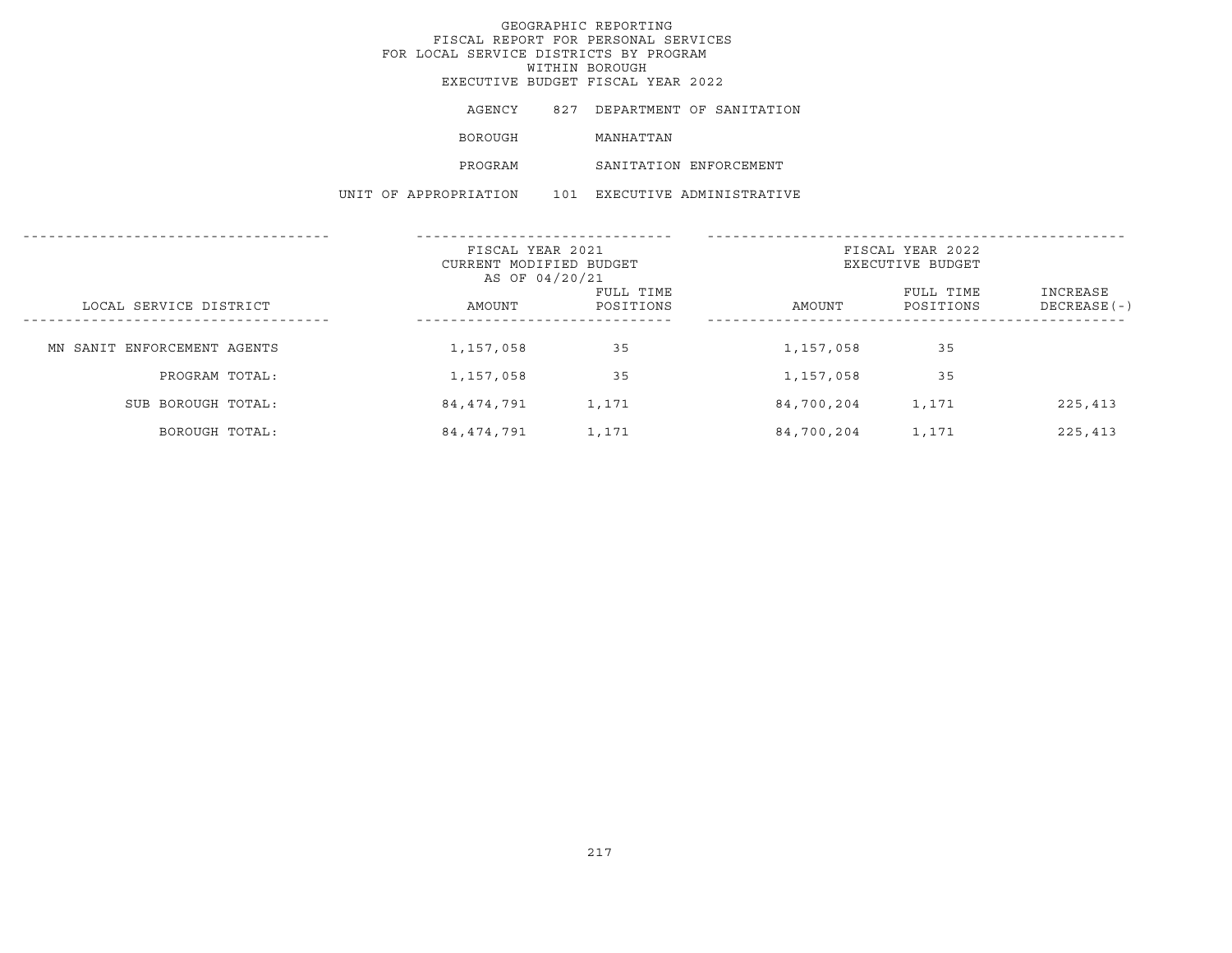AGENCY 827 DEPARTMENT OF SANITATION

BOROUGH QUEENS

PROGRAM SANITATION ENFORCEMENT

UNIT OF APPROPRIATION 101 EXECUTIVE ADMINISTRATIVE

|                              | FISCAL YEAR 2021<br>CURRENT MODIFIED BUDGET<br>AS OF 04/20/21 |                        | FISCAL YEAR 2022<br>EXECUTIVE BUDGET |                        |                           |  |
|------------------------------|---------------------------------------------------------------|------------------------|--------------------------------------|------------------------|---------------------------|--|
| LOCAL SERVICE DISTRICT       | AMOUNT                                                        | FULL TIME<br>POSITIONS | AMOUNT                               | FULL TIME<br>POSITIONS | INCREASE<br>$DECREASE(-)$ |  |
| ONS SANIT ENFORCEMENT AGENTS | 1,383,957                                                     | 36                     | 1,383,957                            | 36                     |                           |  |
| PROGRAM TOTAL:               | 1,383,957                                                     | 36                     | 1,383,957                            | 36                     |                           |  |
| SUB BOROUGH TOTAL:           | 1,383,957                                                     | 36                     | 1,383,957                            | 36                     |                           |  |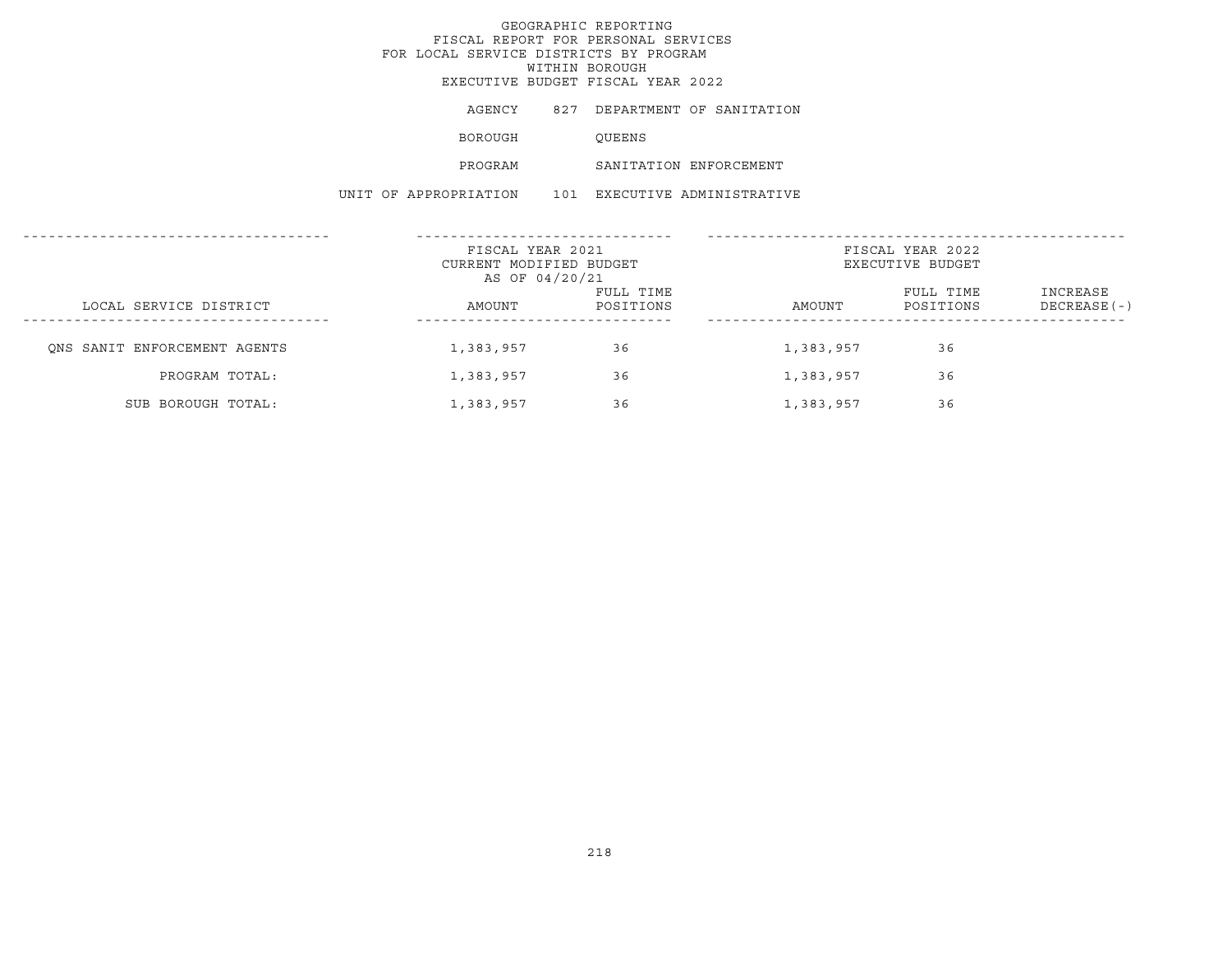AGENCY 827 DEPARTMENT OF SANITATION BOROUGH QUEENS EAST PROGRAM SANIT SERV DIST & MECH BRMS UNIT OF APPROPRIATION 102 CLEANING & COLLECTION

|                               | FISCAL YEAR 2021<br>CURRENT MODIFIED BUDGET |                        |            | FISCAL YEAR 2022<br>EXECUTIVE BUDGET |                          |
|-------------------------------|---------------------------------------------|------------------------|------------|--------------------------------------|--------------------------|
| LOCAL SERVICE DISTRICT        | AS OF 04/20/21<br>AMOUNT                    | FULL TIME<br>POSITIONS | AMOUNT     | FULL TIME<br>POSITIONS               | INCREASE<br>DECREASE (-) |
| OUEENS 7 SANITATION DISTRICT  | 13,890,464                                  | 187                    | 13,938,948 | 187                                  | 48,484                   |
| OUEENS 8 SANITATION DISTRICT  | 10,145,805                                  | 145                    | 10,181,683 | 145                                  | 35,878                   |
| OUEENS 10 SANITATION DISTRICT | 9,082,040                                   | 126                    | 9,117,918  | 126                                  | 35,878                   |
| OUEENS 11 SANITATION DISTRICT | 10,395,135                                  | 143                    | 10,431,013 | 143                                  | 35,878                   |
| OUEENS 12 SANITATION DISTRICT | 13,199,218                                  | 179                    | 13,199,218 | 179                                  |                          |
| OUEENS 13 SANITATION DISTRICT | 13,962,054                                  | 193                    | 13,997,932 | 193                                  | 35,878                   |
| OUEENS 14 SANITATION DISTRICT | 7,681,678                                   | 105                    | 7,717,555  | 105                                  | 35,877                   |
| PROGRAM TOTAL:                | 78,356,394                                  | 1,078                  | 78,584,267 | 1,078                                | 227,873                  |
| SUB BOROUGH TOTAL:            | 78,356,394                                  | 1,078                  | 78,584,267 | 1,078                                | 227,873                  |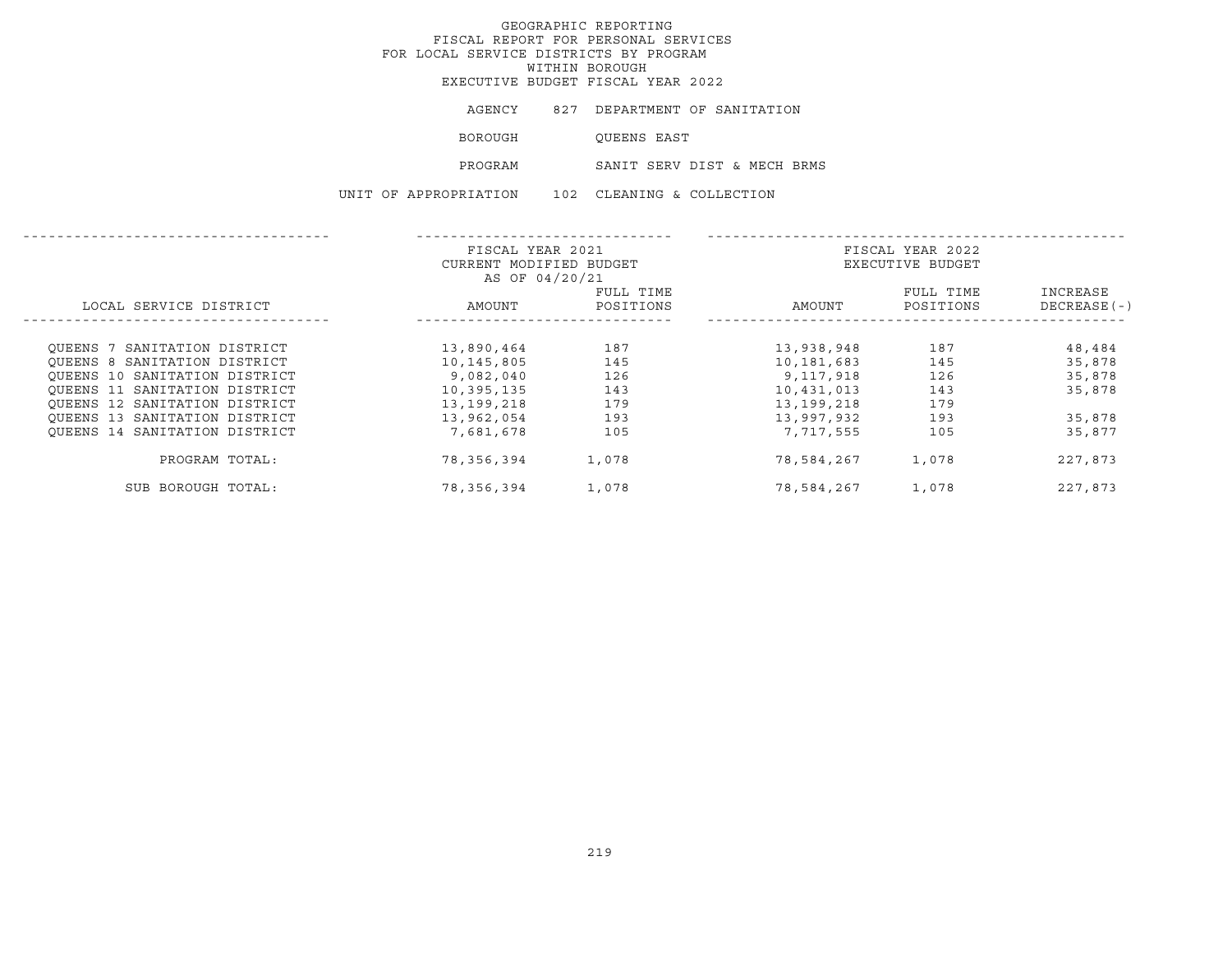|  | AGENCY                | 827 DEPARTMENT OF SANITATION |
|--|-----------------------|------------------------------|
|  | BOROUGH               | OUEENS WEST                  |
|  | PROGRAM               | SANIT SERV DIST & MECH BRMS  |
|  | UNIT OF APPROPRIATION | 102 CLEANING & COLLECTION    |

|                              | FISCAL YEAR 2021        |           | FISCAL YEAR 2022 |                  |              |  |
|------------------------------|-------------------------|-----------|------------------|------------------|--------------|--|
|                              | CURRENT MODIFIED BUDGET |           |                  | EXECUTIVE BUDGET |              |  |
|                              | AS OF 04/20/21          |           |                  |                  |              |  |
|                              |                         | FULL TIME |                  | FULL TIME        | INCREASE     |  |
| LOCAL SERVICE DISTRICT       | AMOUNT                  | POSITIONS | AMOUNT           | POSITIONS        | DECREASE (-) |  |
|                              |                         |           |                  |                  |              |  |
| OUEENS 1 SANITATION DISTRICT | 10,608,428              | 139       | 10,608,428       | 139              |              |  |
| OUEENS 2 SANITATION DISTRICT | 6,695,027               | 95        | 6,730,905        | 95               | 35,878       |  |
| OUEENS 3 SANITATION DISTRICT | 7,191,194               | 99        | 7,191,194        | 99               |              |  |
| OUEENS 4 SANITATION DISTRICT | 6,636,223               | 87        | 6,636,223        | 87               |              |  |
| OUEENS 5 SANITATION DISTRICT | 12,795,051              | 149       | 12,830,929       | 149              | 35,878       |  |
| OUEENS 6 SANITATION DISTRICT | 6, 143, 514             | 81        | 6, 143, 514      | 81               |              |  |
| OUEENS 9 SANITATION DISTRICT | 8,894,695               | 118       | 8,930,573        | 118              | 35,878       |  |
| PROGRAM TOTAL:               | 58,964,132              | 768       | 59,071,766       | 768              | 107,634      |  |
| SUB BOROUGH TOTAL:           | 58,964,132              | 768       | 59,071,766       | 768              | 107,634      |  |
| BOROUGH TOTAL:               | 138,704,483             | 1,882     | 139,039,990      | 1,882            | 335,507      |  |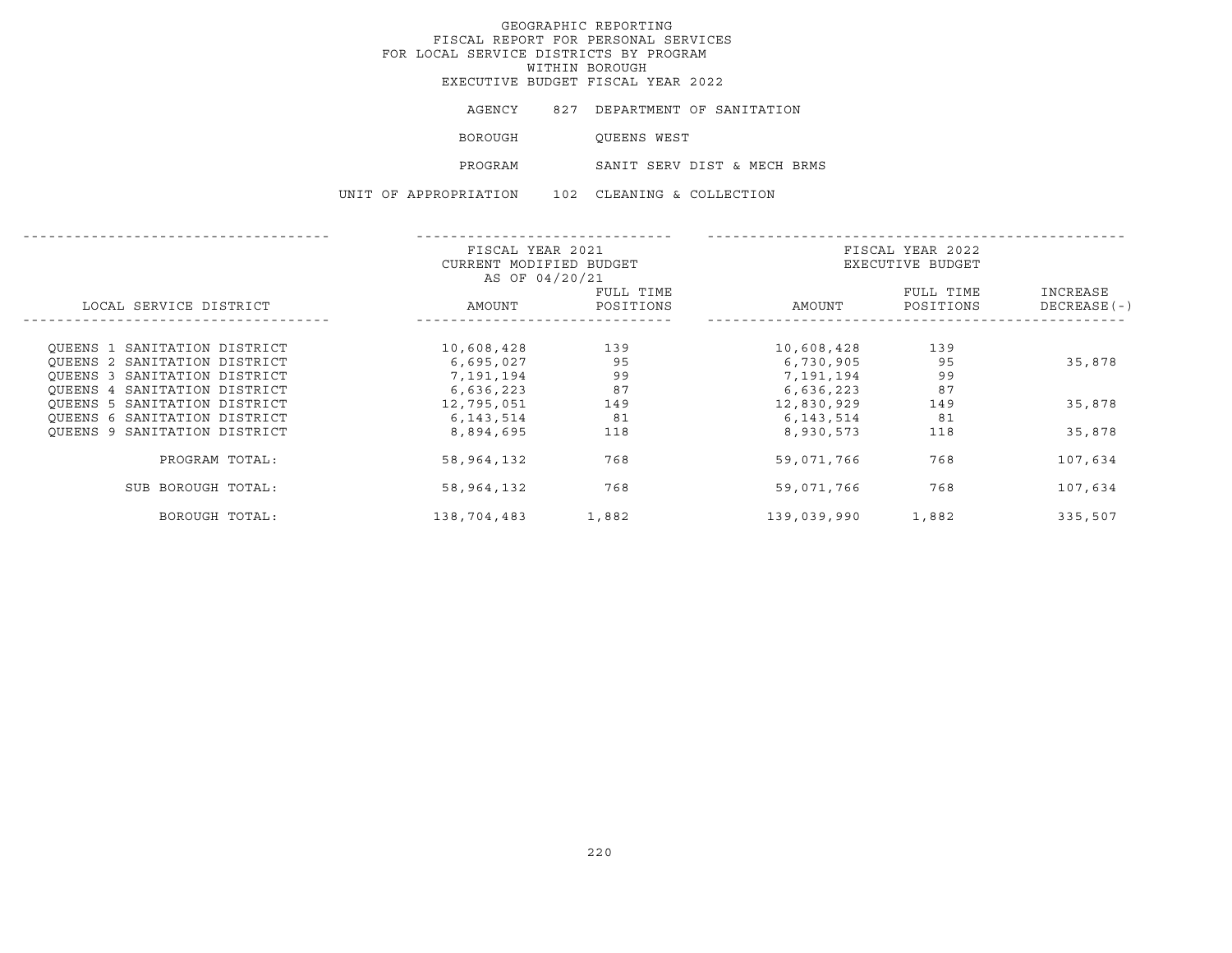AGENCY 827 DEPARTMENT OF SANITATION BOROUGH STATEN ISLAND PROGRAM SANIT SERV DIST & MECH BRMS UNIT OF APPROPRIATION 102 CLEANING & COLLECTION

|                                                                  | FISCAL YEAR 2021<br>CURRENT MODIFIED BUDGET<br>AS OF 04/20/21 |                        |                          | FISCAL YEAR 2022<br>EXECUTIVE BUDGET |                           |
|------------------------------------------------------------------|---------------------------------------------------------------|------------------------|--------------------------|--------------------------------------|---------------------------|
| LOCAL SERVICE DISTRICT                                           | AMOUNT                                                        | FULL TIME<br>POSITIONS | AMOUNT                   | FULL TIME<br>POSITIONS               | INCREASE<br>$DECREASE(-)$ |
| STATEN ISLAND 1 SANITATION DIS                                   | 16,110,554                                                    | 186                    | 16,110,554               | 186                                  |                           |
| STATEN ISLAND 2 SANITATION DIS<br>STATEN ISLAND 3 SANITATION DIS | 13,233,402<br>15,012,699                                      | 166<br>191             | 13,233,402<br>15,012,699 | 166<br>191                           |                           |
| PROGRAM TOTAL:                                                   | 44,356,655                                                    | 543                    | 44,356,655               | 543                                  |                           |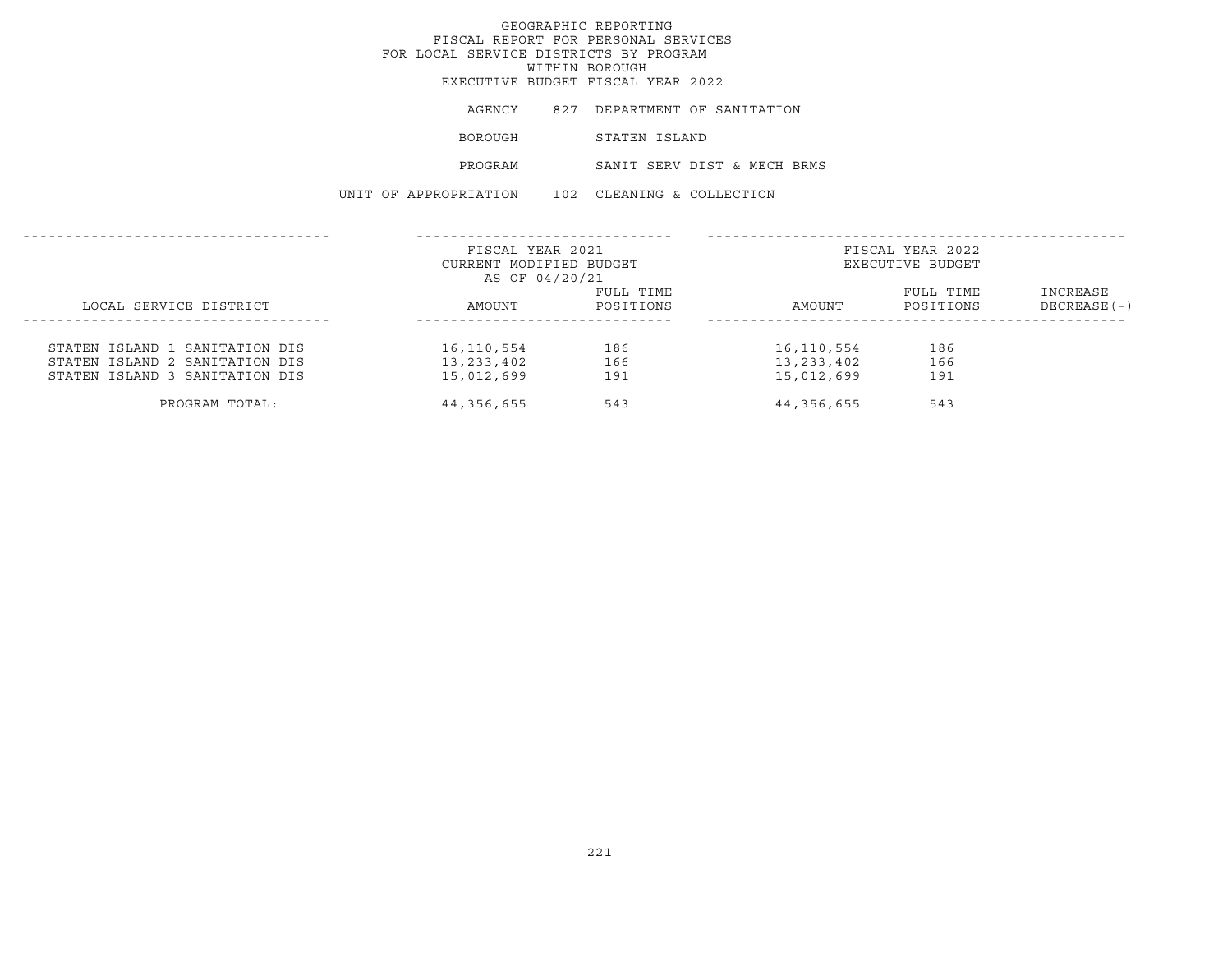AGENCY 827 DEPARTMENT OF SANITATION BOROUGH STATEN ISLAND PROGRAM SANITATION ENFORCEMENT UNIT OF APPROPRIATION 101 EXECUTIVE ADMINISTRATIVE

|                               | FISCAL YEAR 2021        |           |            | FISCAL YEAR 2022 |               |
|-------------------------------|-------------------------|-----------|------------|------------------|---------------|
|                               | CURRENT MODIFIED BUDGET |           |            | EXECUTIVE BUDGET |               |
|                               | AS OF 04/20/21          |           |            |                  |               |
|                               |                         | FULL TIME |            | FULL TIME        | INCREASE      |
| LOCAL SERVICE DISTRICT        | AMOUNT                  | POSITIONS | AMOUNT     | POSITIONS        | $DECREASE(-)$ |
|                               |                         |           |            |                  |               |
|                               |                         |           |            |                  |               |
| S.I. SANIT ENFORCEMENT AGENTS | 234,826                 | 5         | 234,826    | 5                |               |
|                               |                         |           |            |                  |               |
| PROGRAM TOTAL:                | 234,826                 | 5         | 234,826    |                  |               |
|                               |                         |           |            |                  |               |
| SUB BOROUGH TOTAL:            | 44,591,481              | 548       | 44,591,481 | 548              |               |
|                               |                         |           |            |                  |               |
| BOROUGH TOTAL:                | 44,591,481              | 548       | 44,591,481 | 548              |               |
|                               |                         |           |            |                  |               |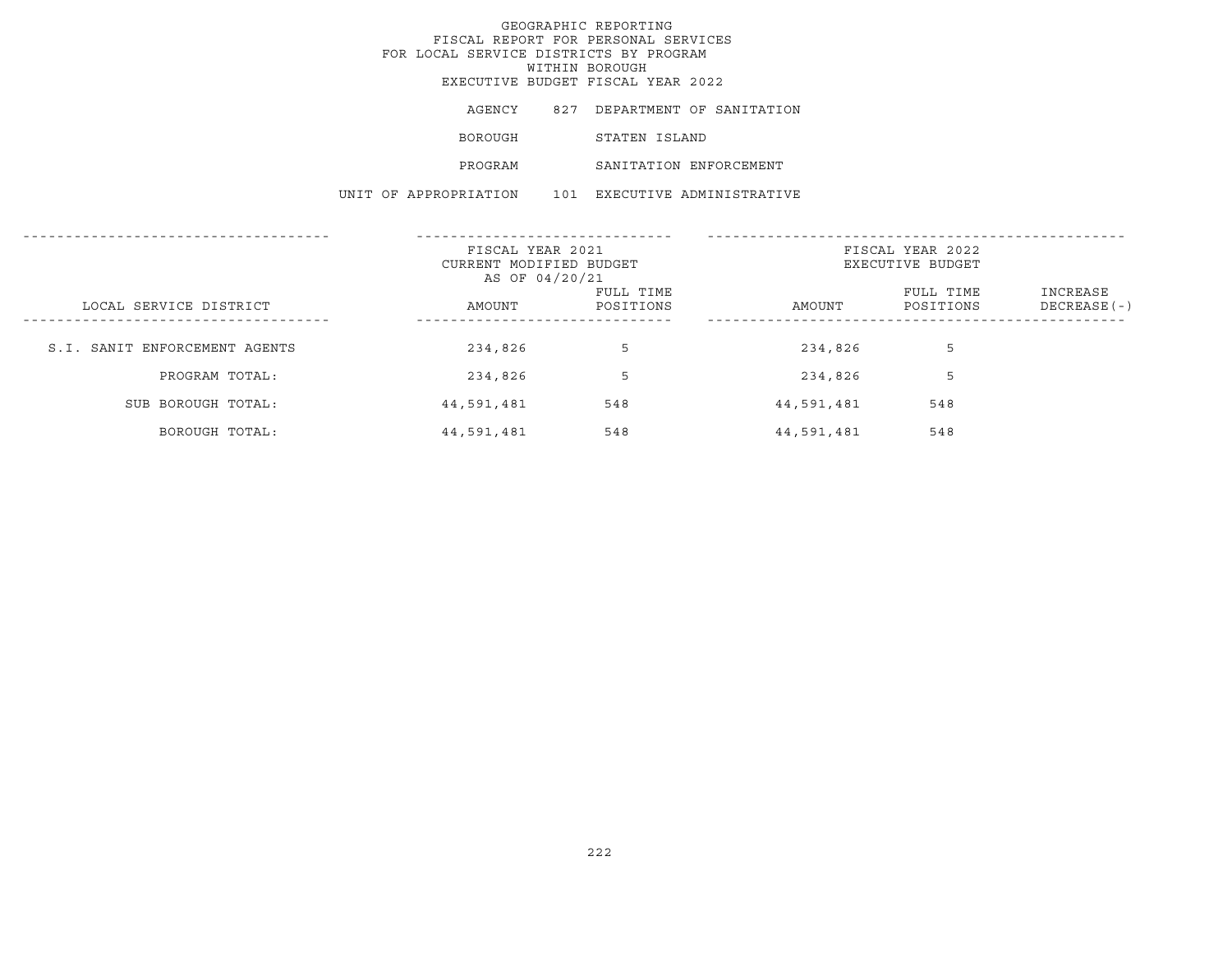## GEOGRAPHIC REPORTING FISCAL REPORT FOR PERSONAL SERVICES FOR LOCAL SERVICE DISTRICTS BY PROGRAM WITHIN BOROUGH

#### EXECUTIVE BUDGET FISCAL YEAR 2022

|                                            | FISCAL YEAR 2021<br>CURRENT MODIFIED BUDGET<br>AS OF 04/20/21 |                        |             | FISCAL YEAR 2022<br>EXECUTIVE BUDGET |                           |
|--------------------------------------------|---------------------------------------------------------------|------------------------|-------------|--------------------------------------|---------------------------|
| LOCAL SERVICE DISTRICT                     | AMOUNT                                                        | FULL TIME<br>POSITIONS | AMOUNT      | FULL TIME<br>POSITIONS               | INCREASE<br>$DECREASE(-)$ |
| AGENCY TOTAL:<br>ALL PROGRAMS ALL BOROUGHS | 488,399,144                                                   | 6,607                  | 489,843,387 | 6,607                                | 1,444,243                 |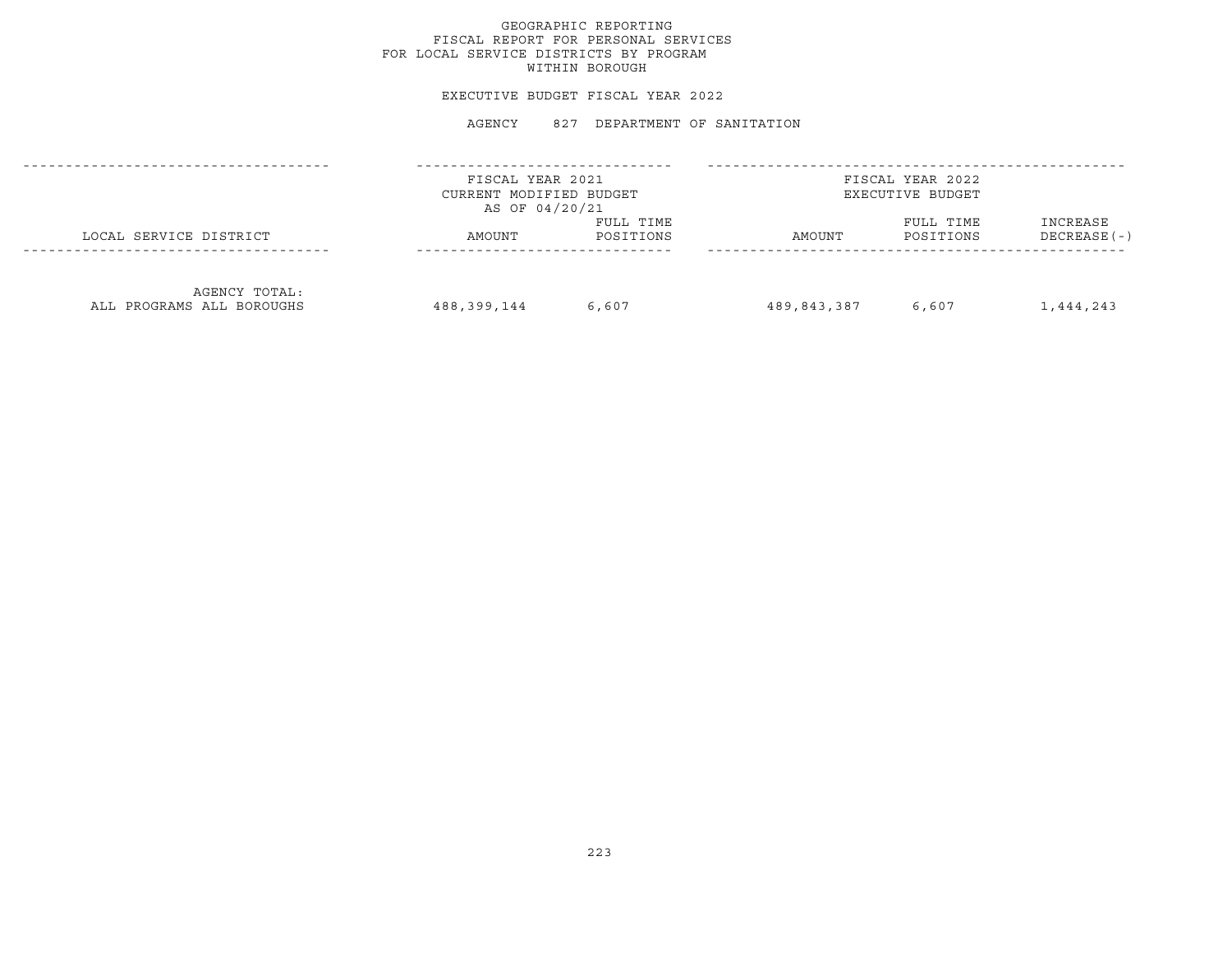#### EXECUTIVE BUDGET FISCAL YEAR 2022

|                                                   | FISCAL YEAR 2021<br>CURRENT MODIFIED BUDGET | FISCAL YEAR 2022<br>EXECUTIVE BUDGET |                          |  |
|---------------------------------------------------|---------------------------------------------|--------------------------------------|--------------------------|--|
| UNIT OF APPROPRIATION                             | AS OF 04/20/21                              | AMOUNT                               | INCREASE<br>DECREASE (-) |  |
| EXECUTIVE ADMINISTRATIVE<br>101                   |                                             |                                      |                          |  |
| REGULAR GROSS<br>OTHER                            | 5, 275, 778                                 | 5, 275, 778                          |                          |  |
| TOTAL REPORTED GEOGRAPHICALLY                     | 5, 275, 778                                 | 5, 275, 778                          |                          |  |
| NOT REPORTED GEOGRAPHICALLY                       | 66,621,998                                  | 68,489,705                           | 1,867,707                |  |
| FINANCIAL PLAN SAVINGS                            | 4,159,169-                                  | $3,154,603-$                         | 1,004,566                |  |
| APPROPRIATION                                     | 67,738,607                                  | 70,610,880                           | 2,872,273                |  |
| FUNDING                                           |                                             |                                      |                          |  |
| CITY<br>OTHER CATEGORICAL                         | 62,027,793                                  | 64,868,487                           | 2,840,694                |  |
| CAPITAL FUNDS - I.F.A.<br>STATE<br>FEDERAL - C.D. | 5,338,073                                   | 5,368,973                            | 30,900                   |  |
| FEDERAL - OTHER<br>INTRA-CITY SALES               | 372,741                                     | 373,420                              | 679                      |  |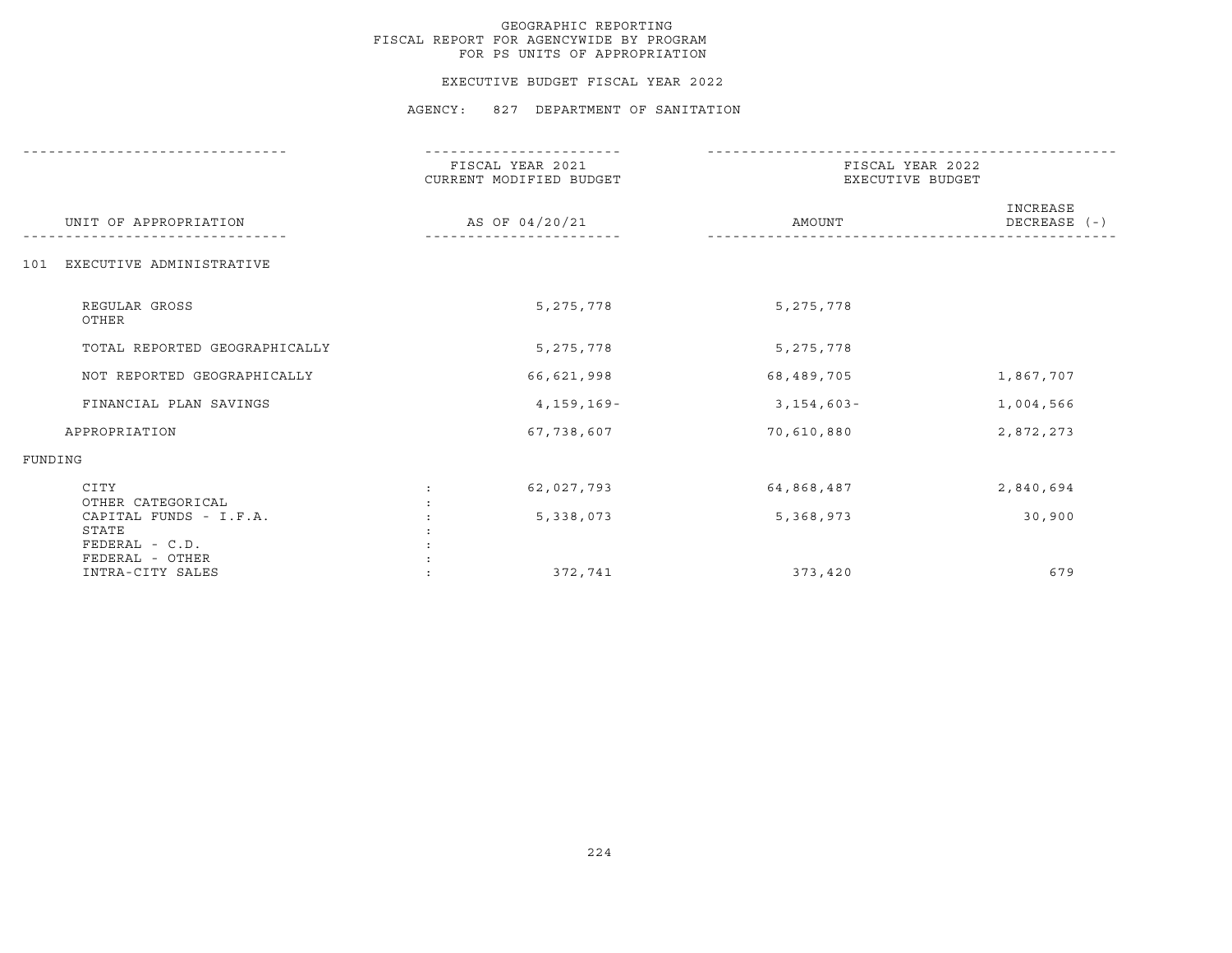#### EXECUTIVE BUDGET FISCAL YEAR 2022

|                                                                                | FISCAL YEAR 2021<br>CURRENT MODIFIED BUDGET | FISCAL YEAR 2022<br>EXECUTIVE BUDGET |                          |
|--------------------------------------------------------------------------------|---------------------------------------------|--------------------------------------|--------------------------|
| UNIT OF APPROPRIATION                                                          | AS OF 04/20/21                              | AMOUNT                               | INCREASE<br>DECREASE (-) |
| CLEANING & COLLECTION<br>102                                                   |                                             |                                      |                          |
| REGULAR GROSS<br>OTHER                                                         | 470,893,530<br>12,229,836                   | 472,337,773<br>12,229,836            | 1,444,243                |
| TOTAL REPORTED GEOGRAPHICALLY                                                  | 483,123,366                                 | 484,567,609                          | 1,444,243                |
| NOT REPORTED GEOGRAPHICALLY                                                    | 337, 245, 375                               | 313,803,388                          | $23,441,987-$            |
| FINANCIAL PLAN SAVINGS                                                         | 15,287,398                                  | 26,573,629                           | 11,286,231               |
| APPROPRIATION                                                                  | 835,656,139                                 | 824,944,626                          | $10,711,513-$            |
| FUNDING                                                                        |                                             |                                      |                          |
| CITY<br>OTHER CATEGORICAL<br>CAPITAL FUNDS - I.F.A.<br>STATE<br>FEDERAL - C.D. | 787,910,036<br>750,175                      | 806,774,794<br>750,000               | 18,864,758<br>175-       |
| FEDERAL - OTHER<br>INTRA-CITY SALES                                            | 44,285,669<br>2,710,259                     | 9,061,149<br>8,358,683               | 35,224,520-<br>5,648,424 |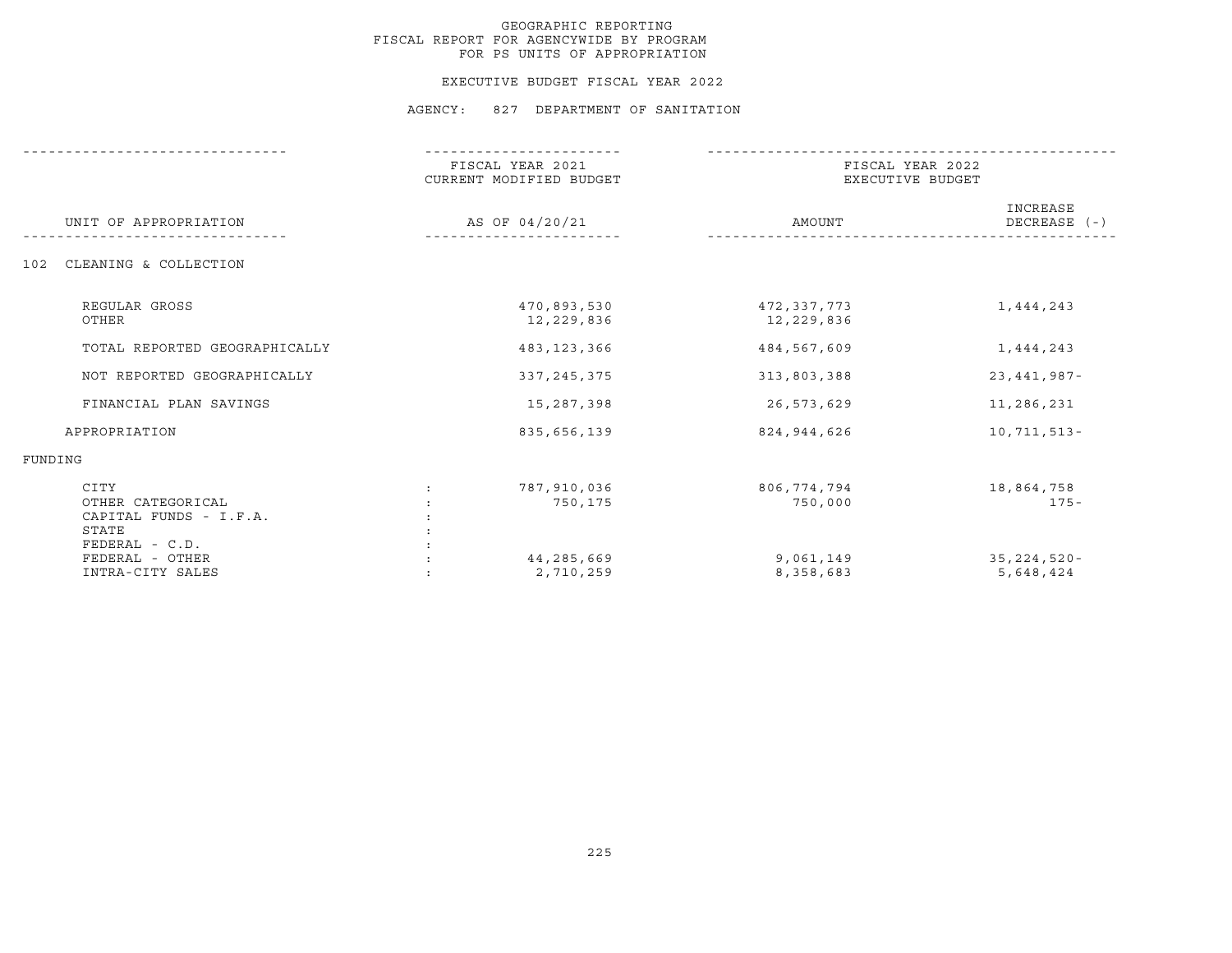### EXECUTIVE BUDGET FISCAL YEAR 2022

|                                                                | FISCAL YEAR 2021<br>CURRENT MODIFIED BUDGET | FISCAL YEAR 2022<br>EXECUTIVE BUDGET |                          |  |
|----------------------------------------------------------------|---------------------------------------------|--------------------------------------|--------------------------|--|
| UNIT OF APPROPRIATION                                          | AS OF 04/20/21                              | AMOUNT                               | INCREASE<br>DECREASE (-) |  |
| WASTE DISPOSAL<br>103                                          |                                             |                                      |                          |  |
| REGULAR GROSS<br>OTHER                                         |                                             |                                      |                          |  |
| TOTAL REPORTED GEOGRAPHICALLY                                  |                                             |                                      |                          |  |
| NOT REPORTED GEOGRAPHICALLY                                    | 36, 293, 932                                | 36,293,932                           |                          |  |
| FINANCIAL PLAN SAVINGS                                         | 1,828,833                                   | 2,509,735                            | 680,902                  |  |
| APPROPRIATION                                                  | 38, 122, 765                                | 38,803,667                           | 680,902                  |  |
| FUNDING                                                        |                                             |                                      |                          |  |
| CITY<br>OTHER CATEGORICAL<br>CAPITAL FUNDS - I.F.A.            | 38,031,401<br>91,364                        | 38,712,303<br>91,364                 | 680,902                  |  |
| STATE<br>FEDERAL - C.D.<br>FEDERAL - OTHER<br>INTRA-CITY SALES |                                             |                                      |                          |  |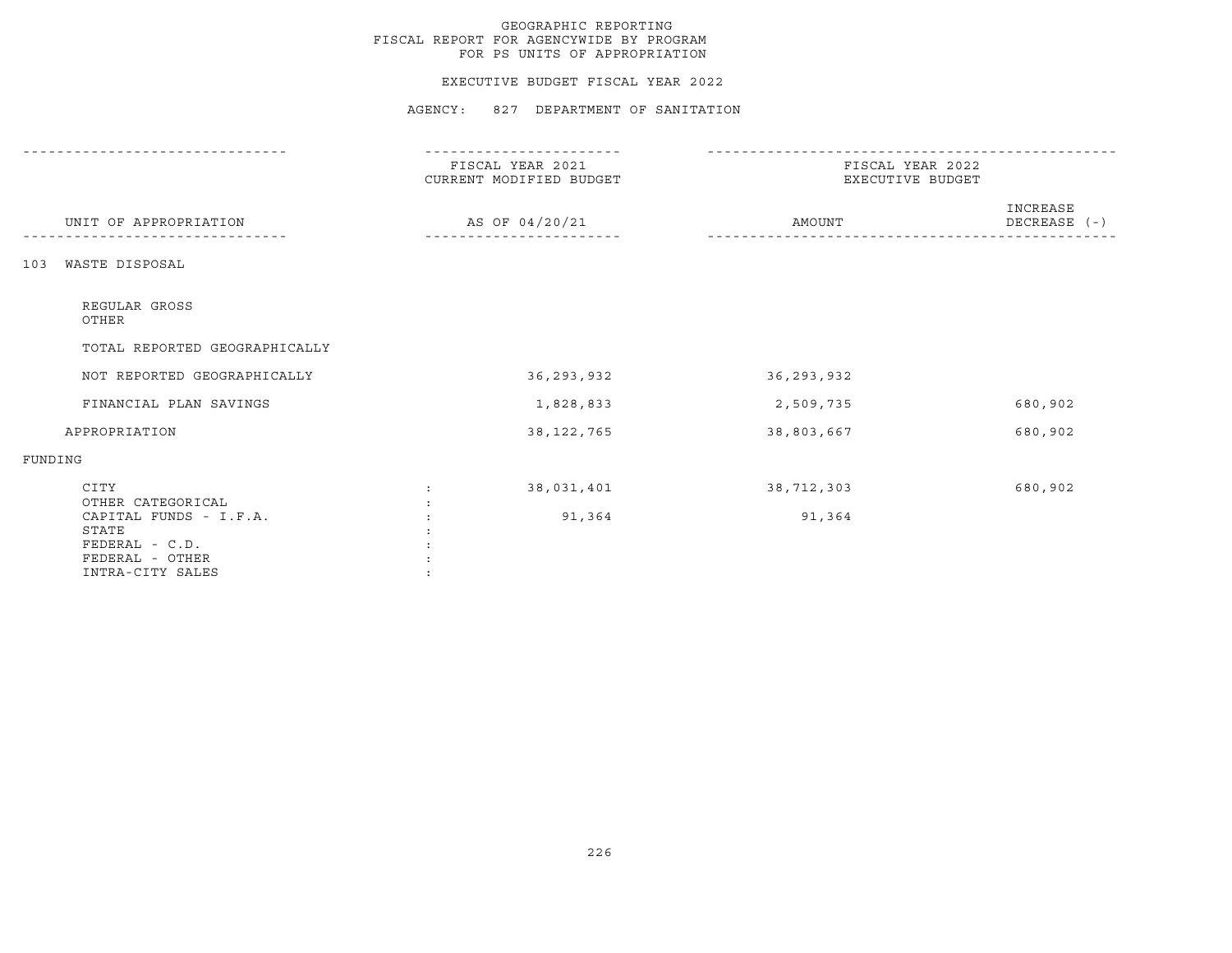### EXECUTIVE BUDGET FISCAL YEAR 2022

|                                                                                                     | FISCAL YEAR 2021<br>CURRENT MODIFIED BUDGET | FISCAL YEAR 2022<br>EXECUTIVE BUDGET |                            |  |
|-----------------------------------------------------------------------------------------------------|---------------------------------------------|--------------------------------------|----------------------------|--|
| UNIT OF APPROPRIATION                                                                               | AS OF 04/20/21                              | AMOUNT                               | INCREASE<br>DECREASE $(-)$ |  |
| BUILDING MANAGEMENT<br>104                                                                          |                                             |                                      |                            |  |
| REGULAR GROSS<br>OTHER                                                                              |                                             |                                      |                            |  |
| TOTAL REPORTED GEOGRAPHICALLY                                                                       |                                             |                                      |                            |  |
| NOT REPORTED GEOGRAPHICALLY                                                                         | 27,071,074                                  | 27,012,516                           | $58,558-$                  |  |
| FINANCIAL PLAN SAVINGS                                                                              | 311,922                                     | 323,231                              | 11,309                     |  |
| APPROPRIATION                                                                                       | 27,382,996                                  | 27, 335, 747                         | $47, 249 -$                |  |
| FUNDING                                                                                             |                                             |                                      |                            |  |
| CITY<br>OTHER CATEGORICAL<br>CAPITAL FUNDS - I.F.A.<br>STATE<br>$FEDERAL - C.D.$<br>FEDERAL - OTHER | 27,190,572<br>$\ddot{\phantom{a}}$          | 27,328,323                           | 137,751                    |  |
| INTRA-CITY SALES                                                                                    | 192,424                                     | 7,424                                | $185,000 -$                |  |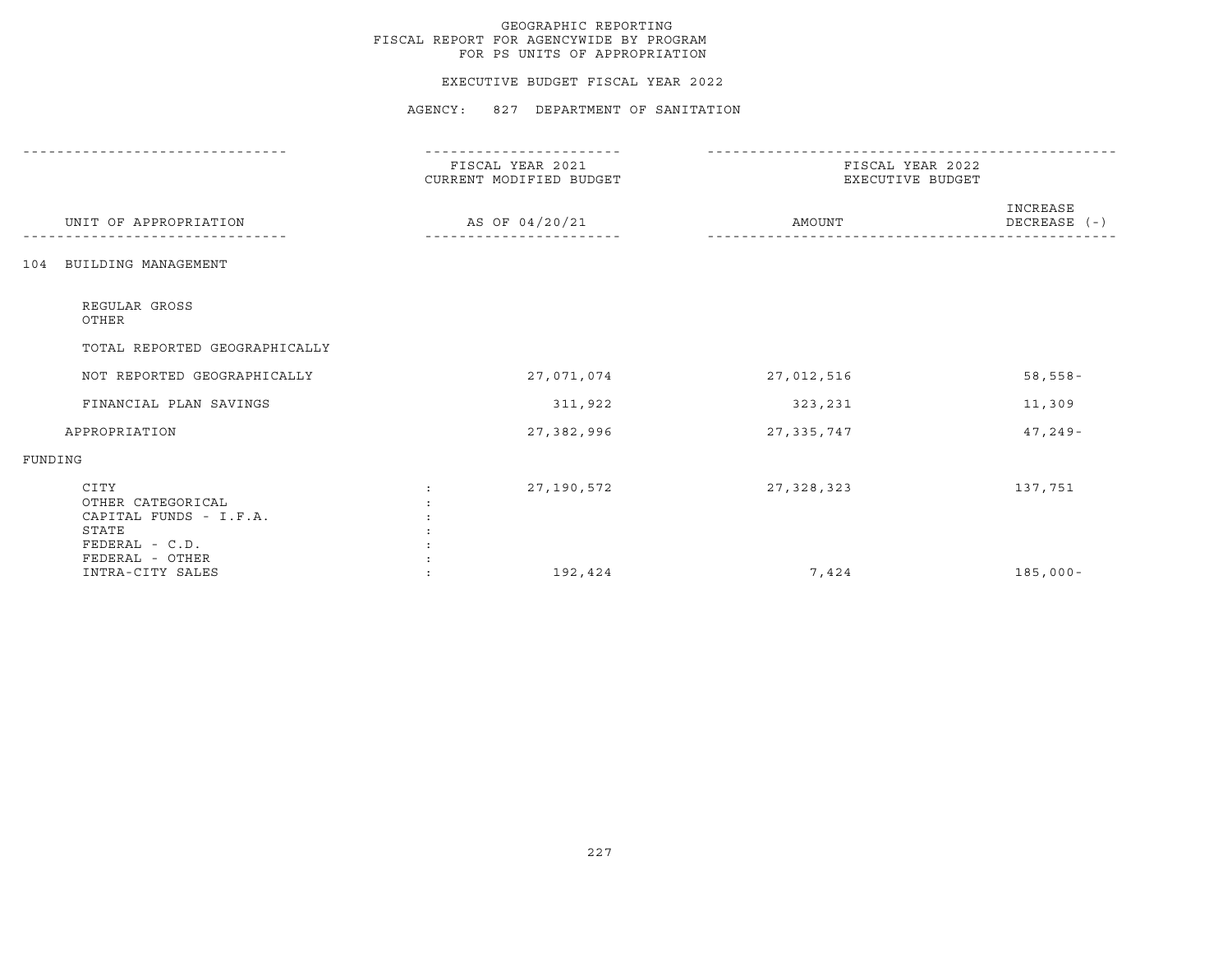#### EXECUTIVE BUDGET FISCAL YEAR 2022

|                                                                                                     | FISCAL YEAR 2021<br>CURRENT MODIFIED BUDGET | FISCAL YEAR 2022<br>EXECUTIVE BUDGET |                              |  |
|-----------------------------------------------------------------------------------------------------|---------------------------------------------|--------------------------------------|------------------------------|--|
| UNIT OF APPROPRIATION                                                                               | AS OF 04/20/21                              | AMOUNT                               | INCREASE<br>$DECREASE$ $(-)$ |  |
| BUREAU OF MOTOR EQUIP<br>105                                                                        |                                             |                                      |                              |  |
| REGULAR GROSS<br>OTHER                                                                              |                                             |                                      |                              |  |
| TOTAL REPORTED GEOGRAPHICALLY                                                                       |                                             |                                      |                              |  |
| NOT REPORTED GEOGRAPHICALLY                                                                         | 68,460,795                                  | 68, 474, 545                         | 13,750                       |  |
| FINANCIAL PLAN SAVINGS                                                                              | 2,951,796                                   | 3,030,091                            | 78,295                       |  |
| APPROPRIATION                                                                                       | 71,412,591                                  | 71,504,636                           | 92,045                       |  |
| FUNDING                                                                                             |                                             |                                      |                              |  |
| CITY<br>OTHER CATEGORICAL<br>CAPITAL FUNDS - I.F.A.<br>STATE<br>$FEDERAL - C.D.$<br>FEDERAL - OTHER | 71,392,591                                  | 71,484,636                           | 92,045                       |  |
| INTRA-CITY SALES                                                                                    | 20,000                                      | 20,000                               |                              |  |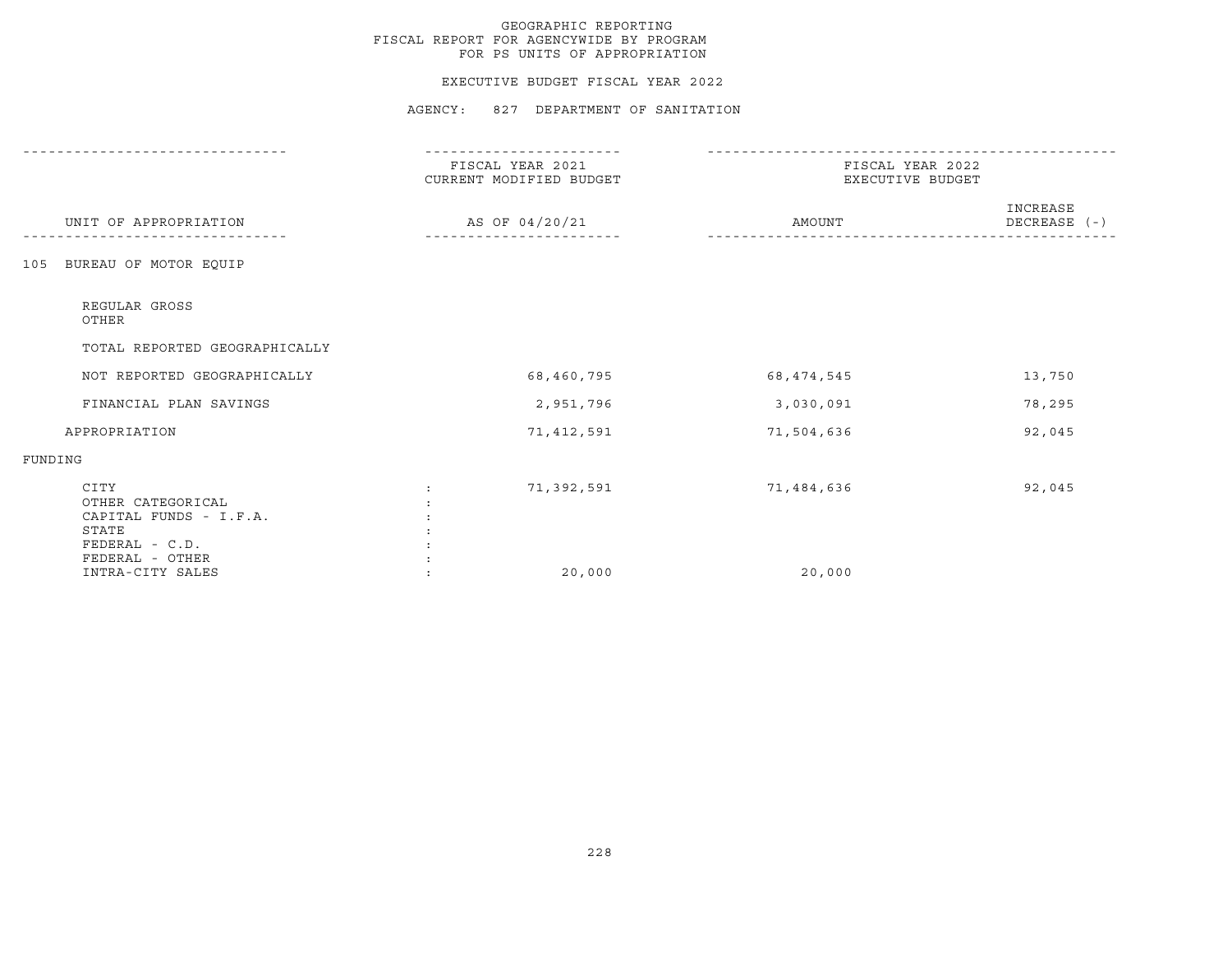### EXECUTIVE BUDGET FISCAL YEAR 2022

|                                                                                                                       | FISCAL YEAR 2021<br>CURRENT MODIFIED BUDGET | FISCAL YEAR 2022<br>EXECUTIVE BUDGET |                          |  |
|-----------------------------------------------------------------------------------------------------------------------|---------------------------------------------|--------------------------------------|--------------------------|--|
| UNIT OF APPROPRIATION                                                                                                 | AS OF 04/20/21                              | AMOUNT                               | INCREASE<br>DECREASE (-) |  |
| SNOW BUDGET-PS<br>107                                                                                                 |                                             |                                      |                          |  |
| REGULAR GROSS<br>OTHER                                                                                                |                                             |                                      |                          |  |
| TOTAL REPORTED GEOGRAPHICALLY                                                                                         |                                             |                                      |                          |  |
| NOT REPORTED GEOGRAPHICALLY                                                                                           | 55,458,475                                  | 45,985,045                           | $9,473,430 -$            |  |
| FINANCIAL PLAN SAVINGS                                                                                                |                                             |                                      |                          |  |
| APPROPRIATION                                                                                                         | 55, 458, 475                                | 45,985,045                           | $9,473,430 -$            |  |
| FUNDING                                                                                                               |                                             |                                      |                          |  |
| CITY<br>OTHER CATEGORICAL<br>CAPITAL FUNDS - I.F.A.<br>STATE<br>FEDERAL - C.D.<br>FEDERAL - OTHER<br>INTRA-CITY SALES | 55,458,475                                  | 45,985,045                           | $9,473,430 -$            |  |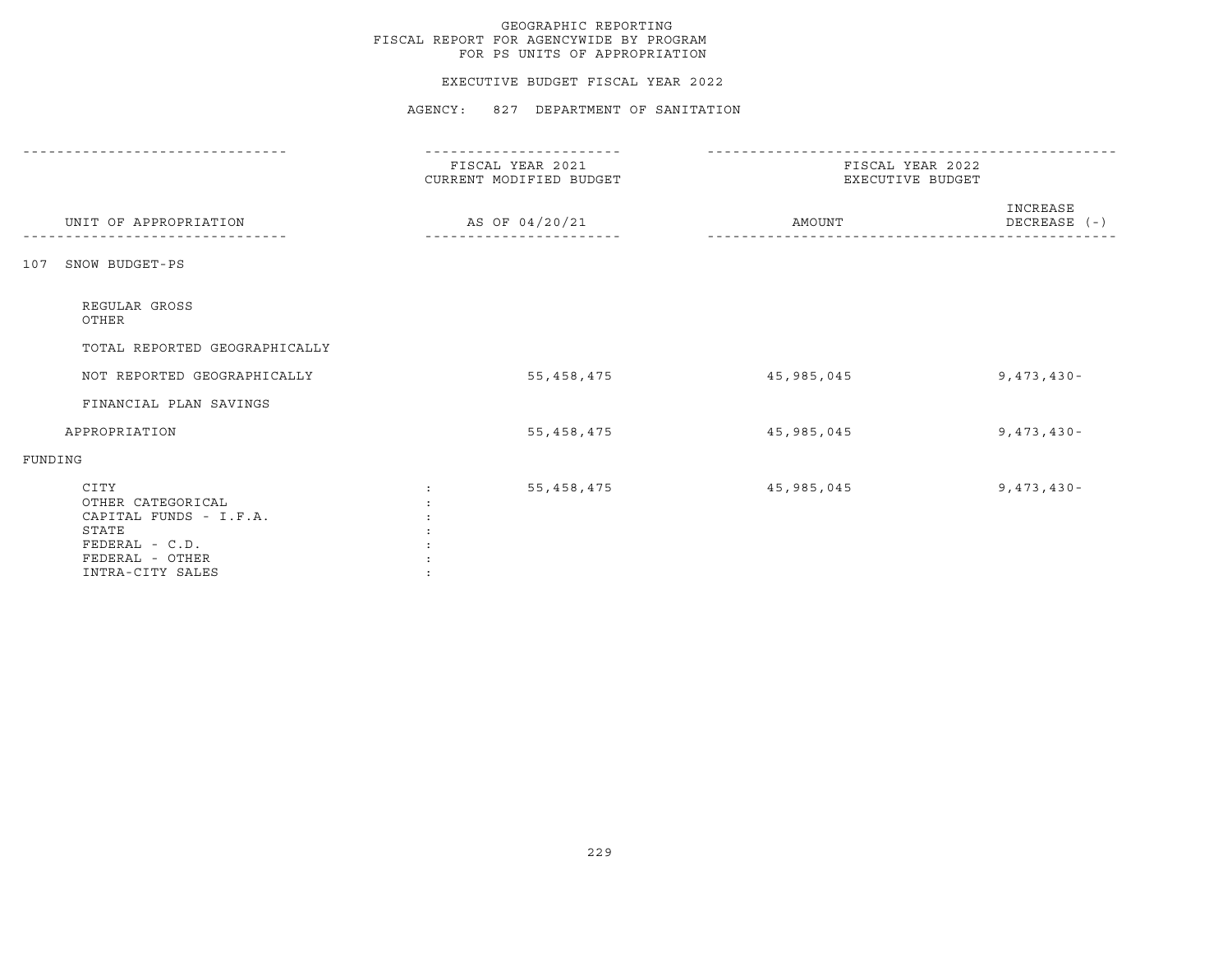### EXECUTIVE BUDGET FISCAL YEAR 2022

|                                                                                | FISCAL YEAR 2021<br>CURRENT MODIFIED BUDGET | FISCAL YEAR 2022<br>EXECUTIVE BUDGET |                          |  |
|--------------------------------------------------------------------------------|---------------------------------------------|--------------------------------------|--------------------------|--|
| UNIT OF APPROPRIATION                                                          | AS OF 04/20/21                              | AMOUNT                               | INCREASE<br>DECREASE (-) |  |
| EXEC & ADMINISTRATIVE-OTPS<br>106                                              |                                             |                                      |                          |  |
| TOTAL REPORTED GEOGRAPHICALLY                                                  |                                             |                                      |                          |  |
| NOT REPORTED GEOGRAPHICALLY                                                    | 97,804,515                                  | 101,677,197                          | 3,872,682                |  |
| FINANCIAL PLAN SAVINGS                                                         | 367,581-                                    | 487,888-                             | $120, 307 -$             |  |
| APPROPRIATION                                                                  | 97,436,934                                  | 101,189,309                          | 3,752,375                |  |
| FUNDING                                                                        |                                             |                                      |                          |  |
| CITY<br>OTHER CATEGORICAL<br>CAPITAL FUNDS - I.F.A.<br>STATE<br>FEDERAL - C.D. | 96,427,106<br>16,828<br>250,000             | 100,211,309<br>250,000               | 3,784,203<br>$16,828-$   |  |
| FEDERAL - OTHER<br>INTRA-CITY SALES                                            | 743,000                                     | 728,000                              | $15,000-$                |  |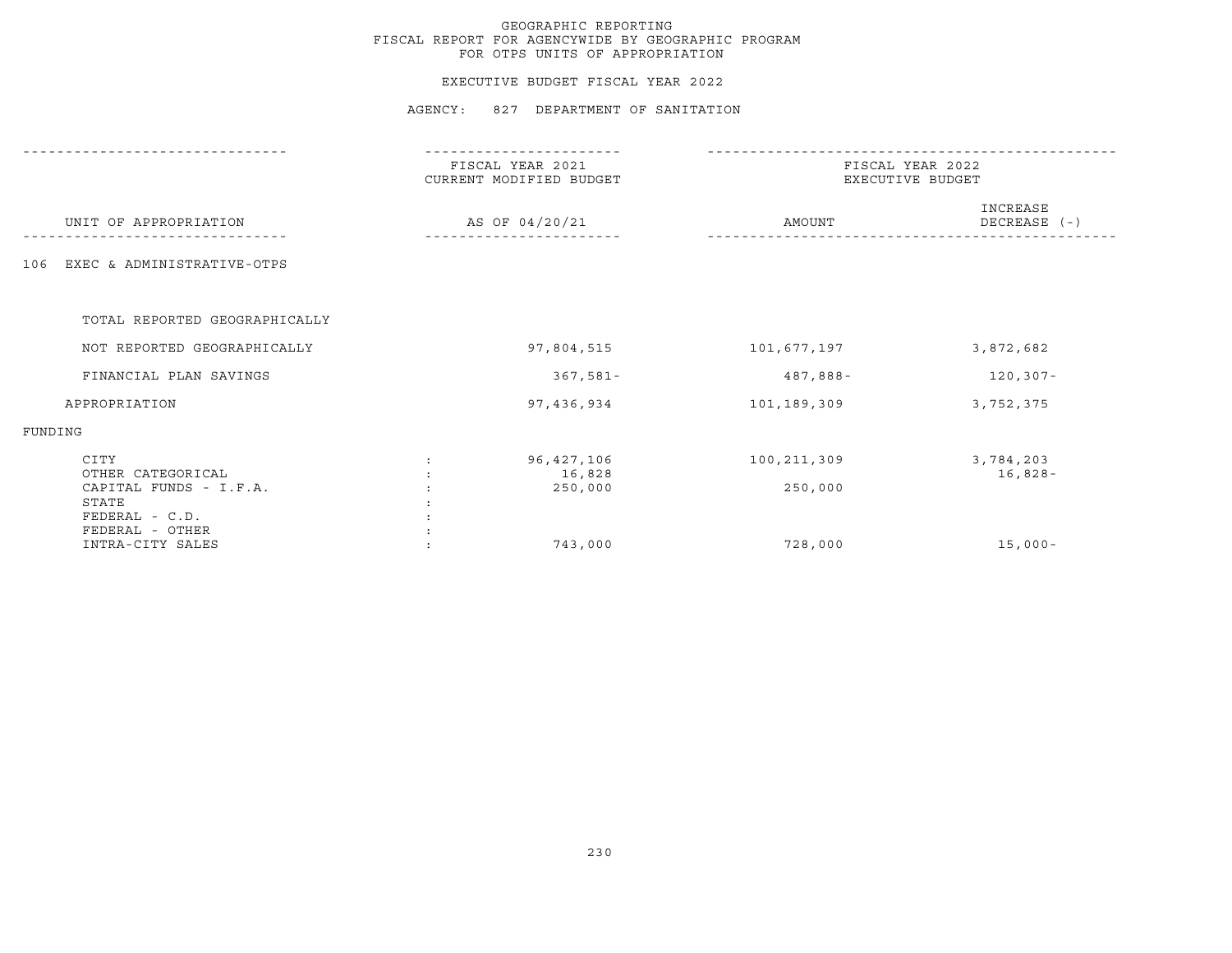#### EXECUTIVE BUDGET FISCAL YEAR 2022

|                                                                                                   | FISCAL YEAR 2021<br>CURRENT MODIFIED BUDGET | FISCAL YEAR 2022<br>EXECUTIVE BUDGET |                          |
|---------------------------------------------------------------------------------------------------|---------------------------------------------|--------------------------------------|--------------------------|
| UNIT OF APPROPRIATION                                                                             | AS OF 04/20/21                              | AMOUNT                               | INCREASE<br>DECREASE (-) |
| CLEANING & COLLECTION-OTPS<br>109                                                                 |                                             |                                      |                          |
|                                                                                                   |                                             |                                      |                          |
| TOTAL REPORTED GEOGRAPHICALLY                                                                     |                                             |                                      |                          |
| NOT REPORTED GEOGRAPHICALLY                                                                       | 18,575,382                                  | 37,182,194                           | 18,606,812               |
| FINANCIAL PLAN SAVINGS                                                                            |                                             |                                      |                          |
| APPROPRIATION                                                                                     | 18,575,382                                  | 37,182,194                           | 18,606,812               |
| FUNDING                                                                                           |                                             |                                      |                          |
| CITY<br>OTHER CATEGORICAL<br>CAPITAL FUNDS - I.F.A.<br>STATE<br>FEDERAL - C.D.<br>FEDERAL - OTHER | 18,331,105<br>1,395                         | 36,970,995                           | 18,639,890<br>$1,395-$   |
| INTRA-CITY SALES                                                                                  | 242,882                                     | 211,199                              | $31,683-$                |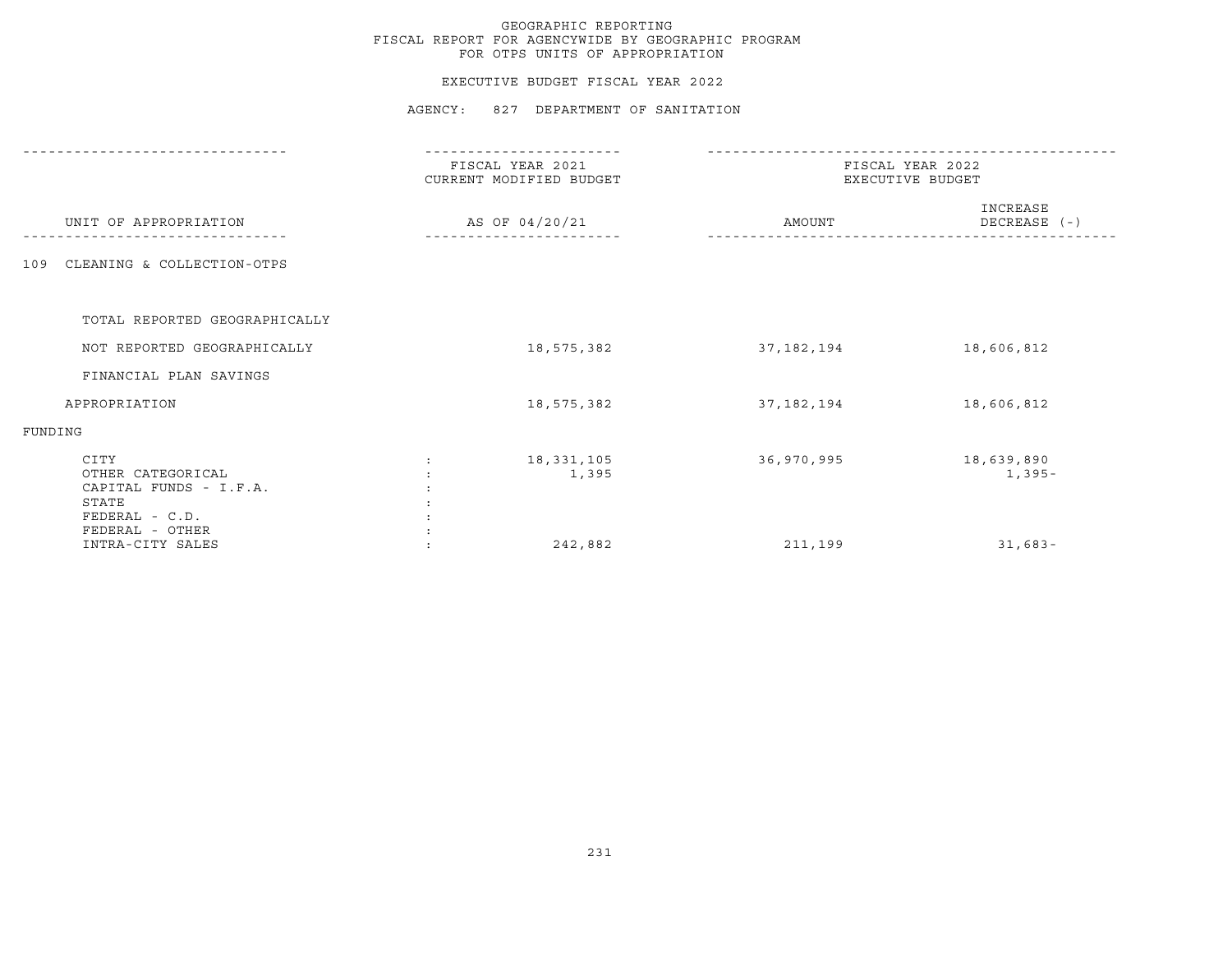#### EXECUTIVE BUDGET FISCAL YEAR 2022

|                                                              | FISCAL YEAR 2021<br>CURRENT MODIFIED BUDGET | FISCAL YEAR 2022<br>EXECUTIVE BUDGET |                            |  |
|--------------------------------------------------------------|---------------------------------------------|--------------------------------------|----------------------------|--|
| UNIT OF APPROPRIATION                                        | AS OF 04/20/21                              | AMOUNT                               | INCREASE<br>DECREASE (-)   |  |
| WASTE DISPOSAL-OTPS<br>110                                   |                                             |                                      |                            |  |
| TOTAL REPORTED GEOGRAPHICALLY                                |                                             |                                      |                            |  |
| NOT REPORTED GEOGRAPHICALLY                                  | 1,034,031,068                               | 1,036,806,084                        | 2,775,016                  |  |
| FINANCIAL PLAN SAVINGS                                       |                                             | $500,000,000 -$                      | $500,000,000 -$            |  |
| APPROPRIATION                                                | 1,034,031,068                               | 536,806,084                          | 497, 224, 984 -            |  |
| FUNDING                                                      |                                             |                                      |                            |  |
| CITY<br>OTHER CATEGORICAL<br>CAPITAL FUNDS - I.F.A.<br>STATE | 688,767,604<br>276,814                      | 36,806,084                           | 651,961,520-<br>$276,814-$ |  |
| FEDERAL - C.D.<br>FEDERAL - OTHER<br>INTRA-CITY SALES        | 592,900<br>344, 393, 750                    | 500,000,000                          | $592,900 -$<br>155,606,250 |  |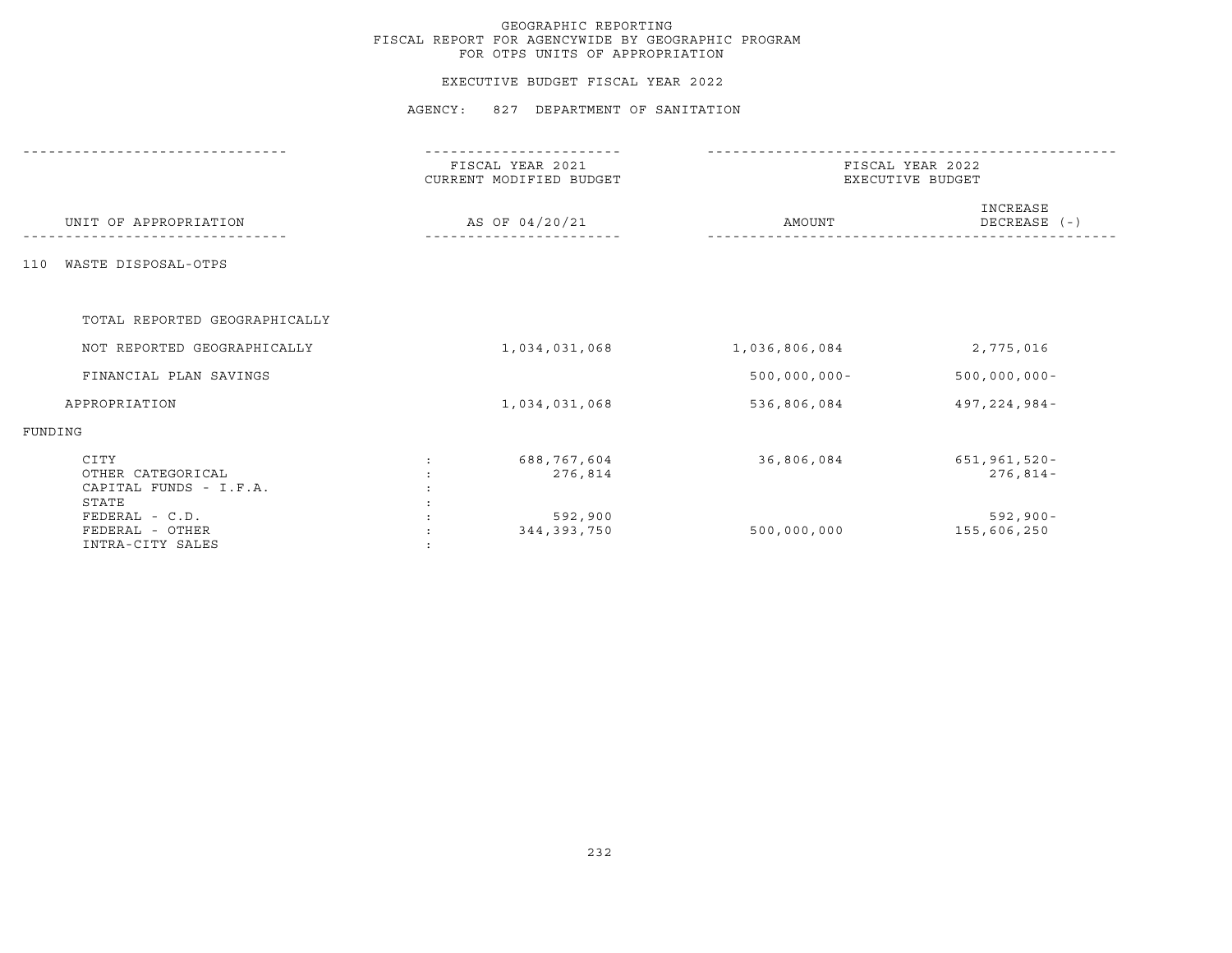### EXECUTIVE BUDGET FISCAL YEAR 2022

|                                                                                                   | --------------                              |                                      |                          |
|---------------------------------------------------------------------------------------------------|---------------------------------------------|--------------------------------------|--------------------------|
|                                                                                                   | FISCAL YEAR 2021<br>CURRENT MODIFIED BUDGET | FISCAL YEAR 2022<br>EXECUTIVE BUDGET |                          |
| UNIT OF APPROPRIATION                                                                             | AS OF 04/20/21                              | AMOUNT                               | INCREASE<br>DECREASE (-) |
| 111 BUILDING MANAGEMENT-OTPS                                                                      |                                             |                                      |                          |
| TOTAL REPORTED GEOGRAPHICALLY                                                                     |                                             |                                      |                          |
|                                                                                                   |                                             |                                      |                          |
| NOT REPORTED GEOGRAPHICALLY                                                                       | 5,035,485                                   | 4,179,939                            | $855,546 -$              |
| FINANCIAL PLAN SAVINGS                                                                            |                                             |                                      |                          |
| APPROPRIATION                                                                                     | 5,035,485                                   | 4,179,939                            | $855,546 -$              |
| FUNDING                                                                                           |                                             |                                      |                          |
| CITY<br>OTHER CATEGORICAL<br>CAPITAL FUNDS - I.F.A.<br>STATE<br>FEDERAL - C.D.<br>FEDERAL - OTHER | 4,179,939                                   | 4,179,939                            |                          |
| INTRA-CITY SALES                                                                                  | 855,546                                     |                                      | $855,546 -$              |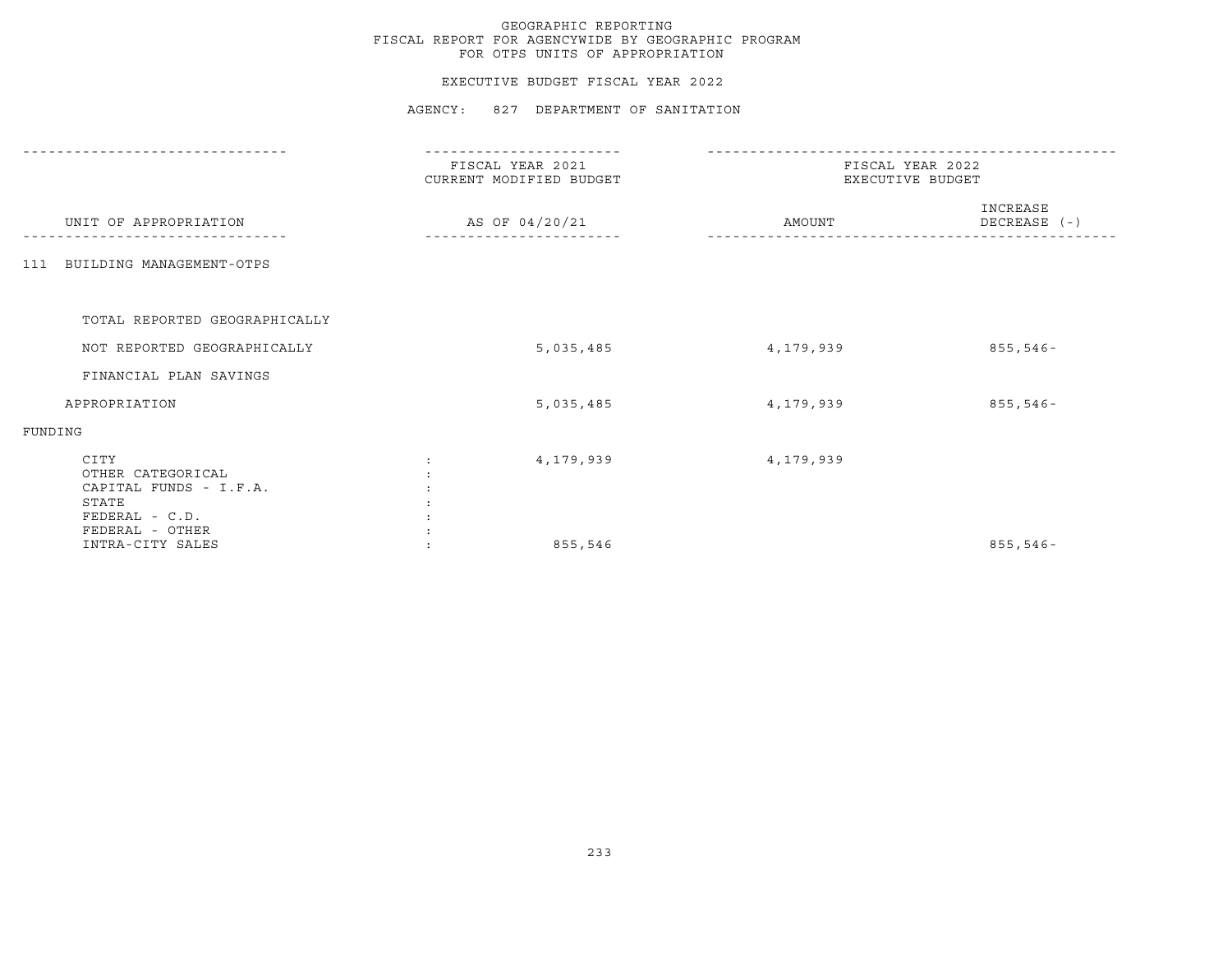### EXECUTIVE BUDGET FISCAL YEAR 2022

|                                                                                                                       | FISCAL YEAR 2021<br>CURRENT MODIFIED BUDGET | FISCAL YEAR 2022<br>EXECUTIVE BUDGET |                          |  |
|-----------------------------------------------------------------------------------------------------------------------|---------------------------------------------|--------------------------------------|--------------------------|--|
| UNIT OF APPROPRIATION                                                                                                 | AS OF 04/20/21                              | AMOUNT                               | INCREASE<br>DECREASE (-) |  |
| MOTOR EQUIPMENT-OTPS<br>112                                                                                           |                                             |                                      |                          |  |
| TOTAL REPORTED GEOGRAPHICALLY                                                                                         |                                             |                                      |                          |  |
| NOT REPORTED GEOGRAPHICALLY                                                                                           | 24,839,891                                  | 24,502,102                           | 337,789-                 |  |
| FINANCIAL PLAN SAVINGS                                                                                                | $100,000 -$                                 |                                      | 100,000                  |  |
| APPROPRIATION                                                                                                         | 24,739,891                                  | 24,502,102                           | $237,789-$               |  |
| FUNDING                                                                                                               |                                             |                                      |                          |  |
| CITY<br>OTHER CATEGORICAL<br>CAPITAL FUNDS - I.F.A.<br>STATE<br>FEDERAL - C.D.<br>FEDERAL - OTHER<br>INTRA-CITY SALES | 24,739,674<br>217                           | 24,502,102                           | $237,572-$<br>$217 -$    |  |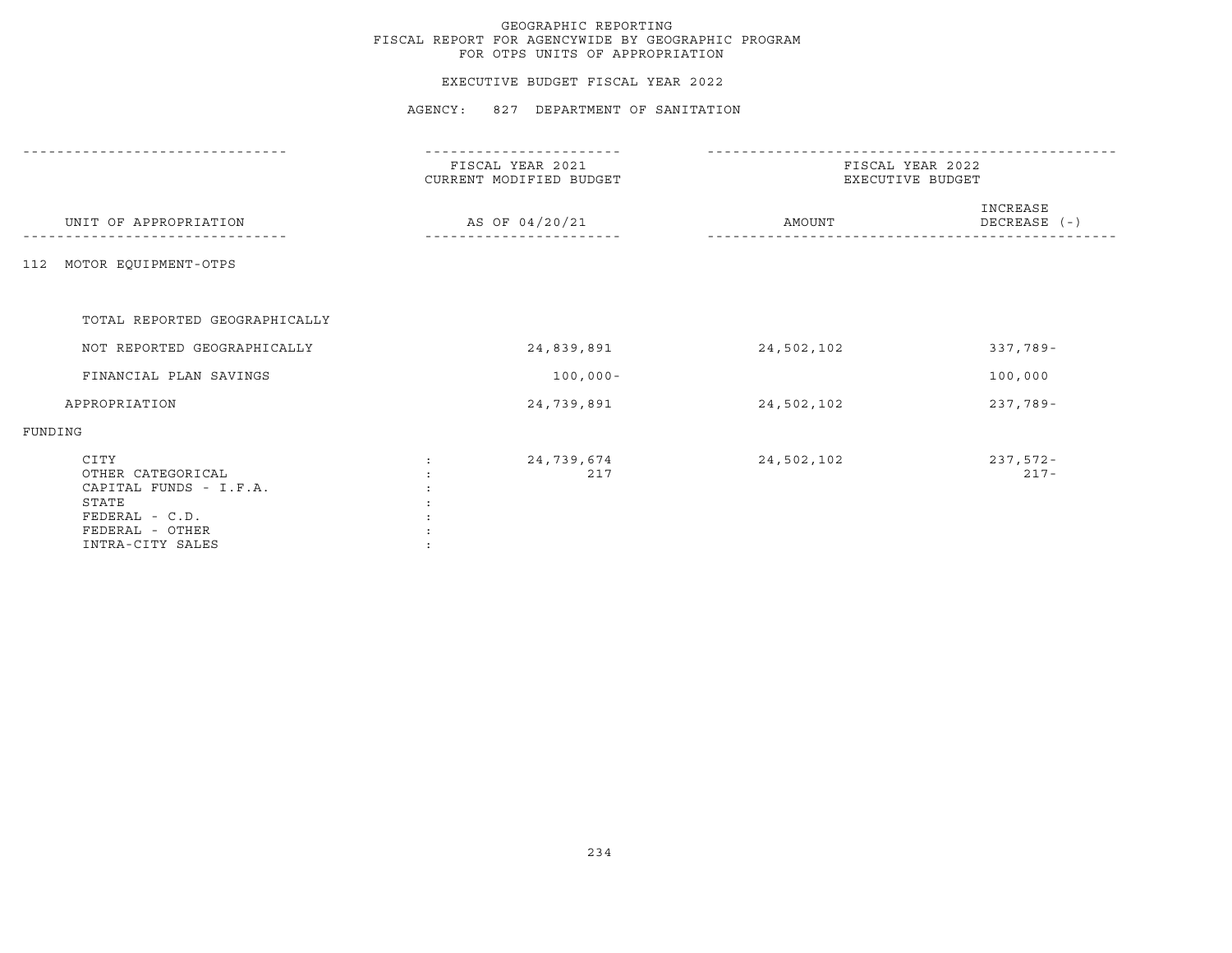### EXECUTIVE BUDGET FISCAL YEAR 2022

|         |                                                                                                                       | FISCAL YEAR 2021<br>CURRENT MODIFIED BUDGET |                       | FISCAL YEAR 2022<br>EXECUTIVE BUDGET |            |                           |
|---------|-----------------------------------------------------------------------------------------------------------------------|---------------------------------------------|-----------------------|--------------------------------------|------------|---------------------------|
|         | UNIT OF APPROPRIATION                                                                                                 |                                             | AS OF 04/20/21        |                                      | AMOUNT     | INCREASE<br>DECREASE (-)  |
| 113     | SNOW-OTPS                                                                                                             |                                             |                       |                                      |            |                           |
|         | TOTAL REPORTED GEOGRAPHICALLY                                                                                         |                                             |                       |                                      |            |                           |
|         | NOT REPORTED GEOGRAPHICALLY                                                                                           |                                             | 48, 163, 255          |                                      | 42,559,933 | $5,603,322 -$             |
|         | FINANCIAL PLAN SAVINGS                                                                                                |                                             |                       |                                      |            |                           |
|         | APPROPRIATION                                                                                                         |                                             | 48, 163, 255          |                                      | 42,559,933 | $5,603,322 -$             |
| FUNDING |                                                                                                                       |                                             |                       |                                      |            |                           |
|         | CITY<br>OTHER CATEGORICAL<br>CAPITAL FUNDS - I.F.A.<br>STATE<br>FEDERAL - C.D.<br>FEDERAL - OTHER<br>INTRA-CITY SALES | $\ddot{\cdot}$                              | 48, 155, 255<br>8,000 |                                      | 42,559,933 | $5,595,322 -$<br>$8,000-$ |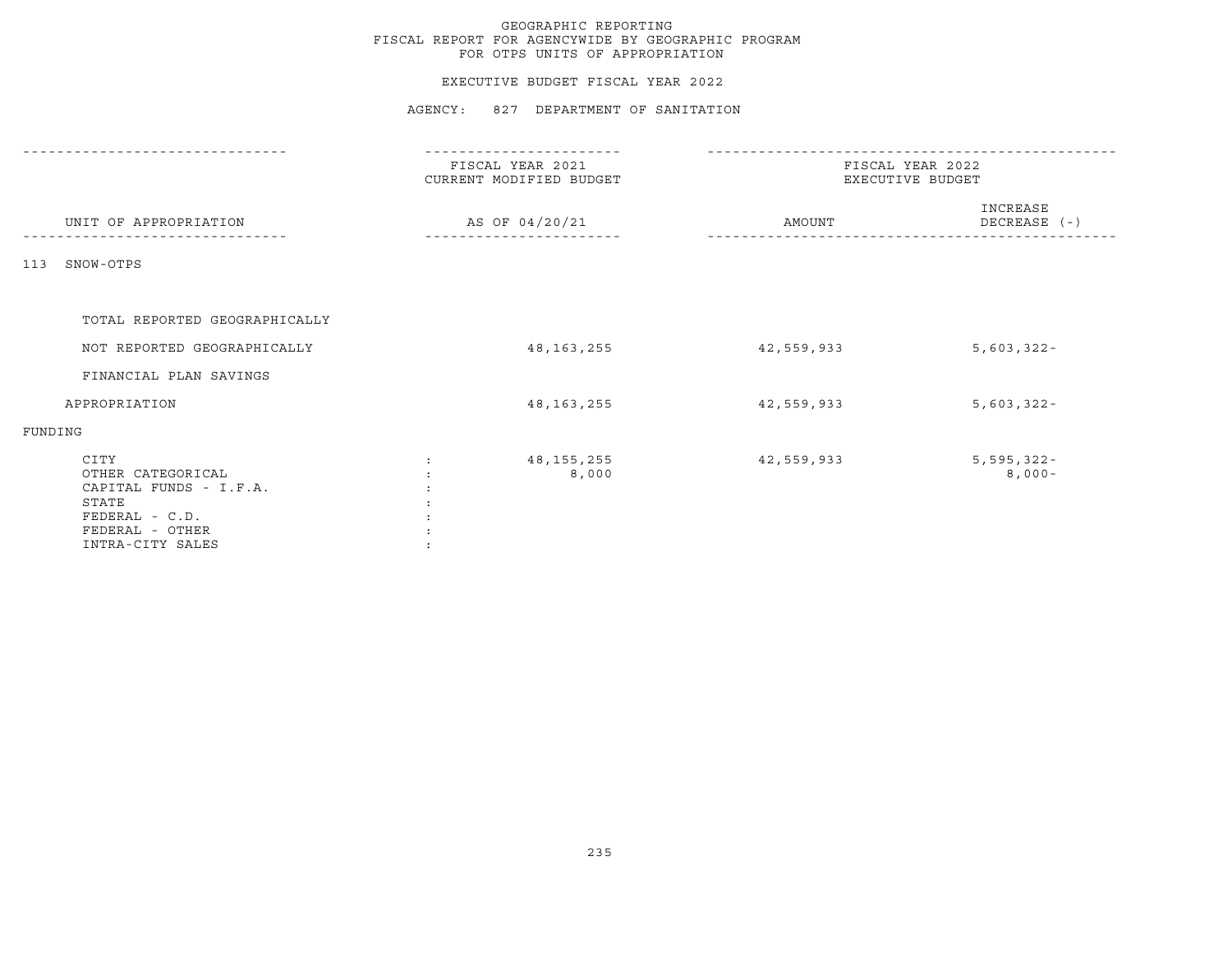### GEOGRAPHIC REPORTING FISCAL REPORT AGENCYWIDE SUMMARY

EXECUTIVE BUDGET FISCAL YEAR 2022

|                                                      |                | FISCAL YEAR 2021<br>CURRENT MODIFIED BUDGET |                               | FISCAL YEAR 2022<br>EXECUTIVE BUDGET |  |  |
|------------------------------------------------------|----------------|---------------------------------------------|-------------------------------|--------------------------------------|--|--|
| UNIT OF APPROPRIATION                                | AS OF 04/20/21 |                                             | AMOUNT                        | INCREASE<br>DECREASE (-)             |  |  |
| PS APPROPRIATIONS                                    |                |                                             |                               |                                      |  |  |
| REGULAR GROSS                                        |                | 476,169,308                                 | 477,613,551                   | 1,444,243                            |  |  |
| OTHER                                                |                | 12,229,836                                  | 12,229,836                    |                                      |  |  |
| TOTAL REPORTED GEOGRAPHICALLY                        |                | 488,399,144                                 | 489,843,387                   | 1,444,243                            |  |  |
| NOT REPORTED GEOGRAPHICALLY                          |                | 591,151,649                                 | 560,059,131                   | $31,092,518-$                        |  |  |
| OTPS APPROPRIATIONS<br>TOTAL REPORTED GEOGRAPHICALLY |                |                                             |                               |                                      |  |  |
| NOT REPORTED GEOGRAPHICALLY                          |                | 1,228,449,596                               | 1,246,907,449                 | 18,457,853                           |  |  |
|                                                      |                |                                             |                               |                                      |  |  |
| FINANCIAL PLAN SAVINGS<br>APPROPRIATIONS             |                | 15,753,199<br>2, 323, 753, 588              | 471,205,805-<br>1,825,604,162 | $486,959,004-$<br>498,149,426-       |  |  |
| FUNDING                                              |                |                                             |                               |                                      |  |  |
| CITY                                                 |                | 1,922,611,551                               | 1,300,383,950                 | 622,227,601-                         |  |  |
| OTHER CATEGORICAL                                    |                | 1,053,429                                   | 750,000                       | $303,429-$                           |  |  |
| CAPITAL FUNDS - I.F.A.                               |                | 5,679,437                                   | 5,710,337                     | 30,900                               |  |  |
| STATE                                                |                |                                             |                               |                                      |  |  |
| $FEDERAL - C.D.$                                     |                | 592,900                                     |                               | $592, 900 -$                         |  |  |
| FEDERAL - OTHER                                      |                | 388,679,419                                 | 509,061,149                   | 120,381,730                          |  |  |
| INTRA-CITY SALES                                     |                | 5, 136, 852                                 | 9,698,726                     | 4,561,874                            |  |  |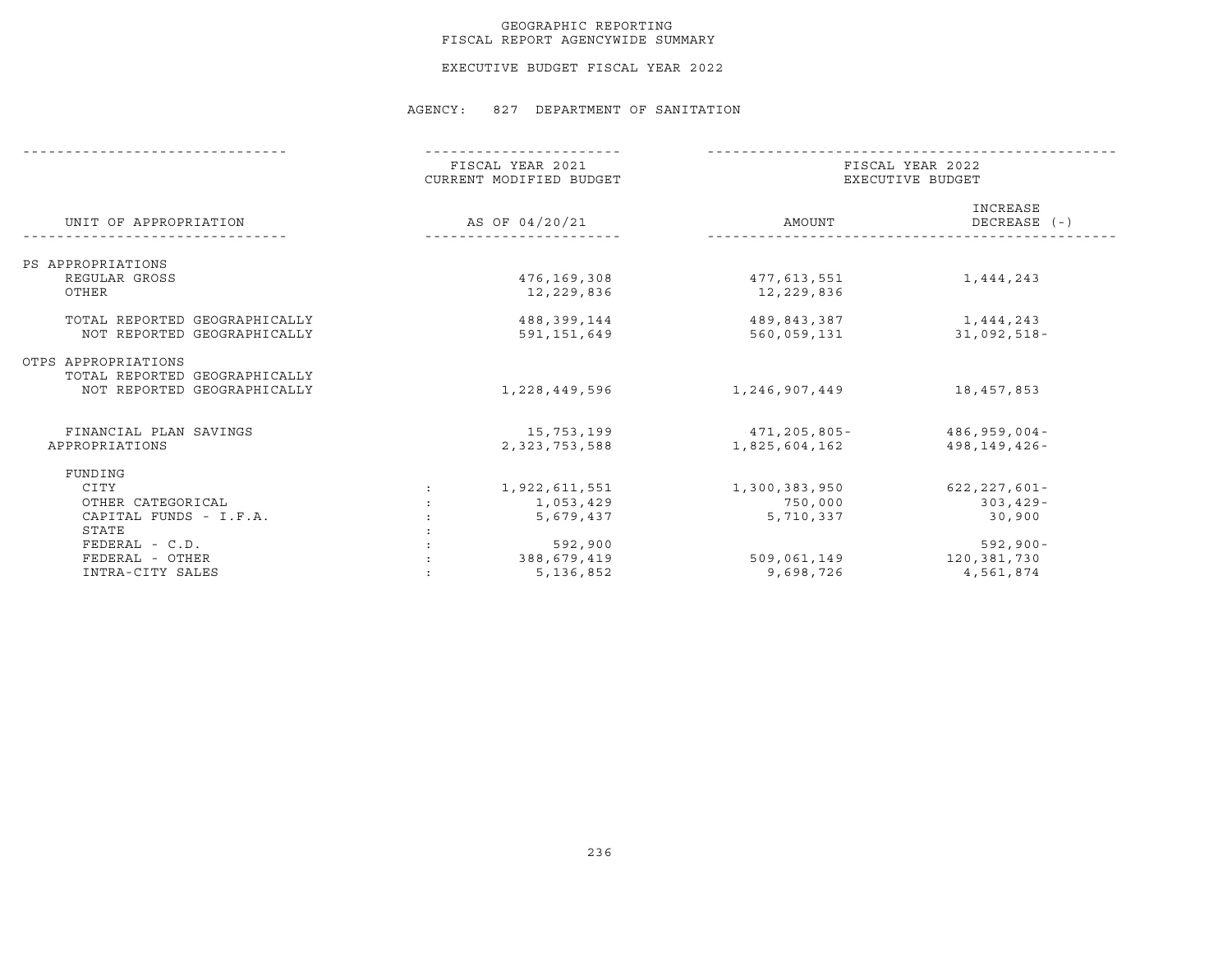AGENCY 841 DEPARTMENT OF TRANSPORTATION BOROUGH BRONX PROGRAM HIGHWAY OPERATIONS UNIT OF APPROPRIATION 002 HIGHWAY OPERATIONS

|                             | FISCAL YEAR 2021<br>CURRENT MODIFIED BUDGET<br>AS OF 04/20/21 |                        | FISCAL YEAR 2022<br>EXECUTIVE BUDGET |                        |                          |  |
|-----------------------------|---------------------------------------------------------------|------------------------|--------------------------------------|------------------------|--------------------------|--|
| LOCAL SERVICE DISTRICT      | AMOUNT                                                        | FULL TIME<br>POSITIONS | AMOUNT                               | FULL TIME<br>POSITIONS | INCREASE<br>DECREASE (-) |  |
| BRONX HWY + ST MAINT + OPER | 7,074,063                                                     | 44                     | 7,081,720                            | 44                     | 7,657                    |  |
| PROGRAM TOTAL:              | 7,074,063                                                     | 44                     | 7,081,720                            | 44                     | 7.657                    |  |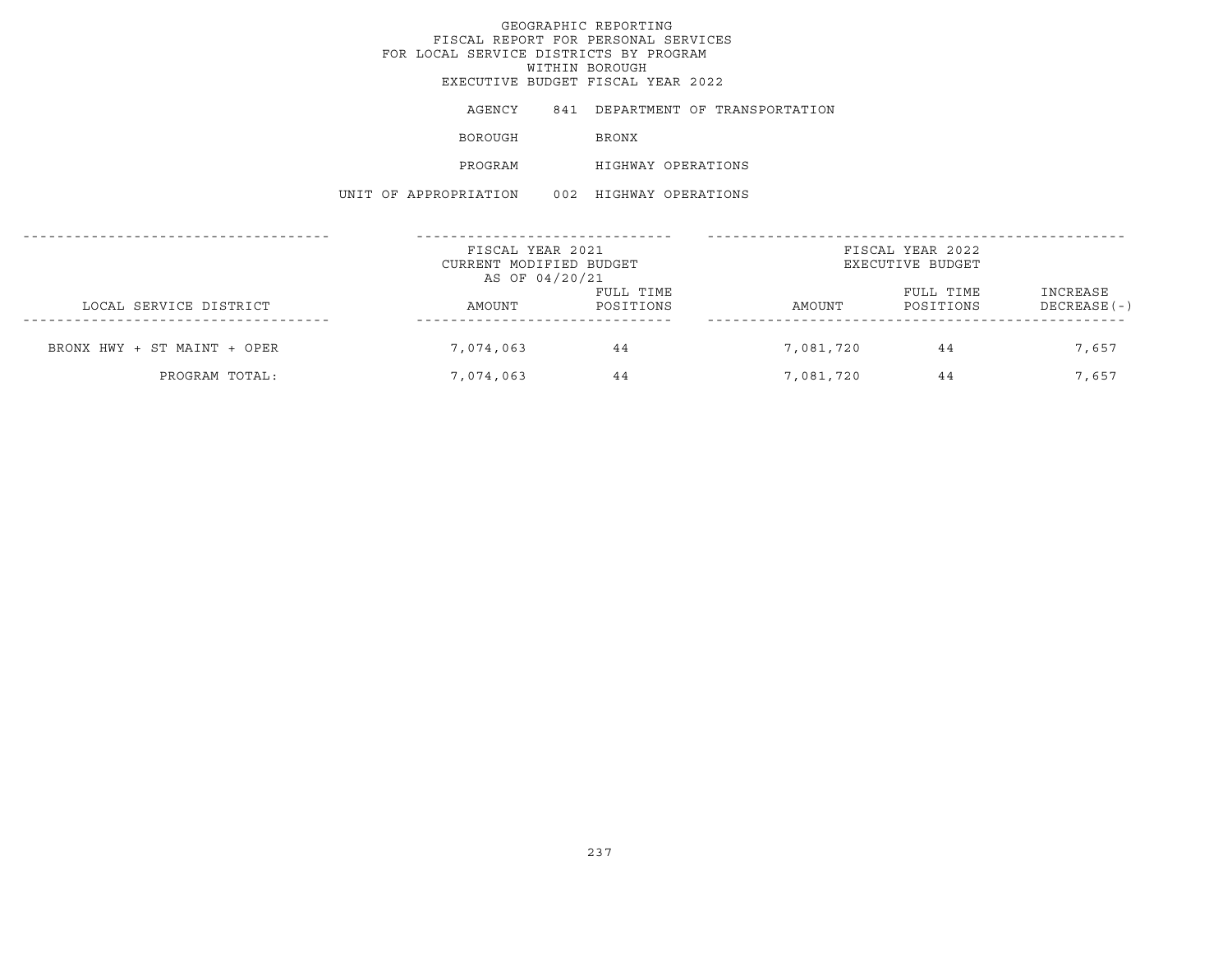AGENCY 841 DEPARTMENT OF TRANSPORTATION

**BOROUGH BRONX** 

PROGRAM QUALITY CONTROL & INSPECTION

UNIT OF APPROPRIATION 002 HIGHWAY OPERATIONS

|                              | FISCAL YEAR 2021<br>CURRENT MODIFIED BUDGET<br>AS OF 04/20/21 |                        | FISCAL YEAR 2022<br>EXECUTIVE BUDGET |                        |                           |  |
|------------------------------|---------------------------------------------------------------|------------------------|--------------------------------------|------------------------|---------------------------|--|
| LOCAL SERVICE DISTRICT       | AMOUNT                                                        | FULL TIME<br>POSITIONS | AMOUNT                               | FULL TIME<br>POSITIONS | INCREASE<br>$DECREASE(-)$ |  |
| BX OUALITY CONTROL & INSPECT | 757,548                                                       | 17                     | 761,194                              | 17                     | 3,646                     |  |
| PROGRAM TOTAL:               | 757,548                                                       | 17                     | 761,194                              | 17                     | 3,646                     |  |
| SUB BOROUGH TOTAL:           | 7,831,611                                                     | 61                     | 7,842,914                            | 61                     | 11,303                    |  |
| BOROUGH TOTAL:               | 7,831,611                                                     | 61                     | 7,842,914                            | 61                     | 11,303                    |  |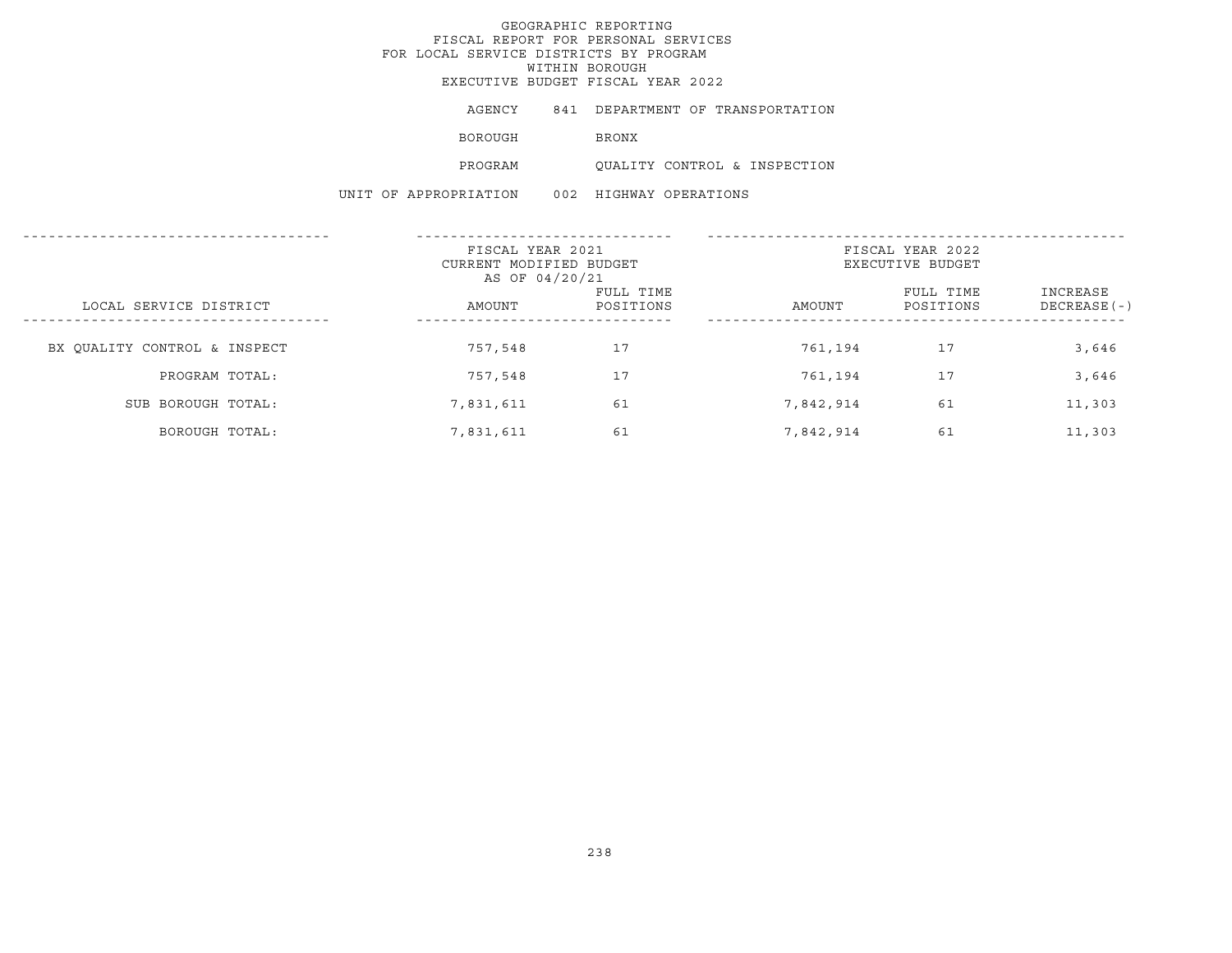AGENCY 841 DEPARTMENT OF TRANSPORTATION BOROUGH BROOKLYN PROGRAM HIGHWAY OPERATIONS UNIT OF APPROPRIATION 002 HIGHWAY OPERATIONS

|                             | FISCAL YEAR 2021<br>CURRENT MODIFIED BUDGET<br>AS OF 04/20/21 |                        | FISCAL YEAR 2022<br>EXECUTIVE BUDGET |                        |                           |  |
|-----------------------------|---------------------------------------------------------------|------------------------|--------------------------------------|------------------------|---------------------------|--|
| LOCAL SERVICE DISTRICT      | AMOUNT                                                        | FULL TIME<br>POSITIONS | AMOUNT                               | FULL TIME<br>POSITIONS | INCREASE<br>$DECREASE(-)$ |  |
| BKLYN HWY + ST MAINT + OPER | 27,589,761                                                    | 155                    | 27,589,082                           | 155                    | $679-$                    |  |
| PROGRAM TOTAL:              | 27,589,761                                                    | 155                    | 27,589,082                           | 155                    | $679-$                    |  |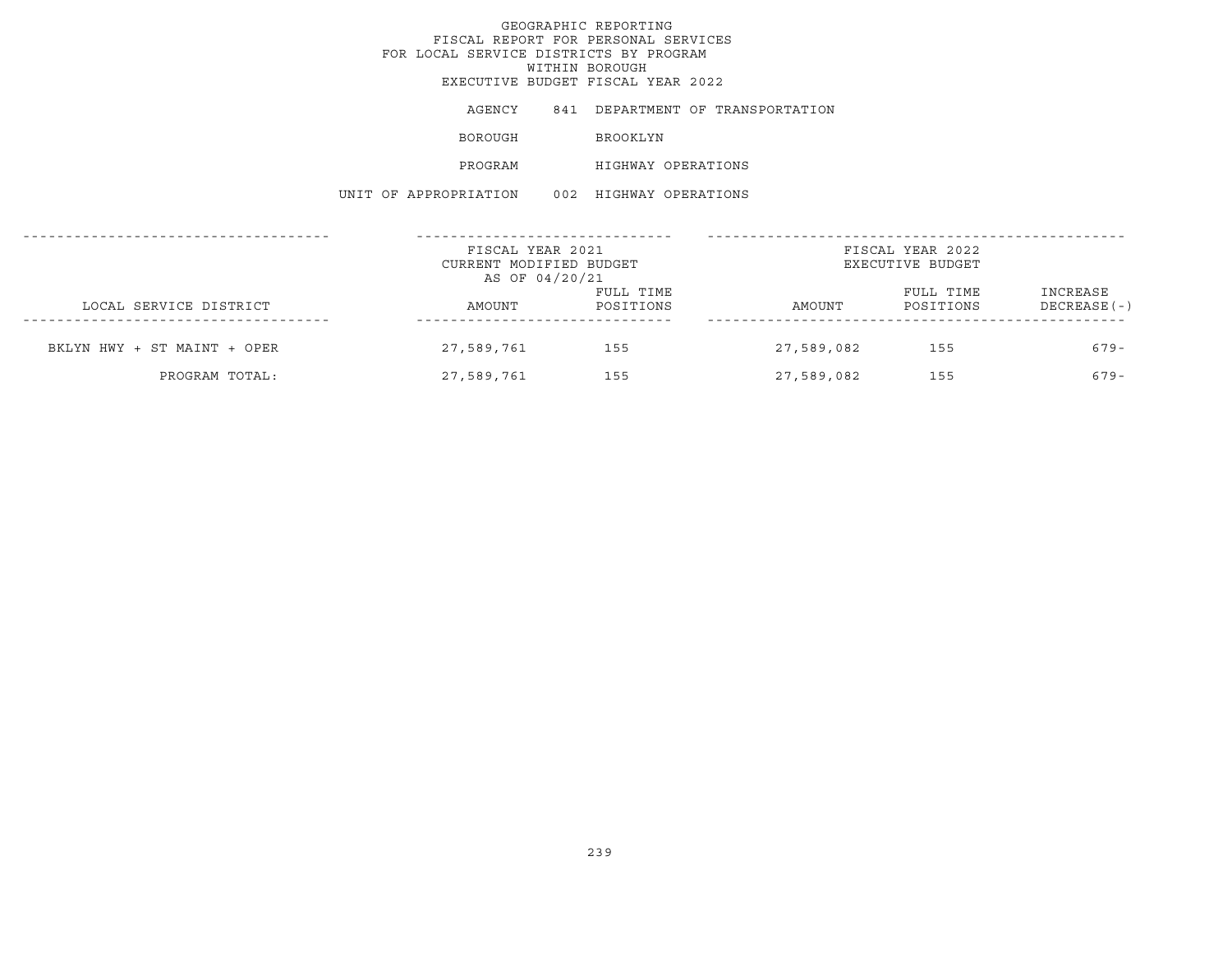AGENCY 841 DEPARTMENT OF TRANSPORTATION

BOROUGH BROOKLYN

PROGRAM QUALITY CONTROL & INSPECTION

UNIT OF APPROPRIATION 002 HIGHWAY OPERATIONS

|                              | FISCAL YEAR 2021<br>CURRENT MODIFIED BUDGET<br>AS OF 04/20/21 |                        |            | FISCAL YEAR 2022<br>EXECUTIVE BUDGET |                           |
|------------------------------|---------------------------------------------------------------|------------------------|------------|--------------------------------------|---------------------------|
| LOCAL SERVICE DISTRICT       | AMOUNT                                                        | FULL TIME<br>POSITIONS | AMOUNT     | FULL TIME<br>POSITIONS               | INCREASE<br>$DECREASE(-)$ |
| BK OUALITY CONTROL & INSPECT | 1,217,329                                                     | 27                     | 1,221,489  | 27                                   | 4,160                     |
| PROGRAM TOTAL:               | 1,217,329                                                     | 27                     | 1,221,489  | 27                                   | 4,160                     |
| SUB BOROUGH TOTAL:           | 28,807,090                                                    | 182                    | 28,810,571 | 182                                  | 3,481                     |
| BOROUGH TOTAL:               | 28,807,090                                                    | 182                    | 28,810,571 | 182                                  | 3,481                     |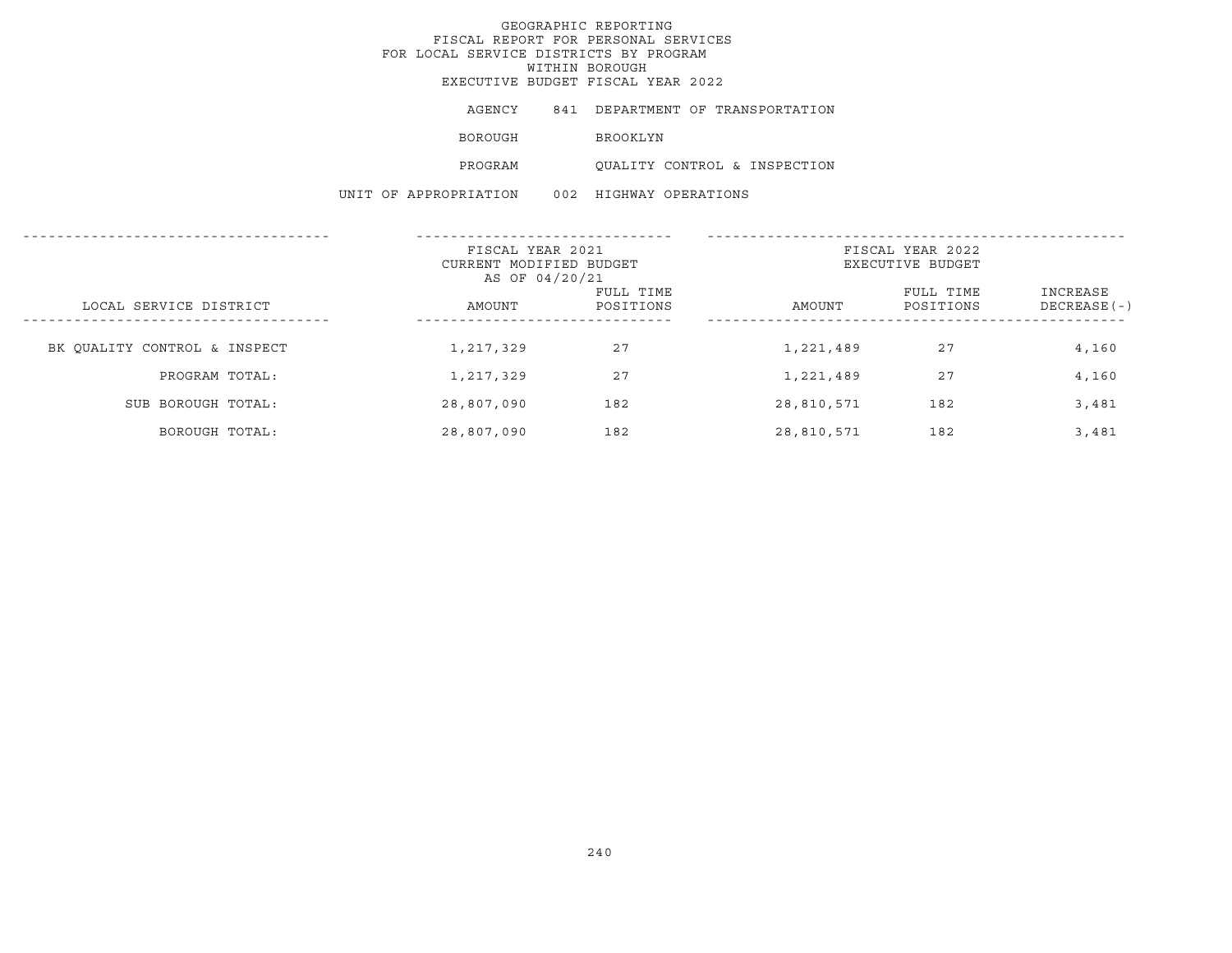AGENCY 841 DEPARTMENT OF TRANSPORTATION BOROUGH MANHATTAN PROGRAM HIGHWAY OPERATIONS UNIT OF APPROPRIATION 002 HIGHWAY OPERATIONS

|                            | FISCAL YEAR 2021<br>CURRENT MODIFIED BUDGET<br>AS OF 04/20/21 |                        | FISCAL YEAR 2022<br>EXECUTIVE BUDGET |                        |                           |  |
|----------------------------|---------------------------------------------------------------|------------------------|--------------------------------------|------------------------|---------------------------|--|
| LOCAL SERVICE DISTRICT     | AMOUNT                                                        | FULL TIME<br>POSITIONS | AMOUNT                               | FULL TIME<br>POSITIONS | INCREASE<br>$DECREASE(-)$ |  |
| MANH HWY + ST MAINT + OPER | 6,392,083                                                     | 73                     | 6,400,091                            | 73                     | 8,008                     |  |
| PROGRAM TOTAL:             | 6,392,083                                                     | 73                     | 6,400,091                            | 73                     | 8,008                     |  |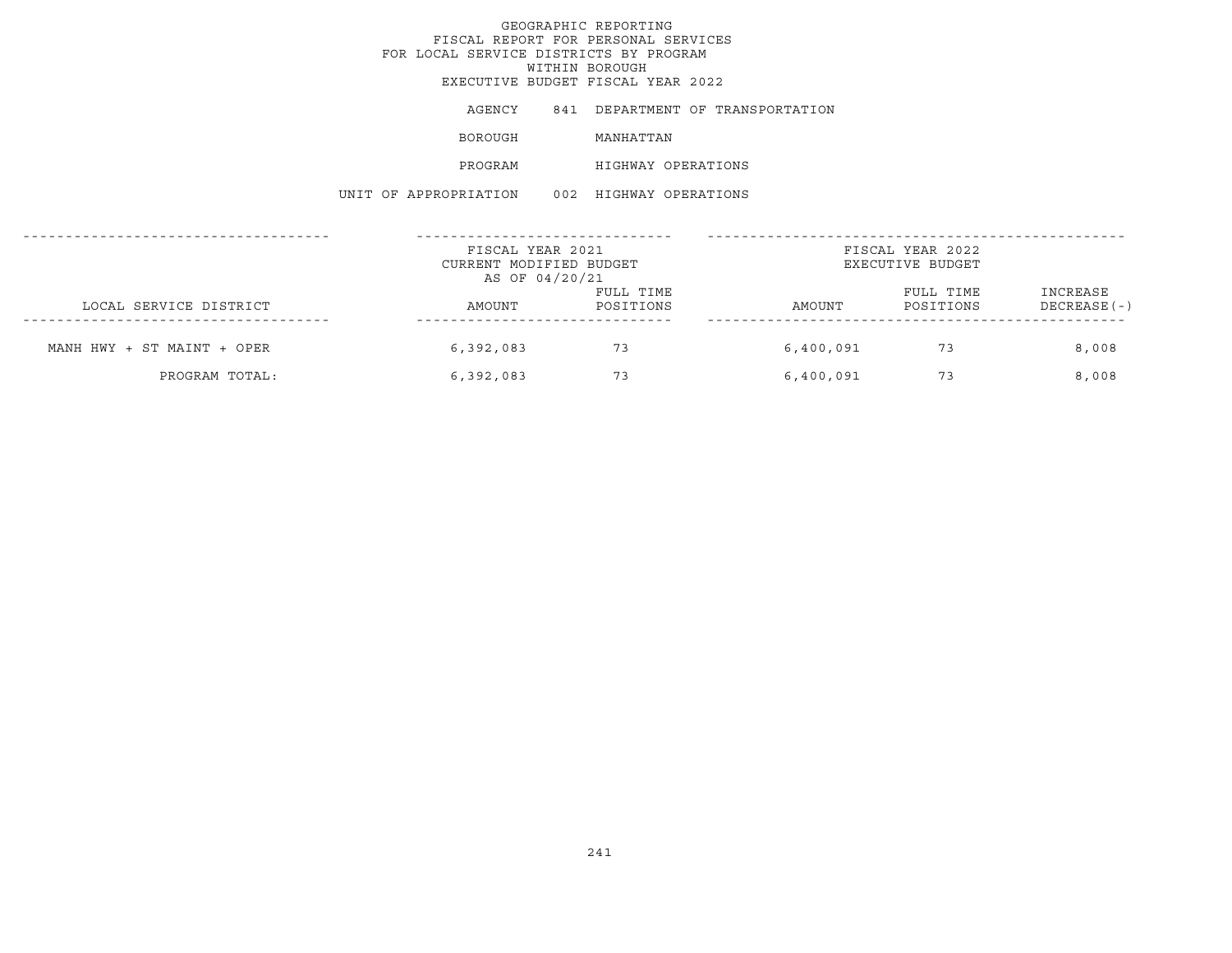# GEOGRAPHIC REPORTING FISCAL REPORT FOR PERSONAL SERVICES FOR LOCAL SERVICE DISTRICTS BY PROGRAM WITHIN BOROUGH

EXECUTIVE BUDGET FISCAL YEAR 2022

AGENCY 841 DEPARTMENT OF TRANSPORTATION

BOROUGH MANHATTAN

PROGRAM QUALITY CONTROL & INSPECTION

UNIT OF APPROPRIATION 002 HIGHWAY OPERATIONS

|                              | FISCAL YEAR 2021<br>CURRENT MODIFIED BUDGET<br>AS OF 04/20/21 |                        | FISCAL YEAR 2022<br>EXECUTIVE BUDGET |                        |                           |  |
|------------------------------|---------------------------------------------------------------|------------------------|--------------------------------------|------------------------|---------------------------|--|
| LOCAL SERVICE DISTRICT       | AMOUNT                                                        | FULL TIME<br>POSITIONS | AMOUNT                               | FULL TIME<br>POSITIONS | INCREASE<br>$DECREASE(-)$ |  |
| MN OUALITY CONTROL & INSPECT | 1,017,889                                                     | 21                     | 1,025,584                            | 21                     | 7,695                     |  |
| PROGRAM TOTAL:               | 1,017,889                                                     | 21                     | 1,025,584                            | 21                     | 7,695                     |  |
| SUB BOROUGH TOTAL:           | 7,409,972                                                     | 94                     | 7,425,675                            | 94                     | 15,703                    |  |
| BOROUGH TOTAL:               | 7,409,972                                                     | 94                     | 7,425,675                            | 94                     | 15,703                    |  |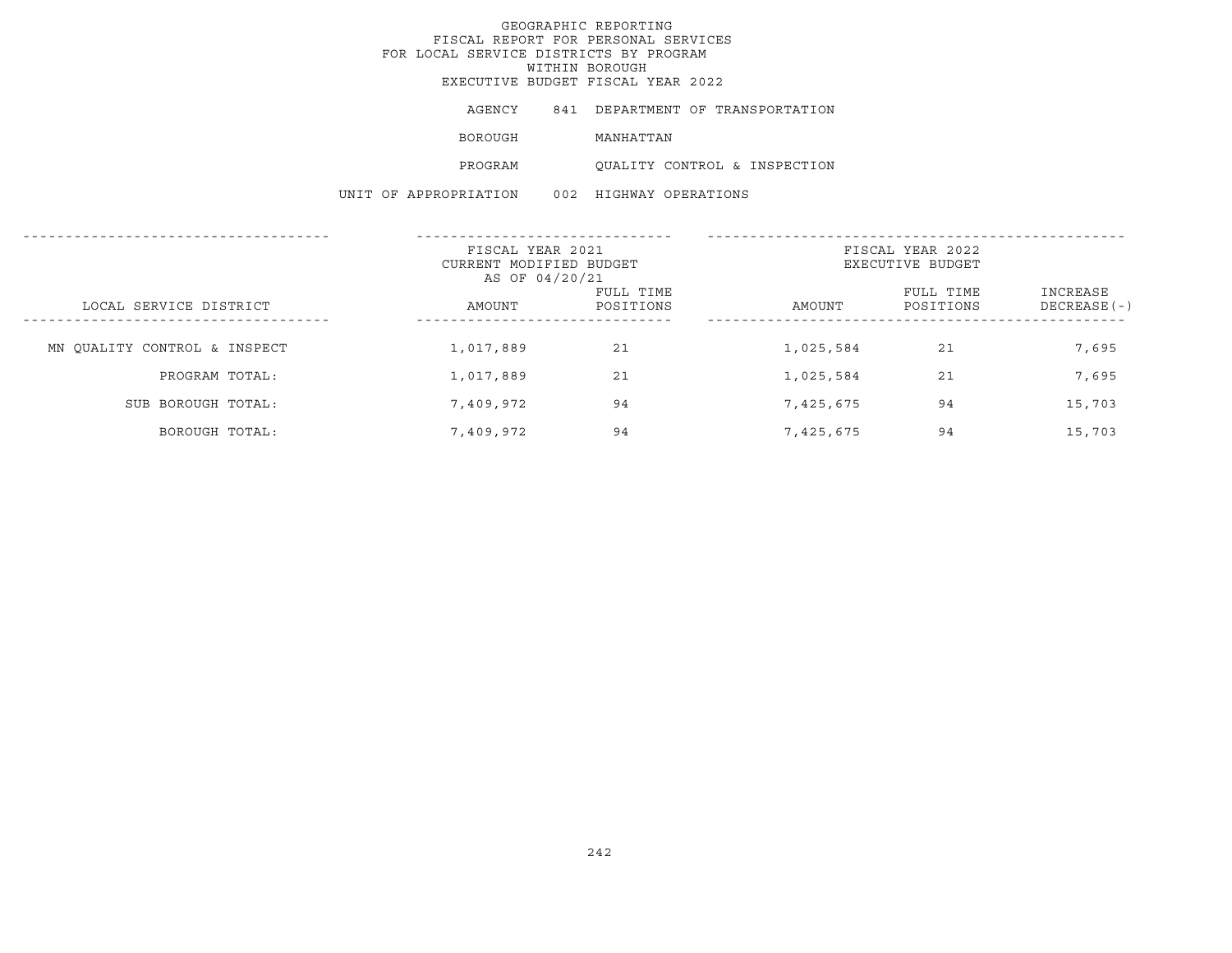AGENCY 841 DEPARTMENT OF TRANSPORTATION BOROUGH QUEENS PROGRAM HIGHWAY OPERATIONS UNIT OF APPROPRIATION 002 HIGHWAY OPERATIONS

|                              | FISCAL YEAR 2021<br>CURRENT MODIFIED BUDGET<br>AS OF 04/20/21 |                        | FISCAL YEAR 2022<br>EXECUTIVE BUDGET |                        |                          |  |
|------------------------------|---------------------------------------------------------------|------------------------|--------------------------------------|------------------------|--------------------------|--|
| LOCAL SERVICE DISTRICT       | AMOUNT                                                        | FULL TIME<br>POSITIONS | AMOUNT                               | FULL TIME<br>POSITIONS | INCREASE<br>DECREASE (-) |  |
| OUEENS HWY + ST MAINT + OPER | 28,652,872                                                    | 149                    | 28,665,744                           | 149                    | 12,872                   |  |
| PROGRAM TOTAL:               | 28,652,872                                                    | 149                    | 28,665,744                           | 149                    | 12,872                   |  |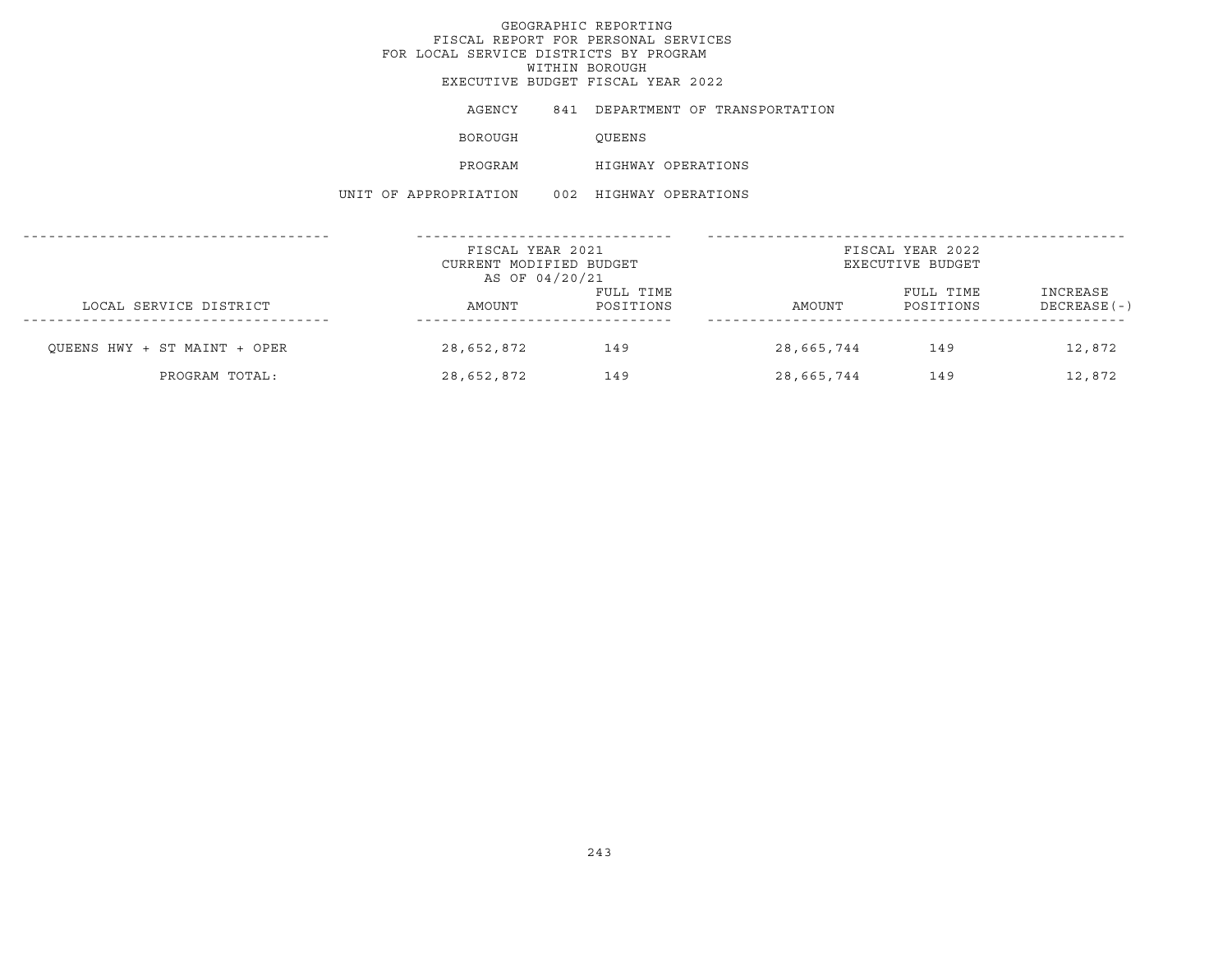# GEOGRAPHIC REPORTING FISCAL REPORT FOR PERSONAL SERVICES FOR LOCAL SERVICE DISTRICTS BY PROGRAM WITHIN BOROUGH

EXECUTIVE BUDGET FISCAL YEAR 2022

AGENCY 841 DEPARTMENT OF TRANSPORTATION

BOROUGH QUEENS

PROGRAM QUALITY CONTROL & INSPECTION

UNIT OF APPROPRIATION 002 HIGHWAY OPERATIONS

|                               | FISCAL YEAR 2021<br>CURRENT MODIFIED BUDGET<br>AS OF 04/20/21 |                        | FISCAL YEAR 2022<br>EXECUTIVE BUDGET |                        |                           |  |
|-------------------------------|---------------------------------------------------------------|------------------------|--------------------------------------|------------------------|---------------------------|--|
| LOCAL SERVICE DISTRICT        | AMOUNT                                                        | FULL TIME<br>POSITIONS | AMOUNT                               | FULL TIME<br>POSITIONS | INCREASE<br>$DECREASE(-)$ |  |
| ONS OUALITY CONTROL & INSPECT | 986,070                                                       | 19                     | 992,434                              | 19                     | 6,364                     |  |
| PROGRAM TOTAL:                | 986,070                                                       | 19                     | 992,434                              | 19                     | 6,364                     |  |
| SUB BOROUGH TOTAL:            | 29,638,942                                                    | 168                    | 29,658,178                           | 168                    | 19,236                    |  |
| BOROUGH TOTAL:                | 29,638,942                                                    | 168                    | 29,658,178                           | 168                    | 19,236                    |  |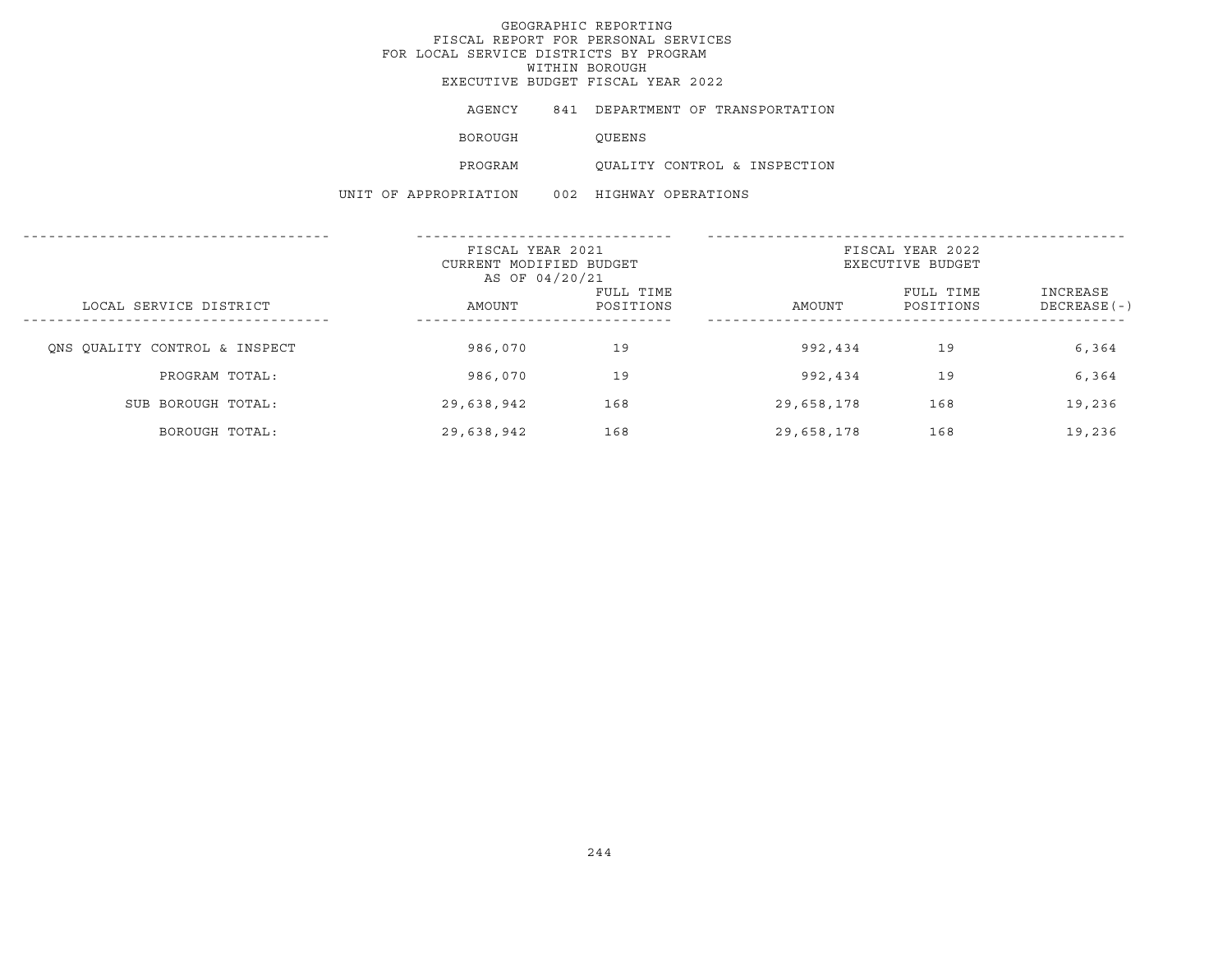| AGENCY                | 841 DEPARTMENT OF TRANSPORTATION |
|-----------------------|----------------------------------|
| BOROUGH               | STATEN ISLAND                    |
| PROGRAM               | HIGHWAY OPERATIONS               |
| UNIT OF APPROPRIATION | 002 HIGHWAY OPERATIONS           |

|                              | FISCAL YEAR 2021<br>CURRENT MODIFIED BUDGET<br>AS OF 04/20/21 |                        | FISCAL YEAR 2022<br>EXECUTIVE BUDGET |                        |                          |
|------------------------------|---------------------------------------------------------------|------------------------|--------------------------------------|------------------------|--------------------------|
| LOCAL SERVICE DISTRICT       | AMOUNT                                                        | FULL TIME<br>POSITIONS | AMOUNT                               | FULL TIME<br>POSITIONS | INCREASE<br>DECREASE (-) |
| $S.I. HWY + ST MAINT + OPER$ | 12,800,559                                                    | 56                     | 12,779,470                           | 56                     | $21,089-$                |
| PROGRAM TOTAL:               | 12,800,559                                                    | 56                     | 12,779,470                           | 56                     | $21,089-$                |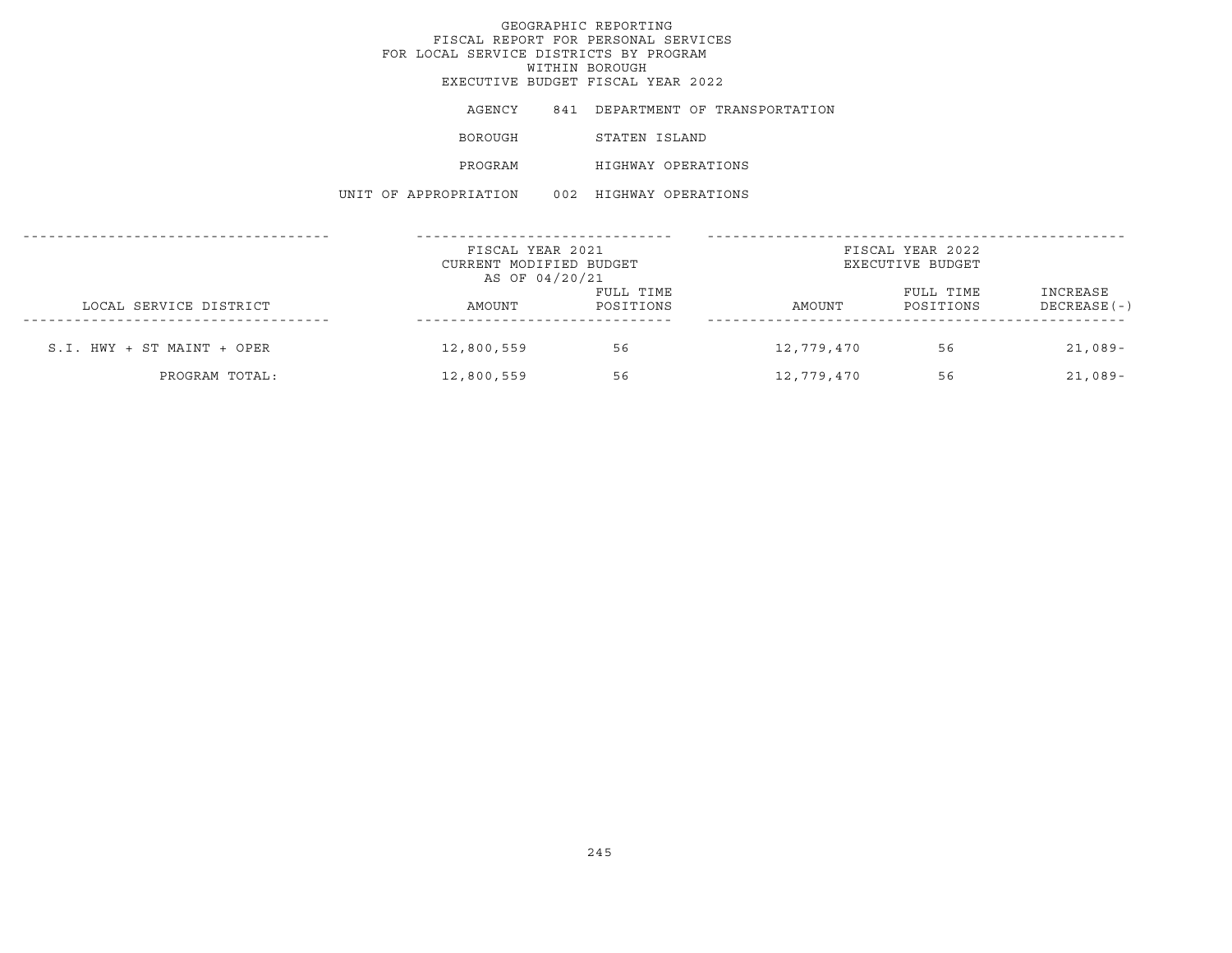| AGENCY                | 841 DEPARTMENT OF TRANSPORTATION |
|-----------------------|----------------------------------|
| BOROUGH               | STATEN ISLAND                    |
| PROGRAM               | OUALITY CONTROL & INSPECTION     |
| UNIT OF APPROPRIATION | 002 HIGHWAY OPERATIONS           |

|                              | FISCAL YEAR 2021<br>CURRENT MODIFIED BUDGET<br>AS OF 04/20/21 |                        | FISCAL YEAR 2022<br>EXECUTIVE BUDGET |                        |                           |  |
|------------------------------|---------------------------------------------------------------|------------------------|--------------------------------------|------------------------|---------------------------|--|
| LOCAL SERVICE DISTRICT       | AMOUNT                                                        | FULL TIME<br>POSITIONS | AMOUNT                               | FULL TIME<br>POSITIONS | INCREASE<br>$DECREASE(-)$ |  |
| SI QUALITY CONTROL & INSPECT | 674,056                                                       | 14                     | 677,765                              | 14                     | 3,709                     |  |
| PROGRAM TOTAL:               | 674,056                                                       | 14                     | 677,765                              | 14                     | 3,709                     |  |
| SUB BOROUGH TOTAL:           | 13, 474, 615                                                  | 70                     | 13,457,235                           | 70                     | $17,380-$                 |  |
| BOROUGH TOTAL:               | 13,474,615                                                    | 70                     | 13,457,235                           | 70                     | $17,380-$                 |  |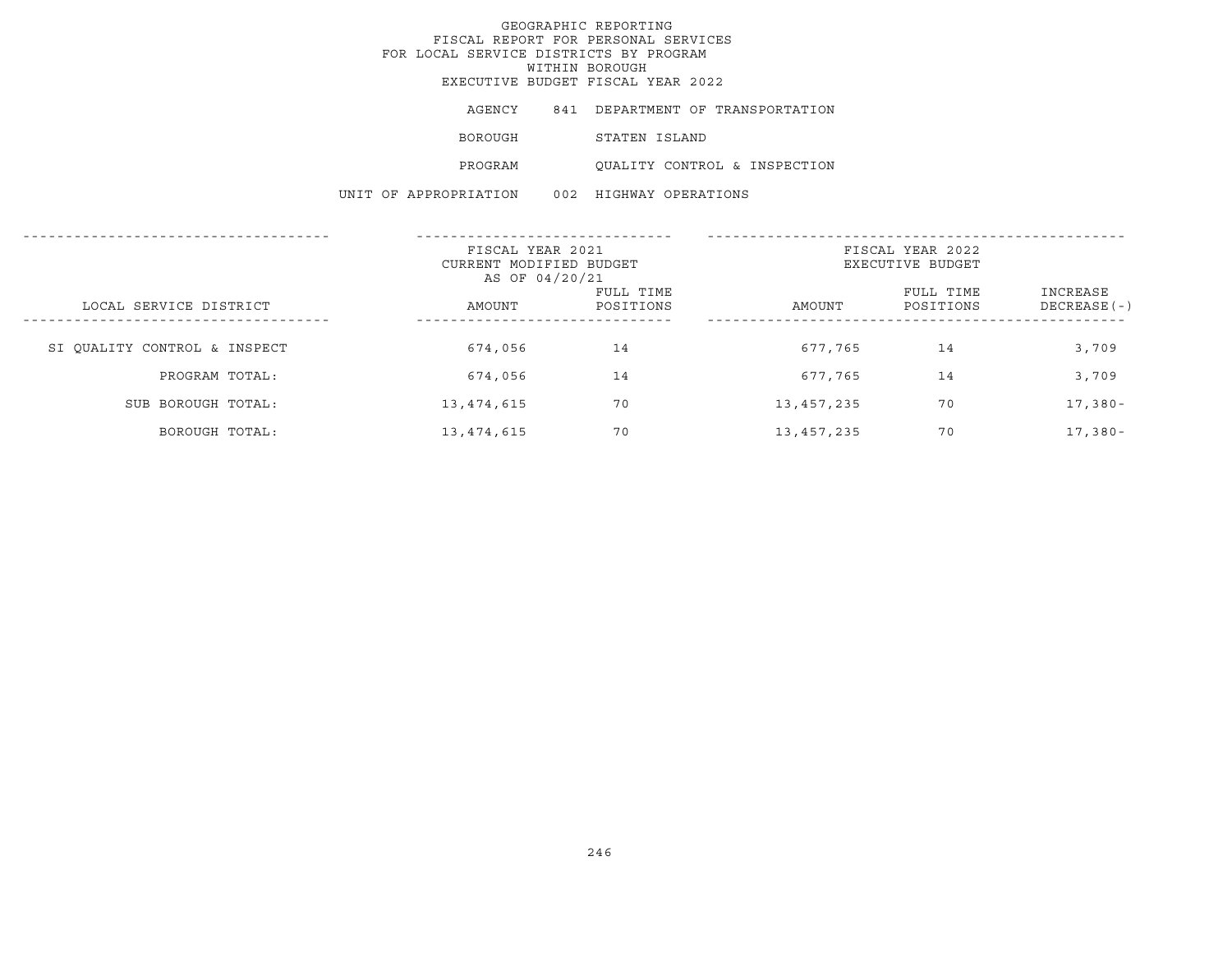## GEOGRAPHIC REPORTING FISCAL REPORT FOR PERSONAL SERVICES FOR LOCAL SERVICE DISTRICTS BY PROGRAM WITHIN BOROUGH

#### EXECUTIVE BUDGET FISCAL YEAR 2022

#### AGENCY 841 DEPARTMENT OF TRANSPORTATION

|                                            | FISCAL YEAR 2021<br>CURRENT MODIFIED BUDGET<br>AS OF 04/20/21 |                        |            | FISCAL YEAR 2022<br>EXECUTIVE BUDGET |                           |
|--------------------------------------------|---------------------------------------------------------------|------------------------|------------|--------------------------------------|---------------------------|
| LOCAL SERVICE DISTRICT                     | AMOUNT                                                        | FULL TIME<br>POSITIONS | AMOUNT     | FULL TIME<br>POSITIONS               | INCREASE<br>$DECREASE(-)$ |
| AGENCY TOTAL:<br>ALL PROGRAMS ALL BOROUGHS | 87,162,230                                                    | 575                    | 87,194,573 | 575                                  | 32,343                    |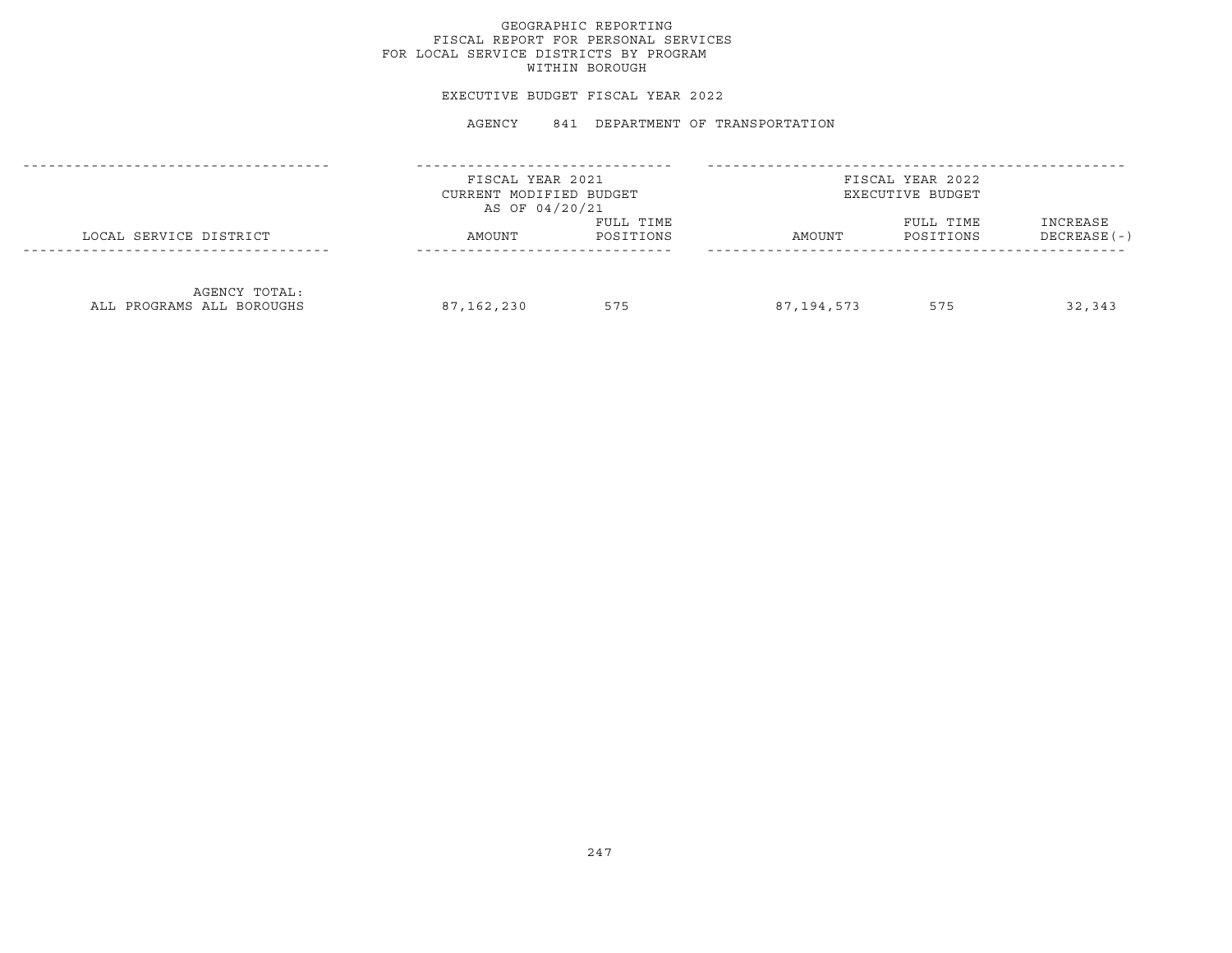#### EXECUTIVE BUDGET FISCAL YEAR 2022

AGENCY: 841 DEPARTMENT OF TRANSPORTATION

|                                                       | FISCAL YEAR 2021<br>CURRENT MODIFIED BUDGET | FISCAL YEAR 2022<br>EXECUTIVE BUDGET |                          |  |
|-------------------------------------------------------|---------------------------------------------|--------------------------------------|--------------------------|--|
| UNIT OF APPROPRIATION                                 | AS OF 04/20/21                              | AMOUNT                               | INCREASE<br>DECREASE (-) |  |
| EXEC ADM & PLANN MGT.<br>001                          |                                             |                                      |                          |  |
| REGULAR GROSS<br>OTHER                                |                                             |                                      |                          |  |
| TOTAL REPORTED GEOGRAPHICALLY                         |                                             |                                      |                          |  |
| NOT REPORTED GEOGRAPHICALLY                           | 62,038,259                                  | 67,419,864                           | 5,381,605                |  |
| FINANCIAL PLAN SAVINGS                                |                                             |                                      |                          |  |
| APPROPRIATION                                         | 62,038,259                                  | 67,419,864                           | 5,381,605                |  |
| FUNDING                                               |                                             |                                      |                          |  |
| CITY<br>OTHER CATEGORICAL                             | 47,760,481<br>292,755                       | 52,890,220<br>292,755                | 5,129,739                |  |
| CAPITAL FUNDS - I.F.A.<br>STATE                       | 6, 115, 180<br>5,196,394                    | 7,068,147<br>5,196,394               | 952,967                  |  |
| FEDERAL - C.D.<br>FEDERAL - OTHER<br>INTRA-CITY SALES | 2,673,449                                   | 1,972,348                            | $701, 101 -$             |  |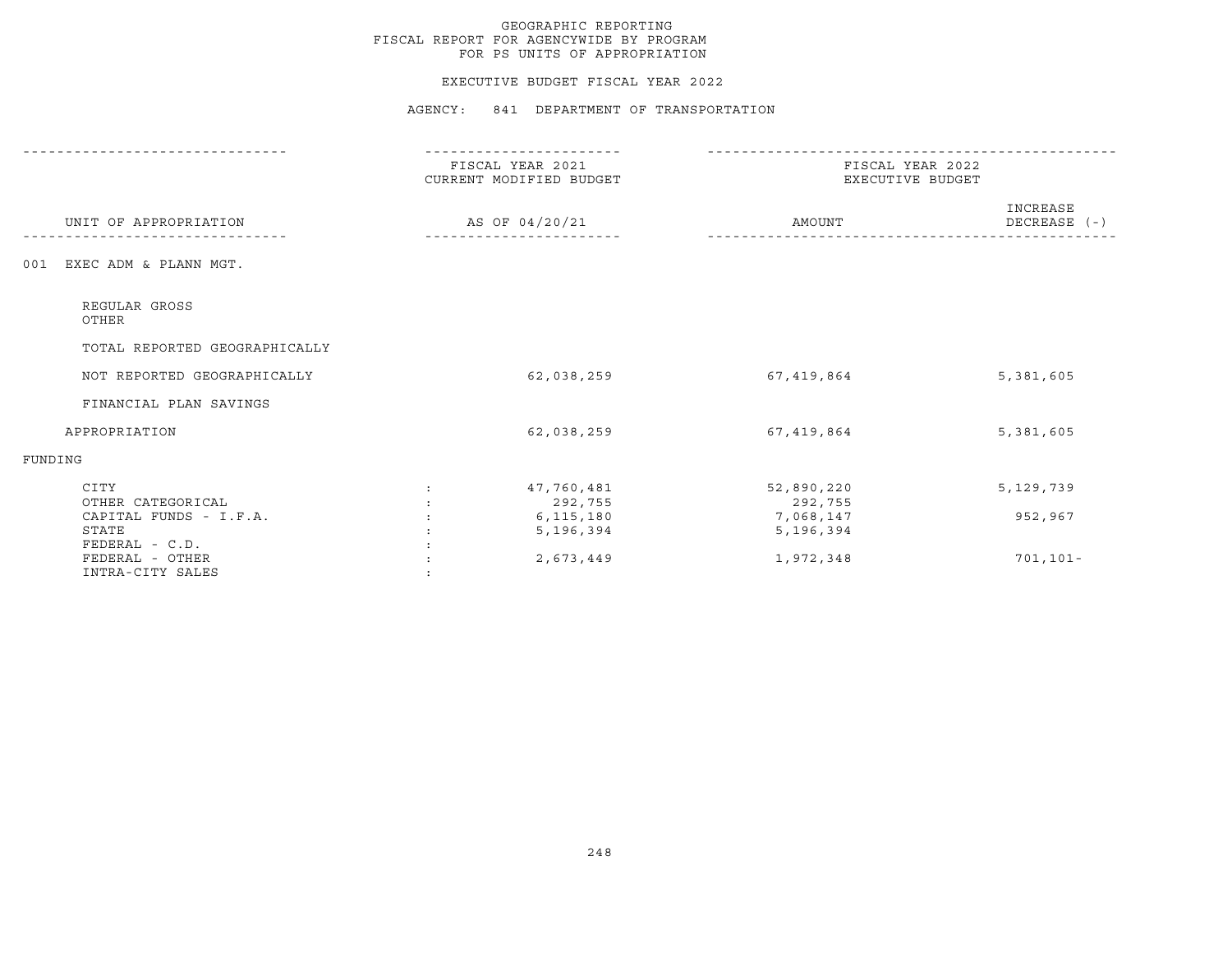#### EXECUTIVE BUDGET FISCAL YEAR 2022

|                                                                                | FISCAL YEAR 2021<br>CURRENT MODIFIED BUDGET          | FISCAL YEAR 2022<br>EXECUTIVE BUDGET                 |                                  |  |
|--------------------------------------------------------------------------------|------------------------------------------------------|------------------------------------------------------|----------------------------------|--|
| UNIT OF APPROPRIATION                                                          | AS OF 04/20/21                                       | AMOUNT                                               | INCREASE<br>DECREASE $(-)$       |  |
| HIGHWAY OPERATIONS<br>002                                                      |                                                      |                                                      |                                  |  |
| REGULAR GROSS<br>OTHER                                                         | 78,688,237<br>8,473,993                              | 78,770,867<br>8,423,706                              | 82,630<br>$50, 287 -$            |  |
| TOTAL REPORTED GEOGRAPHICALLY                                                  | 87,162,230                                           | 87,194,573                                           | 32,343                           |  |
| NOT REPORTED GEOGRAPHICALLY                                                    | 115,057,566                                          | 121, 132, 772                                        | 6,075,206                        |  |
| FINANCIAL PLAN SAVINGS                                                         |                                                      |                                                      |                                  |  |
| APPROPRIATION                                                                  | 202, 219, 796                                        | 208, 327, 345                                        | 6,107,549                        |  |
| FUNDING                                                                        |                                                      |                                                      |                                  |  |
| CITY<br>OTHER CATEGORICAL<br>CAPITAL FUNDS - I.F.A.<br>STATE<br>FEDERAL - C.D. | 70,399,343<br>1,096,138<br>107,575,346<br>21,204,036 | 72,206,609<br>1,144,851<br>113,480,989<br>21,204,036 | 1,807,266<br>48,713<br>5,905,643 |  |
| FEDERAL - OTHER<br>INTRA-CITY SALES                                            | 1,924,553<br>20,380                                  | 290,860                                              | $1,633,693-$<br>$20, 380 -$      |  |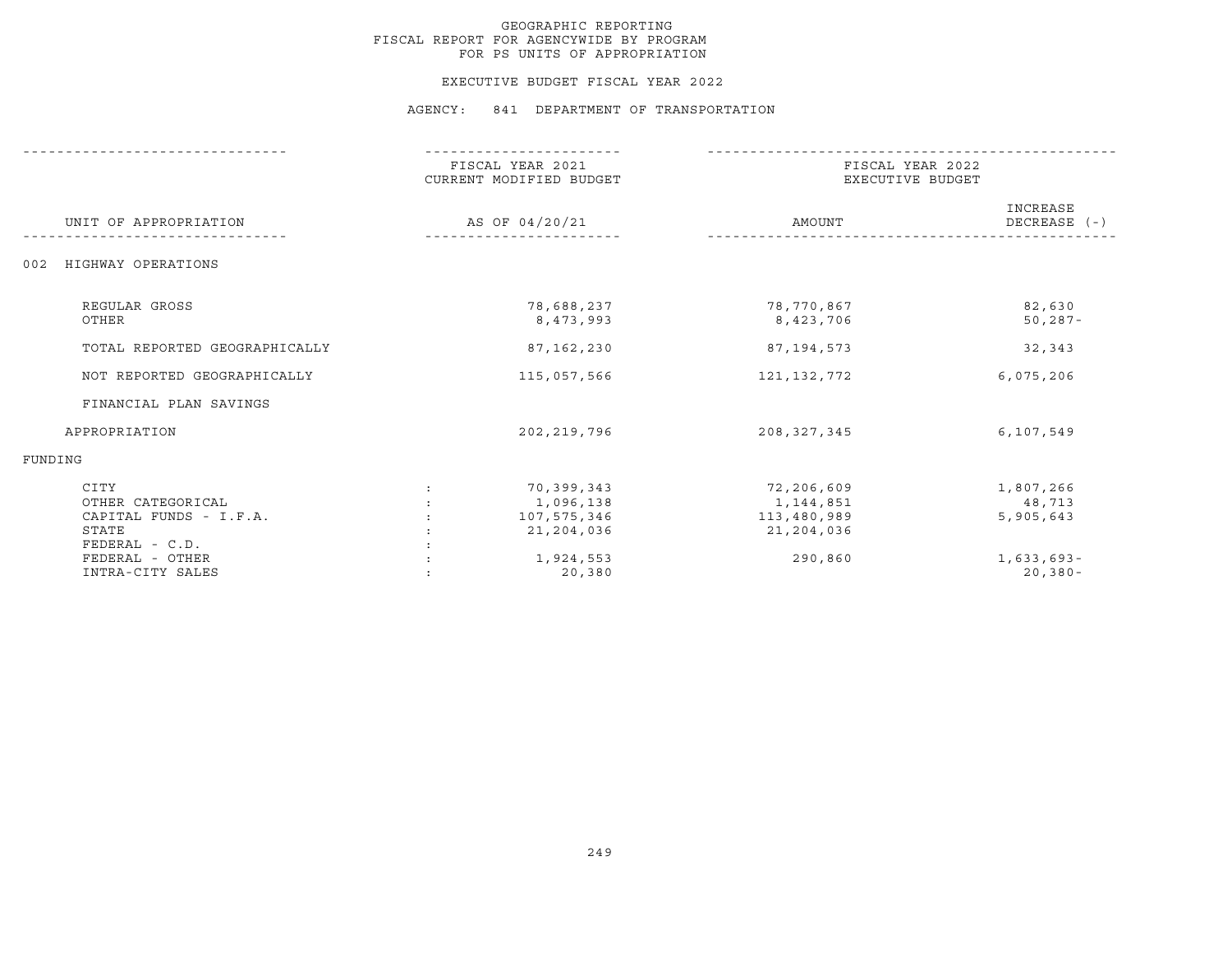#### EXECUTIVE BUDGET FISCAL YEAR 2022

|                               | FISCAL YEAR 2021<br>CURRENT MODIFIED BUDGET |            | FISCAL YEAR 2022<br>EXECUTIVE BUDGET |  |  |
|-------------------------------|---------------------------------------------|------------|--------------------------------------|--|--|
| UNIT OF APPROPRIATION         | AS OF 04/20/21                              | AMOUNT     | INCREASE<br>DECREASE (-)             |  |  |
| TRANSIT OPERATIONS<br>003     |                                             |            |                                      |  |  |
| REGULAR GROSS<br>OTHER        |                                             |            |                                      |  |  |
| TOTAL REPORTED GEOGRAPHICALLY |                                             |            |                                      |  |  |
| NOT REPORTED GEOGRAPHICALLY   | 60,758,218                                  | 59,956,454 | $801,764-$                           |  |  |
| FINANCIAL PLAN SAVINGS        |                                             |            |                                      |  |  |
| APPROPRIATION                 | 60,758,218                                  | 59,956,454 | $801,764-$                           |  |  |
| FUNDING                       |                                             |            |                                      |  |  |
| CITY<br>OTHER CATEGORICAL     | 11,568,196<br>$\mathcal{L}$                 | 16,498,240 | 4,930,044                            |  |  |
| CAPITAL FUNDS - I.F.A.        | 2,205,331                                   | 2,213,609  | 8,278                                |  |  |
| STATE                         | 41,560,282                                  | 36,297,082 | $5, 263, 200 -$                      |  |  |
| FEDERAL - C.D.                |                                             |            |                                      |  |  |
| FEDERAL - OTHER               | 4,793,475                                   | 4,568,788  | $224,687-$                           |  |  |
| INTRA-CITY SALES              | 630,934                                     | 378,735    | $252, 199 -$                         |  |  |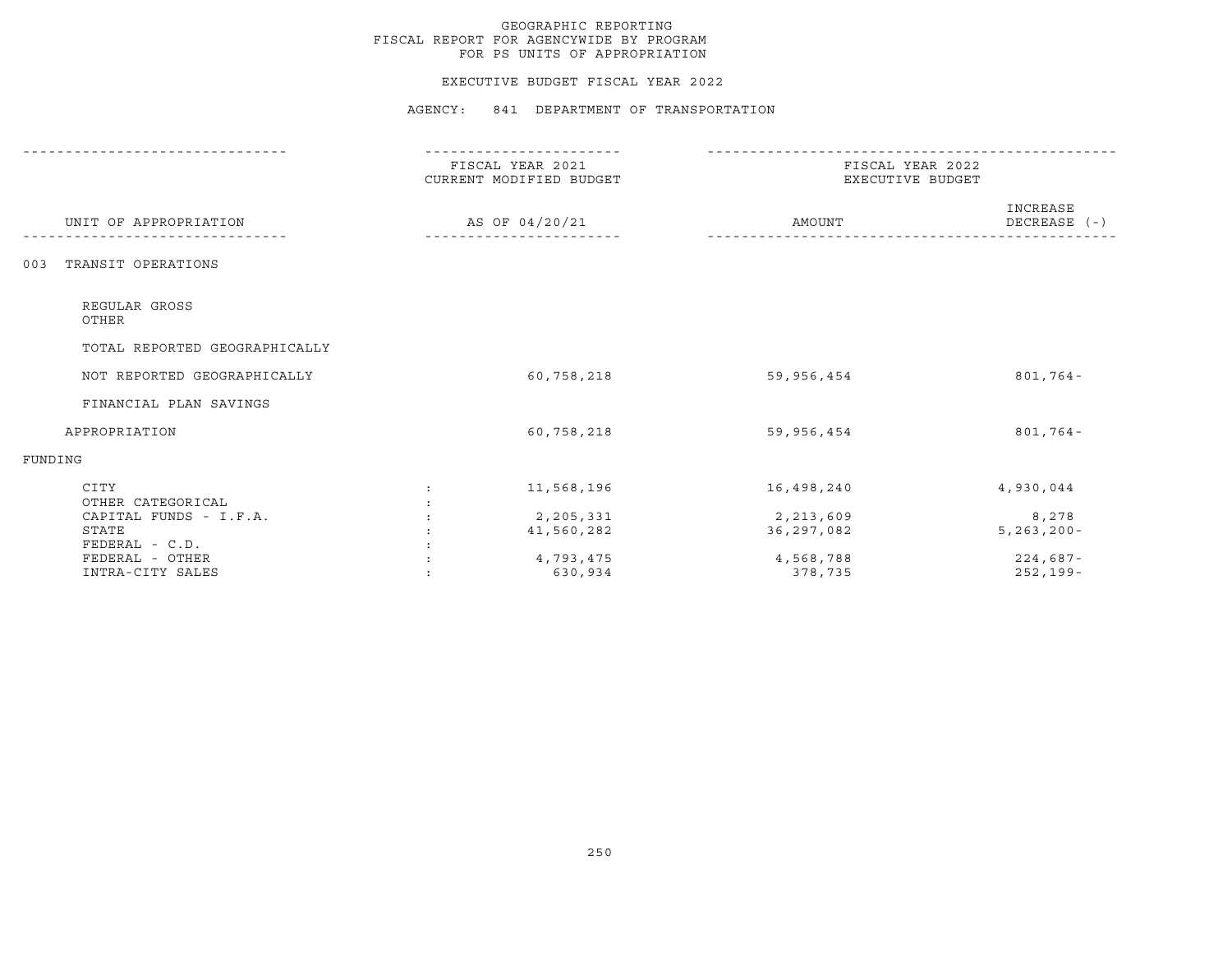#### EXECUTIVE BUDGET FISCAL YEAR 2022

|                                                     |                                        | FISCAL YEAR 2021<br>CURRENT MODIFIED BUDGET | FISCAL YEAR 2022<br>EXECUTIVE BUDGET  |                          |  |
|-----------------------------------------------------|----------------------------------------|---------------------------------------------|---------------------------------------|--------------------------|--|
| UNIT OF APPROPRIATION                               | AS OF 04/20/21                         |                                             | AMOUNT                                | INCREASE<br>DECREASE (-) |  |
| TRAFFIC OPERATIONS<br>004                           |                                        |                                             |                                       |                          |  |
| REGULAR GROSS<br>OTHER                              |                                        |                                             |                                       |                          |  |
| TOTAL REPORTED GEOGRAPHICALLY                       |                                        |                                             |                                       |                          |  |
| NOT REPORTED GEOGRAPHICALLY                         |                                        | 119,589,244                                 | 134,440,577                           | 14,851,333               |  |
| FINANCIAL PLAN SAVINGS                              |                                        | $84,015-$                                   | $84,015-$                             |                          |  |
| APPROPRIATION                                       |                                        | 119,505,229                                 | 134,356,562                           | 14,851,333               |  |
| FUNDING                                             |                                        |                                             |                                       |                          |  |
| CITY<br>OTHER CATEGORICAL<br>CAPITAL FUNDS - I.F.A. | $\ddot{\cdot}$<br>$\ddot{\phantom{a}}$ | 78,818,385<br>1,227,242<br>17,351,792       | 91,686,018<br>1,227,242<br>17,402,526 | 12,867,633<br>50,734     |  |
| STATE<br>FEDERAL - C.D.<br>FEDERAL - OTHER          |                                        | 13,398,167<br>8,604,996                     | 13,398,167<br>10,630,262              | 2,025,266                |  |
| INTRA-CITY SALES                                    |                                        | 104,647                                     | 12,347                                | $92, 300 -$              |  |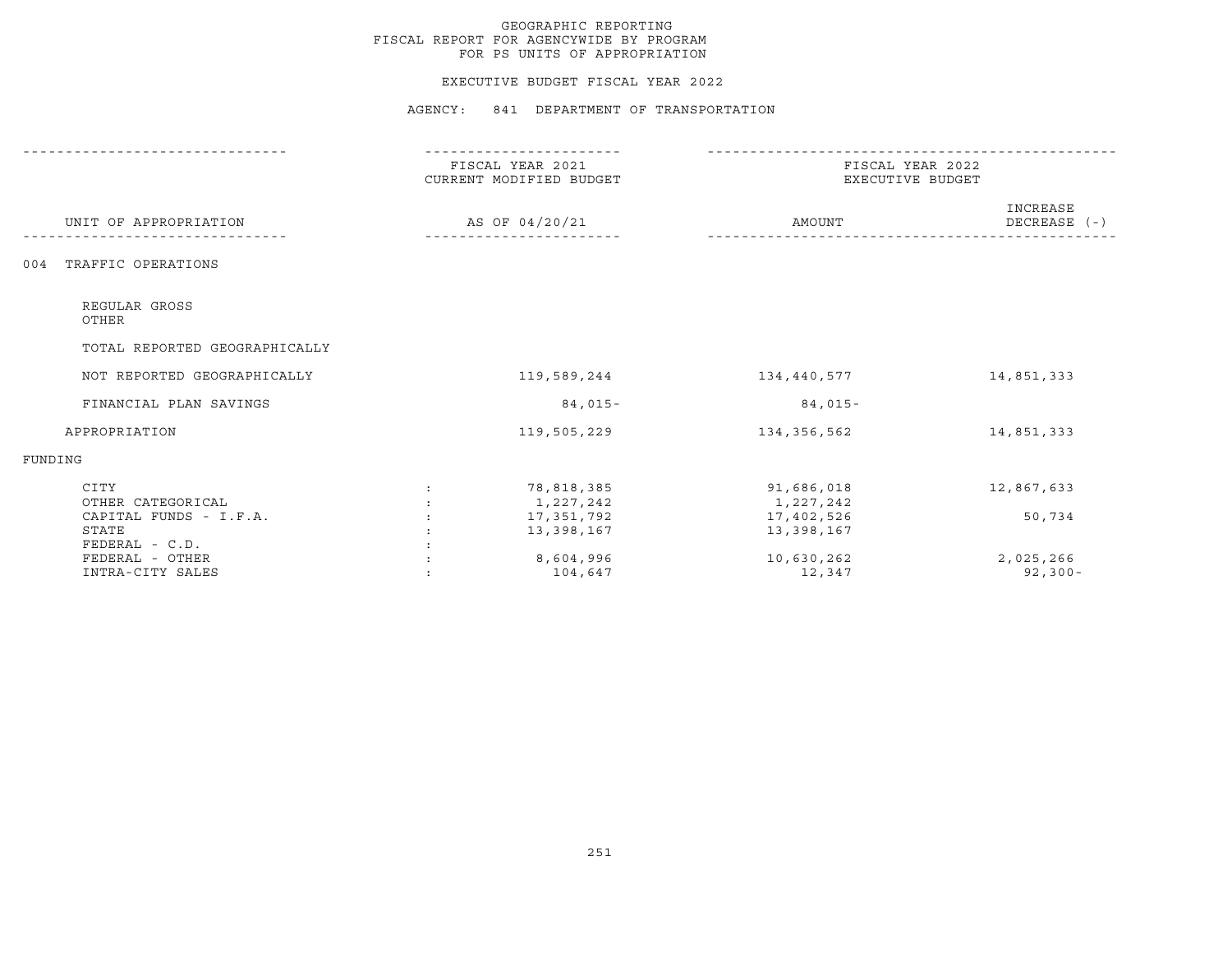#### EXECUTIVE BUDGET FISCAL YEAR 2022

|                               | ----------                                  |              |                                      |  |  |
|-------------------------------|---------------------------------------------|--------------|--------------------------------------|--|--|
|                               | FISCAL YEAR 2021<br>CURRENT MODIFIED BUDGET |              | FISCAL YEAR 2022<br>EXECUTIVE BUDGET |  |  |
| UNIT OF APPROPRIATION         | AS OF 04/20/21                              | AMOUNT       | INCREASE<br>DECREASE $(-)$           |  |  |
| BUREAU OF BRIDGES<br>006      |                                             |              |                                      |  |  |
| REGULAR GROSS<br>OTHER        |                                             |              |                                      |  |  |
| TOTAL REPORTED GEOGRAPHICALLY |                                             |              |                                      |  |  |
| NOT REPORTED GEOGRAPHICALLY   | 80,292,467                                  | 82,947,952   | 2,655,485                            |  |  |
| FINANCIAL PLAN SAVINGS        |                                             | 47,925       | 47,925                               |  |  |
| APPROPRIATION                 | 80, 292, 467                                | 82,995,877   | 2,703,410                            |  |  |
| FUNDING                       |                                             |              |                                      |  |  |
| CITY<br>OTHER CATEGORICAL     | 43,735,366                                  | 45,786,073   | 2,050,707                            |  |  |
| CAPITAL FUNDS - I.F.A.        | 26,840,336                                  | 26, 941, 185 | 100,849                              |  |  |
| STATE                         | 2,047,953                                   | 2,047,953    |                                      |  |  |
| FEDERAL - C.D.                |                                             |              |                                      |  |  |
| FEDERAL - OTHER               | 6,867,510                                   | 7,419,364    | 551,854                              |  |  |
| INTRA-CITY SALES              | 801,302                                     | 801,302      |                                      |  |  |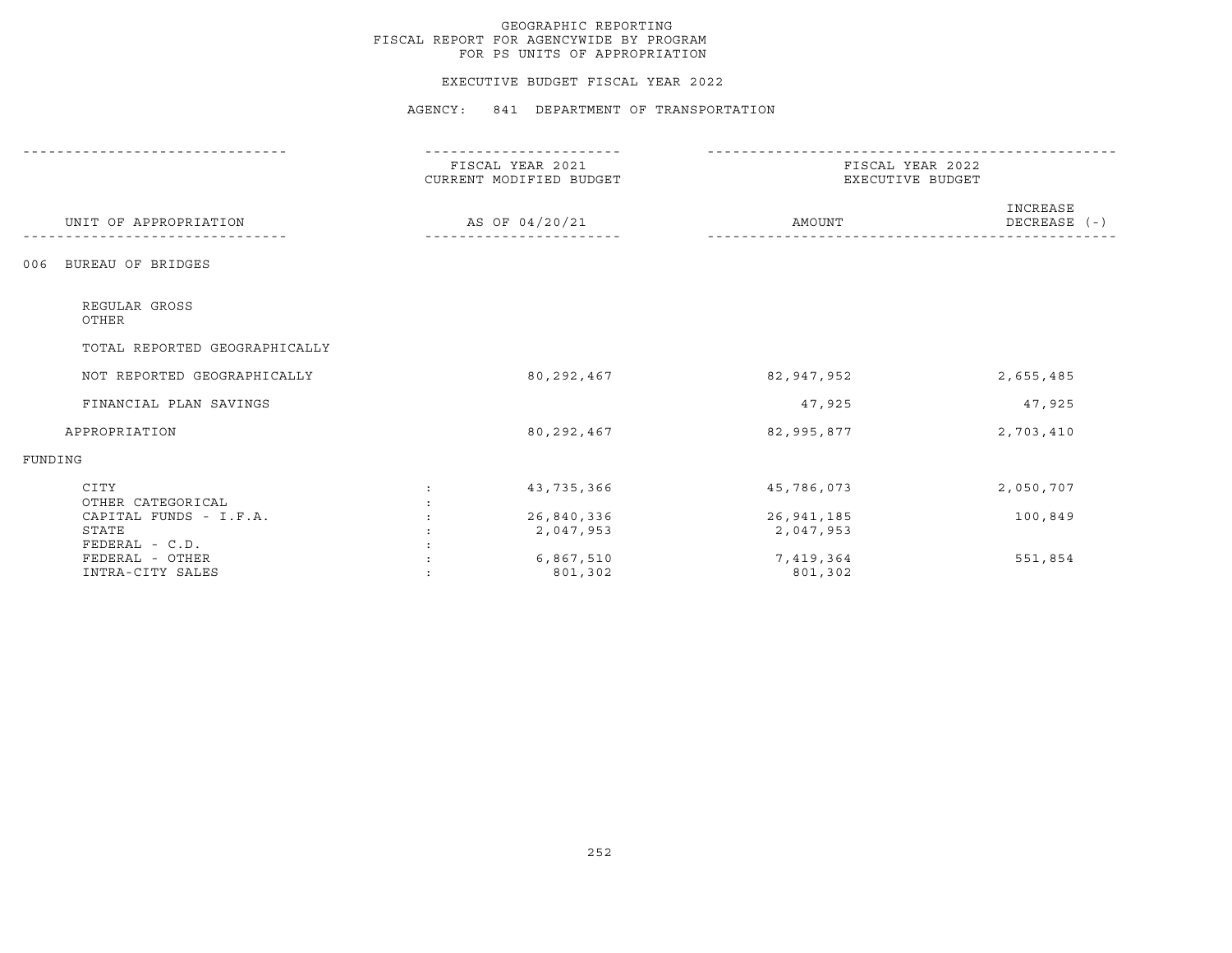### EXECUTIVE BUDGET FISCAL YEAR 2022

|                                                     |                | -------------                               |                                      |                          |  |
|-----------------------------------------------------|----------------|---------------------------------------------|--------------------------------------|--------------------------|--|
|                                                     |                | FISCAL YEAR 2021<br>CURRENT MODIFIED BUDGET | FISCAL YEAR 2022<br>EXECUTIVE BUDGET |                          |  |
| UNIT OF APPROPRIATION                               |                | AS OF 04/20/21                              | AMOUNT                               | INCREASE<br>DECREASE (-) |  |
| BUREAU OF BRIDGES - OTPS<br>007                     |                |                                             |                                      |                          |  |
| TOTAL REPORTED GEOGRAPHICALLY                       |                |                                             |                                      |                          |  |
| NOT REPORTED GEOGRAPHICALLY                         |                | 29,638,947                                  | 28,928,369                           | $710, 578 -$             |  |
| FINANCIAL PLAN SAVINGS                              |                | 1, 111, 481-                                | $931,514-$                           | 179,967                  |  |
| APPROPRIATION                                       |                | 28,527,466                                  | 27,996,855                           | $530, 611 -$             |  |
| FUNDING                                             |                |                                             |                                      |                          |  |
| CITY<br>OTHER CATEGORICAL                           | $\ddot{\cdot}$ | 9,667,441<br>125,000                        | 9,781,830<br>125,000                 | 114,389                  |  |
| CAPITAL FUNDS - I.F.A.<br>STATE<br>$FEDERAL - C.D.$ |                | 445,025<br>4,500,000                        | 370,025<br>4,500,000                 | $75,000-$                |  |
| FEDERAL - OTHER<br>INTRA-CITY SALES                 |                | 13,020,000<br>770,000                       | 12,200,000<br>1,020,000              | $820,000 -$<br>250,000   |  |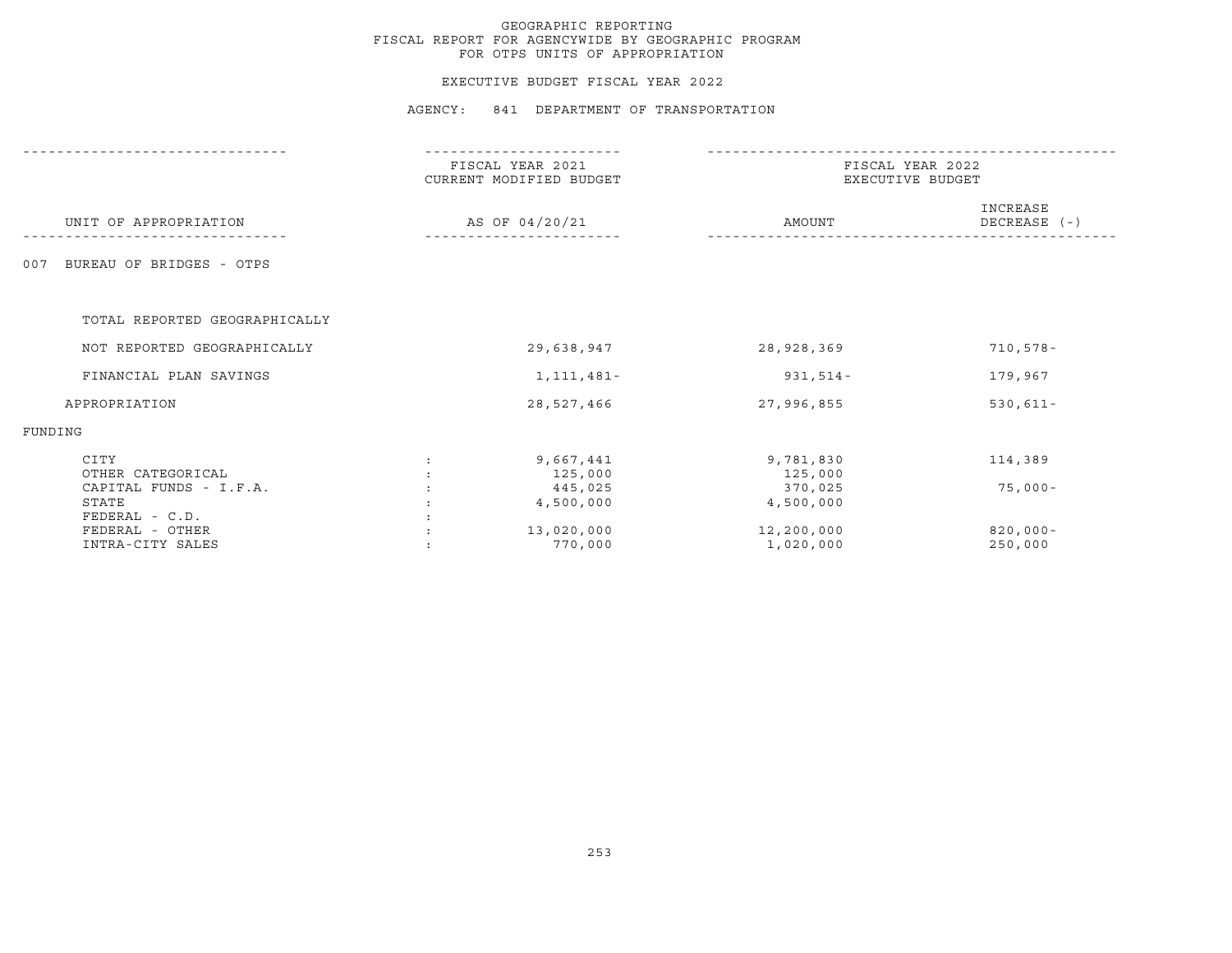### EXECUTIVE BUDGET FISCAL YEAR 2022

|                                                                | FISCAL YEAR 2021<br>CURRENT MODIFIED BUDGET | FISCAL YEAR 2022<br>EXECUTIVE BUDGET |                          |  |
|----------------------------------------------------------------|---------------------------------------------|--------------------------------------|--------------------------|--|
| UNIT OF APPROPRIATION                                          | AS OF 04/20/21                              | AMOUNT                               | INCREASE<br>DECREASE (-) |  |
| OTPS-EXEC AND ADMINISTRATION<br>011                            |                                             |                                      |                          |  |
| TOTAL REPORTED GEOGRAPHICALLY                                  |                                             |                                      |                          |  |
| NOT REPORTED GEOGRAPHICALLY                                    | 68,971,860                                  | 89,108,720                           | 20,136,860               |  |
| FINANCIAL PLAN SAVINGS                                         | 7,816,506-                                  | $6,315,964-$                         | 1,500,542                |  |
| APPROPRIATION                                                  | 61, 155, 354                                | 82,792,756                           | 21,637,402               |  |
| FUNDING                                                        |                                             |                                      |                          |  |
| CITY<br>OTHER CATEGORICAL<br>CAPITAL FUNDS - I.F.A.            | 60,282,925<br>75,600                        | 81,904,667<br>75,600                 | 21,621,742               |  |
| STATE<br>FEDERAL - C.D.<br>FEDERAL - OTHER<br>INTRA-CITY SALES | 796,829                                     | 796,829<br>15,660                    | 15,660                   |  |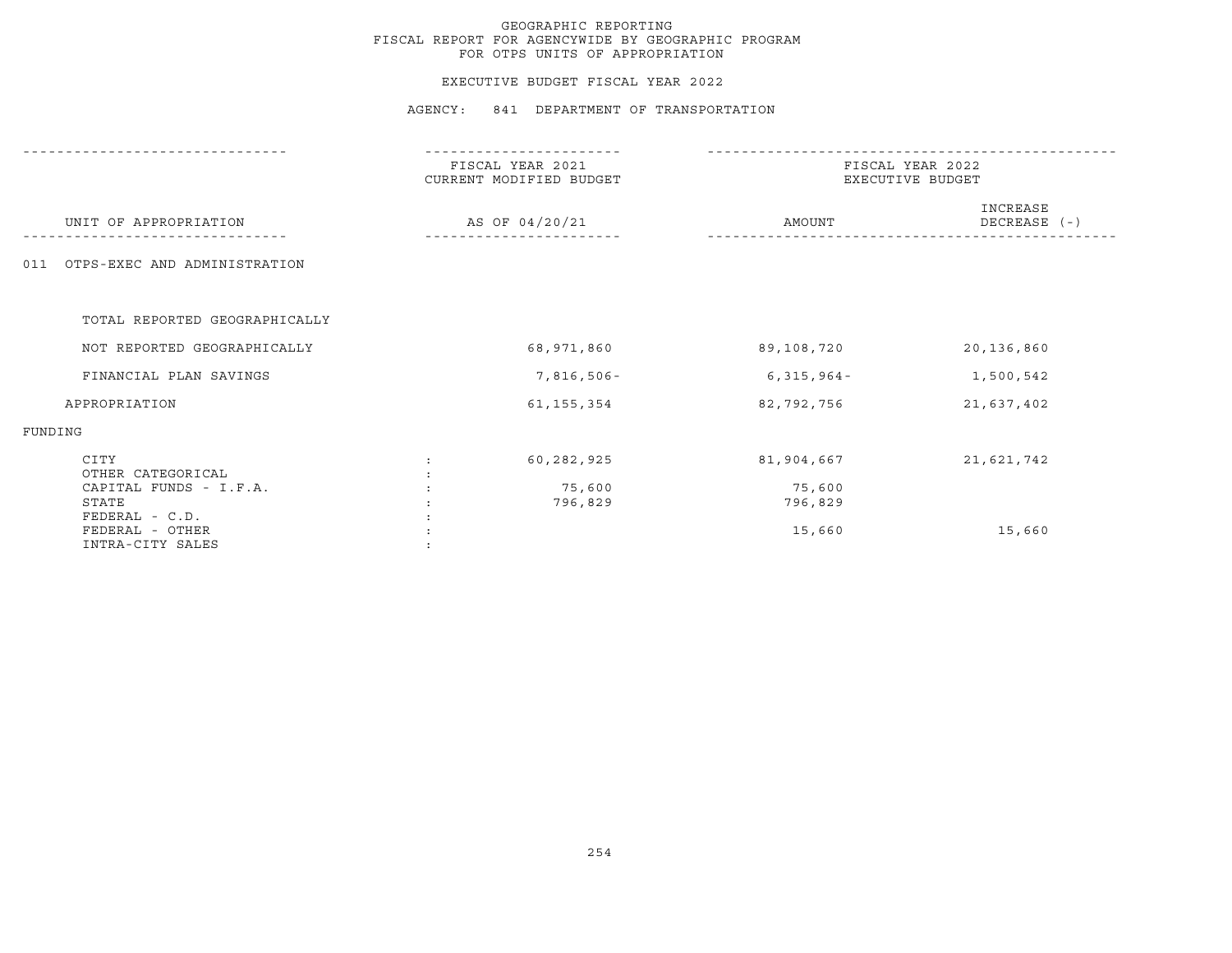### EXECUTIVE BUDGET FISCAL YEAR 2022

|                                                         | ------------                                |                         |                                      |  |  |
|---------------------------------------------------------|---------------------------------------------|-------------------------|--------------------------------------|--|--|
|                                                         | FISCAL YEAR 2021<br>CURRENT MODIFIED BUDGET |                         | FISCAL YEAR 2022<br>EXECUTIVE BUDGET |  |  |
| UNIT OF APPROPRIATION                                   | AS OF 04/20/21                              | AMOUNT                  | INCREASE<br>DECREASE (-)             |  |  |
| OTPS-HIGHWAY OPERATIONS<br>012                          |                                             |                         |                                      |  |  |
| TOTAL REPORTED GEOGRAPHICALLY                           |                                             |                         |                                      |  |  |
| NOT REPORTED GEOGRAPHICALLY                             | 112,053,377                                 | 118,819,876             | 6,766,499                            |  |  |
| FINANCIAL PLAN SAVINGS                                  | $2,809,531 -$                               | $3,922,964-$            | 1, 113, 433 -                        |  |  |
| APPROPRIATION                                           | 109,243,846                                 | 114,896,912             | 5,653,066                            |  |  |
| FUNDING                                                 |                                             |                         |                                      |  |  |
| CITY<br>OTHER CATEGORICAL                               | 16,420,947                                  | 9,400,424               | $7,020,523-$                         |  |  |
| CAPITAL FUNDS - I.F.A.<br>STATE                         | 85,033,094<br>5,787,853                     | 99,708,635<br>5,787,853 | 14,675,541                           |  |  |
| $FEDERAL - C.D.$<br>FEDERAL - OTHER<br>INTRA-CITY SALES | 1,971,678<br>30,274                         |                         | 1,971,678-<br>$30, 274 -$            |  |  |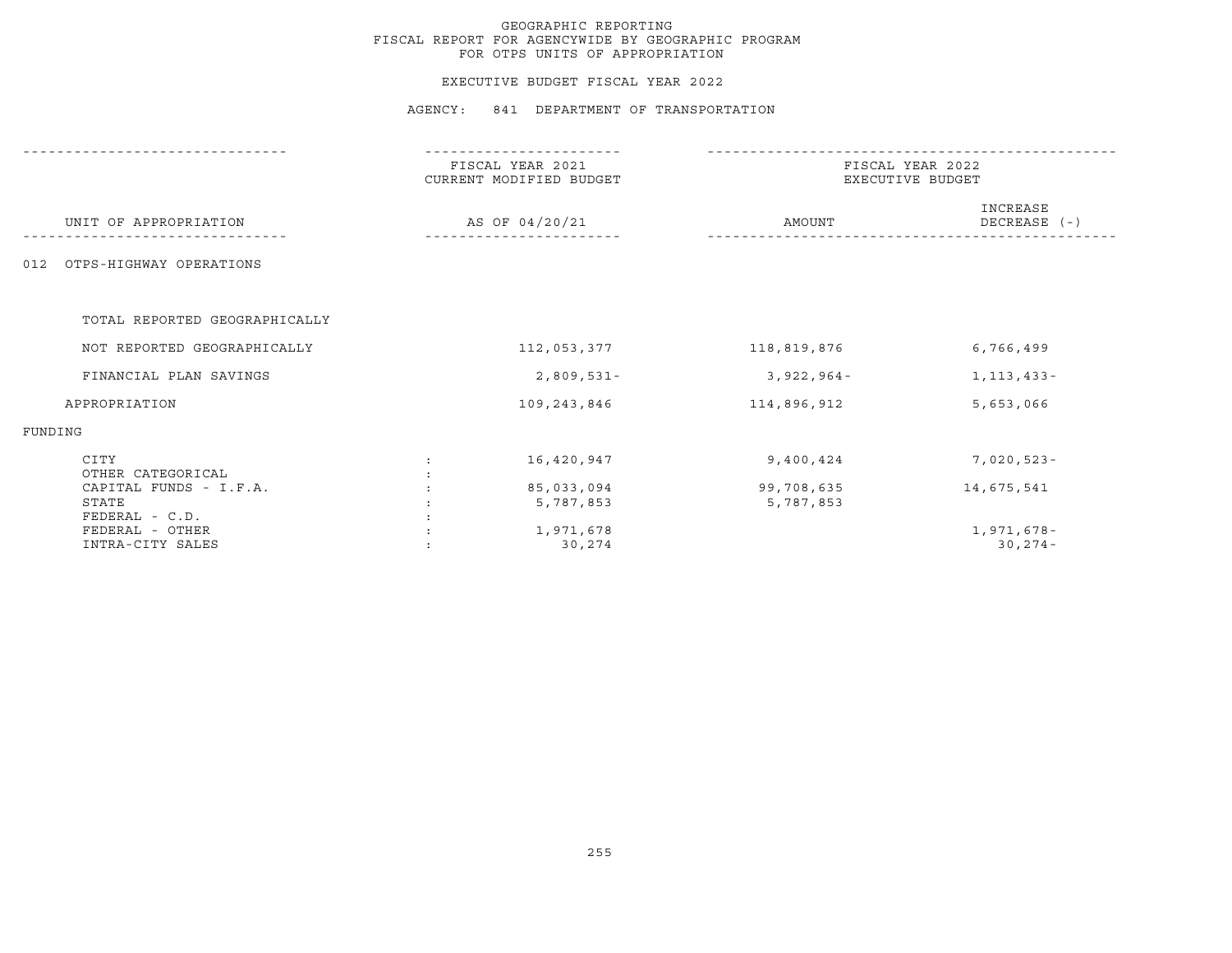### EXECUTIVE BUDGET FISCAL YEAR 2022

|                                                                                  |                | FISCAL YEAR 2021<br>CURRENT MODIFIED BUDGET | FISCAL YEAR 2022<br>EXECUTIVE BUDGET |                             |  |
|----------------------------------------------------------------------------------|----------------|---------------------------------------------|--------------------------------------|-----------------------------|--|
| UNIT OF APPROPRIATION                                                            | AS OF 04/20/21 |                                             | AMOUNT                               | INCREASE<br>DECREASE (-)    |  |
| OTPS-TRANSIT OPERATIONS<br>013                                                   |                |                                             |                                      |                             |  |
| TOTAL REPORTED GEOGRAPHICALLY                                                    |                |                                             |                                      |                             |  |
| NOT REPORTED GEOGRAPHICALLY                                                      |                | 41, 136, 876                                | 40,497,844                           | $639,032 -$                 |  |
| FINANCIAL PLAN SAVINGS                                                           |                | 44,761-                                     | 46,340-                              | 1,579-                      |  |
| APPROPRIATION                                                                    |                | 41,092,115                                  | 40,451,504                           | $640, 611 -$                |  |
| FUNDING                                                                          |                |                                             |                                      |                             |  |
| CITY<br>OTHER CATEGORICAL<br>CAPITAL FUNDS - I.F.A.<br>STATE<br>$FEDERAL - C.D.$ |                | 21,662,577<br>1,500,000                     | 40,019,504                           | 18,356,927<br>$1,500,000 -$ |  |
| FEDERAL - OTHER<br>INTRA-CITY SALES                                              |                | 17,529,538<br>400,000                       | 32,000<br>400,000                    | 17,497,538-                 |  |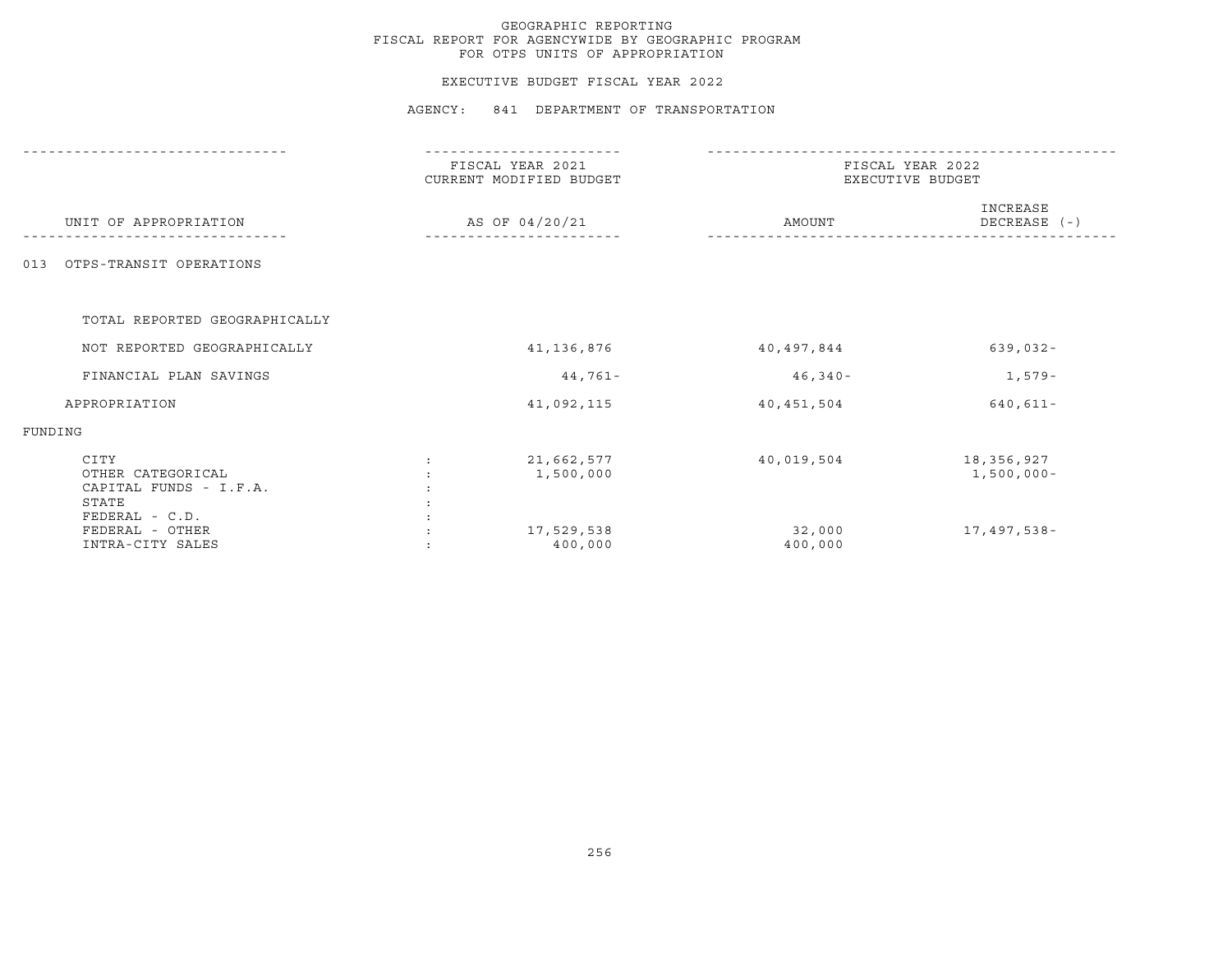### EXECUTIVE BUDGET FISCAL YEAR 2022

|                                                         |                | ------------                                |                                      |                          |  |
|---------------------------------------------------------|----------------|---------------------------------------------|--------------------------------------|--------------------------|--|
|                                                         |                | FISCAL YEAR 2021<br>CURRENT MODIFIED BUDGET | FISCAL YEAR 2022<br>EXECUTIVE BUDGET |                          |  |
| UNIT OF APPROPRIATION                                   | AS OF 04/20/21 |                                             | AMOUNT                               | INCREASE<br>DECREASE (-) |  |
| OTPS-TRAFFIC OPERATIONS<br>014                          |                |                                             |                                      |                          |  |
| TOTAL REPORTED GEOGRAPHICALLY                           |                |                                             |                                      |                          |  |
| NOT REPORTED GEOGRAPHICALLY                             |                | 384,714,731                                 | 437,699,723                          | 52,984,992               |  |
| FINANCIAL PLAN SAVINGS                                  |                | 13,468,608-                                 | 12,276,724-                          | 1,191,884                |  |
| APPROPRIATION                                           |                | 371, 246, 123                               | 425,422,999                          | 54, 176, 876             |  |
| FUNDING                                                 |                |                                             |                                      |                          |  |
| CITY<br>OTHER CATEGORICAL<br>CAPITAL FUNDS - I.F.A.     |                | 304,040,921<br>72,446<br>140,450            | 355,611,964<br>72,446<br>140,450     | 51, 571, 043             |  |
| STATE                                                   |                | 26,216,561                                  | 25,682,184                           | $534, 377 -$             |  |
| $FEDERAL - C.D.$<br>FEDERAL - OTHER<br>INTRA-CITY SALES |                | 40,478,765<br>296,980                       | 43,915,955                           | 3,437,190<br>$296,980 -$ |  |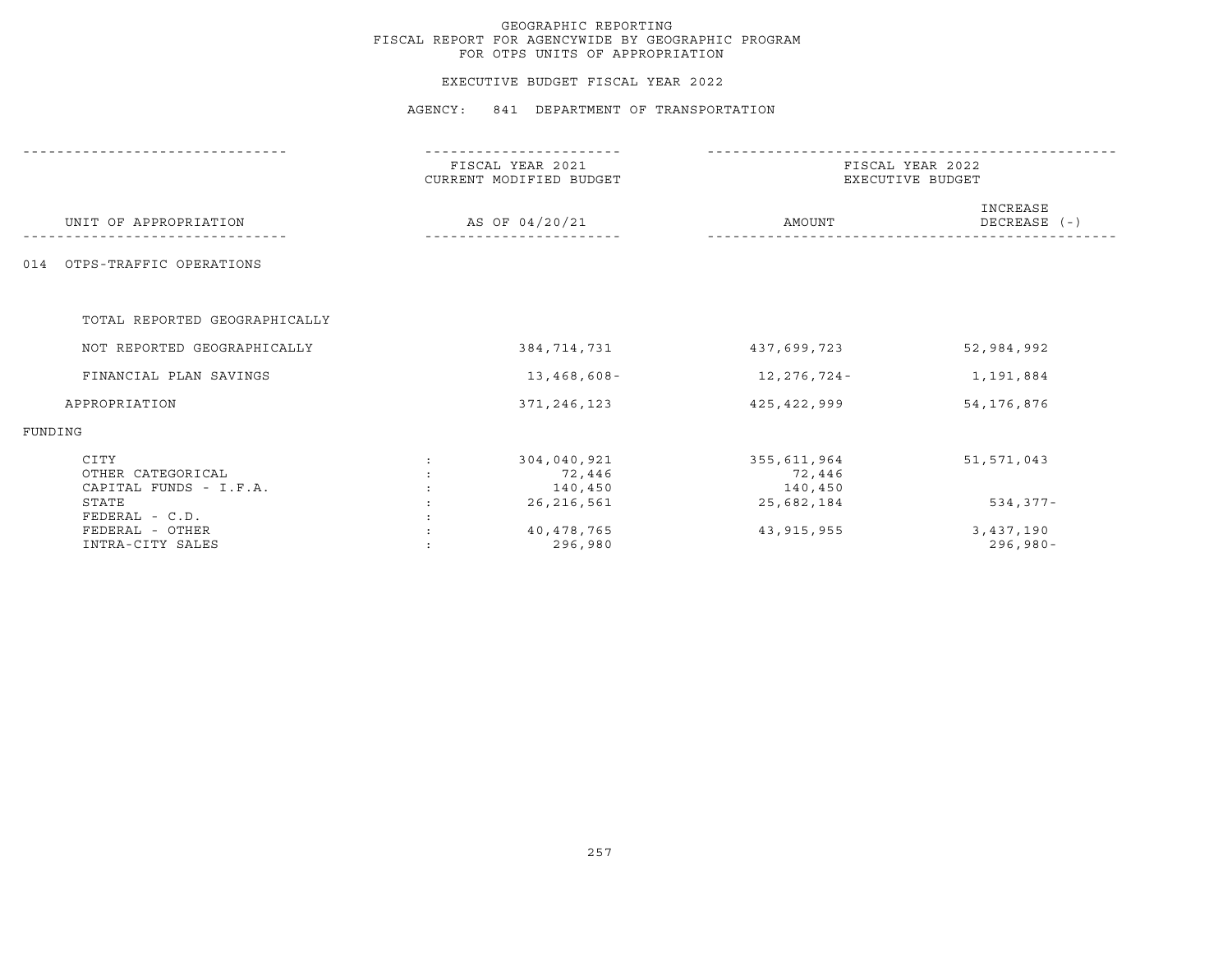### GEOGRAPHIC REPORTING FISCAL REPORT AGENCYWIDE SUMMARY

EXECUTIVE BUDGET FISCAL YEAR 2022

|                                                              | FISCAL YEAR 2021<br>CURRENT MODIFIED BUDGET | FISCAL YEAR 2022<br>EXECUTIVE BUDGET |                          |  |
|--------------------------------------------------------------|---------------------------------------------|--------------------------------------|--------------------------|--|
| UNIT OF APPROPRIATION                                        | AS OF 04/20/21                              | AMOUNT                               | INCREASE<br>DECREASE (-) |  |
| PS APPROPRIATIONS                                            |                                             |                                      |                          |  |
| REGULAR GROSS                                                | 78,688,237                                  | 78,770,867                           | 82,630                   |  |
| OTHER                                                        | 8,473,993                                   | 8,423,706                            | $50, 287 -$              |  |
| TOTAL REPORTED GEOGRAPHICALLY                                | 87,162,230                                  | 87,194,573                           | 32,343                   |  |
| NOT REPORTED GEOGRAPHICALLY                                  | 437,735,754                                 | 465,897,619                          | 28, 161, 865             |  |
| OTPS APPROPRIATIONS                                          |                                             |                                      |                          |  |
| TOTAL REPORTED GEOGRAPHICALLY<br>NOT REPORTED GEOGRAPHICALLY | 636,515,791                                 | 715,054,532                          | 78,538,741               |  |
| FINANCIAL PLAN SAVINGS                                       | 25,334,902-                                 | 23,529,596-                          | 1,805,306                |  |
| APPROPRIATIONS                                               | 1,136,078,873                               | 1,244,617,128                        | 108,538,255              |  |
| FUNDING                                                      |                                             |                                      |                          |  |
| CITY                                                         | 664,356,582                                 | 775,785,549                          | 111,428,967              |  |
| OTHER CATEGORICAL                                            | 4,313,581                                   | 2,862,294                            | 1,451,287-               |  |
| CAPITAL FUNDS - I.F.A.                                       | 245,782,154                                 | 267,401,166                          | 21,619,012               |  |
| STATE                                                        | 120,708,075                                 | 114,910,498                          | $5,797,577-$             |  |
| $FEDERAL - C.D.$                                             |                                             |                                      |                          |  |
| FEDERAL - OTHER                                              | 97,863,964                                  | 81,045,237                           | 16,818,727-              |  |
| INTRA-CITY SALES                                             | 3,054,517                                   | 2,612,384                            | 442,133-                 |  |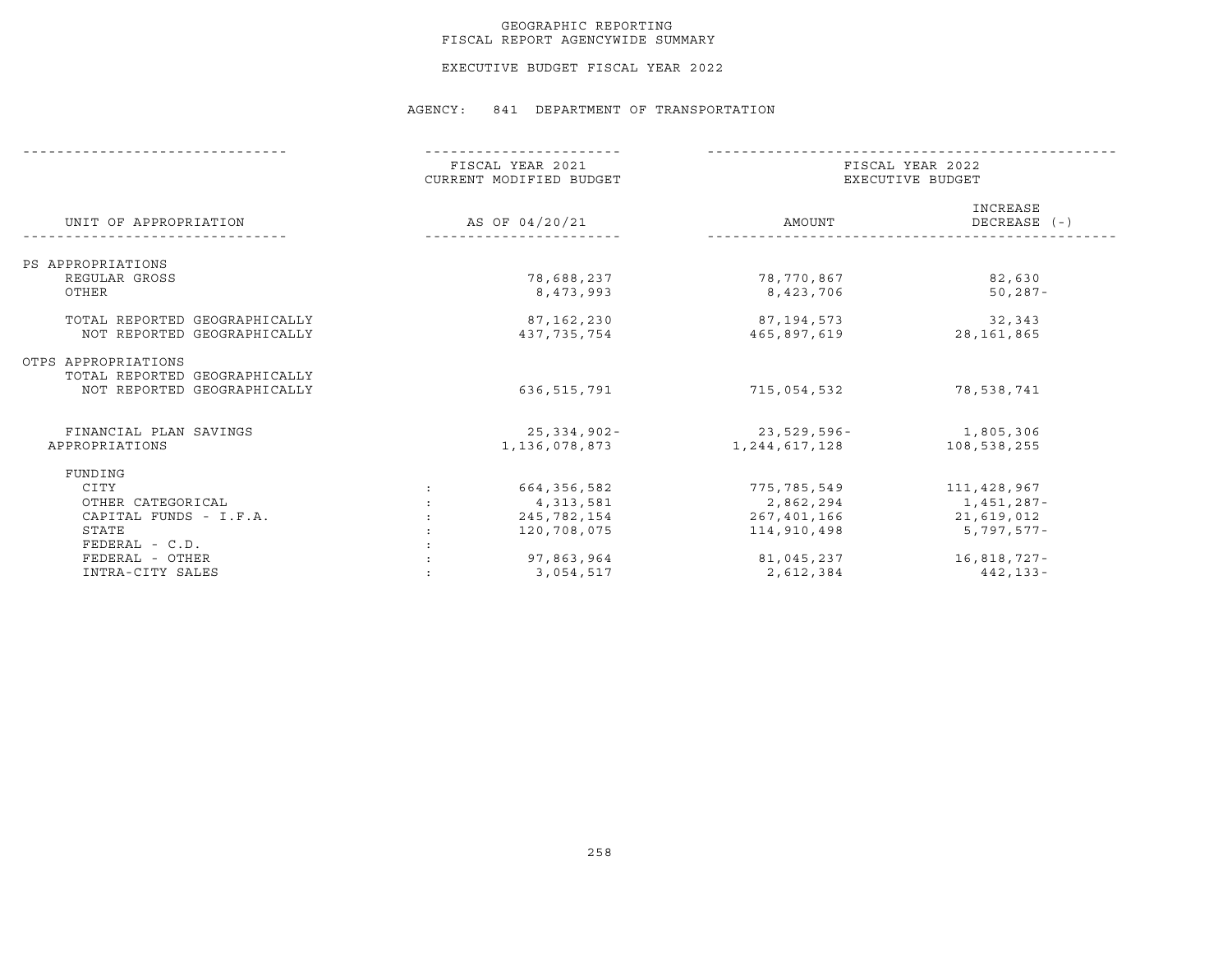# GEOGRAPHIC REPORTINGFISCAL REPORT FOR PERSONAL SERVICES FOR LOCAL SERVICE DISTRICTS BY PROGRAM WITHIN BOROUGH EXECUTIVE BUDGET FISCAL YEAR 2022AGENCY 846 DEPARTMENT OF PARKS AND RECREATION BOROUGH BRONX PROGRAM FACILITY REPAIR SHOPSUNIT OF APPROPRIATION 002 MAINTENANCE & OPERATIONS------------------------------------ ------------------------------ -------------------------------------------------FISCAL YEAR 2021 **FISCAL YEAR 2022** CURRENT MODIFIED BUDGET **EXECUTIVE BUDGET** AS OF 04/20/21 FULL TIME FULL TIME INCREASE LOCAL SERVICE DISTRICT AMOUNT POSITIONS AMOUNT POSITIONS DECREASE(-) ------------------------------------ ------------------------------ -------------------------------------------------BX FACILITY REPAIR SHOP/TS 2,626,543 29 2,626,543 29 PROGRAM TOTAL: 2,626,543 29 2,626,543 29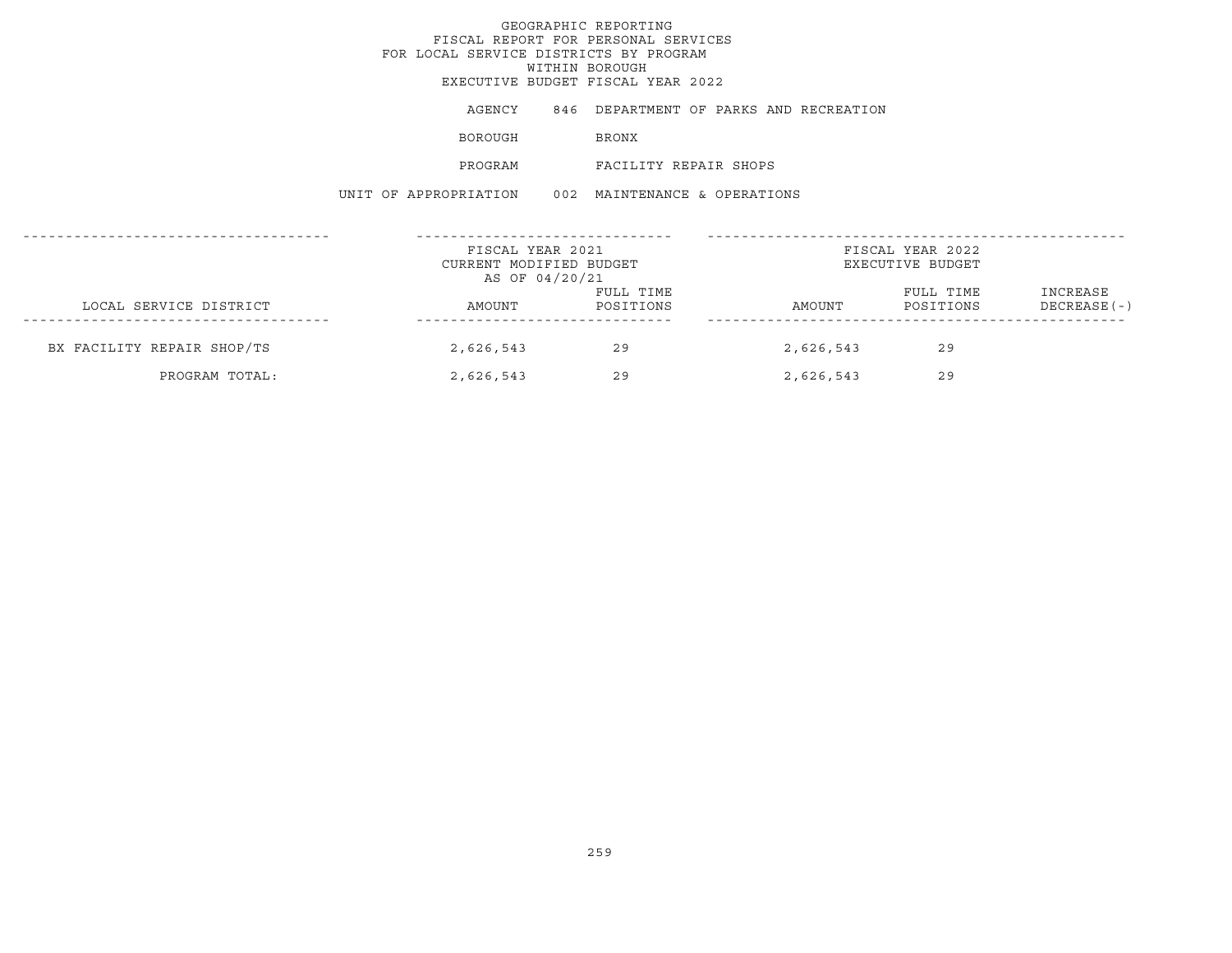# GEOGRAPHIC REPORTINGFISCAL REPORT FOR PERSONAL SERVICES FOR LOCAL SERVICE DISTRICTS BY PROGRAM WITHIN BOROUGH EXECUTIVE BUDGET FISCAL YEAR 2022AGENCY 846 DEPARTMENT OF PARKS AND RECREATION BOROUGH BRONX PROGRAM FORESTRY/HORTICULTURE UNIT OF APPROPRIATION 002 MAINTENANCE & OPERATIONS------------------------------------ ------------------------------ -------------------------------------------------FISCAL YEAR 2021 **FISCAL YEAR 2022** CURRENT MODIFIED BUDGET **EXECUTIVE BUDGET** AS OF 04/20/21 FULL TIME FULL TIME INCREASE LOCAL SERVICE DISTRICT AMOUNT POSITIONS AMOUNT POSITIONS DECREASE(-) ------------------------------------ ------------------------------ -------------------------------------------------BRONX HORTICULTURE/FORESTRY 1,385,168 16 16 16 16 16 16 16 16 PROGRAM TOTAL: 1,385,168 16 1,385,168 16 16 1,385,168 16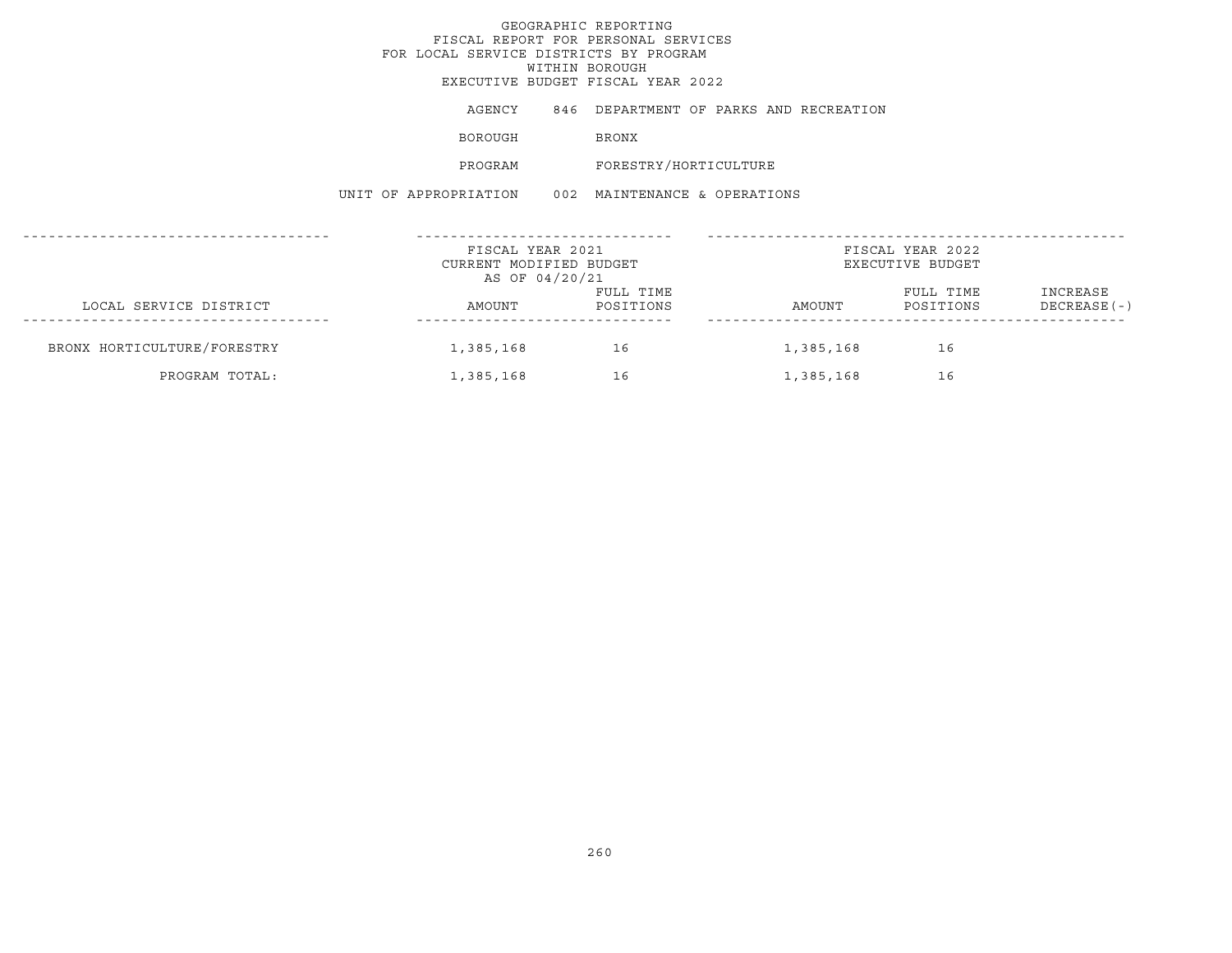## GEOGRAPHIC REPORTINGFISCAL REPORT FOR PERSONAL SERVICES FOR LOCAL SERVICE DISTRICTS BY PROGRAM WITHIN BOROUGH EXECUTIVE BUDGET FISCAL YEAR 2022AGENCY 846 DEPARTMENT OF PARKS AND RECREATION BOROUGH BRONX PROGRAM PARKS & PLAYGROUND MAINTENANCEUNIT OF APPROPRIATION 002 MAINTENANCE & OPERATIONS------------------------------------ ------------------------------ -------------------------------------------------FISCAL YEAR 2021 FISCAL YEAR 2022CURRENT MODIFIED BUDGET **EXECUTIVE BUDGET** AS OF 04/20/21 FULL TIME **FULL TIME** INCREASE LOCAL SERVICE DISTRICT CONSUMERS AMOUNT POSITIONS AMOUNT POSITIONS DECREASE(-) ------------------------------------ ------------------------------ -------------------------------------------------BRONX PARKS & PLAYGDS. MAINT. 21,729,858 301 23,759,895 301 2,030,037 PROGRAM TOTAL: 21,729,858 301 23,759,895 301 2,030,037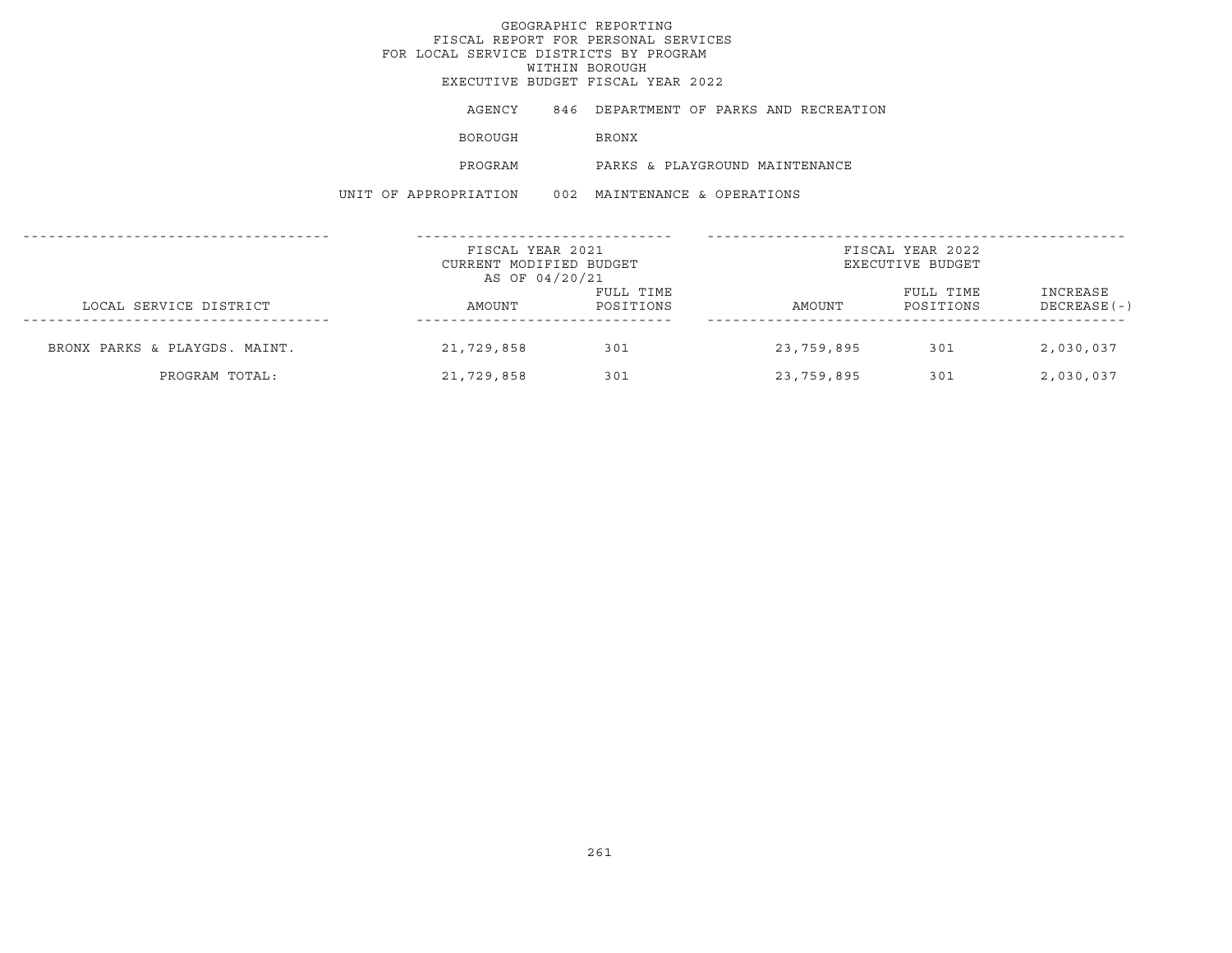AGENCY 846 DEPARTMENT OF PARKS AND RECREATION

BOROUGH BRONX

PROGRAM RECREATION SERVICES

UNIT OF APPROPRIATION 004 RECREATION SERVICES

|                            | FISCAL YEAR 2021<br>CURRENT MODIFIED BUDGET |                        |           | FISCAL YEAR 2022<br>EXECUTIVE BUDGET |                           |
|----------------------------|---------------------------------------------|------------------------|-----------|--------------------------------------|---------------------------|
|                            | AS OF 04/20/21                              |                        |           |                                      |                           |
| LOCAL SERVICE DISTRICT     | AMOUNT                                      | FULL TIME<br>POSITIONS | AMOUNT    | FULL TIME<br>POSITIONS               | INCREASE<br>$DECREASE(-)$ |
| BRONX BORO-WIDE RECREATION | 2,982,843                                   | 36                     | 3,100,657 | 36                                   | 117,814                   |
| PROGRAM TOTAL:             | 2,982,843                                   | 36                     | 3,100,657 | 36                                   | 117,814                   |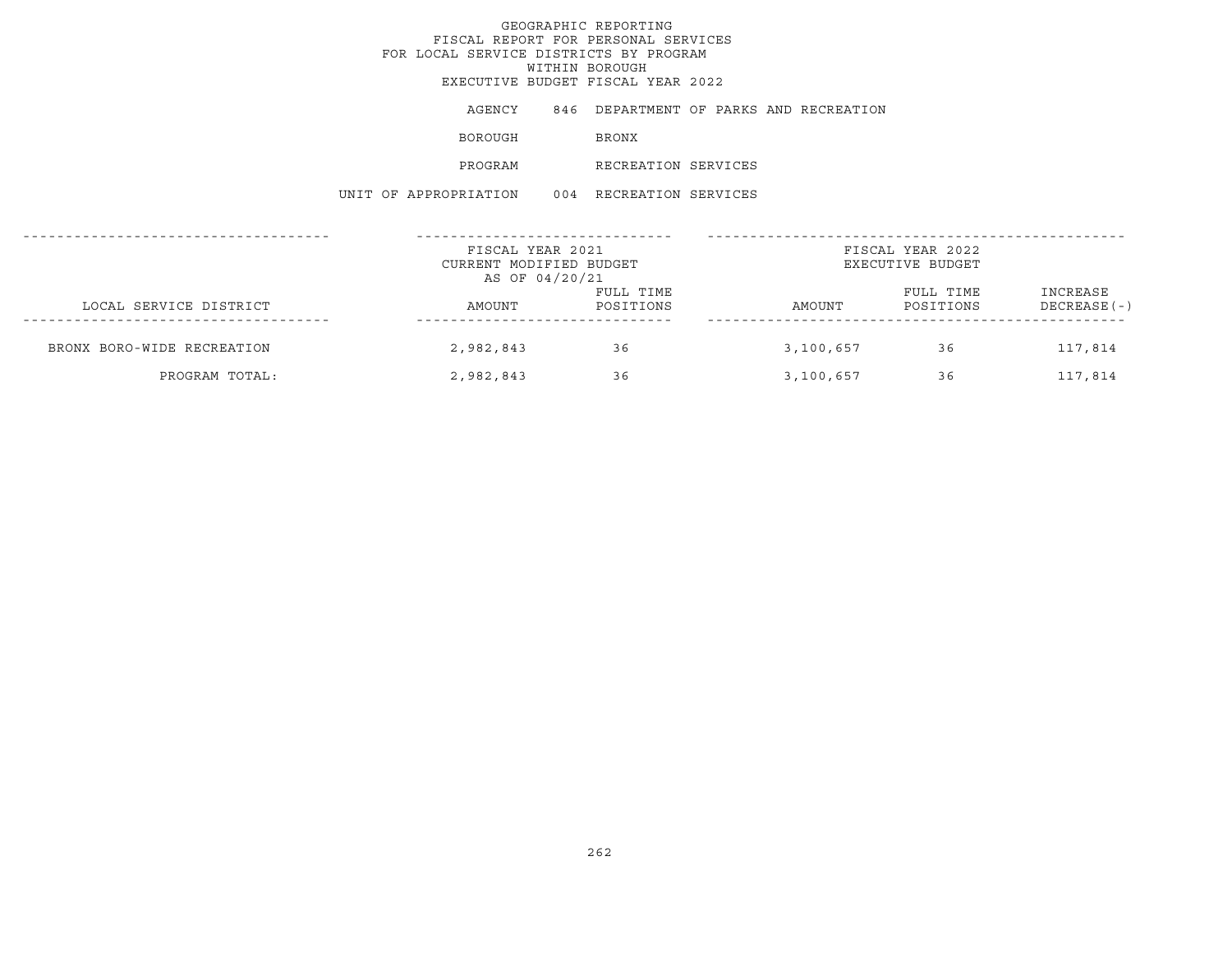AGENCY 846 DEPARTMENT OF PARKS AND RECREATION

BOROUGH BRONX

PROGRAM VEHICLE REPAIR SHOPS

UNIT OF APPROPRIATION 002 MAINTENANCE & OPERATIONS

|                              |  | FISCAL YEAR 2021<br>CURRENT MODIFIED BUDGET<br>AS OF 04/20/21 |                        | FISCAL YEAR 2022<br>EXECUTIVE BUDGET |                        |                           |
|------------------------------|--|---------------------------------------------------------------|------------------------|--------------------------------------|------------------------|---------------------------|
| LOCAL SERVICE DISTRICT       |  | AMOUNT                                                        | FULL TIME<br>POSITIONS | AMOUNT                               | FULL TIME<br>POSITIONS | INCREASE<br>$DECREASE(-)$ |
| BRONX VEHICLE REPAIR SHOP/TS |  | 169,799                                                       |                        | 169,799                              |                        |                           |
| PROGRAM TOTAL:               |  | 169,799                                                       |                        | 169,799                              |                        |                           |
| SUB BOROUGH TOTAL:           |  | 28,894,211                                                    | 383                    | 31,042,062                           | 383                    | 2,147,851                 |
| BOROUGH TOTAL:               |  | 28,894,211                                                    | 383                    | 31,042,062                           | 383                    | 2,147,851                 |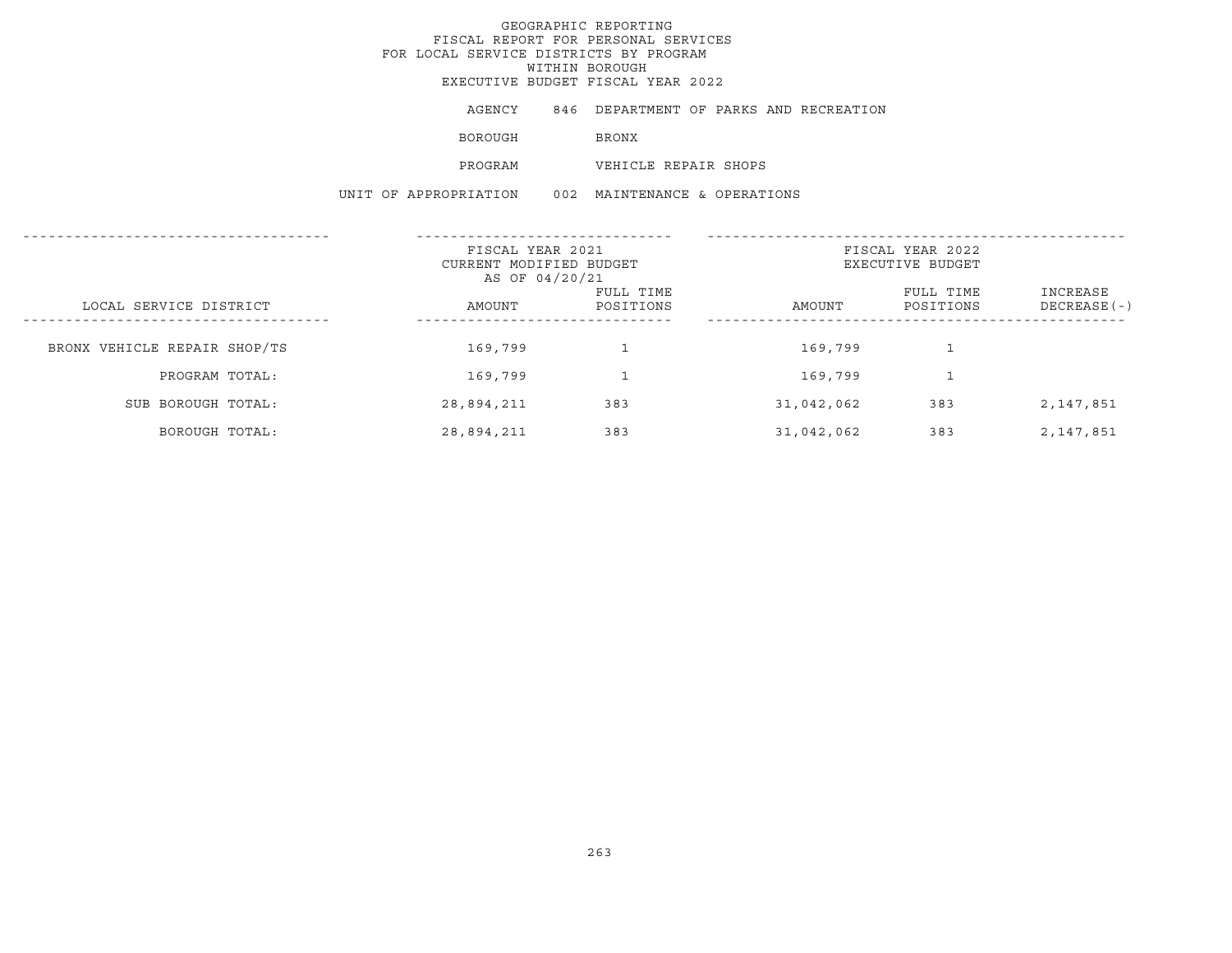## GEOGRAPHIC REPORTINGFISCAL REPORT FOR PERSONAL SERVICES FOR LOCAL SERVICE DISTRICTS BY PROGRAM WITHIN BOROUGH EXECUTIVE BUDGET FISCAL YEAR 2022AGENCY 846 DEPARTMENT OF PARKS AND RECREATION BOROUGH BROOKLYN PROGRAM FACILITY REPAIR SHOPSUNIT OF APPROPRIATION 002 MAINTENANCE & OPERATIONS------------------------------------ ------------------------------ -------------------------------------------------FISCAL YEAR 2021 **FISCAL YEAR 2022** CURRENT MODIFIED BUDGET **EXECUTIVE BUDGET** AS OF 04/20/21 FULL TIME FULL TIME INCREASE LOCAL SERVICE DISTRICT AMOUNT POSITIONS AMOUNT POSITIONS DECREASE(-) ------------------------------------ ------------------------------ -------------------------------------------------BROOK FACILITY REPAIR SHOP/TS  $4,037,742$   $48$   $4,037,742$   $48$ PROGRAM TOTAL:  $4,037,742$   $48$   $4,037,742$   $48$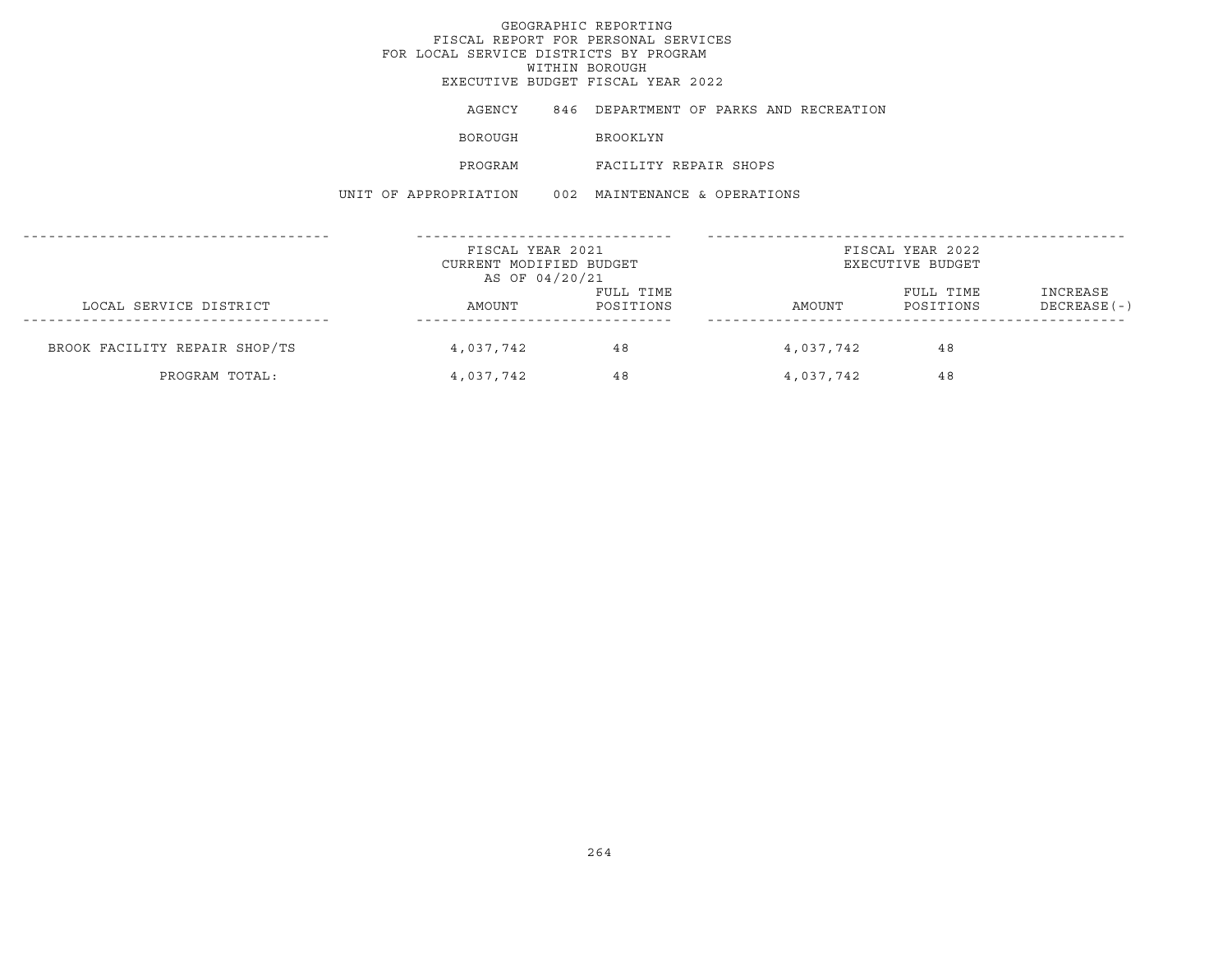## GEOGRAPHIC REPORTINGFISCAL REPORT FOR PERSONAL SERVICES FOR LOCAL SERVICE DISTRICTS BY PROGRAM WITHIN BOROUGH EXECUTIVE BUDGET FISCAL YEAR 2022AGENCY 846 DEPARTMENT OF PARKS AND RECREATION BOROUGH BROOKLYN PROGRAM FORESTRY/HORTICULTURE UNIT OF APPROPRIATION 002 MAINTENANCE & OPERATIONS------------------------------------ ------------------------------ -------------------------------------------------FISCAL YEAR 2021 **FISCAL YEAR 2022** CURRENT MODIFIED BUDGET **EXECUTIVE BUDGET** AS OF 04/20/21 FULL TIME FULL TIME INCREASE LOCAL SERVICE DISTRICT AMOUNT POSITIONS AMOUNT POSITIONS DECREASE(-) ------------------------------------ ------------------------------ -------------------------------------------------BROOK HORTICULTURE/FORESTRY 1,647,329 23 1,647,329 23 PROGRAM TOTAL: 1,647,329 23 1,647,329 23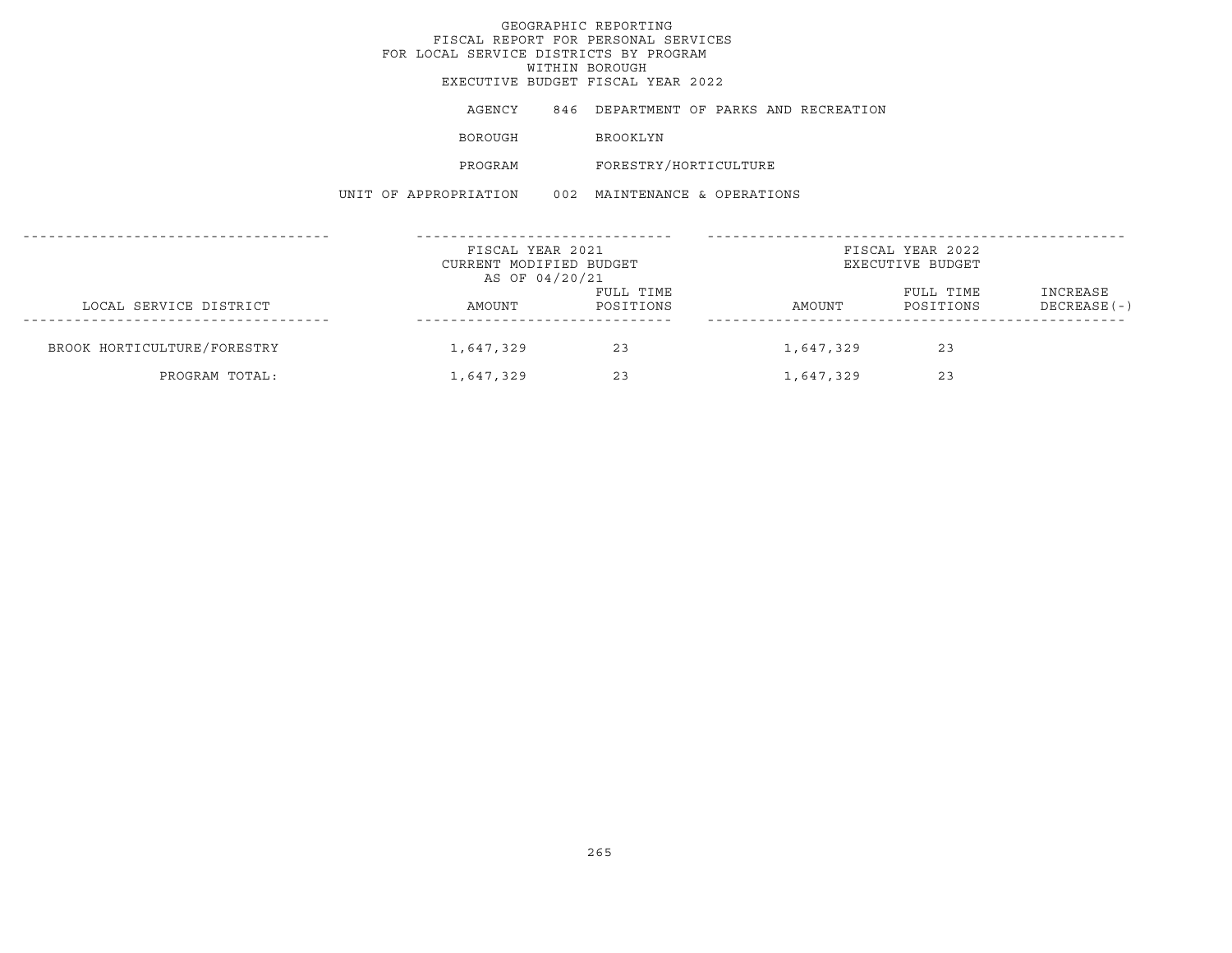## GEOGRAPHIC REPORTINGFISCAL REPORT FOR PERSONAL SERVICES FOR LOCAL SERVICE DISTRICTS BY PROGRAMWITHIN BOROUGH EXECUTIVE BUDGET FISCAL YEAR 2022AGENCY 846 DEPARTMENT OF PARKS AND RECREATION BOROUGH BROOKLYN PROGRAM PARKS & PLAYGROUND MAINTENANCEUNIT OF APPROPRIATION 002 MAINTENANCE & OPERATIONS------------------------------------ ------------------------------ -------------------------------------------------FISCAL YEAR 2021 FISCAL YEAR 2022CURRENT MODIFIED BUDGET **EXECUTIVE BUDGET** AS OF 04/20/21 FULL TIME **FULL TIME** INCREASE LOCAL SERVICE DISTRICT CONSUMERS AMOUNT POSITIONS AMOUNT POSITIONS DECREASE(-) ------------------------------------ ------------------------------ -------------------------------------------------BKLYN. PARKS & PLAYGDS. MAINT. 28,209,675 345 31,924,689 345 3,715,014 PROGRAM TOTAL: 28,209,675 345 31,924,689 345 3,715,014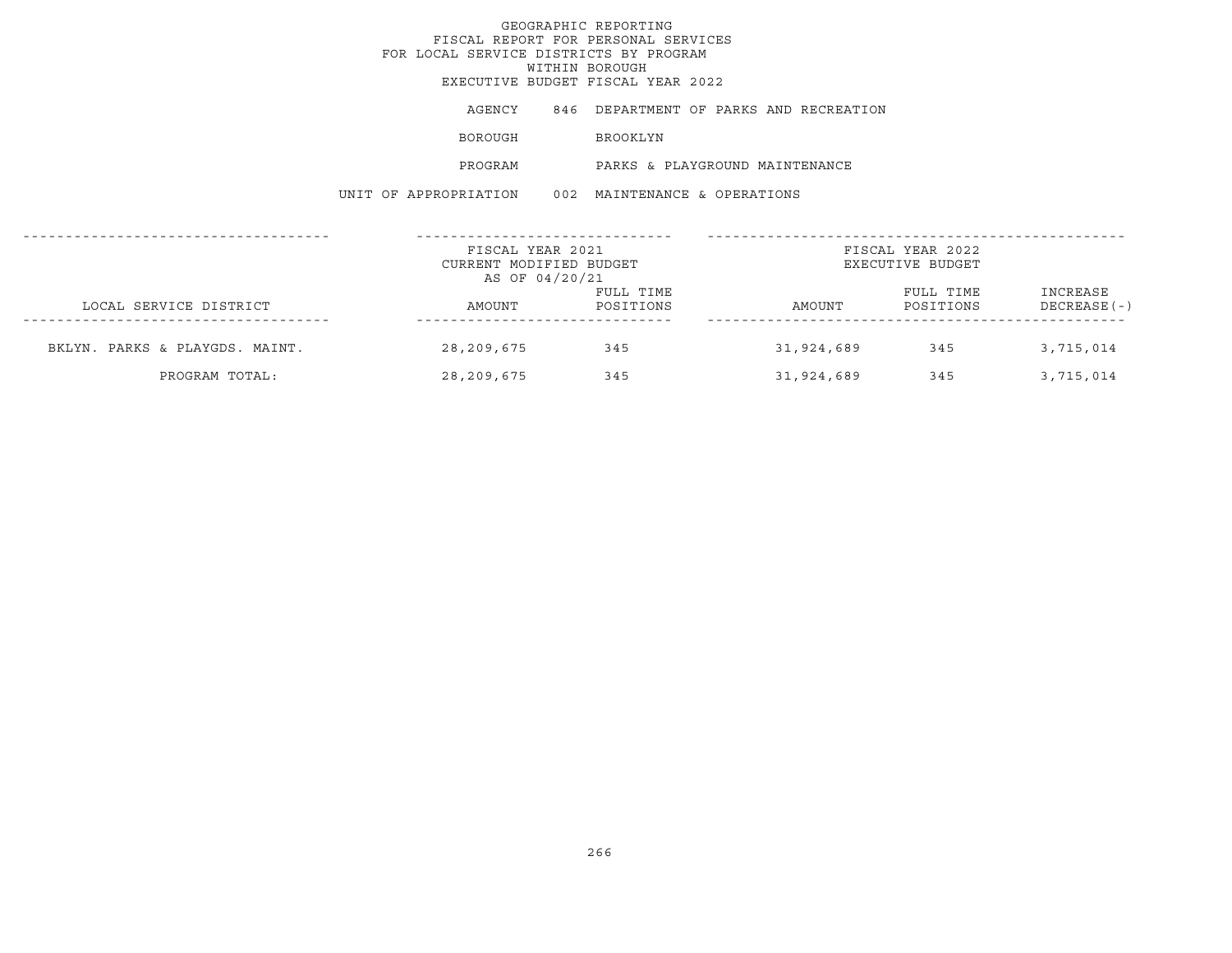AGENCY 846 DEPARTMENT OF PARKS AND RECREATION

BOROUGH BROOKLYN

PROGRAM RECREATION SERVICES

UNIT OF APPROPRIATION 004 RECREATION SERVICES

|                               | FISCAL YEAR 2021<br>CURRENT MODIFIED BUDGET |                        |           | FISCAL YEAR 2022<br>EXECUTIVE BUDGET |                           |
|-------------------------------|---------------------------------------------|------------------------|-----------|--------------------------------------|---------------------------|
| LOCAL SERVICE DISTRICT        | AS OF 04/20/21<br>AMOUNT                    | FULL TIME<br>POSITIONS | AMOUNT    | FULL TIME<br>POSITIONS               | INCREASE<br>$DECREASE(-)$ |
| BROOKLYN BORO-WIDE RECREATION | 4, 272, 761                                 | 64                     | 4,390,406 | 64                                   | 117,645                   |
| PROGRAM TOTAL:                | 4,272,761                                   | 64                     | 4,390,406 | 64                                   | 117,645                   |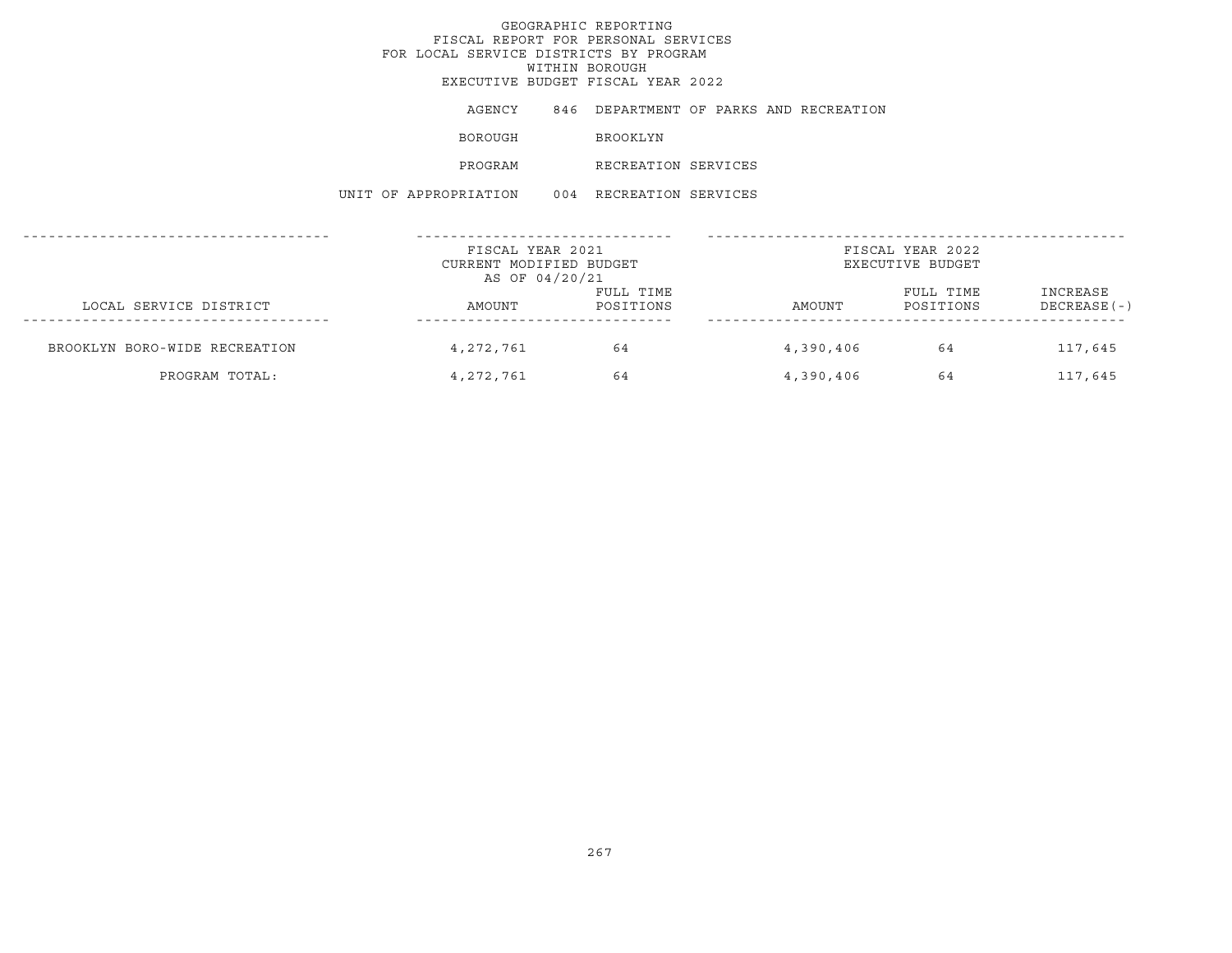## GEOGRAPHIC REPORTING FISCAL REPORT FOR PERSONAL SERVICES FOR LOCAL SERVICE DISTRICTS BY PROGRAM WITHIN BOROUGH

EXECUTIVE BUDGET FISCAL YEAR 2022

AGENCY 846 DEPARTMENT OF PARKS AND RECREATION

BOROUGH **BROOKLYN** 

PROGRAM VEHICLE REPAIR SHOPS

UNIT OF APPROPRIATION 002 MAINTENANCE & OPERATIONS

|                              | FISCAL YEAR 2021<br>CURRENT MODIFIED BUDGET<br>AS OF 04/20/21 |                        | FISCAL YEAR 2022<br>EXECUTIVE BUDGET |                        |                           |
|------------------------------|---------------------------------------------------------------|------------------------|--------------------------------------|------------------------|---------------------------|
| LOCAL SERVICE DISTRICT       | AMOUNT                                                        | FULL TIME<br>POSITIONS | AMOUNT                               | FULL TIME<br>POSITIONS | INCREASE<br>$DECREASE(-)$ |
| BROOK VEHICLE REPAIR SHOP/TS |                                                               |                        |                                      |                        |                           |
| PROGRAM TOTAL:               |                                                               |                        |                                      |                        |                           |
| SUB BOROUGH TOTAL:           | 38,167,507                                                    | 480                    | 42,000,166                           | 480                    | 3,832,659                 |
| BOROUGH TOTAL:               | 38,167,507                                                    | 480                    | 42,000,166                           | 480                    | 3,832,659                 |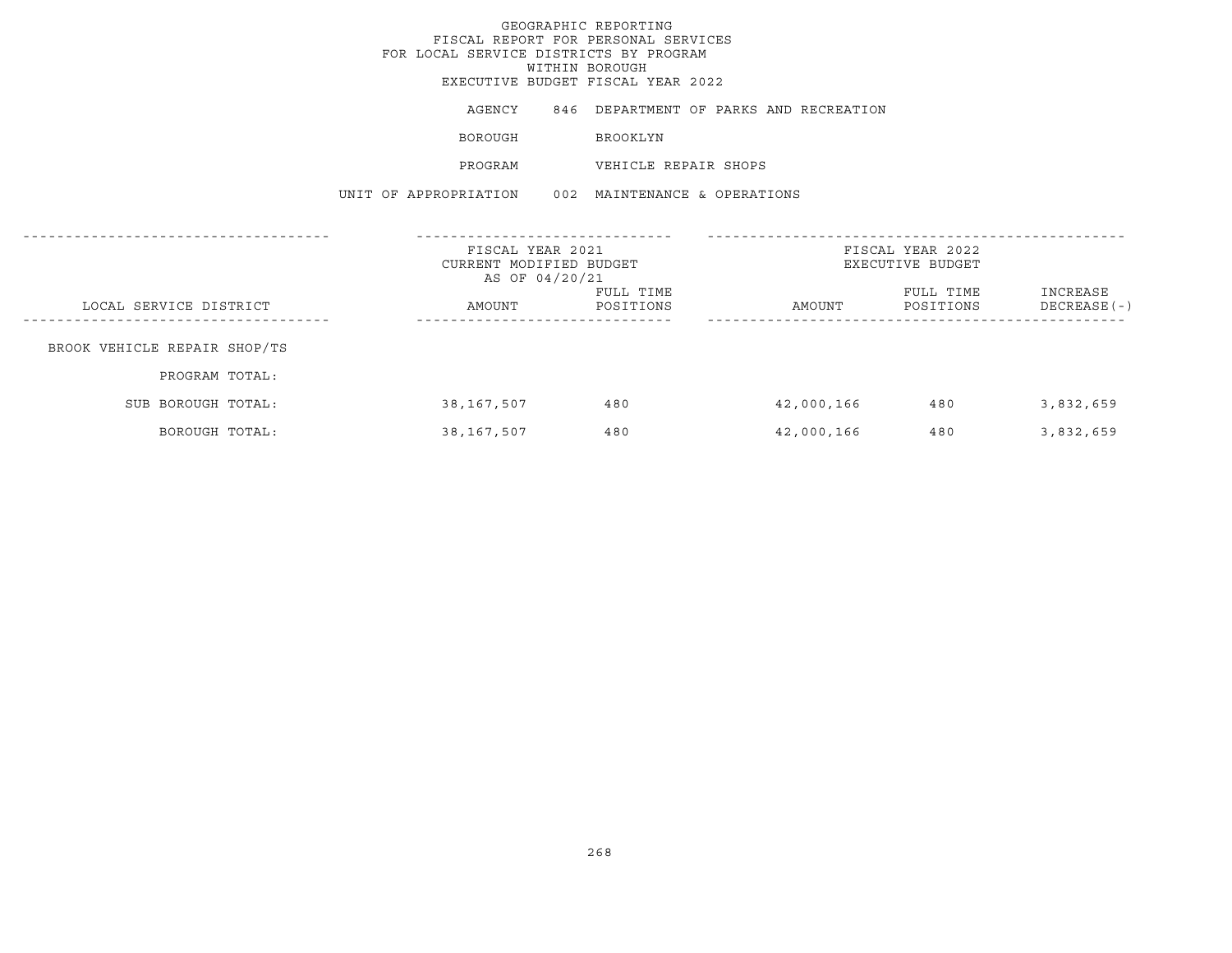## GEOGRAPHIC REPORTINGFISCAL REPORT FOR PERSONAL SERVICES FOR LOCAL SERVICE DISTRICTS BY PROGRAM WITHIN BOROUGH EXECUTIVE BUDGET FISCAL YEAR 2022AGENCY 846 DEPARTMENT OF PARKS AND RECREATION BOROUGH MANHATTAN PROGRAM FACILITY REPAIR SHOPSUNIT OF APPROPRIATION 002 MAINTENANCE & OPERATIONS------------------------------------ ------------------------------ ------------------------------------------------- FISCAL YEAR 2021 **FISCAL YEAR 2022** CURRENT MODIFIED BUDGET **EXECUTIVE BUDGET** AS OF 04/20/21 FULL TIME FULL TIME INCREASE LOCAL SERVICE DISTRICT AMOUNT POSITIONS AMOUNT POSITIONS DECREASE(-) ------------------------------------ ------------------------------ -------------------------------------------------MANH FACILITY REPAIR SHOP/TS 3,136,115 36 36 3,136,115 36 36 PROGRAM TOTAL: 3,136,115 36 36 3,136,115 36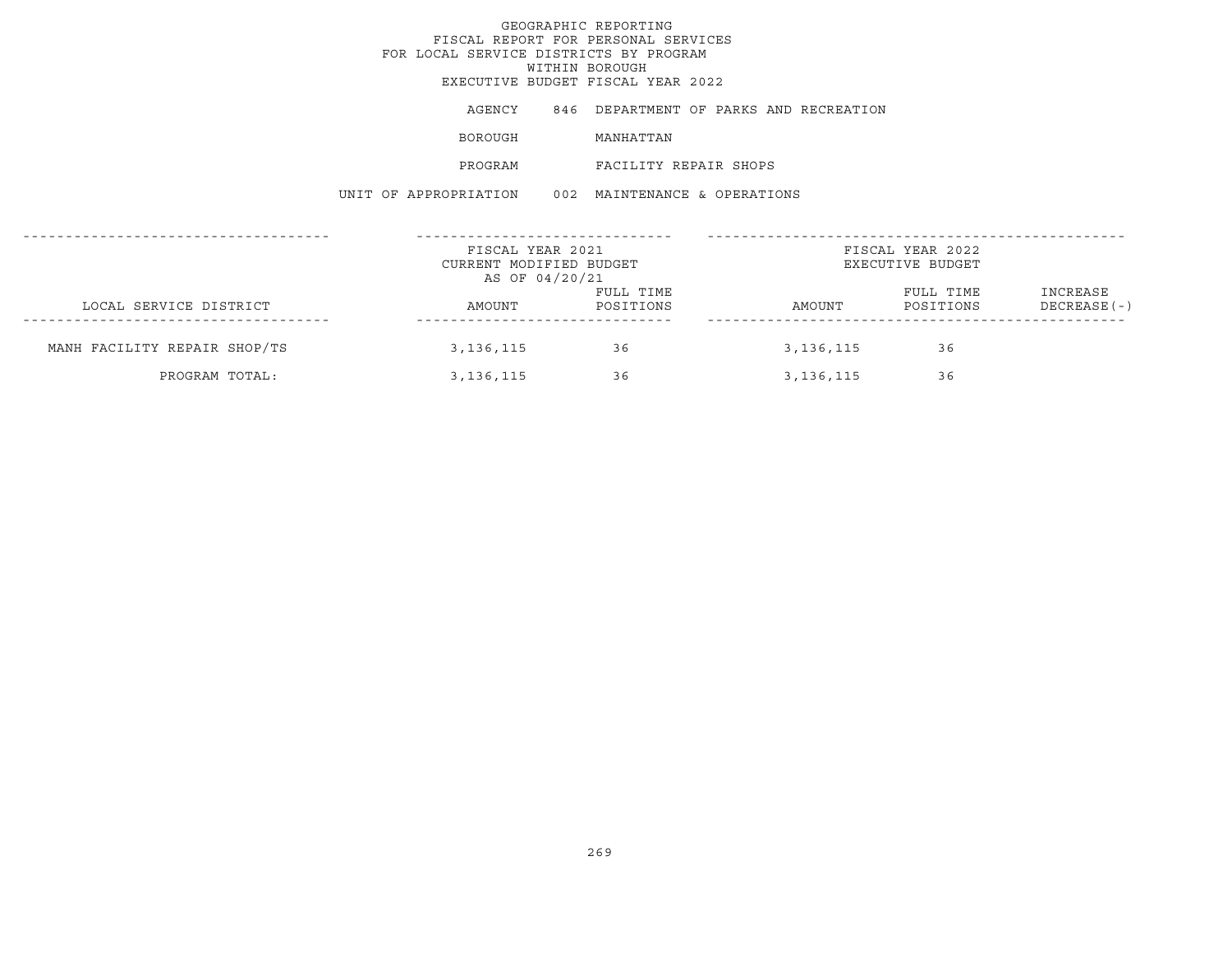## GEOGRAPHIC REPORTINGFISCAL REPORT FOR PERSONAL SERVICES FOR LOCAL SERVICE DISTRICTS BY PROGRAM WITHIN BOROUGH EXECUTIVE BUDGET FISCAL YEAR 2022AGENCY 846 DEPARTMENT OF PARKS AND RECREATION BOROUGH MANHATTAN PROGRAM FORESTRY/HORTICULTURE UNIT OF APPROPRIATION 002 MAINTENANCE & OPERATIONS------------------------------------ ------------------------------ -------------------------------------------------FISCAL YEAR 2021 FISCAL YEAR 2022CURRENT MODIFIED BUDGET **EXECUTIVE BUDGET** AS OF 04/20/21 FULL TIME FULL TIME INCREASE LOCAL SERVICE DISTRICT AMOUNT POSITIONS AMOUNT POSITIONS DECREASE(-) ------------------------------------ ------------------------------ ------------------------------------------------- MANH HORTICULTURE/FORESTRY 984,295 15 984,295 15 PROGRAM TOTAL: 984,295 15 984,295 15 984,295 15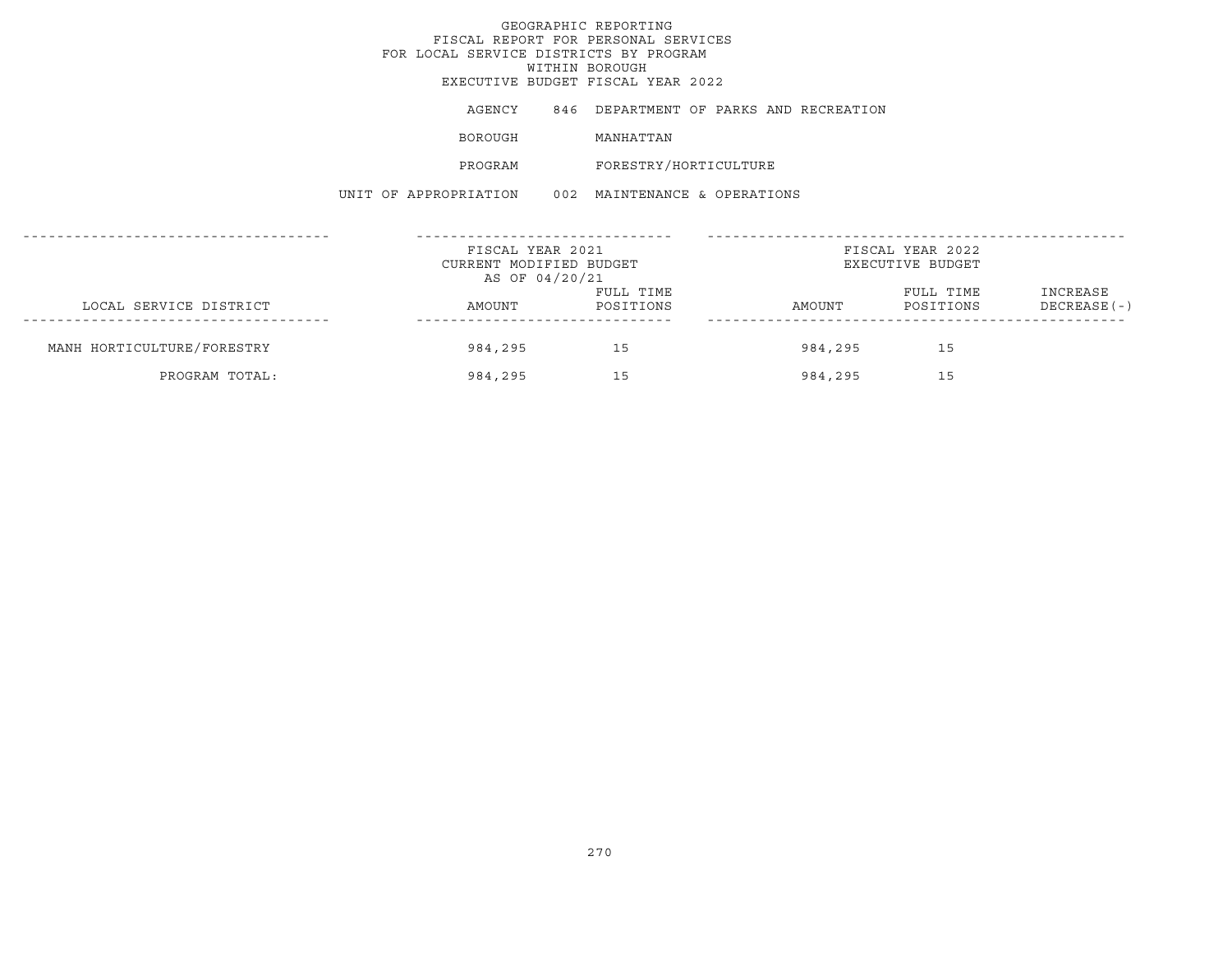## GEOGRAPHIC REPORTINGFISCAL REPORT FOR PERSONAL SERVICES FOR LOCAL SERVICE DISTRICTS BY PROGRAMWITHIN BOROUGH EXECUTIVE BUDGET FISCAL YEAR 2022AGENCY 846 DEPARTMENT OF PARKS AND RECREATION BOROUGH MANHATTAN PROGRAM PARKS & PLAYGROUND MAINTENANCEUNIT OF APPROPRIATION 002 MAINTENANCE & OPERATIONS------------------------------------ ------------------------------ -------------------------------------------------FISCAL YEAR 2021 **FISCAL YEAR 2022** CURRENT MODIFIED BUDGET **EXECUTIVE BUDGET** AS OF 04/20/21 FULL TIME FULL TIME INCREASE LOCAL SERVICE DISTRICT AMOUNT POSITIONS AMOUNT POSITIONS DECREASE(-) ------------------------------------ ------------------------------ ------------------------------------------------- MN 8 PARKS & PLAYGDS MAINT MANH. PARKS & PLAYGDS. MAINT. 28,304,122 352 31,445,979 352 3,141,857

PROGRAM TOTAL: 28,304,122 352 31,445,979 352 3,141,857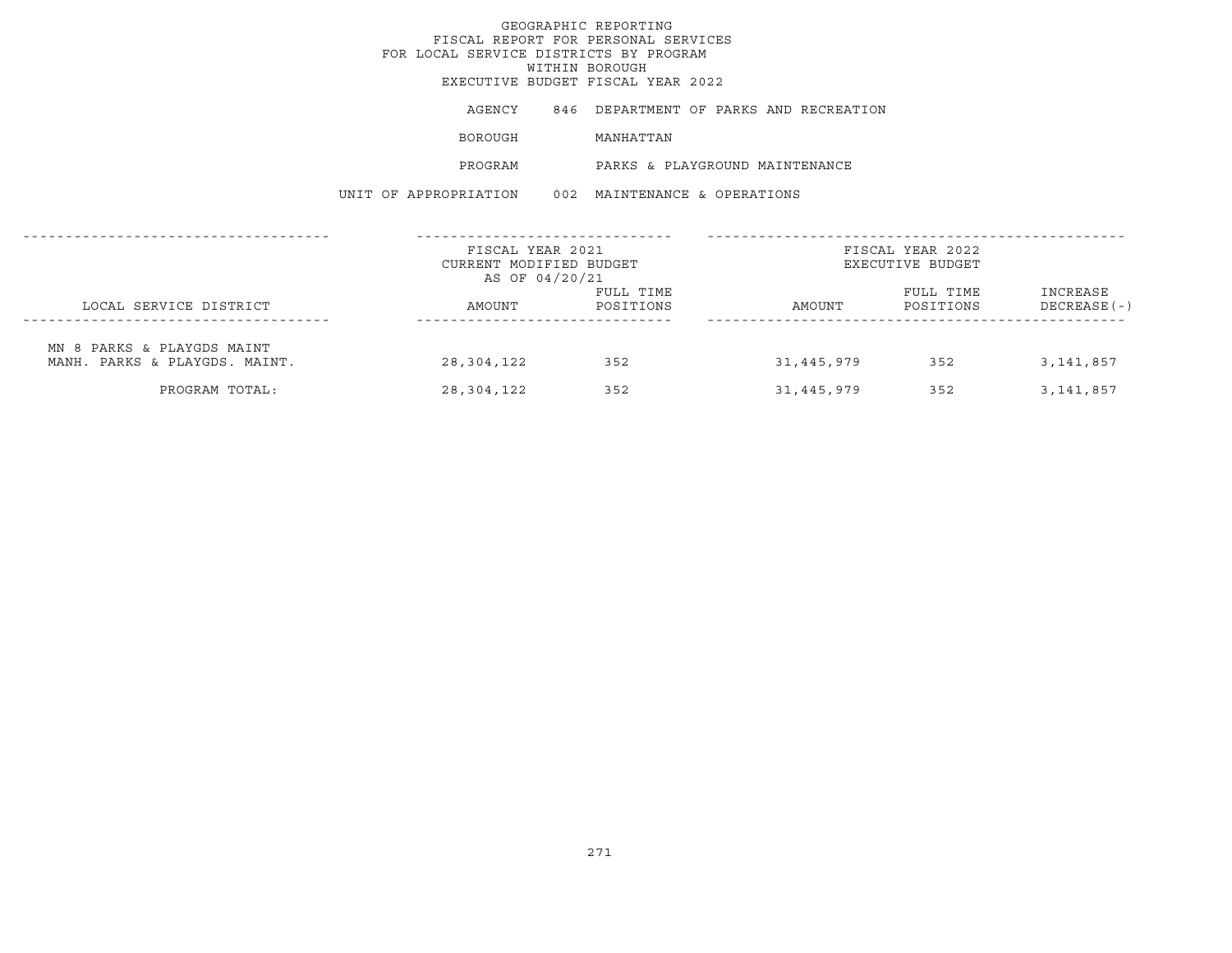|  | AGENCY                | 846 DEPARTMENT OF PARKS AND RECREATION |  |  |
|--|-----------------------|----------------------------------------|--|--|
|  | BOROUGH               | MANHATTAN                              |  |  |
|  | PROGRAM               | RECREATION SERVICES                    |  |  |
|  | UNIT OF APPROPRIATION | 004 RECREATION SERVICES                |  |  |

|                                | FISCAL YEAR 2021<br>CURRENT MODIFIED BUDGET<br>AS OF 04/20/21 |                        | FISCAL YEAR 2022<br>EXECUTIVE BUDGET |                        |                           |
|--------------------------------|---------------------------------------------------------------|------------------------|--------------------------------------|------------------------|---------------------------|
| LOCAL SERVICE DISTRICT         | AMOUNT                                                        | FULL TIME<br>POSITIONS | AMOUNT                               | FULL TIME<br>POSITIONS | INCREASE<br>$DECREASE(-)$ |
| MANHATTAN BORO-WIDE RECREATION | 7,427,656                                                     | 92                     | 7,604,881                            | 92                     | 177,225                   |
| PROGRAM TOTAL:                 | 7,427,656                                                     | 92                     | 7,604,881                            | 92                     | 177,225                   |
| SUB BOROUGH TOTAL:             | 39,852,188                                                    | 495                    | 43,171,270                           | 495                    | 3,319,082                 |
| BOROUGH TOTAL:                 | 39,852,188                                                    | 495                    | 43,171,270                           | 495                    | 3,319,082                 |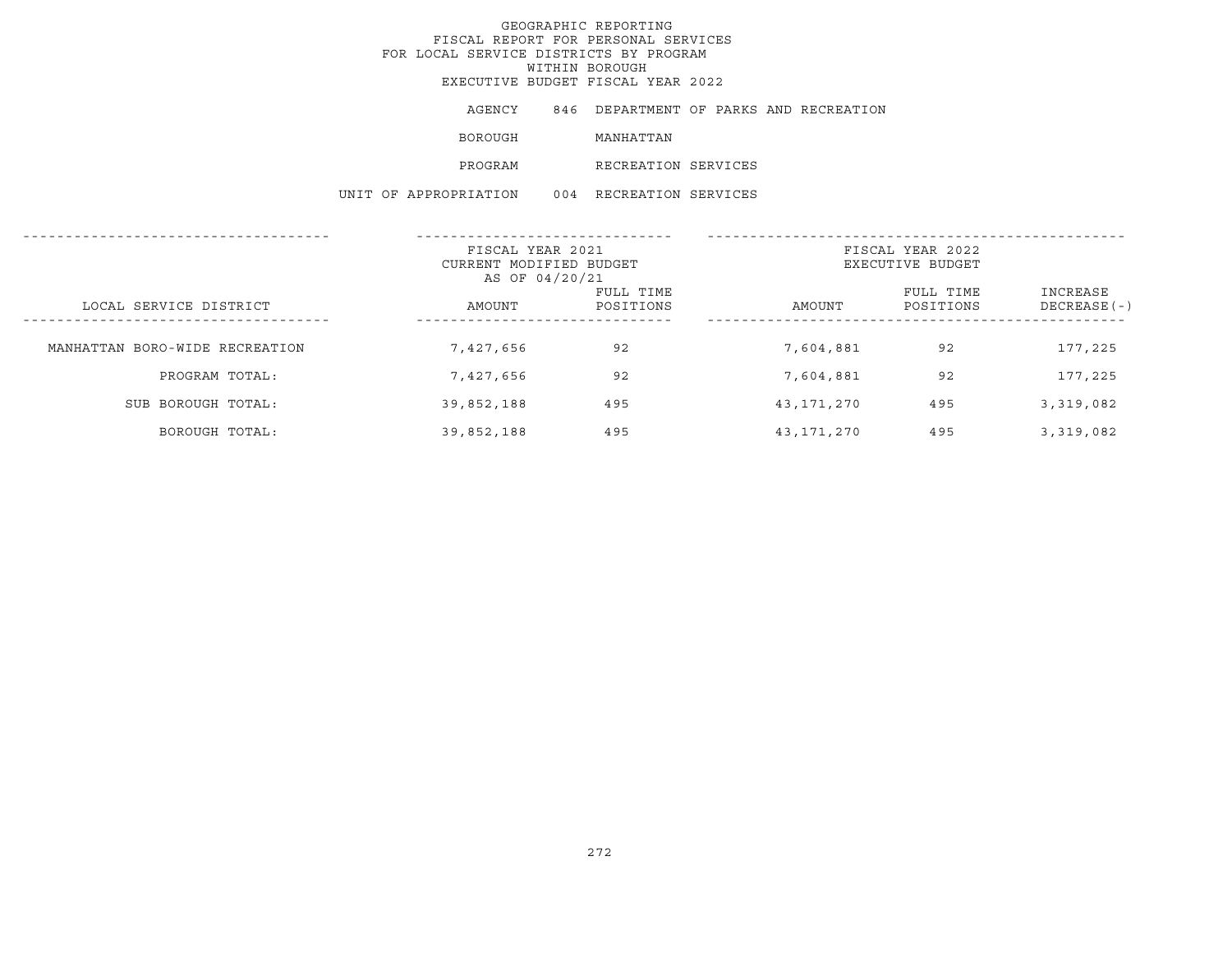# GEOGRAPHIC REPORTINGFISCAL REPORT FOR PERSONAL SERVICES FOR LOCAL SERVICE DISTRICTS BY PROGRAM WITHIN BOROUGH EXECUTIVE BUDGET FISCAL YEAR 2022AGENCY 846 DEPARTMENT OF PARKS AND RECREATION BOROUGH QUEENS PROGRAM FACILITY REPAIR SHOPSUNIT OF APPROPRIATION 002 MAINTENANCE & OPERATIONS------------------------------------ ------------------------------ -------------------------------------------------FISCAL YEAR 2021 **FISCAL YEAR 2022** CURRENT MODIFIED BUDGET **EXECUTIVE BUDGET** AS OF 04/20/21 FULL TIME FULL TIME INCREASE LOCAL SERVICE DISTRICT AMOUNT POSITIONS AMOUNT POSITIONS DECREASE(-) ------------------------------------ ------------------------------ -------------------------------------------------QUEENS FACILITY REPAIR SHOP/TS 3,228,191 36 3,228,191 36 PROGRAM TOTAL: 3,228,191 36 3,228,191 36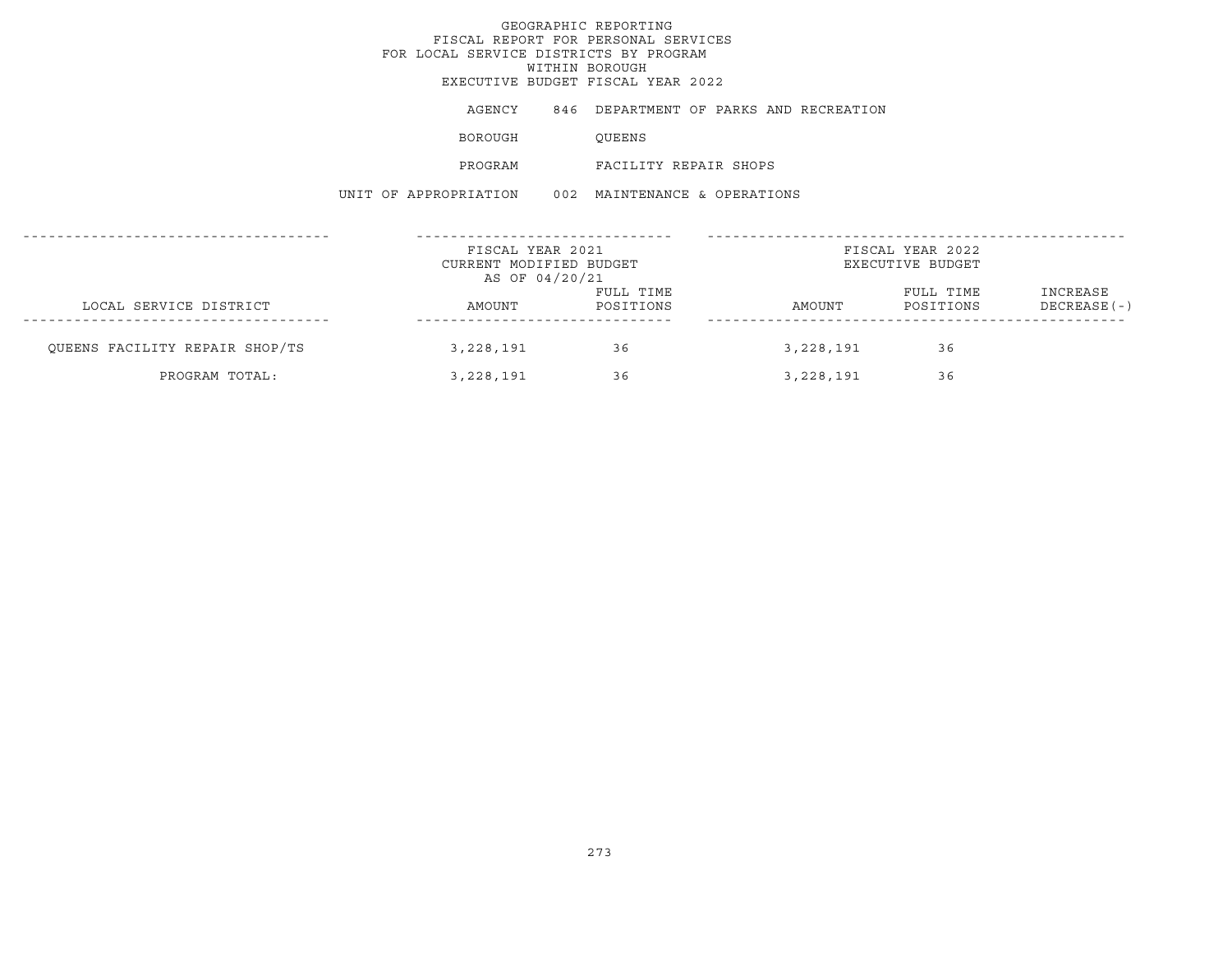# GEOGRAPHIC REPORTINGFISCAL REPORT FOR PERSONAL SERVICES FOR LOCAL SERVICE DISTRICTS BY PROGRAM WITHIN BOROUGH EXECUTIVE BUDGET FISCAL YEAR 2022AGENCY 846 DEPARTMENT OF PARKS AND RECREATION BOROUGH QUEENS PROGRAM FORESTRY/HORTICULTURE UNIT OF APPROPRIATION 002 MAINTENANCE & OPERATIONS------------------------------------ ------------------------------ -------------------------------------------------FISCAL YEAR 2021 FISCAL YEAR 2022CURRENT MODIFIED BUDGET **EXECUTIVE BUDGET** AS OF 04/20/21 FULL TIME FULL TIME INCREASE LOCAL SERVICE DISTRICT AMOUNT POSITIONS AMOUNT POSITIONS DECREASE(-) ------------------------------------ ------------------------------ -------------------------------------------------QUEENS HORTICULTURE/FORESTRY 60 3,446,565 50 50 3,446,565 50 PROGRAM TOTAL: 3,446,565 50 3,446,565 50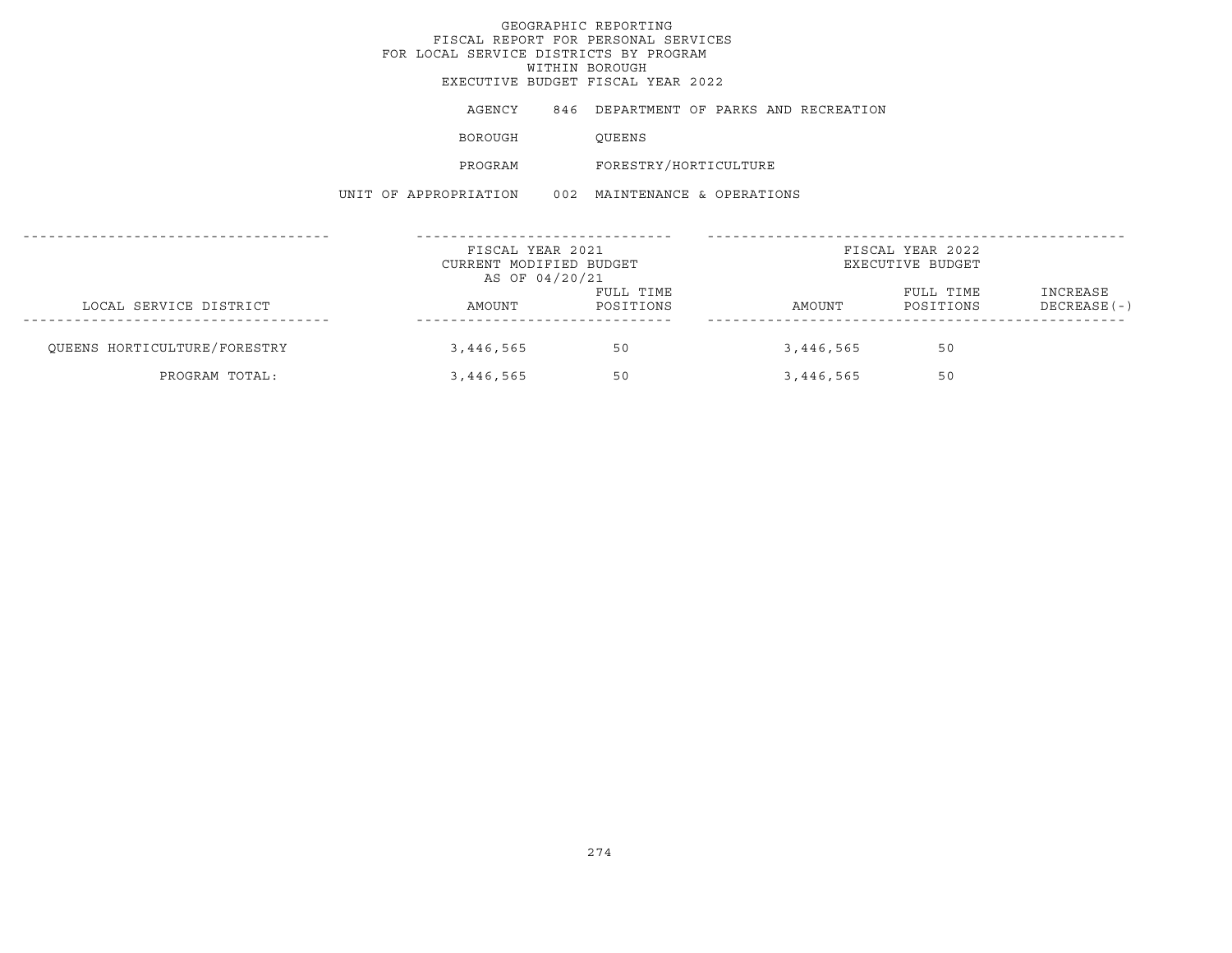## GEOGRAPHIC REPORTINGFISCAL REPORT FOR PERSONAL SERVICES FOR LOCAL SERVICE DISTRICTS BY PROGRAM WITHIN BOROUGH EXECUTIVE BUDGET FISCAL YEAR 2022AGENCY 846 DEPARTMENT OF PARKS AND RECREATION BOROUGH QUEENS PROGRAM PARKS & PLAYGROUND MAINTENANCEUNIT OF APPROPRIATION 002 MAINTENANCE & OPERATIONS------------------------------------ ------------------------------ -------------------------------------------------FISCAL YEAR 2021 FISCAL YEAR 2022CURRENT MODIFIED BUDGET **EXECUTIVE BUDGET** AS OF 04/20/21 FULL TIME **FULL TIME INCREASE** LOCAL SERVICE DISTRICT CONTROLLER AMOUNT AMOUNT POSITIONS AMOUNT POSITIONS DECREASE(-) ------------------------------------ ------------------------------ -------------------------------------------------QUEENS PARKS & PLAYGDS. MAINT. 29,497,766 312 32,837,762 312 3,339,996 PROGRAM TOTAL: 29,497,766 312 32,837,762 312 3,339,996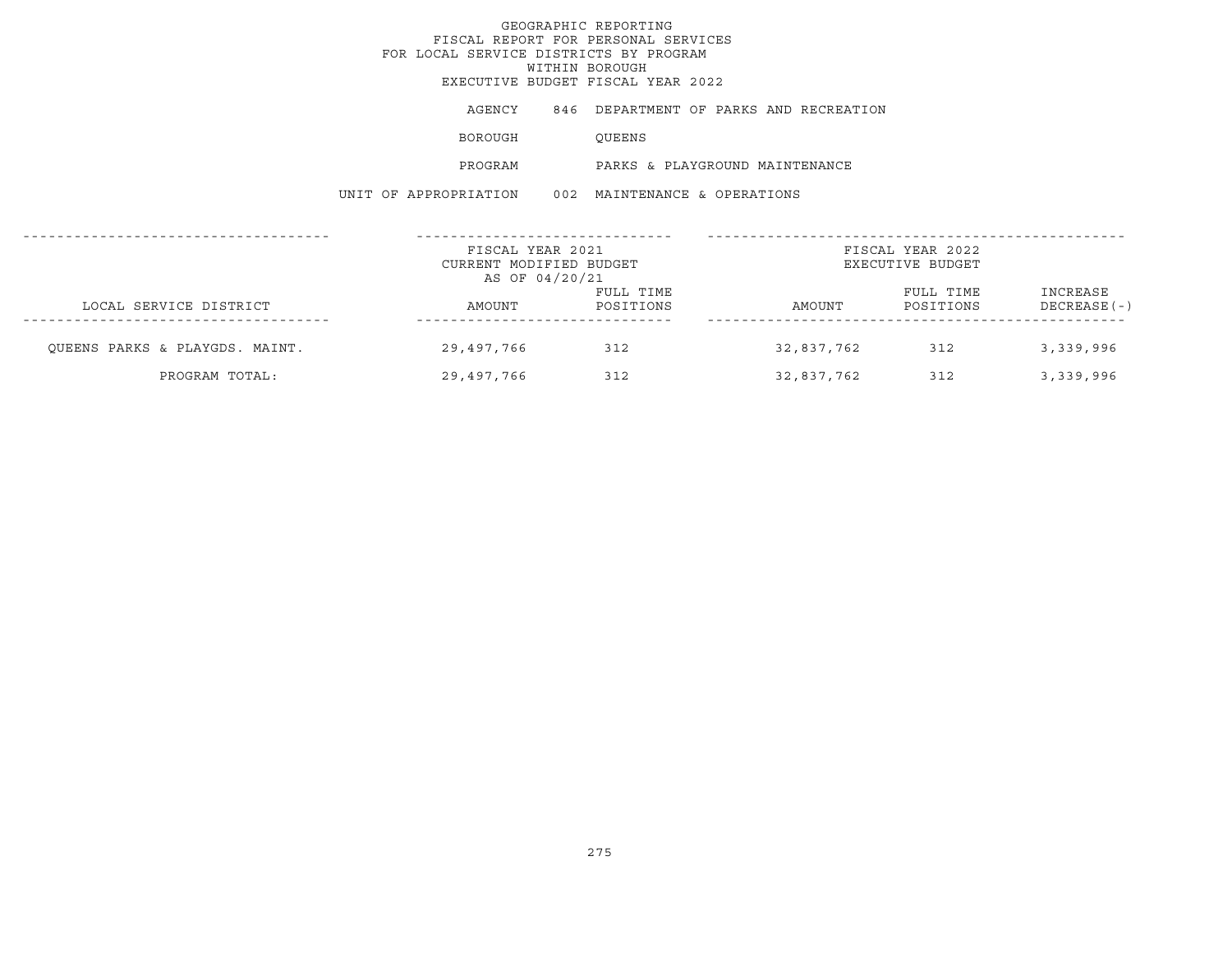AGENCY 846 DEPARTMENT OF PARKS AND RECREATION

BOROUGH QUEENS

PROGRAM RECREATION SERVICES

UNIT OF APPROPRIATION 004 RECREATION SERVICES

|                             | FISCAL YEAR 2021<br>CURRENT MODIFIED BUDGET<br>AS OF 04/20/21 |                        | FISCAL YEAR 2022<br>EXECUTIVE BUDGET |                        |                           |
|-----------------------------|---------------------------------------------------------------|------------------------|--------------------------------------|------------------------|---------------------------|
| LOCAL SERVICE DISTRICT      | AMOUNT                                                        | FULL TIME<br>POSITIONS | AMOUNT                               | FULL TIME<br>POSITIONS | INCREASE<br>$DECREASE(-)$ |
| OUEENS BORO-WIDE RECREATION | 4,122,316                                                     | 47                     | 4,316,339                            | 47                     | 194,023                   |
| PROGRAM TOTAL:              | 4, 122, 316                                                   | 47                     | 4,316,339                            | 47                     | 194,023                   |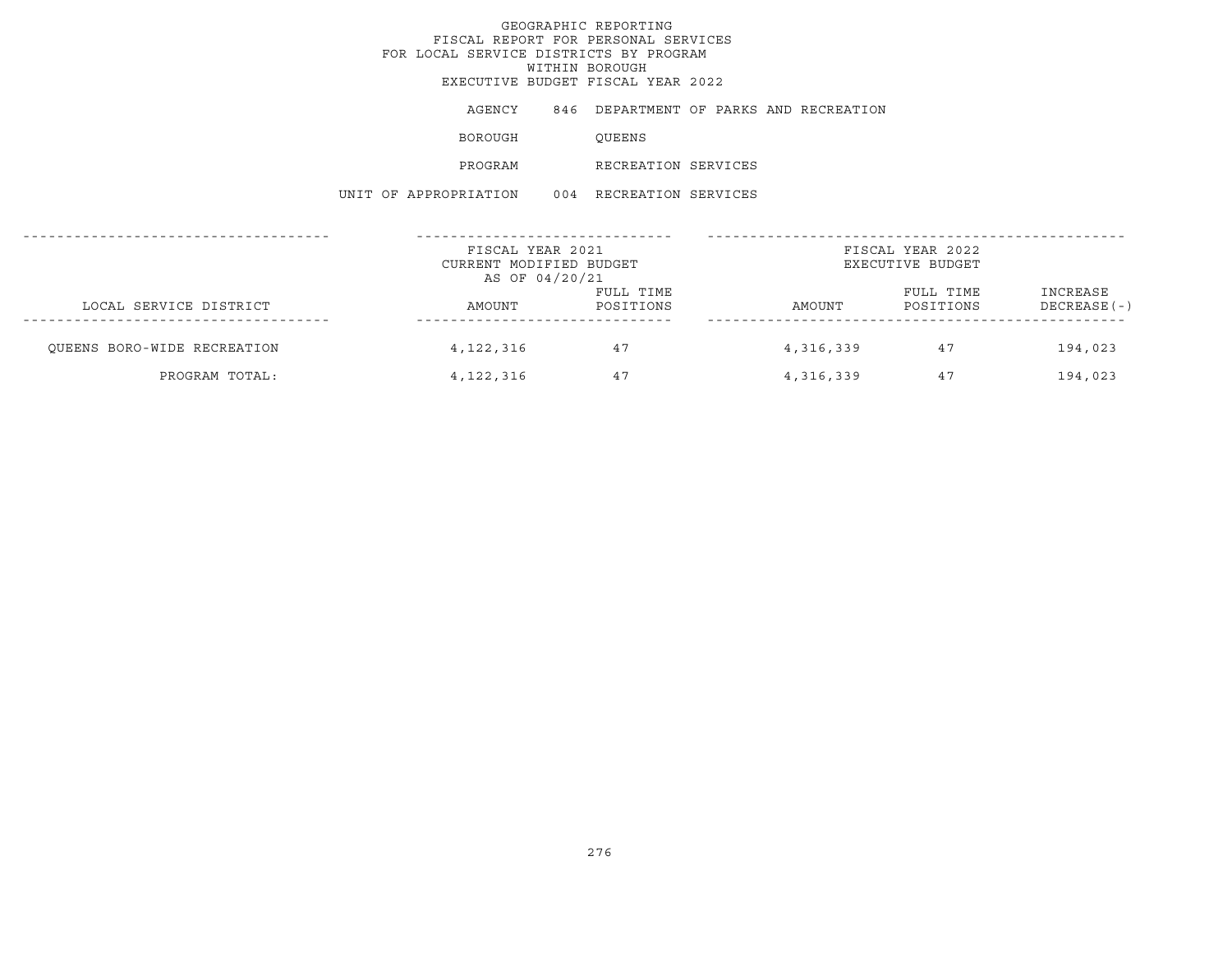AGENCY 846 DEPARTMENT OF PARKS AND RECREATION

BOROUGH QUEENS

PROGRAM VEHICLE REPAIR SHOPS

UNIT OF APPROPRIATION 002 MAINTENANCE & OPERATIONS

|                               | FISCAL YEAR 2021<br>CURRENT MODIFIED BUDGET<br>AS OF 04/20/21 |                        | FISCAL YEAR 2022<br>EXECUTIVE BUDGET |                        |                           |
|-------------------------------|---------------------------------------------------------------|------------------------|--------------------------------------|------------------------|---------------------------|
| LOCAL SERVICE DISTRICT        | AMOUNT                                                        | FULL TIME<br>POSITIONS | AMOUNT                               | FULL TIME<br>POSITIONS | INCREASE<br>$DECREASE(-)$ |
| QUEENS VEHICLE REPAIR SHOP/TS | 975,291                                                       | 12                     | 975,291                              | 12                     |                           |
| PROGRAM TOTAL:                | 975,291                                                       | 12                     | 975,291                              | 12                     |                           |
| SUB BOROUGH TOTAL:            | 41,270,129                                                    | 457                    | 44,804,148                           | 457                    | 3,534,019                 |
| BOROUGH TOTAL:                | 41,270,129                                                    | 457                    | 44,804,148                           | 457                    | 3,534,019                 |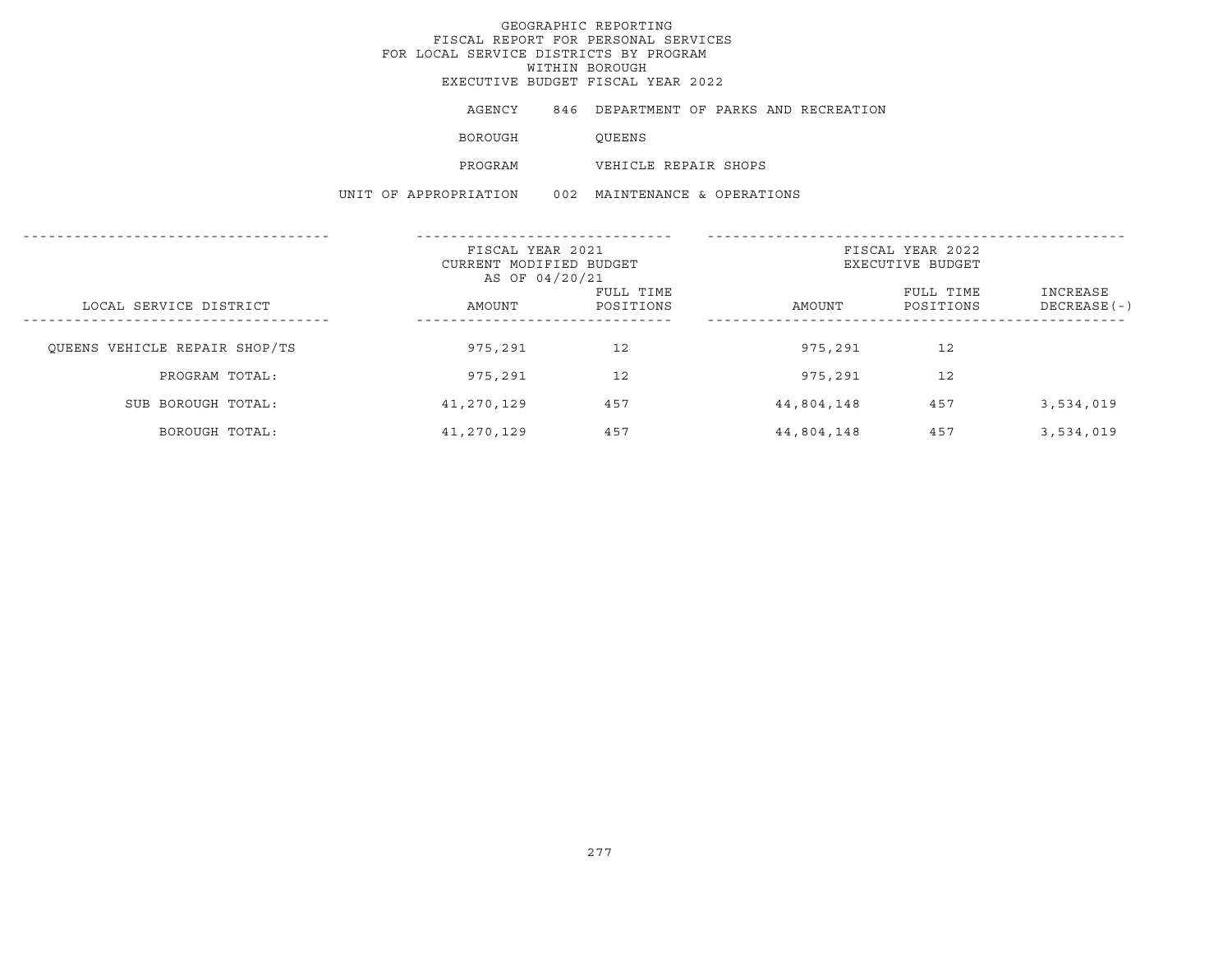# GEOGRAPHIC REPORTINGFISCAL REPORT FOR PERSONAL SERVICES FOR LOCAL SERVICE DISTRICTS BY PROGRAM WITHIN BOROUGH EXECUTIVE BUDGET FISCAL YEAR 2022AGENCY 846 DEPARTMENT OF PARKS AND RECREATION BOROUGH STATEN ISLAND PROGRAM FACILITY REPAIR SHOPSUNIT OF APPROPRIATION 002 MAINTENANCE & OPERATIONS------------------------------------ ------------------------------ -------------------------------------------------FISCAL YEAR 2021 **FISCAL YEAR 2022** CURRENT MODIFIED BUDGET **EXECUTIVE BUDGET** AS OF 04/20/21 FULL TIME FULL TIME INCREASE LOCAL SERVICE DISTRICT AMOUNT POSITIONS AMOUNT POSITIONS DECREASE(-) ------------------------------------ ------------------------------ -------------------------------------------------ST ISLD FAC REPAIR SHOP/TS 2,039,885 22 2,039,885 22 PROGRAM TOTAL: 2,039,885 22 2,039,885 22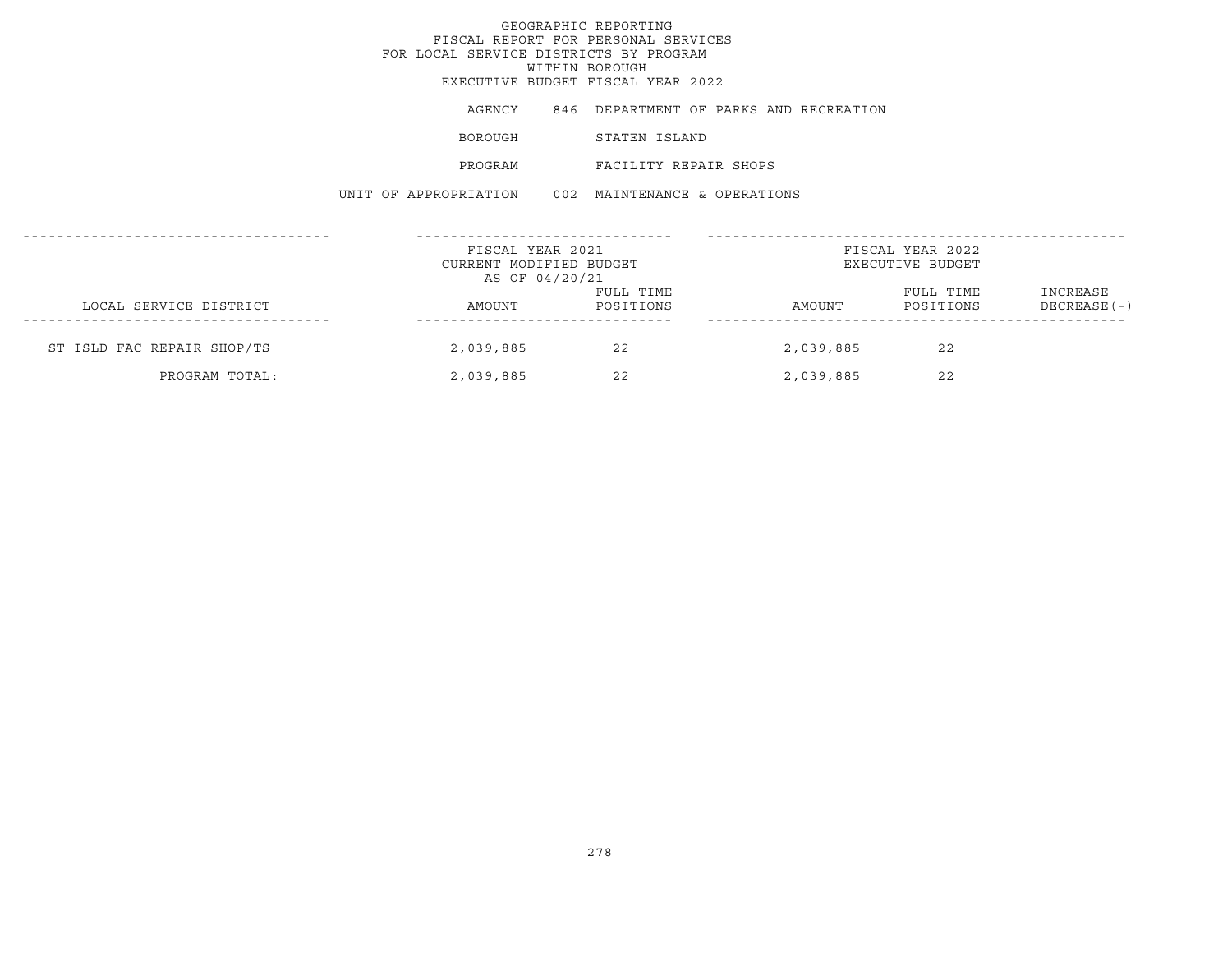# GEOGRAPHIC REPORTINGFISCAL REPORT FOR PERSONAL SERVICES FOR LOCAL SERVICE DISTRICTS BY PROGRAM WITHIN BOROUGH EXECUTIVE BUDGET FISCAL YEAR 2022AGENCY 846 DEPARTMENT OF PARKS AND RECREATION BOROUGH STATEN ISLAND PROGRAM FORESTRY/HORTICULTURE UNIT OF APPROPRIATION 002 MAINTENANCE & OPERATIONS------------------------------------ ------------------------------ -------------------------------------------------FISCAL YEAR 2021 **FISCAL YEAR 2022** CURRENT MODIFIED BUDGET **EXECUTIVE BUDGET** AS OF 04/20/21 FULL TIME FULL TIME INCREASE LOCAL SERVICE DISTRICT AMOUNT POSITIONS AMOUNT POSITIONS DECREASE(-) ------------------------------------ ------------------------------ -------------------------------------------------ST ISL HORTICULTURE/FORESTRY 1,534,631 22 1,534,631 22 PROGRAM TOTAL: 1,534,631 22 1,534,631 22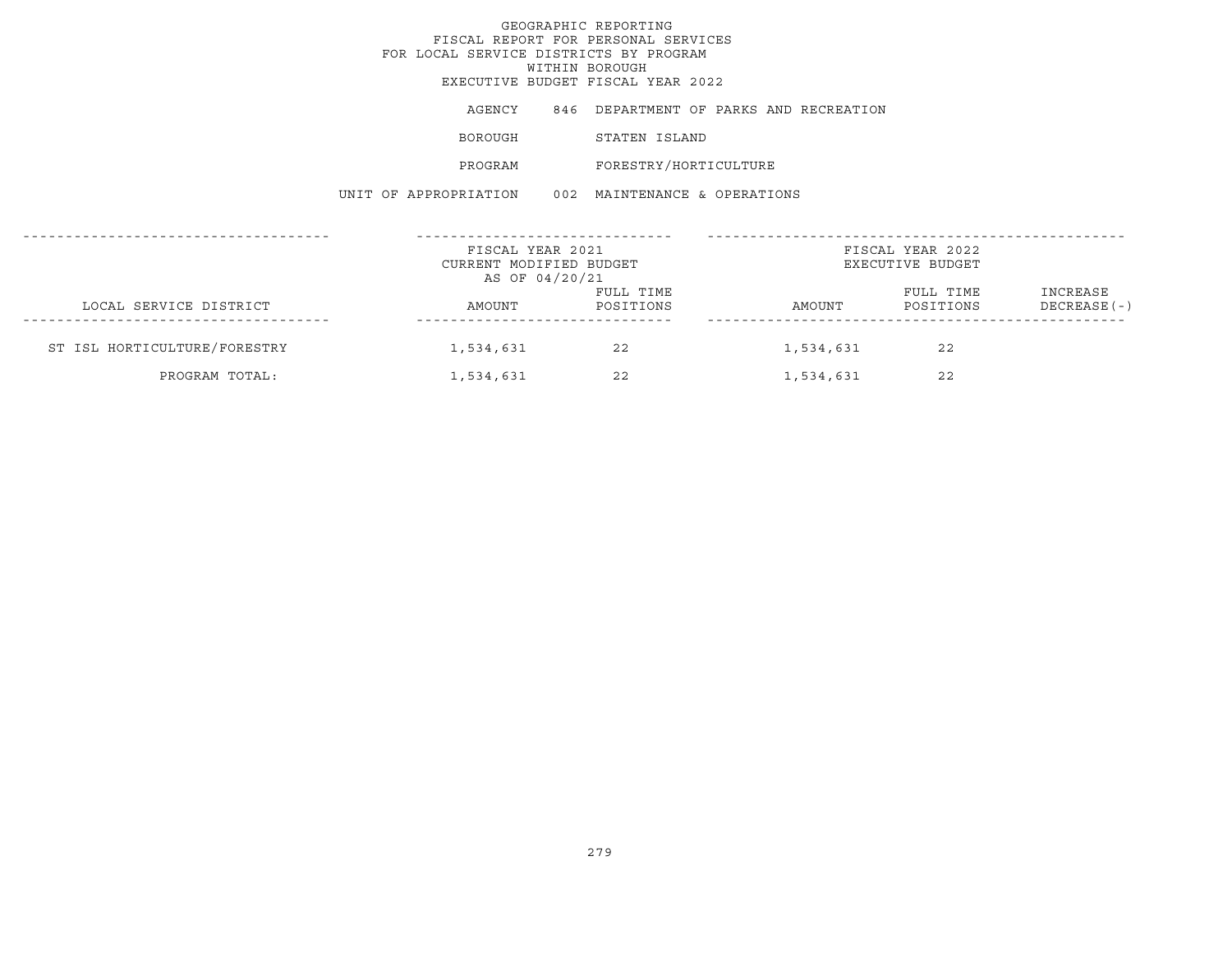## GEOGRAPHIC REPORTINGFISCAL REPORT FOR PERSONAL SERVICES FOR LOCAL SERVICE DISTRICTS BY PROGRAMWITHIN BOROUGH EXECUTIVE BUDGET FISCAL YEAR 2022AGENCY 846 DEPARTMENT OF PARKS AND RECREATION BOROUGH STATEN ISLAND PROGRAM PARKS & PLAYGROUND MAINTENANCEUNIT OF APPROPRIATION 002 MAINTENANCE & OPERATIONS------------------------------------ ------------------------------ -------------------------------------------------FISCAL YEAR 2021 FISCAL YEAR 2022CURRENT MODIFIED BUDGET **EXECUTIVE BUDGET** AS OF 04/20/21 FULL TIME **FULL TIME** INCREASE LOCAL SERVICE DISTRICT CONSUMER AMOUNT POSITIONS AMOUNT POSITIONS DECREASE(-) ------------------------------------ ------------------------------ -------------------------------------------------S. I. PARKS & PLAYGDS. MAINT. 12,292,938 163 13,489,552 163 1,196,614

PROGRAM TOTAL: 12,292,938 163 13,489,552 163 1,196,614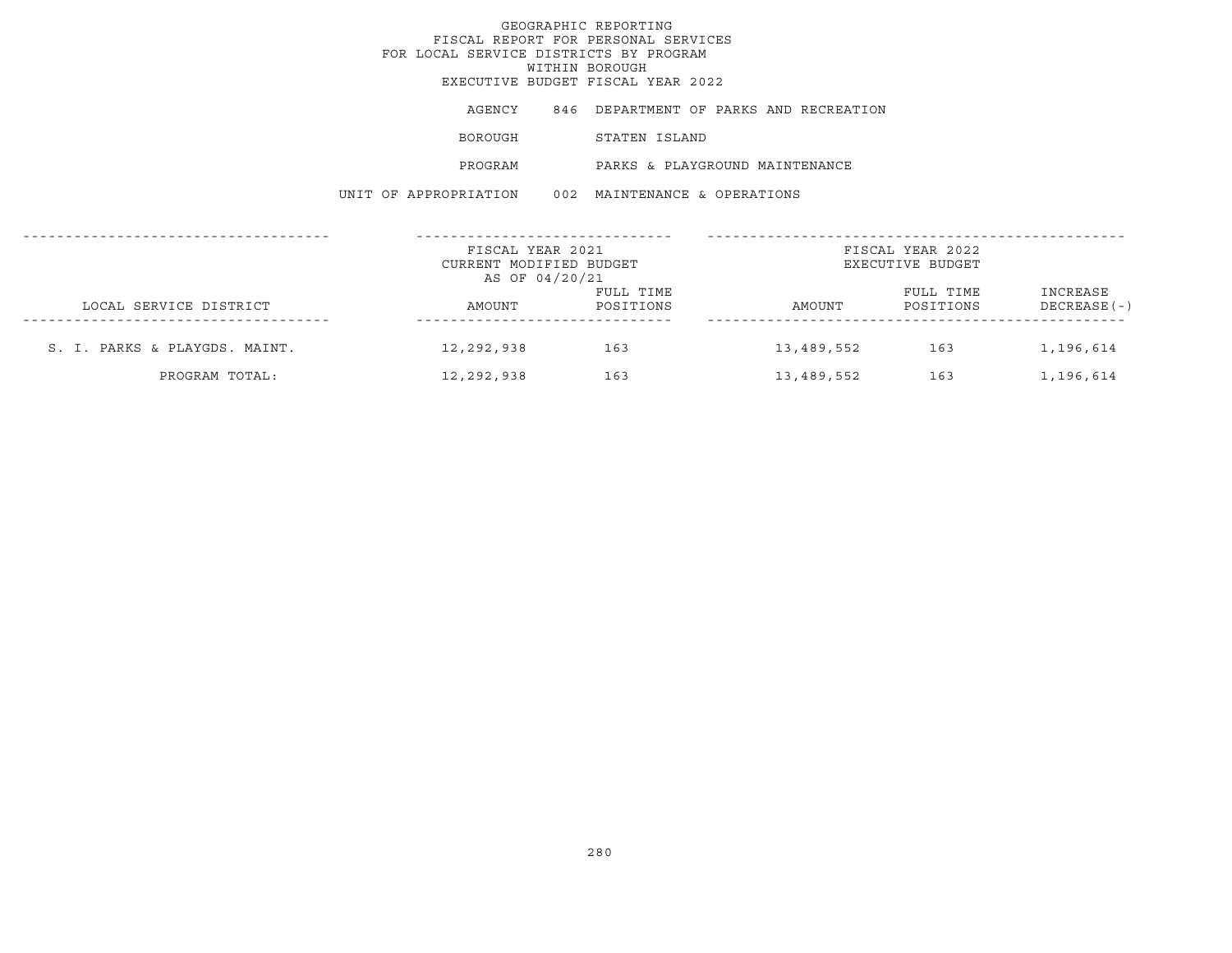| AGENCY                | 846 DEPARTMENT OF PARKS AND RECREATION |  |
|-----------------------|----------------------------------------|--|
| BOROUGH               | STATEN ISLAND                          |  |
| PROGRAM               | RECREATION SERVICES                    |  |
| UNIT OF APPROPRIATION | 004 RECREATION SERVICES                |  |

|                           | FISCAL YEAR 2021<br>CURRENT MODIFIED BUDGET<br>AS OF 04/20/21 |                        |           | FISCAL YEAR 2022<br>EXECUTIVE BUDGET |                           |
|---------------------------|---------------------------------------------------------------|------------------------|-----------|--------------------------------------|---------------------------|
| LOCAL SERVICE DISTRICT    | AMOUNT                                                        | FULL TIME<br>POSITIONS | AMOUNT    | FULL TIME<br>POSITIONS               | INCREASE<br>$DECREASE(-)$ |
| S.I. BORO-WIDE RECREATION | 2,015,998                                                     | 27                     | 2,080,344 | 27                                   | 64,346                    |
| PROGRAM TOTAL:            | 2,015,998                                                     | 27                     | 2,080,344 | 27                                   | 64,346                    |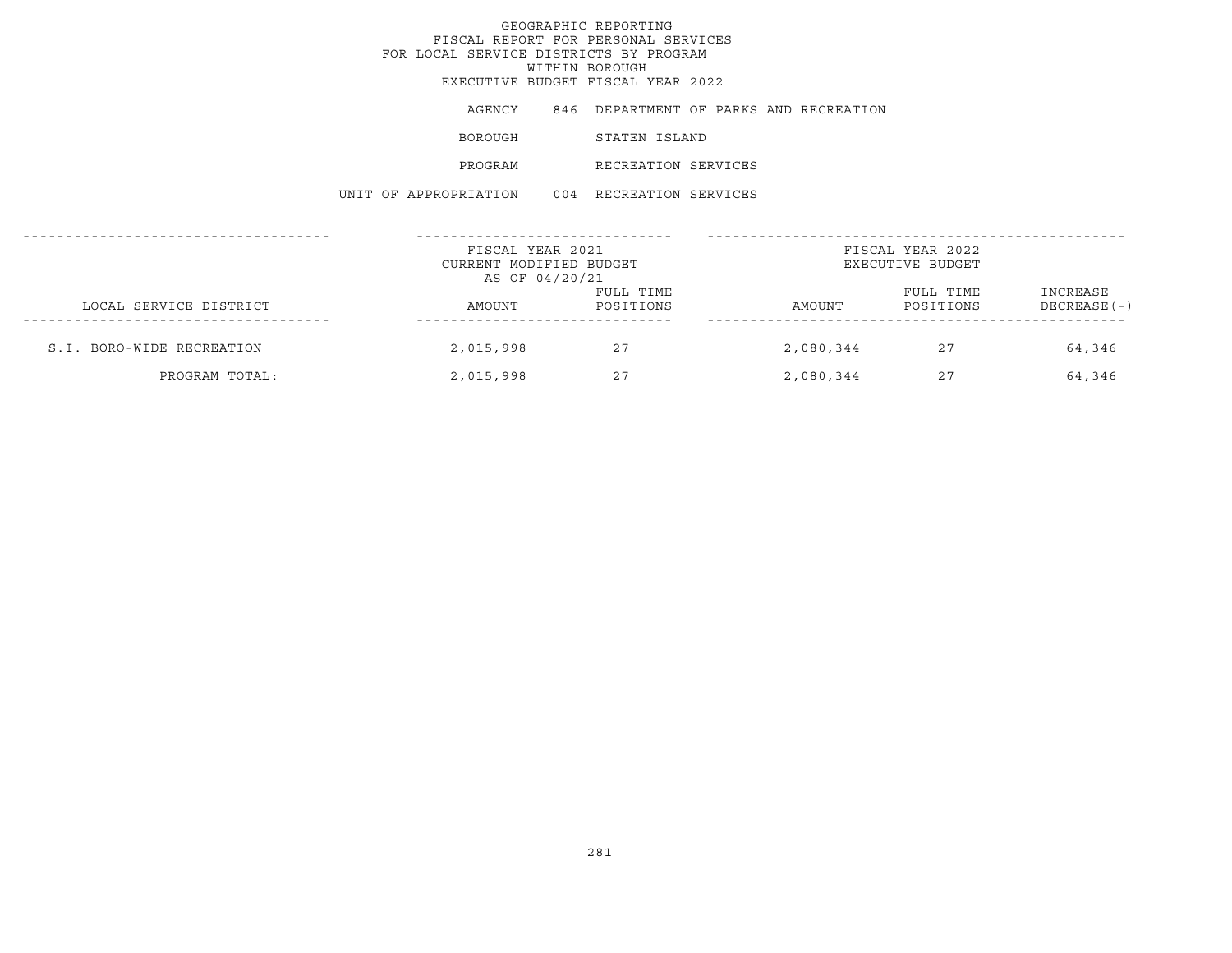| AGENCY  | 846 DEPARTMENT OF PARKS AND RECREATION |  |  |
|---------|----------------------------------------|--|--|
| BOROUGH | STATEN ISLAND                          |  |  |
| PROGRAM | VEHICLE REPAIR SHOPS                   |  |  |

UNIT OF APPROPRIATION 002 MAINTENANCE & OPERATIONS

|                                | FISCAL YEAR 2021<br>CURRENT MODIFIED BUDGET<br>AS OF 04/20/21 |                        | FISCAL YEAR 2022<br>EXECUTIVE BUDGET |                        |                           |
|--------------------------------|---------------------------------------------------------------|------------------------|--------------------------------------|------------------------|---------------------------|
| LOCAL SERVICE DISTRICT         | AMOUNT                                                        | FULL TIME<br>POSITIONS | AMOUNT                               | FULL TIME<br>POSITIONS | INCREASE<br>$DECREASE(-)$ |
| ST ISLD VEHICLE REPAIR SHOP/TS | 490,879                                                       | 5                      | 490,879                              | 5                      |                           |
| PROGRAM TOTAL:                 | 490,879                                                       | 5                      | 490,879                              | 5                      |                           |
| SUB BOROUGH TOTAL:             | 18, 374, 331                                                  | 239                    | 19,635,291                           | 239                    | 1,260,960                 |
| BOROUGH TOTAL:                 | 18,374,331                                                    | 239                    | 19,635,291                           | 239                    | 1,260,960                 |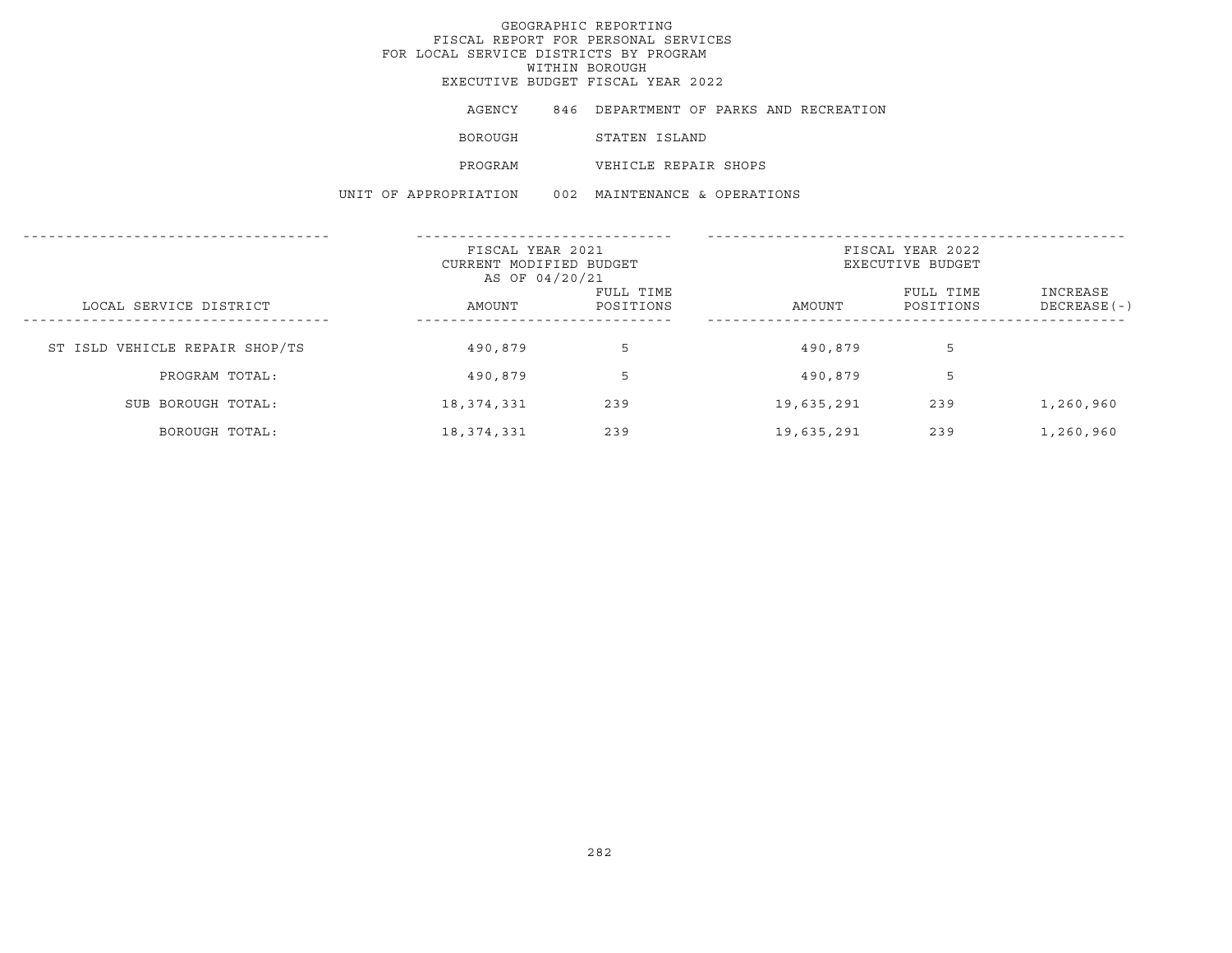## GEOGRAPHIC REPORTING FISCAL REPORT FOR PERSONAL SERVICES FOR LOCAL SERVICE DISTRICTS BY PROGRAM WITHIN BOROUGH

#### EXECUTIVE BUDGET FISCAL YEAR 2022

AGENCY 846 DEPARTMENT OF PARKS AND RECREATION

|                                            | FISCAL YEAR 2021<br>CURRENT MODIFIED BUDGET<br>AS OF 04/20/21 |                        |             | FISCAL YEAR 2022<br>EXECUTIVE BUDGET |                           |
|--------------------------------------------|---------------------------------------------------------------|------------------------|-------------|--------------------------------------|---------------------------|
| LOCAL SERVICE DISTRICT                     | AMOUNT                                                        | FULL TIME<br>POSITIONS | AMOUNT      | FULL TIME<br>POSITIONS               | INCREASE<br>$DECREASE(-)$ |
| AGENCY TOTAL:<br>ALL PROGRAMS ALL BOROUGHS | 166,558,366                                                   | 2,054                  | 180,652,937 | 2,054                                | 14,094,571                |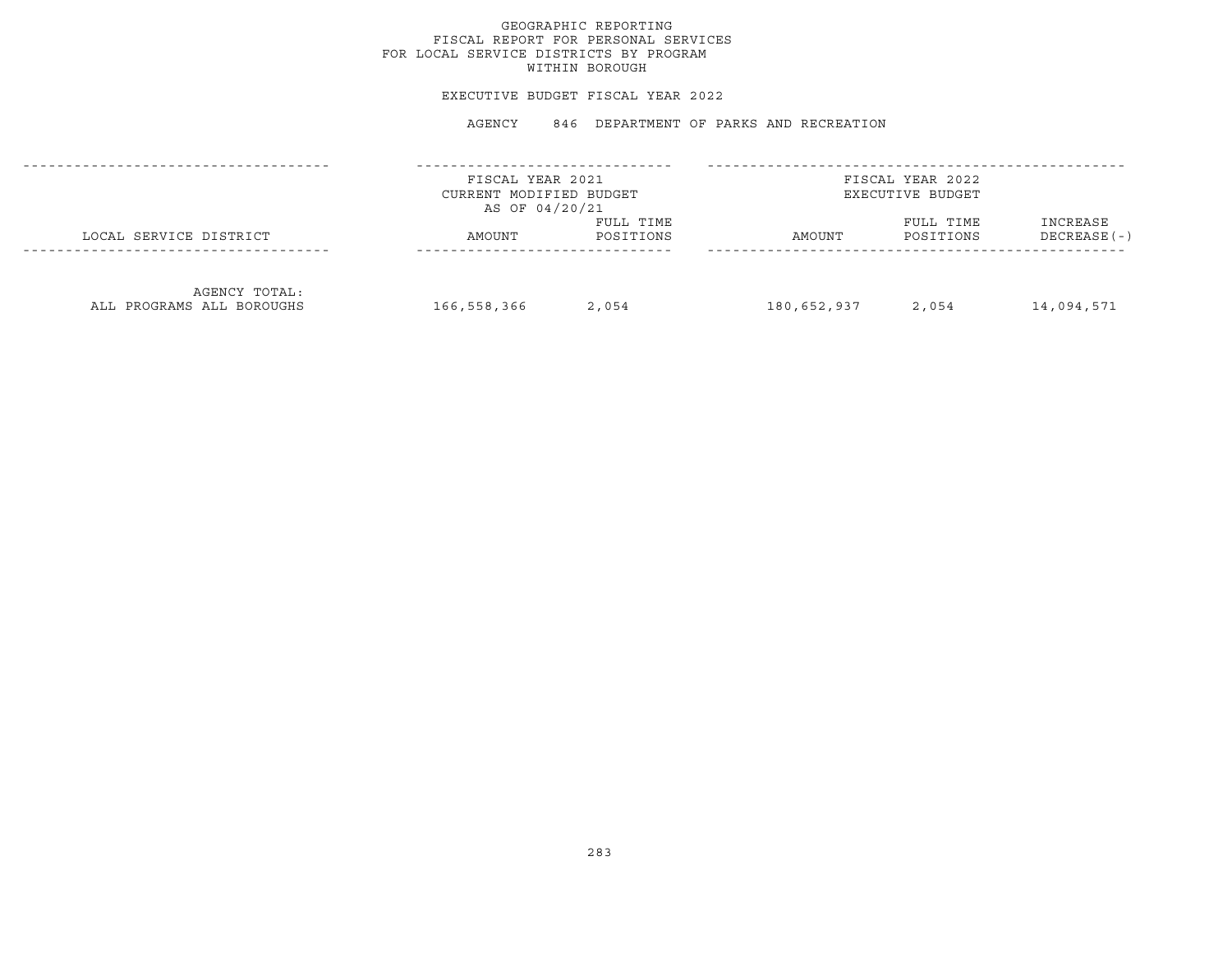### EXECUTIVE BUDGET FISCAL YEAR 2022

AGENCY: 846 DEPARTMENT OF PARKS AND RECREATION

|                                                                | FISCAL YEAR 2021<br>CURRENT MODIFIED BUDGET | FISCAL YEAR 2022<br>EXECUTIVE BUDGET |                          |  |
|----------------------------------------------------------------|---------------------------------------------|--------------------------------------|--------------------------|--|
| UNIT OF APPROPRIATION                                          | AS OF 04/20/21                              | AMOUNT                               | INCREASE<br>DECREASE (-) |  |
| EXEC MGMT & ADMIN<br>001                                       |                                             |                                      |                          |  |
| REGULAR GROSS<br>OTHER                                         |                                             |                                      |                          |  |
| TOTAL REPORTED GEOGRAPHICALLY                                  |                                             |                                      |                          |  |
| NOT REPORTED GEOGRAPHICALLY                                    | 8,996,171                                   | 9,010,812                            | 14,641                   |  |
| FINANCIAL PLAN SAVINGS                                         | $23,997-$                                   | 385                                  | 24,382                   |  |
| APPROPRIATION                                                  | 8,972,174                                   | 9,011,197                            | 39,023                   |  |
| FUNDING                                                        |                                             |                                      |                          |  |
| CITY<br>OTHER CATEGORICAL<br>CAPITAL FUNDS - I.F.A.            | 8,066,651                                   | 8,101,130                            | 34,479                   |  |
| STATE<br>FEDERAL - C.D.<br>FEDERAL - OTHER<br>INTRA-CITY SALES | 905,523                                     | 910,067                              | 4,544                    |  |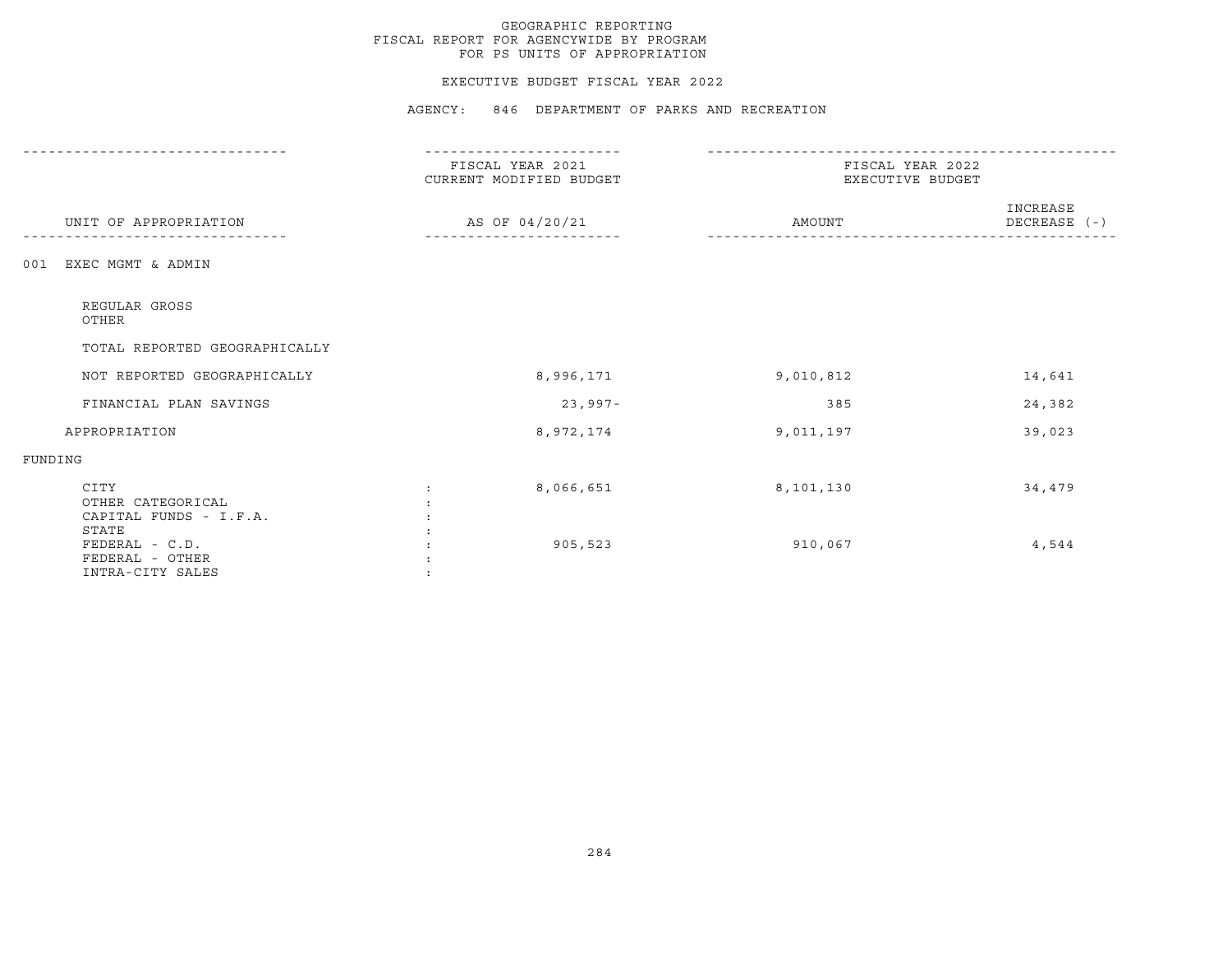# GEOGRAPHIC REPORTING FISCAL REPORT FOR AGENCYWIDE BY PROGRAM FOR PS UNITS OF APPROPRIATION

#### EXECUTIVE BUDGET FISCAL YEAR 2022

| UNIT OF APPROPRIATION                                          | FISCAL YEAR 2021<br>CURRENT MODIFIED BUDGET<br>AS OF 04/20/21 | FISCAL YEAR 2022<br>EXECUTIVE BUDGET               |                                                 |
|----------------------------------------------------------------|---------------------------------------------------------------|----------------------------------------------------|-------------------------------------------------|
|                                                                |                                                               | AMOUNT                                             | INCREASE<br>DECREASE $(-)$                      |
| MAINTENANCE & OPERATIONS<br>002                                |                                                               |                                                    |                                                 |
| REGULAR GROSS<br>OTHER                                         | 125,431,945<br>20,304,847                                     | 138,855,463<br>20,304,847                          | 13, 423, 518                                    |
| TOTAL REPORTED GEOGRAPHICALLY                                  | 145,736,792                                                   | 159,160,310                                        | 13, 423, 518                                    |
| NOT REPORTED GEOGRAPHICALLY                                    | 184, 542, 476                                                 | 201,861,280                                        | 17,318,804                                      |
| FINANCIAL PLAN SAVINGS                                         | 3,093,045                                                     | 7,926,472                                          | 4,833,427                                       |
| APPROPRIATION                                                  | 333, 372, 313                                                 | 368,948,062                                        | 35,575,749                                      |
| FUNDING                                                        |                                                               |                                                    |                                                 |
| CITY<br>OTHER CATEGORICAL<br>CAPITAL FUNDS - I.F.A.            | 253,777,207<br>11,713,445                                     | 268,598,339<br>2,795,338                           | 14,821,132<br>8,918,107-                        |
| STATE<br>FEDERAL - C.D.<br>FEDERAL - OTHER<br>INTRA-CITY SALES | 845,557<br>1,520,857<br>24,366,700<br>41, 148, 547            | 491,967<br>1,522,576<br>37,387,481<br>58, 152, 361 | $353,590-$<br>1,719<br>13,020,781<br>17,003,814 |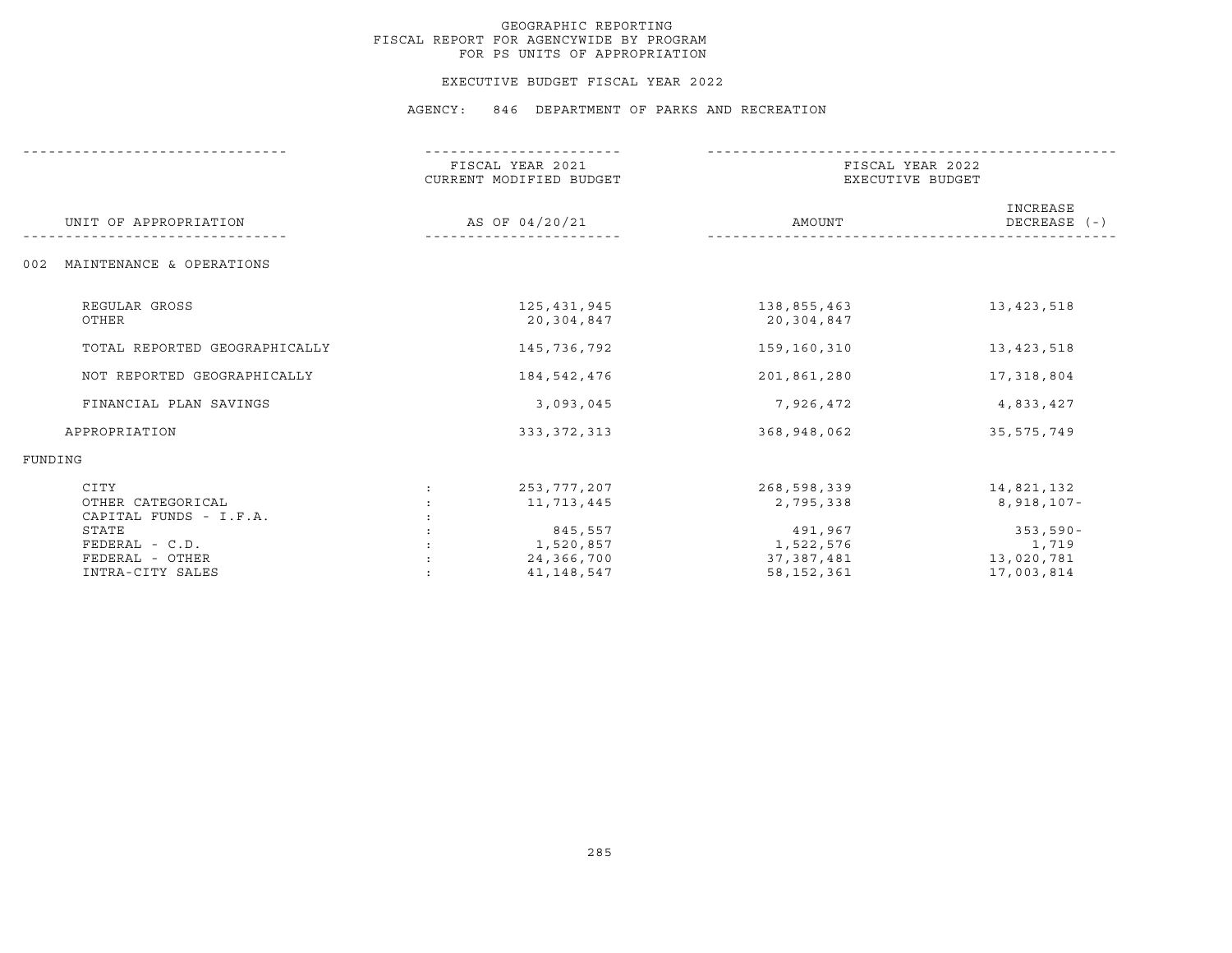# GEOGRAPHIC REPORTING FISCAL REPORT FOR AGENCYWIDE BY PROGRAM FOR PS UNITS OF APPROPRIATION

### EXECUTIVE BUDGET FISCAL YEAR 2022

| UNIT OF APPROPRIATION                                                                                                 | FISCAL YEAR 2021<br>CURRENT MODIFIED BUDGET<br>AS OF 04/20/21 | FISCAL YEAR 2022<br>EXECUTIVE BUDGET |                          |
|-----------------------------------------------------------------------------------------------------------------------|---------------------------------------------------------------|--------------------------------------|--------------------------|
|                                                                                                                       |                                                               | AMOUNT                               | INCREASE<br>DECREASE (-) |
| DESIGN & ENGINEERING<br>003                                                                                           |                                                               |                                      |                          |
| REGULAR GROSS<br>OTHER                                                                                                |                                                               |                                      |                          |
| TOTAL REPORTED GEOGRAPHICALLY                                                                                         |                                                               |                                      |                          |
| NOT REPORTED GEOGRAPHICALLY                                                                                           | 52,198,156                                                    | 52,340,668                           | 142,512                  |
| FINANCIAL PLAN SAVINGS                                                                                                |                                                               |                                      |                          |
| APPROPRIATION                                                                                                         | 52,198,156                                                    | 52,340,668                           | 142,512                  |
| FUNDING                                                                                                               |                                                               |                                      |                          |
| CITY<br>OTHER CATEGORICAL<br>CAPITAL FUNDS - I.F.A.<br>STATE<br>FEDERAL - C.D.<br>FEDERAL - OTHER<br>INTRA-CITY SALES | 52,198,156                                                    | 52,340,668                           | 142,512                  |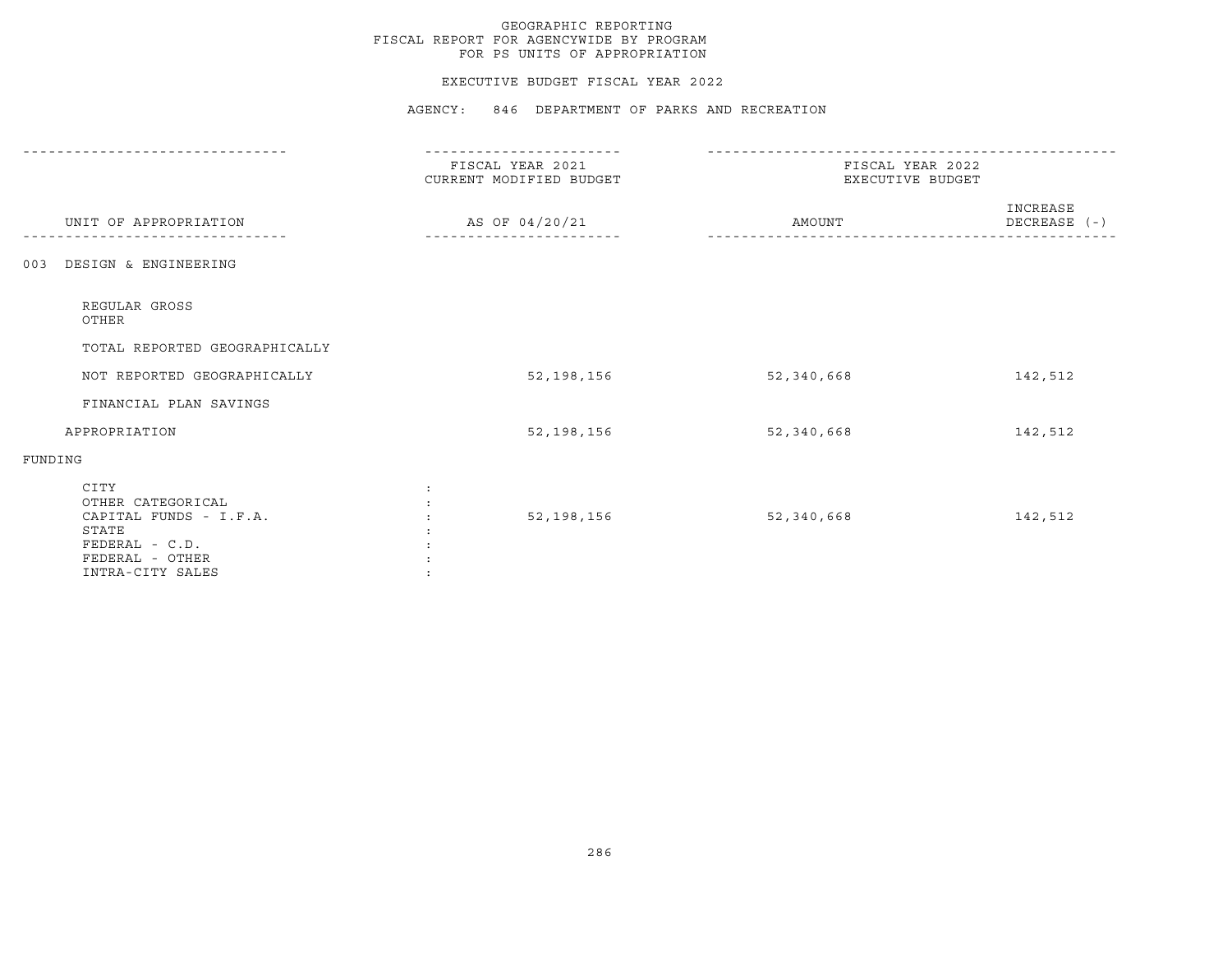# GEOGRAPHIC REPORTING FISCAL REPORT FOR AGENCYWIDE BY PROGRAM FOR PS UNITS OF APPROPRIATION

#### EXECUTIVE BUDGET FISCAL YEAR 2022

| UNIT OF APPROPRIATION                                                                             | FISCAL YEAR 2021<br>CURRENT MODIFIED BUDGET<br>AS OF 04/20/21 | FISCAL YEAR 2022<br>EXECUTIVE BUDGET |                          |
|---------------------------------------------------------------------------------------------------|---------------------------------------------------------------|--------------------------------------|--------------------------|
|                                                                                                   |                                                               | AMOUNT                               | INCREASE<br>DECREASE (-) |
| RECREATION SERVICES<br>004                                                                        |                                                               |                                      |                          |
| REGULAR GROSS<br>OTHER                                                                            | 19,326,590<br>1,494,984                                       | 19,997,643<br>1,494,984              | 671,053                  |
| TOTAL REPORTED GEOGRAPHICALLY                                                                     | 20,821,574                                                    | 21,492,627                           | 671,053                  |
| NOT REPORTED GEOGRAPHICALLY                                                                       | 5,701,995                                                     | 5,702,305                            | 310                      |
| FINANCIAL PLAN SAVINGS                                                                            | 11,485                                                        | 884                                  | $10,601-$                |
| APPROPRIATION                                                                                     | 26,535,054                                                    | 27,195,816                           | 660,762                  |
| FUNDING                                                                                           |                                                               |                                      |                          |
| CITY<br>OTHER CATEGORICAL<br>CAPITAL FUNDS - I.F.A.<br>STATE<br>FEDERAL - C.D.<br>FEDERAL - OTHER | 26,492,234                                                    | 27, 152, 996                         | 660,762                  |
| INTRA-CITY SALES                                                                                  | 42,820                                                        | 42,820                               |                          |